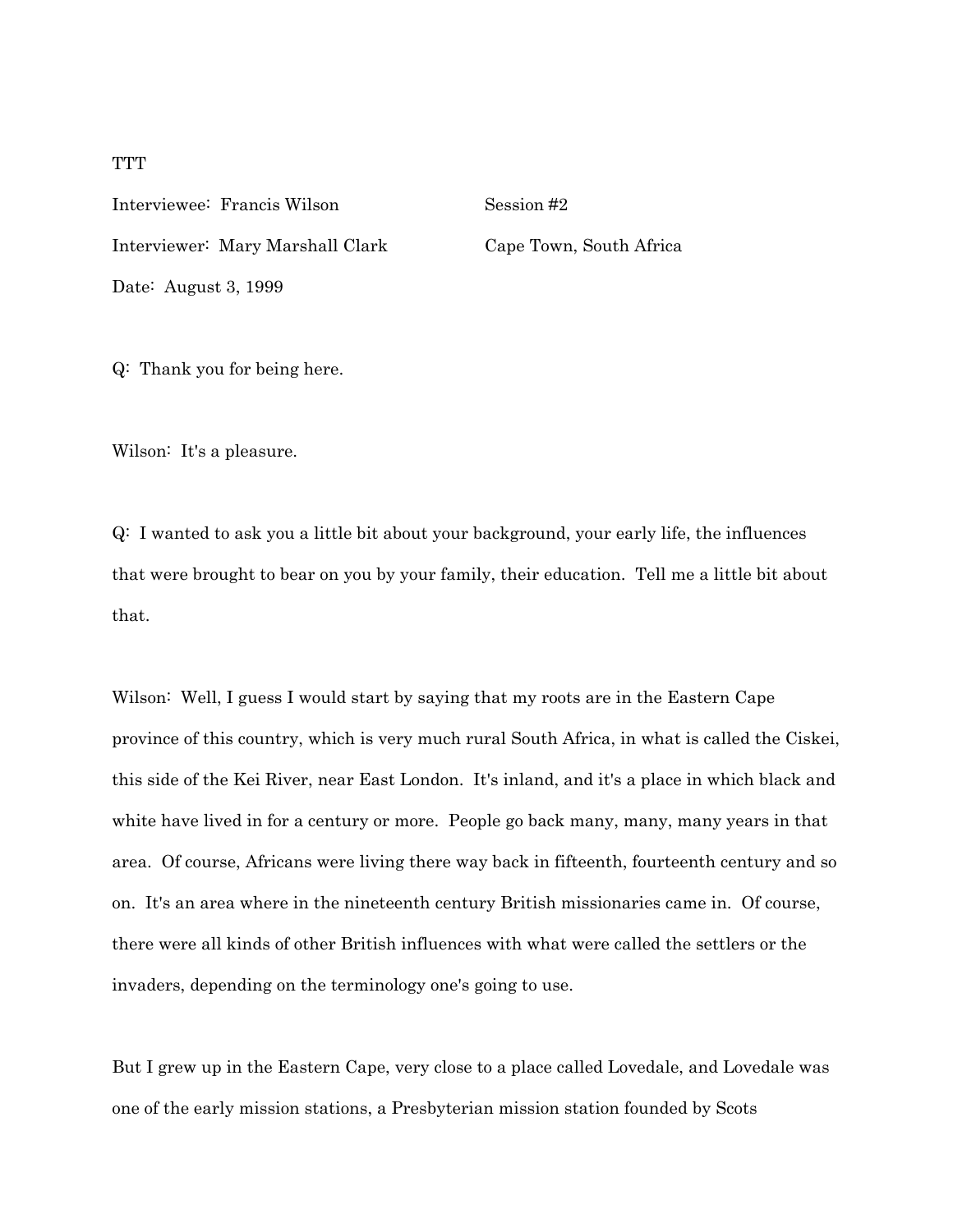missionaries, which became, during the nineteenth century, became one of the great centers of education in Southern Africa. Lovedale itself was a -- they had schools, girls' school, boys' school, industrial training in carpentry and so on, a big hospital developed there. My grandfather came out in the 1890s from Scotland. I suppose my grandfather could be seen as one of the young men of James Stewart who, in turn, was a young man of Livingstone. So that's the kind of origins of all of that.

My grandfather came out in the 1890s and settled at Lovedale, and, in due course, married my grandmother, whom he brought back from Edinburgh. He came from Glasgow. He was the administrator and fundraiser, essentially. Development requires fundraising, always has. He was involved with people like Dr. [Neil] Macvicar in building the Lovedale Hospital, and particularly one of their great contributions, I think, was in training African nurses, because they realized at a very early stage that it was enormously important that if there was education happening, it shouldn't just be for men, but for women as well. So I come out of that kind of family background, with a real consciousness of importance of that. There's a Cecilia Makiwane Hospital in East London. She was the first African qualified nurse, and she came from Lovedale, and so on.

My mother was born there, in Lovedale, in 1908, and she grew up at Lovedale and went to school at Lovedale, and went to school with people like Frieda Bokwe who subsequently married Z.K. [Zachariah Keodirelang] Matthews and was herself a wonderful person and very well known, a great musician, musical teacher until well into her nineties. She only died last year. She, in turn, was the daughter of John Knox Bokwe, who had been a Presbyterian missionary -- minister, not a missionary -- a minister in the 1880s already, I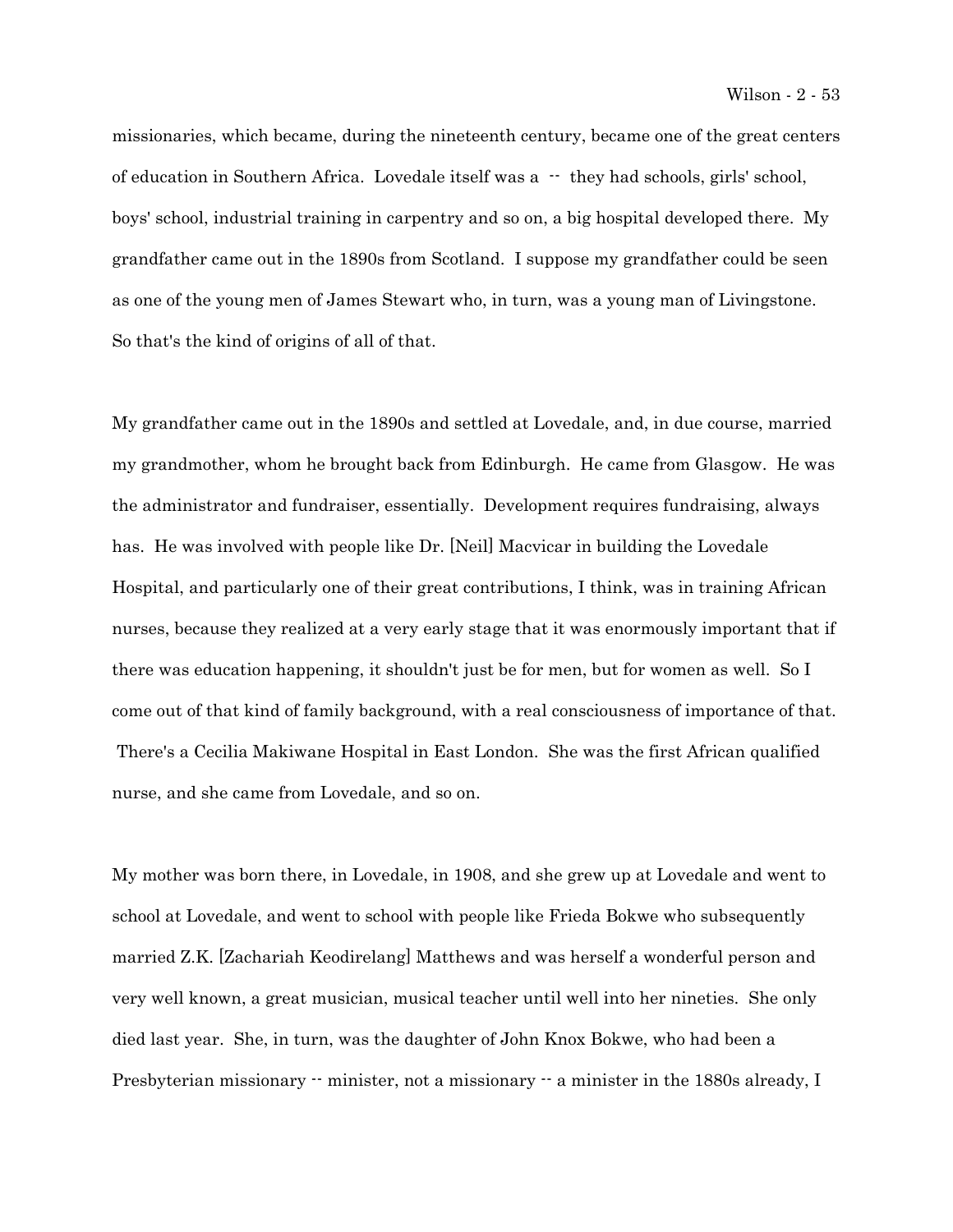think, one of the great musicians, very well known, and he himself had founded a school for destitute whites in Ugie, I think it was, in the 1880s or 1890s, a long time ago. So Monica [Wilson], as a child, as a girl growing up in Lovedale, was at school with somebody like Frieda Bokwe, who herself came from a long tradition of education, and at school with a granddaughter, I think it was, of Chief Maqoma. Maqoma was one of the great heroes of the resistance, of African resistance against white invasion in the land battles of the nineteenth century and so on. She always said that she was learning from people like Janet, who became Janet Mali, granddaughter of Maqoma. She was learning a history that she certainly wasn't hearing anything about in the textbooks.

So Monica herself wanted to be a historian and grew up learning, studying as a historian, but realized fairly soon, after she went to Cambridge, that if she was going to get to the real history, she was going to have to find a way of moving beyond the documents, because the documents came from the settler side and were very one-sided in their interpretation. And that is why, having done Part One of the History Tripos in Cambridge, she then moved into anthropology and decided that really the only way was to go in and learn the language properly, which was Xhosa, which she did, and she moved into what is an area of the Eastern Cape called Pondoland, which is roughly between Umtata and the sea.

There she worked as a very young Ph.D. student, and the interesting thing is that her parents were very advanced in those days in the sense of letting this young woman go off all by herself and move around, and she stayed in a trading station and so on, and learned the language and learned an enormous amount about black South African society. The book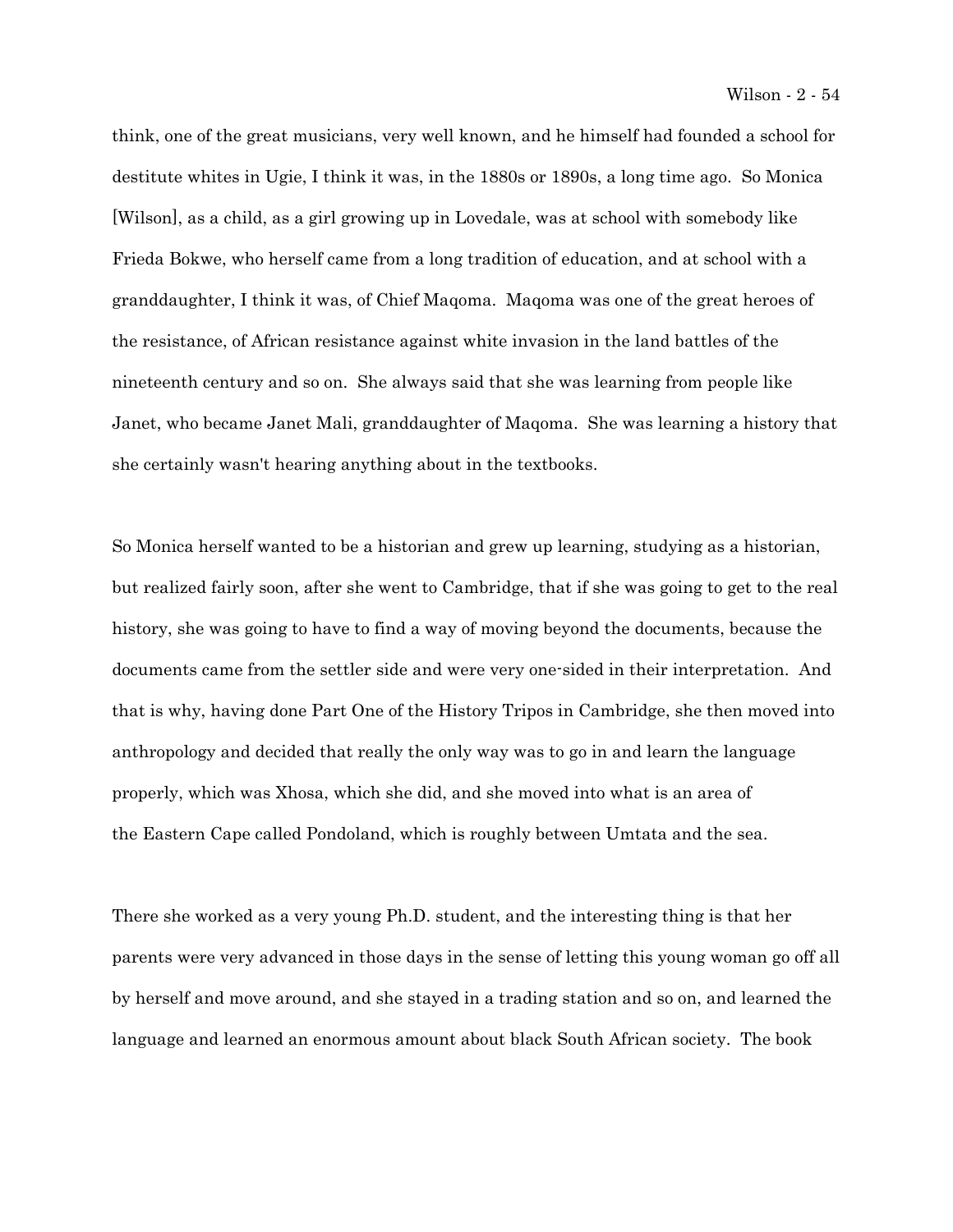was called Reaction to Conquest [: Effects of Contact with Europeans on the Pondo of South Africa], which gives you an idea of the context in which she was writing that.

So I come out of that sort of background and grew up in the Eastern Cape. My father himself was also an anthropologist. He was an Englishman. Monica and Godfrey [Wilson] met when they were students at, I think, in Geneva at one of these summer schools, before the United Nations. They met in -- the League of Nations. They met in Geneva at a summer school about peace. He was at Oxford, reading Greats. He was a classicist. And nobody in the family's quite sure whether he became an anthropologist before or after meeting Monica, but anyway, he decided also to be an anthropologist, and they were both trained very much at Malinowski's seminars in London.

He came out to Africa really to join her, and they got married in the Eastern Cape, went off into what was then Tanganyika, now Tanzania, Southern Tanzania, at the north end of what is now Lake Malawi, against the Livingstone mountains, where they worked in BuNyakyusa, which is roughly where Mbeya and Tukuyu now are.

Then he became the first director  $\cdot$  I'm now going back to the 1930s. He became the first director in 1938, I think it was, of the Rhodes Livingstone Institute, which was being set up in what was then Northern Rhodesia, and was really the first  $\cdot$  I think the first kind of intellectual research institute -- there was no university there in those days -- in a place called Livingstone, just across the Zambezi River by the Victoria Falls. And that's where I was born in 1939.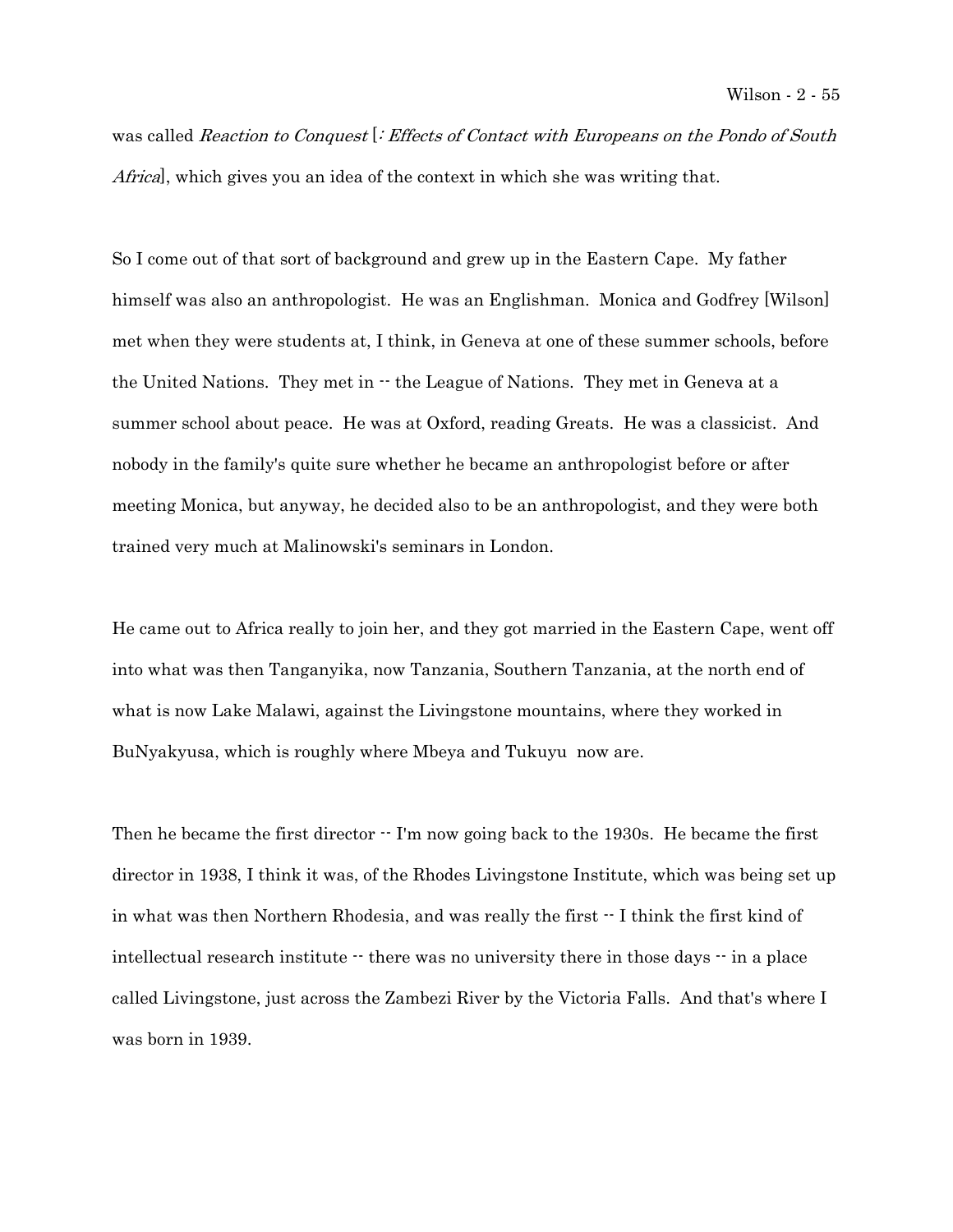And then we came south as a family in 1941. He resigned from the Rhodes Livingstone Institute because he was a pacifist and didn't feel it right to go to war, which, of course, was very unpopular in colonial Africa, particularly when he was a person who was seen as being far too friendly. He was accused of offering African friends cigarettes and sitting down and just chatting with them, and people thought this was very bad behavior, people being whites, the white colonialists. I'm not sure that he would have ever been able to live long term in South Africa. My mother always said that he just found the racism too intolerable.

But they came down to South Africa in 1941 and came to Hogsback, which is where my grandfather had some land up in the mountains which he had bought way back in 1910, I think, just around the time my mother was born. We lived there in a little iron hut, iron house with no running water, outside toilet, and so on. I can remember as a child having water boiled on a wooden stove and poured into a tub on what was then a mud floor in the kitchen. But absolutely no sense of deprivation. I mean, it was a warm, loving home, and I had everything I could desire, and spent my life out of doors, barefoot, just running around talking with my friends.

My friends, because Hogsback was an isolated rural area, were all in those days black African. So I grew up speaking Xhosa, which was probably in those days as good as my English, because I was speaking English to my parents, my mother only, because my father then subsequently then joined the Red Cross and went off up north during the war. So I would be speaking English at home and I was speaking Xhosa most of the day with my friends, which meant at least that I got a very good accent.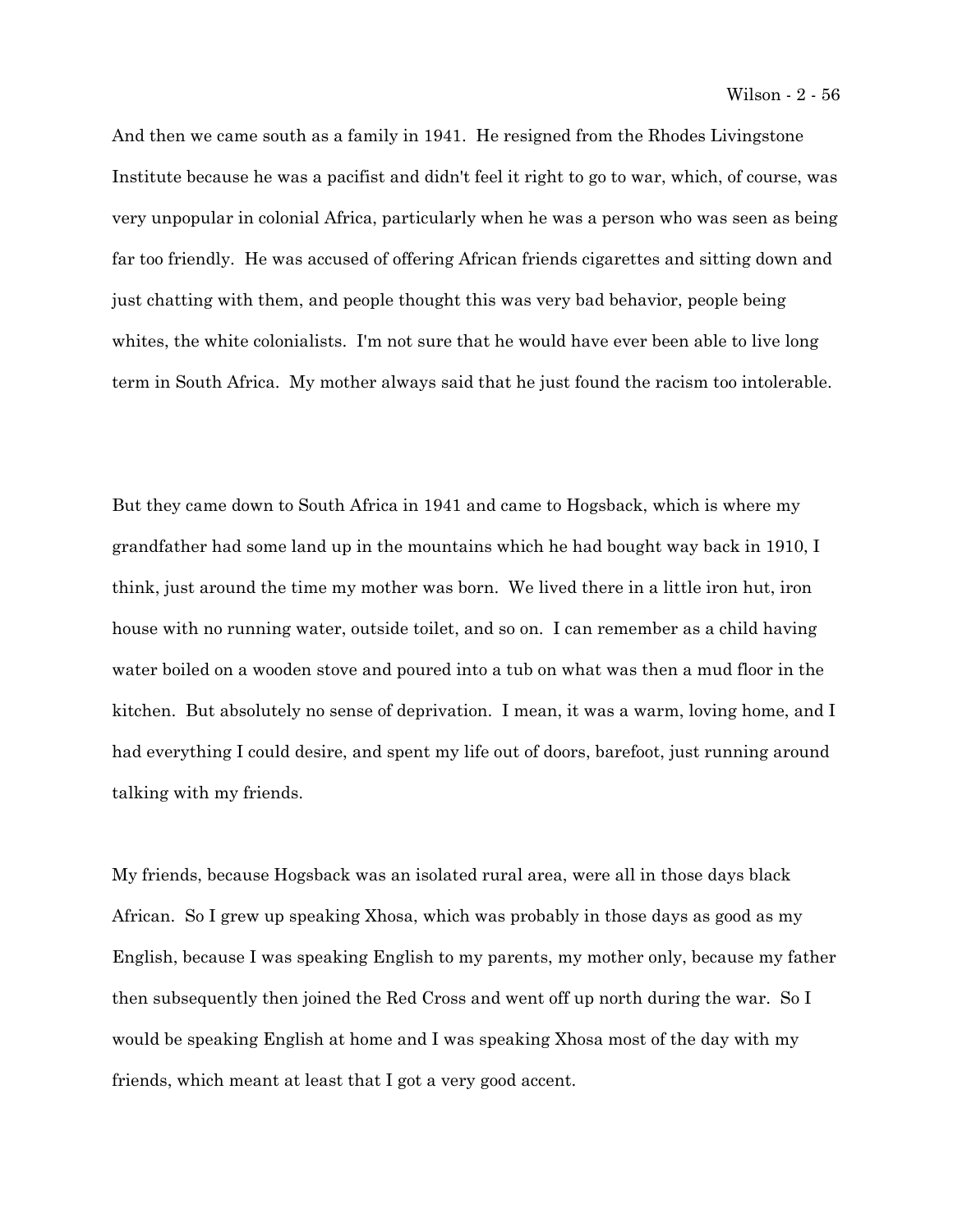Wilson - 2 - 57

The difficulty was, and this was one of the deprivations of being white in South Africa  $$ there weren't many, but there were some  $-$  was that when I was sent to school, first in Alice  $-$  and I'll come to the reasons behind that  $-$  first in Alice and then in Grahamstown, and I went to good schools in my childhood, the Xhosa that I had when I entered school was systematically knocked out of me in the sense that I just was never taught it, never learned it, and the teachers tried to teach me Latin, which I still regard as relatively useless in terms of priorities and learning in Africa. But I could never persuade my headmaster, even in the eighties, before he died, never persuaded him that he really made a mistake in spending all that time trying to teach me Latin. He maintained it was necessary for good English, which, of course, a lot of people maintained. But that language issue was actually very important, because what it did mean was that when I left school, my Xhosa was not -- my vocabulary was terrible, and I had lost the language that I'd had as a child, and I had to do a lot to try and recapture it, which I never did adequately at all.

But what I'm really trying to sketch here for you is that I had a childhood which was  $-$  let me not say completely nonracial, because, you know, many white South African children grew up on farms and in their pre-school years would play, as white children, with black children, and learn the language, but that wasn't necessarily nonracial at all, in the sense that when they went to school, as I was, you went off to a white school and you separated from your friends. What was unusual in my family was that Monica herself and Godfrey, although he died when I was four, during the war, was that they were really nonracial in their whole attitudes, their approach, their friends, and so on. And so it was never an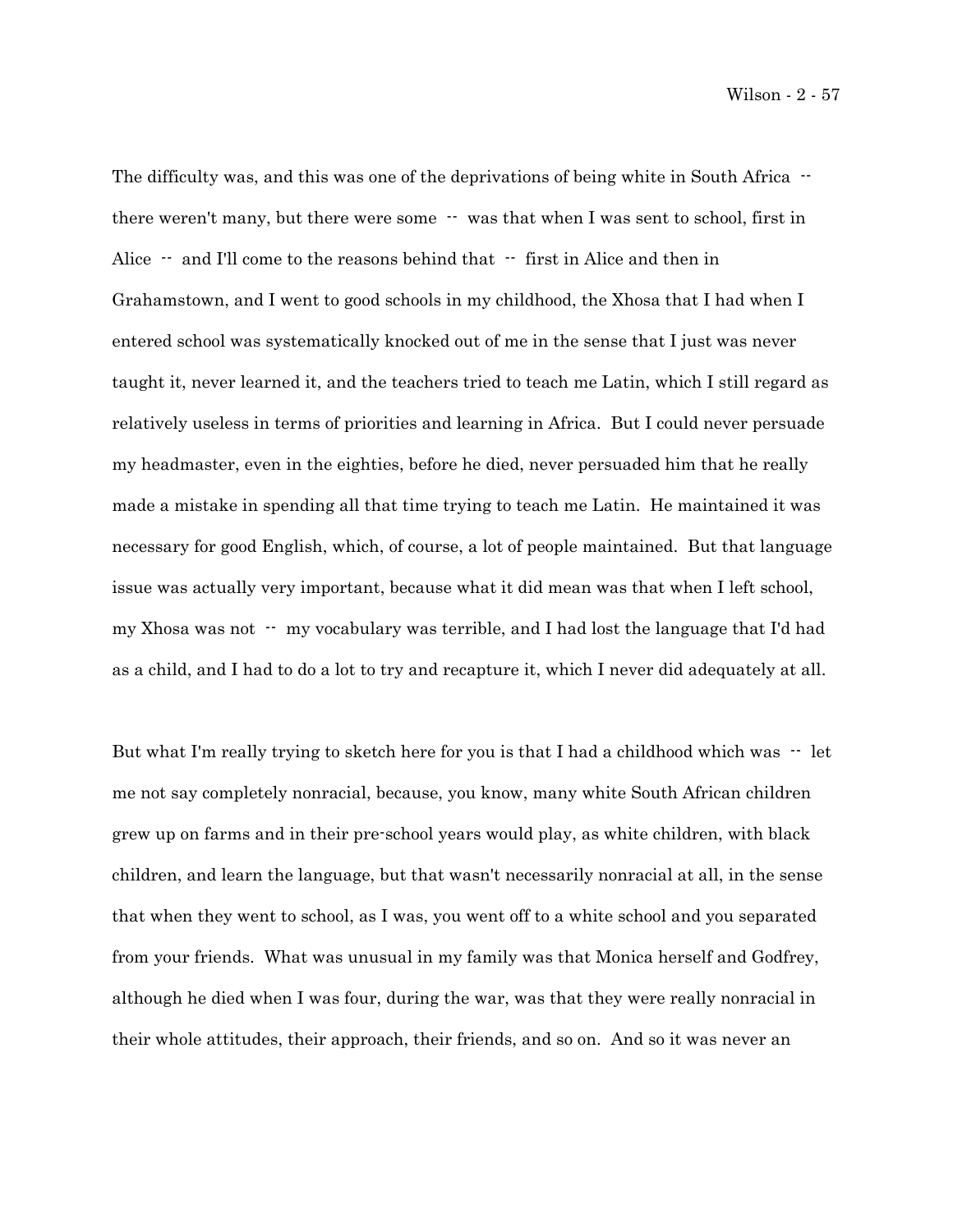issue. People were people. There were class distinctions, of course. Monica was very conscious of class.

## Q: In what sense?

Wilson: Well, in the sense that she would have a due sense of sort of, I don't know, order in society. She would be aware that people came from upper class. An English consciousness of class in a way that perhaps Americans are not conscious of class, although there's plenty of class in America, but Americans are less conscious or aware of it, whereas, you know, British breathe it in. So she was conscious of class, although she was a very open, warm person as a human being. But I'm really trying to make the point that if she made distinctions in terms of attitudes and so on, it wasn't on a basis of race, it would be much more on a basis of class. I mean, we had a cook in our house when I was small. The cook wouldn't come and eat at our table. That would be a class distinction. But you would have many friends, African friends, who would come and obviously share meals and so on, people like Frieda Bokwa, who became Frieda Matthews.

So I grew up, in that sense, in a very nonracial household, so that although I subsequently went at the age of six to Alice primary school, which was for whites only, and then in Grahamstown to a very good private school, a prep school, and to a college where I was extremely happy, which was a boys' school, a boarding school and all of that, and there was certainly racism in that some of these boys were  $\cdot$  I can tell you stories about some of the racism that I would encounter there, the attitudes  $-$  they didn't have that much effect on me, although my mother would laugh subsequently and say that in my teenage years I was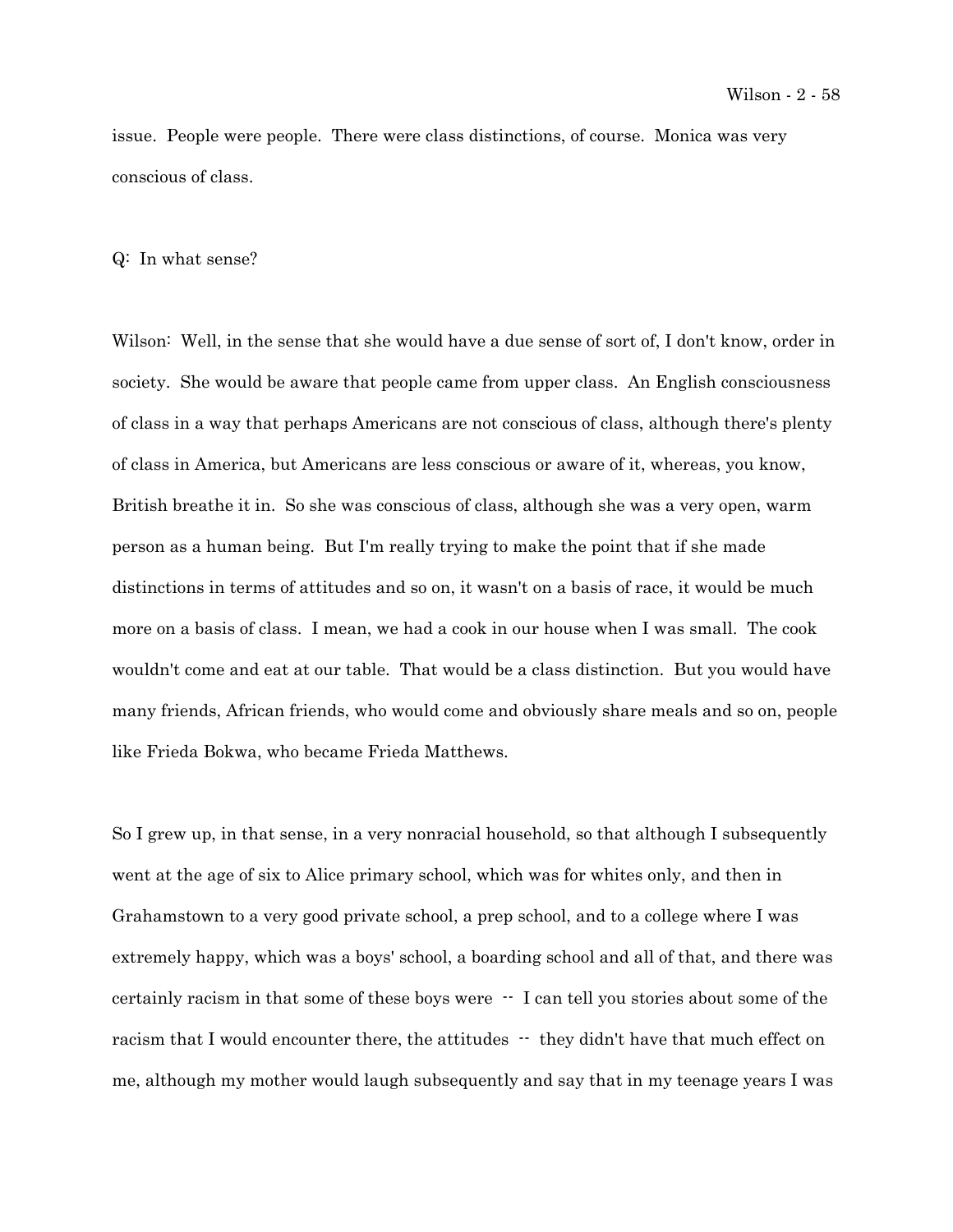pretty conservative, which I can well believe, because boys do tend to believe what their peers are talking about. But I think it was always a bit more than that.

So that my background is rural South African, and gave me a sense, a feel and ease, I suppose, that I never had a sort of urban view of South Africa or of black South Africans or a segregated view. I don't want to over-stress the uniqueness of it, but it was a very open home. Let me put it that way. And it was rooted in the Eastern Cape, and mountains where we live are very, very beautiful, and I still go back there. My [brother, Timothy] Wilson] and I still have land there. So that's a very important taproot.

I then went on to school, which was, as I say, a good school, and we had good teachers, and some of them very open people and they taught us well. From there I went on to the university in Cape Town. My mother, as I say, she started teaching at Fort Hare when my father died in 1944, and she had two years at Fort Hare. Then she went to Rhodes in the Eastern Cape, which is in Grahamstown, and was professor of social anthropology, which she left after about five years because she was offered the chair in Cape Town.

One of the reasons she left was that at Rhodes in those days, although the vice chancellor was very opposed to it, but it was the reality, was that women professor[s] would be paid much less than men professors for the same job, and, of course, all the way down the line. So there was enormous discrimination against women. Monica, although she wasn't what I would call a militant feminist, was an extremely strong feminist, and she wasn't having any of this, and all her life just outshone very often her peers, who happened to be almost all men.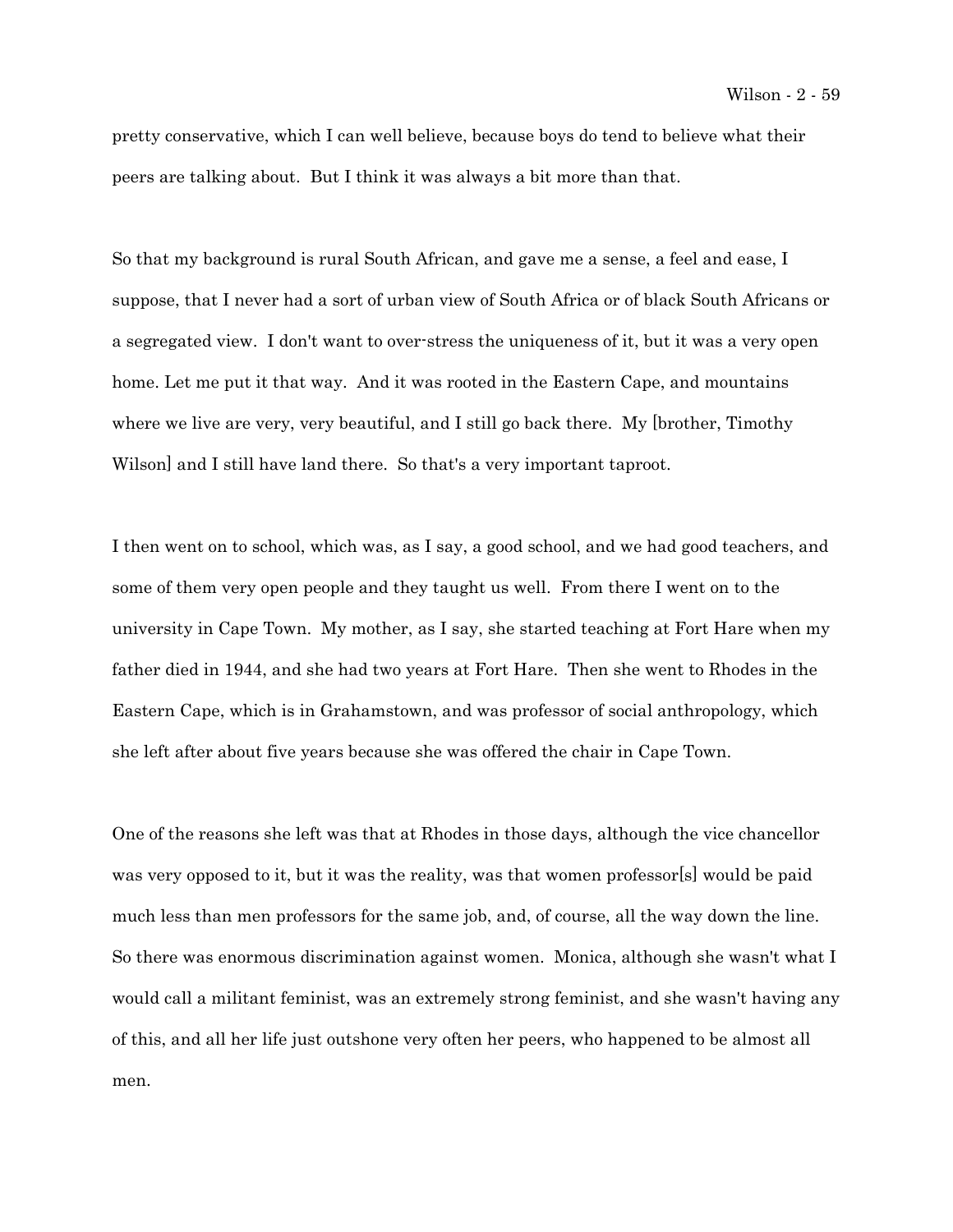Wilson - 2 - 60

### Q: What was the focus of her work?

Wilson: The focus of her work was, first of all, what she'd done in Pondoland in the 1930s, which was *Reaction to Conquest*, but that had been published before I was born. Then the field work that she and my father collected in BuNyakyua in Southern Tanganyika in the late thirties, that hadn't been written up. One little book had been written up, which they'd written while he was in the army, and they were sort of corresponding back and forth. But most of that material had not been written up, so when he died, she really took the decision, I think, to make it her life's work to make sure that all that stuff was published. So she was working extremely hard at Rhodes in Grahamstown during those late forties, early fifties, writing. It was obviously a way of dealing also with the pain of his death. She published three books on the Nyakyusa at that stage and was lecturing in social anthropology, and she knew Africa from the inside. And that was unusual about her. I mean, she was a very remarkable woman, very, and she had this deep understanding of African society, both in terms of history, but in terms of how the society clicked, worked, and also from a woman's perspective. She was very deep and understanding about all that.

I can remember A.C. [Archibald Campbell] Jordan, who is the father of Pallo Jordan, who was in President [Nelson] Mandela's first cabinet, and A.C. Jordan was one of the great Xhosa writers. He wrote a book called *Ingqumbo Yeminyana* and was very famous and taught at UCT, at Cape Town University. In fact, I studied Xhosa under him for a while. He said to me one day, he said, "You know, when we Xhosa need to understand more about some of our customs which are lost in the mist of antiquity and so on, we often go and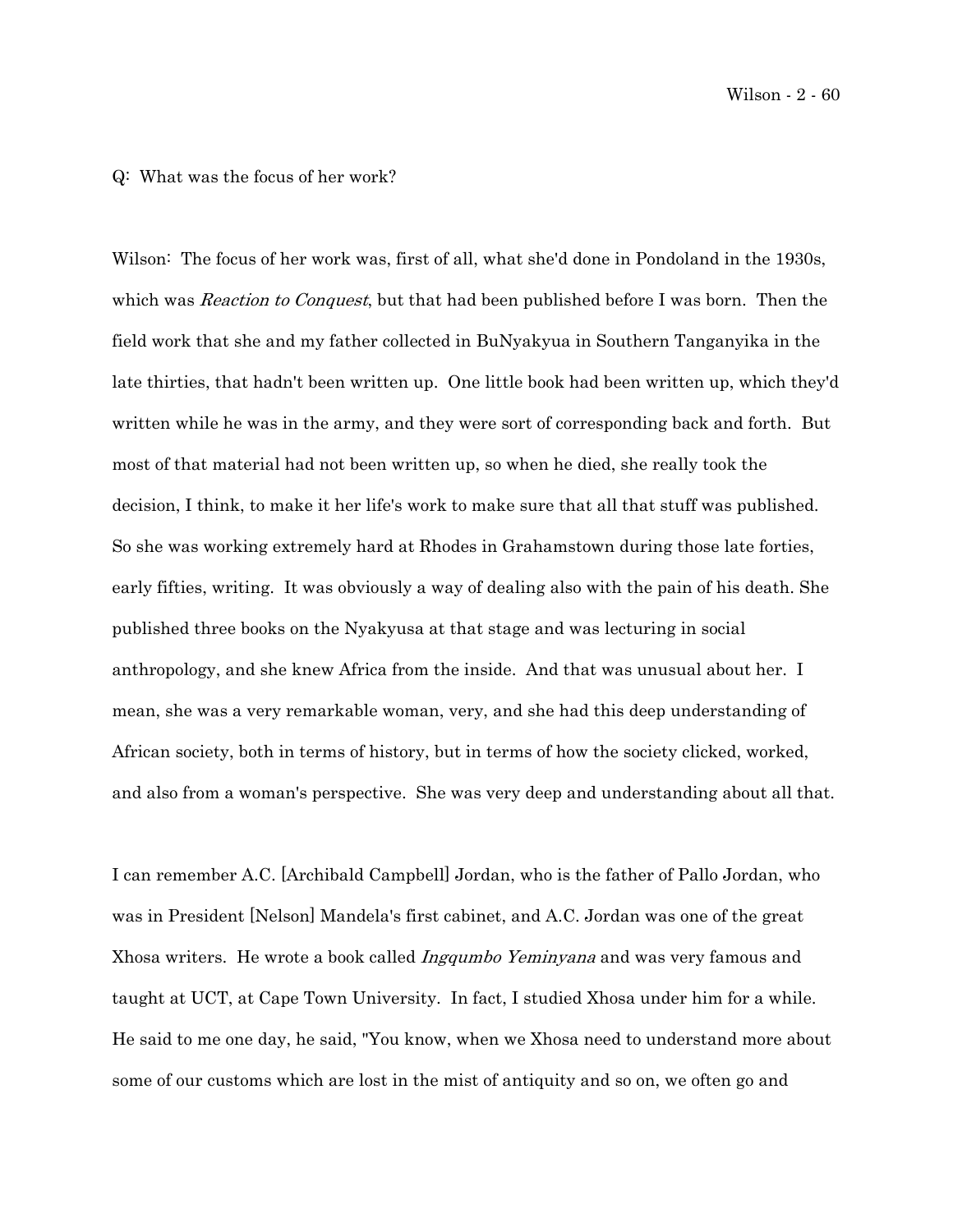consult Monica, because she knows, because she heard it from the elders way back in the thirties, and she took these detailed notes and it was published in Reaction to Conquest," and so on. So Monica had that deep insight, and she was hugely respected because of that. So she was working on that.

Then she moved from Rhodes to Cape Town to take up the chair of social anthropology at the University of Cape Town. I became a boarder at school at St. Andrews, and my brother, who's four years younger than me, was still very young when she moved to Cape Town, so he went with her and came to another school, again a private school, one of the Anglicanfounded private schools in Cape Town. He subsequently became a doctor and is now working as a doctor in South Africa in the Department of Health.

I then came, after my boarding school years, at St. Andrews College, came down to the University of Cape Town to do a degree in physics and math, the argument being  $-$  and, as always, enormously influenced by my mother  $\cdot$  that if I could manage mathematics and so on, it was the sensible thing to do to study that. A book, one could always read the history. This was her approach, which I agree with entirely. It seems to me to make eminent sense, because there's no way you're going to learn physics by yourself, just reading it, or mathematics. So I did a three-year degree in physics, majoring in physics, which was tremendous because it's a wonderful analytical training. Wonderful. In fact, a large number of economists were once physicists.

At the end of that period, I decided that I really didn't want to spend my life counting electrons, that it didn't seem to have deep significant meaning for me, but I'd like to use the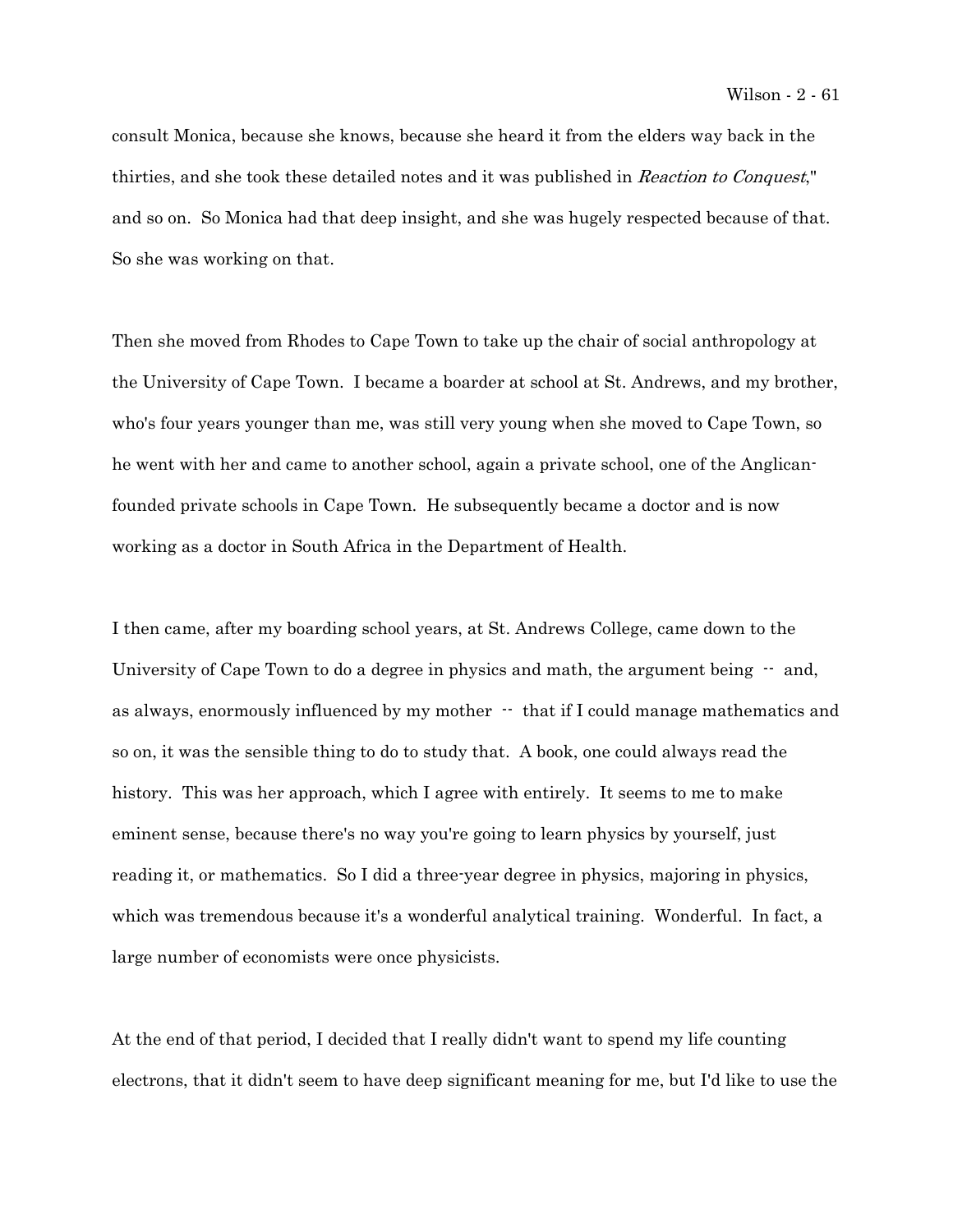analytical, mathematical, scientific training I'd been given much more in terms of society. And that's how I kind of edged into economics, I suppose much influenced by my uncle, who was not a brother, but a cousin once or twice removed of Monica's, but lived in Grahamstown, was a professor of economics there.

So I come out of an intellectual family. My father's father was J. [John] Dover Wilson, who was a Shakespearian scholar in Britain, an Englishman who'd then moved to Edinburgh and worked at the University of Edinburgh, then lived the rest of his days in Edinburgh. So there was that background as well. That, I suppose, are the influences: rural South Africa and an intellectual family and a Christian family, because those moral issues were very important. And for Monica, the importance of a society which was somehow consistent with the Gospels was very important. So it was from her and from hearing about my father, whom I remember, but obviously I was very small when he died, and from those sort of wider family influences that my moral outlook, my moral training comes. So there was always this attempt to make sure that there is consistency about everything in terms of one's intellectual training and one's moral training and how the politics all hangs together, that it should all fuse.

So I grew up with a very great sense of the injustice. When I say "grew up," I'm not sure that I was conscious of that until I was about fifteen or sixteen, emerging from school, but I'm not sure that small boys worry too much about these things. But certainly by the time I got to the university, I became very active in politics, in student politics, and we were then battling in those days against the Extension of Universities Act, which was essentially trying to segregate the universities, and did segregate the universities. Although let me not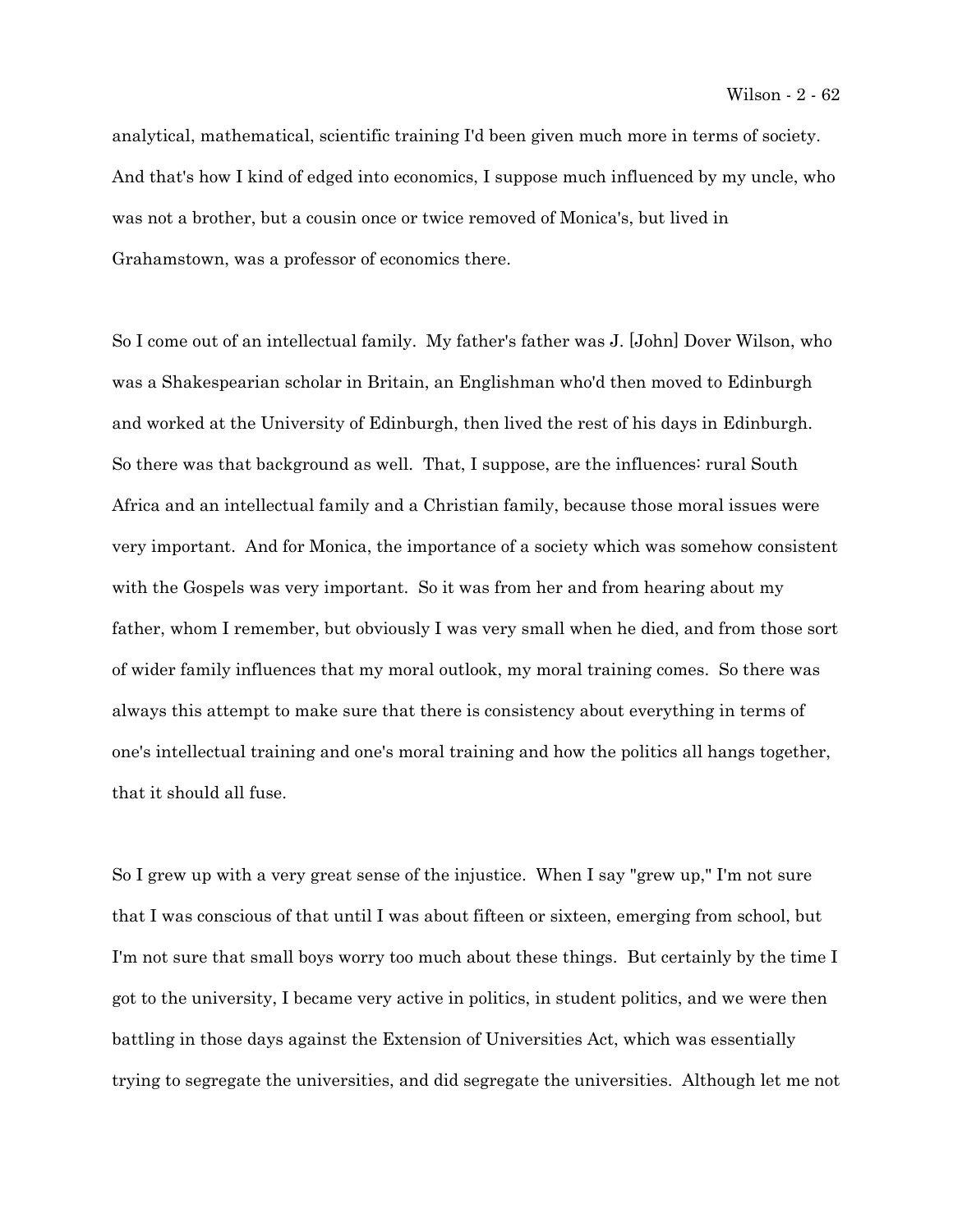overstress how open they were. I mean, they weren't that open. But even when I got to UCT in 1957, there were a few African students at the university one way or another who had managed to wangle themselves in, one of whom you met yesterday, Fikile Bam, who is now Mr. Justice Bam, and he's been a lifelong friend of mine ever since we met, I guess in 1957.

Q: How did you meet?

Wilson: You know, I don't know exactly how we met, but presumably, as we were students on the campus we would have met in some society or another. He was always, as he is now, a very open, warm, friendly person, and I guess we gravitated naturally towards each other because we come from a very similar kind of background. I mean, he comes from a family, his mother was a nurse who'd worked in Polela Health Clinic, which is also in the Transkei and so on. So her background and her value system is not that different from Monica's background and value system in that sense. So we've always got on extremely well. So that one was able to have, even as a student, as a white student, in those days it was possible to begin to have friends who weren't white; black friends.

Q: Let me ask you what's maybe a very difficult question. Looking back, I'm trying to analyze when did you first realize, and how did you first realize, how divided the society was in terms of race?

Wilson: That's very difficult to know. I would love to go back and read some of the stuff I wrote as a schoolboy, because I can remember trying to  $\cdot$  one goes in for these open prizes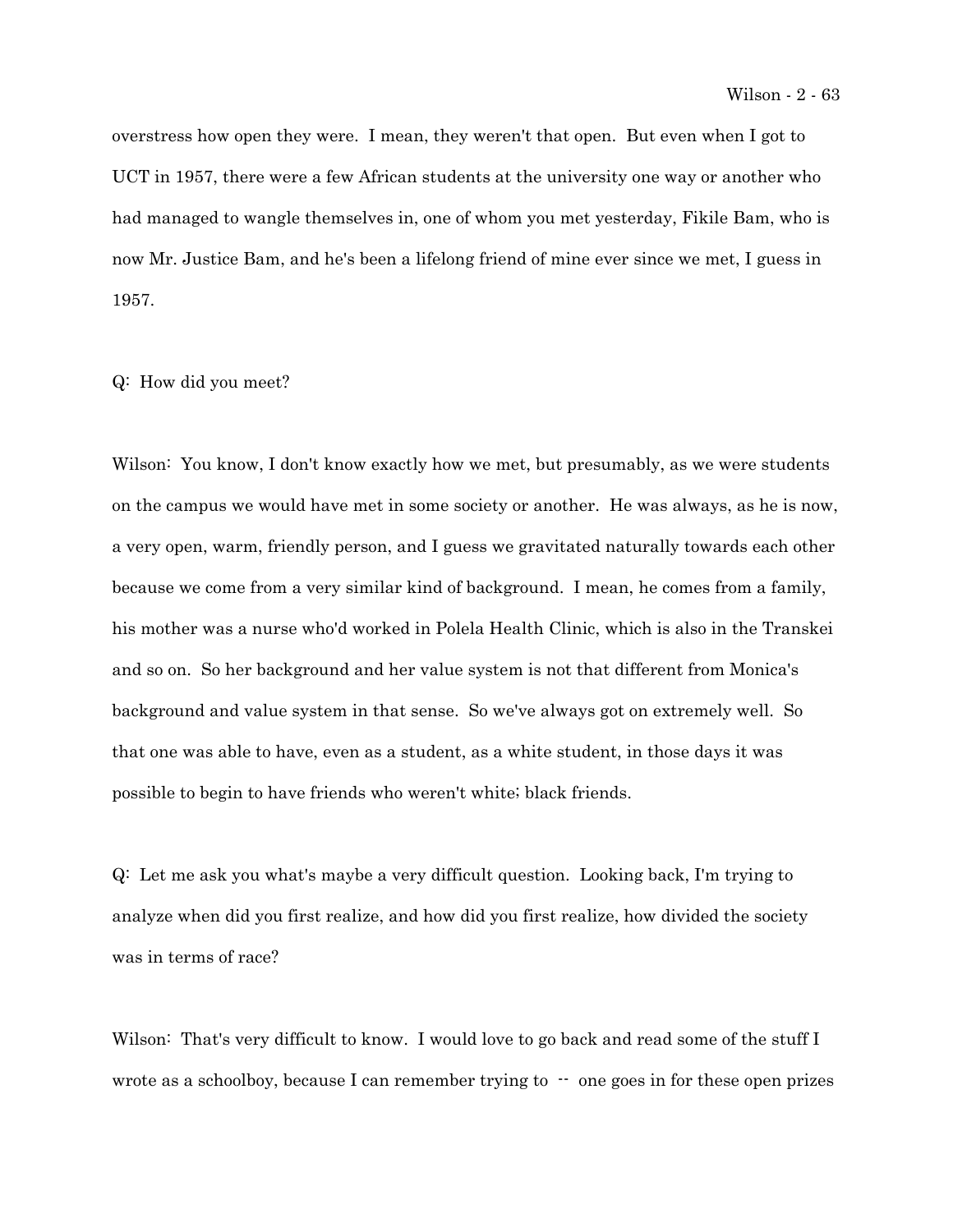and you write an essay about this, that, or the other thing. I would imagine that I was conscious then about it, because our teachers were certainly against apartheid. That's not to say that they were always opposed to all forms of segregation. Let me stress that. So that I would have imbibed from my teachers something of that, and I would have imbibed obviously from my mother some ideas of the injustices in the society. So I would imagine that I was conscious of a lot of this during my school years. Certainly by the time I got to the university, it was very much a part of my consciousness and developed intellectually as a student.

But it seems to me I was a late bloomer in many ways, and I doubt that I was that politically analytical  $-$  let's put it that way  $-$  until I became a student, although I can remember very, very clearly when Trevor Huddleston's book Naught for Your Comfort came out, and we could check that date, because I can remember very clearly saying to Monica I wondered what she thought of the book. One of our teachers at school had talked about it and thought it was very good. And Monica just replied in one word, she said, "I think he's a saint." And I just remember that.

So that I had all that tradition, and it's difficult, without going back through my notes and talking to friends and so on, to think exactly when that consciousness came, but certainly by the time I was a young student at seventeen I was very clear.

Q: A related and equally difficult question, being once you realized the divide, you must have also come to some kind of subjective consciousness about being white and what that meant.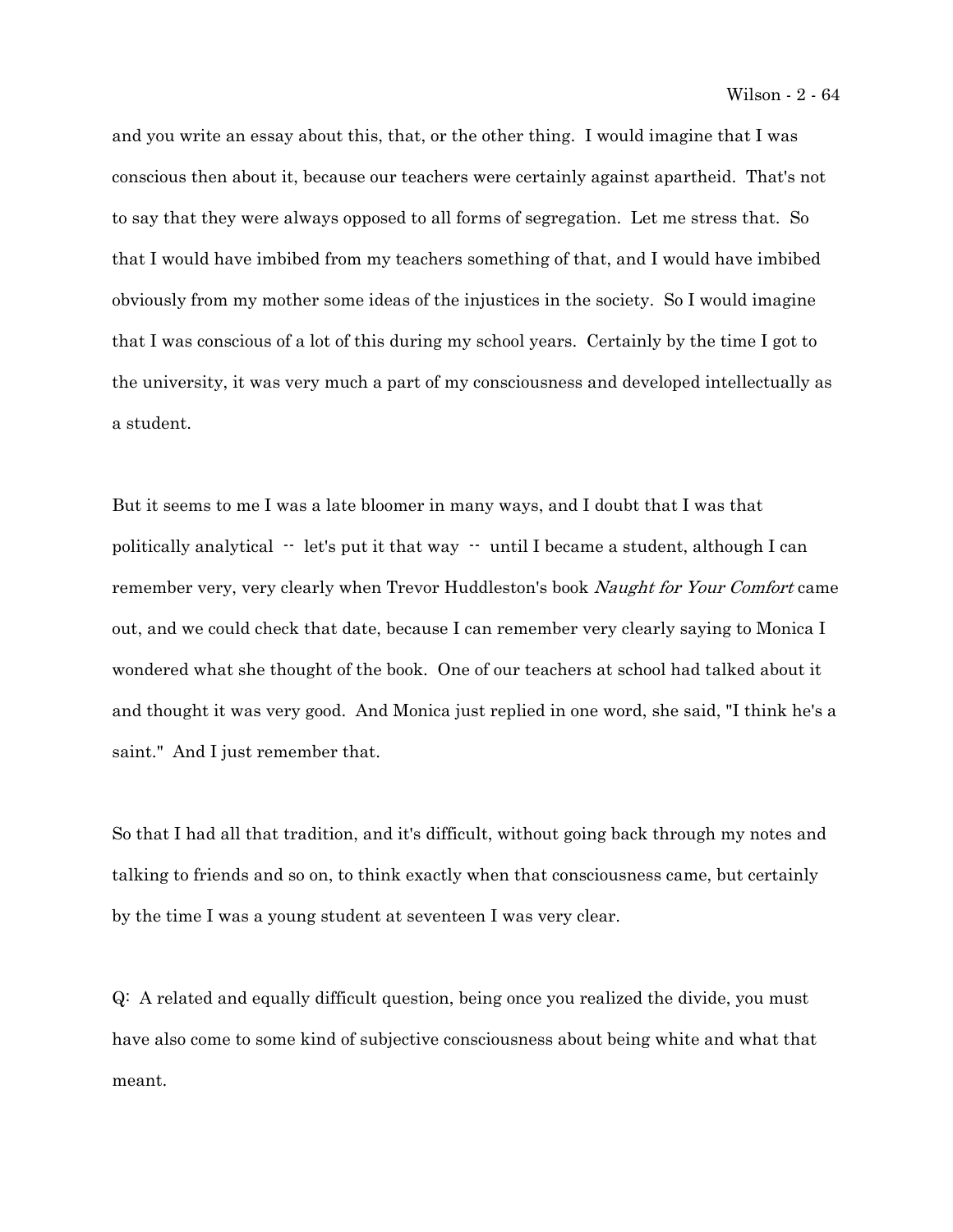Wilson: Yes, yes.

Q: Could you describe a little bit in that time period and what follows, your own moral development as a person and decision about how to live your life, given that you were white in South Africa?

Wilson: Yes, that's a difficult question. And, of course, it's very difficult to separate the overlay from the perspective now with how one was seeing it at the time. I'm very conscious of the tricks of memory and so on, very. But let me have a shot and see how we get there.

I guess that I would start with the value system that I grew up with, which was a Christian value system, but Christianity, one needs to just pause for a moment. It was the kind of value system that is incorporated into the World Council on Churches, in somebody like Archbishop William Temple, who was the great Anglican archbishop in England during the Second World War, who wrote a number of books, but two which I want to talk about particularly. One was *The Readings in St. John's Gospel*, which was a very great devotional book, and the other was *Christianity and the Social Order*, in which he spelled out, with the clarity for which he's famous, he spelled out something about the social implications of the Gospel, in a non-party political way, but Temple himself joined the Labour Party as a bishop. He was a socialist.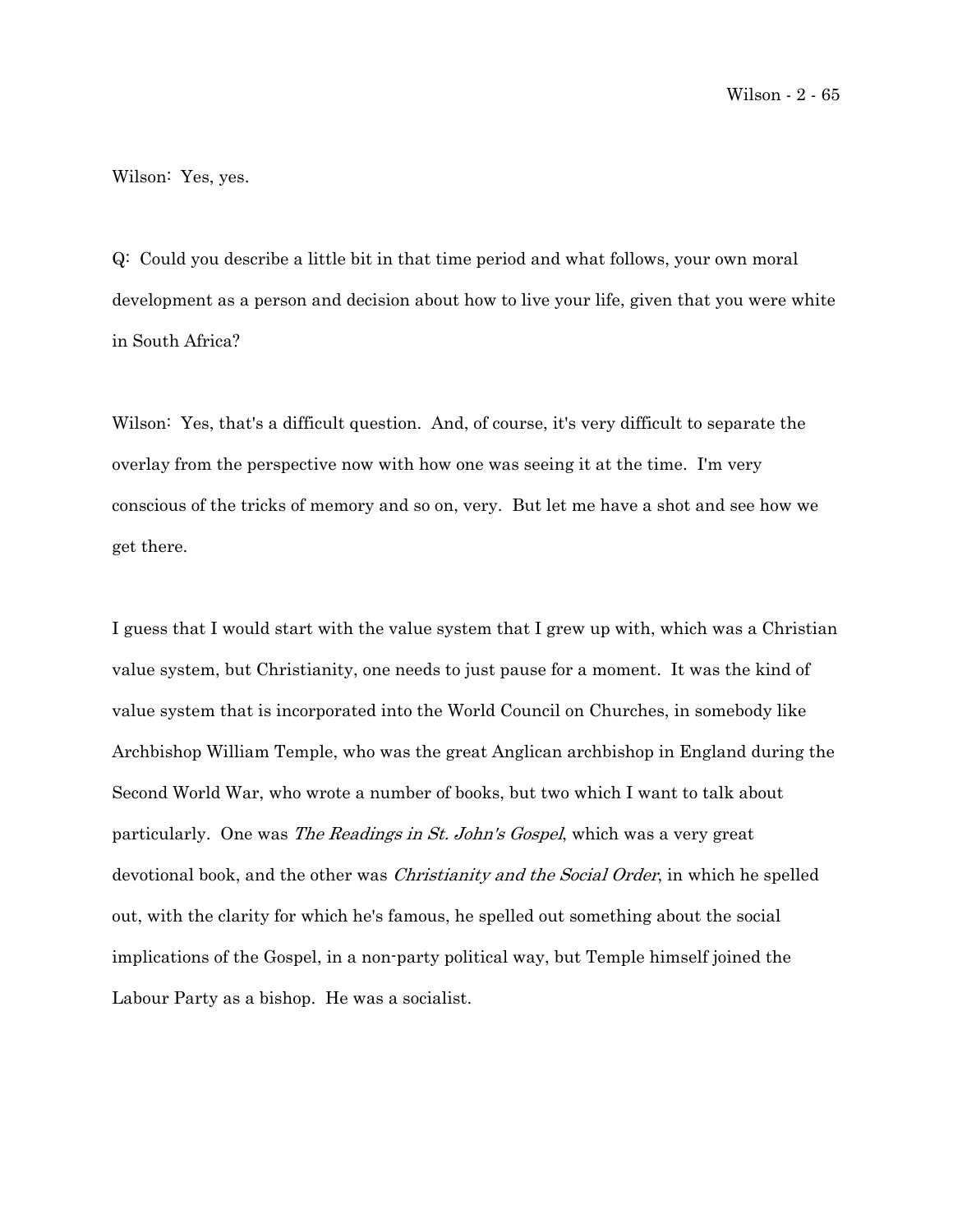I come out of that tradition. I mean, people like R.H. Tawney and Tawney's book on equality and on the acquisitive society. I come out of, which in British terms, and because Monica was in Cambridge and my father was at Oxford and so on, those were the intellectual influences on me, and the American intellectual influences came much later. That Christian socialist tradition, if I can put it that way, in the writings of people like Tawney and Temple, those were the books that I was reading as a student and finding enormously exciting, and they were consistent and not pushed, because Monica was much more discreet than that, but I would have become conscious of them through her.

You add that to the kind of politics going on at the University of Cape Town, where there was a very strong liberal  $-$  with a small "l." And "liberal" in those days didn't have the same sort of connotations as it has today in terms of free market, sometimes pretty conservative.

Q: Describe what it did mean. [Interruption.]

## [END TAPE ONE, SIDE ONE; BEGIN TAPE ONE, SIDE TWO]

Q: I think you were just about to describe what exactly you meant by being a liberal at the time that you were at UCT, what that meant. You were talking about  $-$ 

Wilson: Yes. Well, I think in those days, you know, we were dealing with the apartheid juggernaut, which was very ferocious, very ferocious, and apartheid was cast very firmly in racial terms, color terms. So our battle was about that. But, of course, the university was a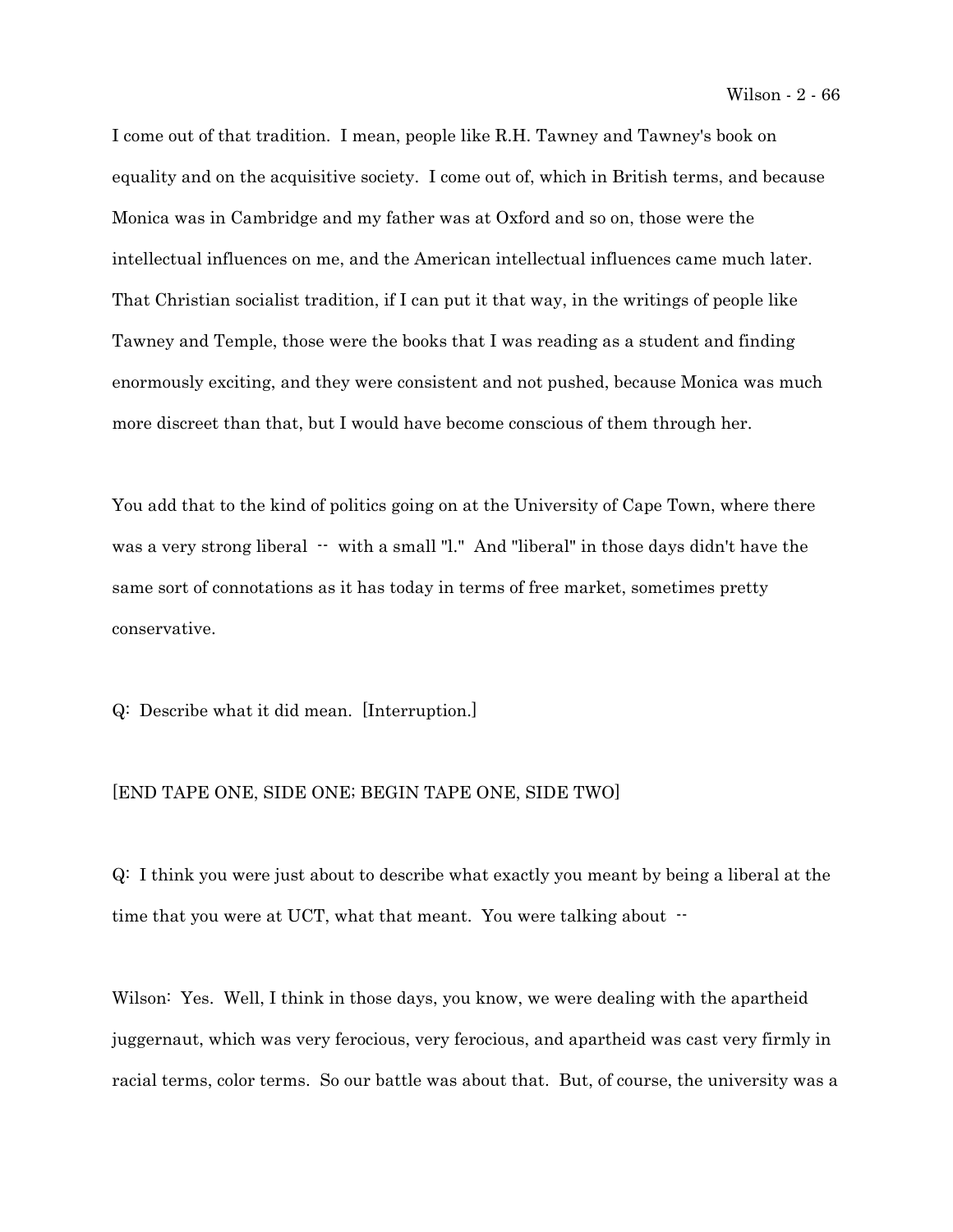very lively place, and we had a grass patch, known as Freedom Square, where there would be these enormous discussions at lunchtime.

We had a very considerable number  $\cdot$  well, I'm not sure how many, but it seemed considerable, a reasonable number, of so-called colored students there then, many of whom from the Western Cape, many of whom in the tradition of what was then called the Teachers League of South Africa, and also the Non-European Unity Movement, and there was a strong Trotsky ist influence there as well. So we had plenty of  $\cdot$  how shall I say  $\cdot$ class discussions as well. It wasn't just an issue of race relations, not at all. There was ferocious discussion and very lively, extremely good.

## Q: Can you give us some examples?

Wilson: It's difficult. Simply to say that one would have students on the campus who you would have the NUSAS students, the National Union of South African Students, who would be mainly white students, not entirely, mainly white students, liberal in the sense of being very open and battling for a nonracial society, and that could take them to different degrees of radicalism. Some of them would be in favor of a qualified franchise, other of them would want a nonracial complete universal franchise immediately. Still others moved to take that into economic terms, in terms of a more socialist redistribution of wealth and so on. And you could find all of them in one particular grouping, but then if you moved, let's say, into some of the other student bodies, and, of course, if you were not white and your experience had been growing up in South Africa nonwhite, you'd likely to be more radical than if you'd grown up as white. I mean, that's just different experiences.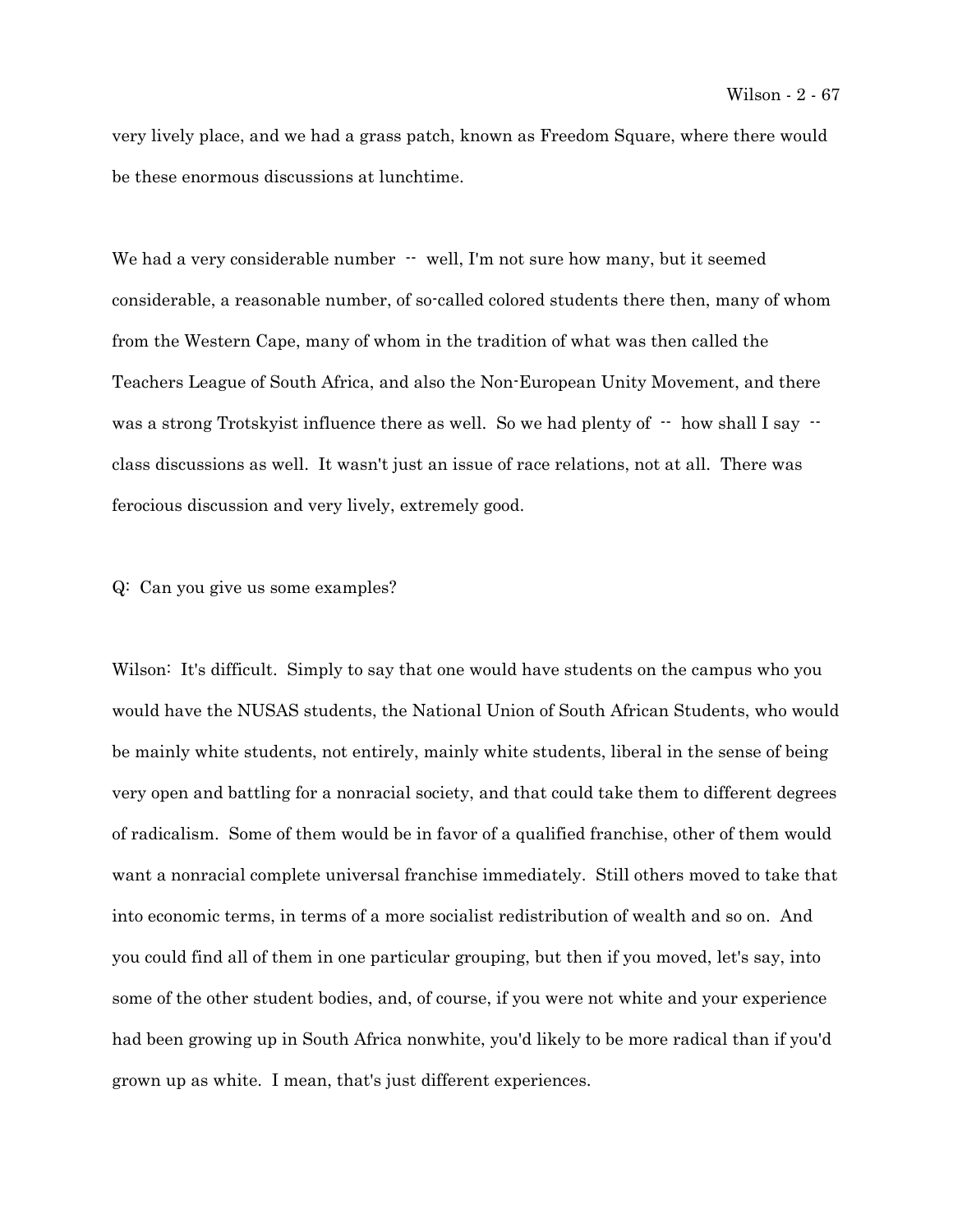So you would find a lot of the colored students arguing much more in analytical class terms, and, you know, they would pat me on the head and sort of say, "Listen, Francis, you really don't understand properly how this society works. It's not about race; it's about exploitation."

Those were very important influences, and we all influenced each other. Let me jump ahead to give an example, is that I at one stage, many years later, had to write a history for the Cambridge Press. It was just a chapter in a book. I was doing the history of Southern Africa from 1936 to 1976, I think it was, and I was trying to think about the significance of the 1948 election. I thought, well, let me go and talk to some of my friends and relations and find out how people assess the 1948 election, which was the election in which the apartheid got established, when the National Party came to power.

I expected that, by and large, the older generation, my mother's generation, would tell me that the 1948 election was  $-$  no, what I expected was that the Marxists would tell me that the 1948 election was unimportant, that it was just one more turn of the screw, as it were, in an exploitative, capitalist society. That's what I expected the Marxists to tell me. And I expected the liberals all to tell me that South Africa, that that was an incredibly important election because we'd moved from a more open General [Jan Christiaan] Smuts to a much tougher racist, which would have been, I expected to be the liberal position.

In fact, what happened was that it was not a Marxist-liberal dichotomy that emerged, but it was a generational dichotomy, that when I talked to the older generation, both liberals, like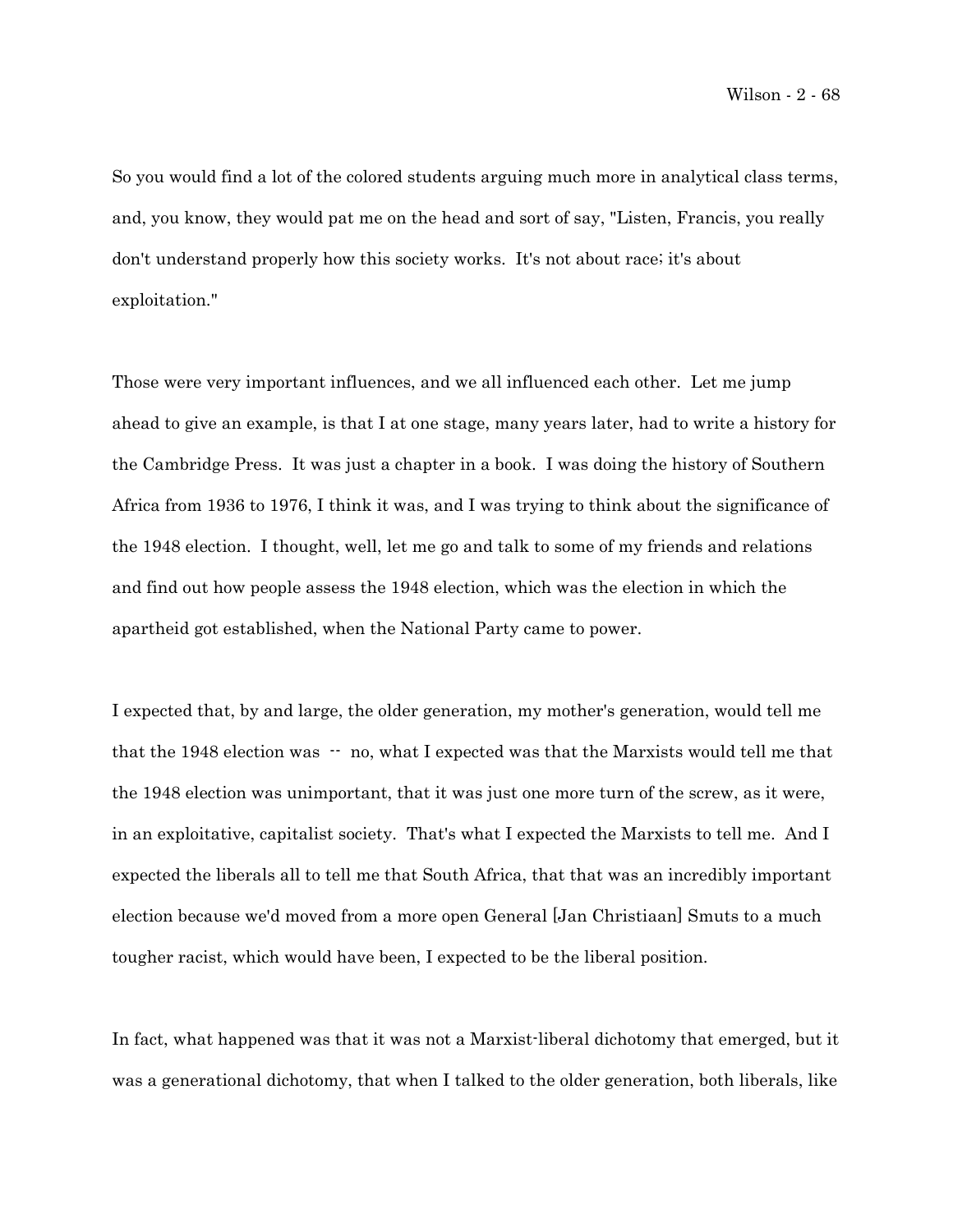my mother or Desmond Hobart Houghton, who was an economist, or Marxists like Jack Simons, would say, "No, no, no. The 1948 election was incredibly important for this, this, and this reason." And all my younger generation, both Marxist and liberal, would say, "Well, the '48 election, yes, it did a few things, but it wasn't that important in the long march of history."

So what I'm really trying to illustrate with that is that our generation were enormously influenced intellectually by what I would call the more radical left, to try and understand society much more beyond race, in class terms as well, and that was important. And that's been an ongoing debate in South Africa, and that's a debate that will continue, you know, once we move beyond this 1990s what I would call  $-$  it's a very strange period we're living in at the moment intellectually. One has kind of American ideology rampant. And I think we're going to move beyond that, because the divides in society, in global terms, are so enormous that they're going to have to be analyzed and understood much better than they are at the moment. And one's going to come back to class analysis and exploitation and so on. I'm sure we are. Once one gets over the ending of the Cold War and the collapse of the Soviet Union and so on, it doesn't necessarily imply the collapse of all the insights that came from Marx and everybody else. Not for a second. But this is not the moment for that intellectual debate. It's not happening very much in the 1990s, but I expect that it will reemerge.

So that's really what I was trying to sketch, what came out of that very lively discussion going on in South Africa in the 1950s, because it was a period before Sharpeville in 1960, before the Rivonia trial in 1964, and, if you like, before the National Party had taken its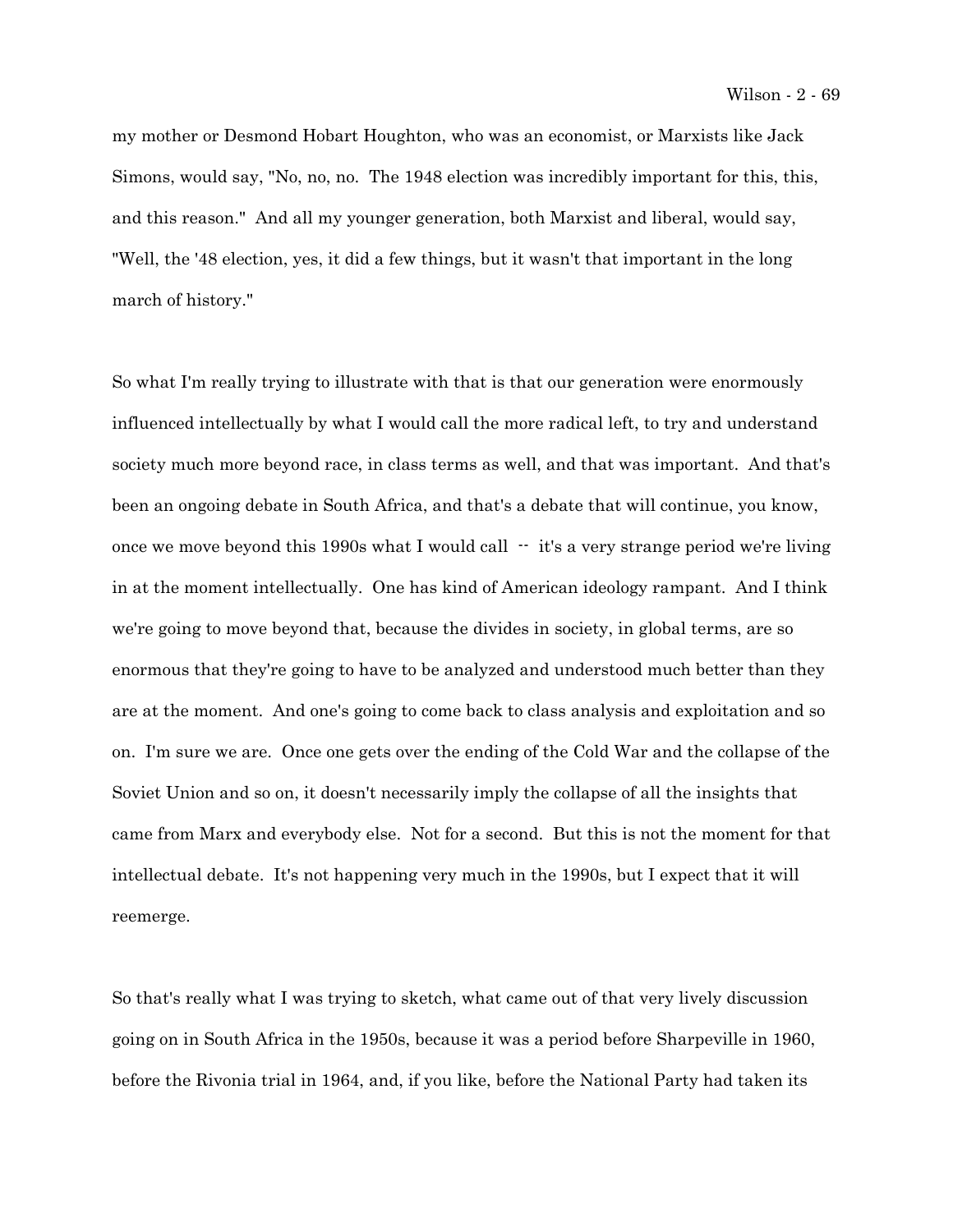iron grip on the place in the 1950s, when there was a good deal of political discussion, a great deal of political discussion. Not everything had been banned. I mean, the Communist Party was banned from the early 1950s onwards, but one could still talk a great deal.

Q: Was there a sense that apartheid could be dismantled, or was it just a sense of making a more liveable society?

Wilson: Well, I think all of us, as students, were looking forward to a  $-$  when I say "all of us," let me be careful. There were plenty of conservative students around. But in my circles, NUSAS or further left and so on, friends like Fiks and other friends who were white and so on, we were all looking for the revolution, not necessarily a kind of 1917 revolution - - there were some students looking for that  $-$  but for a fundamental change. I think the divide was between those who thought that this was likely to come quite soon, maybe wish being father to the thought, as it were, and those who felt it was going to be a long way off and take time.

I was always, I think  $-$  and I think I'm being honest about this  $-$  I was always one of those who thought it was going to take a long time, that it didn't seem to me that this was a system that was going to change in a hurry, but I did want to understand it better, which is why I went into economics. But as students, we were battling a system that was incredibly powerful and was making its mark. I mean, in the teeth of all kinds of opposition, you know, terrible laws were being put on the statute books and so on, and students were very involved in battling those laws.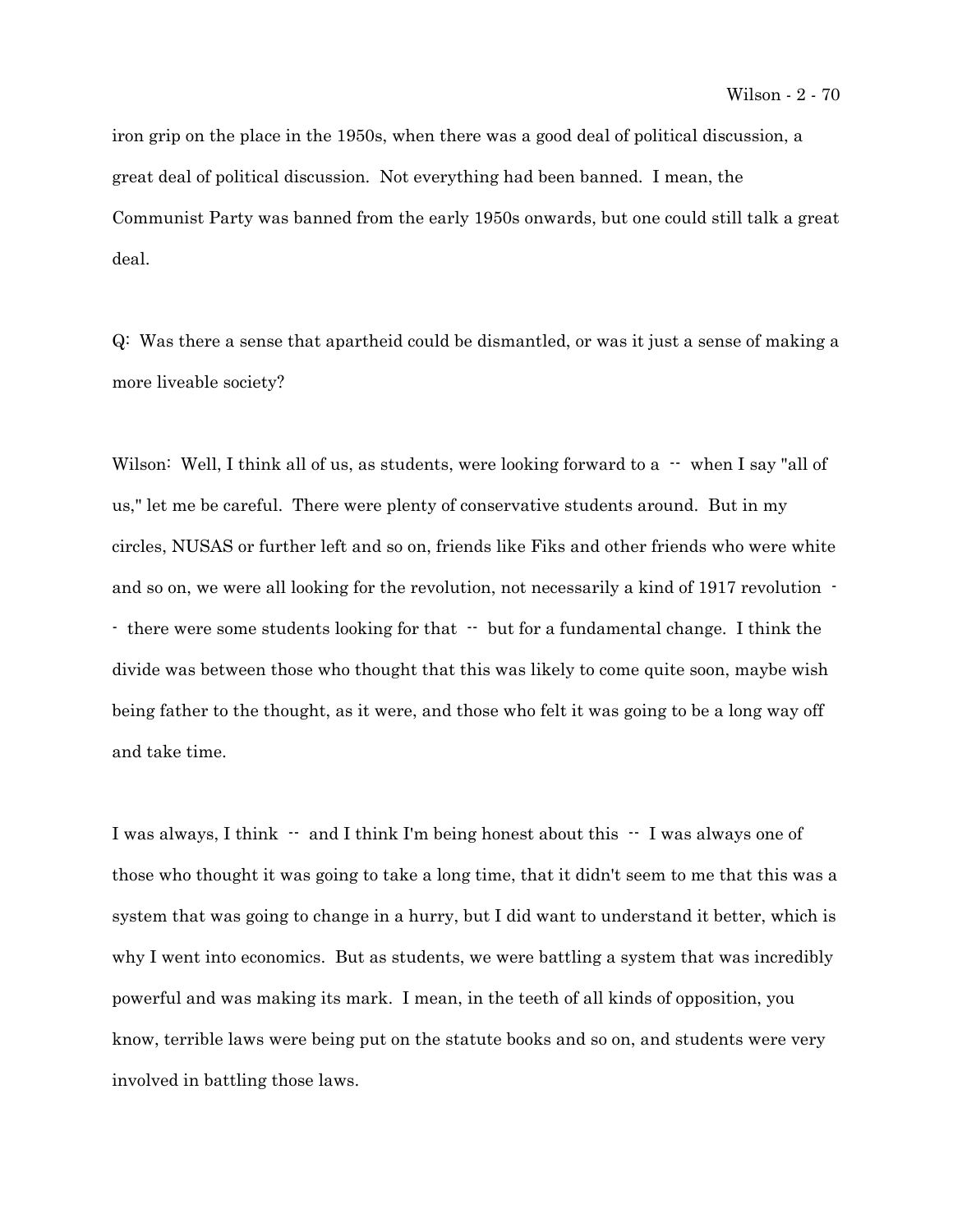Students would vary in their commitment. All of us varied in our commitment in the sense that when it came to the battling against the closure of UCT and the throwing out of black students and so on, we managed to get a pretty wide consensus of student and academic staff, and that was a pretty universal opposition on the grounds that this was impinging on the autonomy of the university, that this was bad for education and was just not right to be doing that. But you wouldn't have got nearly such a wide consensus, let's say, on the franchise. There weren't many whites in those days who thought there should be a universal franchise. There were some, both communist and liberal, but to the right of the liberals, not many.

Q: In terms of your own political development regarding socialism, communism, and liberalism, who were some of the people around at that time at UCT in terms of the communist perspective, and how did you react to that? And also looking broader in the world, what was happening, were there models that you were thinking through as you were thinking through what your --

Wilson: Well, you know, in those days I was still  $\cdot$  at an intellectual level, I was still a physicist. That's what I was studying. Insofar as politics was concerned, we were working on things like the Extension of Universities Education Act. In terms of the wider society, my understanding was being very much shaped by people like William Temple and Christianity and the Social Order. So I was working in that sort of paradigm which came very much from my family.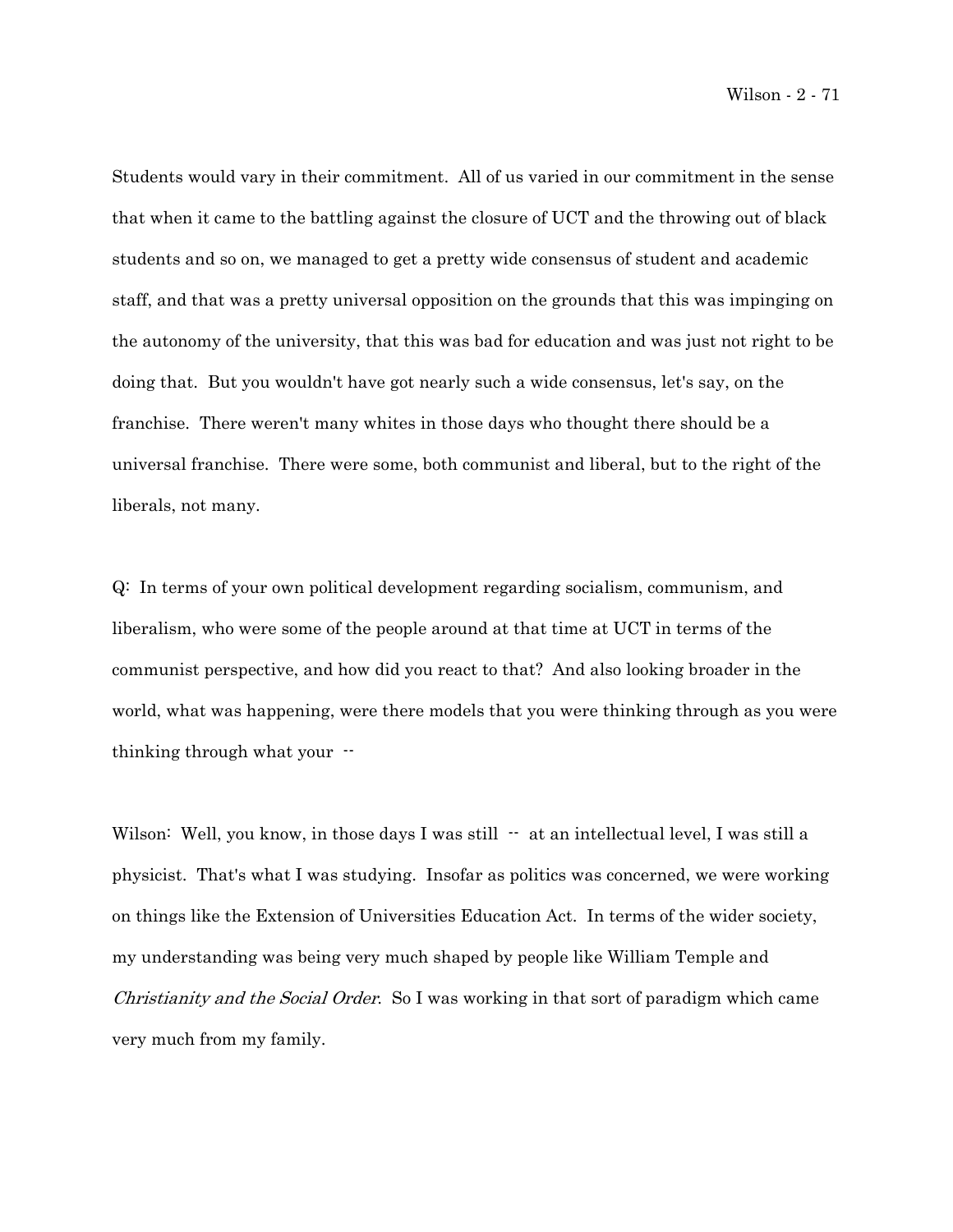Wilson - 2 - 72

In terms of the wider Marxist tradition, it never captured me. It certainly did some of my friends. When I say "captured," I didn't become a party member or a follower. Certainly some of my friends did. But there were people like [Harold] Jack Simons, who was one of the great, great teachers in South Africa, and he was lecturing at UCT, but he was lecturing in  $\cdot\cdot$  it was then comparative African government and law, I think, and I wasn't going to his lectures because I was on the science side of the campus. So I wasn't intimately involved in the intellectual life of the political scientists, if I can put it that way, although I would participate in the discussions about the university, and I would also think very hard about the wider society. But that wider aspect tended to be what I was learning from my theology.

Q: Let me then ask you what your theology taught you about what a just society would be in South Africa. What was your vision?

Wilson: Yes. I think that my vision  $-$  and again one would be careful that I'm not interpreting from now, but I go back to the writers like R.H. Tawney, the great socialist writers in England sort of before the Labour government came to power in 1945, but I think I came, if I look back on it, I came out of that intellectual tradition that really looked forward to and fought for the victory of the Labour Party in the elections of 1945, and who rejoiced in all of that and who completely accepted and understood the necessity for that, which was essentially a non-Marxist liberal radical, and that's where I come from. So that my understanding was that one needed  $-$  a just society was a nonracial society; it was a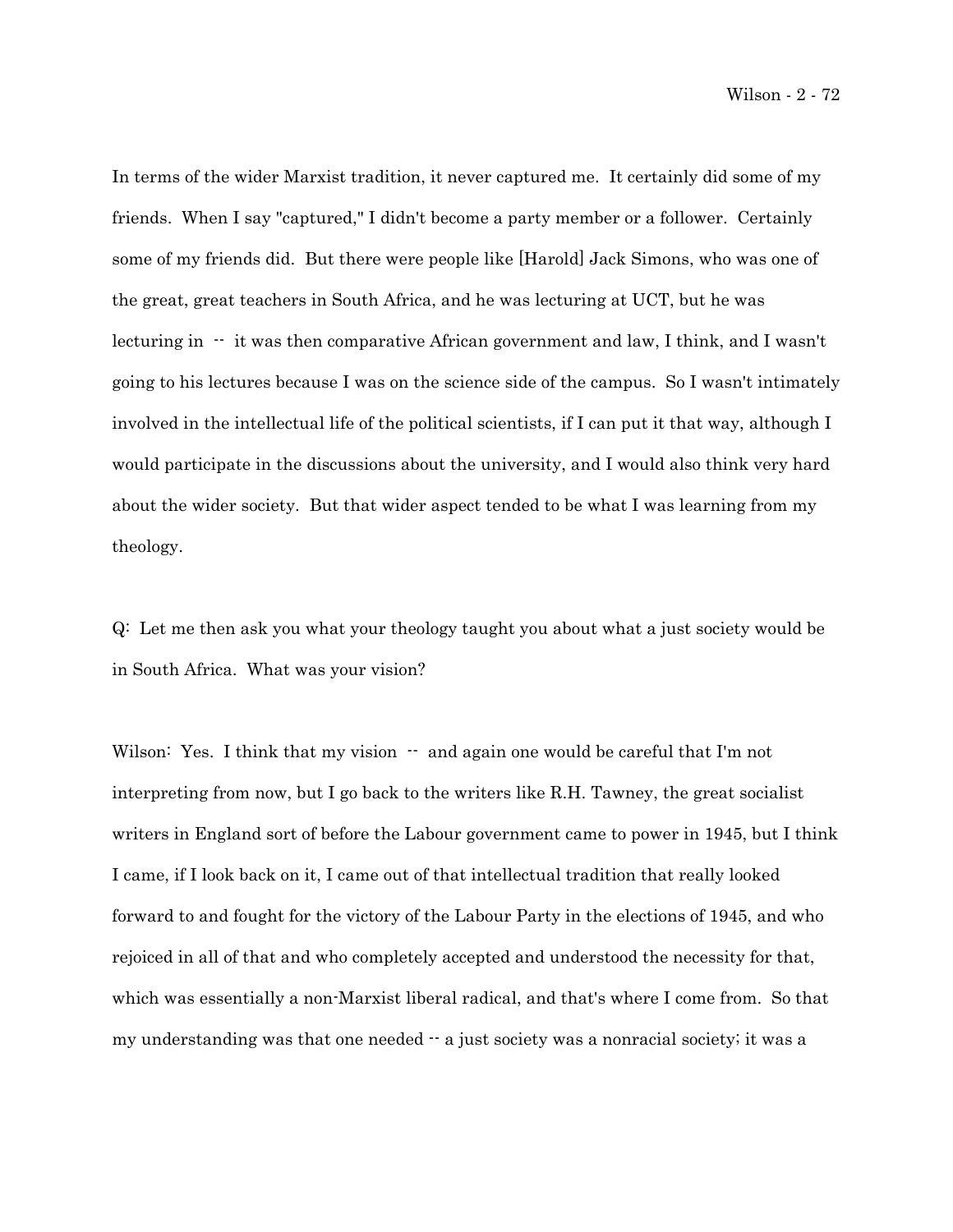society in which you didn't have terrible inequality; it was a society in which you didn't have poverty. All of these were the things that one had to struggle against.

I joined, for example, at UCT we had an organization called SHAWCO, the Students' Health and Welfare Centres Organisation, which was actually a very impressive body - still is  $\cdot$  where the students run the annual rag to collect money, which they collected in thousands of rands, huge amounts of money, which were then used for health clinics for welfare work and for education. So we would be involved with students in night schools. We'd go out and teach at night schools in a place called Windermere and Factreton, which were largely, in those days, mixed colored and African, and a shantytown, essentially, selfbuilt shacks and so on, very poor.

I was involved in running a rugby club, being the coach of a rugby club out there, an African rugby club, and we all built a field, a rugby field. So that would give me a kind of hands-on sense of what it meant to endure poverty. So one was  $\cdot$  I was, and friends like David Russell, who's now the bishop of Grahamstown, we were very close and still are, trying to struggle for a more just society without being Marxist in our analysis, although I think all of us of that generation were, and still are, obviously influenced by the importance of the Marxist analysis and class analysis. It's enormously important to understand how "haves" can design the rules to keep themselves as "haves" and keep other people out.

I think the importance of understanding the structures of society is something that I became much more aware of, although I was not yet trained as an economist, and so it's kind of pretty nebulous thinking. But the recognition that poverty was not the fault of the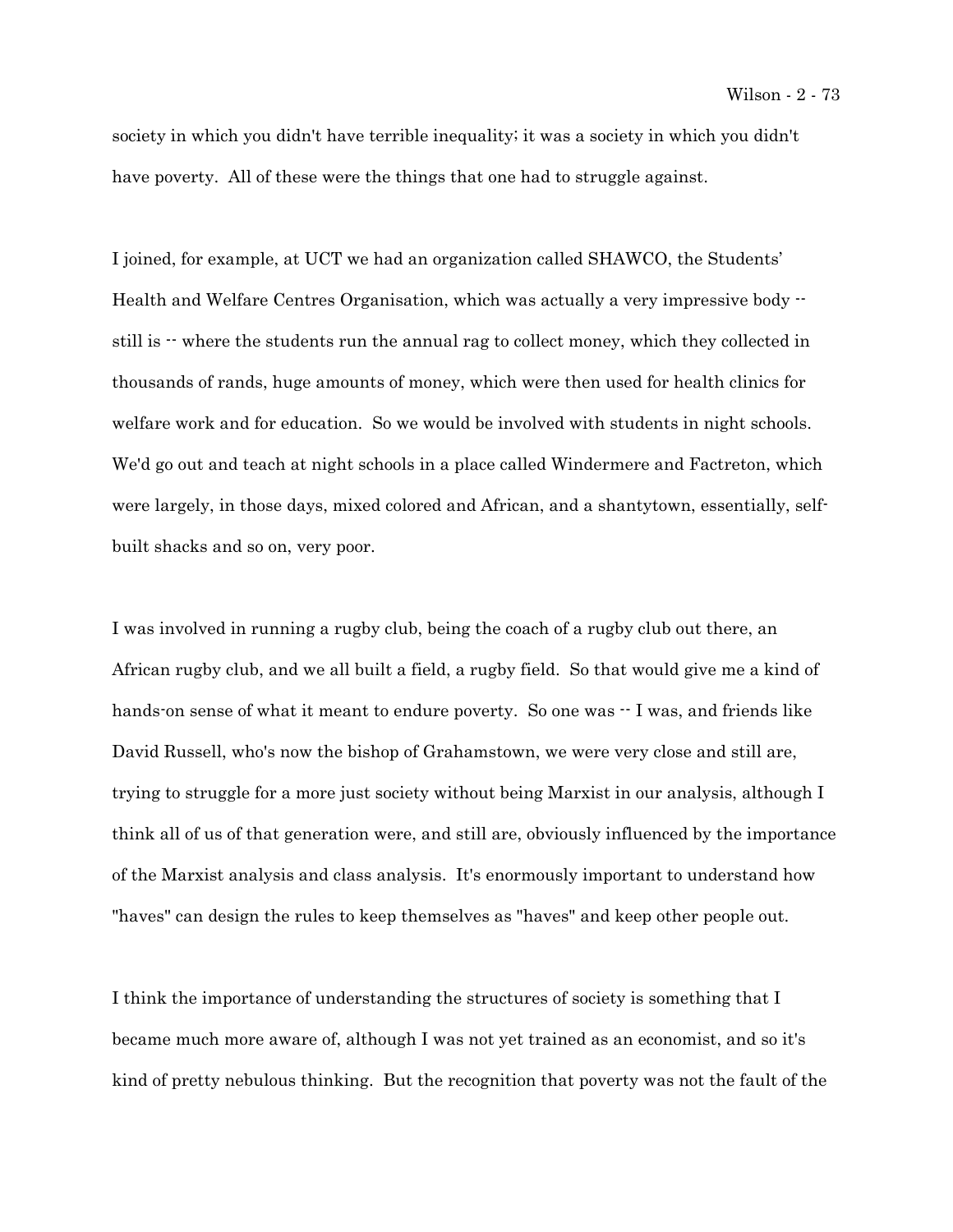poor, that one could actually reshape society, and we were, all of us, believed in those days, I think, a fairly uncritical view that the state could make things much better and always would. Now, I have not become one of those people who think the state should evaporate, but I think we all take a much more analytical critical view about the strengths and weaknesses of the state, that it has potential, but for good and bad.

Q: Let me jump out of the intellectual realm for a moment and just ask you, as a human being and observer of the life in Cape Town at that time, could you describe to us a little bit about the conditions of poverty in Cape Town at the time you were there? Were the migrant labor systems in place, etc., etc.?

Wilson: Yes. Well, that was something I was very conscious of and became more conscious of, and I think that came from Monica. I'm trying to distinguish between when I was a student and my early research work.

Q: Start wherever you want.

Wilson: But put it this way, that the way in which the pass laws operated was something that I was conscious of from a very early age. I mean, I can remember in Grahamstown as a small boy of maybe fifteen, teaching at a night school, which the school ran, and there was a lovely woman who used to come, older than me. I think she was not literate in those days, but she was highly intelligent, a marvelous person, but, I would guess, probably in her thirties. She worked as a domestic at the prep school where I had been, so I knew her. She would come to this night school, and I can remember having to sign her pass one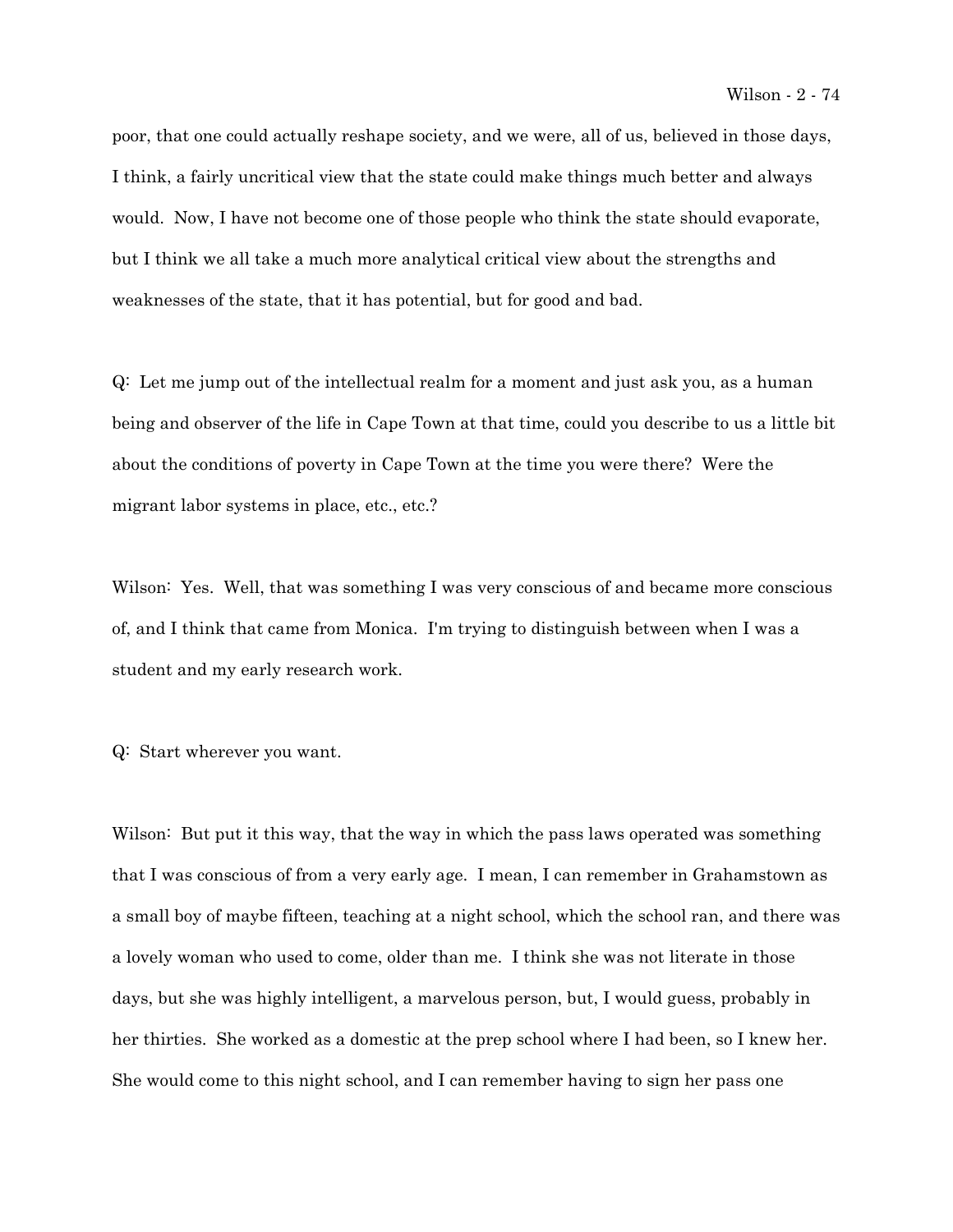evening, because there was a curfew, and she couldn't be found out at night in Grahamstown, which is a tiny little town, as an African woman, without permission. And I, as a schoolboy, was having to sign her pass. I can remember at the time thinking, "This is so wrong that little me can be giving her permission to be in town."

So one's early sense of injustice goes back quite a long way. So that consciousness of the ramifications of control is something that I became aware of quite young in my own terms and obviously would have learned a lot about from my mother, because it was something that she felt extremely strongly about, the whole migrant labor system.

That migrant labor system  $-$  well, I could go on and on about it, and I will  $-$  I mean, I didn't know all of this as a student, I don't think, although maybe some of it I did, but I subsequently did research in the sixties on this. A place like Langa in Cape Town, which had started life as a small area set up under the Group Areas Act, where Africans were supposed to live, and there were families living there, families who had come to Cape Town in the early twenties and even before that, and many of them, of course, come from the last century. You had Africans in the Western Cape in the 1830s already.

But Langa became the locus of the what were called hostels or compounds, what I tend to refer to as labor batteries, because they were buildings built for men only, who were coming down from rural South Africa, where I come from, the Eastern Cape, who were coming down as migrants, as oscillating migrants. They were allowed in to work and then they must go back again. Wives weren't allowed to come, children weren't allowed to come, and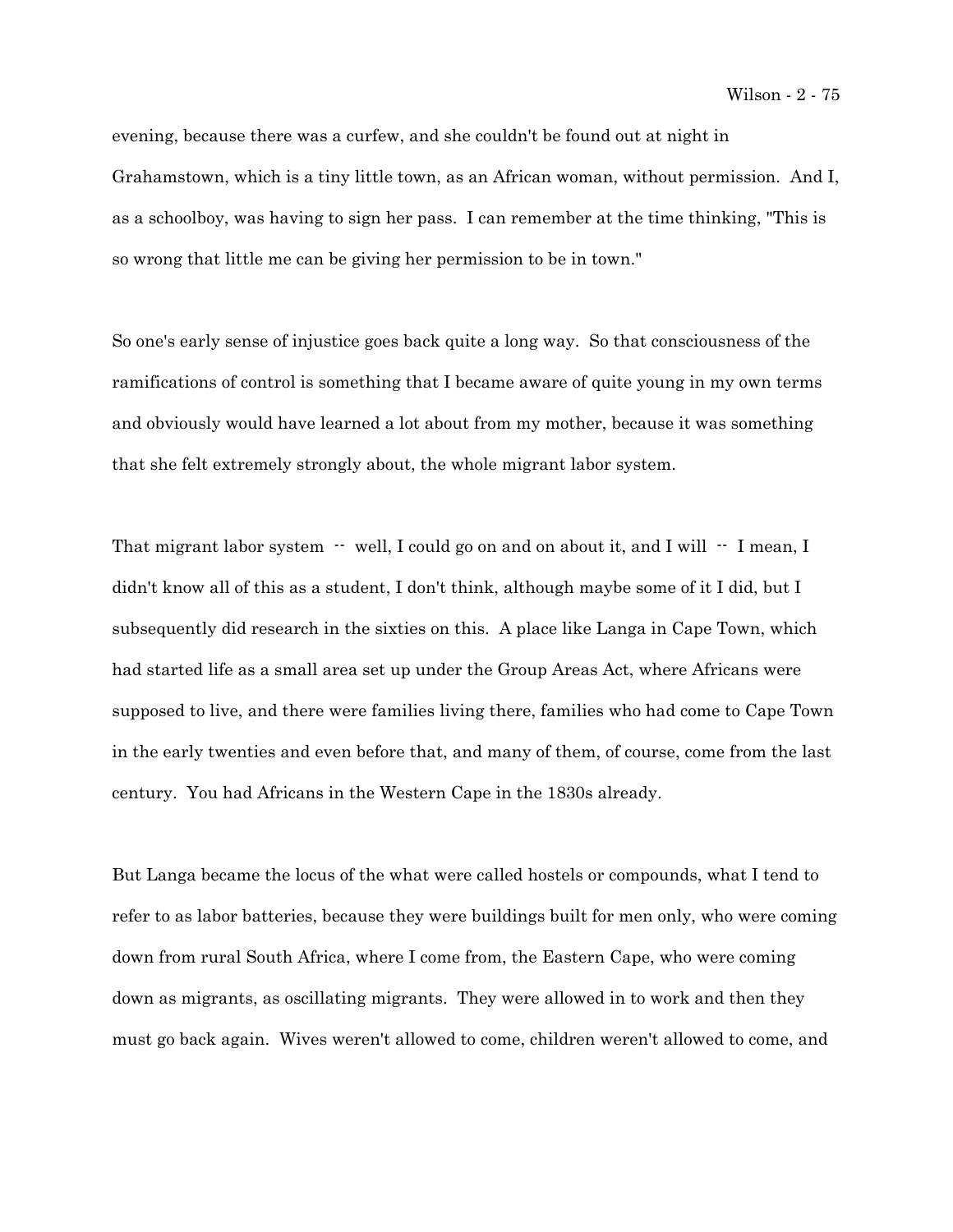they were brought in on a single basis to work in the docks and on the roads and in industry and so on.

So Langa was the center of a lot of hostels or compounds or labor batteries, if you like, and by the 1960s, the ratio of men to women was, I think, something like eleven to one. It was an awful place in that sense. It was like an army camp, I guess is the best way to describe it, an army camp with some family housing around it, so it had this kind of combination of settled families, educated families who'd been around for a long time in the Cape, and men who were living in dreadful conditions. So that was one part of Cape Town.

The other part was a place like Factreton or Windermere, as it then was, which has now got reasonable housing and so on, but in those days was very much a shantytown with wood and corrugated iron and bits and pieces put together, and it was fairly mixed. It was both African and colored in those days, as I recollect it. Certainly a lot of Africans, although it now tends to be largely a colored part of town.

So I had a real feeling of poverty there, because SHAWCO had a clinic right in the middle of that, and people would come in. I was going off to meet friends in the rugby club. I would go to their homes and know where they came out of. Now, those kind of conditions still exist in Cape Town, those kind of very bad cheek-by-jowl shantytowns. I mean, there are more Africans living in Cape Town now who have better housing, but there are still all over South Africa huge numbers of Africans living in urban areas in those kind of shanties. And then, of course, one has to remember that poverty in the urban areas is not as acute as the poverty in the rural areas, but that takes us into another story.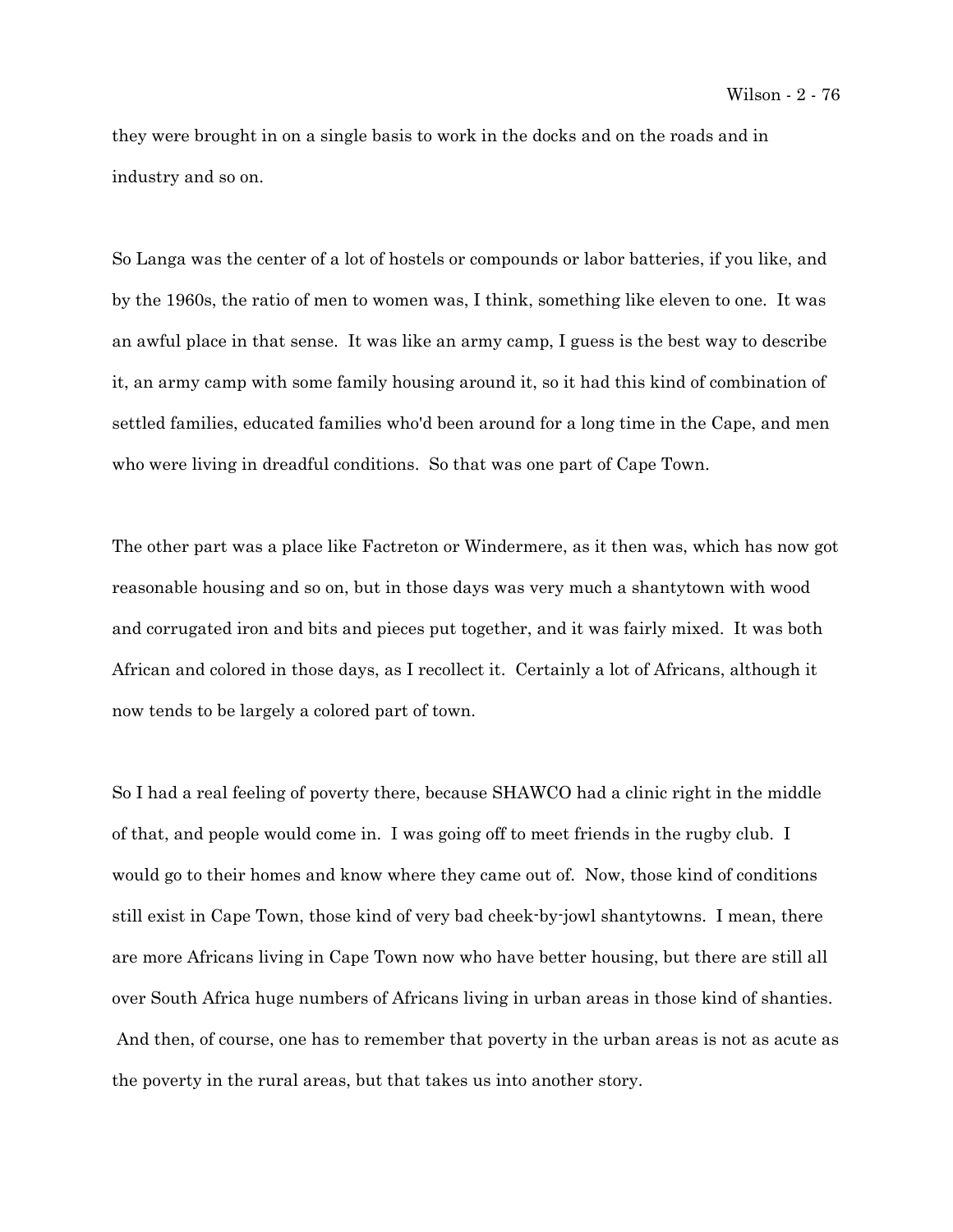So I would have become conscious of all of that. As a student, one has an enormous amount of energy as a student, enormous amount of idealism, enormous amount of arrogance as well. I think you sort of feel you can go out and do things and organize this, that, and the other thing. So the form which that took for me was both political involvement in organizing protest marches and protests, just one of many students doing this, against the legislation that was being passed, particularly the university legislation, and then involved in a place like Windermere, as it was called, with the rugby club, trying to  $\cdot$  well, work with people to create a better life. That was a lot of fun, and obviously I learned much more from them than they learned from me, but it was a very important part of my education, and that came from the University of Cape Town.

Q: But this was a period generally when blacks were coming into the cities in larger numbers, is that correct?

Wilson: Well, the whole process of urbanization in South Africa is an interesting one. I mean, if you go back to the turn of the century, by that time roughly fifty percent of whites were already urbanized, if I remember my statistics correctly, and only about ten percent of Africans, and coloreds sort of more than ten percent, but less than fifty. And over the next two generations, whites and coloreds moved almost entirely to towns so that ninety percent or more are now urbanized, very like the United States.

Black South Africans, on the other hand, there was a policy really which got stronger as the years went on, to prevent black urbanization, and there was a notorious local government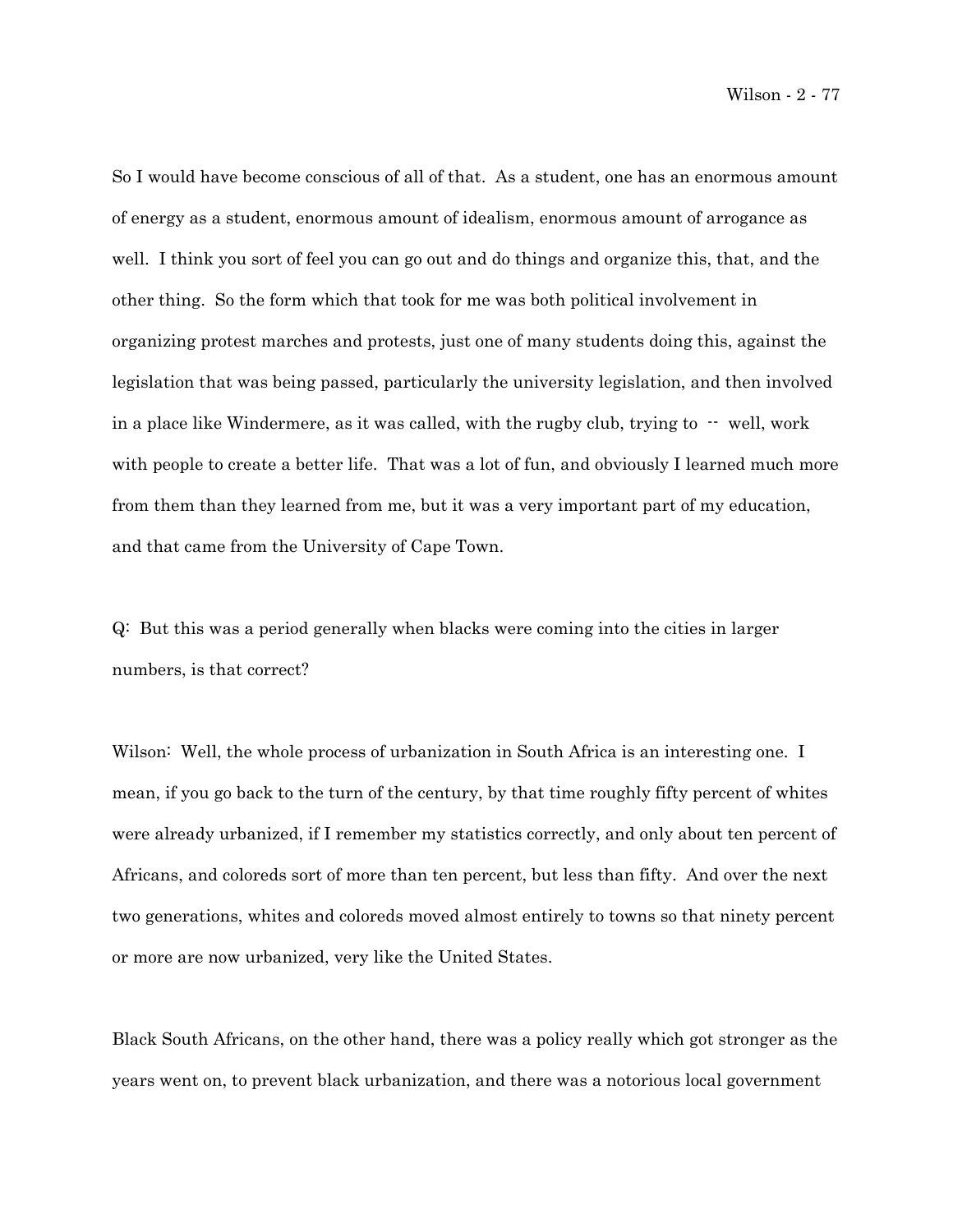commission in 1922-'23, the Stallard Commission, which had a phrase in it somewhere to this effect  $\cdot$  and I'm quoting more or less verbatim  $\cdot$  that "The cities are the white man's creation, and the black man" -- not woman -- "the black man may enter them in order to minister to the needs of the white man, and must depart therefrom when he ceases so to minister." Now, that was a very important strand of white South African policy way back to almost the turn of the century, that the cities should be kept white and not be overrun by blacks.

At the same time, of course, as you know, the economic growth implies urbanization for reasons that I can explain in first-year Economics 1 terms. But it has to do with the elasticity of demand for agricultural goods and for industrial goods, but you have built into the process of economic growth, you have built in pressures toward urbanization. And that has been a worldwide phenomenon. Those pressures, of course, operated in South Africa.

But the pass laws, which themselves go back really to slavery, that you  $-$  well, let me stand back for a moment. There are two aspects of South Africa that need to be understood historically. One is that when whites came in, in 1652, the Dutch arrived, and in the 1820s, large numbers of British arrived, that began a process of conquest in which whites took over black land, just to be very brief about it. So that by the time of the Land Act of 1913, that was simply tying up with a little pink ribbon a distribution of land which basically puts most land and the minerals under the land and the water which ran through the land into the control and ownership of whites, who were then twenty percent of the population. So that's the one economic reality underlying the substructure of South African foundations.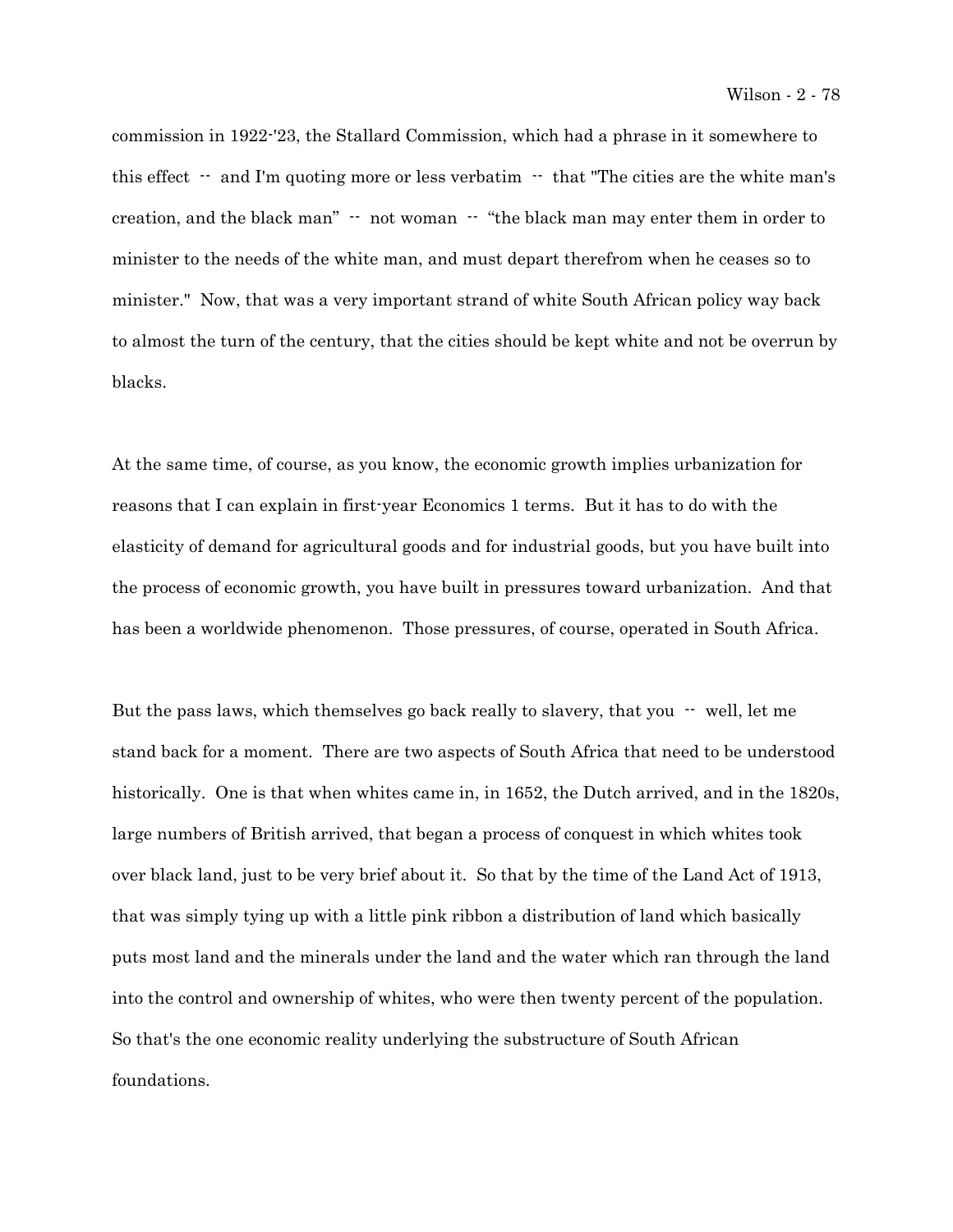Wilson - 2 - 79

The other is that slavery was introduced in the Cape within ten years of Van Riebeek arriving, not enslaving local people, but bringing slaves in from the East, from Java and what is now Indonesia and so on, and then from places like Mozambique and then South from Angola. Slavery has been a very important component of the South African political structure, because when slavery was abolished in 1836, it then got succeeded, if you like, by a thicket of what one can call pass laws, vagrancy laws, to control not so much the former slaves who tended to be then merged with the Khoisan, who used to be known as the Hottentot, and became the so-called colored people. In terms of an ordinance in 1826 or '28, they were freed from pass laws, so that particular group of South Africans didn't have the same legal controls over them as black South Africans that would be Xhosaspeaking, Bantu-speaking, whether they were Xhosa or Zulu or whatever, Sotho speakers.

Those pass laws and vagrancy laws to control the movement of labor really date back to slavery and kind of, as it were, grew out of slavery, and they then got stronger and stronger with the discovery of diamonds in 1867, gold in 1886, and you then developed a whole system in South Africa, labor system, which controlled the movement of black labor, so that first Kimberly diamond mines and then the Johannesburg Witwatersrand gold mines essentially housed all their workers who didn't live around there, but came in from rural areas from other places, because that part of South Africa was not densely populated, so there weren't many people living around there at the time. Housed them in these big single-sex compounds. In Kimberly, they were closed compounds. You would come in, you couldn't leave until you'd finished your diamond-digging, and then you were checked for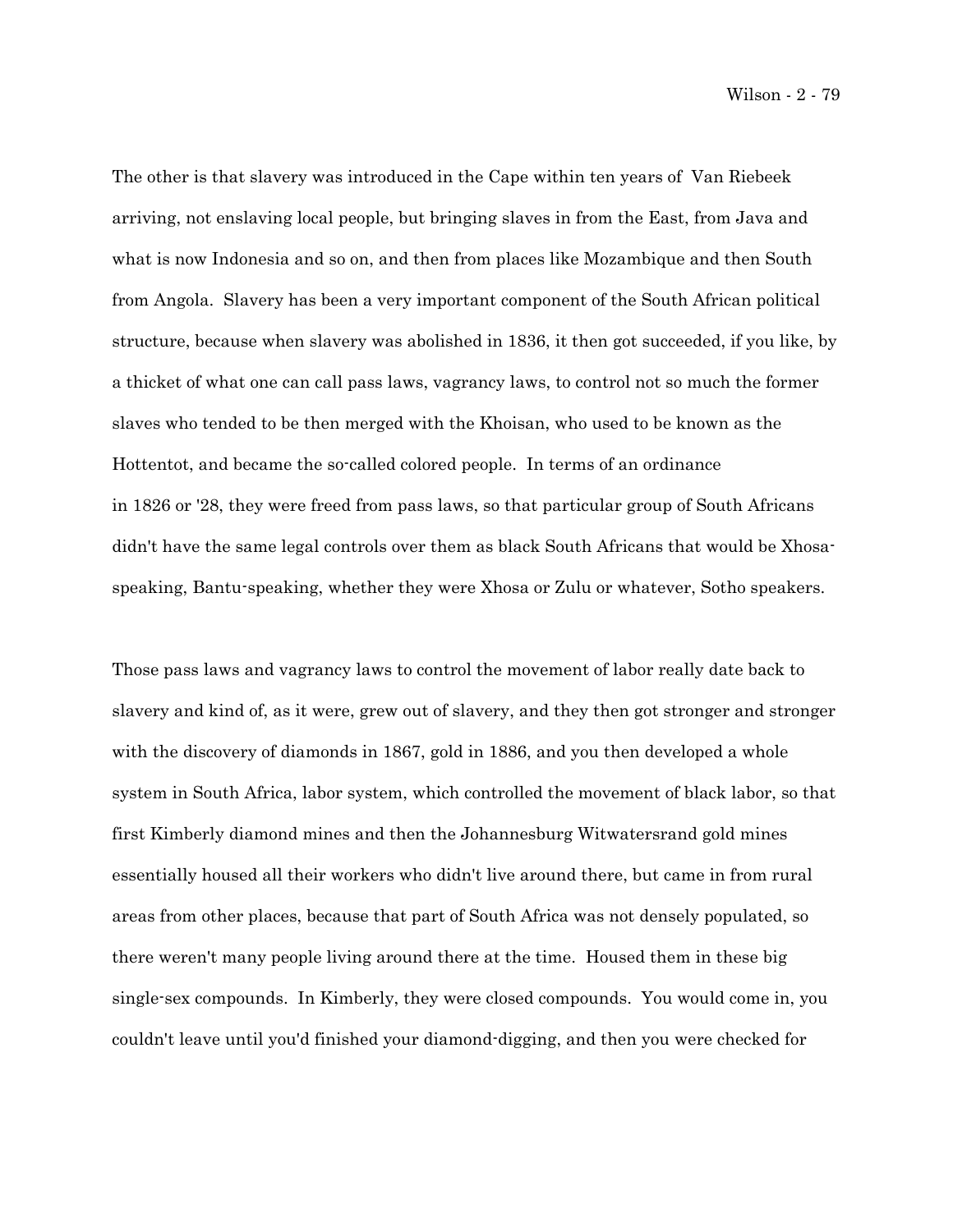diamonds, and then you were allowed out, if you were black, not if you were white. And similarly on the gold mines.

So that you had this extraordinary pattern of oscillating migration built into the whole process of industrialization in South Africa, and our century of industrialization really runs from the gold mine discoveries in the 1880s to the 1980s. You take the hundred years before 1990, that's our century of industrialization.

Now, at the heart of that industrial process was an enforced oscillating migratory labor system, which we could talk about for another two hours if you want to, which essentially meant that a very high proportion of those urbanizing, who had normally been urbanizing, were not allowed to urbanize. They would come in, stay for six months, nine months, a year, even two years in the hostels or the labor compounds, and then go back to the rural areas whence they came. Now, that pattern or that process put a whole distortion into the way in which the Southern African economy developed, which we can talk about later if you want to.

But what it meant was that we had enforced labor controls, of which I became aware, as I say, when I signed that pass, that curfew thing in 1955, I guess, '56, and which I became much more aware of, of course, as a student, because there was the Liberal Party just getting going, and I joined the Liberal Party and so on. These were the kind of awful aspects of apartheid, racist, I mean pure racist, where laws would be applying to blacks, but not to whites, and so on.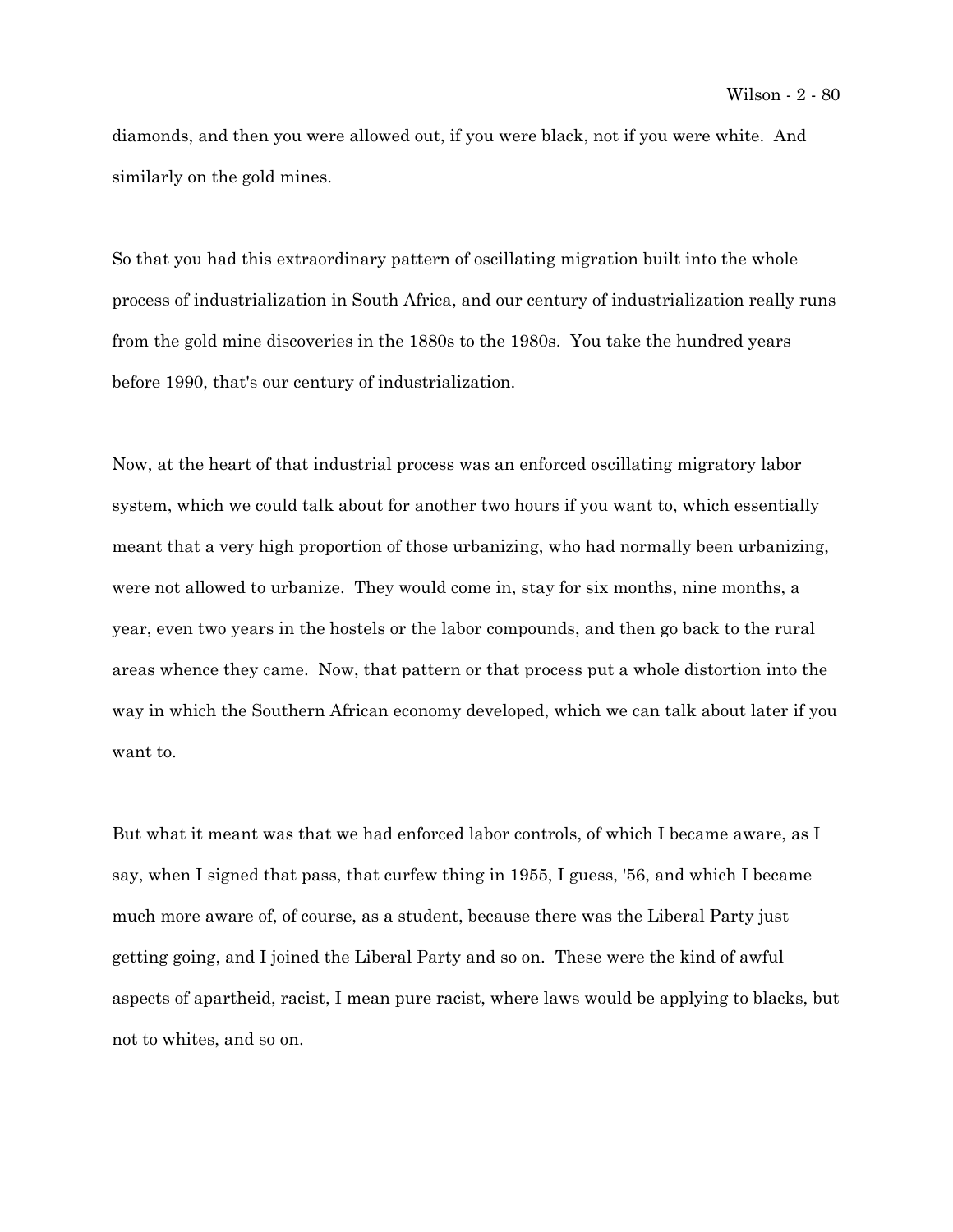So I grew in that political tradition that one became very aware of all those discriminatory laws, in whatever form they operated, whether it was education or labor or so on, and the need to change all of those.

Q: So as you -- [Interruption.]

## [END TAPE ONE, SIDE TWO; BEGIN TAPE TWO, SIDE ONE]

Q: In addition to the other barriers that you've described and the laws that were being set up, I wanted to ask you about the many different languages that were spoken in Southern Africa and the laws that were then passed to restrict the speaking of language. You talk about it any way you want.

Wilson: No, there were never laws to restrict learning languages. As I say, if one grew up in rural South Africa, and the paradox is that some of the most conservative South Africans grew up in rural areas and spoke extremely good Xhosa, Sotho, Zulu, whatever it may be, so there was no correlation between learning languages and one's political position. Well, you could often say that a lot of the left didn't really speak more than one language, and that often happened.

But I think that, of course, black South Africans, as a matter of course, will speak two, three, four languages because many of them will have a mother tongue and another language spoken in the family or nearby, with wider connections, and then they will learn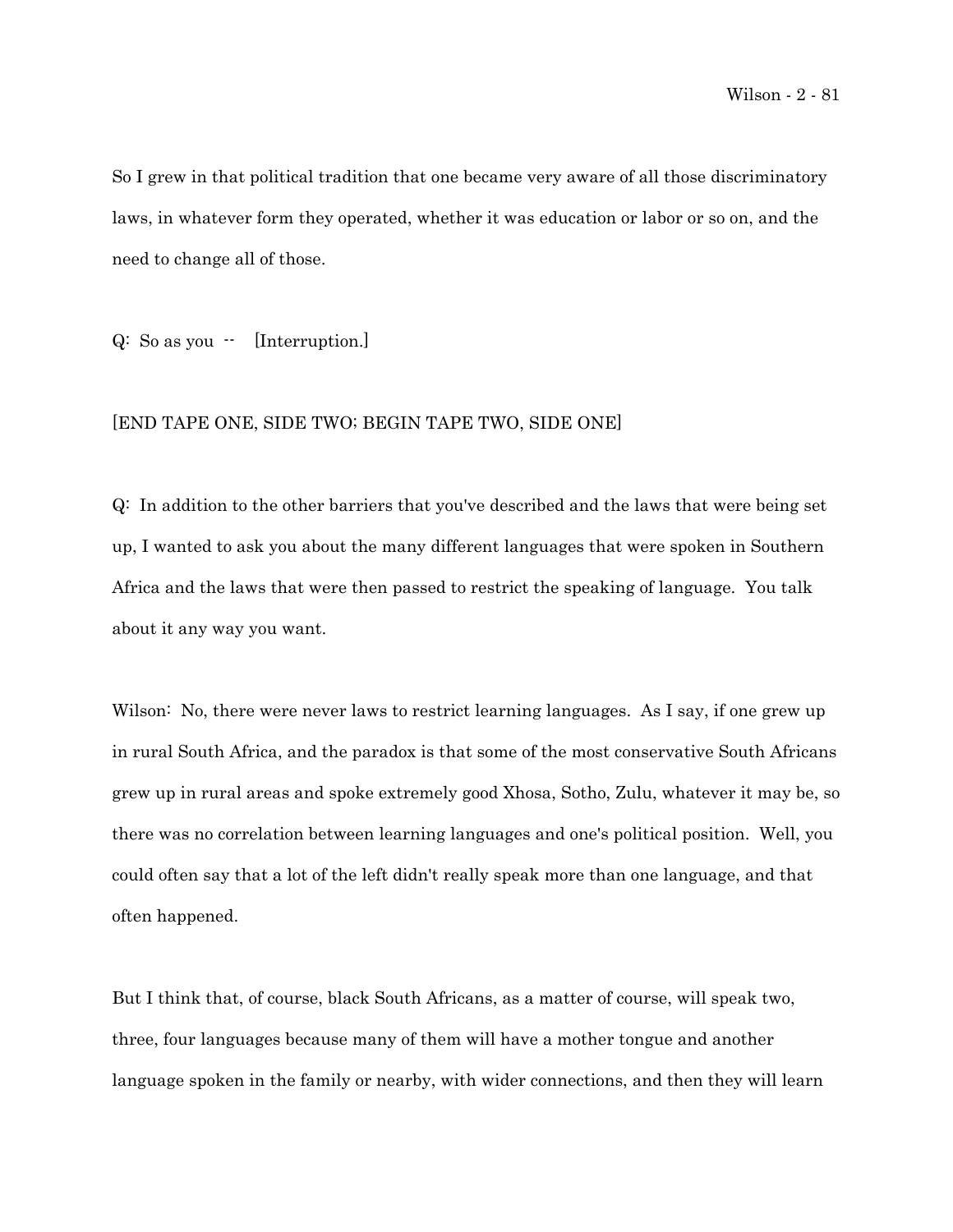English or Afrikaans or both, would have learned that as matters of necessity. So black South Africans, if one can generalize, tend to be much more skillful linguistically than white South Africans.

As I say, one of the things that I happened to grow up conscious of, and I'm sure this was again family influences and so on, was that language was an awful  $\cdot$  if you didn't speak a language, it was a terrible barrier, and it used to bug me like crazy that I couldn't communicate. I was always sad about having lost so much Xhosa and so on. So that as a student, I tried very hard to learn more Xhosa. I went to lectures by A.C. Jordan, as I say, and he took us off on a wonderful holiday once when I was a student. He took four of his students off to his own home town in Mbokothwana, home village, near Qumbu in the Transkei, north of Umtata, about which he's written in this famous novel and so on. So that was an unusual experience and a very generous gift from our professor, who took us off home. It was an enormously important experience for me in my second or third year at university.

At the same time, I was conscious of the need to learn Afrikaans. Now, I went to one of these English-speaking English-medium schools which, frankly, were very prejudiced against Afrikaners, so I must have grown up with a sense of the injustice of prejudice. I did have a sense that I needed to do more to learn Afrikaans, because although I was taught it for years and years and years in classroom, I was never fluent. So as a child I'd been sent to an Afrikaans farm, which didn't do much good. When I say an Afrikaans farm, to a family living on a farm, who spoke Afrikaans, and I went with my cousins and we spent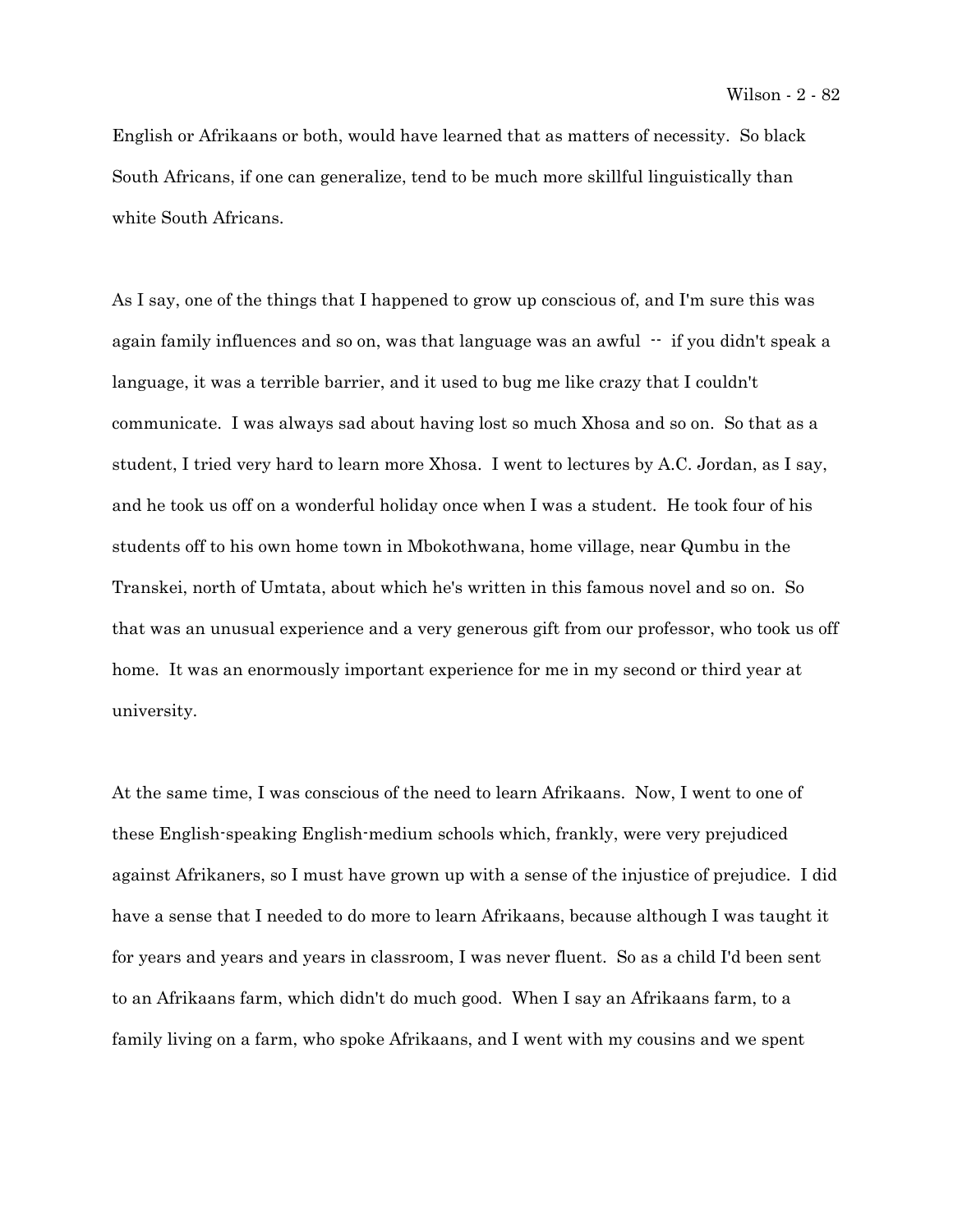most of the time speaking English and didn't do very much about our Afrikaans, but we learned a lot about farm life.

Then later, as a schoolboy, as an older schoolboy, I can remember organizing myself to get to an Afrikaans farm to try and improve my Afrikaans, and then subsequently as a university student, going off into what was then the Orange Free State, north of Lesotho, what is now the Free State, to stay with a family, conservative. He was a National Party MP, very kind, generous people, and for me that was a very important experience, because not only was I learning Afrikaans, which I certainly improved a lot, never became great, but it did improve a lot, but I was also getting an insight into a part of South Africa that I actually knew nothing about, because I'd grown up to some extent within black South Africa, so I knew something about black South Africa. I certainly knew about white South Africa, English-speaking South Africa, but I knew very, very little from the inside of Afrikaans-speaking South Africa. And that was important for me in sort of growing as a South African.

So I'm very grateful that the kind of family ethos was that this was something that was a good thing to do. Language, for me, has always been enormously important, and I was lucky subsequently to be able to learn some French, none of which is very good, but it's conversational, and even a little bit of a language makes an enormous difference in terms of human communication, which for me has always been important.

Q: Let's move back to UCT before we get to Cambridge, and talk about some of the particular kinds of things you did there as a student in terms of organizing.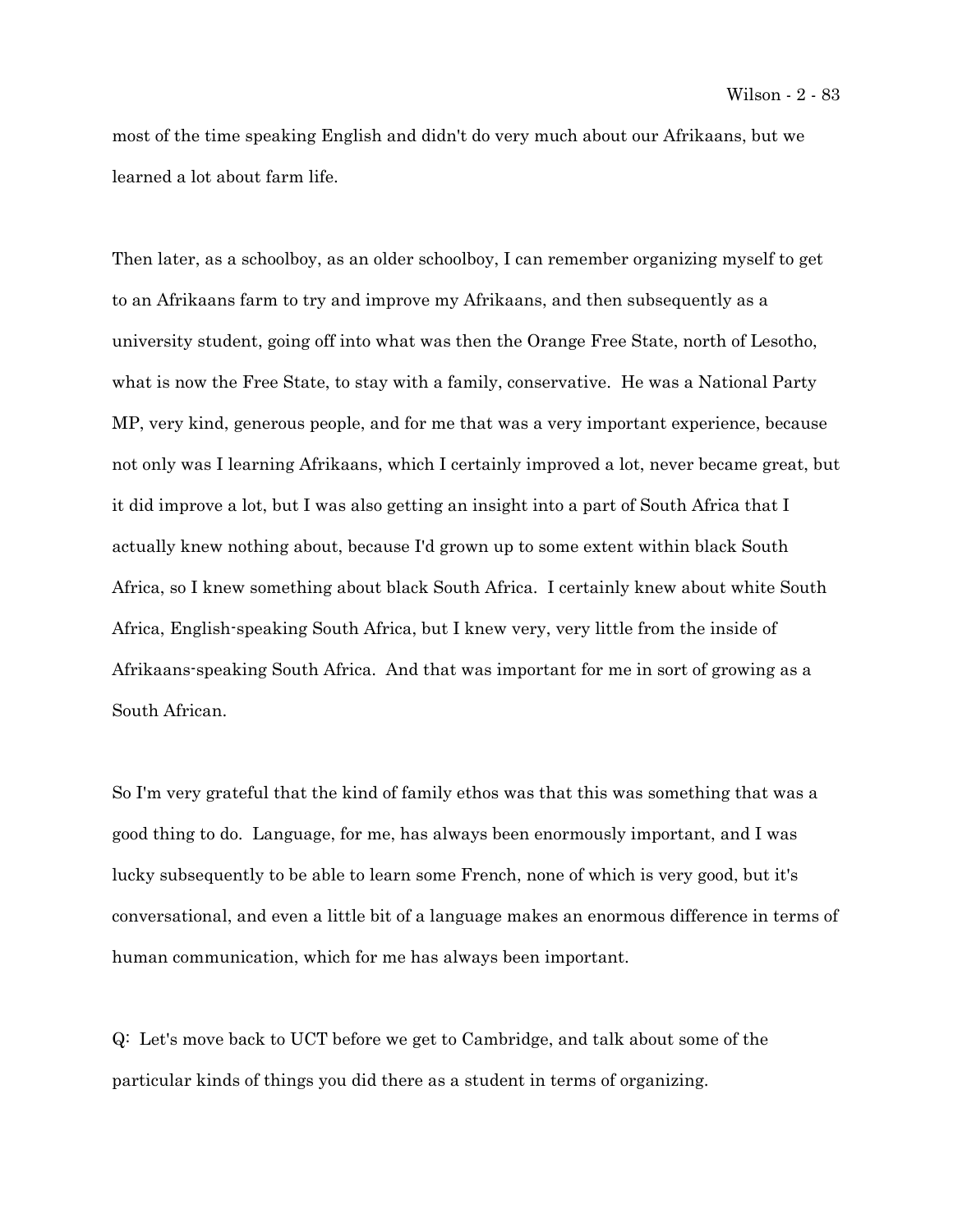Wilson: Well, I mean, you know, I was just one more little student amongst lots of others, but I think that one of the things one needs to reflect on is that UCT at that time  $-$  and I'm now talking about the late fifties  $\cdot \cdot$  was an open university in the sense that it was possible for African or colored students to come and study, some of them, not a huge number, in a way that was simply not possible, was not acceptable at a place like the University of Stellenbosch, which was an Afrikaans-medium university, much more in the ideology of the National Party Government.

But one wants to be careful before one claims too much for UCT, because there was social segregation. The residences were for whites only. It was essentially one could be integrated in the classroom and walking around the campus and in things like the debating society, but you didn't have mixed dances, and black students were not really participating in sport.

I can remember, as a student, being involved in the organization of, with other students, of both a mixed rugby match in which we  $\cdot\cdot$  in fact, we persuaded some of the cleaners at UCT to join us, and we had this great rugby match one day which we were very worried about. We thought it was going to get all kinds of political wrath was going to descend on us from maybe Die Burger, the Afrikaans newspaper, or whatever. But we felt it was important to try and break that barrier. That was a one time event, but it was a thing we were very pleased as students to do.

Similarly, we organized  $\cdot$  and I don't remember the details right now, but we did organize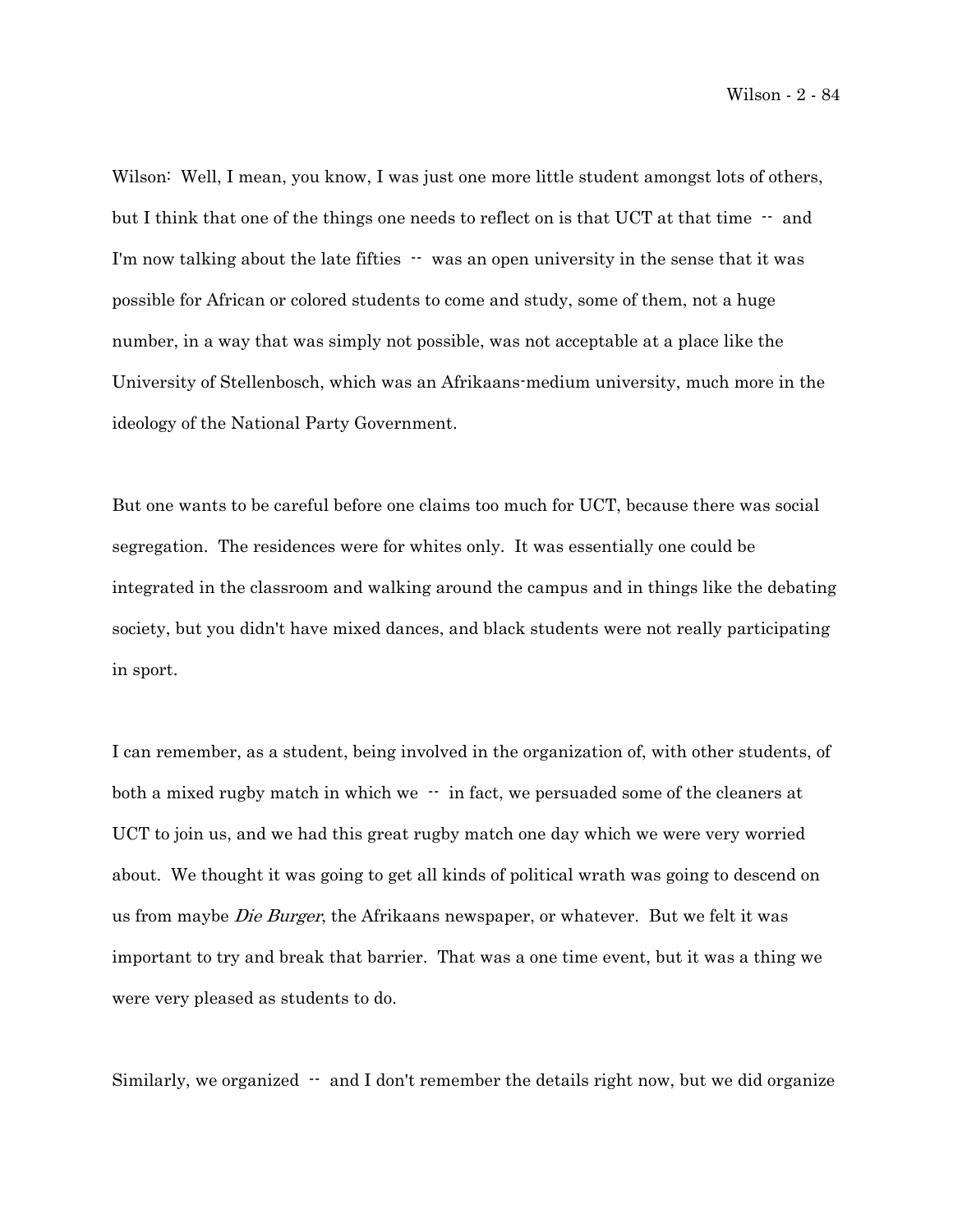a mixed dance. Now, this was getting much more risky. When I say "a mixed dance," I don't mean just men and women dancing, but mixed in the sense of black and white. That was also the beginnings of something that we felt important. I don't even remember the details of it now, except that I think we pulled it off all right. But it was highly risky.

So I think we need to recognize that even a place like UCT, which likes to pride itself on its great open liberal tradition  $\cdot \cdot$  I'm part of that tradition  $\cdot \cdot$  was in a society that was deeply racist, which racism affected, infected us all in our attitudes and in what was done and not done. So we need to be very conscious of that. I mean, the embedding of racism, the unconscious embedding of racism is staggering, and it's something that we all have to examine in ourselves, each of us.

Q: How many black women were there at the university at that time?

Wilson: I don't remember any. I don't remember any. There may well have been, but my friends, like Fiks or Archie [Mafeje] or Tulani [Gcabashe], all men, and I don't actually remember at UCT at the time. The women, African women who became friends of mine were subsequent to that, people like Hlope Bam, who is Fik's sister, who is a dear friend of mine, we met subsequently.

Q: How did you decide to go to Cambridge?

Wilson: Well, again this is family. My mother had been at Cambridge. She was at Girton [College] and it had meant an enormous amount to her. And my grandfather, my father's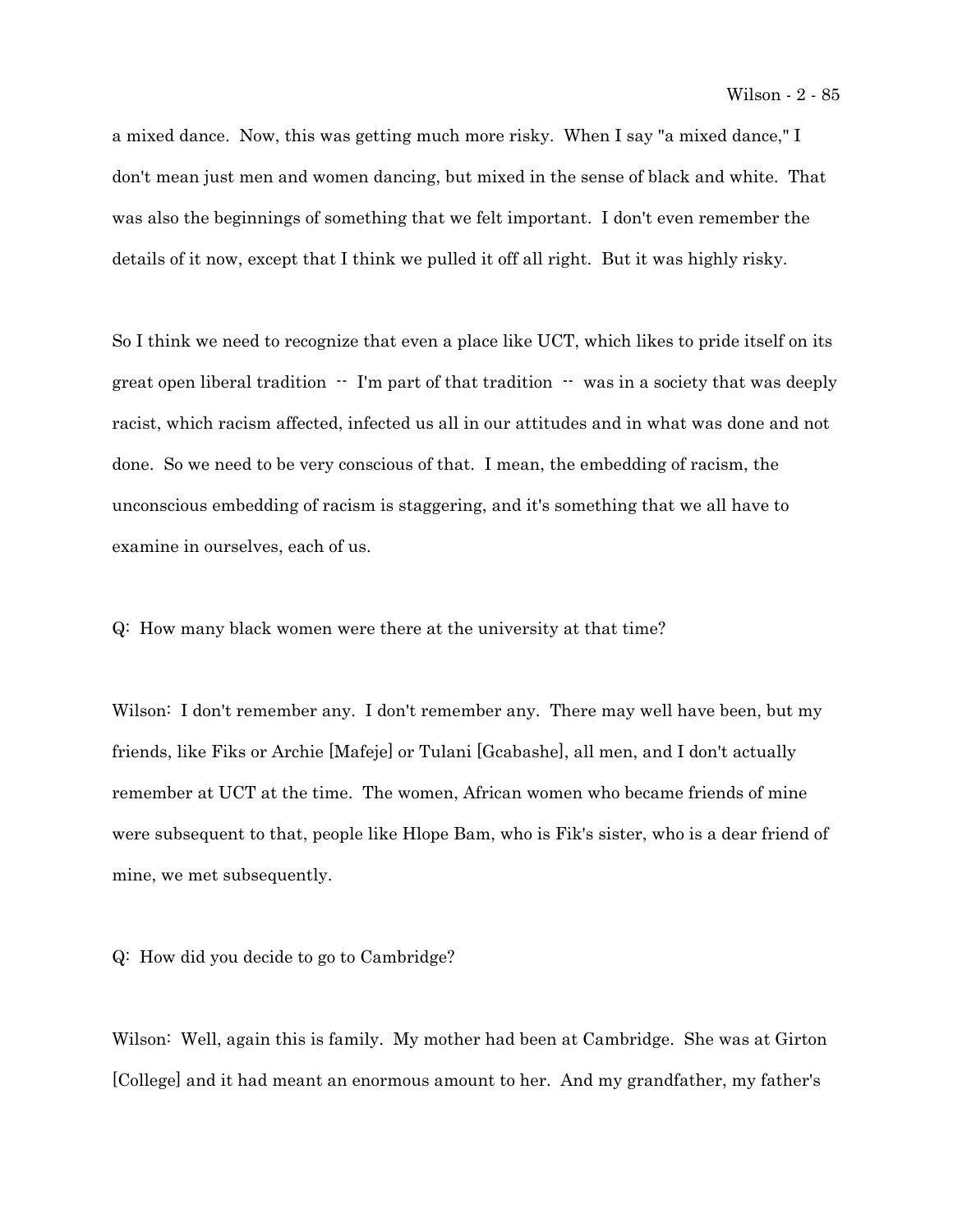father, not her father, my father's father had been  $-$  was, I think, an honorary fellow of Caius College, had gone to Caius College at Cambridge. And his father had been the engraver for the Cambridge Press and had grown up near Cambridge. So that there was a long Cambridge tradition in the family, if I can put it that way.

And in those days, there were two rands to the pound, which we were still pounds, I guess, in those days. Yes. So the exchange rate was nothing like it is now. It's now ten to one. It's five times as bad as it was. So it was easier financially in those days to do it. I guess my mother felt it would be a good thing for me to study further, and it seemed almost natural in those days. I mean, I was incredibly fortunate. So that was when I decided that I wanted to move into economics and to understand the structures of the society. That, I guess, was what UCT gave me, a realization of how much I didn't know and didn't understand, and I was really going to have to get to grips with some of this. Economics was probably the best place to start, which was, I think, a good decision.

Q: What were some of your first impressions at Cambridge, and what was it like to be a colony person?

Wilson: Well, of course I was terrified. I mean, you know, Cambridge. Cambridge. You're going up and you're some little boy from the backwoods, and I hadn't study any economics and I hadn't studied any history, and I was going into Part Two of the Economics Tripos, which is the second year, because they said they would let my science degree count for the first year. And you had all these very bright British children who'd done the Eleven Plus and all with a huge reputation for brains coming to Cambridge.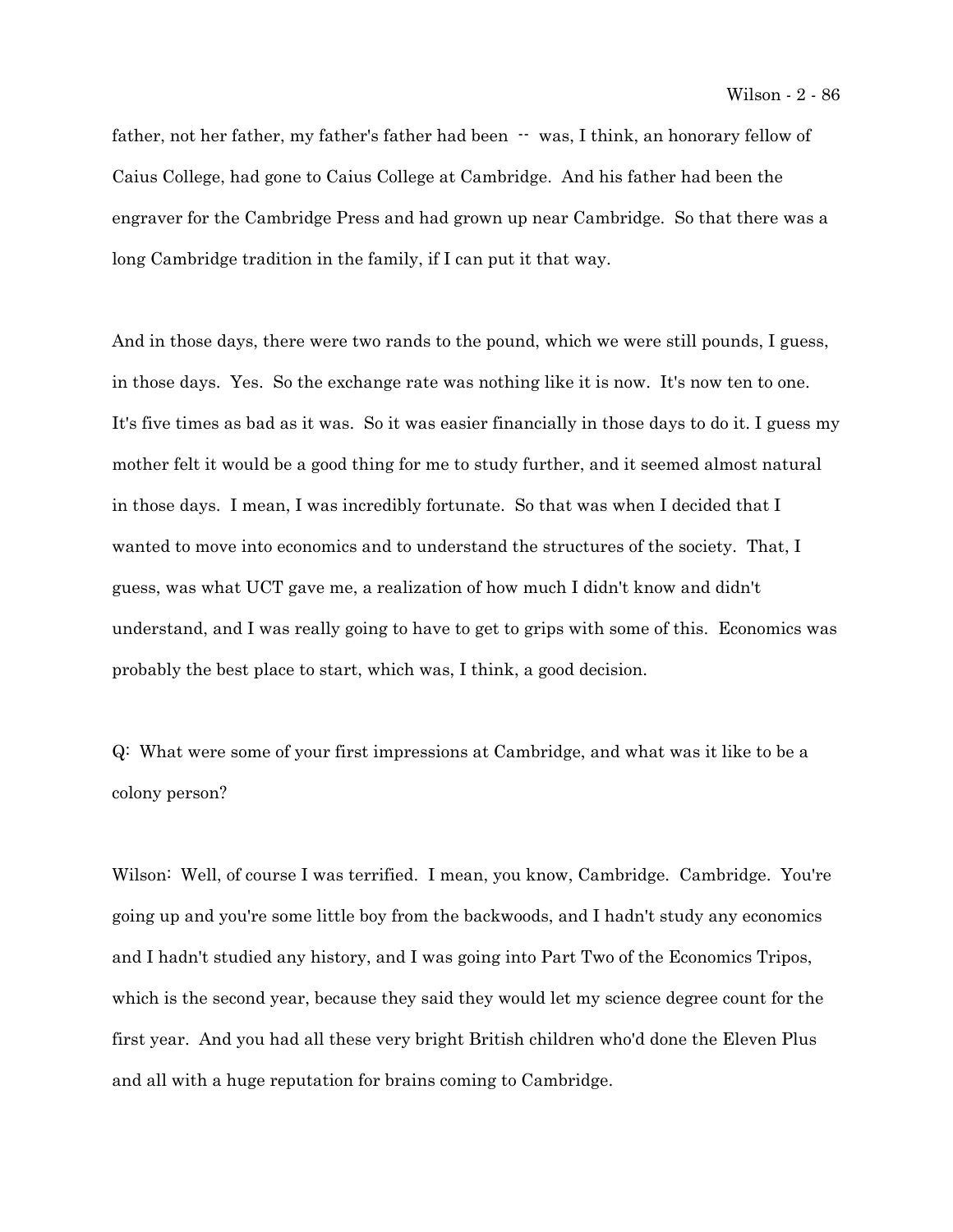Wilson - 2 - 87

I, frankly, thought I was going to drown when I arrived there. So I worked very hard, but I can remember day one, more or less, going in to see my tutor, and he sent me out to buy a book by Kenneth [E.] Boulding, called *Economic Analysis*, which is now two volumes. In those days it was just one volume. I mean, it's slightly apocryphal, but not that apocryphal, where he said to me, "Wilson, well, just go and buy that book and read it through, and on page 563 you'll find a question set there in the list of questions, question number three, I want you to write an essay and bring it back next week." So I thought, God Almighty. I went off and I bought this book, and I went back into my study and I put a towel around my head, and I just read for a week. Well, you know, most of it I didn't understand at all, but one was just thrown into the deep end, put it that way. I did my best to write my essay for my tutor.

So there was that sense of really having to work very hard and being worried about it. At the same time, I mean, Cambridge is a wonderful place, and once you got into the swing of writing essays, which was hard, I mean, we wrote three essays every two weeks, which - yes, three essays every two weeks, doesn't sound like a huge amount, but you have to work hard to produce that. Reading a lot and then, of course, which is something I didn't understand or know or was conscious of at the time, Cambridge was, in economics terms, an extraordinary place just then. I mean, it had its huge reputation for science and Lord Rutherford and all that, but  $-$  I mean, he was no longer there, of course, but it had the Cavendish Laboratory I'd heard all about.

But Cambridge, I mean, [John] Maynard Keynes himself, of course, had died by then. He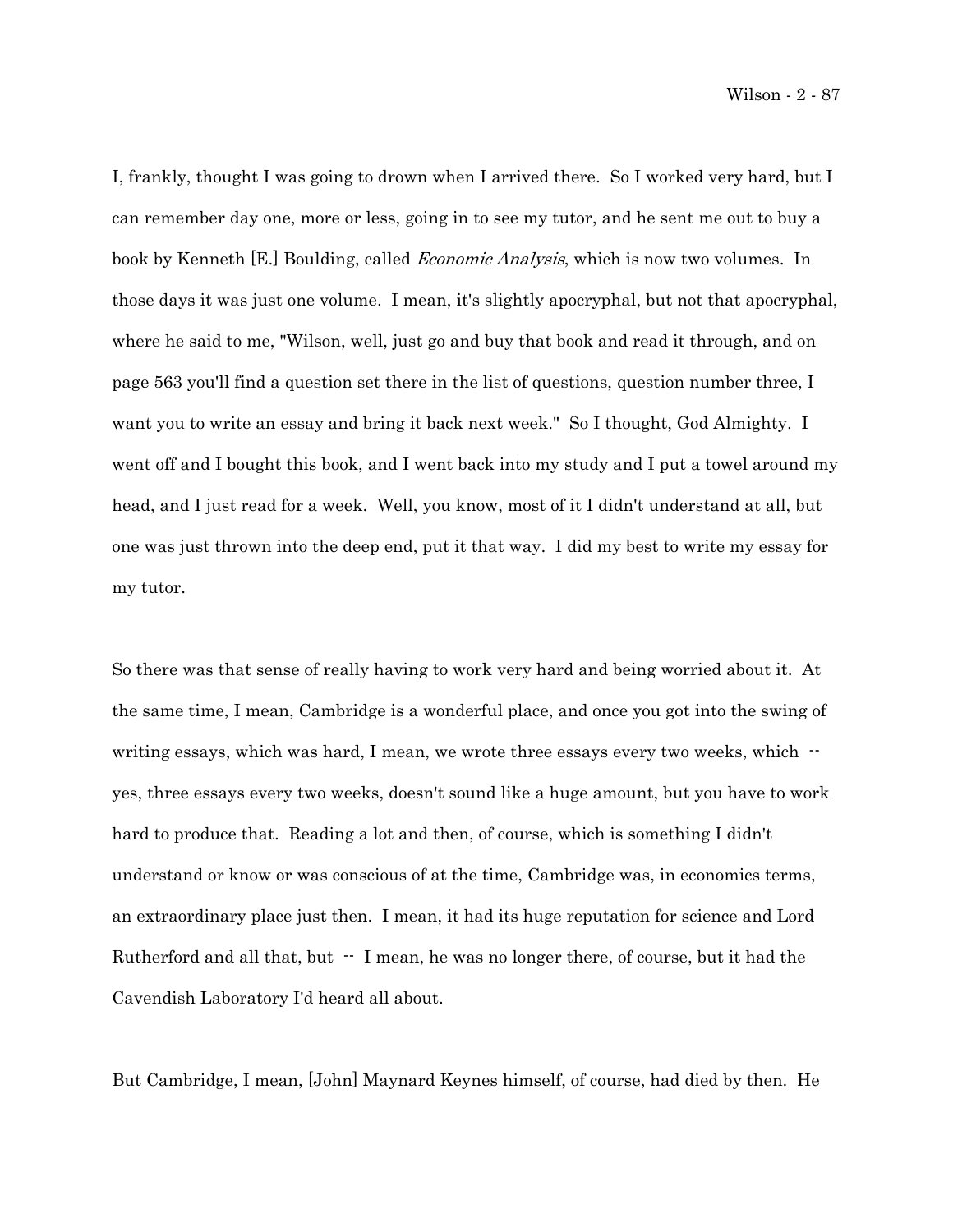died in 1946, I think, but most of his colleagues were still alive and very much there. When I think back on the names of people who were in Cambridge lecturing in economics, who my tutor would say, "Go listen to him," or don't, or, "If you must, you must, go listen." But we were very much on our  $\cdot$  he would give me some advice as to whose lectures I should go listen to, but then one was free to wander around and listen to others.

I got an extraordinary set of lectures from all kinds of people. I mean, James [Edward] Meade or Lord Kahn, who'd thought about the multiplier, would wander into class and sort of sit there, looking very solemn, or stand there looking very solemn and sort of talk to himself about the multiplier. You had the sense of really getting it from the source, as it were.

So it was a wonderful intellectual experience for me, Cambridge, as it began, and I was into a subject that I really believed in now because I was trying to understand how society worked. I became an economist not because I wanted to do economics, but because I wanted to understand how South African society really worked. What were these exploitative situations? What were the relations between black and white in economic terms? What was actually going on?

And looking back on it, Cambridge was  $-1$  couldn't have gone to a better place. It was also very exciting at all kinds of levels. It was the first time I'd really lived any long time away from home, although I'd been at boarding school and so on, so it wasn't as though I was just a home boy. But, you know, I was on my own, so that was exciting, and there was very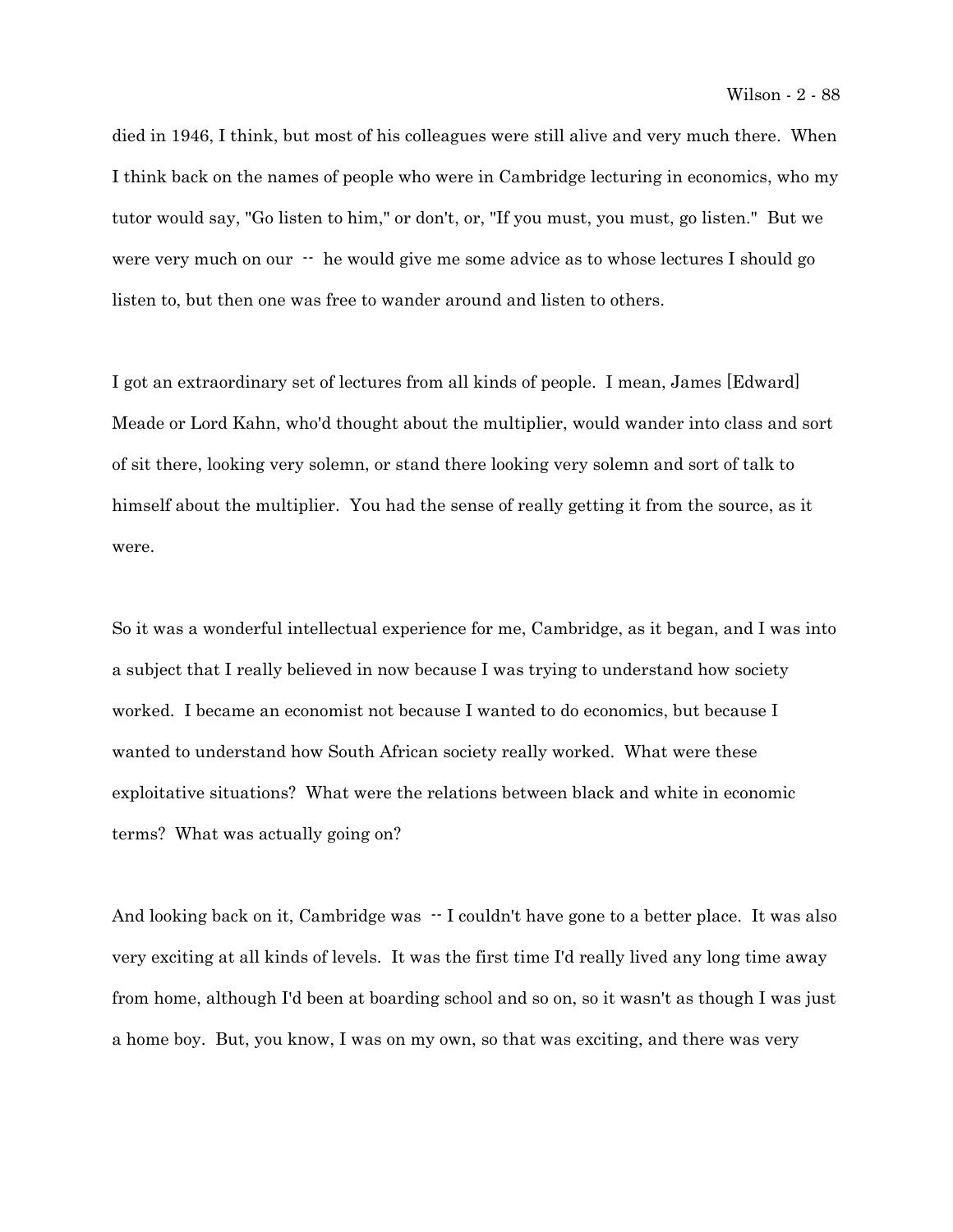interesting theology in Cambridge, very lively place, very lively place in theological terms. I joined a lot of that, the societies like the Student Christian Movement and so on.

And then met all kinds of friends, I mean, my staircase was an extraordinary staircase, looking back on it. I mean, people there, now one of them was a crazy Australian, for example, who was there doing engineering, micro-engineering and so on, who is now Sir Alec Broers, the vice chancellor of Cambridge, or somebody else who's a very hard-working historian, worked very, very hard, an Englishman, who's now  $\cdot$  I think he's the pro vice chancellor at Cambridge. So one was thrown into an amazing group of peers, as it were, put it that way. And that was all very exciting.

Q: In terms of the theories around of the day, were they mostly reflective of Keynes, and which particular people did you study with that had an influence on you?

Wilson: Yes, I think it was a very Keynesian place at the time. I think a real sense that economics -- one is studying economics because one wants to understand society and make it better, issues like unemployment, issues like the trade cycle, and the damages that a downturn in the trade cycle can do, issues of poverty, indeed. So that economics was a serious business with a purpose to it.

At the same time, there was this strong  $-$  how shall I put it? And I'm not trying to juxtapose them, but analytical tradition. Michael Farrell, who was my tutor, a wonderful man, quite, you know, tough, and I can remember going in with one of my essays which I thought was really a rather good essay, I was quite pleased with myself, and he listened to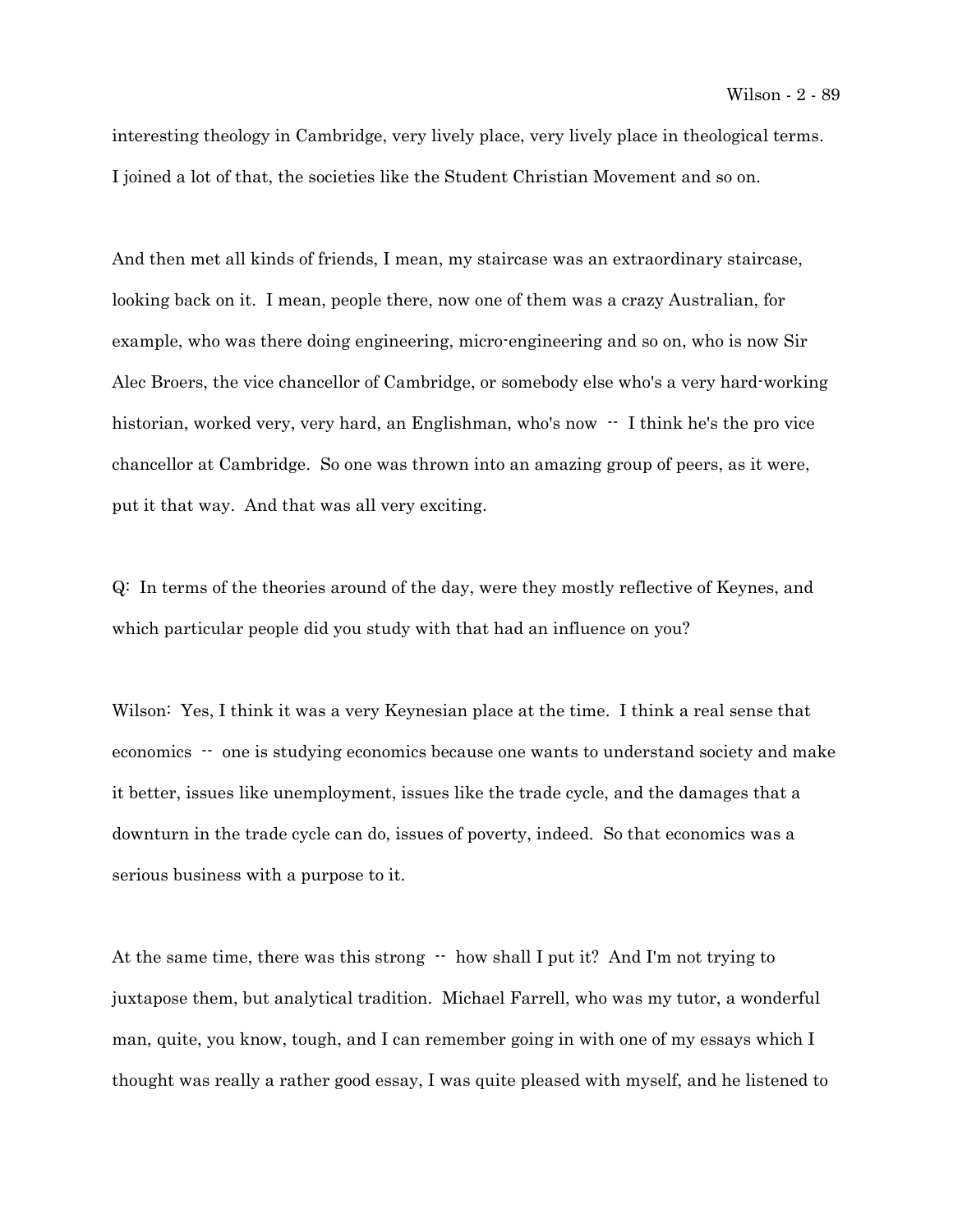it in stony silence for half an hour while I read my essay to him, as I did once a week with another guy. We would go in together and read essays. I read my essay, and he said, "Yes, Wilson," he said, "if I'd asked for a political tract, I would have asked for a political tract. I want you to write economic analysis." And that was a very important lesson to me, because, you know, I was trying to put forward some idea that I thought was wonderful. And he was wanting, you know, analysis.

I think that what Cambridge taught me was to try and combine, if I can put it this way, the clear analysis, real understanding, getting to grips with the way that forces operate in society, and yet not to ignore  $-$  how shall I say it  $-$  the social implications in the wider society. You had all different kinds of people there. You had Nicky [Nicholas] Kaldor, who was going off here, there, and everywhere, giving advice in different countries about how to organize the macro economy. You had James Meade giving lectures and also advising the British government and so on.

So there was this real sense of economics as an important player in society, let's put it that way, so that the whole range of people  $-$  Joan Robinson was giving lectures, E.A.G. [Edward Austin Gossage] Robinson was giving lectures. A subsequent supervisor for my thesis was Malcolm Fisher, who's a New Zealander labor economist and so on. All of them were  $\cdot$  one was sharpening one's mind, or trying to, and then you would meet these small groups, they were little societies, to talk about this, that, and the other thing. There were some wonderful people of my generation, like Christopher Bliss, who's a professor at Oxford and so on. John Knight is another professor at Oxford. All doing economics at the same time as I was, and we were learning from each other.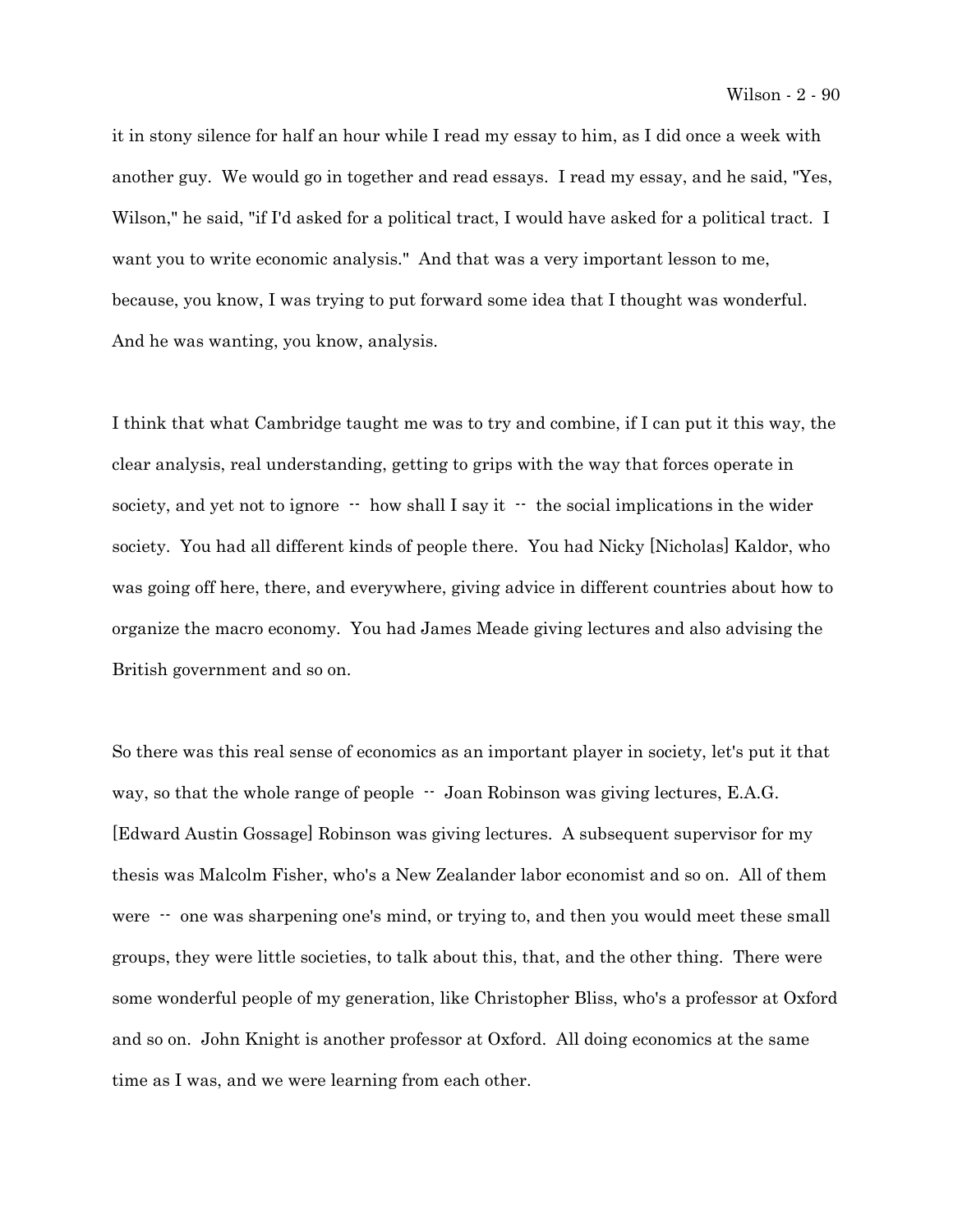Wilson - 2 - 91

Q: In terms of issues of development and the way in which economics as a discipline related to a growing interest in matters of development in the developing world, there's also by this time the World Bank has been there for about ten years or more. What was the sense? Were there tensions and strains between pure economics, as it were, pure analysis, as it were, and applied development theories in terms of seeing human capital as resource and that sort of thing?

Wilson: I would need to go back to my notes, because it's difficult to know exactly when the timing comes in, but I don't remember development economics as such being at the center of the Cambridge training. That really entered my consciousness later. You had the Institute of Development Studies at Sussex, and I went there in 1973, I think '74, to teach just for a brief period. People like Hans Singer and Richard Jolly, and Paul Streeten wasn't there at the time, but those economists. Now, somebody like Richard Jolly, of course, was in Cambridge just coming back from Zambia at the time, and he read my thesis or helped criticize my thesis as it was forming. So those development economists were around, but Cambridge was very much, I guess, at a macroeconomic level. They were trying to understand the big issues of unemployment.

I'm not sure that I want to juxtapose that too much, because, you know, the issues were similar kinds of issues. I mean, why is there so much unemployment? Why is there so much poverty? What is the impact of trade relations? All of that was in Cambridge, and I found myself being driven, going back from and moving away from the kind of analysis that I got in Cambridge.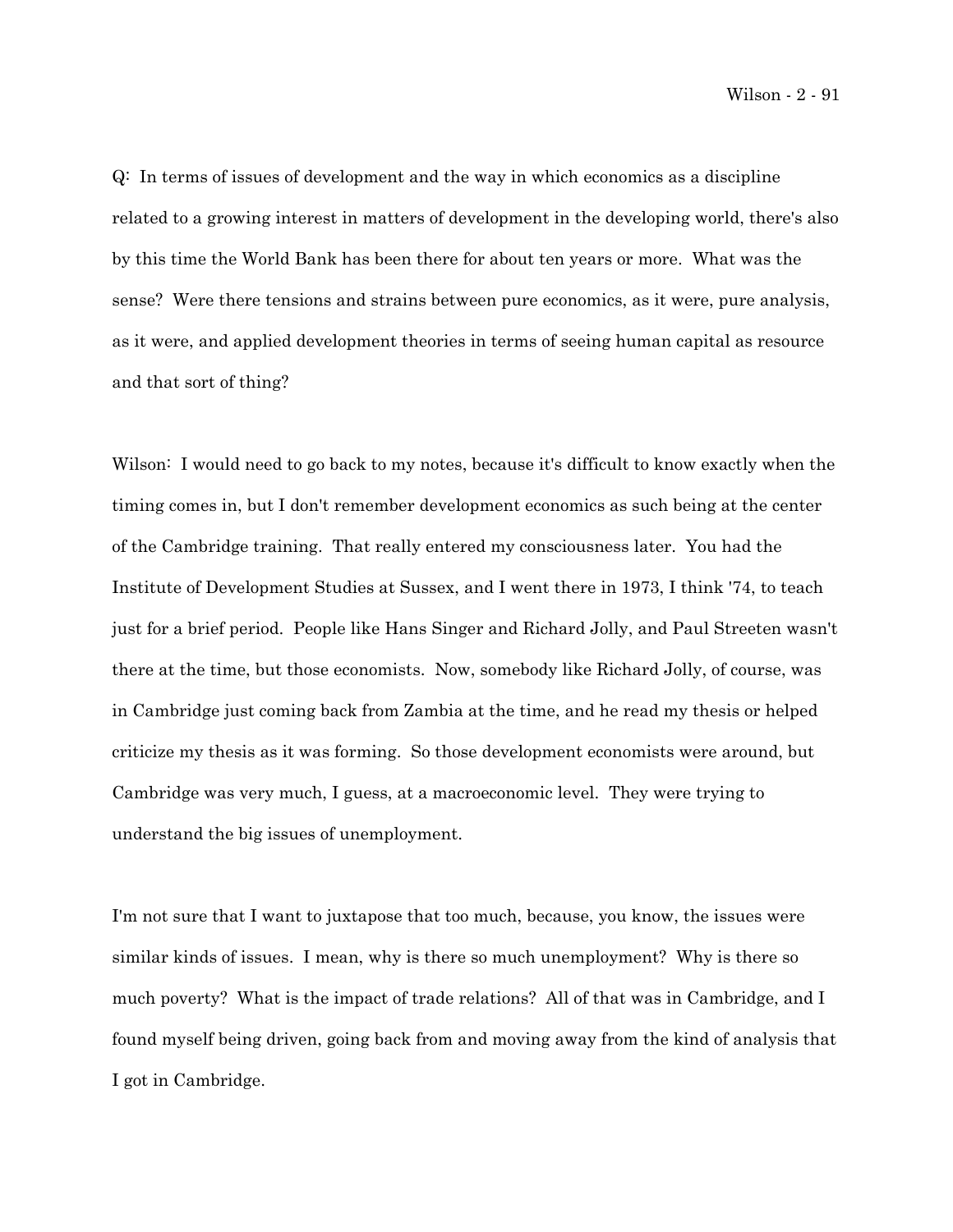Q: How did you come to choose your thesis?

Wilson: Fast forward a bit. Well, by the time I got back to Cambridge, I was away for a year and so on, I had been thinking about getting ordained. It was sort of another side of me. But I went back to Cambridge. I'd been away and came back, and as I started thinking about my thesis and whether this would be a good idea in economics, I thought, yes, I would really like to try and understand the economics of discrimination in South Africa. It's a big topic. So I thought, well, let me try and write a thesis on the economics of discrimination, I thought grandly to myself. And Cambridge was very good. They said, "Go and talk to Malcolm Fisher," who said to me, "Well, go away and read and come back when you're ready," kind of thing, you know.

Along the way, I went off to the United States, and I was very fortunate. Michael Farrell helped me get to the University of Virginia. Gary [Stanley] Becker's book on The Economics of Discrimination had just come out, and so I went out to Columbia [University]. I was able to meet him, and that was wonderful, because I was able to try and understand a really first-rate economist getting to grips with discrimination.

I spent the first eighteen months or so of my thesis really working up what was my question, and in broad terms it was about discrimination. But that's not a question. I mean, that's just a broad fuzzy field. And what I guess the time in the United States helped me to recognize was that I couldn't use the American analysis, that that was very particular, and it wasn't going to be of direct benefit in South Africa, where largely blacks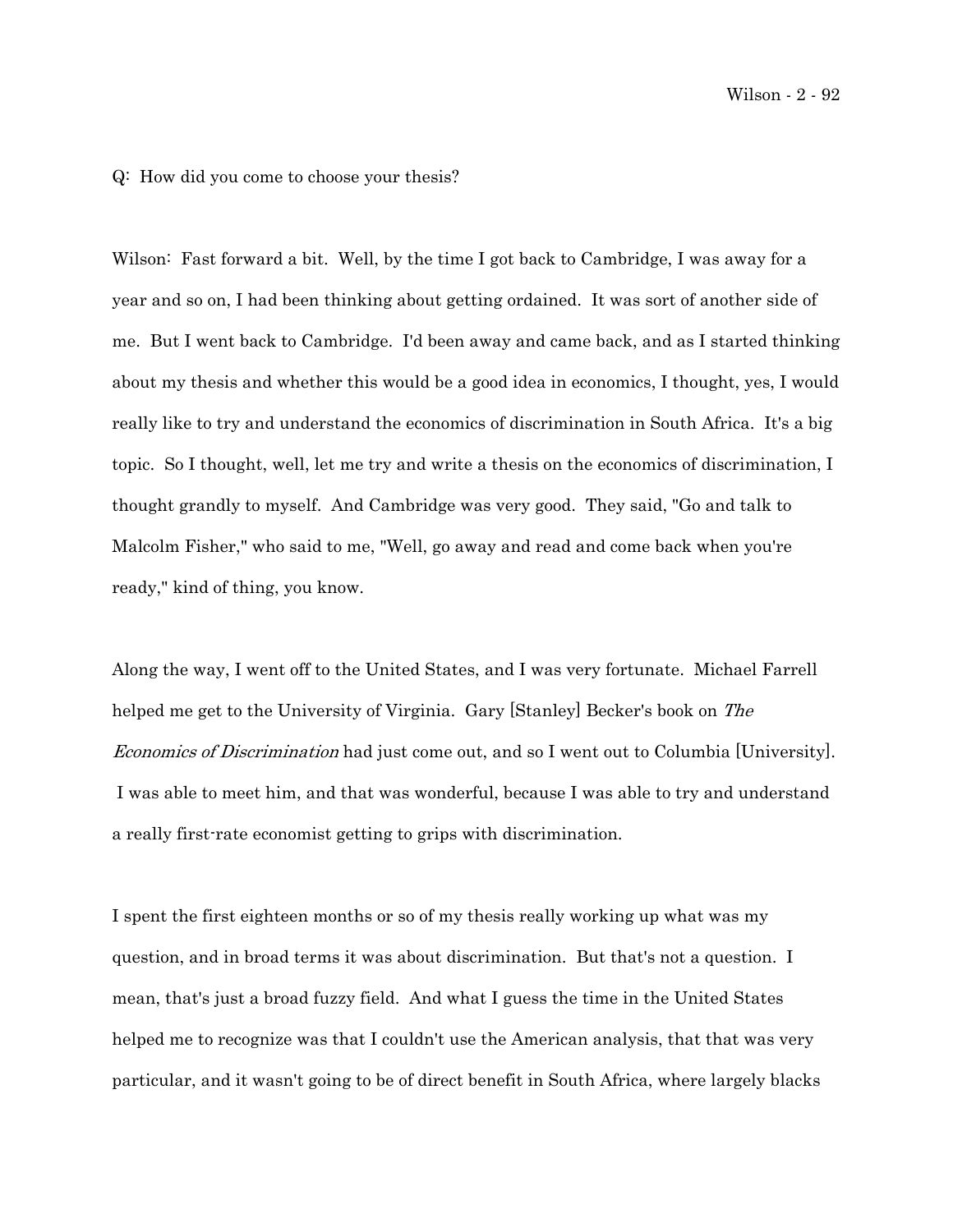and whites were doing different jobs, not the same job and being paid differently for the same job.

And I realized, as I came back to South Africa to do my field work, that the question that I needed to ask was, why were the earnings on the gold mines, the average earnings for whites, so different, so much higher than the average earnings for blacks. So my field work involved trying to unpack what was going on, first of all just to find out what was going on. I mean, I hadn't yet formulated the question, because I didn't know the facts, but find out what were wages in the gold mines. And that required, you know, kind of hyper detective work in those days to garner that information.

Once I got that information, then it just jumped out of the pages that you found that from 1911 to 1936 or thereabouts, the average white earnings on the mines, if you take the total wage bill divided by the number of whites, was about eleven times higher than the average bill, the average wages of blacks. But after 1936, that gap of eleven to one widened to about seventeen, eighteen, nineteen. By the 1970s, it was about twenty-one to one.

Now, that poses all kinds of questions. What is going on and how is that happening? And so that was a wonderful question, because it was narrow enough to get to grips with analytically, but if you could understand that, you were really getting to the heart of how the South African system operated. So for me, I was very fortunate to have a field like that, which was just wide open. I mean, when I was in Cambridge, there were fourteen people writing theses on Henry James, and I had this whole mining industry wide open, on which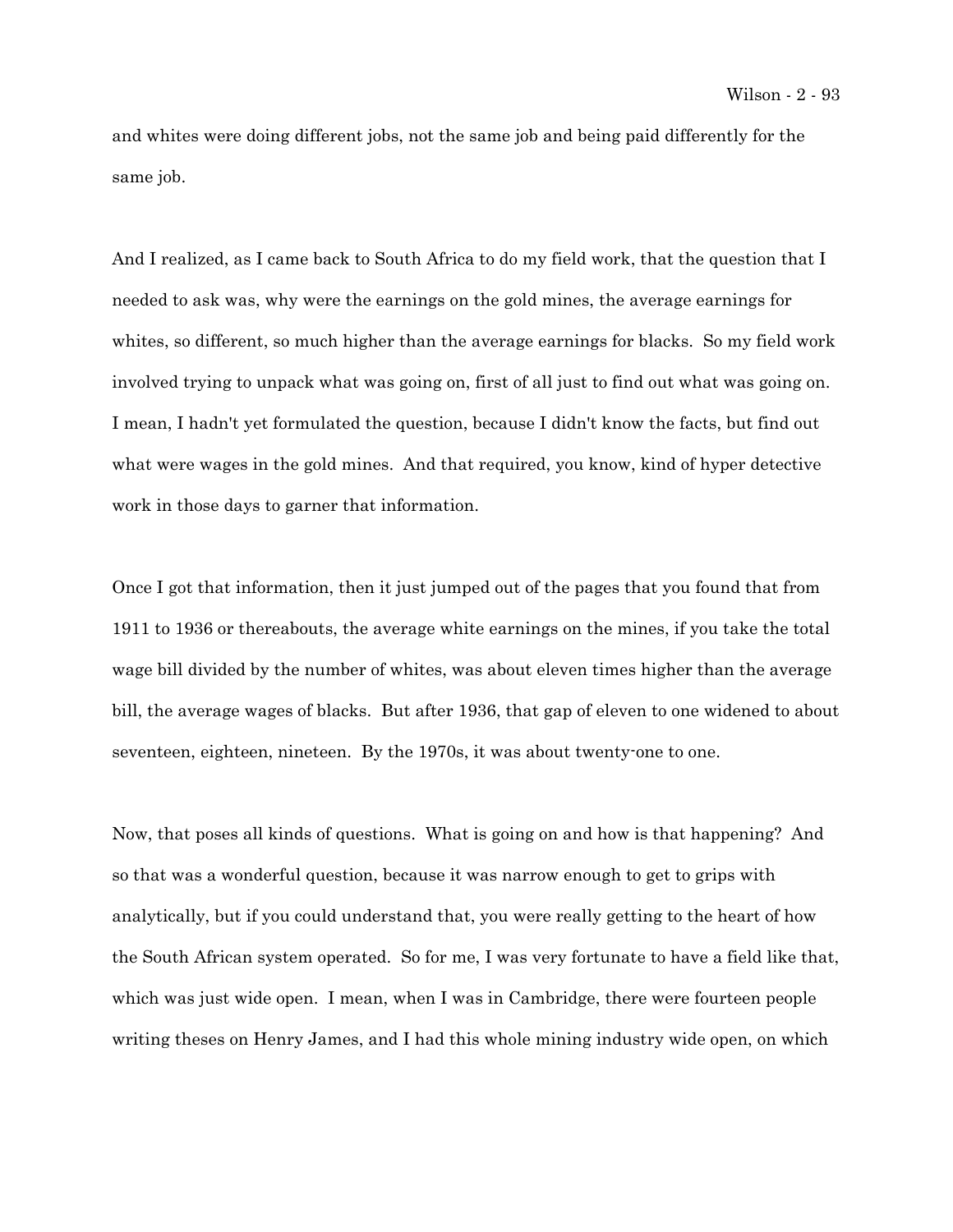you could have written twenty-five theses, and still there would have been lots of room to move. So it was a wonderful area to work in.

Q: We skipped the portion of your life that has to do with your time in Geneva, your exposure to the World Council of Churches, and that side of your biography.

Wilson: Yes. Well, let's just be very quick about that, because on my way from UCT to Cambridge, I finished in Cape Town in 1959, I then went off into the Transkei to learn, work more at Xhosa. I think that was the occasion when I stayed with a trader. I can't remember.

Anyway, I went off to try and learn some more Xhosa, and then went off to Geneva, because my godfather was there, Francis House, who had been a friend of my father's, and I had never met him, a mythical figure in my life. He'd written me letters and so on. But he was working at the World Council of Churches, and this is the tradition out of which my father came and so on, very much the William Temple tradition.

My mother had said to me, in her very gentle way, that maybe it would be a good idea if I learned some French. And I had actually studied a bit of French as an extra at school, so I knew a bit of grammar. And the idea of going to Geneva for four or five months in between UCT and Cambridge seemed like an excellent idea, so off I went to stay with my godfather. He and his wife Margaret then found me a family to stay with, a family that they found quite by chance, by putting up a card on the notice board at the World Council, as it were.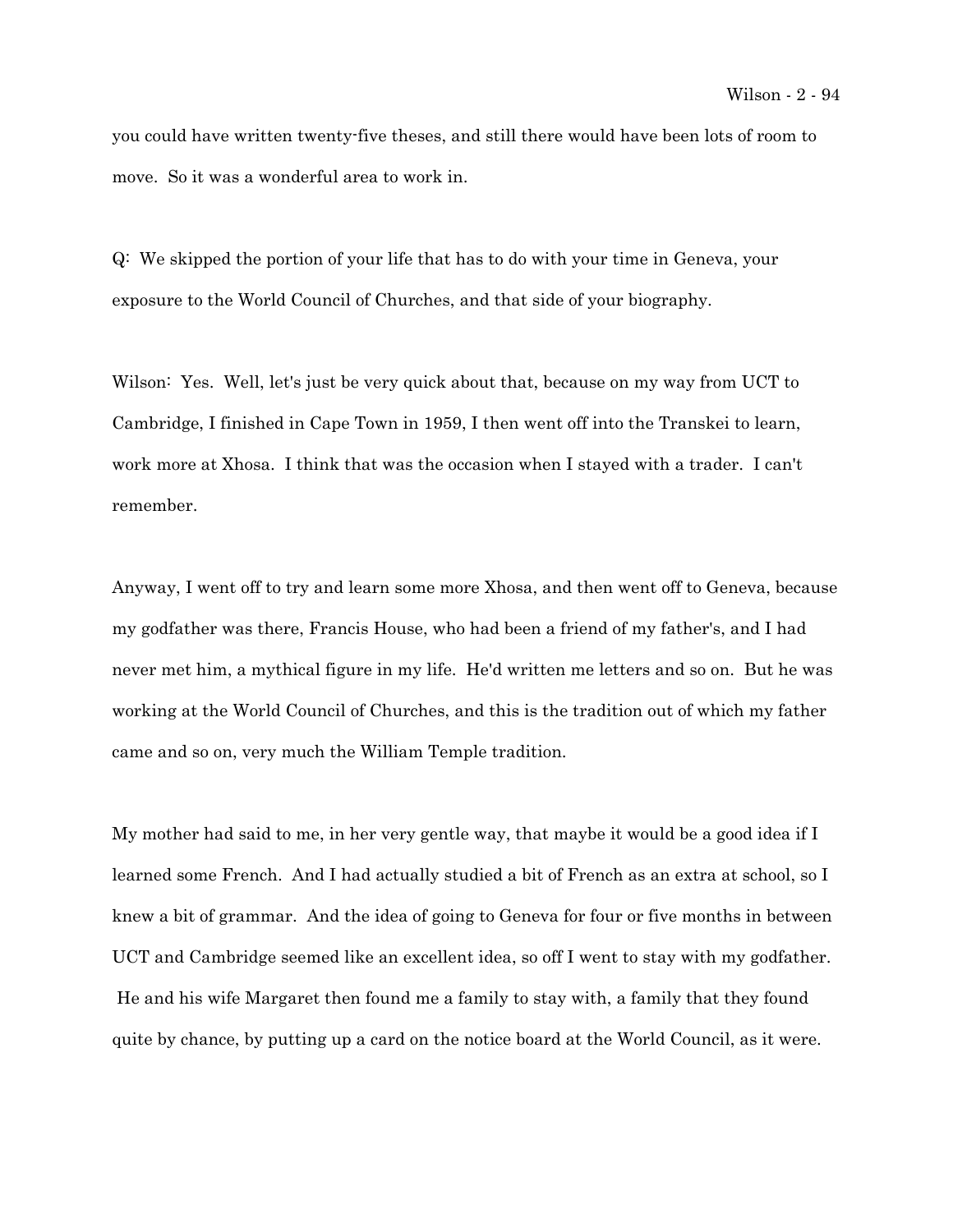This family  $\cdot$  I can still remember it, in February 1960, walking into this flat in the center of Geneva, on about the fourth or fifth floor, and meeting this family seated around a small kitchen table, father, mother, and four children. One of the daughters wasn't there at the time, I don't think. I just fell instantly in love with this family, lock, stock, and barrel, and they've remained as close to me as my own family ever since that time. Diane [Perrot] became effectively a second mother, Alain [Perrot] very close, and they're all friends.

So that that became a very important part of my consciousness, let's put it this way, because I had to learn French very fast. There were such interesting conversations going on at the table. He was a priest, a Calvinist, a minister, and he was one of the senior ministers in Geneva and, of course, had a Calvinism that was diametrically opposed to the Calvinism of apartheid, and he was incensed that the Calvinist theology could be used to justify apartheid.

He came from the same sort of tradition as people like André Biéler who wrote Les Pensées Economiques et Sociales de Calvin, The Social and Economic Thought of Calvin, and this was a group of theologians and ministers who were working very, very strongly to interpret Calvin in very humane, human, non-racist, non-sexist terms, and that was an important influence in terms of my theological understanding of Calvinism and so on, and the critique, the theological critique, of the Dutch Reform Church Calvinism, and, besides, it was just a wonderfully warm family. I now acquired two sisters. I'd never had sisters before. And I learned reasonable French in a very short space of time, because it was just necessary in that environment.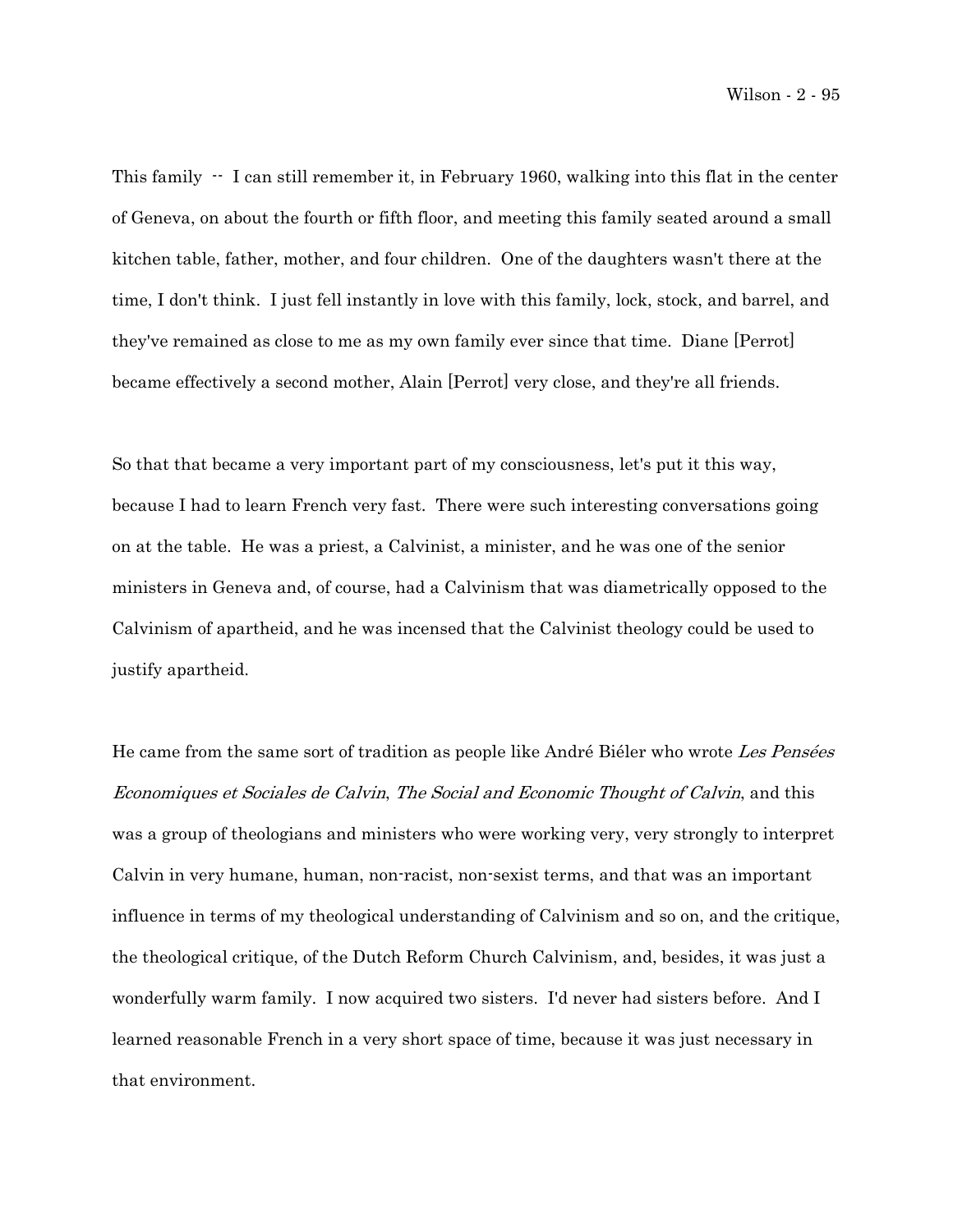Wilson - 2 - 96

Through that and through the connections with my godfather at the World Council, I then got to know far more of the Christian movement, Student Christian Movements operating in Europe at the time, which in those days were extremely lively, well informed, political in the best sense of the word, with a small "p," but dealing with the issues of injustice and so on. These were all, as it were, born, in a sense, or the children of the resistance movement in France and, indeed, in Germany. I mean, [Dietrich] Bonhoeffer and all that during the war. And so that I, as it were, had the good fortune to come into the European church of that kind of engaged faith, as it were. Alain and Diane Perrot themselves had been in Lyon right through the war, in occupied Lyon, part of the resistance and so on.

So that was all a very important influence on me, and then through that I got into  $\cdot$  there was a famous student conference in Strasbourg in 1960, where I heard Karl Barth talk, and I came down to breakfast and found myself sitting next to Joseph Hromodka , who was a famous theologian from Eastern Europe struggling with how to make theology credible and alive in a communist society, and both the strengths and weaknesses of that society. So it was just opening my eyes all around.

So, Geneva was a very important part of my upbringing, let's put it that way, and it's remained so. I've remained very close to the Perrot family, and I have many friends in Geneva, and I go back and forth a lot.

 $Q:$  And in a certain kind of sense, religion became  $\cdot$  [Interruption]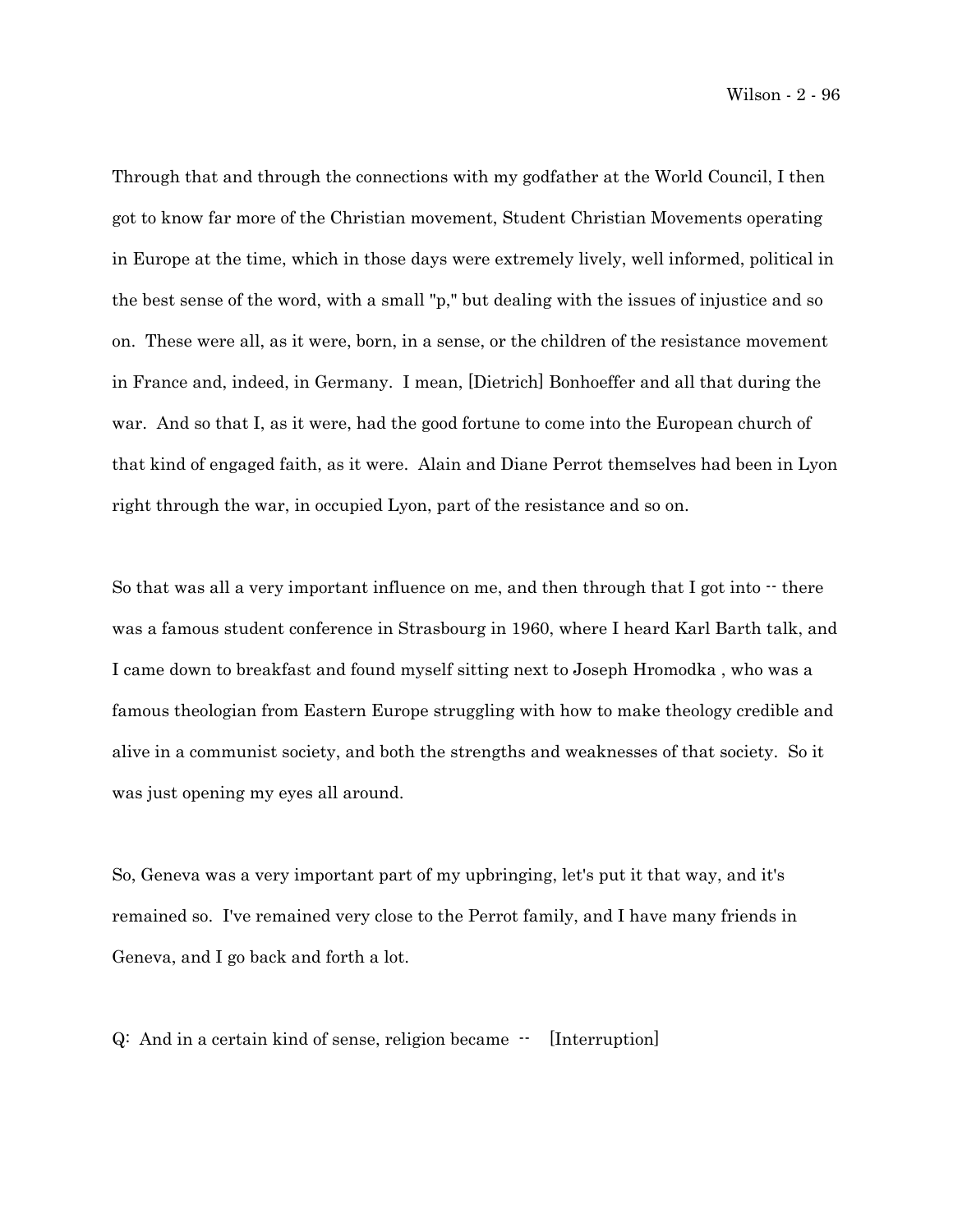## [END TAPE TWO, SIDE ONE; BEGIN TAPE TWO, SIDE TWO]

Q: I wanted to ask you about the overall impact of religion then on your decision to come back to South Africa.

Wilson: Yes, that's an interesting question. I think that obviously by 1966, when we were thinking of coming back to South Africa, I'd got married to Lindy [Wilson] in 1964, and we'd then gone off to the States for nine months, then back to South Africa for nine months to do field work, then back to Cambridge to write up my thesis.

Now, this was a time which was extremely tough in South Africa. I mean, half our friends were either in jail or in exile. In fact, most of our friends were either in jail or in exile, people like Fikile Bam or Hugh Lewin, both great friends of ours, were in jail ten years, seven years, whatever, and many others had gone into exile. This was after the Rivonia trial. Many people had got implicated in some form of active resistance involving the use of force and so on.

A lot of people were saying to me, "Listen. You can't go back to South Africa. It's immoral to live in South Africa. As a white South African, you're going to be privileged, you're going to have all the privileges of a white South African, and you just mustn't do it. You must stay out."

And I never accepted that theology. I said, "No, no, you're crazy." I said, "It seems to me that there are two ways of operating. Either you can become part of the armed resistance,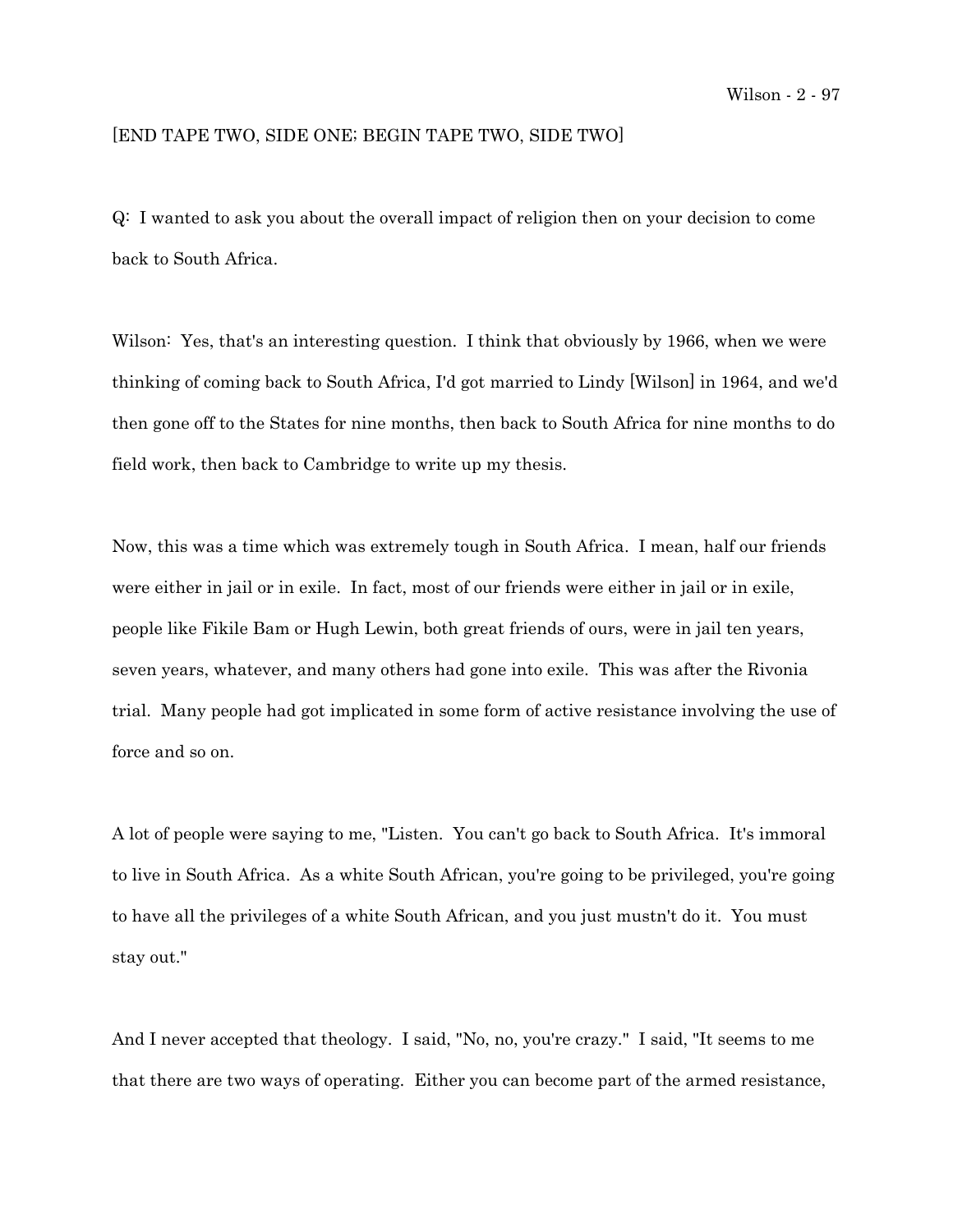and you are a guerrilla operator going backwards and forwards and doing that," and I didn't have the courage to do that, frankly, point number one. Point number two, I couldn't see myself doing it, and that's slightly different from the issue of courage, but courage was very much lacking in me in that sense.

But I also felt  $\cdot$  and this is the positive side of it  $\cdot$  I also felt that it was feasible to operate in South Africa, to be part of apartheid resistance, an effective part of apartheid resistance within the country. What I was quite clear about was that you couldn't mix the two. You had to choose. You had to be one or the other.

Now, I chose not to go the option of violence, not because I didn't believe in it. It seemed to me I never had any trouble with those who felt that this was going to be part of the campaign. I mean, I could understand the rationale, but I said, "For me that's not the way. I can't go that route myself. But I don't want to bail out of this country. I don't want to just go and sit in exile and live a life in Australia," or whatever, which a number of my friends did. In those days, I was much more critical of them than I am now. I thought that that was not a good idea. In the end, I think that doing what I did was certainly much more satisfying to me, which was to come back and try and work within the country in a very low-key manner, to try and do what one could do. And the theology behind that, if you like, or the philosophy, was that it mattered to be in a place.

There's a wonderful article written by a Dutch theologian  $\cdot \cdot$  you sort of see my continental World Council of Churches influence  $-$  a chap called Albert van den Heuwel who wrote an article on patriotism and presence, and writing about the importance of presence in a place.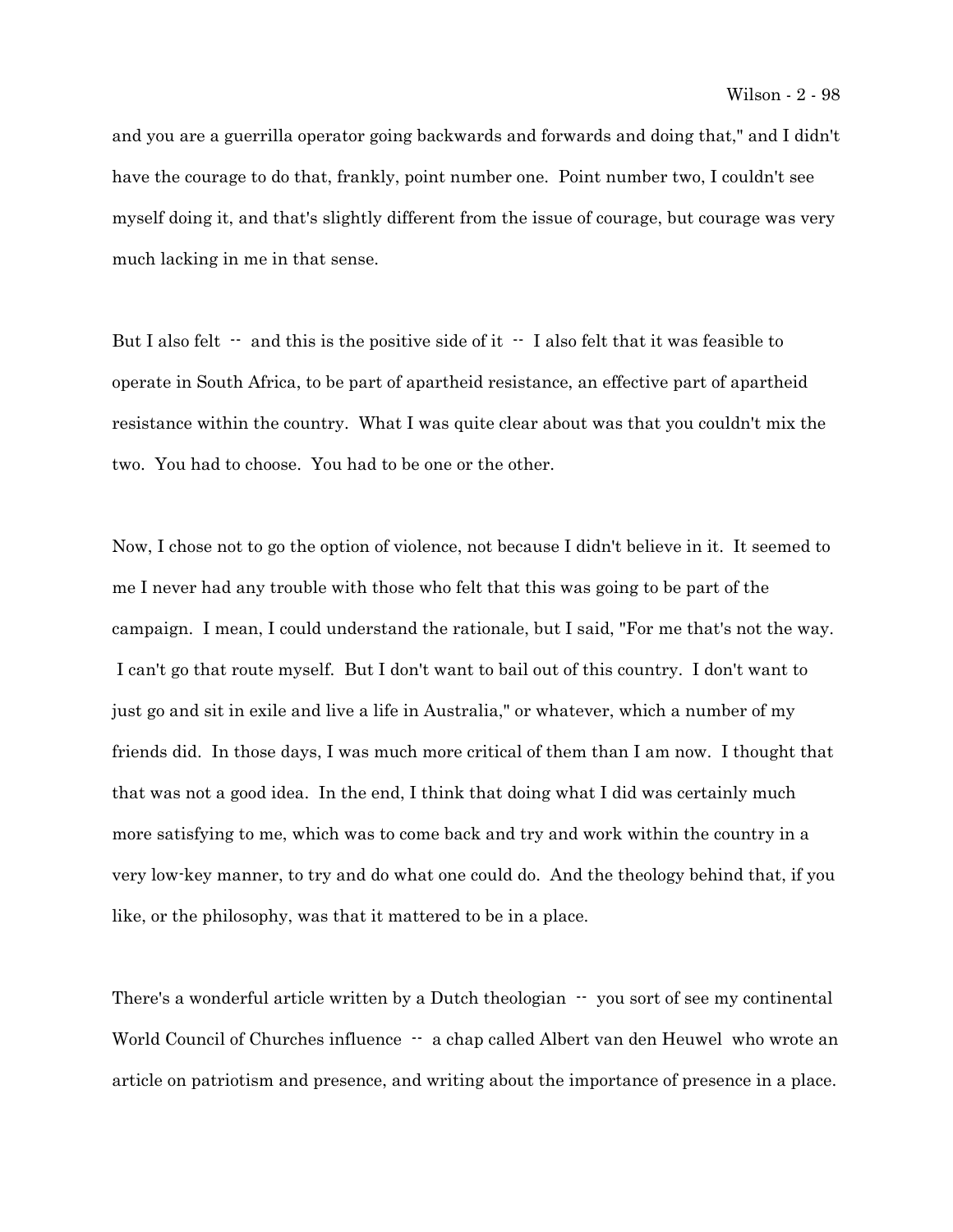I guess this came out of the experience of the resistance movement in Europe, that it actually could matter profoundly to be in a place, even at one level you couldn't do very much, but at another level what you were doing could be significant, not necessarily. So that was the rationale, if you like. Besides, which I loved South Africa. I love South Africa. I wanted to live back here. I didn't want to be in exile. I wasn't being booted out. I was privileged as a white.

The issue of guilt, which plagued all kinds of people of my generation, particularly whites, I won't say never bothered me, because I had to deal with a lot of guilt as I was growing up as a student, you know, how could I be rich when others were poor, and did God want me to give away everything to the poor and just be a Franciscan? I was terrified that I would have to do that, and I didn't have the courage to do that either.

But bit by bit  $-$  and maybe this is all rationalization  $-$  there's a wonderful Punch cartoon once which said  $\cdot$  there's an elder man, sort of corpulent executive talking to a young, earnest student, and saying to him, "My boy, as you get older, you'll realize that evil is not all wrong." And one does tend to rationalize as one gets older, so I've got to be very careful about that.

But I came to a view, let's put it that way, that what really mattered  $-$  and this does come to some extent from my theology  $-$  what really mattered was to use the gifts you've been given. The parable of the talents, if you like. So it seemed to me that in the context of South Africa, given my particular circumstances  $-$  and I'm not talking for anybody else  $$ but what for me was the right thing to do was to come back to South Africa. I was a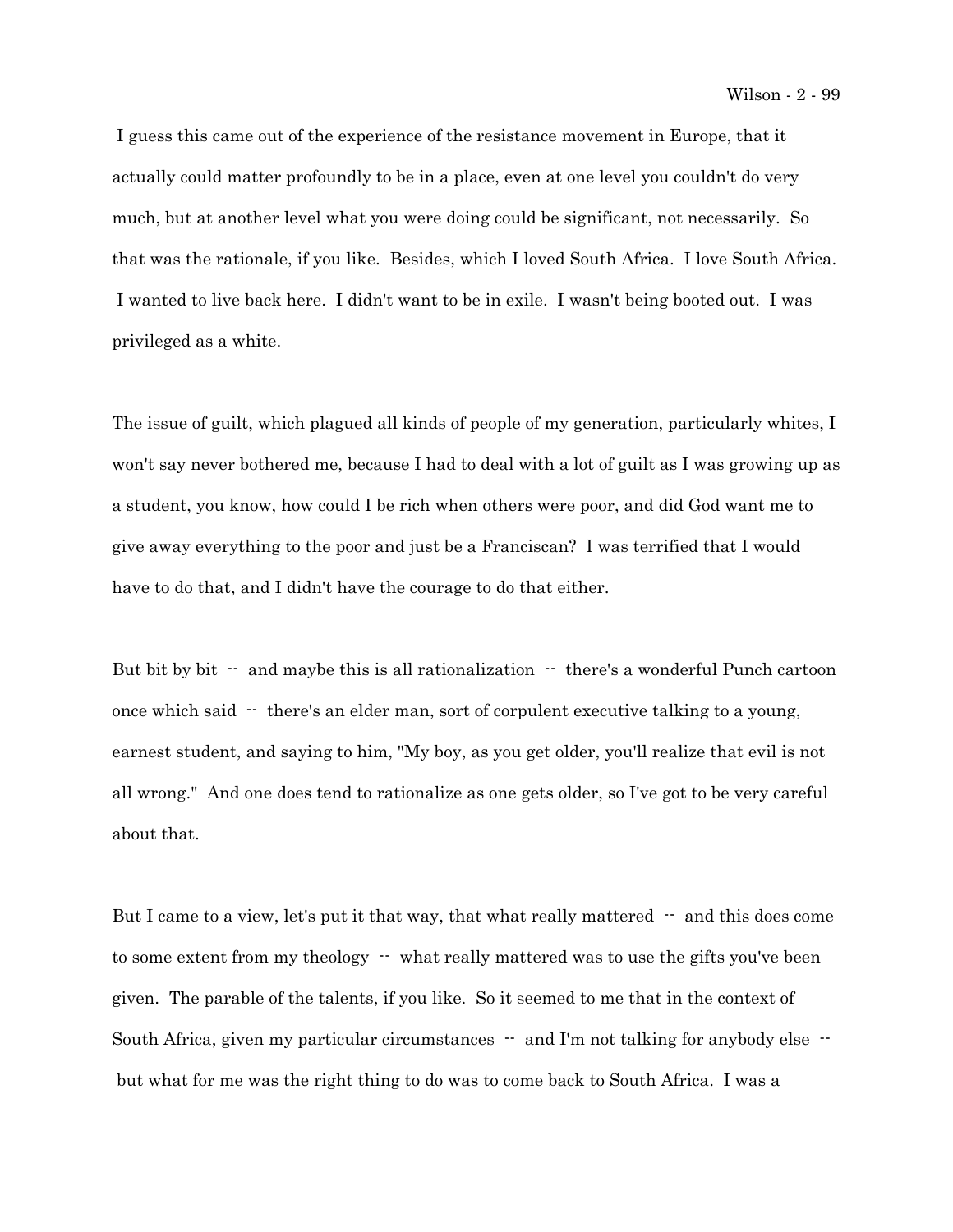privileged young man. I'd had an amazing education. We owned some land. I had a wonderful family. I had all kinds of openings my way. And I could operate. So I said, "Yes, I'm going to do that."

I was very lucky to be able to come into a university base, and universities were, during the sixties and seventies, for a white male  $-$  let's make that point  $-$  fairly protected places. One had a good deal of room to maneuver. One could teach students, one could  $-1$  edited a little monthly magazine which was a theological and ecumenical journal, and you could say, in theological terms, all kinds of political truths that you couldn't say if I was writing in a Marxist journal. The same truths, you could say them. So form was also part of the strategy. So I guess what I worked hard at, and this was, I guess, learning from people like the Perrots of living in Lyon during the war, and certainly subsequently talking to people in Eastern Europe about how to operate in that type of society, one learns the art of feasible attack. Let's put it that way. Feasible resistance.

So I worked very hard at that and thought very hard about that down the years, as to how could one be effectively struggling against the system, given one's own particular position, skills, training, contacts, all the rest of it. And I hold to that view. I think that that is important.

Q: You came back in '65?

Wilson: In '67. End of '66.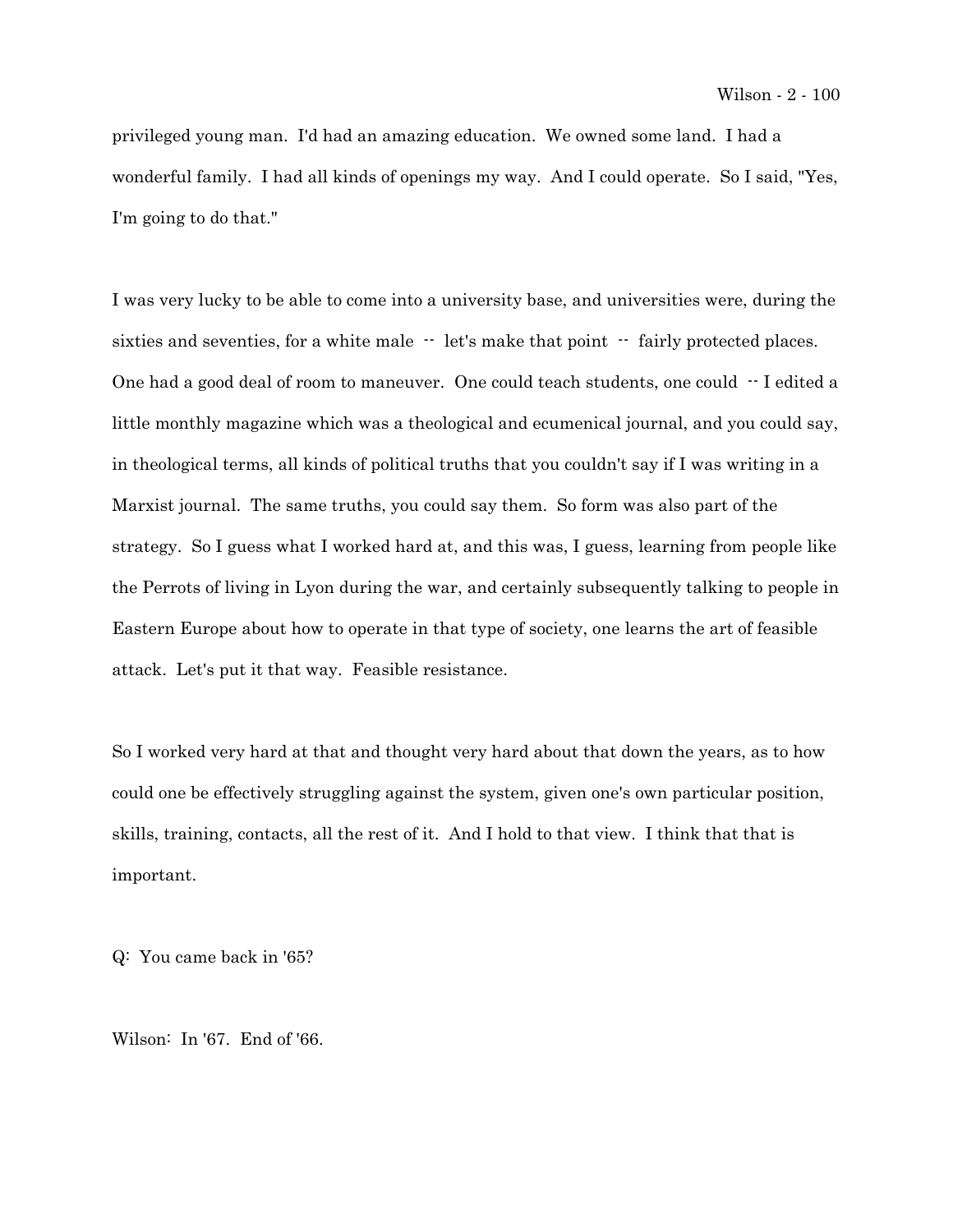Q: How had this society changed visibly since you left?

Wilson: Well, it was like a desert. Politically it was like a desert. I mean, in the fifties there was all kinds of debate going on. In the mid fifties there's been the Freedom Charter. You had the African National Congress. You had the Pan-African Congress. You had the -- well, after South African Communist Party had been banned a bit before that in the early fifties. But there was a great deal of political activity. It wasn't wide open. People were being banned and trade unions weren't allowed. I mean, it wasn't easy going, but there was a good deal of political activity.

But after Sharpeville, the banning of the Congress movements, ANC, PAC, and all the rest of it, and after Rivonia and the jailing of all the political top brass, before that, the jailing of [Robert] Sobukwe, Mandela had been jailed in '62, I think, originally, by '66, the place was politically like a desert, because there was nothing happening. Really, nothing happening. I mean everybody, all significant black opposition was either in jail or dead or in exile. And there were no black trade unions. The churches were little voices. The Christian Institute had just  $\cdot$  yes, it had been founded. This was Beyers Naudé, which was a kind of very important focus.

So that some of the feeble little voices were students. There were some *very* courageous students, white students, who were speaking in NUSAS and so on, a few university people, but, I mean, making a political impact out of all proportion to their significance, really, because they were the only people around. I mean, they were sort of matchsticks where all the trees had been cut down. So it was a pretty desolate place politically, and it was in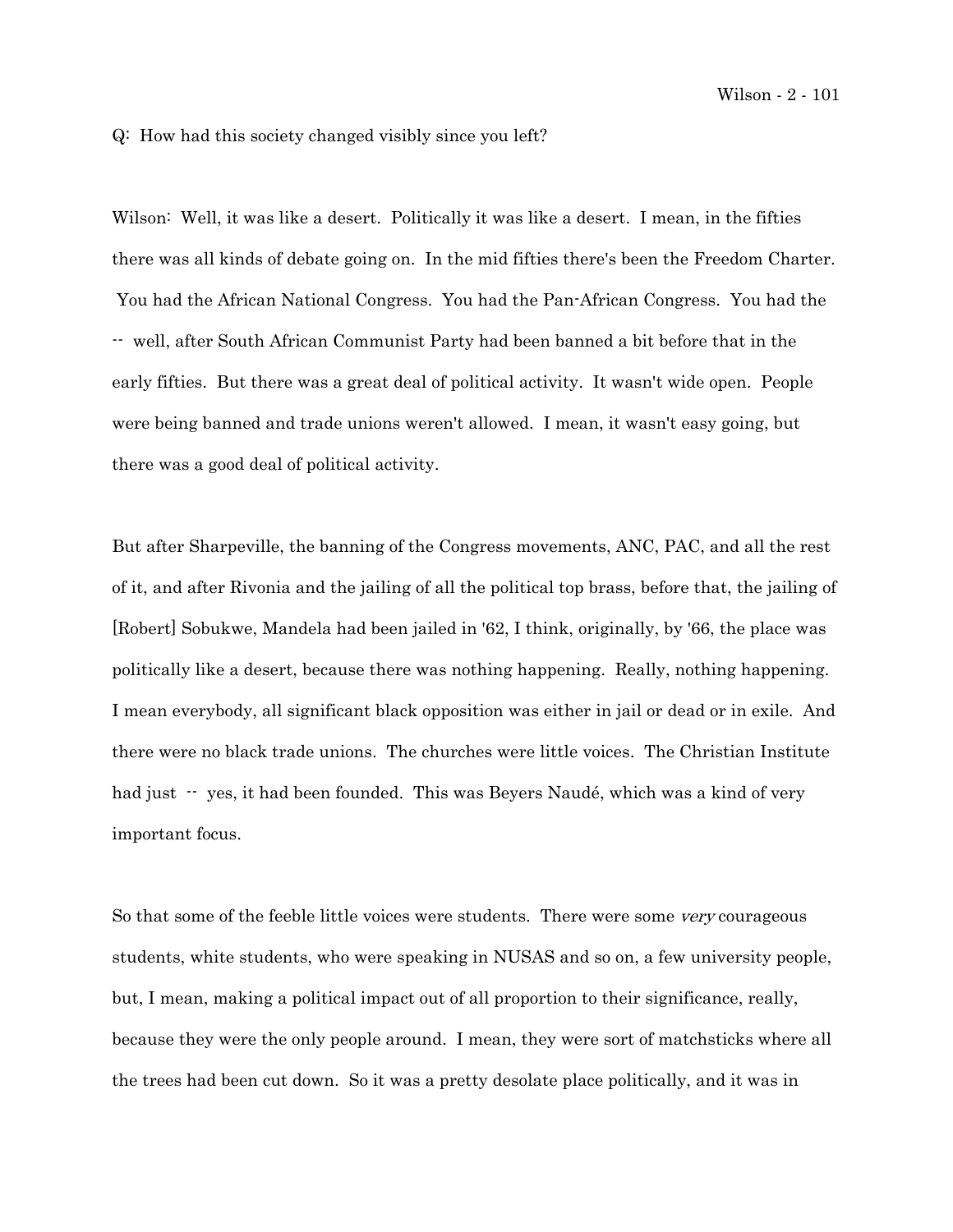those kind of circumstances that one had to think incredibly carefully about how to operate and what one could do.

Q: What were the constraints in terms of what you could do as a white person?

Wilson: Well, I mean, the way that I would describe it is that it's rather like sailing in a pretty stormy sea, and if you choose your direction carefully and learn how to trim your sail just right, you can move quite a long way without blowing over into the water. If you are careless for an instant or try to be too ambitious, you simply get  $\cdot$  you know, your ship turns upside down.

Now, I remember reading  $\cdot$  I think it was *Catcher in the Rye*, and I think it was Holden Caulfield made the point that the sign of an immature man is that he wants to die nobly for a great cause, the sign of a mature man is that he wants to live humbly for it. And I took that as a kind of helpful little motto that trying to live in a society and to survive was important, but not at all costs. But you wanted to choose your battleground yourself and not have the system knock you out for some ridiculous reason.

So survival was very much a part of the game -- or not the game, the life strategy. But you then had to be able to say, "Well, it's not survival at any cost, it's not survival at the sake of compromising everything," but you had to decide what were the compromises you would make. What's that great prayer of Reinhold Niebuhr's? "Give me the courage to change the things that can be changed, the patience to accept the things that cannot be changed, and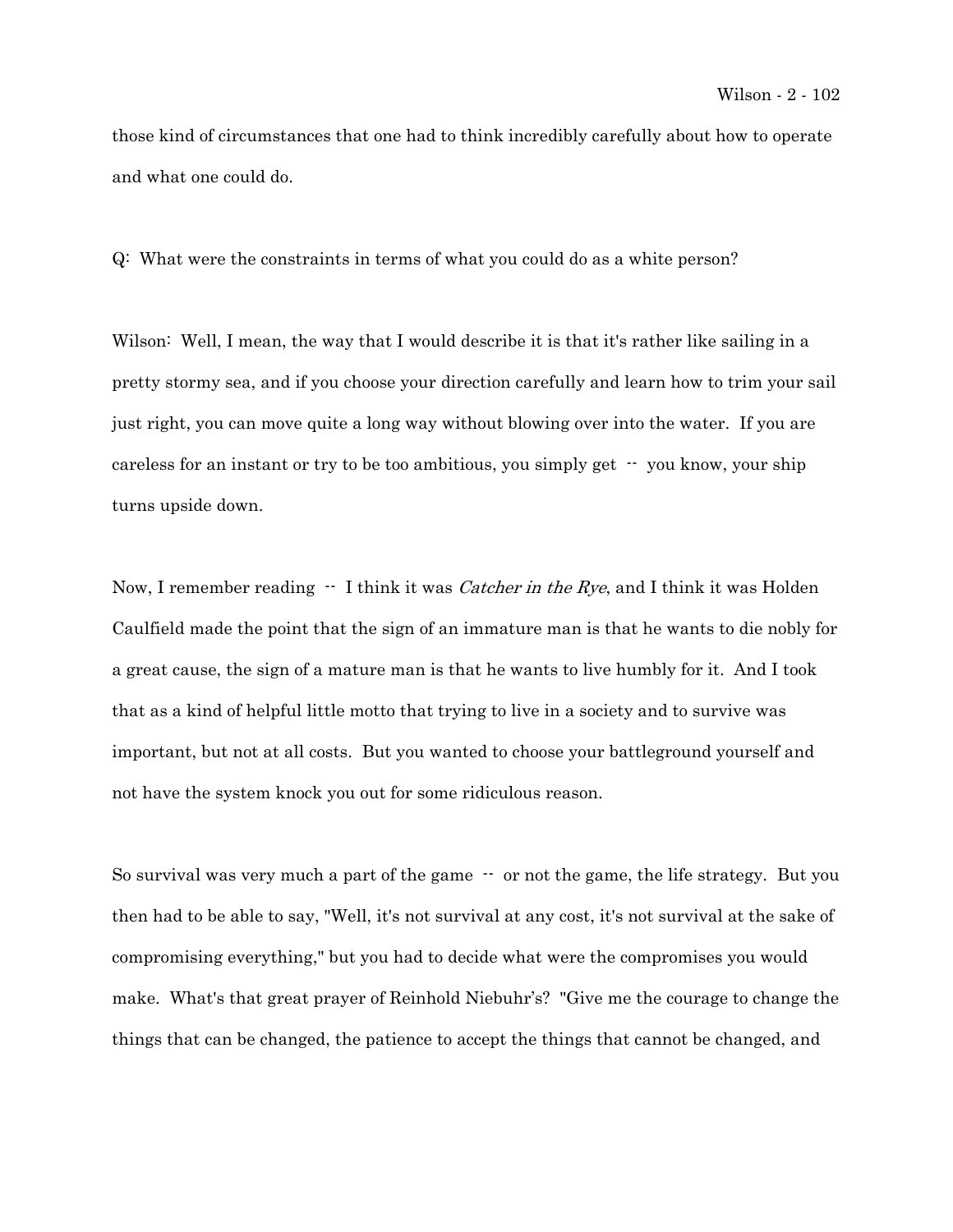the wisdom to know the difference." Something like that. And that seems to me part of what it's about, because it was a long haul.

I mean, all of us reckoned this was going to be a lifelong struggle, and if you were going to live and work inside South Africa, and it was getting tougher  $-1$  mean, you know, you'd had Sharpeville, you'd have Rivonia, everybody was in jail or in exile, and this was no longer play-play politics, so you had to think very carefully.

Q: In terms of how other people were feeling and thinking at that time, there must have been many different kinds of fear in the society. We heard Judge Bam yesterday talking about that there was present fear in white society, pretty much pervasively, of black power. Was that true at that time, that blacks would eventually win, that the majority would eventually take over, and was there a fear of that in addition to fear of being pinned as a white liberal?

Wilson: Yes. I think that there was a fairly general hysteria amongst whites about blacks rising up, sort of the Mau Mau vision, if I can put it that way, blacks rising up in a tumultuous burst of violence and hacking everybody to death and driving them into the sea, if I can mix all my metaphors in one go-bang. I think that there was that kind of subconscious fear within a significant proportion of whites, and that was the fear to which the white politicians played. That was absolutely the fear to which they played, same as in the United States, the "yellow peril" argument, that kind of thing, going back into the twenties.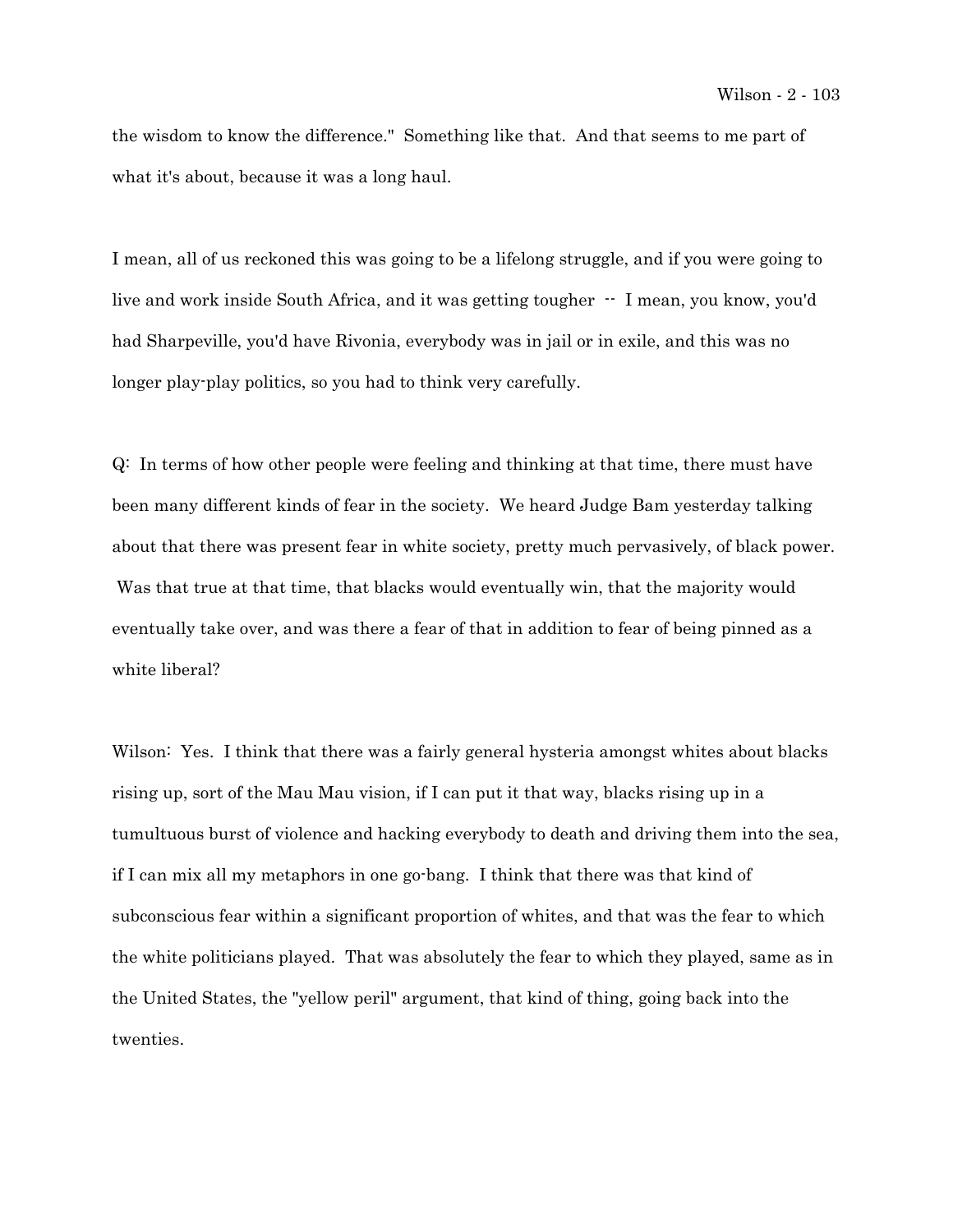So that there was that fear, but I think we also need to recognize that there was also very basic class concerns by the rich and the secure, those with lands and assets, but they didn't want anybody coming to take them away from them, thank you very much, and if it meant running a very tough society to do that, then so be it. So it's not just that kind of rather inchoate fear; there's that other what I would call the fear that you see in British history and American history, of the conservatives and the wealthy trying to keep all their gains themselves and not wanting to share.

Q: In terms of your own research you were beginning to conduct, what issues pragmatically were you working on, and how difficult was it to get actual information about the issues?

Wilson: Well, this is the very fascinating thing, because people always used to say  $-$  well, not always, but a lot of people said that it's impossible in South Africa to live and work, and certainly you can't do decent research. Well, I disagree fundamentally, that actually it was possible to do work on -- I did a lot of work on gold mine wages and so on, published a book. But one had to think very carefully about how to publish it and how to bring that stuff out.

Maybe just to illustrate that when that material was ready, or I thought it was ready, I wanted to be sure that it was correct, and so I published an  $-$  I persuaded the *Financial* Mail to publish an article, I think about 1968 or so, and they came out with a great big cover on *Gold's Forgotten Men*, where I gave the basic facts about wages in the mining industry. In a sense, what I was trying to do there was to make sure that it was correct,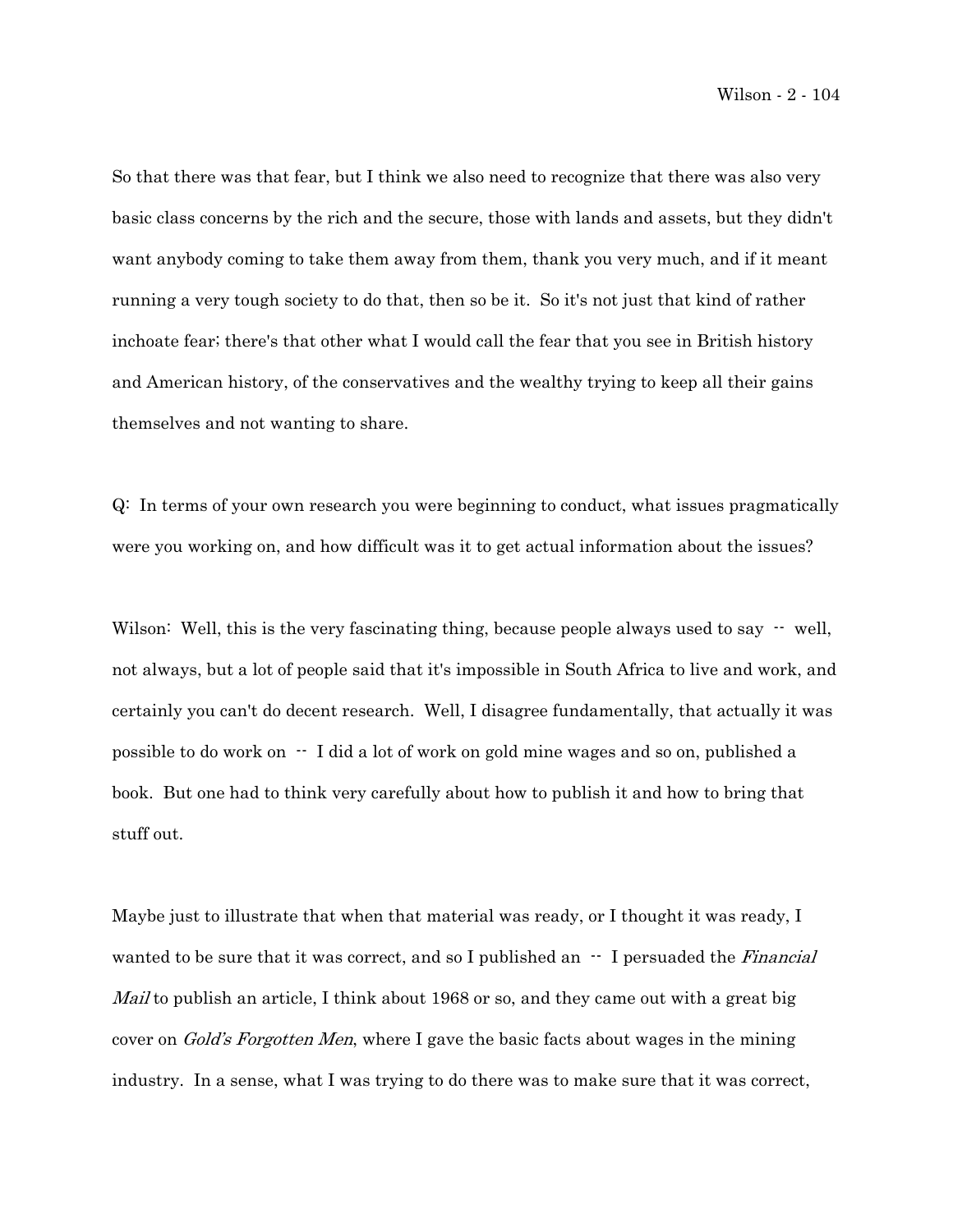because if I'd got something badly screwed up, I could always say, "Well, I'm really, really sorry, but it's only a newspaper article." But if it was going to come out in a serious book from the Cambridge Press, I've got to be sure that it's right.

Anyway, it passed that test. Nobody came back at me with proof that it was wrong. The book then came out in 1972, I think, and two things I know happened, which I was told subsequently. One was that one of the big mining houses, I think they got two people in the mining house full time to check every single statistic in the book. You can be quite sure that if there had been something wrong, that would have been the end of Francis Wilson's -- you know, they would have just taken me to the cleaners and sort of said, "This is totally unreliable stuff. You can't trust anything." So that taught me the importance of meticulous research. I mean, you really had to work hard and double check and treble check your figures.

There was also an attack by an unsavory character called General van den Bergh who was head of BOSS [the Bureau of State Security]in those days, who had some trenchant things to say about the appalling use of the universities to come out with this kind of information, that this was clearly subversive information. But it was okay. One could survive. So that was the use of information, if you like, which had its own political ramification.

Subsequently, at the same time, the churches asked me to do work on migrant labor, to do research on that, and, I mean, I'm now talking 1971, '72, early seventies, which was still quite a tough time politically. I simply went around the country and I talked to everybody. I'd talk to administrators about how the system was working. They were building these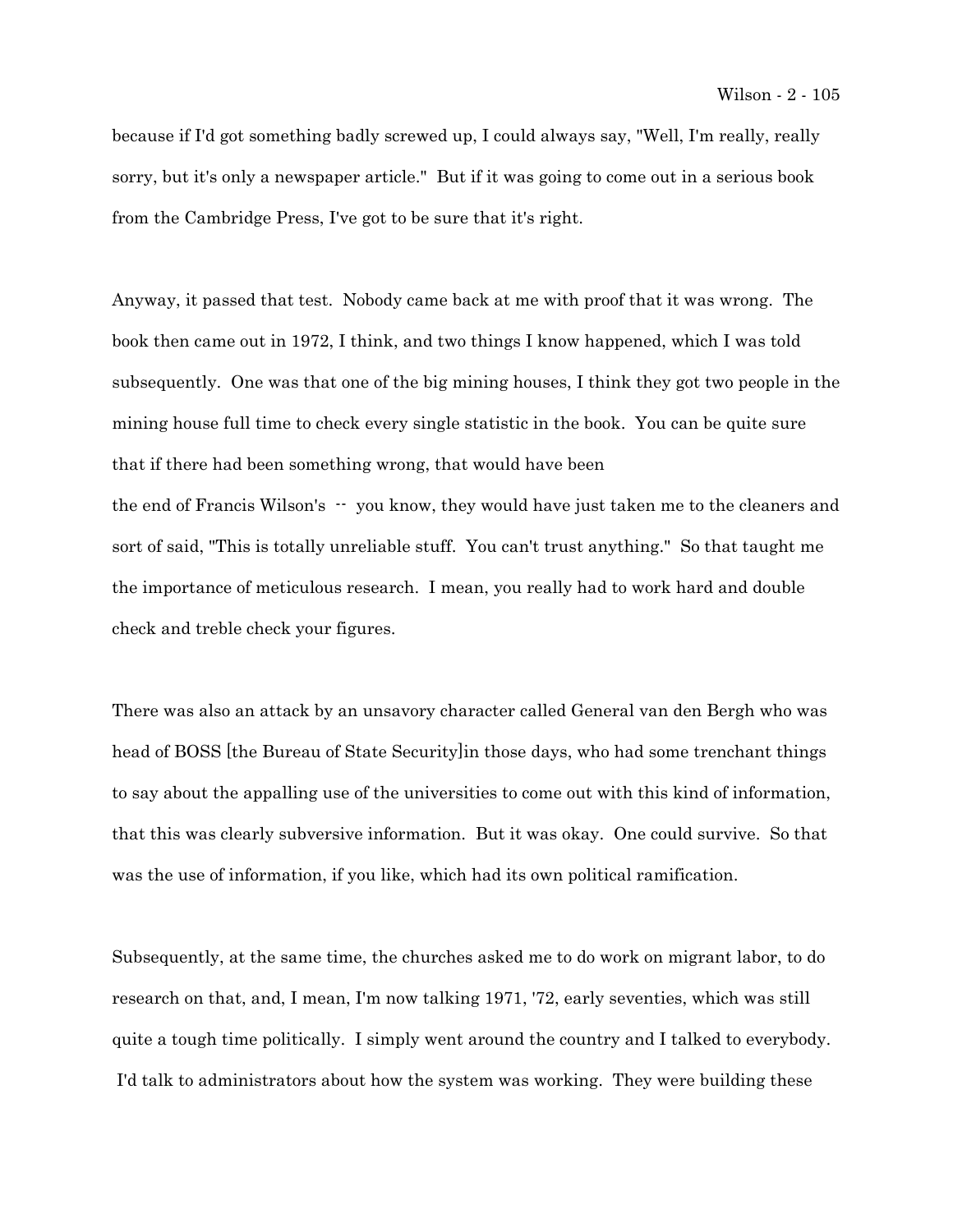appalling hostels in Alexandria township and Johannesburg, huge places that were housing hundreds of men on one side, and then on the other side hundreds of women. They had great big steel doors which led down electronically, so they could seal everybody off. I can remember talking to the officials about this thing, and I said, "But, guys, this is absolute madness, what you're doing."

One of them, in very colloquial Afrikaans, said to me  $-$  I translate  $-$  he said, "Well, yes, but somebody just talked a great big hole in the head of the minister about this one." In other words, I was picking up a sense that even the officials were beginning to see that the system couldn't work. I mean, the migrant system was at the heart of what was implicit in apartheid. It was the great divide, that it was dividing people in half, that they were supposed to be citizens in rural South Africa, like the Transkei, and at the same time they were needed as workers in town.

So that work on migrant labor was another of those issues which was at the heart of the apartheid system, and yet it was quite possible in those years to just trundle around the country and find out everything that I needed to find out, and to publish a book, which came out under the auspices of the churches, so it was protected a little bit in that way, because the churches, even the Dutch Reform Church had been disquieted by the migrant findings.

And then a number of us participated in an eight-hundred-mile march to try and bring that to the attention of the public in the form of a pilgrimage of penitence of white males talking at Christmastime about the impact of the migrant labor system. It was a publicity stunt, if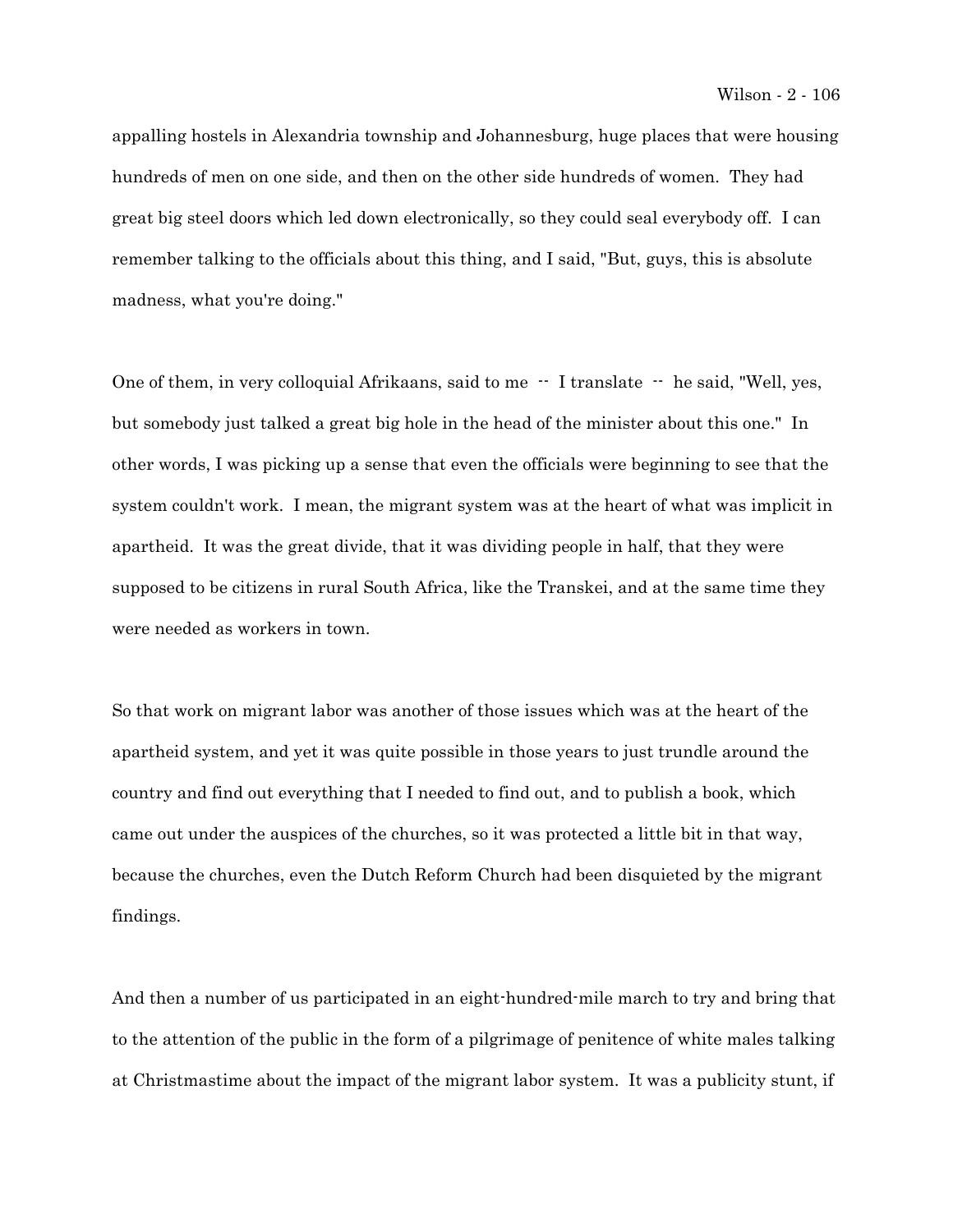you like. So one could do those things in South Africa if you thought carefully about the base on which they were, and coming from a theological perspective, you could get away with things that you couldn't if you'd come from just party political perspective.

Q: What were your experiences like in terms of traveling to other places? I know you went to Sussex in 1973. Did you travel around Africa? Were you aware of other kinds of developments?

Wilson: Yes. I was very fortunate, very, very, very fortunate, because as a student I'd had this year off from Cambridge. I'd fallen  $-$  I'd gotten very ill and so on, and I came back home and had a year off in 1961-'62. And during that period, '62-'63, during that period I had made a number of trips up Africa. I'd been to a big youth conference, Christian Youth Conference, in Nairobi, and from there Hlope Bam, that is Fikile Bam's sister, and I were chosen as the two South African delegates, I think, to go to the All Africa Conference of Churches' first meeting in Kampala, which was at a different time a couple of months later. Then I made a third trip with David Russell, a great friend of mine, up Africa. As we went back to Europe together, he was going off to study to be ordained, and I was going back to Cambridge to do my doctoral work.

So that in that year I traveled overland through Africa, through central, that is, Zimbabwe, Zambia, Malawi, and east, that is, Tanzania, Kenya, Uganda, Africa, three different occasions, mainly overland by bus and car and so on. That was at a period when it was still just possible, I mean Africa had become independent and yet white South Africans were still able to travel. So I can remember going on Saba Saba day , this was 1963, the seventh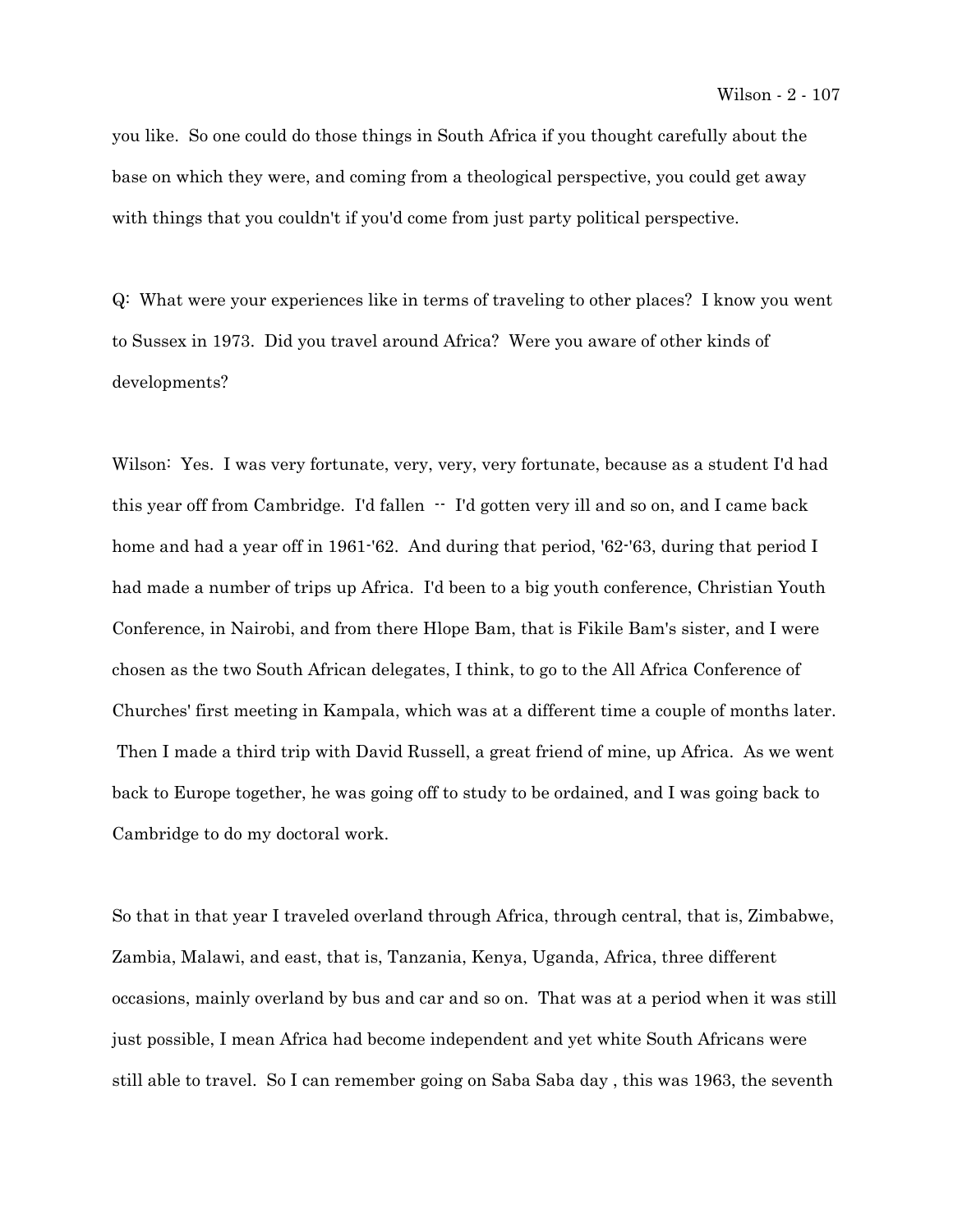of July, which is Tanzanian Independence, going with David Russell, walking into the big stadium where Julius Nyerere was talking to a mass meeting of his people about poverty, ignorance, and disease, all in Swahili, but people were helping us to understand what was going on. That had a huge influence, obviously. I was able to see something of Africa myself. Of course, as a student, also traveling in Europe, Geneva, France, learning French and so on, yes.

Q: In terms of being able to travel around and watching Tanzania and other places, did that bring to consciousness certain models of development? And building on that, going to Sussex and working on development issues concretely, how did that influence you?

Wilson: Oh, yes. Well, you see, of course people like Nyerere was the gurus for us youngsters, black and white, I think. So we were doing lots and lots of thinking about Israeli kibbutz and about Yugoslav workers' participation, so we were looking for models. Indeed, I can remember writing a whole series of articles at just that time about different models of society. We were all socialists, with a small "s," in the sense that we were really trying to see how society as a whole could operate.

I can remember going as a student to Poland in 1964, to see how Polish agriculture was working, because I really wanted to understand that, and what could I learn from Polish agriculture that would be useful in the Transkei. So we were all on the march, if I can put it that way, looking for models about how we can reconstruct our society.

Q: Which of whose models had influenced you the most, would you say?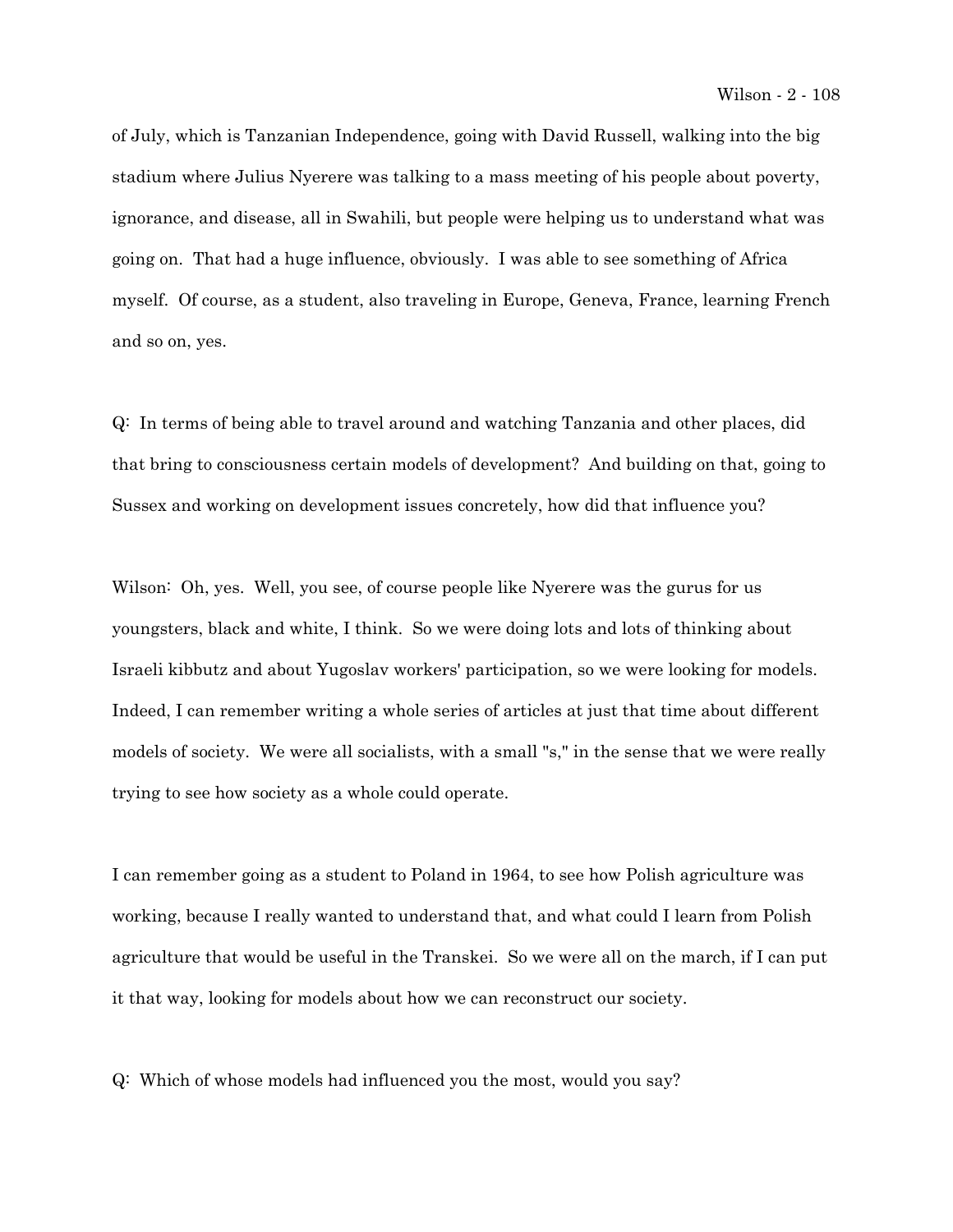Wilson: Gosh. Well, I think models that I learned subsequently, I mean I heard about enough subsequently, been to see in a place like the AMUL dairy in India, which is a wonderful cooperative started by an amazing man, [Verghese] Kurien, which is using the resources that people themselves have there, one and a half buffalos per house or whatever it may be, and helping them to bring all those resources together to form what is now the second largest dairy in the world.

I guess the model that for me makes most sense comes from things like the AMUL dairy or the Grameen Bank in Bangladesh, which you can think of conceptually really as rather like trying to build an institution which is like a hydroelectric dam, which if you place it right and design it right, can collect all those rivulets of water, and you push them through a turbine and it generates real power. Now, my sense of development is that the water, if you like, are the people, and their participation in development is absolutely fundamental. So you have to find ways of creating institutions which empower people in the way that a hydroelectric dam empowers the water, if I can use the analogy, without getting too involved about the environmental consequences, because I know about that, too. [Laughter]

But I think I have moved from a much more top-down statist view of development, not that I want to eliminate the state at all. I think that those who want to say, "Let's get rid of the state," are crazy. They don't understand the importance of organizing society and the rule of law and all of that. But I've moved from a much more state-down development to ask myself how can you empower people at the grass roots. And that is a, the big development challenge. Dealing with unemployment and poverty in the end is not going to be solved just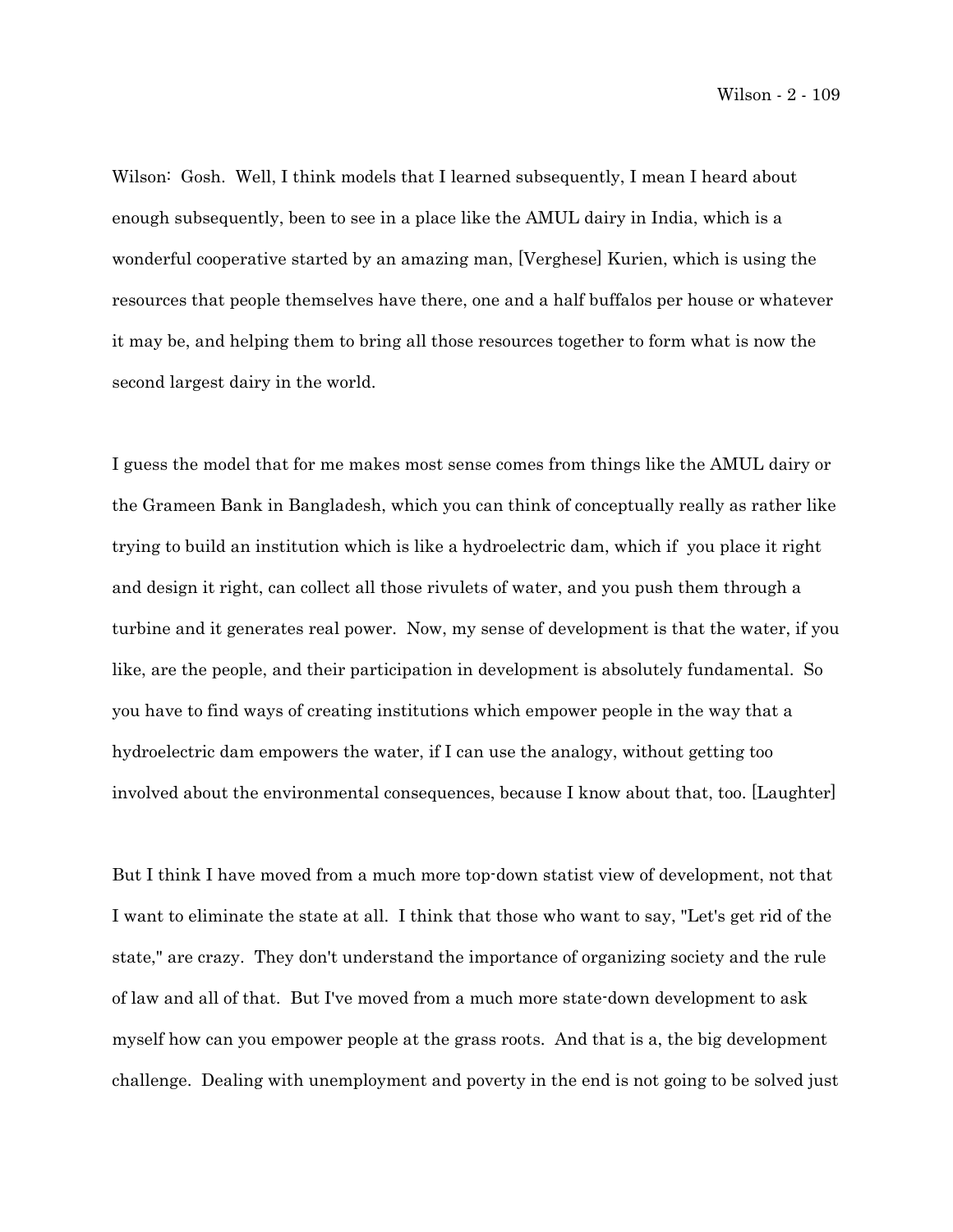by the state dropping little pieces of money on people. That's not going to solve problems, although the state can create the enabling environment and it's got all kinds of things it can do. So it's an interactive process.

So I think that, just to be very short about this, it's a recognition that has emerged over the years, and visiting Israeli kibbutz was part of the process of learning, or going to Poland, part of the process of learning, and going to India, that you need a combination of an intelligent state thinking about development, thinking about the economy, thinking about issues of inflation and money and all of that, and how the law operates, combined with finding ways of releasing the energies of the poor, of those who are enduring poverty. And that's the tough issue. That is the tough issue.

Q: Taking for granted that you have a view of the poor that almost is theological in a certain kind of sense and it was developed that way, at that time in the international world of finance, how did the rest of the world see South Africa? Were institutions like the World Bank reluctant to commit any real source of funding to a country that was so divided and whose economy was so inefficient in the long range?

Wilson: Yes, I think that  $\cdot$  I mean, South Africa was the pariah. It was the country that was beyond the pale, and rightly so. Rightly so. I mean, it had legalized racism of the worst possible form. And so increasingly countries  $-$  well, individuals and countries were refusing to have to do with it, and it was politically beyond the pale. Of course there were all kinds of linkages that happened, that many of us took a pretty dim view of, but being part of the developmental family of United Nations and UNICEF and UNDP and all that,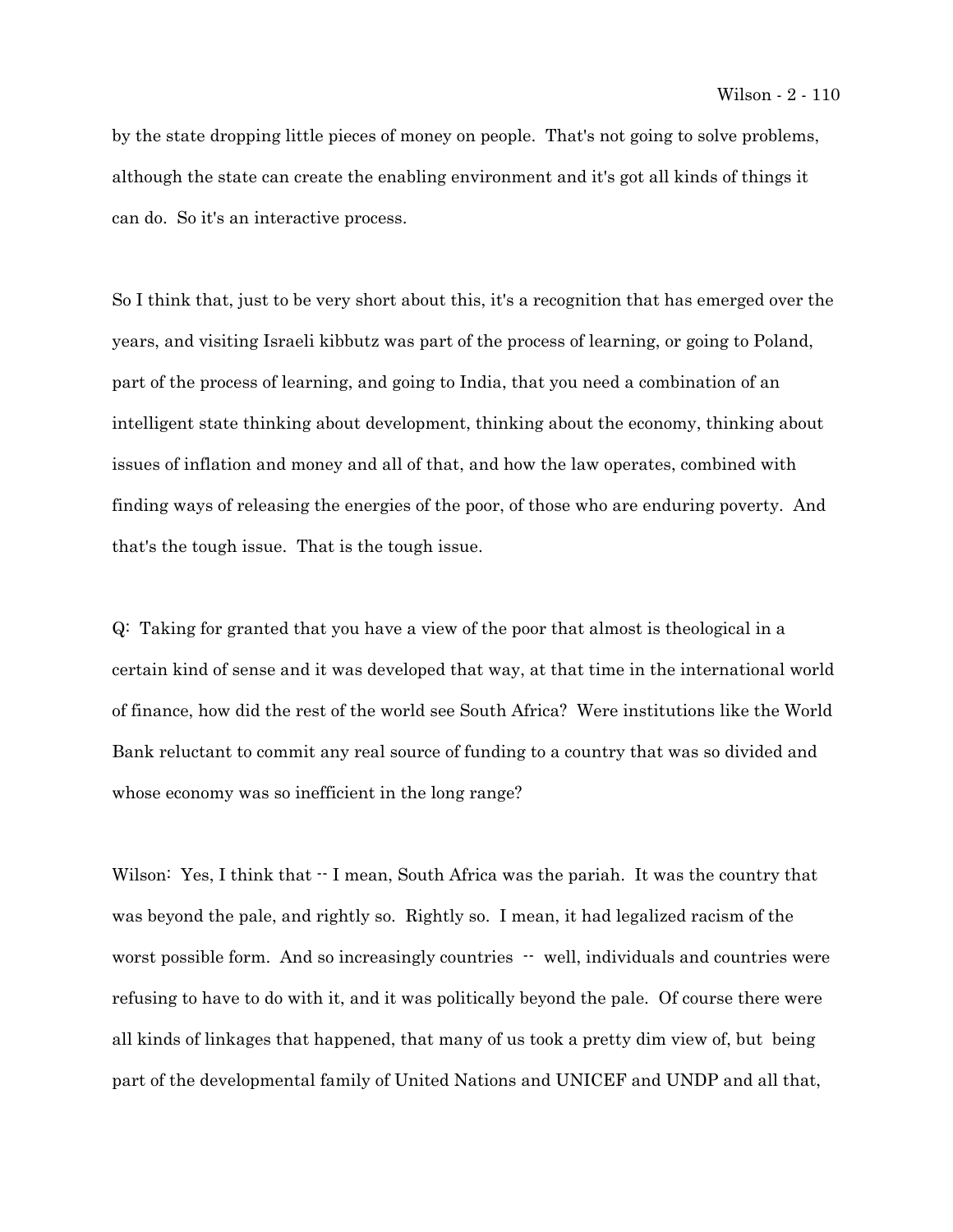we just weren't in that at all. And insofar, for example, South Africa participated in the United Nations, that was just the white clique that was running the National Party. This was not a participatory process. Because this was a  $-$  I mean, it's terribly obvious, but one must repeat, this was so much not a democracy, this was being run by a bunch of whites for their own interests.

Q: Meanwhile, back at Cape Town you were developing your own SALDRU [Southern Africa Labour and Development Research Unit]. Could you talk about that?

Wilson: Yes. Well, what happened there was that I came back to UCT. In fact, it was my third choice. I was trying a number of different universities inside South Africa, but this is where I got my job, which was a wonderful place to land up. It was an extremely good department and a very good university. I was teaching hard, which I enjoyed, and a very understanding and generous head of department, teaching first-year students in large lecture classes, which I enjoyed, and I've always enjoyed teaching enormously. But I was also trying to do research, and I was writing up my Cambridge Ph.D. into a book, which is the book on the gold mines. I was then getting involved in the research on migrant labor. I was writing some history because I'd been asked to write the history of farming and so on. So I was busy, and I was editing this little monthly journal.

Then through the seventies, yes, the book on the mines and the book on migrant labor both came out in 1972, '73. I then went on sabbatical leave and I went to work on an assembly line in France, because I wanted to understand what it was being a migrant on an assembly line in a situation where I wasn't white and a boss and in a situation where I wasn't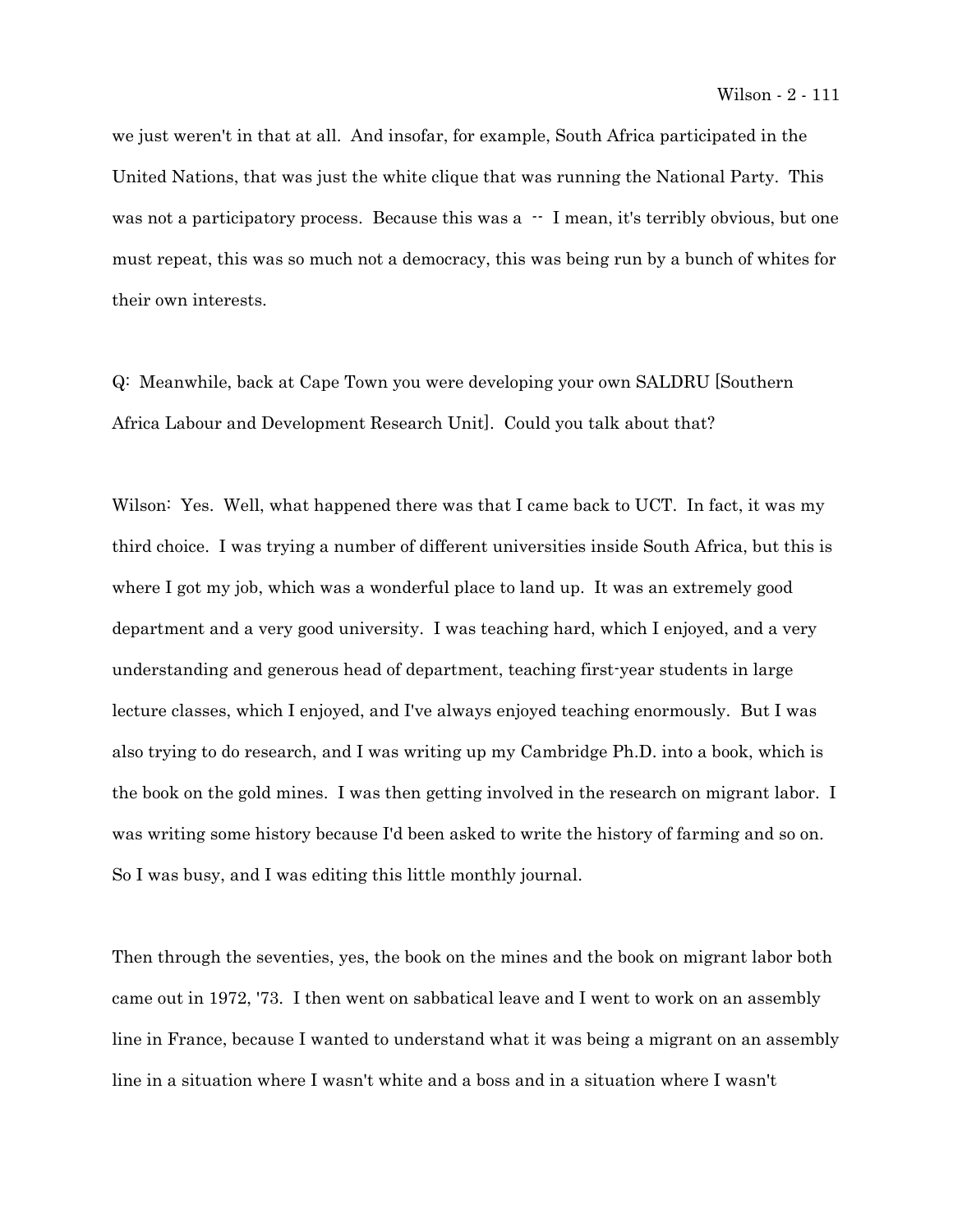English-speaking, where my accent wouldn't give me away as not working-class. So France was perfect, because I had a marvelous experience, very brief. I mean, it was only a couple of months, I think, on the actual assembly line.

Then went to Sussex in that same year and did a bit of teaching in developmental issues. It was in that period that I began to think about setting up a little research unit, but there was always the problem of academics and, I'm sure, everybody else trying to do things. Where do you get your money? And I wasn't free to go out and collect money because I was just little me, a lecturer at the university. I can remember talking to Alex Boraine, who is a friend of mine in Sussex, and he in those days was working in Anglo-American. Anyway, cutting a long story short, when I got back to South Africa at the end of '73, Michael O'Dowd, who ran the Chairman's Fund for Anglo-American, called me in one day and he said -- or we met in Johannesburg, and he said, "Francis, I hear that you would like to start a research unit or something like that. Well, if it should start, I'd like you to know that we could let you have some money." Well, that solved my chicken-and-egg problem.

So I went back to the university and said, "I want to start a research unit, and if it does start, I think there might be some money." And it was a very little unit, but it was an attempt within a teaching department, because I think it has to be part of a teaching department. I mean, students are the lifeblood of a university, one must never forget. It was a research unit to try and focus on labor and development issues.

Q: What was the name of it?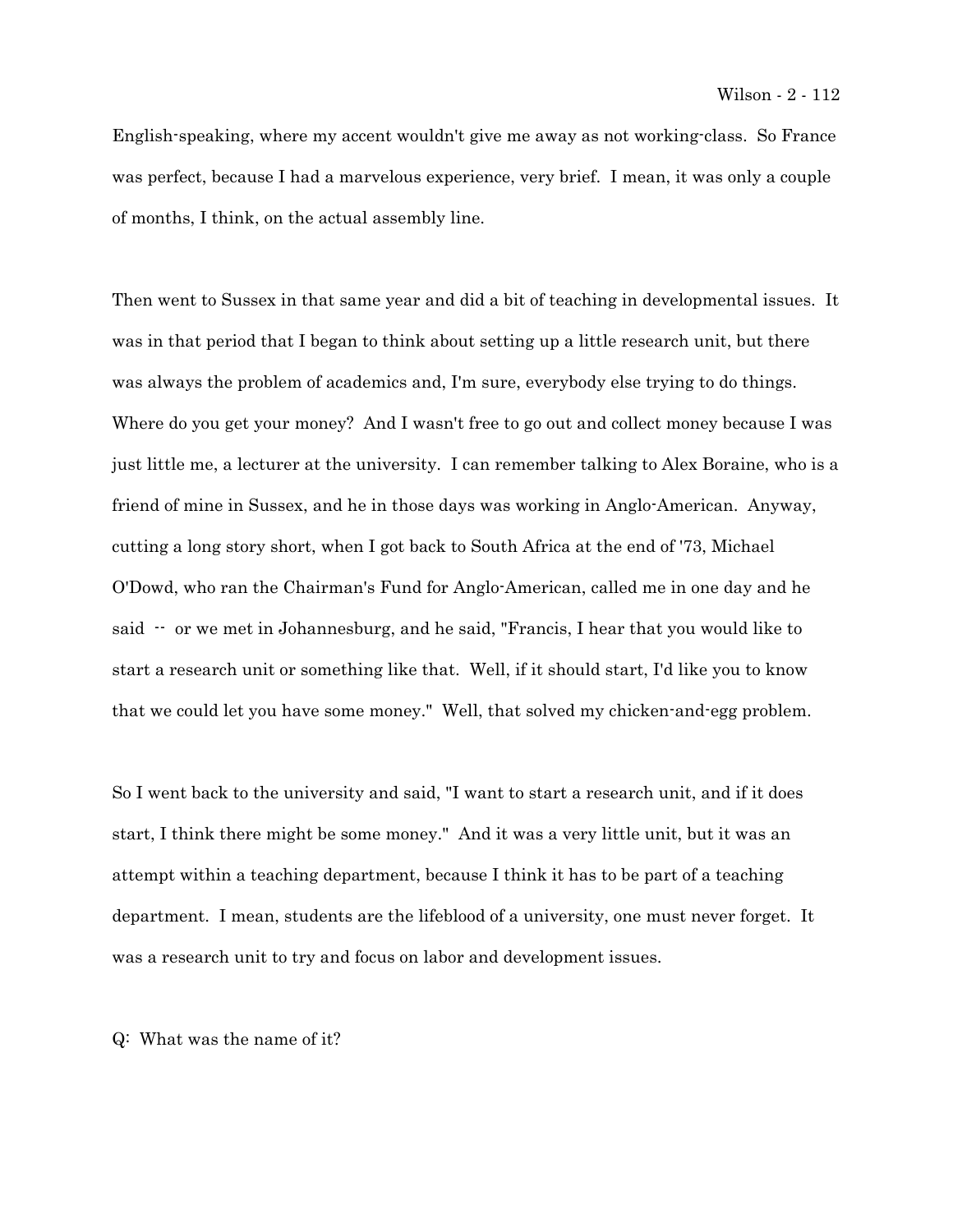Wilson: It was called SALDRU, which is the Southern Africa Labour and Development Research Unit. And Southern Africa, not South Africa, because my work on migrant labor, with migrants coming to work on the mines from Mozambique and Malawi and Botswana and Zambia and so on made me realize that you could not analyze the South African economy within the national boundaries; you had to see the wider picture, that we, if you like, have an economy that moves beyond the national boundaries in a way that has not happened in other countries in quite the same sort of way.

We started just by organizing conferences. We had a big conference in farm labor in 1976, really looking at issues about which we knew nothing, and trying to find ways of getting information, because my research has always been predicated on the view that you want to, (A), find out what's going on, and then try to explain it. I think it was Tawney who had a big influence on my life, who said that  $-$  he was talking about historians. He was an economic historian. He said what historians need is not better theories, but stouter boots, much quoted by my mother. I thought it was a great remark, because that's exactly what research workers need, is to get out and find out what's going on, and try and really see it, understand it, and then begin to explain.

So we had a conference on farm labor in 1976. The farms of South Africa are something else, and nobody knows what's going on. Even now it's difficult to get information. So that was a conference, and we did another one on health care in '78. That led on to what then emerged in the eighties, which was the Carnegie Inquiry. [Interruption]

## [END TAPE TWO, SIDE TWO; BEGIN TAPE THREE, SIDE ONE]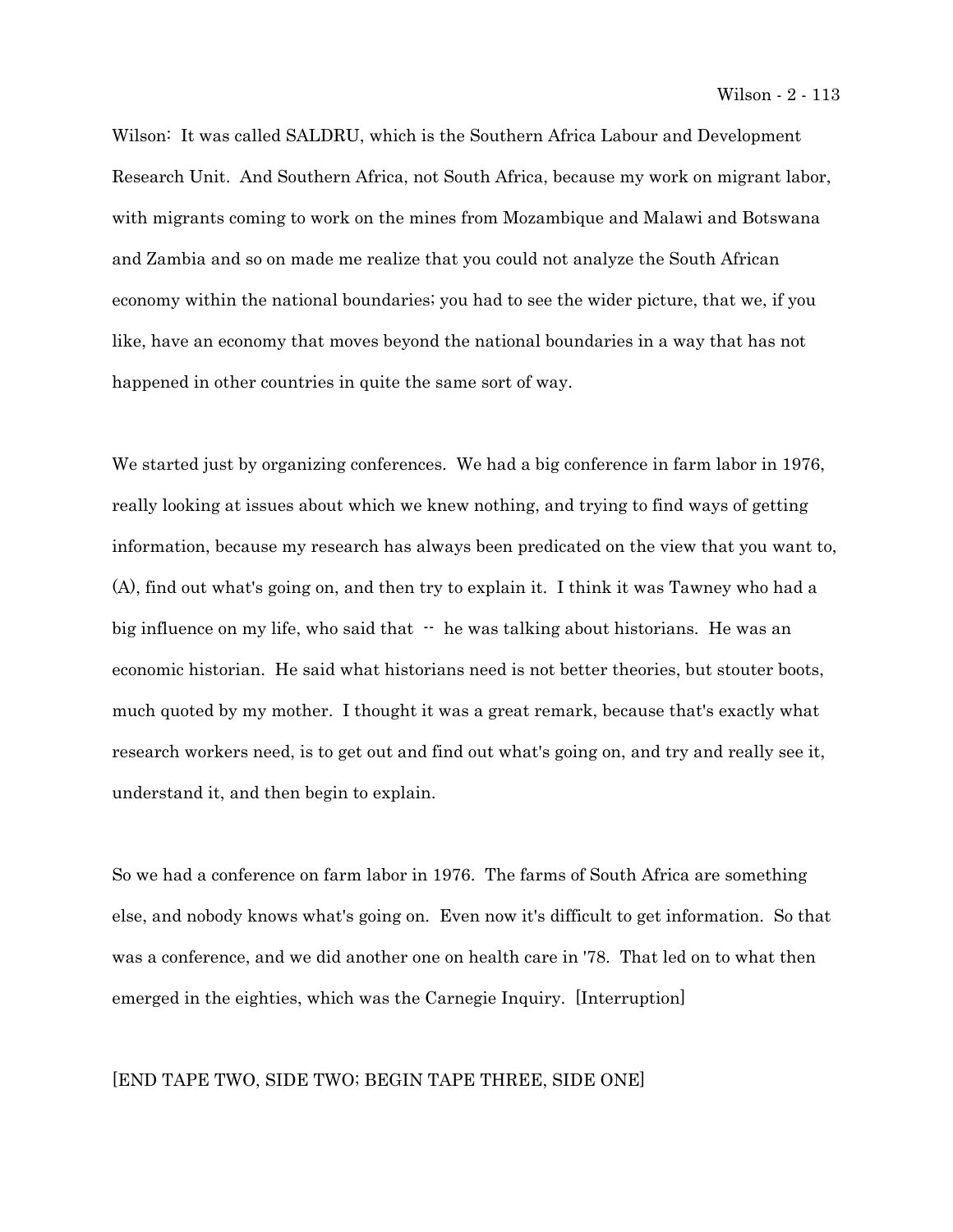Q: How did you begin to think about the idea of doing a poverty study?

Wilson: Well, let me tell you what I remember, but bearing in mind how many tricks memory plays, and we'll need to test this with other people who go back over the same period. There are two ways of looking at it. First of all, during the late 1970s, I think, I think it began even in the seventies, Carnegie Corporation in New York started coming back into South Africa, and David Hood, the international director, came

floating around. I think that's when it first happened.

I mean, I had actually met Alan [J.] Pifer as a child in the 1950s in the Eastern Cape, because he was involved with Carnegie programs, and two of the people that he talked a lot to were Desmond Hobart Houghton, an economist at Rhodes, and my mother, who was a social anthropologist. I can remember very clearly meeting him, goodness, I would say about 19  $$ mid-fifties, anyway.

Q: What were your impressions of him?

Wilson: I just remember him as a very nice man and he came from America. He obviously made some impression on me. He was always wonderfully courteous and took a small boy seriously. So that I do remember, so there is that kind of background. I mean, Carnegie had been in the background in that way. Of course, my mother used to talk about her work and what she was doing and so on.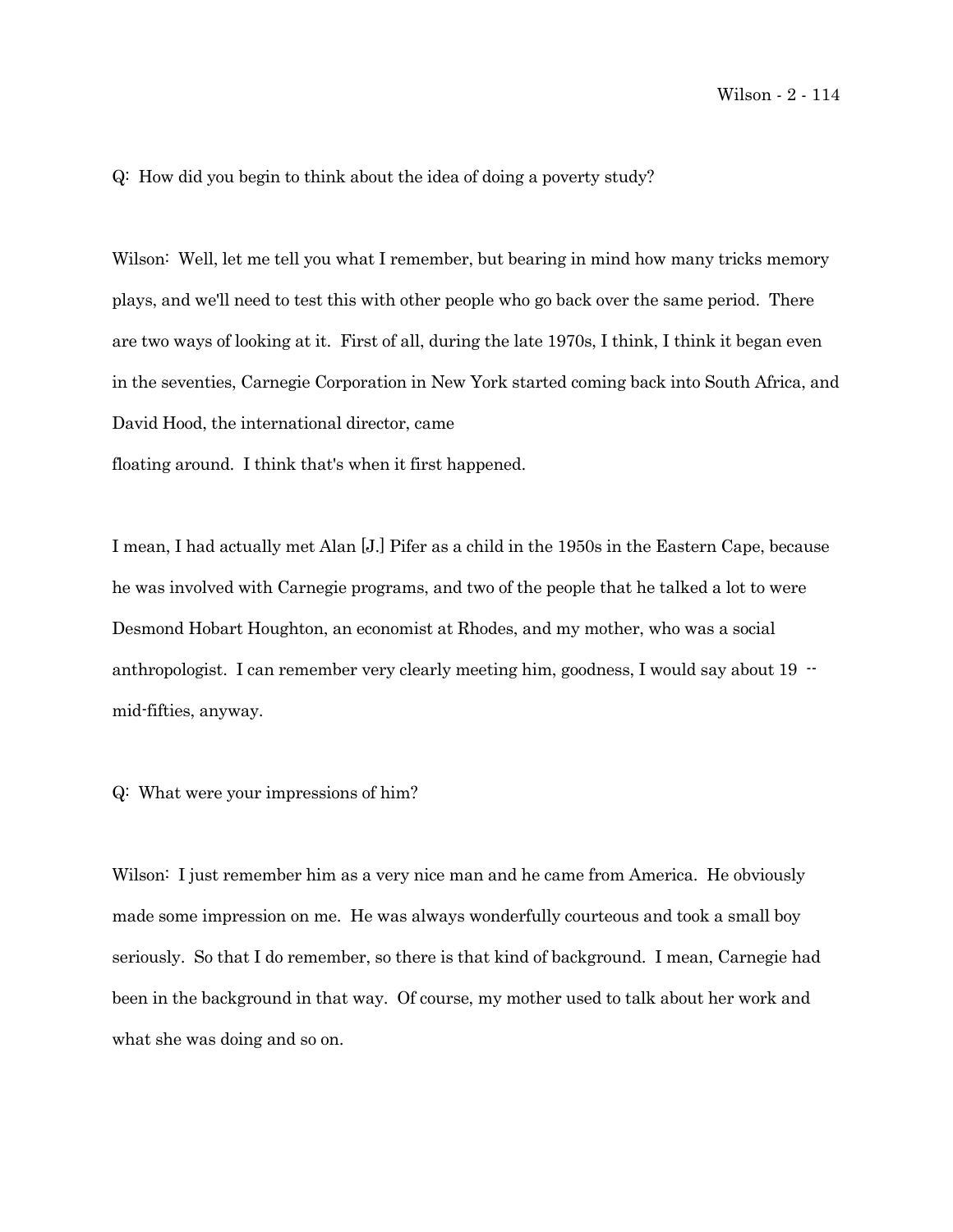Wilson - 2 - 115

Anyway, I was now still at UCT, obviously, and running SALDRU, this research unit, and always looking, as one always is in these research units, for money, how does one keep alive, because we were on soft money, and the university had given us permission to run SALDRU with the strict understanding that it would cost the university no money and that we would raise the money from outside. In the end, we've had some good support from the university, but it's been largely on soft money. At the end of the seventies, it must have been, David Hood was amongst those coming around from American foundations, and I think he'd been around a couple of times to talk, just in very general terms, about what was happening in South Africa and ideas for research and this and that and the other thing. He'd been talking, one of the ideas that he'd talked about, as I recollect, was about doing some monitoring of the Sullivan companies. Now, as you may remember, they were the companies that were operating in South Africa and were now under some pressure from the Reverend Sullivan to show that they had a reason to be here, that they were not going to bolster the system, but that they were actually helping in the process of change. So the Sullivan principles had become a very important political document in South Africa. The idea was that some bodies or academics and so on in the country would do the monitoring. That didn't seem to me a job that we should be doing.

But anyway, we had a meeting scheduled. He asked to come in, I think it was late January or early February, 1980. I remember he came into my office  $-$  this is at the university in SALDRU  $-$  and as I recollect it, and I may be wrong, he was thinking at that stage  $-$  we were exploring. I had thought to myself before he came, it's time I began to get a little bit of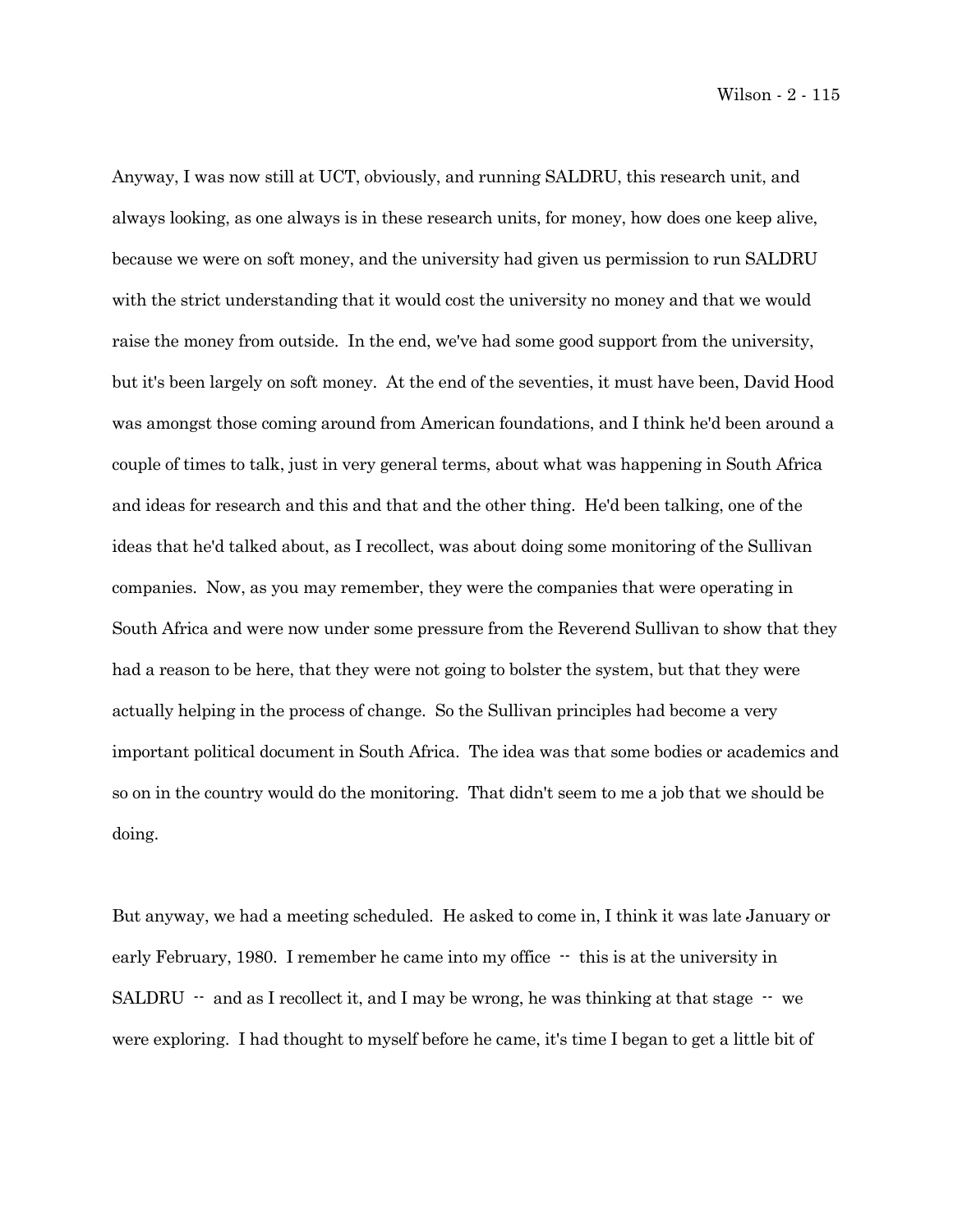money out of Carnegie. I mean, they're a wealthy foundation and we're an impoverished little research unit. I've talked a couple of times, there may be  $\cdot$  some money might come our way.

As I recollect it, and I could be wrong, because memory plays these tricks, he was thinking at that stage or exploring the possibility of SALDRU doing some of this monitoring of the Sullivan companies. I actually wasn't interested and I said it didn't seem to me that it was our job as South African academics to be helping the American companies do their job, do their work properly. We had other things to be doing. I think I then made the suggestion, which was certainly not my suggestion, I mean, this has been an idea floating around for a long, long time. In fact, the first Carnegie Commission, which I'll talk to you about in a moment, already in the thirties the idea was being talked about, that there should be a Carnegie commission that looked at the whole of poverty, because the first one in 1928, 1932, that period, had been a commission looking at poverty among the whites. I'll say a word about that in a moment.

So I had dropped in the idea, which was not my original idea at all, because lots of people had had that idea through the thirties, forties, and so on, and, indeed, subsequently when I was traveling on this second Carnegie Commission exploratory trip I can remember meeting Ntata Motlana, Dr. Motlana, on the plane somewhere and told him what I was doing and he said, "But Francis, that's my idea." [Laughter] I think lots of us felt it was our idea, but it wasn't; it was an idea that was in the air.

Anyway, I tried it out on David Hood, as I recollect, and we discussed it and we thought, well, actually the time might be ripe for exploring it, but there were all kinds of difficulties, I mean, about the appropriateness of having a lot of American dollars, could one do this kind of study,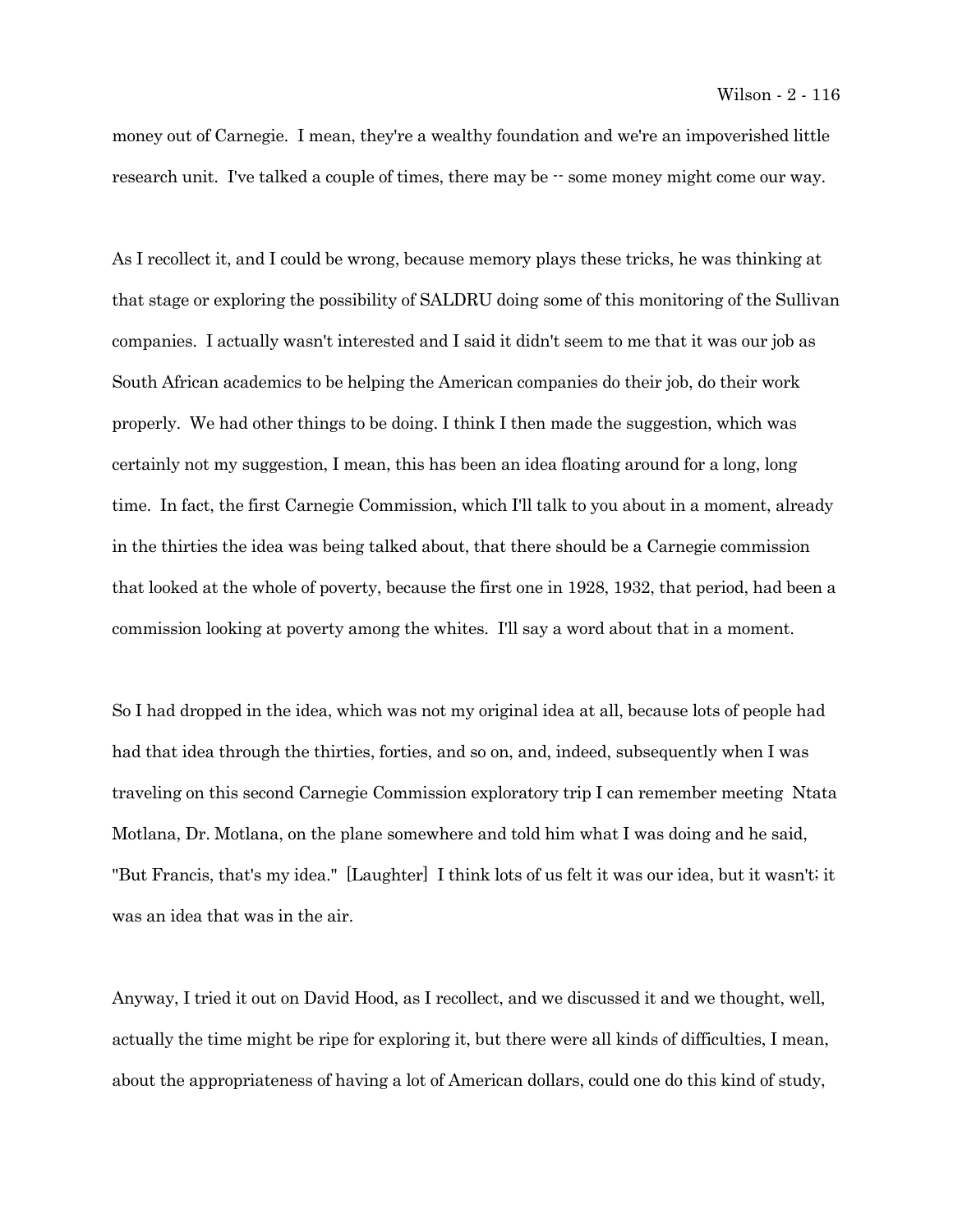was it politically feasible, etc. But the first thing, of course, was to see what Carnegie felt about it.

It happened that Alan Pifer was in town, or just about to come into town, into Cape Town. So David Hood organized a breakfast, and I think it was just the three of us, Alan Pifer and David Hood and myself, and we talked around the idea of maybe there could be another inquiry into poverty, but it was very unclear and ill-shaped and clearly a lot of thinking had to be done. But Alan Pifer thought it was a great idea. Indeed, he may have already been thinking about it, for all I know. So it was decided that a little money would be set aside for me to do some exploratory work, travel money and so on. I was very clear. Immediately I said, "Listen, I've got some sabbatical leave pending in the middle of the year -- this was 1980 -- and I'm going to Oxford, and I really want to do that, but I could use my time away. I'll be away for a whole year. I could use that time for reading about poverty studies in other parts of the world." So that was built in at the very beginning.

So that's where it began. I was given a little bit of seed money to travel around and talk to people, and I'll say a bit more about that in a moment. Then I had the sabbatical leave coming, so I had a little bit of money to buy books and so on to do the study while I was overseas.

But I think before I continue with that, I should just say a word about the first inquiry, because that was important. It was called the Carnegie Ondersoek na Armoede, I think was its full phrase, the Carnegie Investigation into Poverty, and had happened in the late 1920s, early 1930s, and was an examination, a scientific study, of poverty. But being South Africa and being the 1920s and thirties, it focused only on whites, which was, of course, an enormous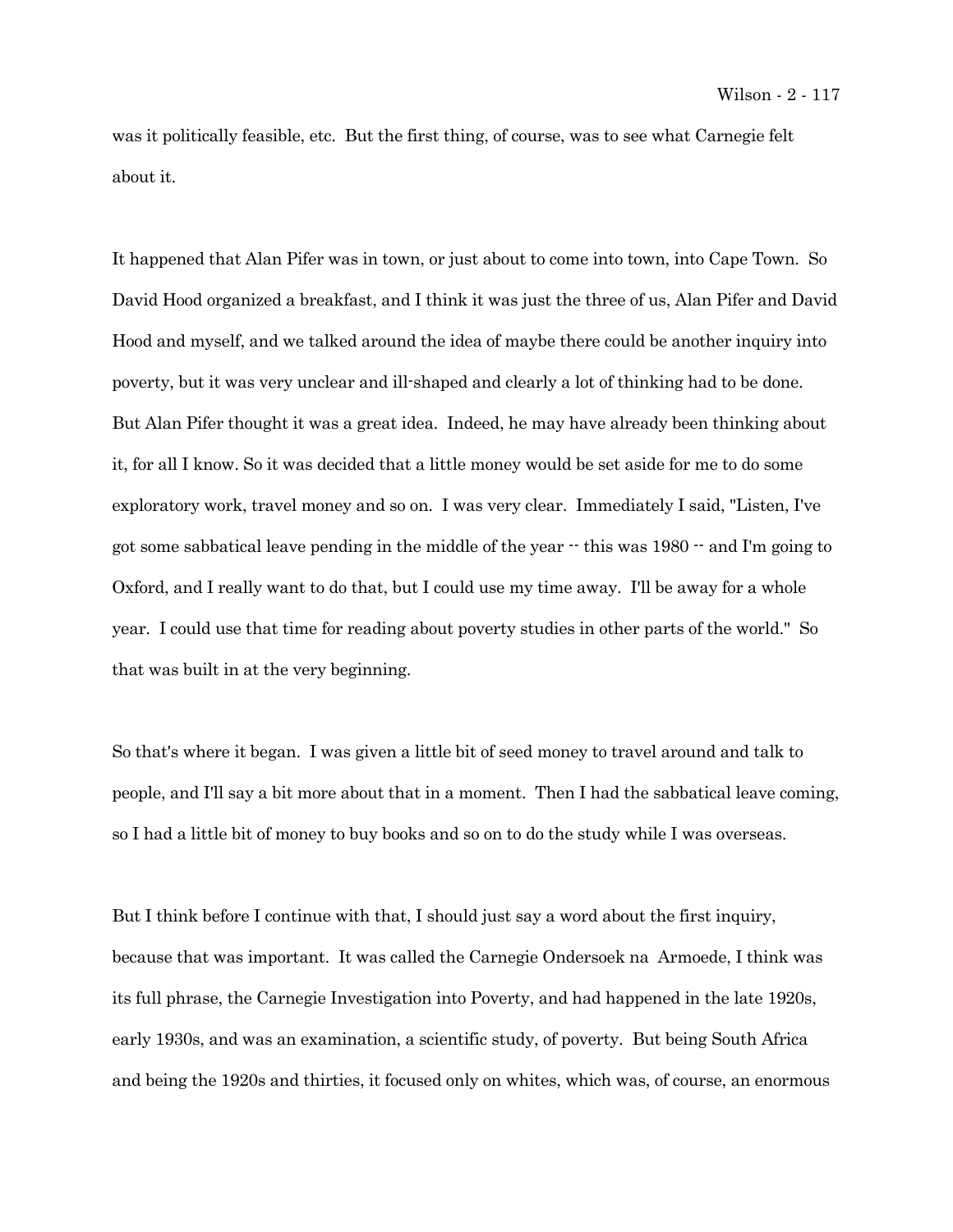limitation. But there was a lot of white poverty at that period. It was the time of the Great Depression, certainly by 1932 it was, but there was also the whole problem of landlessness, of whites having been pushed off the land, coming into the cities, competing with blacks for jobs, many of them not adequately educated and so on. So there had been a whole social movement in the 1920s and thirties trying to deal with white poverty, but because of the political power that whites had, because they had the vote, this had some real power, this movement. And the churches, particularly the Dutch Reform Church, was involved, because this tended to be, not 100 percent, but tended to be Afrikaan-speaking whites who were trapped in poverty in this way.

So Carnegie had funded what became a major commission with, I think, five or six commissioners, an economist, a sociologist, a writer, who, in the end, traveled around the country in two Model-T Fords, traveled all over South Africa, taking some amazing photographs of whites living in hovels and so on, to the white South African of 1980, unbelievable photographs, actually, and had done an extremely interesting survey of poverty, given the limitation of being for whites only. That had produced five volumes and so on.

But one of the things that had happened with that, was that it had been hijacked by the National party in its rise to power. Hendrik F. Verwoerd, who became prime minister in South Africa in the 1960s  $-$  the 1950s, really  $-$  had a big conference in Stellenbosch, and said that the Carnegie Inquiry had become a very powerful instrument in the battle against poverty.

Now, this had both a good side and a bad side. The good side was the sort of rise of social welfare, a social welfare department was set up in the government, and real attempts to deal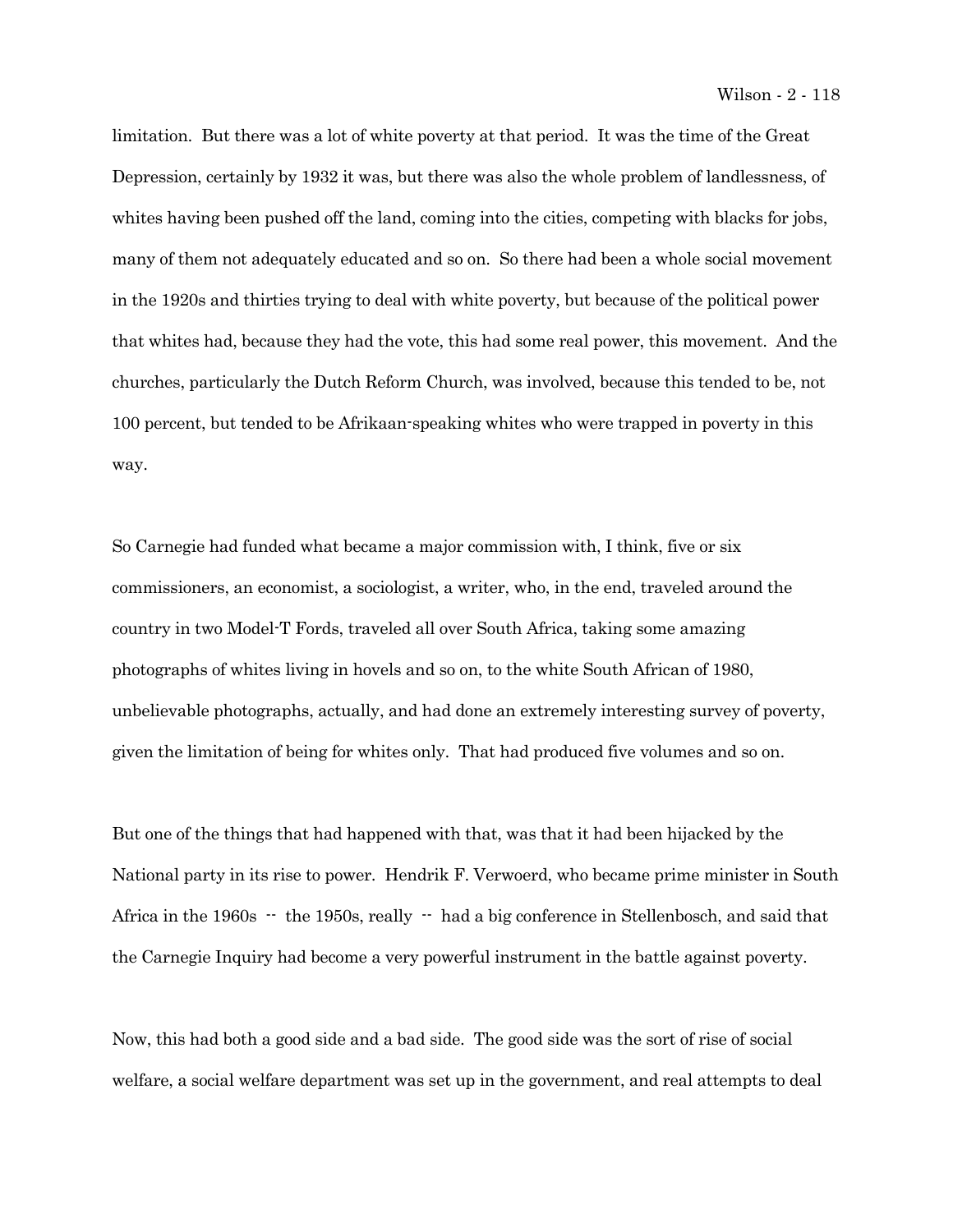with poverty. At the same time  $-$  and this became apparent quite quickly as we analyzed it  $-$ - the Carnegie study had been part of the intellectual source, if you like, of the movement towards apartheid, because what emerged was that an anti-poverty program could also take the form of excluding other poor.

So one way of looking at apartheid is that it was an anti-poverty program for whites. So there's that ambiguity built in right at the beginning, and it was very important for us to analyze that and to understand it. It could well be true of the second one. One must look at this with real care to avoid anti-poverty programs being ways of helping some people at the expense of others who are even poorer. Or if you're doing that, at least you must know exactly what's happening.

But politically, the Carnegie Commission was incredibly important, because if we could have a second Carnegie commission or inquiry, that immediately gave it political coverage, because nobody in Afrikaan-speaking South Africa could be anti-Carnegie Inquiry into Poverty. It had been too important in the Afrikaner drive against poverty, in both good and bad aspects, but it had a resonance that Carnegie meant battle against poverty. And so it had very good political vibes for the white establishment.

When I talked earlier today about feasible radicalism, or feasible opposition, I mean, this was a very important component of it, that if Carnegie would be willing to put money and allow us to use the name of Carnegie, that would give us a great deal of political space that wouldn't happen any other way. Now, how soon that became part of my thinking, I'm not sure, but that certainly emerged in the process.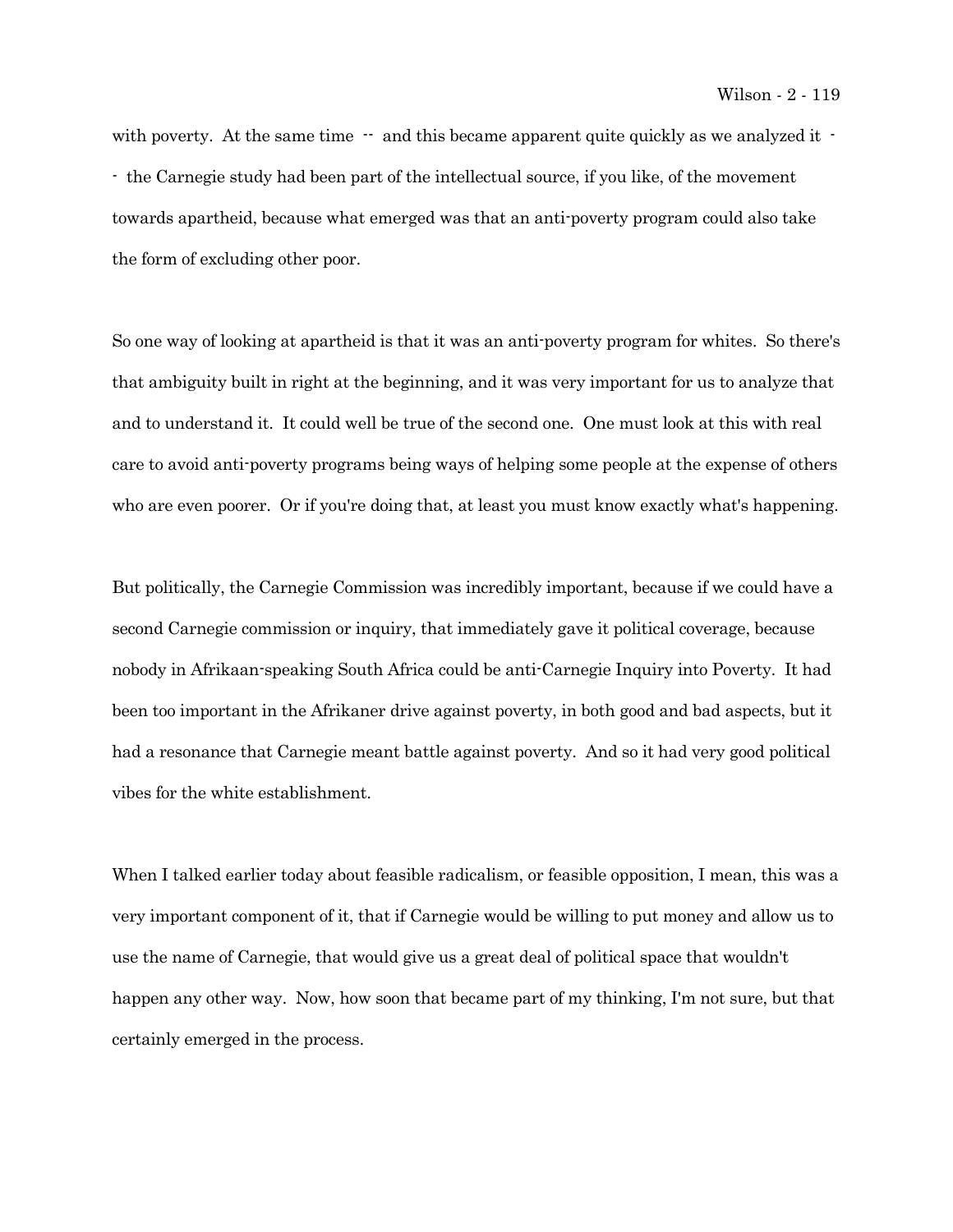So I spent these early months in 1980 talking to as many South Africans as I could find right across the political spectrum to test out the idea. Of course, it was very important, and I guess this is part of my political background, it was very important that this was not just going to be a study by whites of blacks. I mean, that would have been outrageous. It needed to be a study in which those who were themselves enduring poverty or those who had some real existential understanding of what that was all about were as involved as much as possible.

So that meant that this whole study, if it took place, would have to have what one can think of as a black center of gravity. So that was always an attempt, although this is 1980s and it was difficult to bring that about, but one needed to make sure quite sure that black South Africa felt this was a good thing.

I moved around the country talking to people, both in 1980 and subsequently when I came back from my sabbatical leave in 1981. It's very funny, I should look back on it, that by and large -- I'm simplifying, obviously, but by and large, white South Africans whom I talked to would to say to me, "A study into poverty, that's a very good idea, Francis, yes. We really need that, and if you can get some dollars from the Americans, great, go for it. We need all the information we can get about poverty, black poverty, in this country."

Black South Africans, on the other hand, when I talked to them, would sort of look politely interested and then quite pained and they would say, "Are you saying that you want to spend money, real money, American dollars, discovering that there's poverty in South Africa? We'll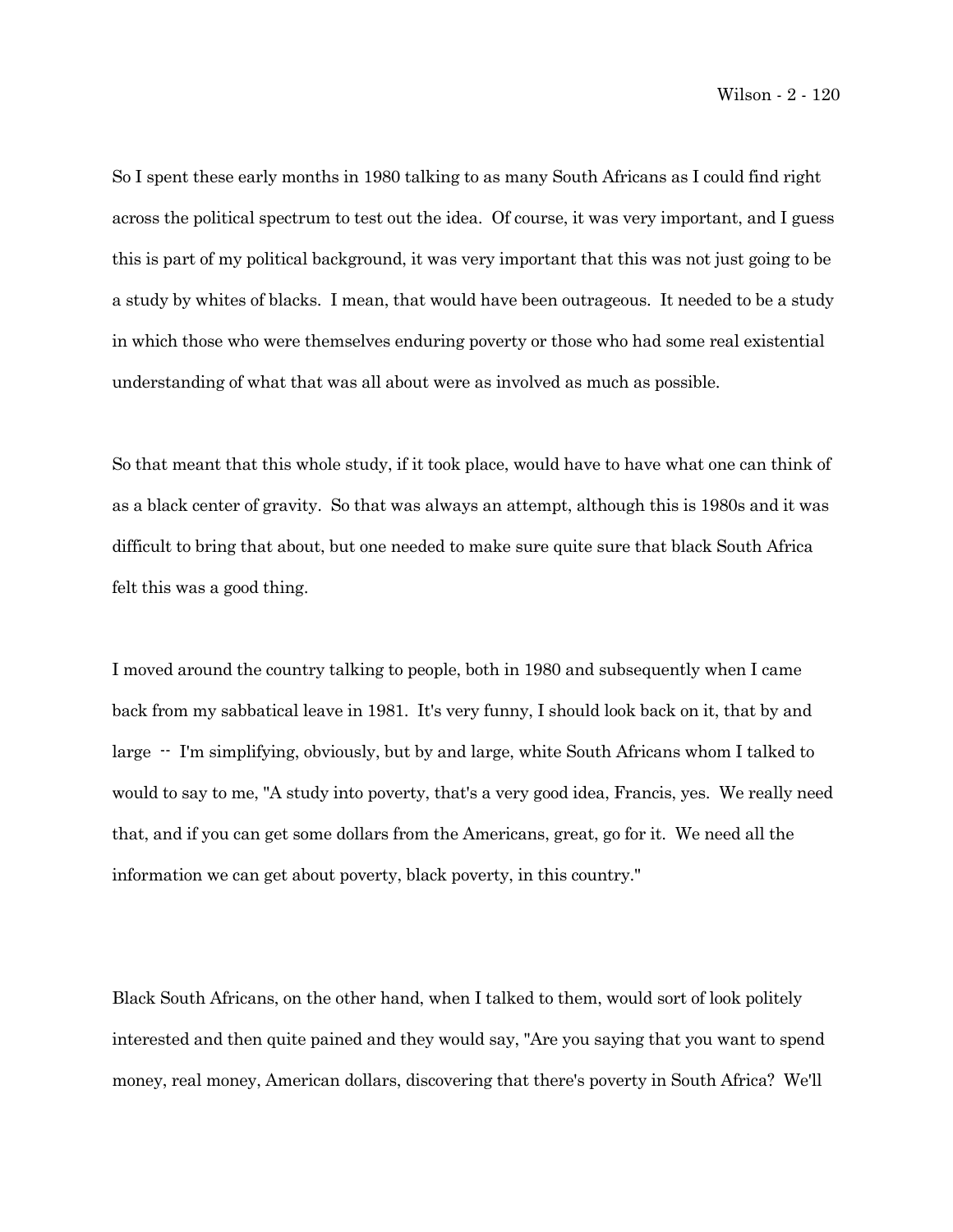tell you right now, free, for nothing, there's lots and lots of poverty. What we have to have is action against poverty."

That was an incredibly important statement or reality, and truth, that we had to think about, because here we were, little white academics who came to the University of Cape Town thinking, "Let's do a study on poverty." Then you had to suddenly stop and say -- stop in one's tracks and say, "Well, actually what are we on about? Is this just an exercise to massage a few academic egos, collect a couple of Ph.D.s and publish a book or two and everybody feels good and fuzzy and warm? Is that what it's about?"

So we had to do some hard, hard thinking as to what this was all about and if it was going to be worth doing, that people who were poor might, themselves, think that actually this was a worthwhile study.

Now, it's very easy to rationalize, obviously, and I'll come back later to more about the politics, but we decided that we should go ahead, that it would be worth doing  $-$  and I'll talk about why in a moment  $\cdot$  but always with the consciousness that, if I can put it this way, to put like medical research, there's a purpose in mind, and the purpose is healing. So you're not just going off to collect facts and figures because you think they're interesting; you're going off to collect the facts and figures because you need to understand, you need to map what's going on in order that you can heal and eliminate poverty. If you're going to have poverty studies that don't have that objective, I don't think they're valid.

Now, that, of course, is contentious, because there's a value judgment built into that, and there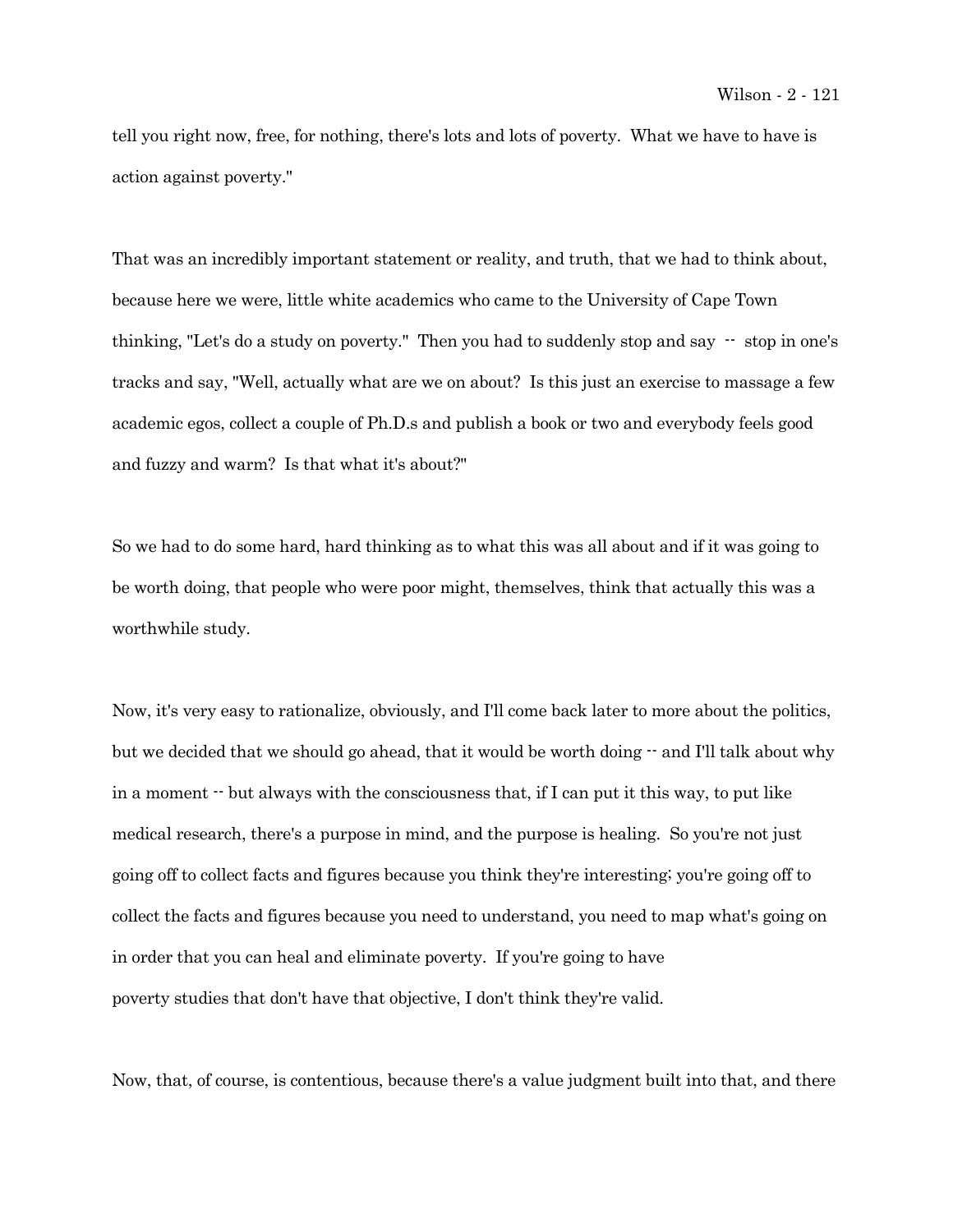are lots of people who think that this kind of stuff should all be value free, which I happen to think is nonsense. I think one's got to attempt to be as objective as you possibly can. You've got to have absolute respect for the facts and so on. That's the scientific approach. You've got to test all your hypotheses, you've got to assume that you're wrong as Richard Feynman always taught his students in physics. You are to assume your hypothesis is wrong and try and bash it down. Then if it stands up, then okay.

So that's the essence of the science, but at the same time I don't think you can be involved in poverty research as though poverty doesn't matter, that it's kind of a neutral thing. It's an evil, it's got to be eliminated, and so you're there to try and heal. So I put it in the same category as medical research that way.

So that's what I did in the first half of 1980, and then I went off to Britain, to Oxford, and did a lot of reading. The interesting thing is that by that stage, there were really two sets of literature about poverty. There was what I would call the OECD literature on poverty, which would be poverty in Britain, poverty in the United States, poverty in Western Europe, going all the way back to the Webbs and the Rowntrees and all of that. Then there were the poverty studies being done in the Third World, the ILO [International Labour Organisation] study of Kenya, and that kind of thing. There had been curiously little cross-fertilizations. One needed to read all of that and try and make some sense of it and think about it.

At this stage Carnegie was, through David Hood, who is an extremely able international officer for Carnegie, he was getting me to write memoranda about why we were doing the study and if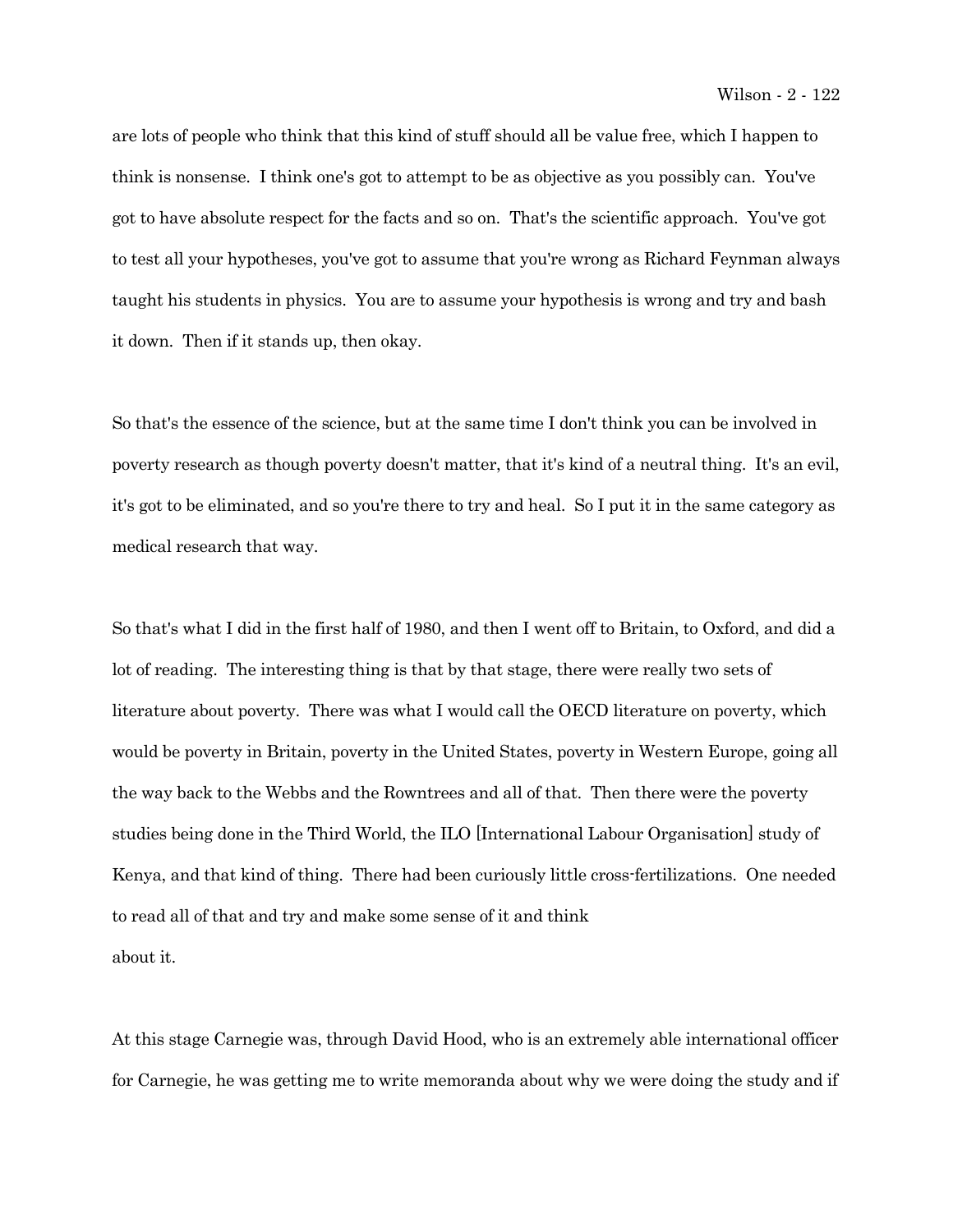you were applying for money, what's going on, what's it for. So we had to be thinking very hard as to what this study was all about and what we could try and do, but it was an incredible opportunity. Of course, I mean this is a jugular issue, one can put it, in South Africa. I mean, why is there so much poverty? What is going on? And how does one deal with it?

I came back from Oxford having spent a year reading, having spent some time having talked to Carnegie in the United States and so on, and then spent some more time back in South Africa from July, August, 1981. I think I came back in July and started traveling in August 1981, traveling around the country.

Before I get to that, let me just explain why we began to think that the study was worth doing, although some of this insight really came after further travels as we talked to people. That is that if one is going to devise strategies against poverty, or for development, you have to have a map. You have to know what is the scene, what is poverty, what are the contours, what are its characteristics. So a mapping operation was essential. We didn't have that.

Secondly, and I believe very strongly that facts are themselves politically powerful, even, but perhaps particularly, in totalitarian societies, that societies that are very closed like South Africa was, if you can get some hard facts out, public, then they can be powerful. I mean, I'd seen that with work I'd done on the gold mines, did stuff on wages and so on, had had its political impact, even though it was a rather dull table of statistics. So that kind of awareness of the power of information is something maybe one believes in because one's an academic and one really doesn't have the evidence for it, but it seemed to me that that was relevant.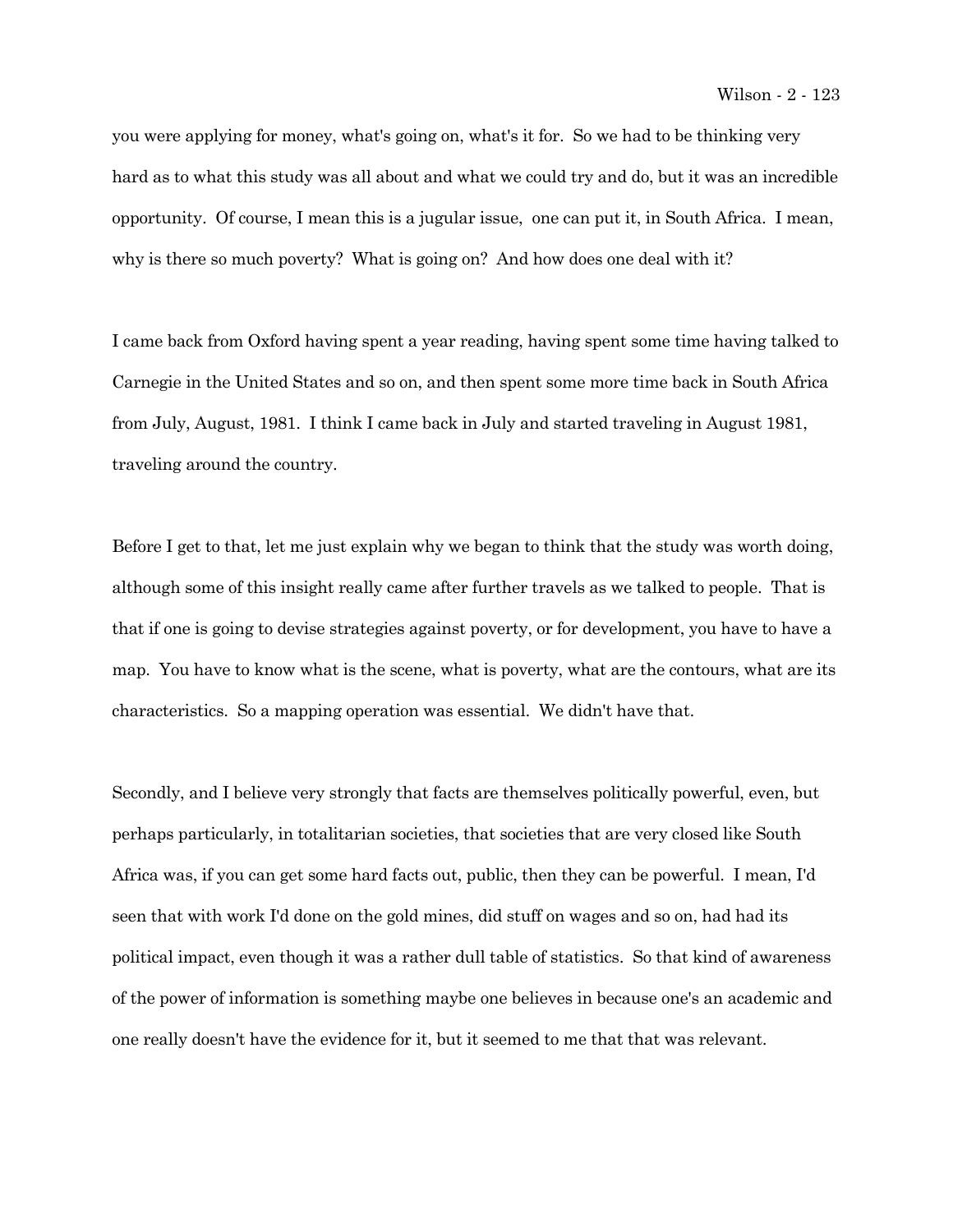It was clear  $\cdot$  it seemed to be clear, once we thought about it, that it would be worth gathering information, and that the information itself could be politically powerful, but it then had to be followed, the fact-finding had to be followed by analysis into causes and then the development of strategies. That was the sort of the three-part process of all of this.

So by this stage  $-$  and I'm now talking mid 1981  $-$  the idea was that maybe there should be another commission, a second commission. But the question then was, who was going to go into this commission? Who were the people? What was going to be the political basis of it? I mean, this is very tricky politics. I mean, who's got the authority to set up a commission?

I was looking back at my notebooks now, notebook number one, page one, August 1981, I'm up in Lenyenye [Township], in the Northern Province, the far north of South Africa, talking to Dr. Mamphela [A.] Ramphele, who was - is - a great friend of mine. I had gone up to talk to her because I had such respect for her political canniness and wisdom, and also she was working in rural South Africa, she really understood poverty, and we'd been friends for ten years already. And it seemed that she would give me a very good sense as to whether this thing was going to fly. I asked her whether she would be willing to be a commissioner, and she said, absolutely yes, she would be, provided she was not just going to be a name there, but could do something really important.

At this stage she was still banned, which meant that legally she couldn't talk to more than one other person at a time. She could not move out of a certain prescribed area. It was an area into which I legally could not really go without permission, and I couldn't phone her up to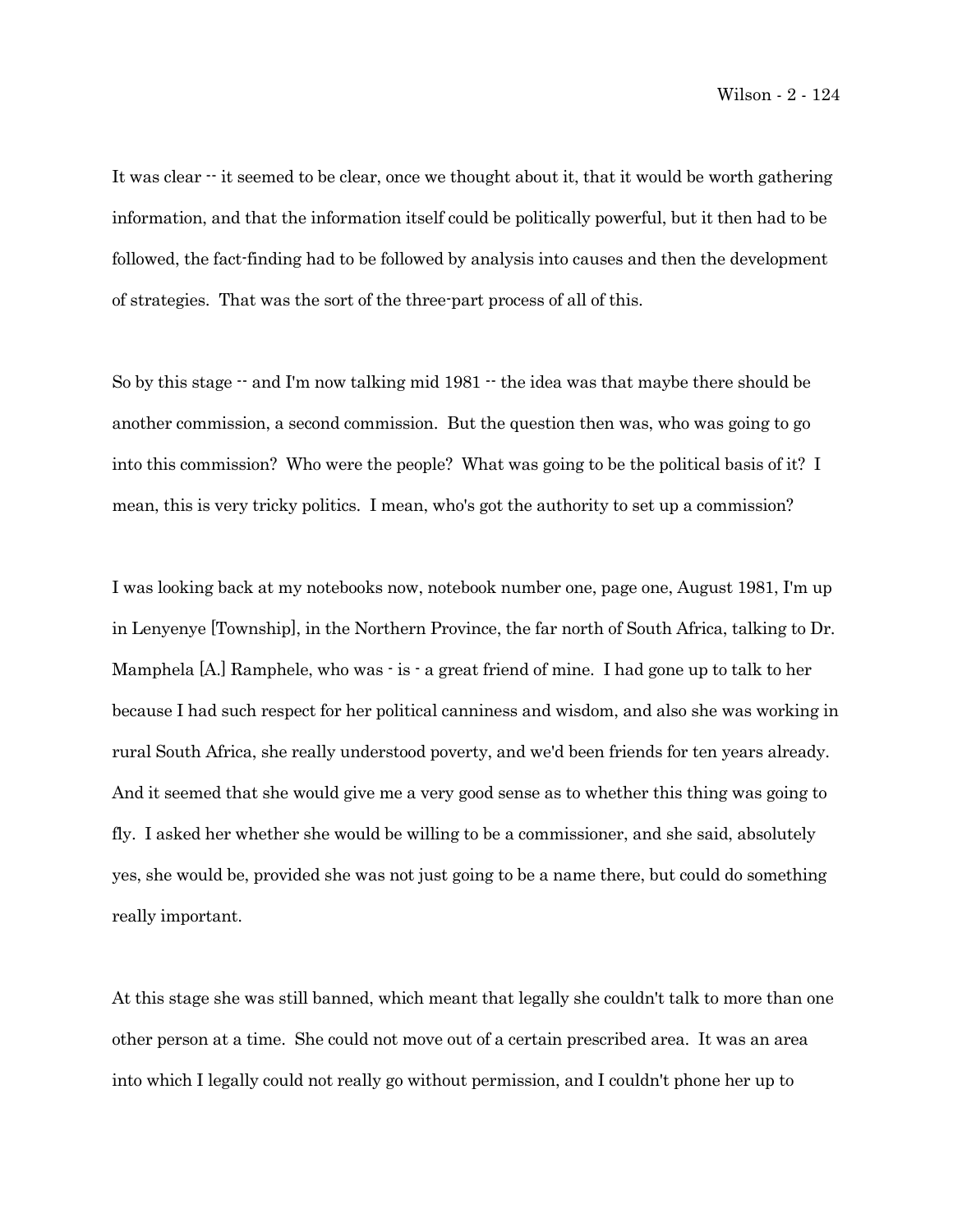make an appointment, because what we call the system, the special branches security people, would have listened to that and then known that I was coming. So I would travel those five hours, or whatever it was, from Johannesburg up to Lenyenye, hoping to get there on a Sunday, aiming to get there on a Sunday morning, so that I would be able to, hopefully, find her at home and we could then talk. And it worked very well. It worked very well. So that's how that happened.

I then went on from there to talk to all kinds of people around South Africa and traveled through those months. At that time or so, David Hood came out once or twice, and we traveled through the country. At least Alan Pifer came out, I think, in October of 1981, and we traveled. I can remember very clearly a trip that we made, he and I, up through, from East London through to Umtata in the Eastern Cape Transkei part of the country.

Fikile Bam was now out of prison and living in Umtata, unable to move out of the Transkei because he'd been declared a prohibited immigrant, because the Transkei was independent. So he was really stuck. So I'd gone a couple of times to see Fiks to see if he would be willing to become involved and so on.

I took Alan Pifer to meet him, and I remember very well we went into  $\cdot\cdot$  we stayed at the local Holiday Inn, which had just got going there, and Fiks was invited in for supper, or dinner, and Alan was standing us to a nice meal, and I can remember Fiks looking at the menu and ordering an enormous langoustine, a lobster. In due course, this marvelous dish arrived, and Fiks looked at it and sniffed and said, "Hmm." He says, "I haven't seen a lobster like this since I was on the island."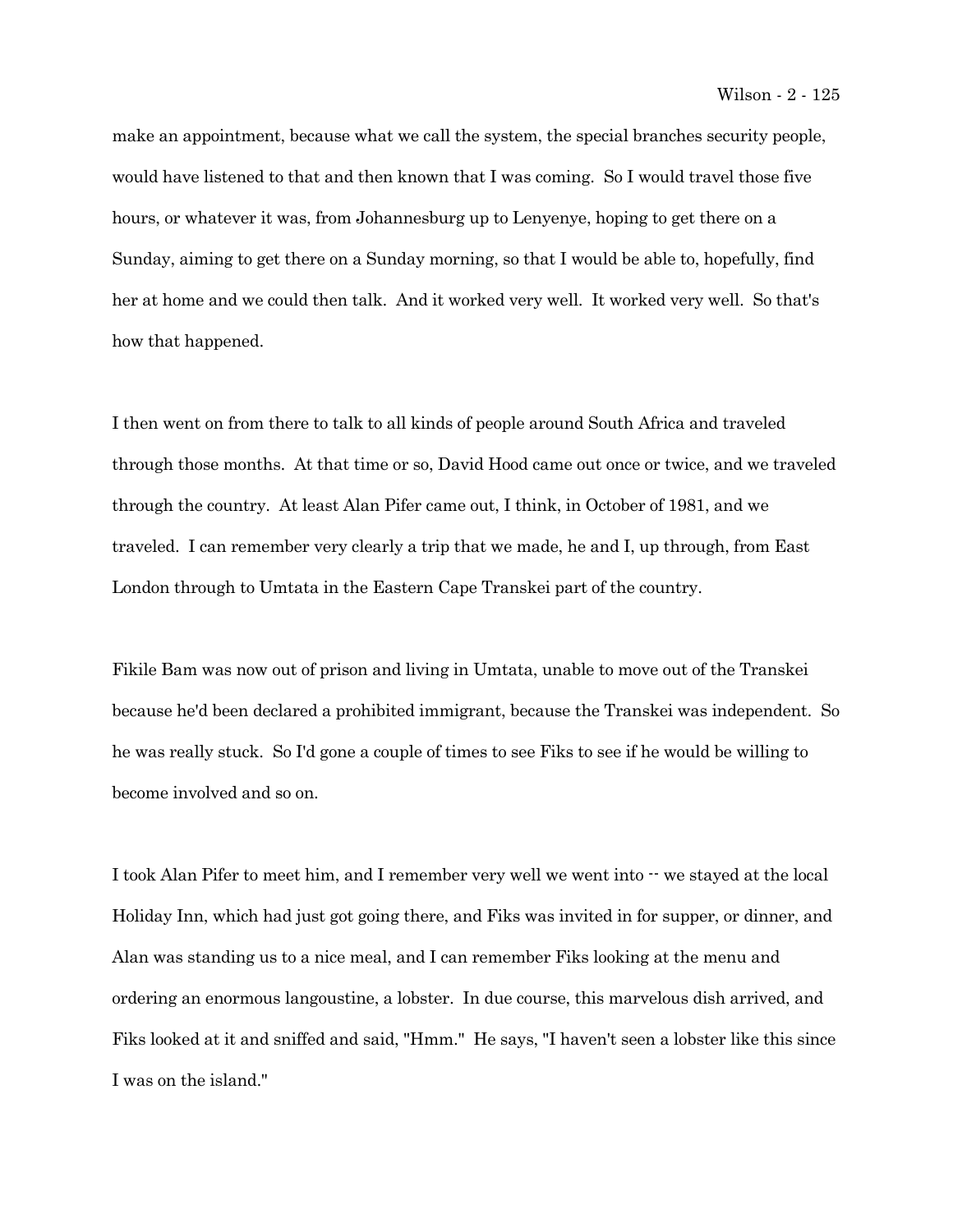And we said, "Fiks, what do you mean?" He said, "Well, it was like this." I don't know if he told you the story. He said, "You know, we were on the island for those ten years and we were working in the quarry, and down by the edge of the sea, and sometimes the wardens would be get very bored and they would want to catch lobster." It's a protected area, I mean, nobody was ever allowed on Robben Island in those days, so

there were lobsters around. He said, "You know, they used to like to use us black chaps, because then if the senior officers came around and we were in the sea, we could just cling to a rock and they wouldn't see us."

So Fiks had on occasion actually gone off to catch a lobster on Robben Island. It was just such a wonderful juxtaposition of Fiks now stuck in Umtata, having been on the island, which was the last place he ate his lobster, while Robben Island was not  $\cdot$  that was a very exceptional situation, but it was a nice story.

Anyway, so Alan and I went around South Africa and talked a lot. We even went to see Dr. Malherbe, Professor Ernie [Ernst G.] Malherbe, who had been one of the commissioners in the first Carnegie Commission. He'd been in education and very involved in the first Carnegie Commission.

Q: Alan Pifer told us, in fact, that he had come up with an idea for a study on black poverty at that time.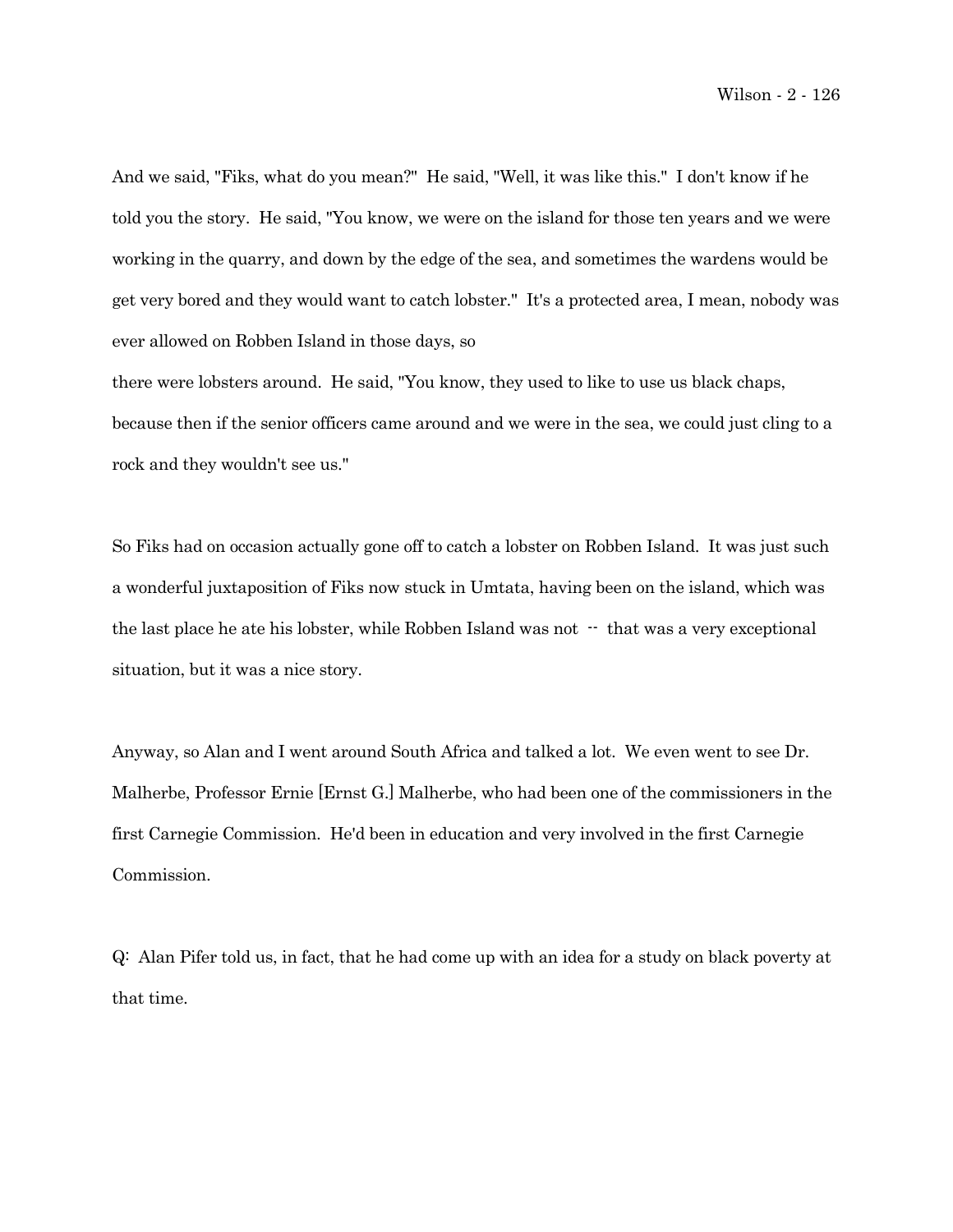Wilson: Well, I can't remember. It was probably he who had written at the time of the 1930, '28 to '32 commission, but certainly one or more of the commissioners have talked about it, highly likely to be E.G. Malherbe. So we went to visit him and he, of course, was very excited and very supportive about this. He had been one of the great men in South African education, had been vice chancellor of the University of Natal and so on. So he was very supportive. So that was a nice historical link.

Now, by the end of this period, after lots of talking to all kinds of people, it became apparent that a commission was not a good idea for a whole range of reasons, that a commission sounded very official, but didn't have any power, in this case. It would sound like the government, but would not even have the government's power. Also that a commission would lock up five, six, seven people, supposedly wise people, they would be the ones who would do all the work, and nobody else would actually do anything, and that seemed a bad model. Besides which, just the political difficulties about who actually chooses the commission and what is its authority. So the whole thing was just too complicated. We decided it would be much better to have a much more open process. I don't know whether this was apparent at the time. Maybe this is just wisdom after the event, but I was talking earlier about these social models where you try and create hydroelectric dams, where you, as it were, draw in the energy of people for whatever purpose, where there's like the Grameen Bank or the AMUL dairy or the Mondragon co-operative in Spain, whatever it may be. But in a, way this is what the Carnegie, second Carnegie Inquiry became, because it was an institutional format which enabled a huge number of people to be drawn in and to contribute their energy, their insight, their knowledge. And it became just 350 times more powerful than if one person had done it, because we had 350 active people writing papers.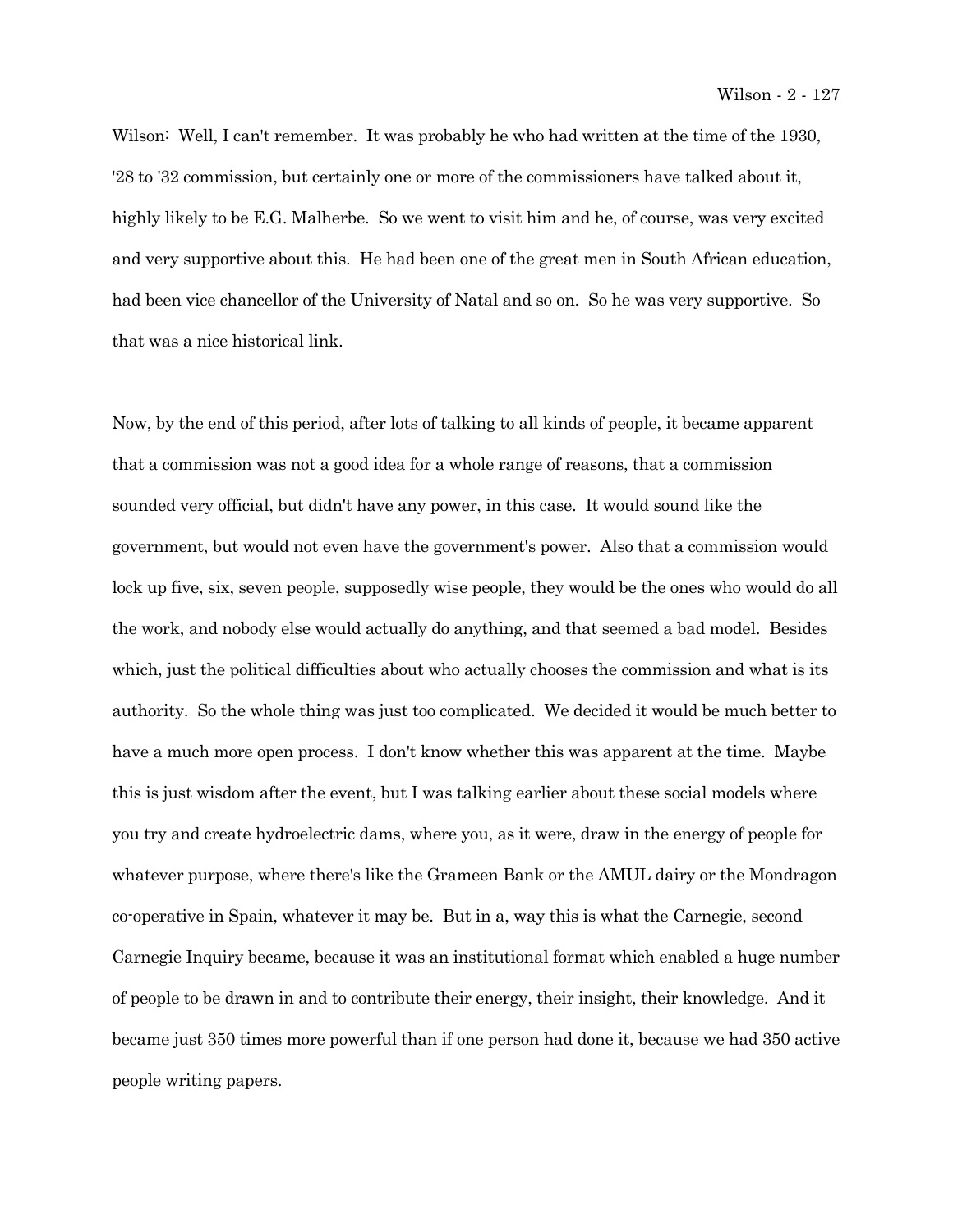Wilson - 2 - 128

## Q: How did you select the people?

Wilson: So we selected them, to some extent, by interest. I went around the country  $-$  now, let me just think of timing here. Some of this was in  $1981$  and then  $-$  let me just step back one moment. In December '81, I think it was, Fiks and I went to New York to talk to the board, because there was going to need to be a major decision about commitment of money. There'd been money committed already for the preparatory phase and the pre-preparatory phase before I'd gone to my sabbatical leave and so on, but if the inquiry was to go ahead, it needed a major board decision.

So Fiks was able to come. This, again, was intriguing, because he was sitting in the Transkei, which was in

those times a politically independent country. Now, he was not allowed into the rest of South Africa, because there was a border post and he'd been declared a prohibited immigrant, more or less. After he came off the island, he was sent back to the Transkei, as it were confined to barracks. But in the paradox that was South Africa, he was able to get a passport, a Transkei passport, so that he was able to fly from Umtata to Johannesburg out to New York, although he couldn't drive down the road to East London or Port Elizabeth or to Cape Town. So here was this extraordinary situation. In one moment Fiks is locked up in the Transkei, confined to Umtata, which is a tiny little town, and the next minute we were walking down Fifth Avenue together eating roast chestnuts because it was Christmastime in New York. That was an extraordinary shift.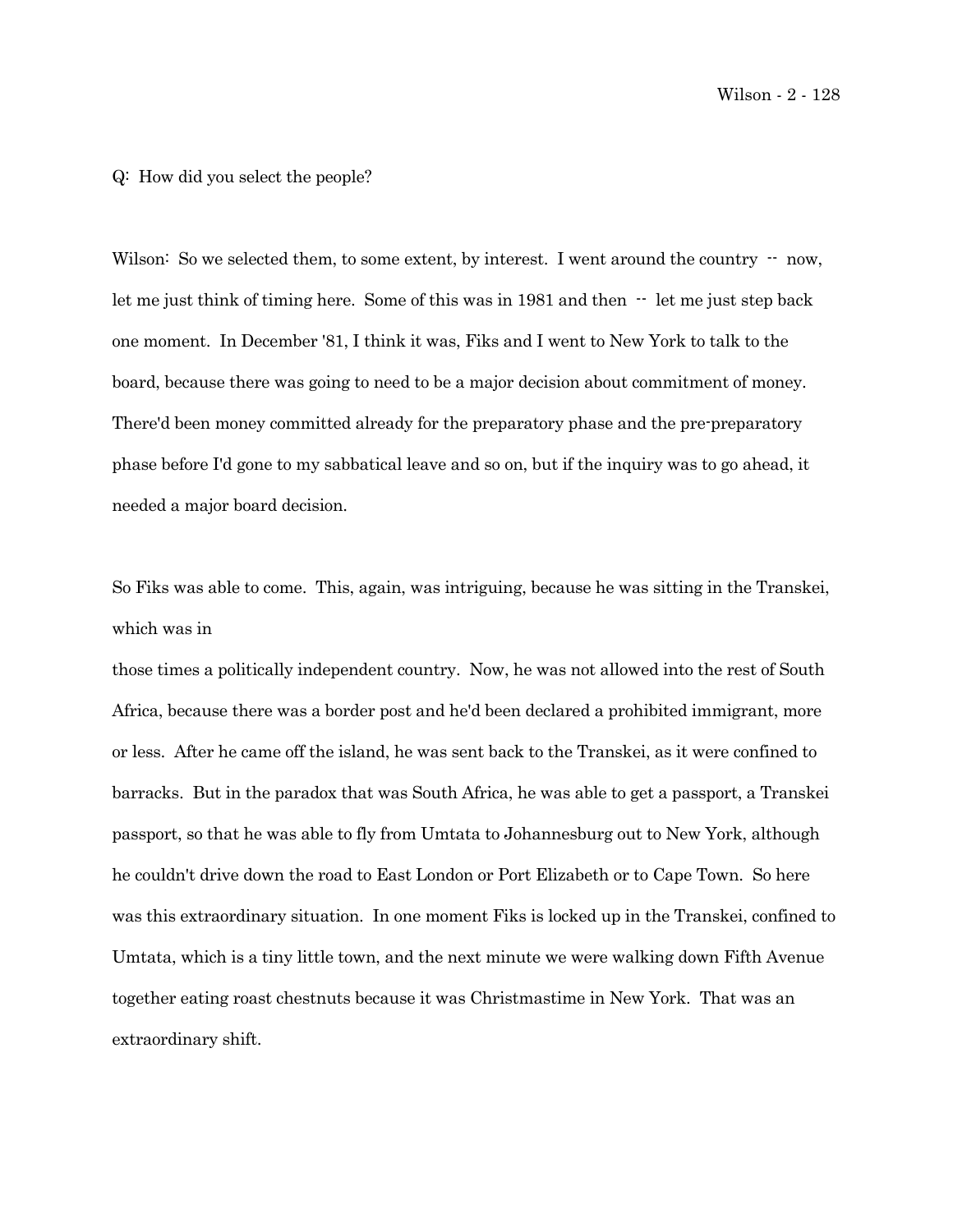We went together to talk to the board, to try to persuade them that the inquiry would be meaningful and could make some contribution. Fiks was wonderful.

Q: Do you remember what he said?

Wilson: No, I don't remember. I've got a very bad memory for what people actually say, but he was very persuasive and carries enormous authority and integrity, and so he made a very powerful impact. So then the board then decided. I think it was more or less there and then, but, anyway, that decision was made. The inquiry was going to start officially in April '82, which is when we'd launched it.

Now, one point that I want to make about that is that that implied that we'd had over two years of gestation period, and I just want to make the point that I think that in these kinds of operations, gestation is a very important part of the process. It worries me when people try and do things instantly without any gestation period at all. Certainly those two, two and a half years that we spent as we were preparing the ground,

talking to people, involving people, thinking it through, shaping it, were hugely important in what subsequently evolved.

So from April 1982  $\cdot$  [Interruption]

## [END TAPE THREE, SIDE ONE; BEGIN TAPE THREE, SIDE TWO]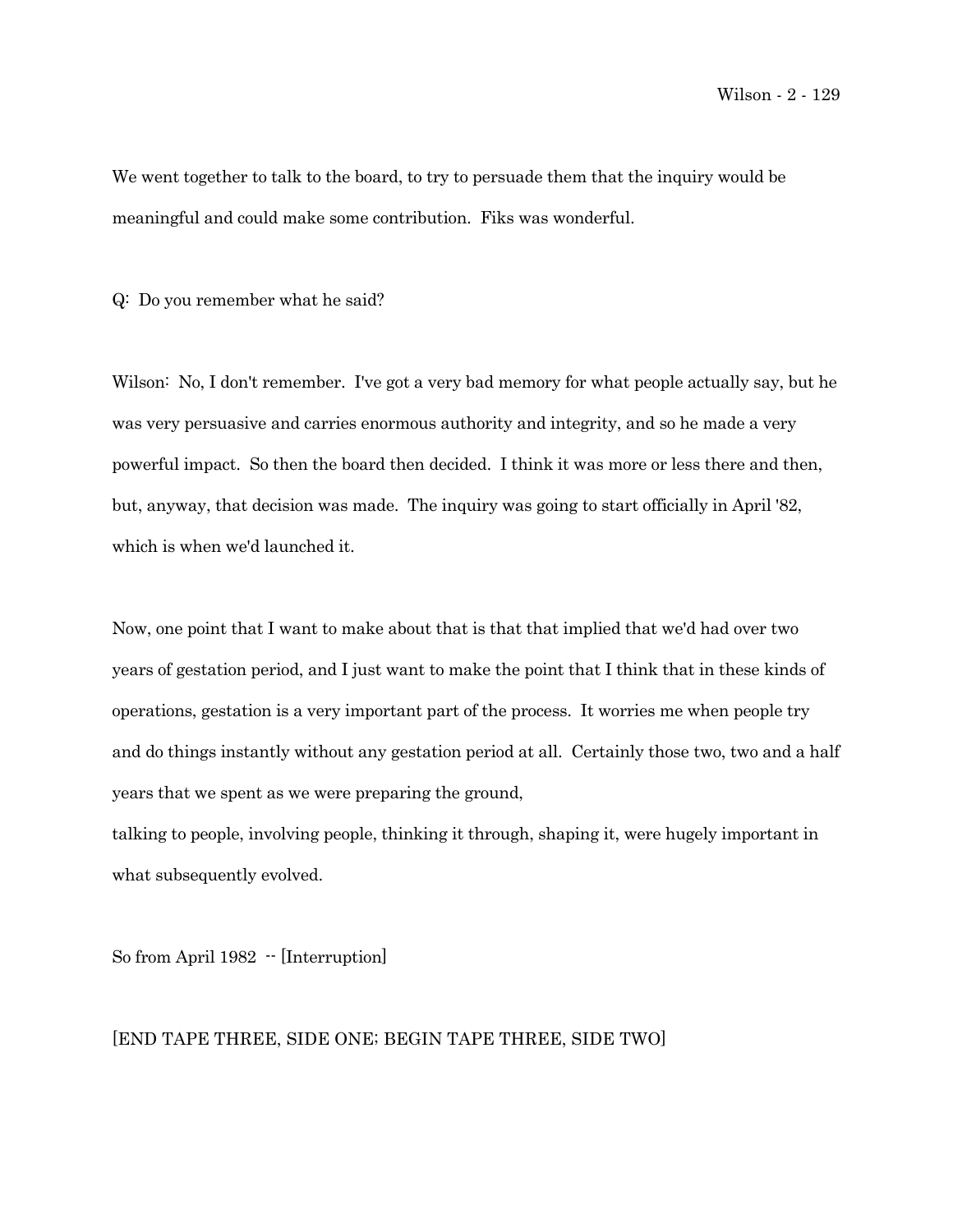Q: You were about to say from April 1982 on.

Wilson: Yes. From April 1982 onwards, I was then moving around the country, and we were building a core team at SALDRU of people like Dudley Horner, who was deputy director of SALDRU, Wilfred Wentzel, who came into SALDRU around that time -- I don't remember the precise dates  $-$  and was very actively involved in the whole process. I don't remember at what date exactly Helen Zille came in, but she came in to work, and she had been already, she was very young still in those days, had been a famous journalist, political journalist on the Rand Daily Mail, and had done all kinds of things, including covering, as I recollect it, the inquest into Steve Biko and so on. But by this she was an old China hand, as far as journalism was concerned, and was moving into other things, and she came and worked in the inquiry.

What was wonderful was that we got an amazingly powerful team. Charles Simkins, who is now professor of economics at Wits [University of Witswaterand], was also a core member of the group. The university as a whole was giving this tremendous backing. Stuart Saunders was vice chancellor, and not only gave huge moral support to this thing and provided the institutional space, shall I put it that way, but became chairman of the finance committee to oversee both the finance committee and me and make sure that we stayed reasonably on the tracks. So that this became an official UCT venture.

The politics of that is quite important, because when we are talking about the commission itself, there had been a lot of discussion as to where will it be based, or the, once we'd moved from commission to a wider inquiry, where can it be based, how can it be based?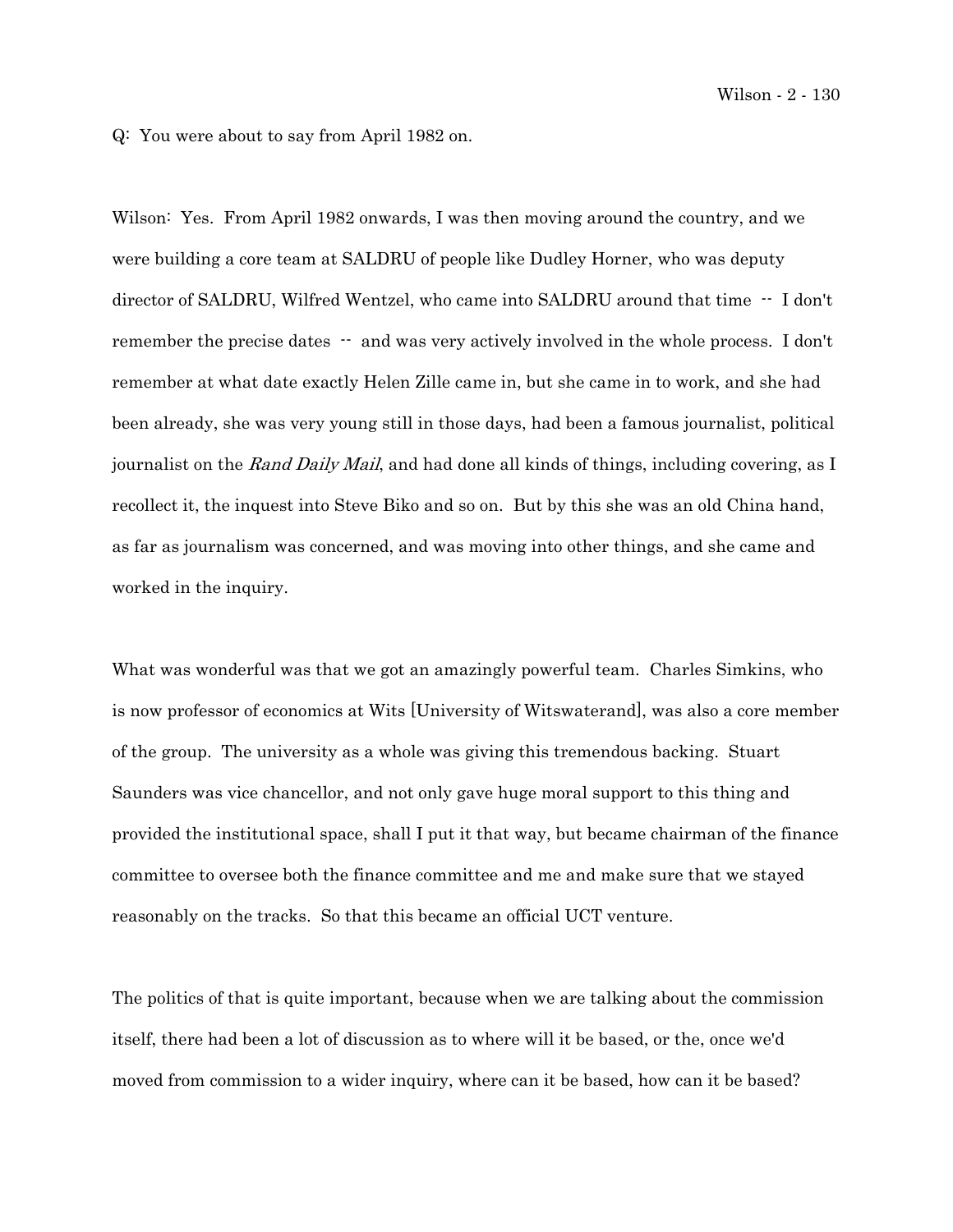And after a lot of discussion, we agreed that the best place would be a university. In those days, which five years later would not have been the case, but in those days UCT was chosen, and within UCT SALDRU was the research unit.

Q: Was there any controversy over that?

Wilson: There was some controversy about the university, because when we went public in April 1982, and my strategy there was to go very, very public, to say to everybody, "Look. We're getting involved in an inquiry into poverty, it's the second Carnegie Inquiry. It's like motherhood, it's not an evil thing. Just like the first inquiry which studied poverty, this is another one, but we're going to look at poverty in the country as a whole."

And also we made it clear that this is open. Anybody who wanted to be involved was invited to be involved, and nobody was excluded. So nobody could say this is some small little cabal organizing studies to bring down the system. We simply said, "Look. Anybody who wants to study poverty, come." And that was very deliberate. I mean, that was a political statement as well, in order to survive. I want to say a little word or two in a moment about some of the other politics. We made it very open, and I can remember, yes, there was controversy because there was an angry letter by somebody who subsequently became a great friend of mine, Sampie Terreblanche, the professor of economics at Stellenbosch, who was very angry that UCT had been chosen to do this inquiry into poverty, and why not Stellenbosch, which had been the proper center of the previous inquiry, and what did we know anything about? What did we know about poverty anyway at UCT? We were a bunch of urban types.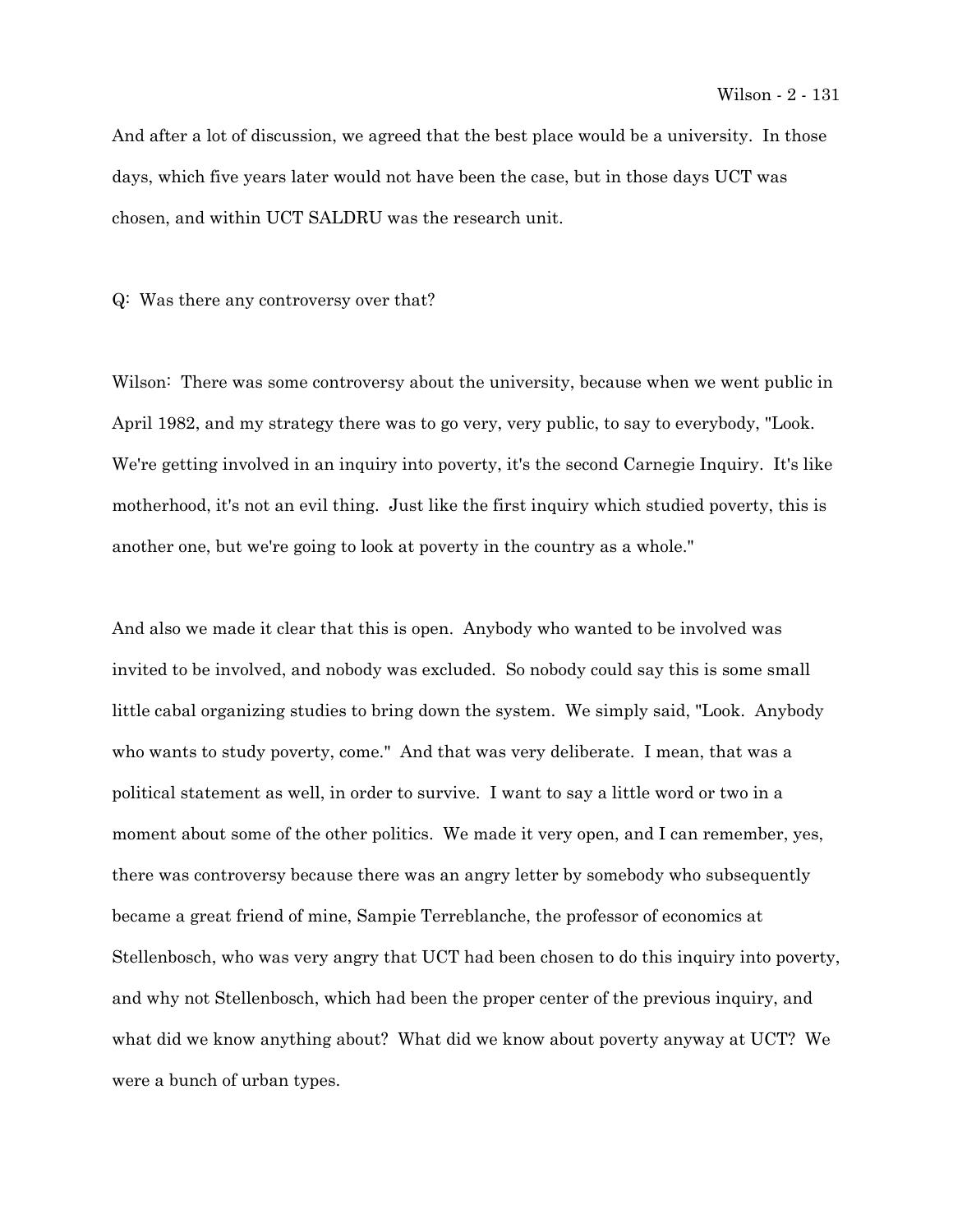So I replied to him, through the pages of Die Burger, which was the Afrikaans paper, so we had quite a good little spat at that stage.

Q: What about the University of the Western Cape, a university with more black presence?

Wilson: This is the interesting thing, and this is why I talk about 1982 as opposed to 1987, because in 1982 still the University of the Western Cape was regarded in political terms as a bush college, not a place that was a serious institution politically. Now, that changed right through the 1970s, and it became, as Jakes Gerwel declared it later in that decade, to be the center of the left and became an enormous center of resistance and a place to which a lot of the returning exiles came and found refuge after 1990 and so on. But this was pre the high political profile of the UWC.

One of the fascinating political trajectories to track in South Africa for some historian is the perception and reality of the role of an institution like the University of the Western Cape, but that's precisely the point I'm making, that in 1982 UWC wasn't even a starter as far as a place to have an inquiry like this, whereas five years later it would probably have been the place to go. So it was UCT that had that base. Just one other political point which I've not made before, I don't think, is that during my year in England on sabbatical leave, it seemed to me very important that the ANC should know about this. Now, I couldn't go and ask the ANC for permission, because that would have got straight back to Pretoria. ANC was leaky as a sieve, like everybody was. The system had a lot of information about what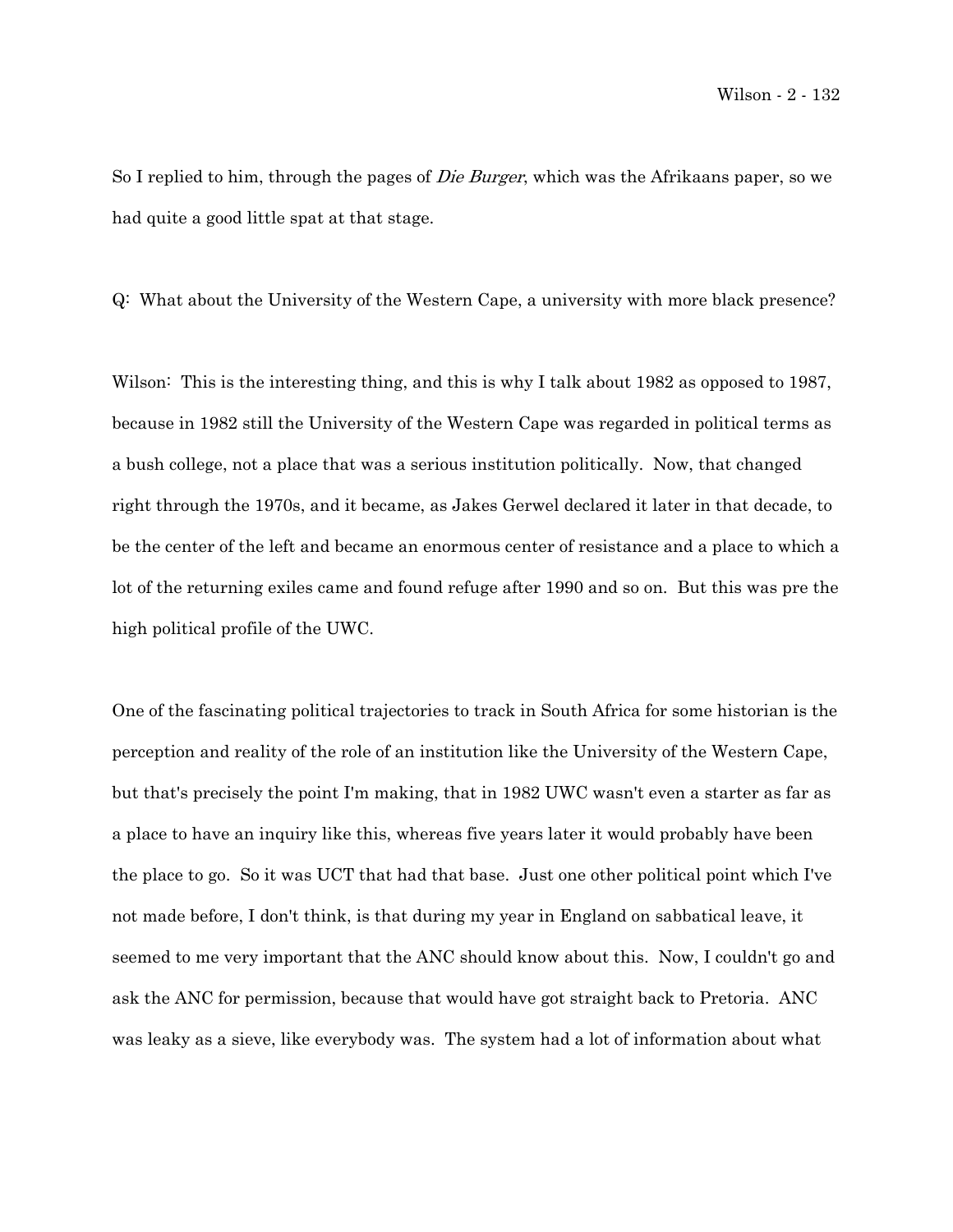was going on. And we couldn't be blamed for doing the ANC's work, and also one doesn't want to have permission of political parties to do academic research.

At the same time, politically it was very important that the ANC understood what was going on, that this was a study that had real goals in the sense of trying to deal with the issue of poverty, because we needed -- I mean, this had to be a study which had the support of what I call the political center of gravity of black South Africa. Now, that's clearly ANC. So for me, the strategy was to start roughly where the ANC was and then to move as far right as you could and incorporate as many white South Africans as you could, as opposed to a strategy which started, let's say, with Verligte Afrikaner Nationalists, sort of enlightened Afrikaner Nationalists, and then move as far left as you can. Different political coverage. And that was very clear to me from -- and that, I guess, comes from where I come from, as it were, politically.

So I thought, well, I need to discuss this with the ANC, but how do you do it? I mean, because even whispering to the ANC or meeting them, I mean, you get chopped up into little pieces in this country in those days.

So when I was in England, I made contact with Pallo Jordan, who was a childhood friend. His parents were friends of my mother's. They were old Fort Hare types and so on. And I can remember  $\cdot$  I mean, this is being over-secure, over-conscious security-wise, but I remember I decided that I wouldn't take a taxi or anything, and I took a bicycle to London on the train from Oxford and then cycled around to Pallo's house so that I would go very privately, incognito, to talk to Pallo, who I knew was in very high up in the ANC, and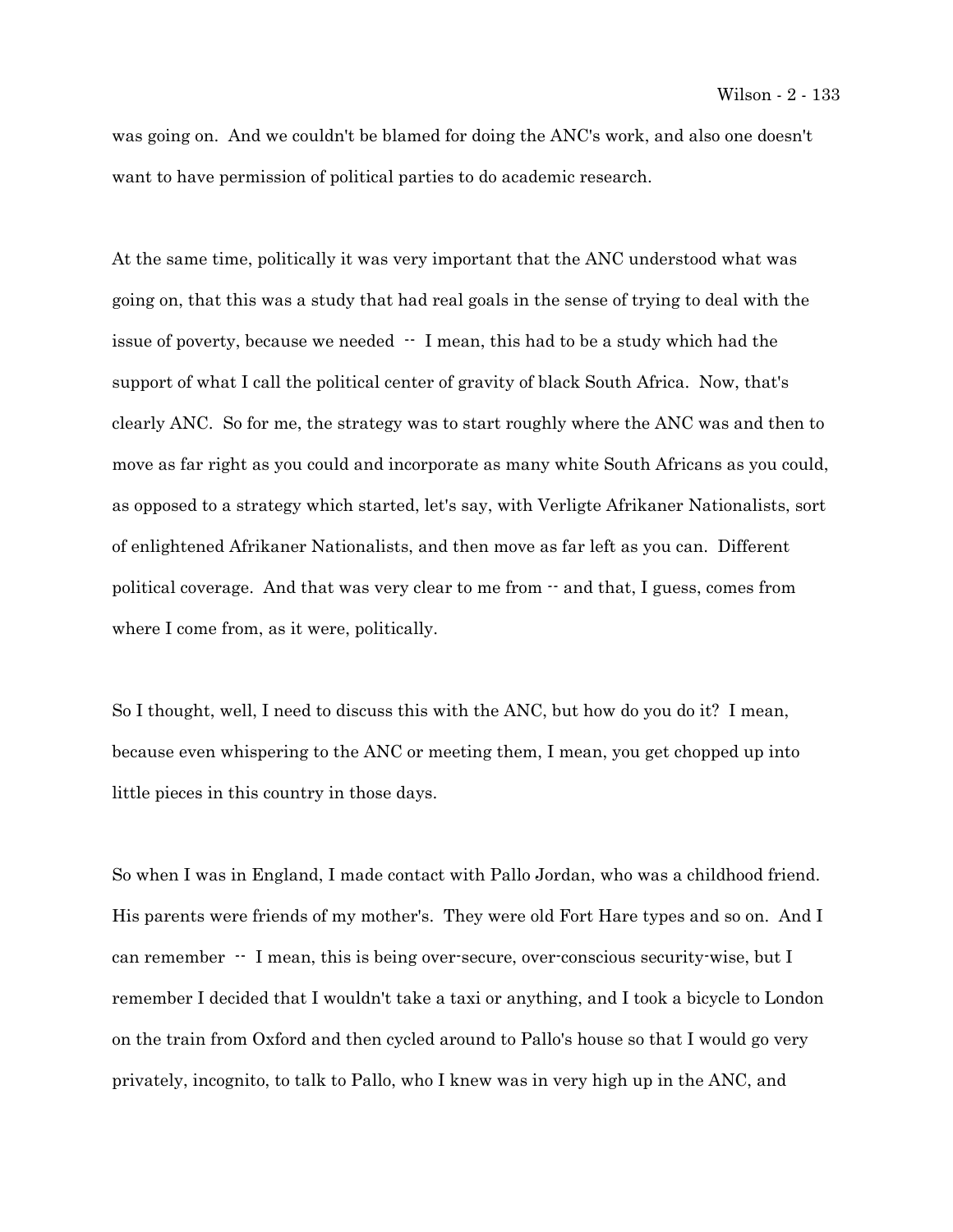simply tell him what we were doing, so that he would be fully informed and, through him, Oliver Tambo and so on would really know what this was all about, because it seemed to me that if they really knew about it, that was all that was necessary. It was also a proper courtesy call, giving them the information as to what was happening.

And we did play that even-handedly in this sense, that Alan Pifer had gone to see a couple of cabinet ministers in this country, just to tell them what was happening, and had gone to see Konstant  $-$  not Konstant, Dr. Viljoen, who was the minister of education, I think, in those days, and had gone off just to, again, put all the cards on the table and saying, "We're doing this poverty study." So we played a very open hand, but it was very important to me that the ANC should know all about this and know about it at first hand, so I'd gone to see him in London, but unofficially in that way.

So we got going officially as a commission in 1982, after our gestation period, and Wilfred and I were the main travelers, Wilfred Wentzel and I, moving around the country, going to different universities, telling people about what the inquiry was on. I would write articles. I wrote an article in Maatskaplike Werk which was the social work journal from the University of Stellenbosch. I was asked by Dr. Erika Theron, who'd been one of the leading Afrikaans intellectuals, close to the National Party in her own way, and trying to explain this whole thing in the light of the previous Carnegie Inquiry and so on. So that we were trying to find a way of surviving, although we were doing very sensitive research work. Wilfred and I then moved all over the country, talking to, I think it was, twenty-two different universities. I visited them all, I think, including the University of BLS it was then  $\cdot$  I'm just trying to think whether the University of Lesotho had existed around then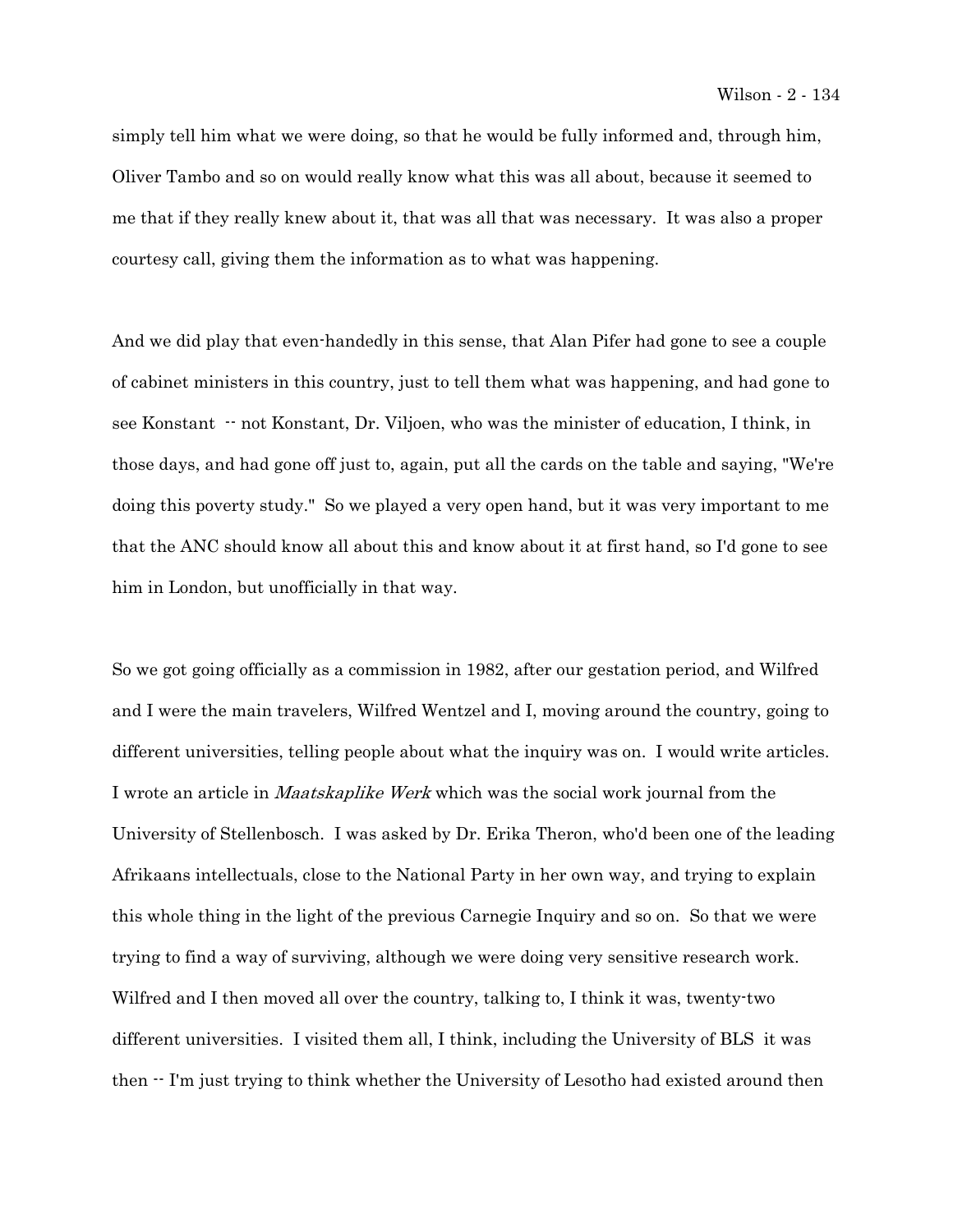or was still University of B.L.S. at Lesotho. At least Botswana, Lesotho, and Swaziland. But there was University in Lesotho, which I visited. And we tried to draw in research workers from the front-line states, on the grounds that poverty in South Africa cannot be isolated from the wider economy of the region, as I've explained about the "Southern" in SALDRU's name, that because of the migrant labor system, places like Lesotho, Botswana, Swaziland, were intimately part of the South African economy, and the poverty there was not that different in its origin from the poverty in the Transkei and other parts of South Africa.

You asked how did we choose people. Well, first of all, we let people choose themselves. We said, "We're doing a study of poverty. We really want you to be involved. We're planning a conference." I think the conference was originally planned for October 1983, but it wasn't that long before we pushed it back to April '84 simply because we wanted to give people adequate time to be involved.

But we also took a strategic decision to try and find ways of involving people beyond the university community, because South Africa at that stage was  $-$  Southern Africa, even  $-$  as the kind of place where within the universities you found largely, not exclusively, but largely white males operating, because this is a very sexist society and it was an incredibly racist society. So that it was white males who sort of percolated into the universities. They might all have wonderful ideas, but they were still white males with the limitations of that experience. They hadn't had the experience of being black. They hadn't had the experience of being women. And we needed to be sure that all of that came in. The way we thought through that, and this was long conversations as we traveled the roads of South Africa with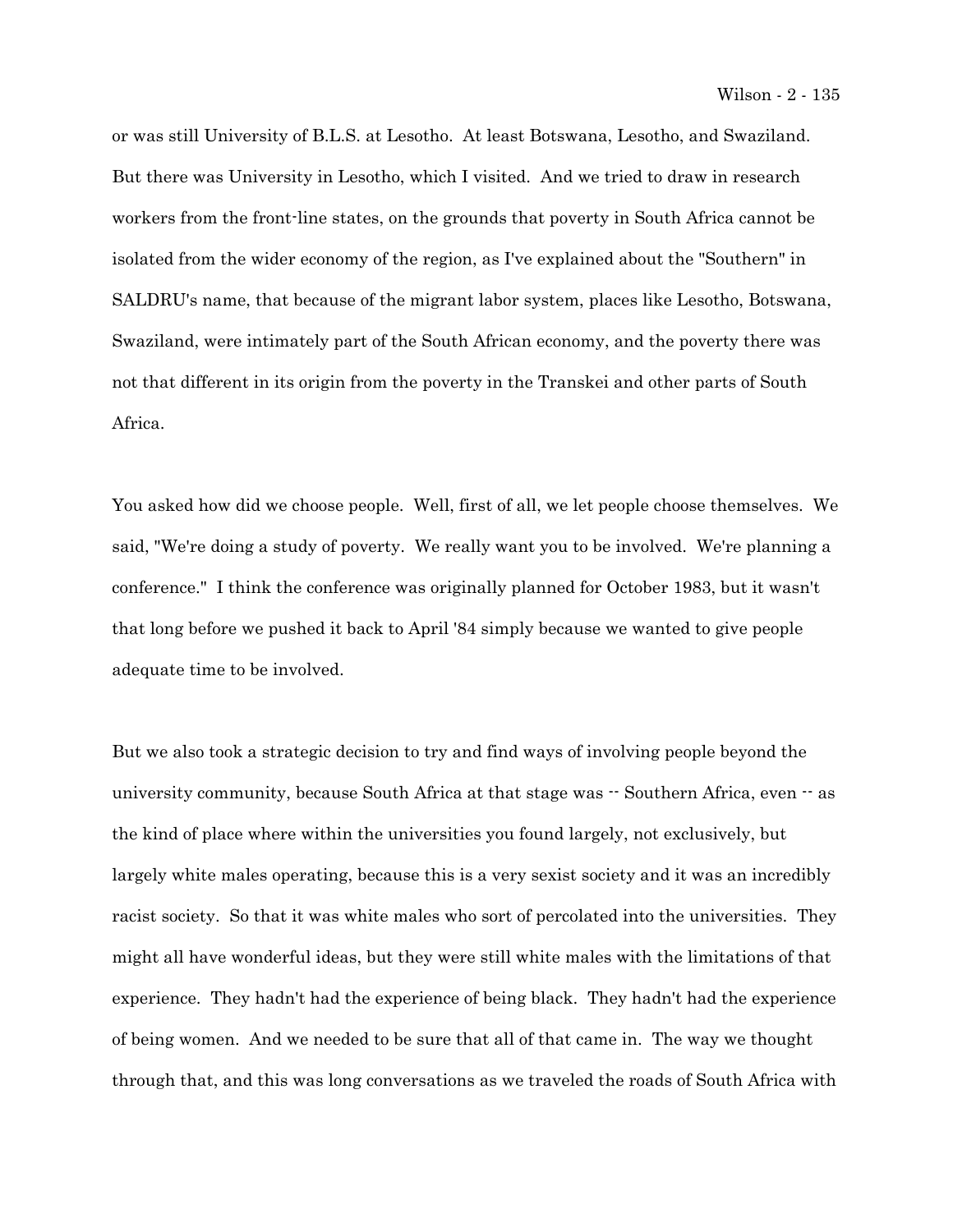David Hood, with Alan Pifer, with Wilfred, with Dudley Horner, with all of us as we talked this whole thing through with Charles Simkins, was to create special working groups, a working group on church and poverty, working group on law and poverty. So I was able to go to Fiks Bam, sitting in Umtata, who was not at that stage tied up with the University in any shape or form, and said, "Fiks, would you be willing to be chairperson of a working group on the law and poverty?" And he said, yes, he would, he'd like to. In fact, I think Fiks actually worked part time for the Carnegie Inquiry. I must ask him. But I seem to remember he did.

That was a very, very classy working group, because, I mean, among its members it had Geoffrey Budlender, who's now the director general of land; it had Michael Richmond, who's a very noted South African lawyer; it had Dullah Omar, who was the first minister of justice in Mandela's cabinet, and so on. Arthur Chaskalson was not a member, not because he wasn't interested, but he was just too busy at that time, but he did come to the conference subsequently and gave a paper, a wonderful paper. Of course, Sheena Duncan on the pass laws. But we had this very classy law and poverty program. We would meet generally in Umtata, because Fiks was not free to come and travel into South Africa, although it had been possible for him to get to New York. I've got some wonderful old photographs of this motley crew meeting in Umtata, talking about law and poverty issues. We had health and poverty, we had public allocation of resources and so on.

What we were trying to do was, both through the working groups and through inviting individual papers, to bring in people who were not academics. I can remember talking to a wonderful woman in what was then Northern Transvaal, who was the wife of a missionary,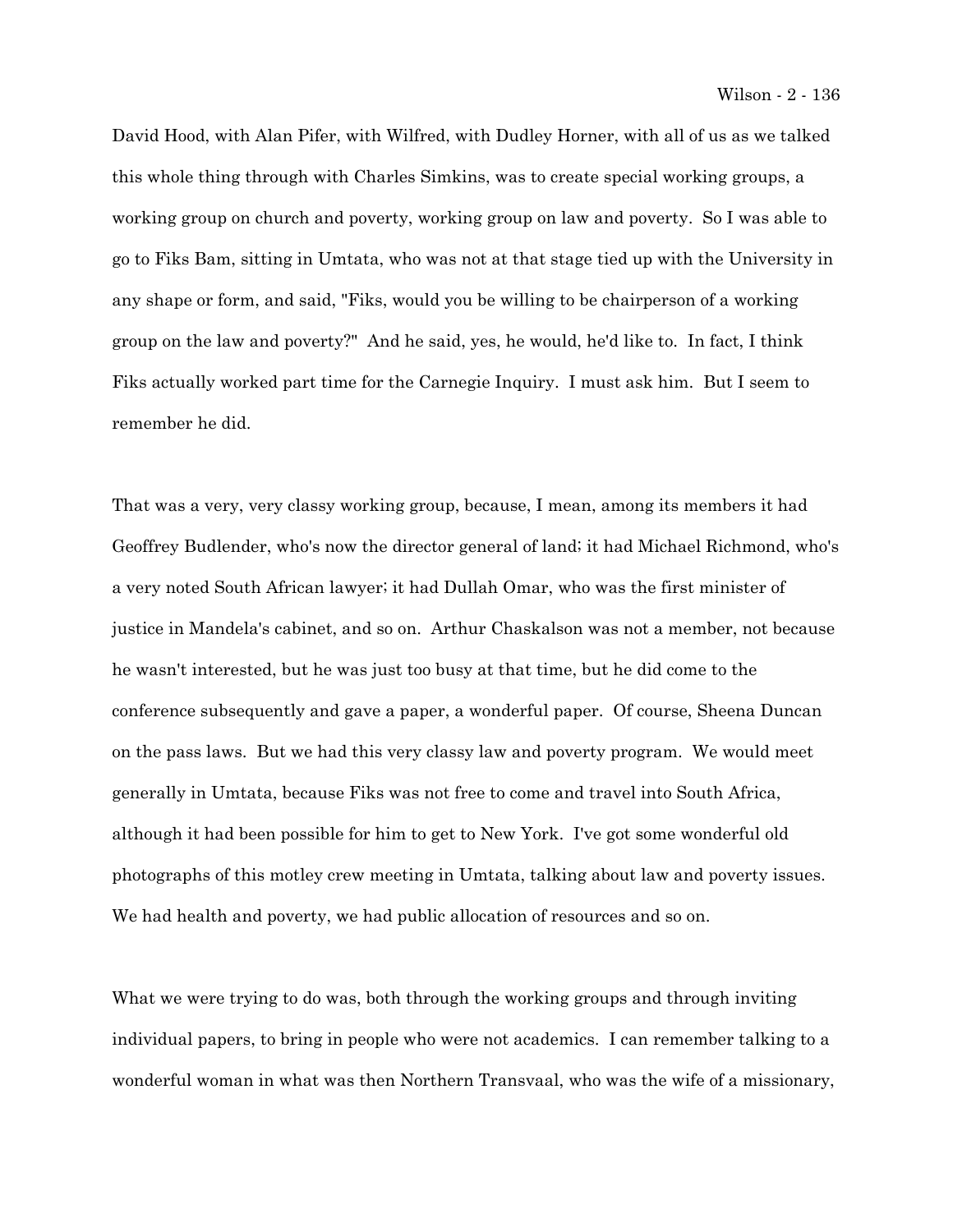who said, "But I don't know anything." But she knew an enormous amount about life in that rural part of the world, and we persuaded her to write a paper. Similarly, you know, Mamphela [Ramphele] had a co-worker, and we said, "Please write a paper on what you're doing at Lenyenya [Township]," so she was writing about strategies against poverty, a marvelous paper.

So we tried to bring in anybody we could, and some of that was by personal invitation, sometimes it was through their institution involvement, and sometimes they were already working on poverty things and we said to them, "Look. Would you be willing to come and present a paper at the Carnegie Inquiry? You retain control of it, you publish it your own way, but we would like it to be a conference paper as well."

So it was really an attempt to get a national, sort of a regional debate going, and regional involvement on poverty, and it worked. I mean, we really got a lot of people. It was in this context that somebody like Helen Zille played such a critical role, because I had done some traveling, Wilfred had done some traveling. We'd involved a lot of different people, but then they had to be followed up and chivvied and persuaded and, you know, have papers brought in and so on, and Helen Zille masterminded a lot of that work. So we had all kinds of people working to draw them in.

Those papers came in in all kinds of formats, and one of the most, to me, satisfying aspects of this was that we were trying very hard all along to involve more black South Africans, because otherwise you just let the free market operate in that context and you would have just had white males. One of the things we did was we got a grant from the Ford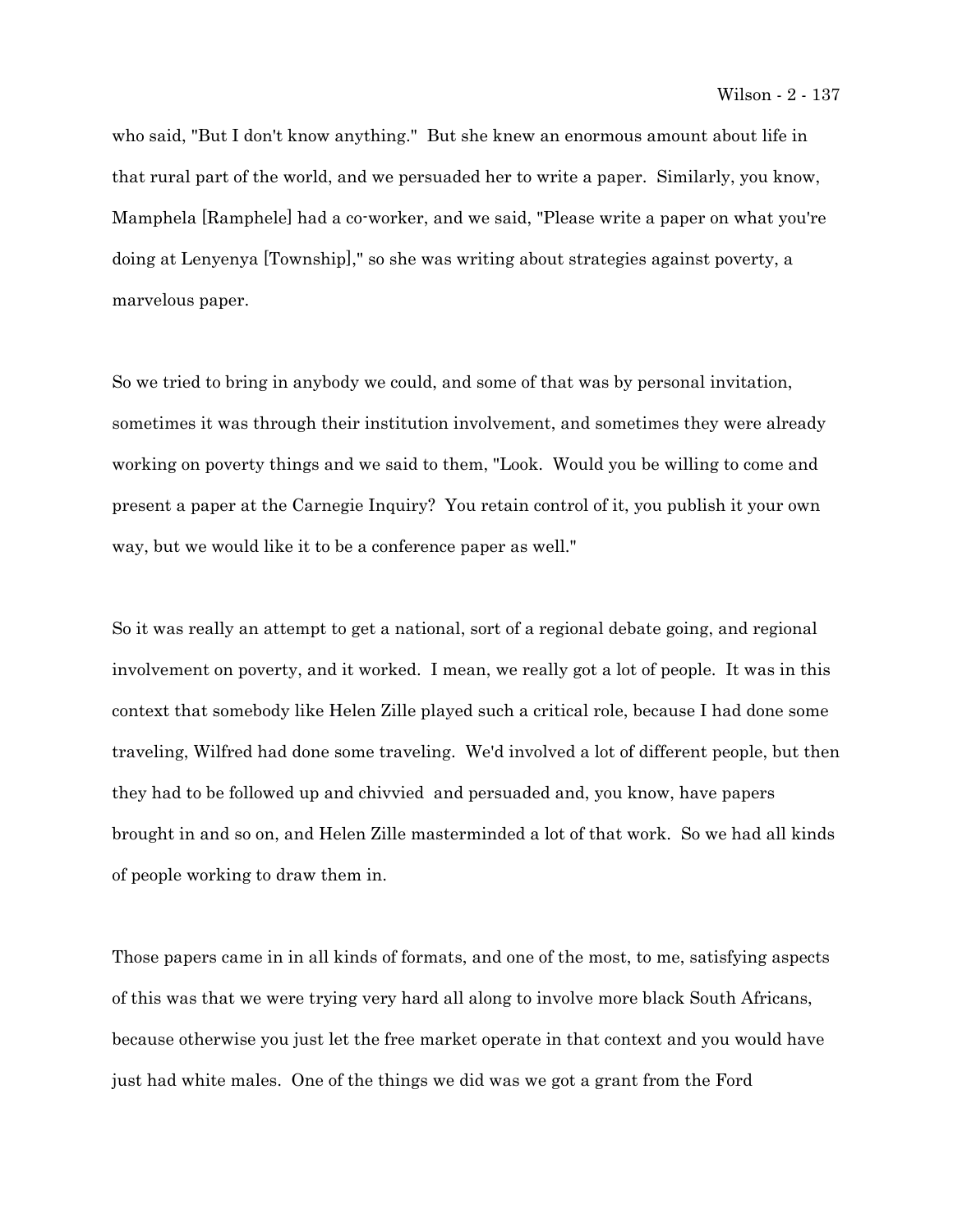Foundation. They were enormously supportive. They had at that stage a field officer, Bill Carmichael [William D.], who was one of the Americans.

It's happened not infrequently in the United States, where somebody gets so hooked on South Africa as a junior officer, that as they move up their corporation or their organization, they then kick themselves downstairs so they can come back to South Africa. Joe [Joseph] Lelyveld did that from *The New York Times*. I mean, he was a correspondent here in the mid sixties, I think, and then he'd gone right up in *The New York Times*, and he kicked himself downstairs so he could come back for a second dose, before he went back to become editor. And Bill Carmichael, I think, did a similar thing, because he was certainly far more senior in Ford than just a field officer in South Africa. But he would come by and was enormously supportive with co-workers Richard [M.] Horowitz and David Bonbright and others.

Ford had given us money for interns, as it were, to draw in young black South Africans to spend a month, two months, five months, whatever it may be, working at SALDRU during this period, and we put a lot of them to work on working papers, on writing papers about this area or that area. One of them, Mary-Jane Morifi, went off and did a paper in Phillipstown, which is a tiny little dot in the Karoo, a little town. I mean, it was not a Ph.D. paper, it wasn't an M.A. paper, but it was an extremely acutely observed description of life in Phillipstown, and it was Mary-Jane who came up with that marvelous expression which we've used again and again, you're talking about people in Phillipstown, and I can't remember what it was they were having to pay for, but it was extremely expensive, and she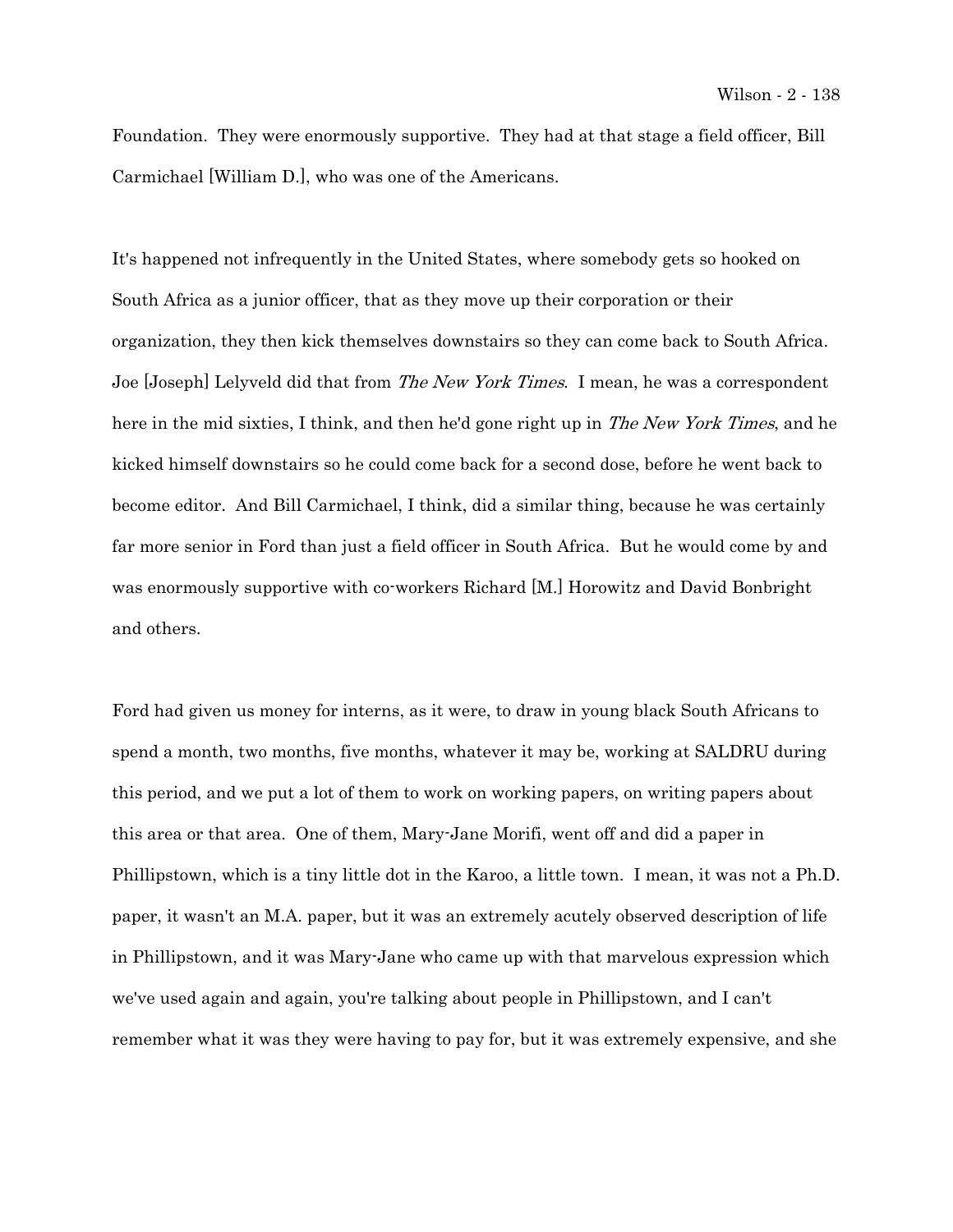had the remark that "poverty is expensive." We'd found that again and again, that the poor were paying far more for water than the rich.

Q: Can you break that down a little bit and explain to us in concrete terms the relation to air, fire, water, I mean ground to fire and water?

Wilson: Yes, I can, very easily. It became very clear during the course of our travels  $-$  it was Mary-Jane who, as far as I can remember, came up with the phrase, which we all then used. But in terms of water, for example, I can remember Wilfred Wentzel and Brendon Roberts, I think it was, went off into the Karoo near Willowmore in the Eastern Cape, and Brendon started doing some calculations about the cost of water per liter there and comparing it with water in Cape Town.

I was up in what is now Northern Province, looking at costs that people were paying for water in the drought, and they were paying  $-$  I can't remember  $-$  it was fifty cents for a twenty-liter drum of water or something like that. And working out the costs, you were finding people were paying -- I think I'll have to double check this and we'll correct it if necessary  $\cdot$  but something like sixty-eight times more for their water per liter or gallon of water than I was paying for my water coming out of a water tap in Rondebosch. I mean huge amounts were being spent, which meant that poor people were paying not only relatively more, but even although they were only using ten, twenty, thirty liters a day, they were paying more in hard cash for water than I would be paying in my middle-class home in Rondebosch, Cape Town. So those kinds of comparisons became very important as we drove home just what poverty meant. Hence, Mary-Jane's expression about poverty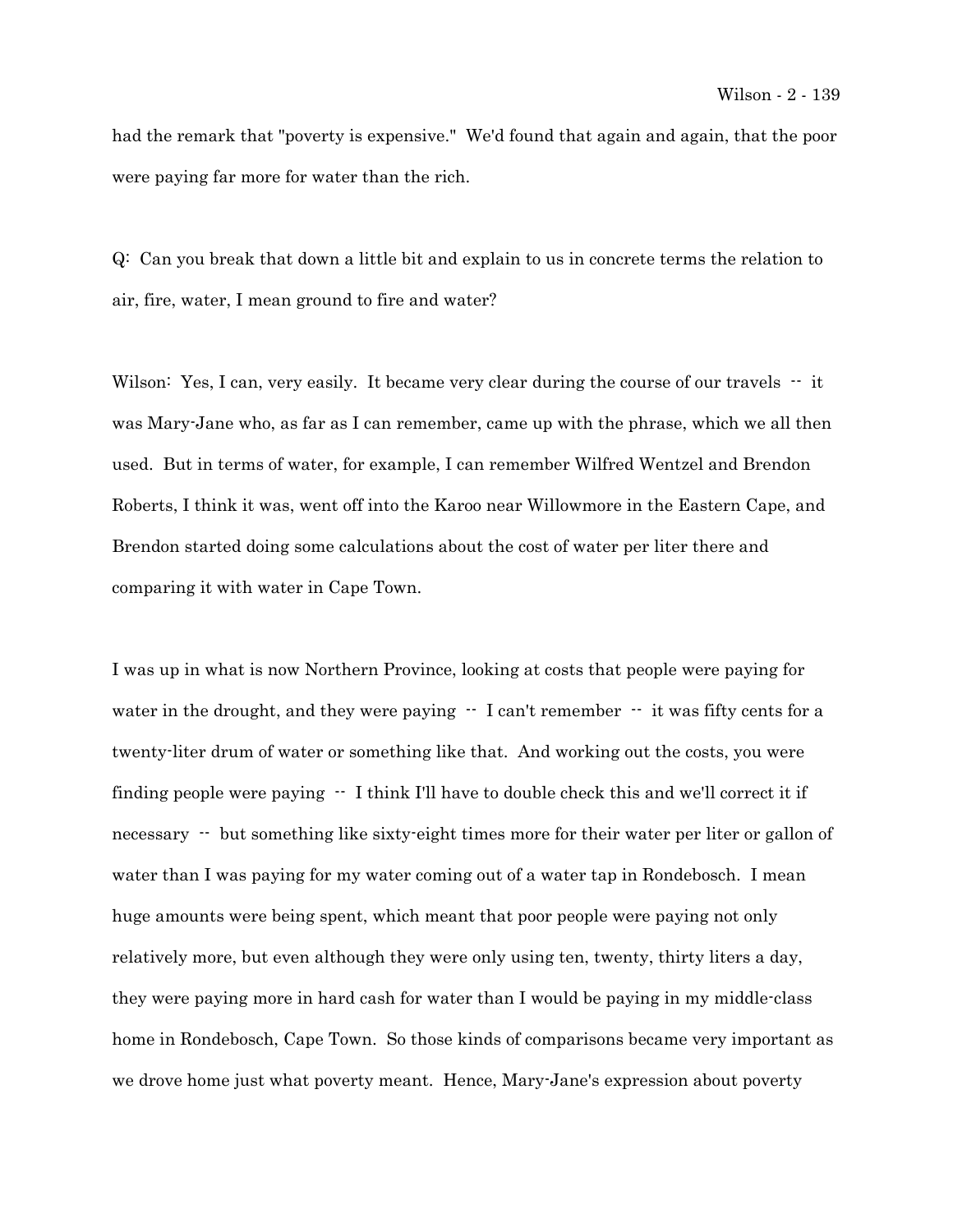being expensive, which none of us had thought about, frankly, until we went out and talked to people.

It was also important using the young interns because they had a fresh insight. They weren't going in there with their Oxbridge Ph.D.s and a preordained idea of what poverty was and what was the important stuff to collect. I can remember a lovely paper that came in from one of the black townships here in Cape Town, where this student had managed to get down a sort of half-page statement by Sis Dinah, who is a shebeen queen, explaining why she was a shebeen queen. Now, a shebeen queen were those who were selling liquor illicitly. More or less she was saying, "Look. I know that it's not a very good thing in society to be selling lots of liquor and making the men drunk and then not enough wages are going home to the wives and so on." She was completely wide-eyed. I mean, she knew what -- she was conscious about it all. At the same time she said, "You must realize that I've got children to feed, I've got to make money, and this is a way I can make money. I'm a shebeen queen, and this is why I'm doing it." And it was an incredible statement, and it's a statement that will never date. I mean, it's there for all time, and there it was in a student paper.

So what I'm really saying is that the student interns had a capacity to come back with freshly observed information that sometimes the well-trained Ph.D.s didn't bother to put down or escape them or they didn't actually see. So there was that kind of report from the front line, if I can put it that way, dimension to some of these papers which was great. We had always said at some stage  $\cdot$  I mean, I'm not talking sort of 1982 as the inquiry began -- academics would come or phone up or write, and say, "Listen. You've got to give us,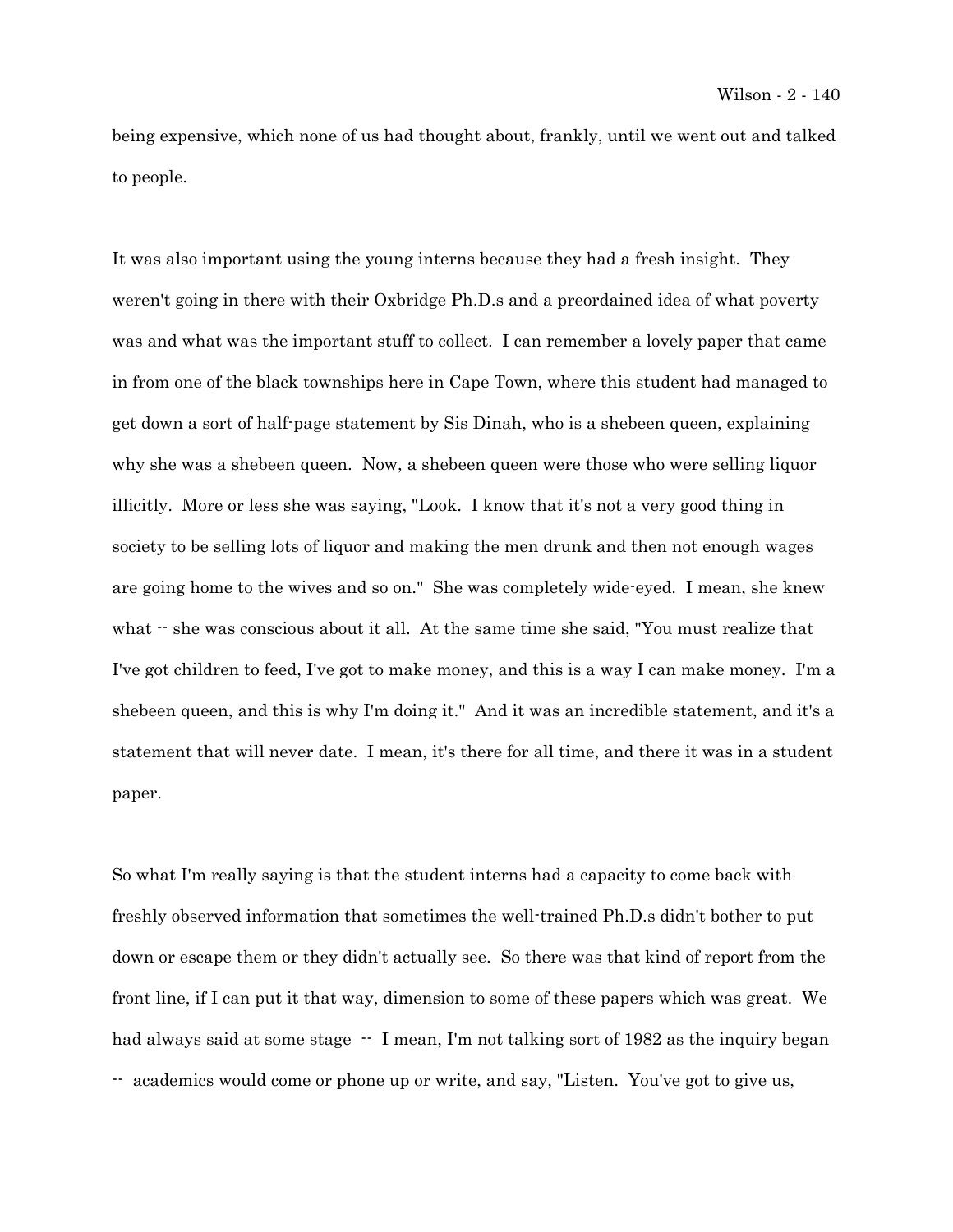Carnegie Inquiry, you've got to give us a definition about poverty. What is it we're studying?" And we talked about it at SALDRU and we said, "You know, actually we don't know. We want you to go out and find out. You're going to go and talk to poor people and find out from their perspective what are the things that hassle them because of the state they're in."

This was a very open kind of definition  $\cdot$  I'll tell you what the World Bank had to say about that in a moment -- because it was very important. I'm so pleased we made that decision, because what it meant was that people would go off and talk, let's say, to women in the Transkei in the Eastern Cape and say, "What are the problems hassling you?" And they'd say, "Well, have you ever thought about where we get our water from?" Then you'd start measuring, or some smart student or academic of Rhodes would go out and measure what it was in terms of water. These were the realities that came home to us that we'd never thought about, you know, (A), because we were white, (B), because we were urban-based, and all that kind of thing. Even those who weren't white hadn't always thought about it because they were urban-based and middle-class university people.

But water, for example, there was a study done in the Transkei that found  $\cdot$  let me see if I can recollect it  $\cdot$  three villages, who found that the average time spent by each household collecting water was 187 minutes every day. Now, that's three hours a day just collecting the water you need for cooking, drinking, bathing, everything. You know, I then did a spot check on the number of taps in my house per person compared with the number of taps per person, let's say, in the Eastern Mpumalanga area, what used to be the Eastern Transvaal, and there you would find maybe three hundred people to one tap. In my house, I think it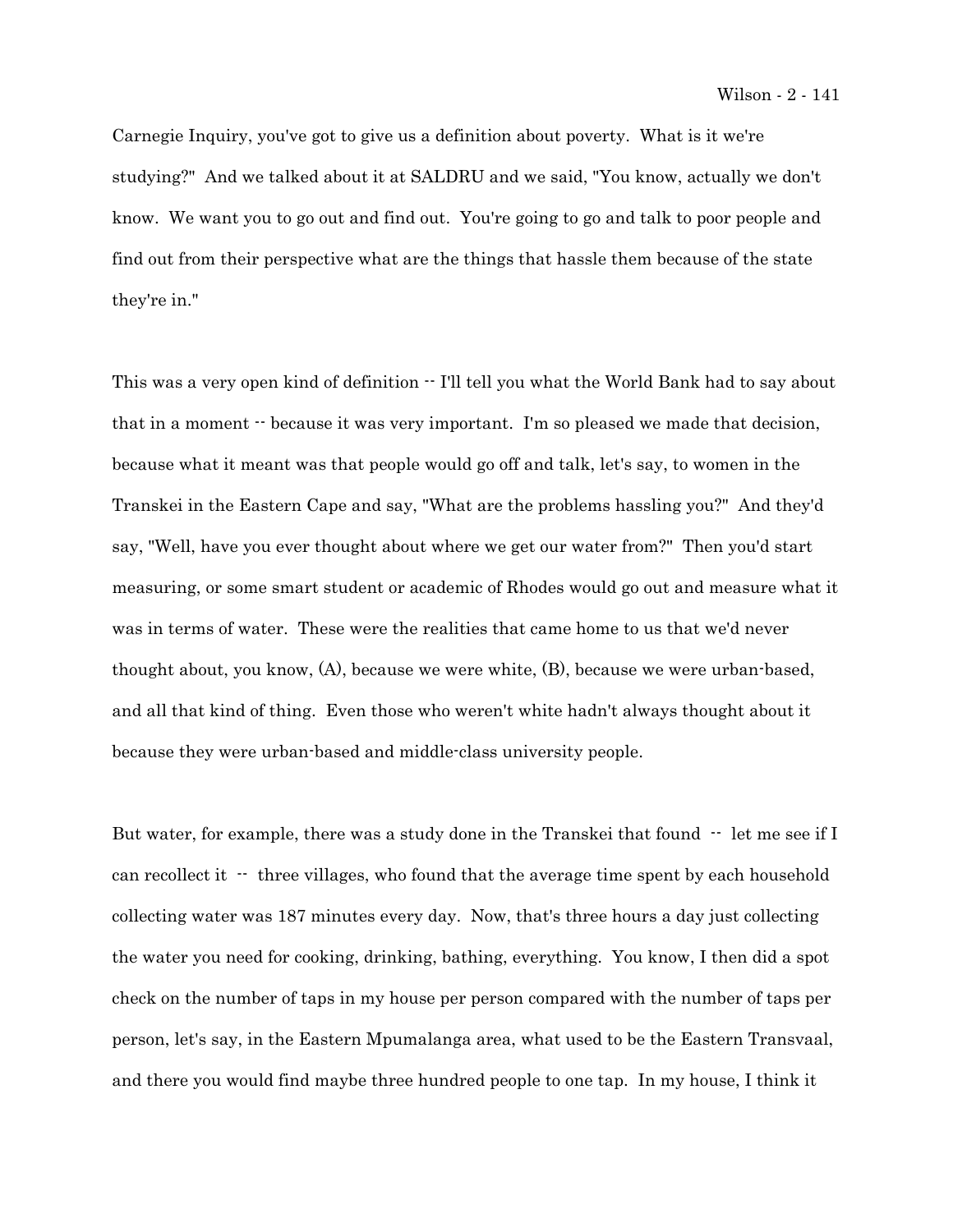was about five taps to each person. So you suddenly begin to understand what water's all about. There had really been very little discussion about water and the distribution of water in this country and what it meant to the poor.

Then when it came to fuel, there was this very fascinating  $-$  I remember reading a paper by the World Watch Institute in Washington, and there was a quote there from an Indian social scientist who said, "You know, let's assume that we're going to be able to produce all the food we need by the year 2000," because this was a time in the 1970s, I think, when there was real concern that there might not be enough food produced. "Let's assume we produce all the food we need by the year 2000. Are we sure that we're going to be able to cook it?"

Now, that's a great question, because it stops you in your tracks, especially as a male, because you never thought about this kind of problem before. Where do people get the energy with which to cook their food? There were people like Mark Gandar and others who went off measuring energy requirements of the poor and where they got their firewood, where they got their fuel from, and then you would find from studies in the Carnegie Inquiry that people would be walking maybe twice a week, going off for four or five hours to look for wood  $\cdot\cdot$  in Xhosa it's ukutheza  $\cdot\cdot$  you go and collect firewood. You go and collect wood, firewood. And it would take hours. It would be women doing it, and they would walk home carrying, maybe for two or three hours, carrying a huge bundle of wood on their head, weighing maybe thirty kilograms. That's a heavy weight.

For us, the images we worked through the inquiry, the process, the image of poverty in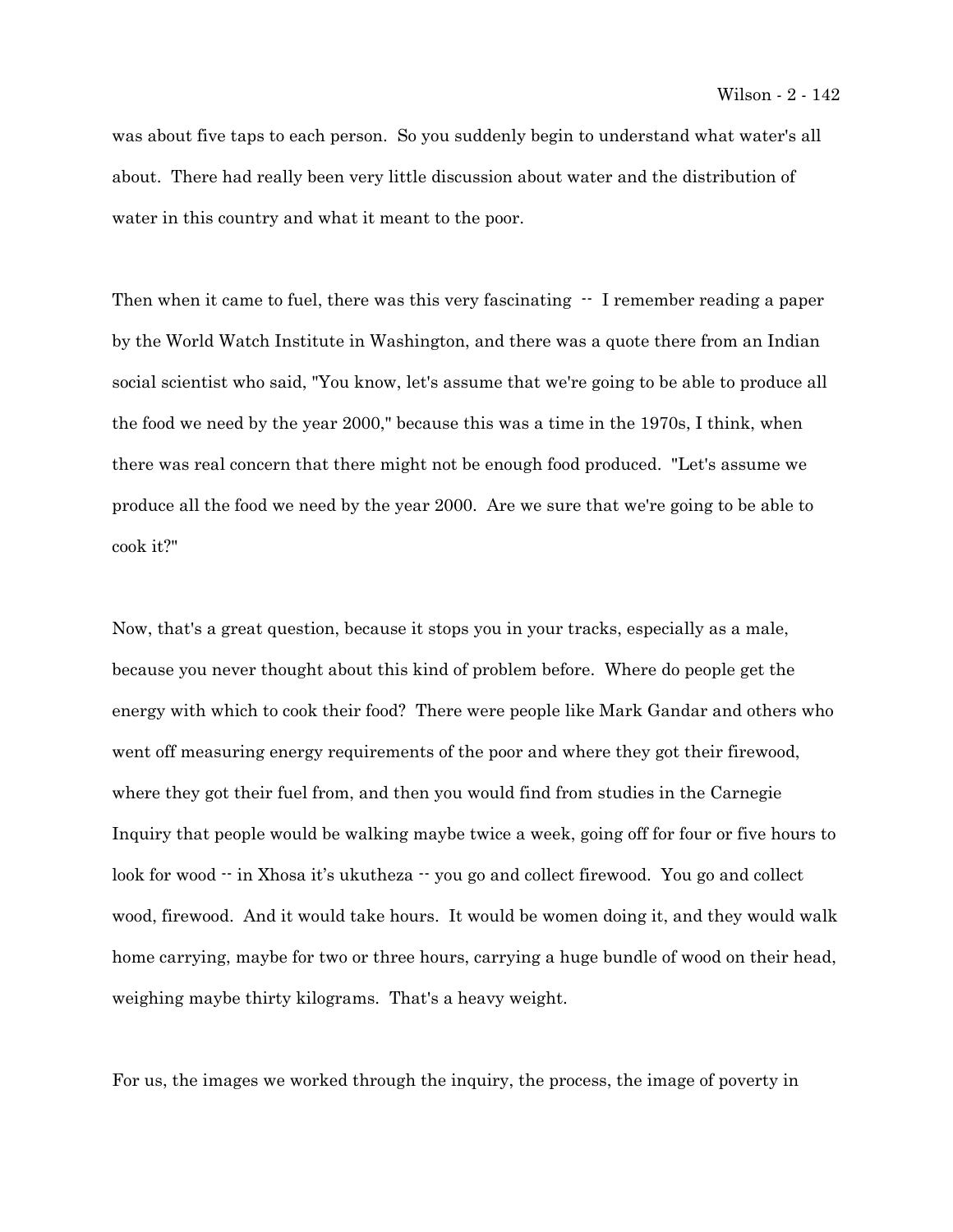Wilson - 2 - 143

South Africa became that of a black woman, because it would never have been a white person, and it would never have been a man, carrying a very heavy bundle of firewood, and as they walk home, they walk underneath an Eskom power line. Now, Eskom is the national electricity grid. And that, in a way, epitomized poverty in South Africa, because at that stage we were producing in South Africa something like sixty percent of the electricity of Africa. We were actually putting some of our power stations into mothballs because of excess capacity, and yet there was a huge proportion of South Africans who did not have access to energy, even for daily cooking and lighting.

So it was those kinds of realities that the process of the Carnegie Inquiry and the work by all these 350 people began to make visible. That was why it was so good that we didn't start with our definition of poverty, because if we'd started with our definition of poverty, I doubt that we would have included either water or energy. Wouldn't have thought about it. I mean, it's now so obvious, that one is embarrassed even to make that remark, but that is true. So we came through the inquiry, through that process of gathering all that information from the highways and byways and talking to people, we came in with what was both a very mixed bag, I mean it wasn't all good, it wasn't all that scientific, but a lot of it was extremely scientific. Then a lot of it was very acutely observed, like the conversation with Sis Dinah, the shebeen queen, which was giving you an insight that you weren't going to get from any questionnaire. And it enabled us to come to a much more complex understanding of poverty, and we began to emerge in the inquiry, those of us involved, with an understanding that poverty has many faces or many dimensions, and you can't reduce it to a single number.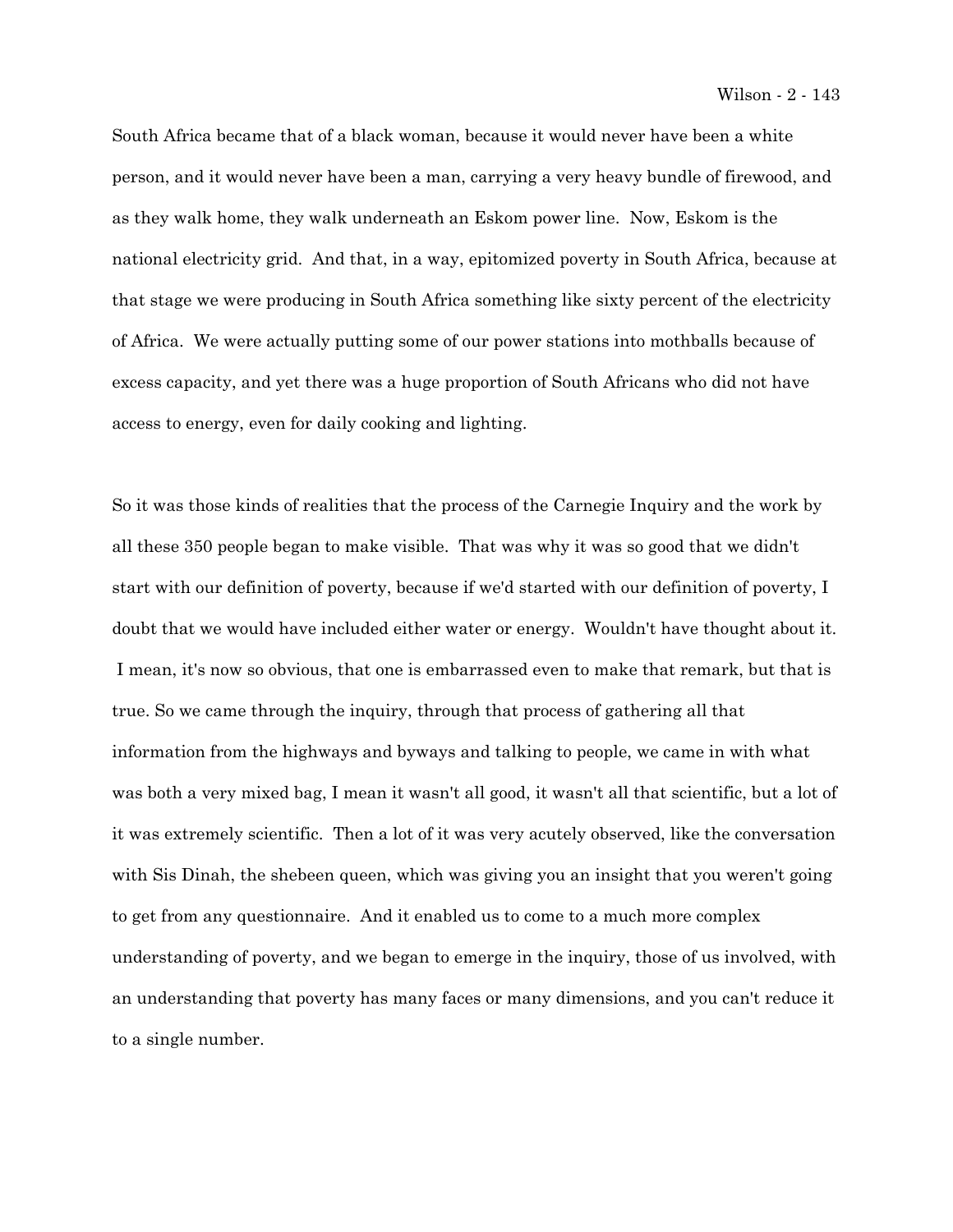It was about this stage  $\cdot$  I'm now talking '83, '84, I think  $\cdot$  that Joe Lelyveld dropped by one day and he said, "Francis, have you ever read this book by Steven J. Gould, on The Mismeasure of Man?" which I'd never read at all. I think he sent me the copy. Anyway, it was fantastic. What a revelation about how the reification of numbers can be totally misleading and be misused to bolster political prejudgments and so on. It was such an insight. I try to make all my students read it. I think it's such an amazingly important book.

So we began to wrestle with what is the value of numbers in measuring poverty, and so we got into the whole issue of definition. I happen to believe that numbers are very important, and my science training wouldn't let me let go of that one. But at the same time you have to see it within context, and so *The Mismeasure of Man*  $\cdot$  and it is the mismeasure of man, not of woman  $\cdot\cdot$  that one needs to have as part of one's understanding, one's scientific understanding.

One story along the way, which amused me somewhat, because in 1980 -- I'm jumping ahead, because we had our conference, which I'll come back to in a moment, but I think it was '85 or '86, I was in Washington, talking to the World Bank about our inquiry and what we were coming up with and so on, and I can remember at the end of my talk there, one of the bright sparks there came in more or less patted me on the head and said, "It's all very interesting, but, you know, this is just basically anecdotal evidence."

And I was very miffed, because I thought, this idiot doesn't understand that you've got to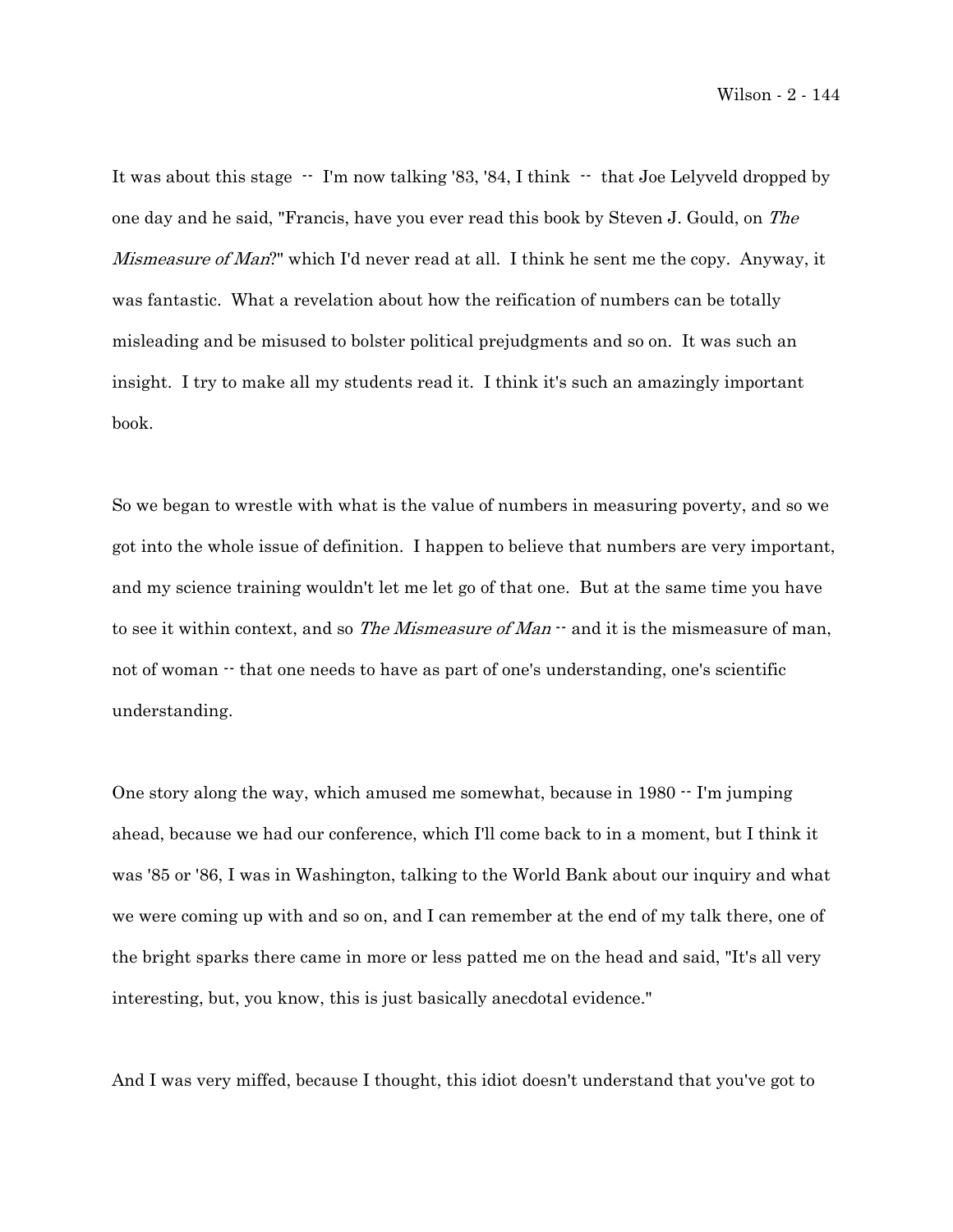get a feel of the contours and the reality and the meaning of poverty before you can decide what it is exactly that you're going to measure. I know I was right in that, because subsequently we then did go on in later years to try and get much better statistics. The Carnegie Inquiry, although it did generate a lot of information, the statistics that we used were essentially drawn from current government statistics rather than brand-new set of survey statistics. Now, that statistical information was very useful and very important, but it was only one component of that.

Q: Did you find discrepancies, though, between what you were finding from the field and what you were using from the government sources?

Wilson: Well  $\cdot$  [Interruption]

## [END TAPE THREE, SIDE TWO; BEGIN TAPE FOUR, SIDE ONE]

Q: Francis, I just wanted to ask you whether or not there were any discrepancies between the information you were gathering and generating in the field and the information you were getting from government sources on poverty.

Wilson: Not really, in the sense that there wasn't always a huge amount of government information. I mean, we had no systematic study of incomes right across the field or of infant mortality rates. There were no national measures. Indeed, South Africa at that time, don't forget, was broken into all kinds of bits and pieces. We had an independent socalled Transkei, an independent Ciskei, and independent Bophuthatswana, an independent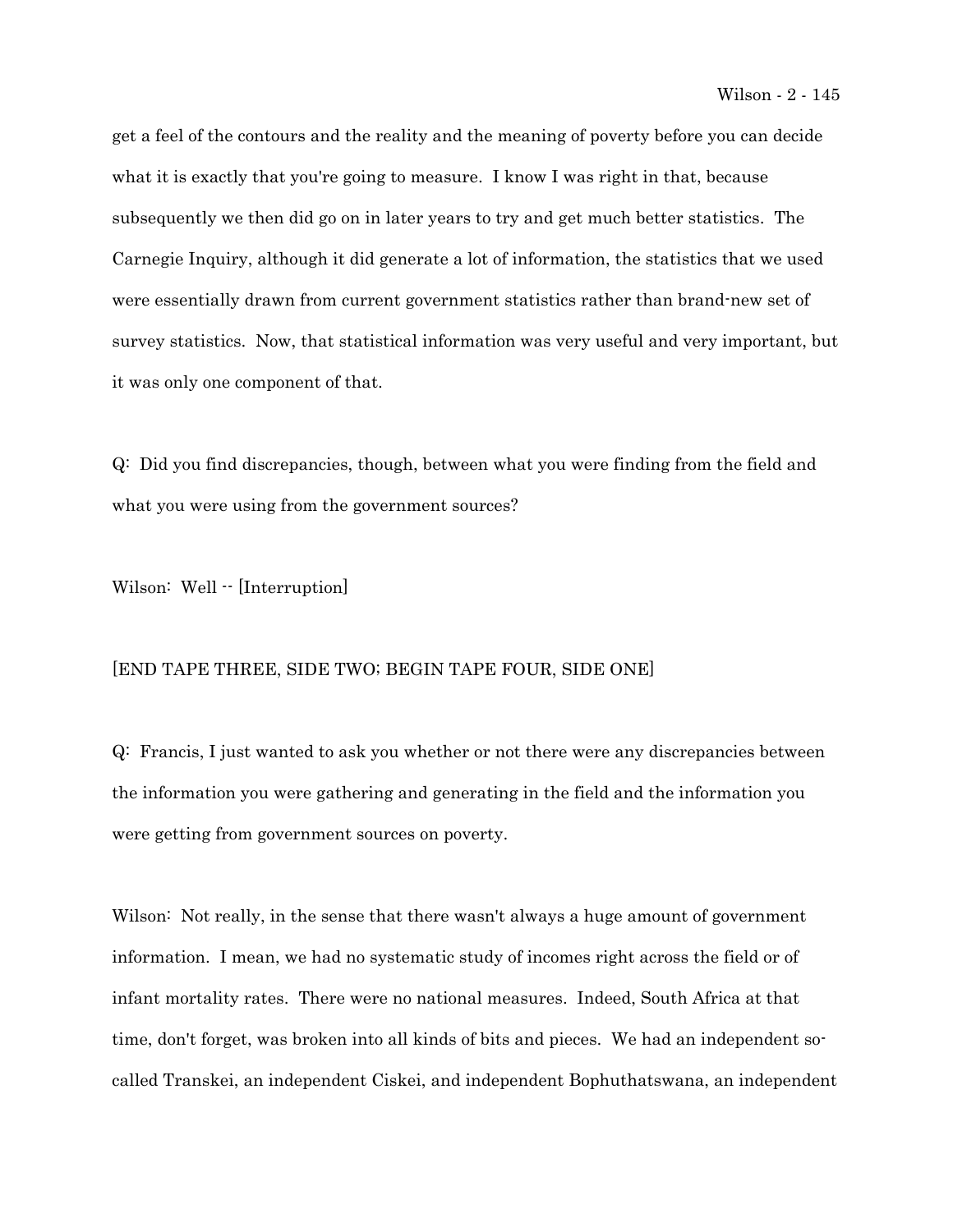Venda, all of which were effectively rural backwaters of the South African industrial economy and in many ways simply labor reserves.

But what was interesting at that time was how, amongst white South Africans, there was so little perception of poverty. I mean, we tried to do some work to find out what the establishment, by which we meant businessmen and leading politicians and so on, thought about the nature of poverty in South Africa. I'm speaking from memory now, but Helen Zille did some work on this. As I recollect, the sort of general impression was, yes, there is some poverty in South Africa, but it's not that serious, and what it is, is essentially some few shanty towns in big cities where you see terrible poverty, but as far as the rural areas are concerned, why people come from these lovely rural areas where green grass and blue streams and everybody's got their cows and are happily talking away in their own mother-tongue languages. Well, of course, the reality is almost exactly the reverse of that. The real poverty in South Africa is precisely in those reserves or bantustans or independent black national states, and that all comes from the history in which the way in which the South African, Southern African economy has developed.

So that I think that although black South Africans in a sense, as I discovered sort of day one of the inquiry, it was nothing new about poverty as far as they were concerned, and they didn't see that there should be much money spent on that, if any, but for white South Africans, I think there was a revelation about just the sheer extent and horror of the poverty, which emerged during the course of the inquiry, although, I mean, people like  $-$  he was then prime minister because we weren't yet a republic, Prime Minister P.W. Botha attacked the Carnegie Inquiry at the time of the conference, because he said we were just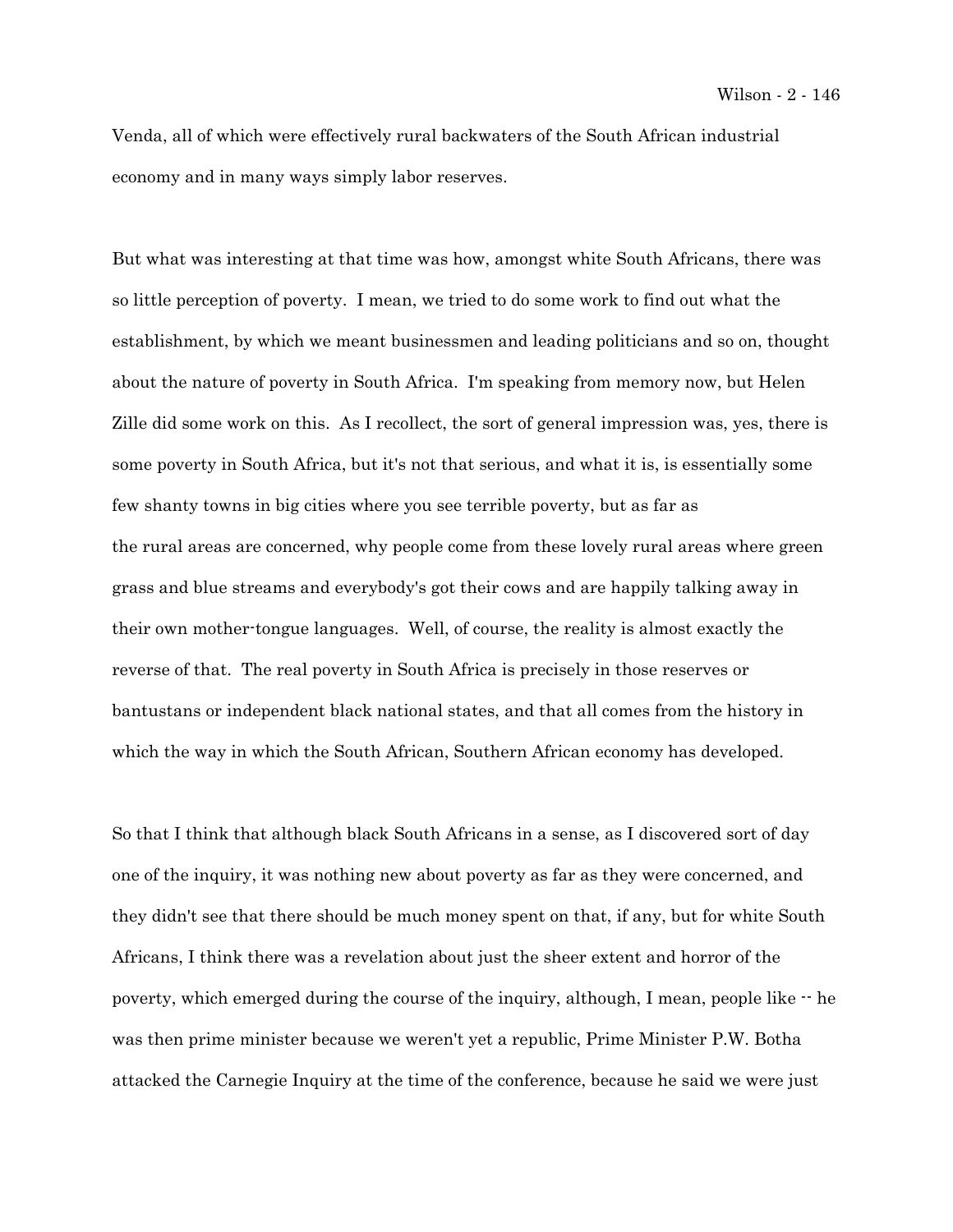washing a lot of dirty linen in public with American dollars, and this was, (A) a very unpatriotic thing to do, and, (B), a very stupid thing to do because everybody knew that poverty in the rest of Africa was much worse.

So there was, whether this was just a political denial of the fact of poverty or a genuine ignorance, one can't always sort out, but I do think that one of the things that the inquiry did do was to raise the whole issue of poverty more publicly in the general consciousness. Of course, one cannot separate that from the whole shift of political power, because once you had a majority democratic rule in South Africa, then, of course, the people who are now voting know infinitely more about poverty than any researchers do, and so it very naturally came to the surface.

So, in a sense, the rising consciousness about poverty was maybe partly the Carnegie Inquiry helping to generate that consciousness, but more seriously, of course, the political shift that happened in the 1990s.

Q: Let's go back to process for a couple of minutes. When you're beginning to generate the research and identify the people, you talked at one point about wanting to develop an interactive network that would stay intact and help people convey information to each other about what they were finding and what to do about it.

Wilson: Yes. Well, what we tried to do, with some success, but limited, I think, was to involve people as much as we could in the inquiry. And the way in which we would involve them was to say, "Look. Come to this conference in April 1984 and bring your findings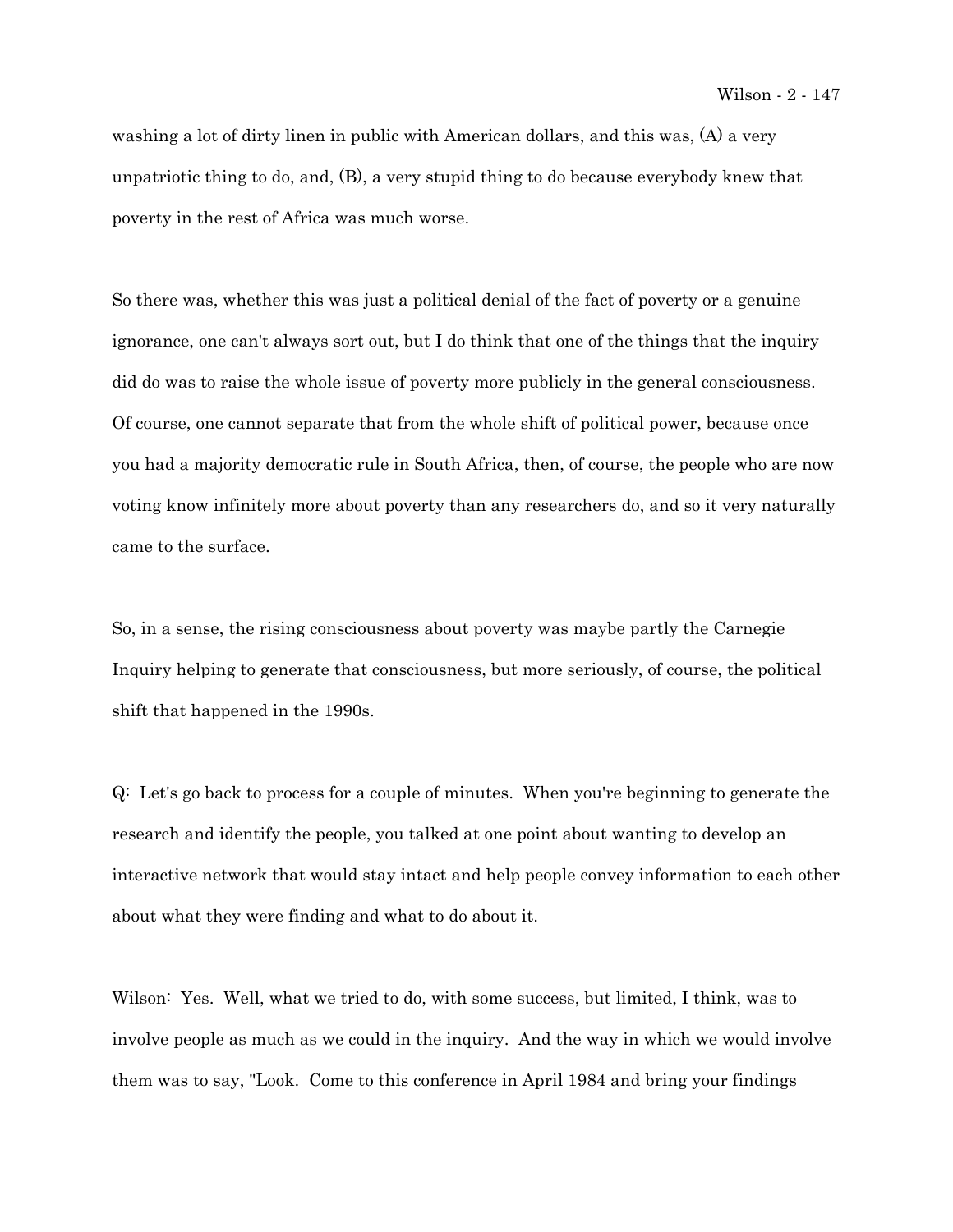there, and we will publish them as a conference paper." Now, that's actually very good technique, because a conference is a deadline that doesn't slip. I mean, if you haven't got your paper there for the conference, it doesn't appear. So people would produce in a way that they don't produce for edited books, as I know to my cost, both as a contributor and as editor. So that we, if you like, extracted an enormous amount of information through the process of papers.

The conference itself, of course, was a massive coming together of people who had not  $\cdot\cdot$ many of them had never met each other. There was a significant number of black South Africans there, for, in a way, one of the first times at a major research conference. Still, I think, it was majority white. This was 1984, and lots of people were still in prison or in exile. But there was a very, very significant black participation both in terms of writing the papers and in terms of participating at the conference itself.

We tried to make it multi  $\cdot\cdot$  what they call these days multimedia, in the sense that it wasn't just papers being written. One of the interesting aspects of it, for example, was I think I'd been able to get onto the SABC, miraculously, and made a little statement about the inquiry in April 1982, when we were stating that we wanted people to be involved, and publicizing it.

As a result of that, as I recollect it, I got a phone call from Omar Badsha. I'll have to check with O. I don't think I'd met him before that. I don't think we'd met each other, but I must ask him. Saying, "Listen. Tell me more about this inquiry, because it sounds very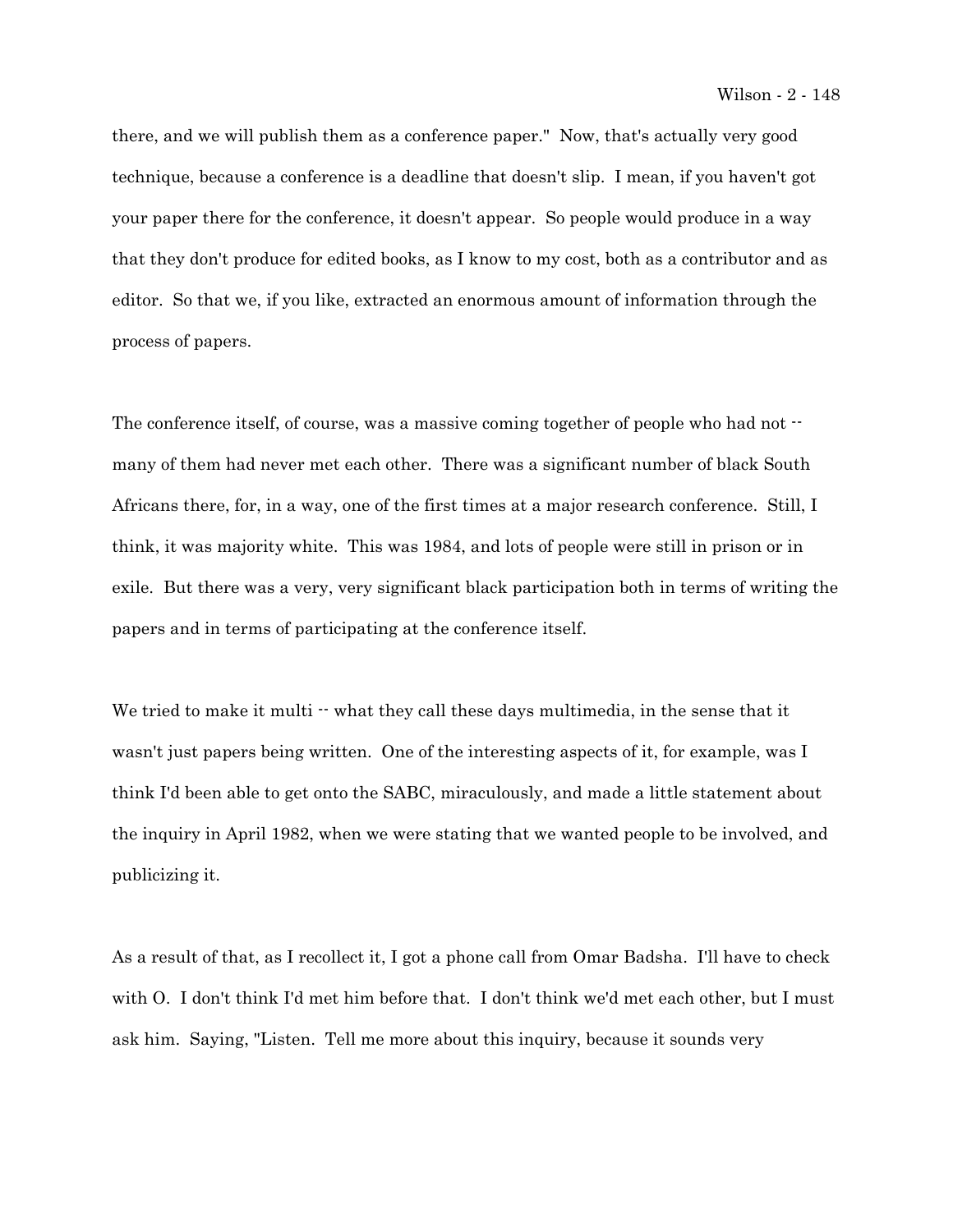interesting. But, of course, I hope you're not simply going to have dry academics writing papers." Well, that was more or less precisely what I was planning to do.

I said, "Well, why, Omar? Tell me."

He said, "Because you've got to have photographers in this thing."

I said, "Yes? Why?"

He said, "But I mean we can take photographs and we can interpret what poverty means to people enduring poverty."

So I said, "This sounds like a very interesting idea. Write me a memorandum."

So he wrote it and we discussed it at UCT in SALDRU, and we said, "No, this is great. Let's make a grant, a sub-grant available," as it were, because part of our job was to use the money as seed money to people who needed a little bit of money for travel and so on. Nobody got paid a tuppence for this operation. I mean, nobody made any money at all, but we were able to use it as seed money.

So Omar took this money and did a brilliant job in rounding up a whole range of South African photographers and involving them in the process of the inquiry. They taught the academics an enormous amount, because I can remember Omar very clearly saying at an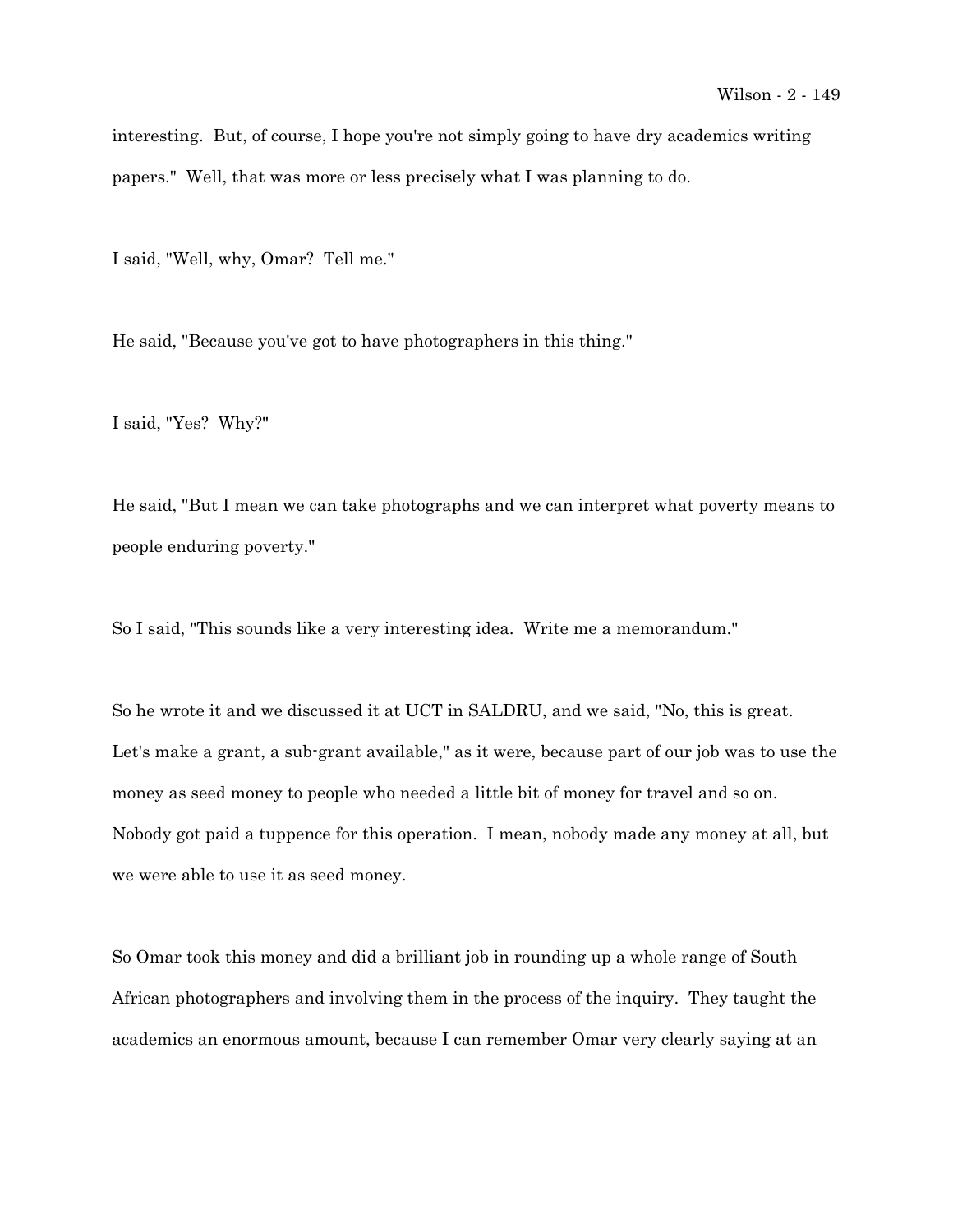early stage, he said, "You know, in this photographic work that we do, there's not going to be one starving baby."

I said, "Why not?"

He said, "Because a photograph of a starving baby objectifies poverty, dehumanizing it. What you want to do is photographs that show the dignity of people in the adversity of poverty, how they are enduring what is happening to them." And it's a very, very important insight, that. Very important insight. So we were having photographers who were men and women of extraordinary sensitivity, most of them South Africans, going around, taking photographs which would really try to convey to the observer something of the reality of poverty without the observer becoming, shall I put it, a voyeur. It's subtle stuff, but they did a wonderful job. So we had at the inquiry this amazing photographic exhibition which then subsequently Carnegie supported to go all around the United States and so on. In fact, the first book, I think  $\cdot$  yes, I think the first book that came out of the inquiry was the book of photographs which Omar put together, a text which I just did for the photographs. And that was important.

The other thing we tried to do was to encourage videos. Now, this was the very early stages of move-around video camera work, and we gave tiny grants, you know, a couple of hundred rand, a thousand rand, to people who had an idea of a video they would like to make, and off they went, and with tiny bits of money, really, I mean minuscule, managed to generate and produce a whole range of videos.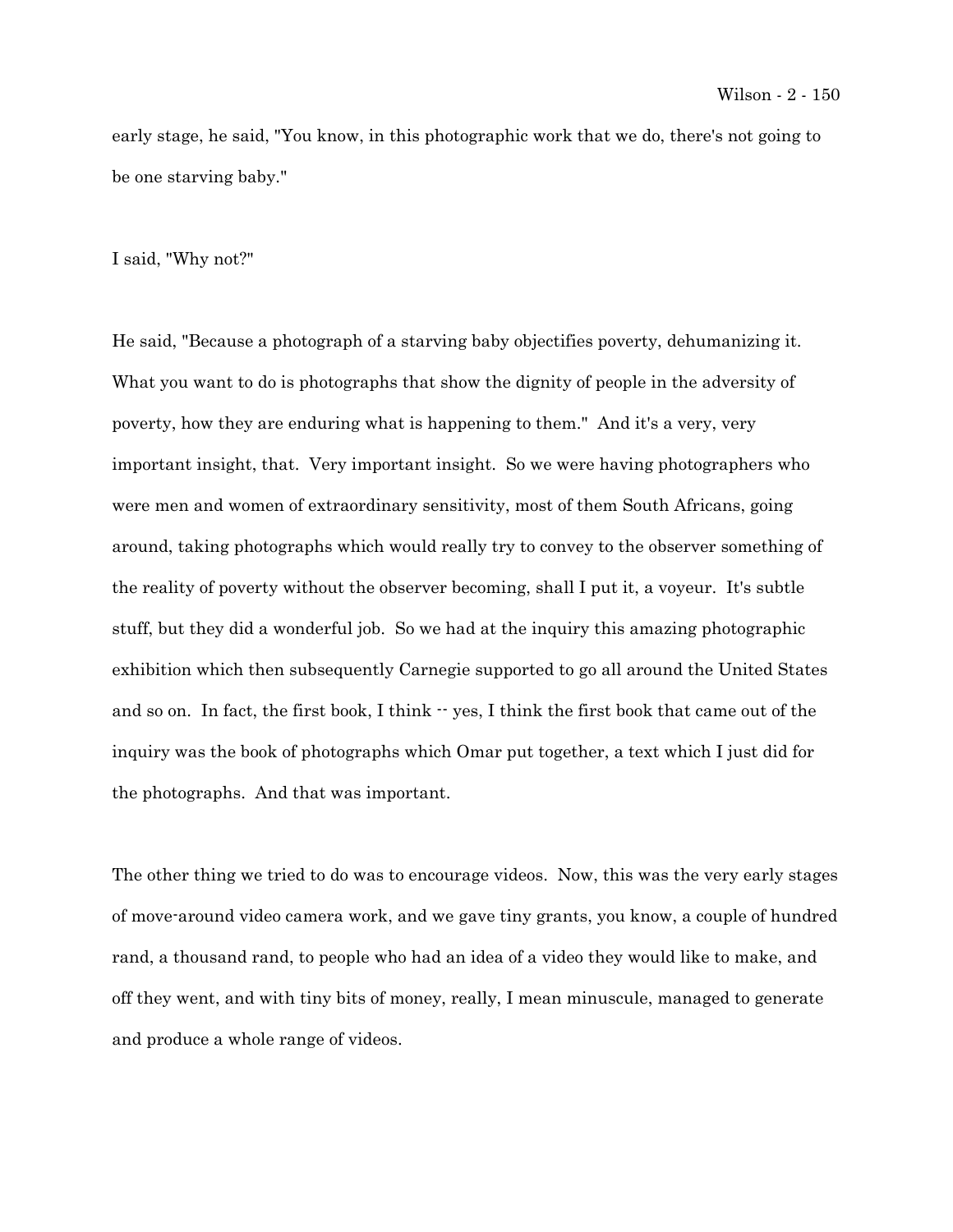Wilson - 2 - 151

I look forward to a history, actually, of filmmaking in South Africa, because I think that this was one of the very early coherent exhibitions of South African documentary work. There may well have been a couple before that, but not much. This was documenting the reality of, again, what it means to be poor, and some of the schemes that were going on, and, you know, strategies against poverty. A film was made of Mamphela and her work in the Northern Transvaal, as it then was, and so on, which Lindy, my wife, made, because she's a documentary filmmaker. So I was sensitive to the possibilities of what documentary film could do, and Carnegie was very supportive of that, and so we were able to use some money for that.

We also had at the conference an exhibition of films which we gathered from around the world, which we called "Signs of Hope," which were films of, for example, the Mondragon experiment in Spain or some marvelous health scheme in West Africa. What we were trying to do was to show people ideas, imaginative action.

I think that what emerged during the inquiry  $-$  and this was by no means thought about at the beginning  $\cdot$  the inquiry was a very organic process. We were all struggling and trying to find out, you know, how do we operate. I think we came to an understanding about short-run and long-run action, if I can put it that way. By short-run action, we were trying to clarify what were the kind of things that could be done within the context of apartheid South Africa that were actually relevant and politically important from the perspective of the poor, but which -- and which -- not "but which," and which were not going to be part of helping to prop up the system.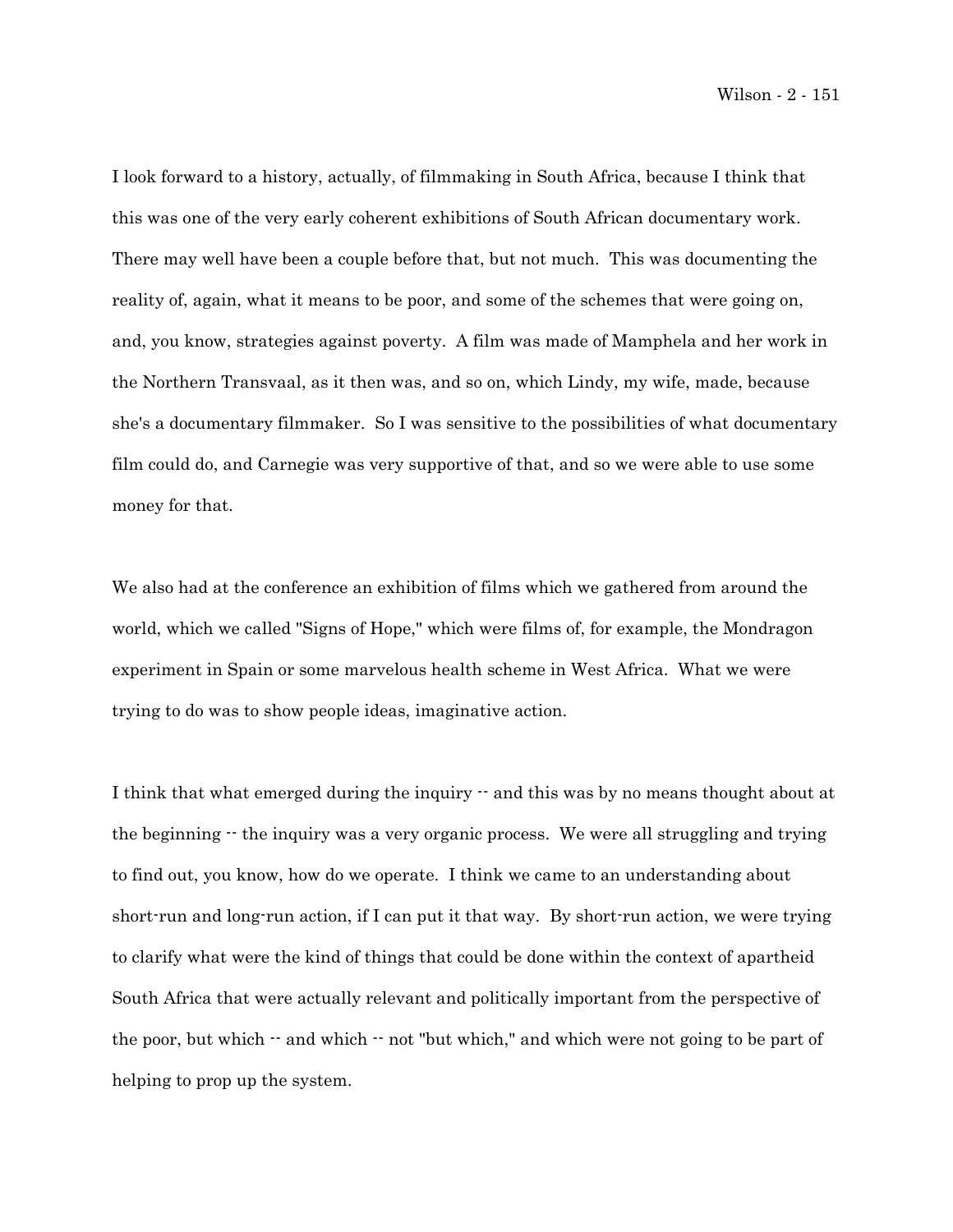Wilson - 2 - 152

So there were big debates, for example. I mean, is it worth getting involved in one of the homelands to have rural development? Well, you've got to be very careful that that process of rural development is not simply bolstering the whole bantustan system, the apartheid system, which is the way in which it was conceived and executed, was itself generating poverty in those very Bantustans. At the same time, if one could find ways of developing or enabling people who were enduring poverty in those rural areas to find ways of mobilizing their resources, to improve their lives and so on, then clearly that was important. Now, I think it was the black consciousness movement that had done a tremendous amount of thinking about that, and I was much influenced by that from the 1970s. So those are what we thought about as short-run strategies. In other words, things that could be done in the immediate here and now, which were not inconsistent with the long-term goals of political liberation.

The long-term strategies, of course, one was talking about what could be done in what we euphemistically called a world in which there was greater political flexibility. In other words, where one could talk about land reform. Of course, you could only talk about land reform in a democratic country. So we were quite clear that we needed also to be thinking about what could be done beyond apartheid, but we didn't do a huge amount of thinking about that, because at that stage all of us thought that this was still a long, long way off.

Q: Did you? Because it seems that there were some signs. When did the signs start to really appear that it was going to end?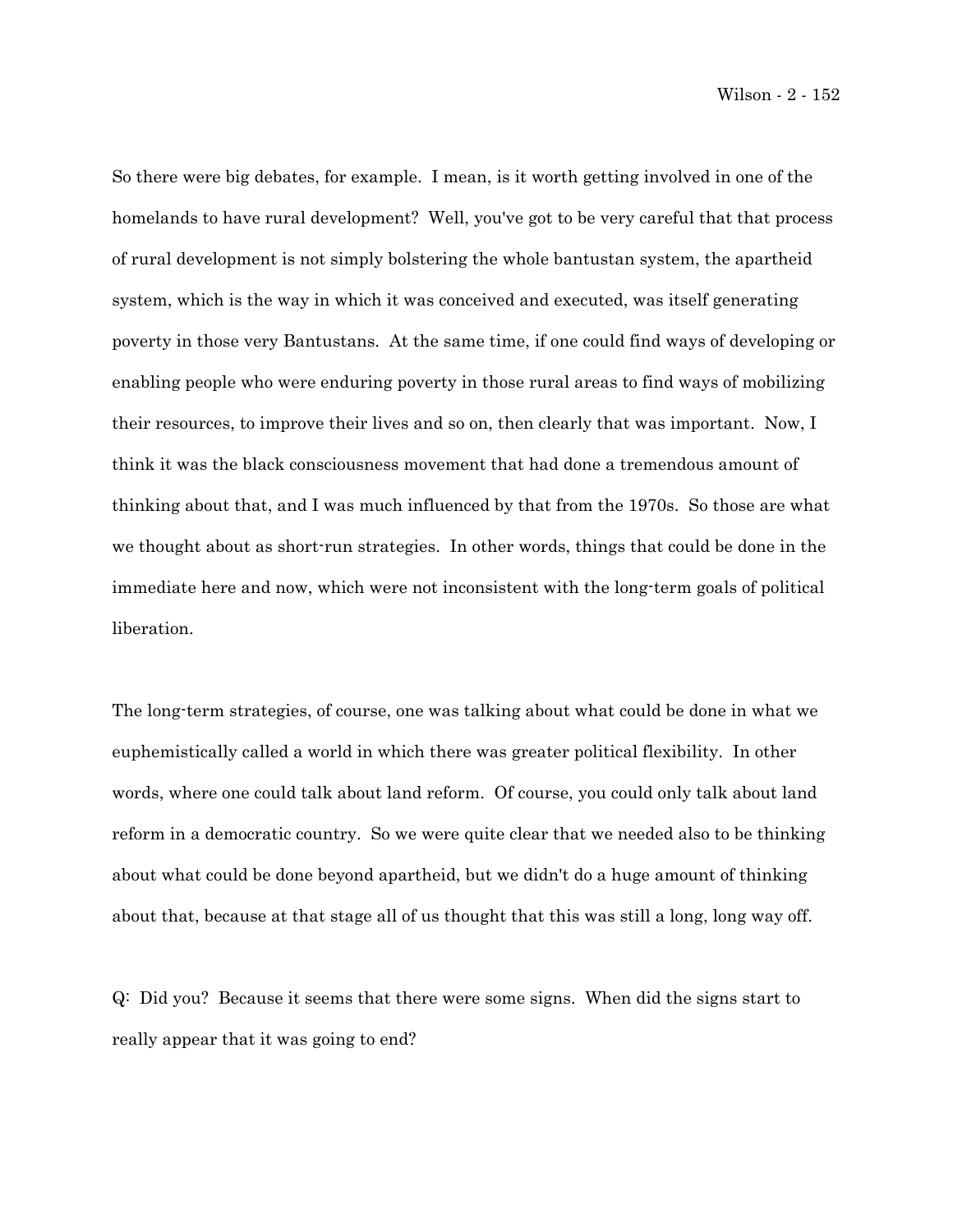Wilson: Well, it was very interesting, and, you know, it's possible to be wise after the event. Unfortunately for me and Mamphela, the book that we wrote together, Uprooting Poverty [The South Africa Challenge], which was published in January 1989, there's a paragraph which I can find in there for you somewhere, in which we say  $\cdot$  and luckily she agreed with it at the time -- in which we say that the kind of political changes of whites voluntarily handing over power and us emerging in a democratic country were a long way off and unlikely to happen for a long time. Now, twelve months later, that's exactly what began to happen.

Now, there are some people  $-$  I mean, I've just seen a biography of Thabo Mbeki, in which I think he was saying it would happen in a couple of years, and Cyril Ramaphosa was saying it could happen in ten years' time, or vice versa, I can't remember, both of them clearly looking at the 1990s. I wasn't amongst those. It seemed to me  $\cdot$  and I think Mamphela agreed with this  $\cdot$  that we felt it was still a long way off, and certainly most people were completely taken by surprise by the events of 1990. We didn't see them coming at all.

Q: Let me back up a minute to the impact of the Black Consciousness Movement on you. Can you talk more specifically about that and about meeting Ramphele for the first time and how you were influenced?

Wilson: Yes, I can. That happened in the Eastern Cape, which is where my roots are, as I've said, and it happened through David Russell, who's this friend of mine, great friend of mine, who is a priest, now a bishop. When I came back from Europe the year I'd been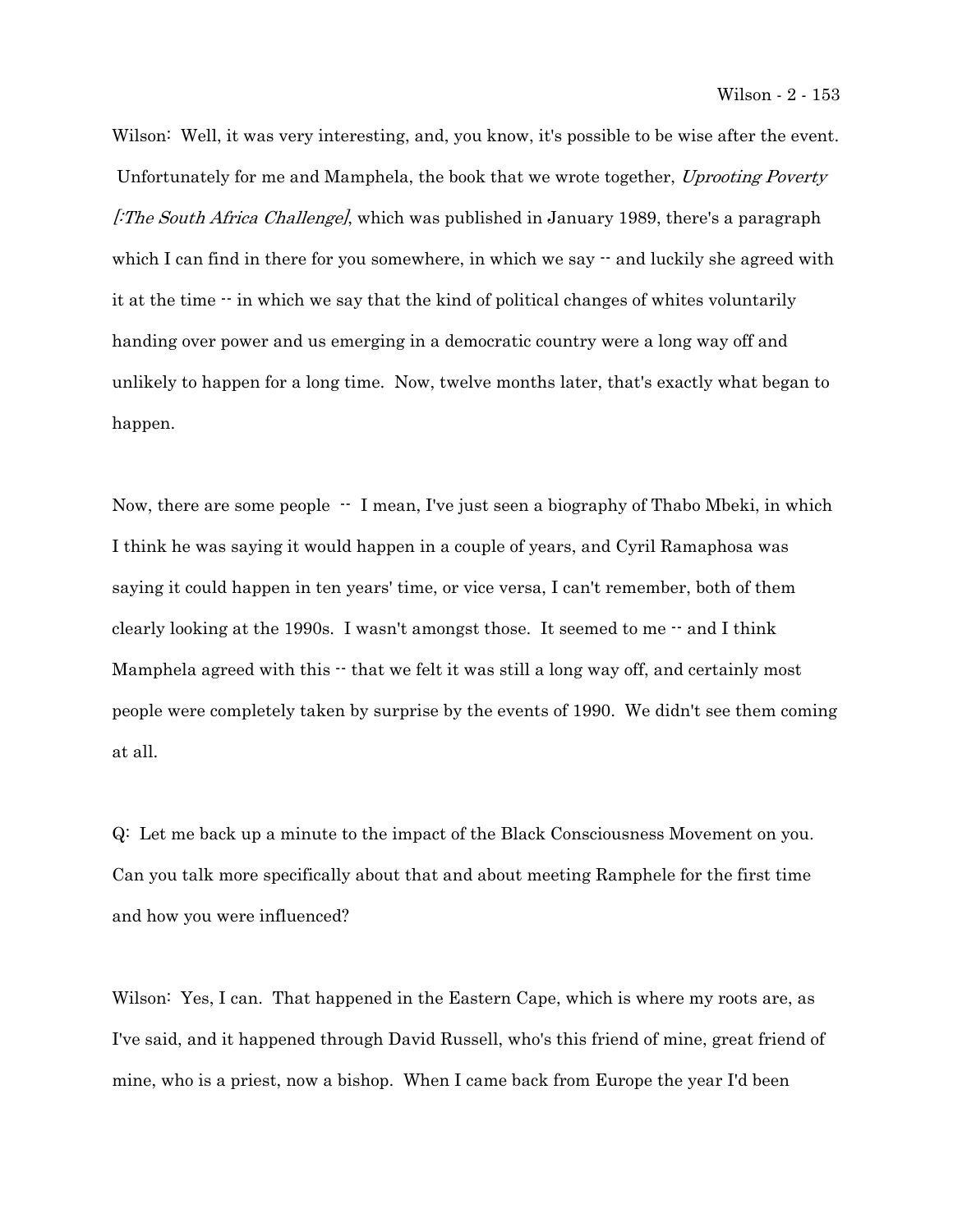working on the assembly line in France, and I'd gone to teach at the IDS [Institute of Development Studies], out of which year came the idea for SALDRU and so on.

I came back to South Africa in January '74. I went down to King William's Town, which is very close to my home in the Eastern Cape, to the family home, to see David Russell, just to say hello, because he was a priest living there, and he, during the previous year, had made the church that was in the yard where he had a tiny little house, which was a surplus church at the time, he had made it available to this young group of political activists, one of whom was Steve Biko, another of whom was Mamphela Ramphele, a third one was Malusi Mpumlwana, a whole group of them.

So I met them, I guess it was January 1974, and I met Steve for the first time, who was a magnetic personality. I mean, he's the one other personality, I think, in South African history in our generation who had the same magnetism, the same presence, the same political astuteness as Mandela himself. I mean, he was absolutely in that league. I'd never met Mandela at that stage. I'd met him subsequently. But, I mean, Steve was a very, very remarkable person. I mean, he was still in his twenties. He died when he was thirty. Steve was living in King William's Town. He'd been banned there, because that was his hometown. But he was reverberating. He was making things reverberate right through the country, through the Black Consciousness Movement, for which he was the spokesperson, and Barney Pityana. Barney I had known -- goodness, I'm trying to think. I certainly knew Barney as well. I've known him for a long time, rather like Fiks, although it wasn't at UCT that we met originally.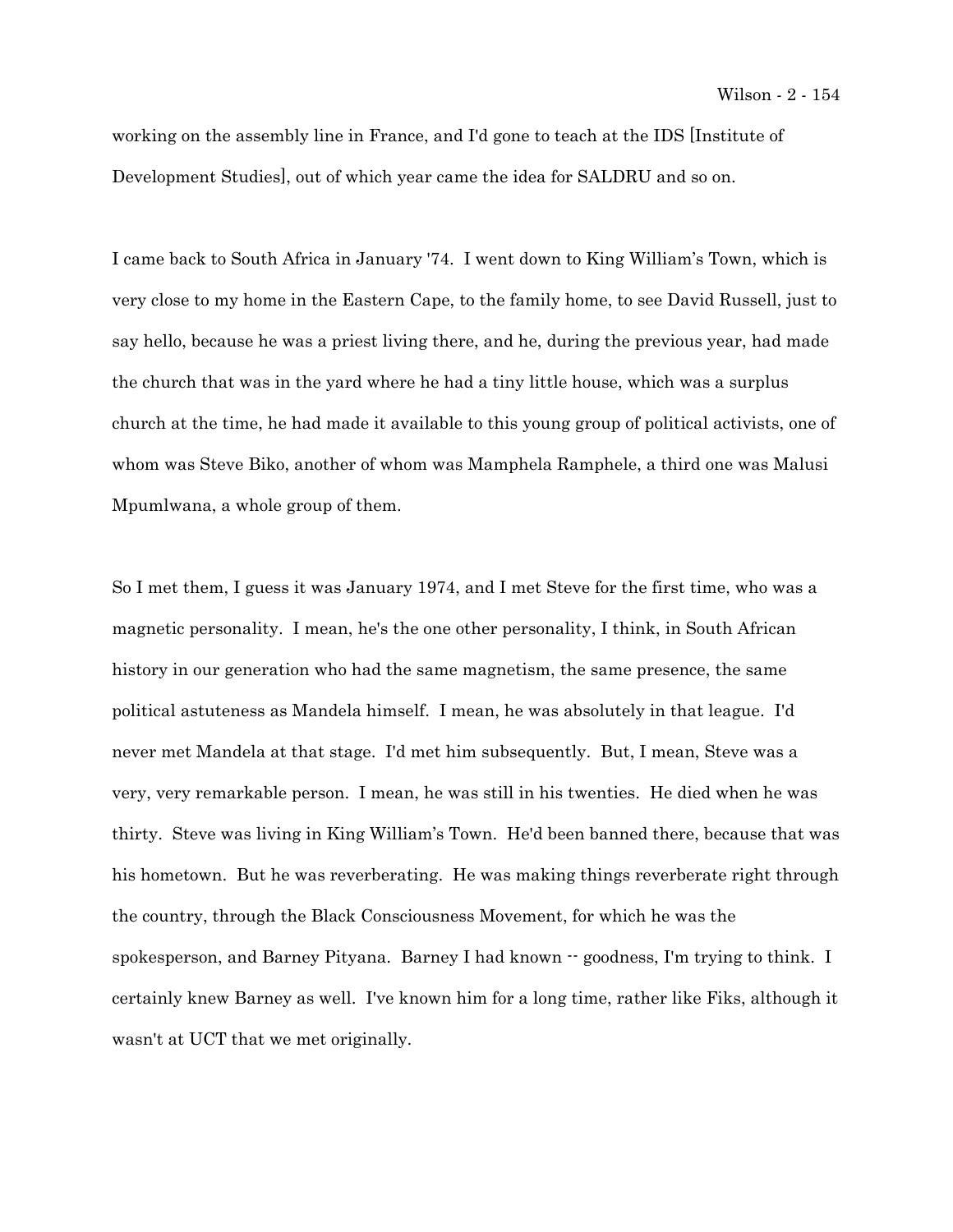Wilson - 2 - 155

I knew and got to know Steve, and Mamphela at that time was the doctor in charge of the Zanempilo Clinic, which effectively she started, or rather the Black Consciousness Movement started in 1973, I guess, just outside King William's Town. So I met her at that same time, and she became a close friend of mine. I used to go and stay and see their work there. I would keep in very close touch with them. Steve was a wonderful person. I knew him and liked him enormously, and he and David were very close, David Russell.

So they became friends in the seventies, and that was paradoxical, if you like, in the sense that they had this reputation as fearsome Black Consciousness people who disliked whites intensely and so on and so forth. In fact, they were, in personal relations, totally, totally, totally nonracial, because they were freed of any tinge of racism. The best way I can describe it in a way that may be more widely understood is that in the same way that Malcolm X's autobiography helps one to understand what Black Consciousness is all about, beyond the Martin Luther King [Jr.], if I can put it that way, so Steve was in South Africa. I mean, he was talking about the importance of power in relationships and all kinds of things, and it's naive to think that it's not important. He was just making people face it. I had read The Autobiography of Malcolm X as a student  $\cdot$  well, when I was doing my Ph.D. in the States in 1965, which made an enormous impact on me, and I had really understood from Malcolm X something about these realities, if you like, beyond the liberal view of "Let's all be friends together" kind of stuff, to really understand something about the analysis of power and the corruption of imbalance of power in human relations and so on. Steve was speaking exactly this language very articulately, and he was extremely happy to have white friends. It didn't bother him two hoots  $\cdot$  and David was a great friend of his,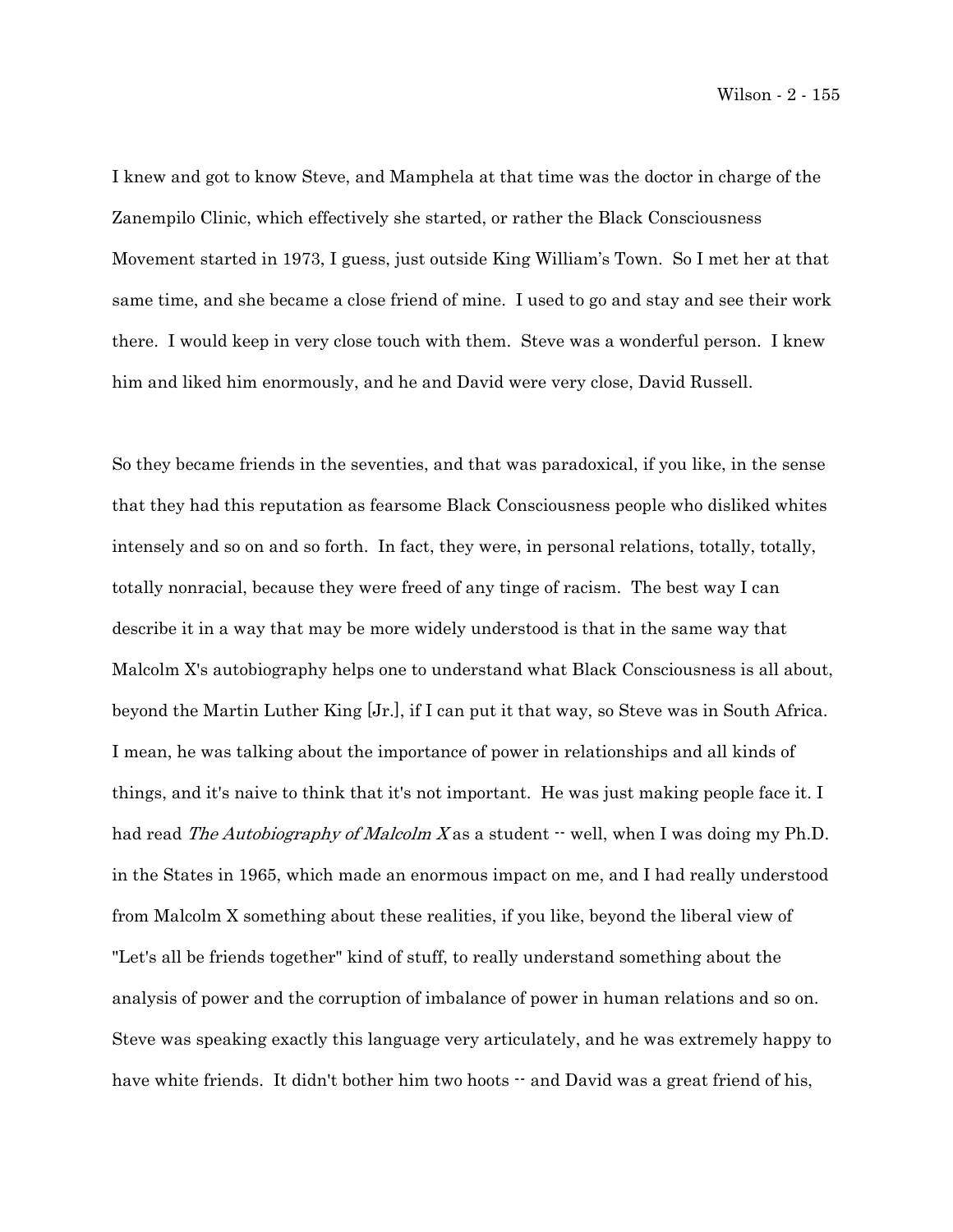and I like to think I was as well. So I knew that group, and they had a great influence on my thinking, on David's thinking, on Geoff Budlender's thinking. A whole group of us, as it were, were taken, if you like, beyond liberalism to, I would say, a deeper understanding of human relationships by taking cognizance of power relationships and the power structure of society and all of that.

I remained close to them right through, and indeed when I came back from India in 1976, I'd gone for only seven weeks, but I'd learned an enormous amount about development and [Mahatma]Gandhi's view that all politicians ought to be social workers, and all social workers ought to know about politics. He kind of fused those two together, which is very much the Black Consciousness view, because they were highly articulate, politically sassed out, at the same time they were very involved in grassroots development, organization, selfhelp, and all the rest of it. So it was wonderful to be able to come back from India and talk to this group in King William's Town who were stuck there -- I mean, they weren't even allowed to move out of King William's Town, let alone out of South Africa  $\cdot$  and share with them something of what I had learned in India. So that was a great privilege.

So that was the context in which I met Mamphela. So when Steve died, Mamphela had already been banned to what was then the Northern Transvaal. It was a very cruel banishment, because she was taken off to an area which was not her home, and dumped in a place that she knew nobody and was known by

nobody, and more or less left to fend for herself, isolated. It was there that she not began to develop, but there that the steel grew in her, let's put it that way, because she set up shop, persuaded Anglo-American to give her some money, and proceeded to develop a clinic right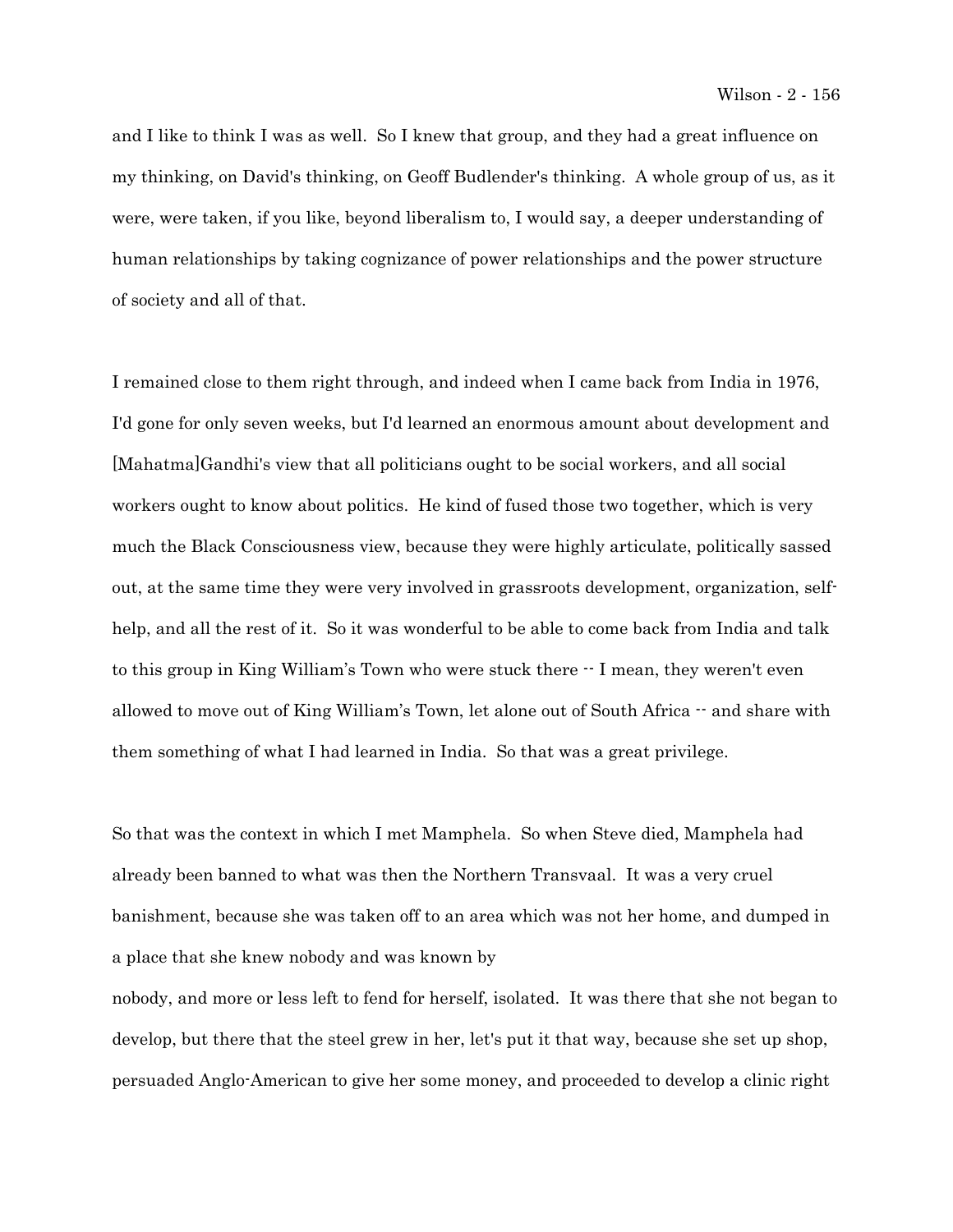there, which was a clone, if you like, of what had happened in Zanempilo, and she then built the Ithuseng Clinic up in what is now the Northern Province. It was there that she developed her work.

It was while she was there  $\cdot\cdot$  in fact, she was in the hospital, very ill  $\cdot\cdot$  that Steve was killed in prison, and then the whole Black Consciousness Movement in 1977 was, as it were, scattered. I can remember saying to Steve  $\cdot$  it could even have been 1977, I think it was 1976 -- saying to him, "Do you think this movement of yours can be closed down?" And he said, "No, because it's a movement of ideas. It cannot actually be stopped."

And I think one of the interesting things about South African history which we're going to look at in years to come is just how enormously important politically the 1970s were. Now, at the present moment, the 1970s don't make a great deal of  $\cdot$  there's not a big profile of the 1970s politically, because the sort of senior leadership, most of the senior leadership in the ANC were either people from the fifties or they were in exile. You had the enormous importance of the defiance campaign in the 1950s, then you had Sharpeville, which obviously involved the PAC, whose march it was originally, that had the shooting, but the ANC very involved in the anti-pass-law campaigns of the late fifties, early sixties, then the Rivonia trial and the imprisoning of the top political leadership. And then the remainder of the sixties, anybody who wasn't in jail really had gone into exile, so we had this desert that I was describing earlier. Then through the seventies, the Black Consciousness Movement, led by Steve Biko, began to emerge and became, in my view, an incredibly important significant process in South Africa. Politically it's not really much looked at at the moment, because in a way, from the perspective of the ANC, things jumped from the 1950s, early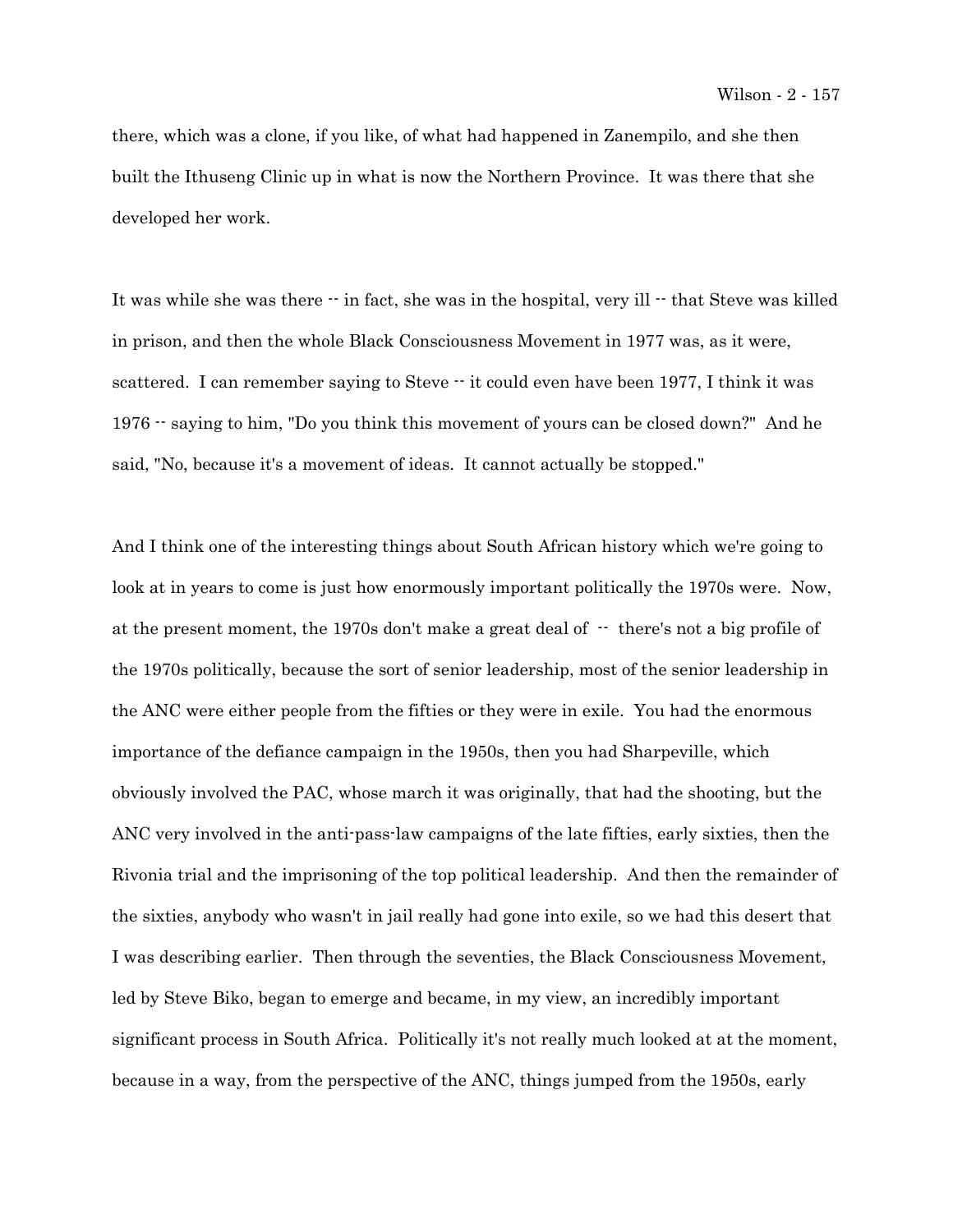sixties, into the United Democratic Front movement of the eighties and into the 1990s, and then people came back from exile.

But a lot of the BC people are now in politics, many of them in the ANC and so on, but it put a political toughness into black South African thinking that is very significant and important, and so I think we will look back  $\cdot \cdot$  I think that historians are going to come back to the 1970s and reconsider them very seriously. Biko was at the heart of that.

It was there that I met Mamphela, and it was there that we became friends, and it was as a result of my enormous respect for her and her own political wisdom that when I was beginning this whole inquiry and being sent out to find out whether it would be a good idea or not, that one of the places I stopped at the very beginning was to discuss with Mamphela whether this would be a good idea, because she had an understanding of poverty, of rural development, but she also had this political antenna, and she could think analytically, so she was a natural port of call. So that's that background.

Q: Were there any sources of information about black poverty other than government sources?

Wilson: Oh, yes.

Q: Was it coming through the Black Consciousness Movement?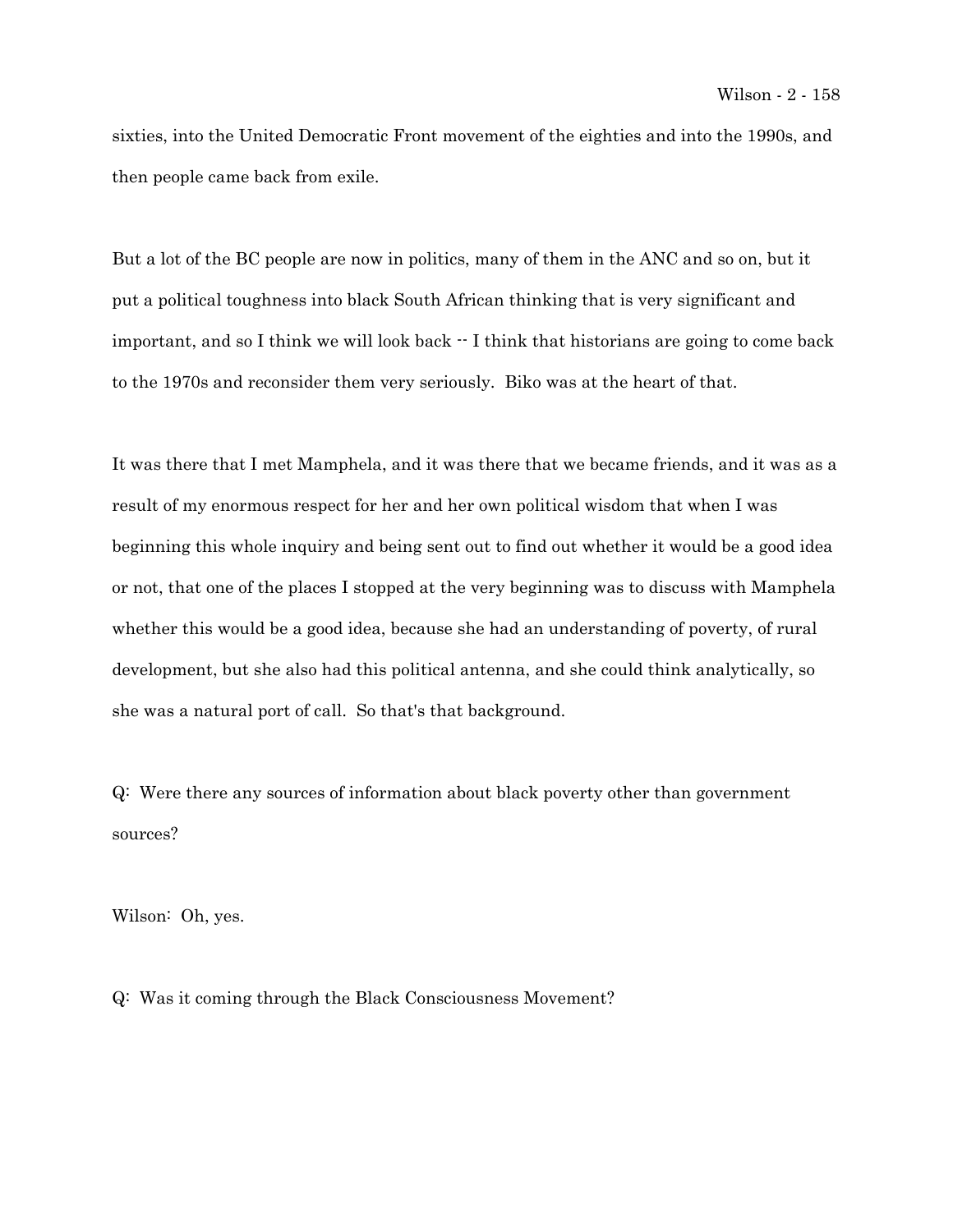Wilson - 2 - 159

Wilson: Yes, the Black Consciousness Movement was writing, but you did have considerable work through the South African Institute of Race Relations, which through the -- I was trying to think whether there was much in the 1930s, but certainly through the forties and fifties, was publishing all kinds of work. There was the annual survey, of course, which became, justly, very famous, and then there were individual studies of poverty or particular studies like Ellen Hellman, who was an anthropologist working at the University of the Witwatersrand and so on. So there was writing. It's not as though nothing was happening.

There's a long tradition of study, and then there were historians like W. M. Macillan and so on, who were writing on these issues, but it hadn't become a major thrust of study. But let me not for a moment suggest there was nothing happening. The Institute of Race Relations particularly had published a good deal on this, and the churches were worrying away about it.

Q: It was a big theme in the international church community in those years, in the seventies.

Wilson: Yes, I would need to check as to the dates of all of that, but it was certainly emerging. I mean, as I said to you originally, I mean, the idea of having a second Carnegie Inquiry was kind of floating around, as most ideas often are.

Q: In terms of how economists were thinking about it, what impact did Simkins' research have on looking at unemployment issues generally in South Africa?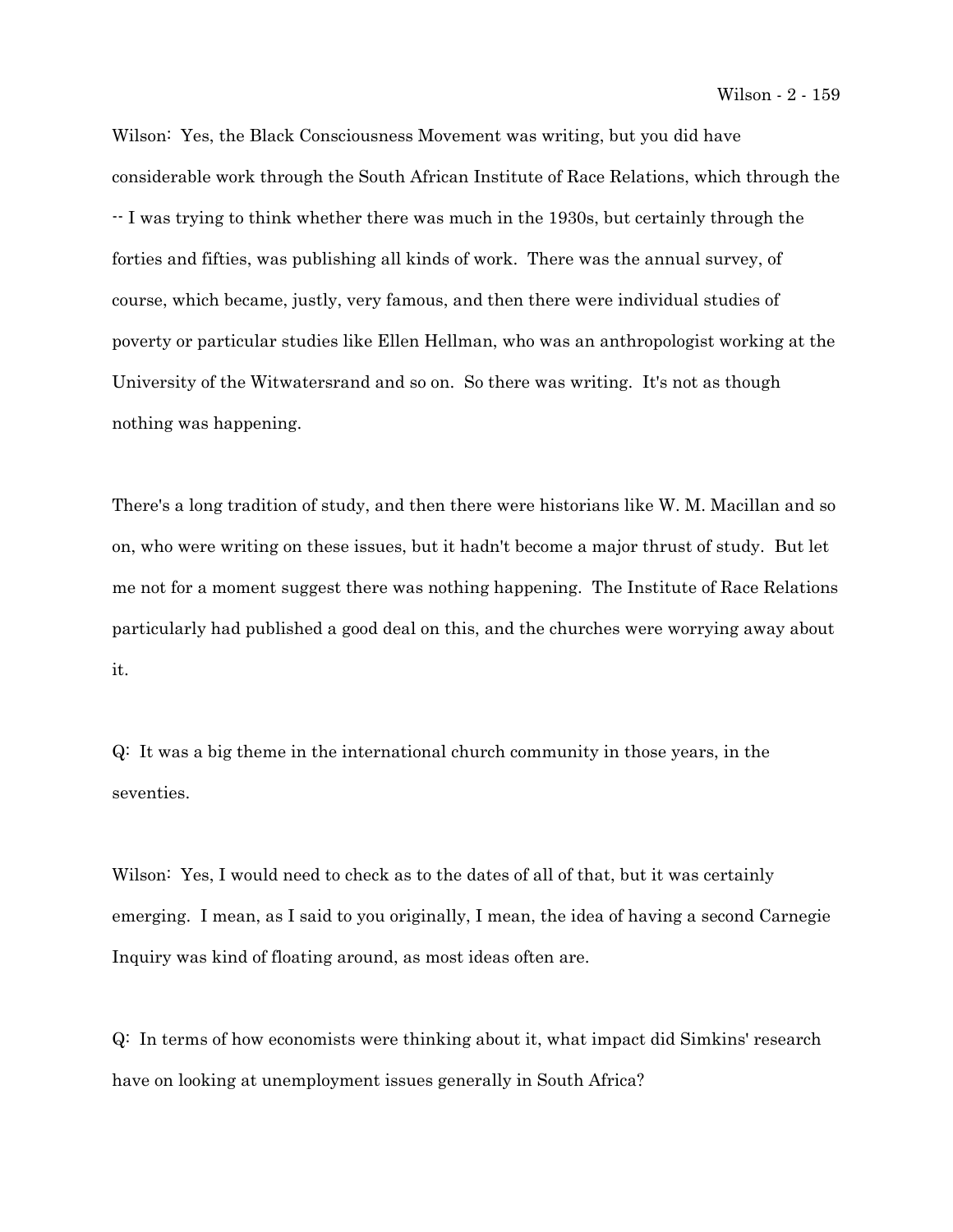Wilson - 2 - 160

Wilson: Oh, enormous. Charles Simkins is one of South Africa's leading economists and very innovative in the way in which he was getting hold of official data and scouring it to try and get at the whole issue of unemployment. One of SALDRU's great early successes was when we were able to publish an early Simkins paper. I think it was one of our working paper number three or thereabouts, which was an attempt by Charles to measure unemployment and to show that it was actually getting worse. Now, when he came up with these figures, all hell broke loose, because, you know, people were sort of saying, "We certainly don't have unemployment this high." And he was saying, "Well, look. This is what the figures are saying. This is population, these are the jobs," and so on and so forth. Now, he had to revise some of his assumptions and so on, but it was an enormously important pioneering paper, that early one. When did that come out? '76, I would guess. I'm trying to remember. I think it was in 1976.

So that the attempt to get at the official data and to interpret it and to try and understand what was really going on, Simkins pioneered a whole range of that, because he was looking at population movements through the country, looking at the censuses and so on, and we have a whole range of Simkins papers on income distribution and so on. He and Mike McGrath, there were a number of economists in the seventies now beginning to get to grips with this data. [Interruption.]

### [END TAPE FOUR, SIDE ONE; BEGIN TAPE FOUR, SIDE TWO]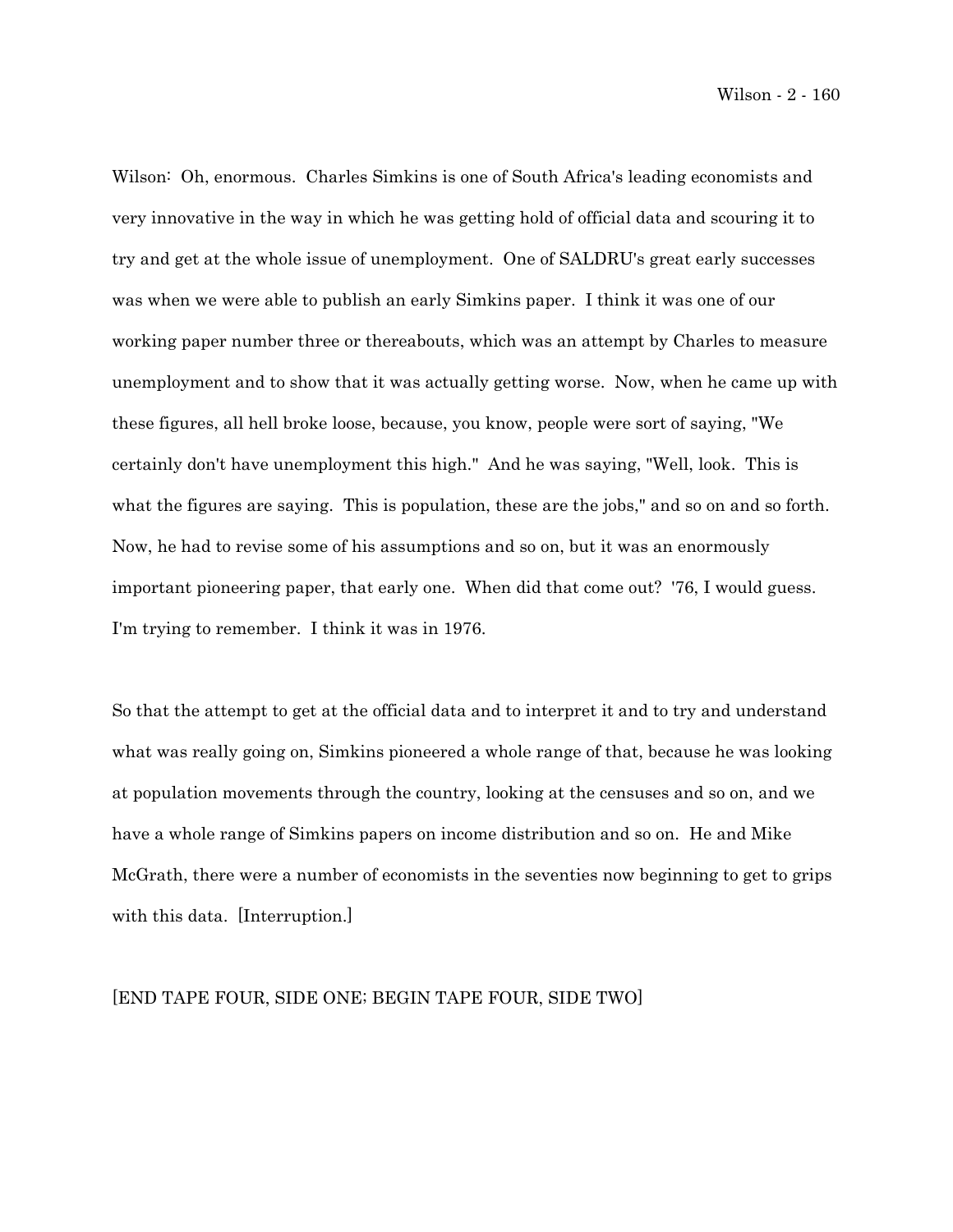Q: Francis, I wanted to go back to the process a little bit and ask you how important was it to get the support from the Ford Foundation in the way of fellowships, and what function did that play in the overall project.

Wilson: The Ford Foundation was enormously important in all kinds of ways. They were working in South Africa at this time, and the lead in this was taken, I think, by Bill Carmichael, who was one of those very senior executives who just found South Africa so riveting that he kept coming back himself as a field officer, effectively. Ford was superb during those 1980s, because they managed to sass out the political terrain probably better than anybody else, and find ways of putting money in good creative places, without being beholden to any particular political group, and yet moving with the center of gravity of where South Africa as a whole was moving, I think, as opposed to just white South Africa. So they were extremely creative, and I hope somebody some day does a good study of the role of Ford in South Africa during these years, because they did an excellent job.

We were lucky to be beneficiaries of that process. I haven't gone back to when  $-1$  can't remember the exact details of timing and so on, but Ford were very willing to be cosponsors, if you like, of this inquiry and fully understood that this was a Carnegie process, Carnegie-led. They understood the historical resonances of the first inquiry and so on. So they came in, in the best possible way, more or less sort of saying, "How can we help in the most useful way? Our name doesn't have to be part of this at all," which is tremendous and very generous of them.

The support that came to SALDRU in this was really in the form of money available to hire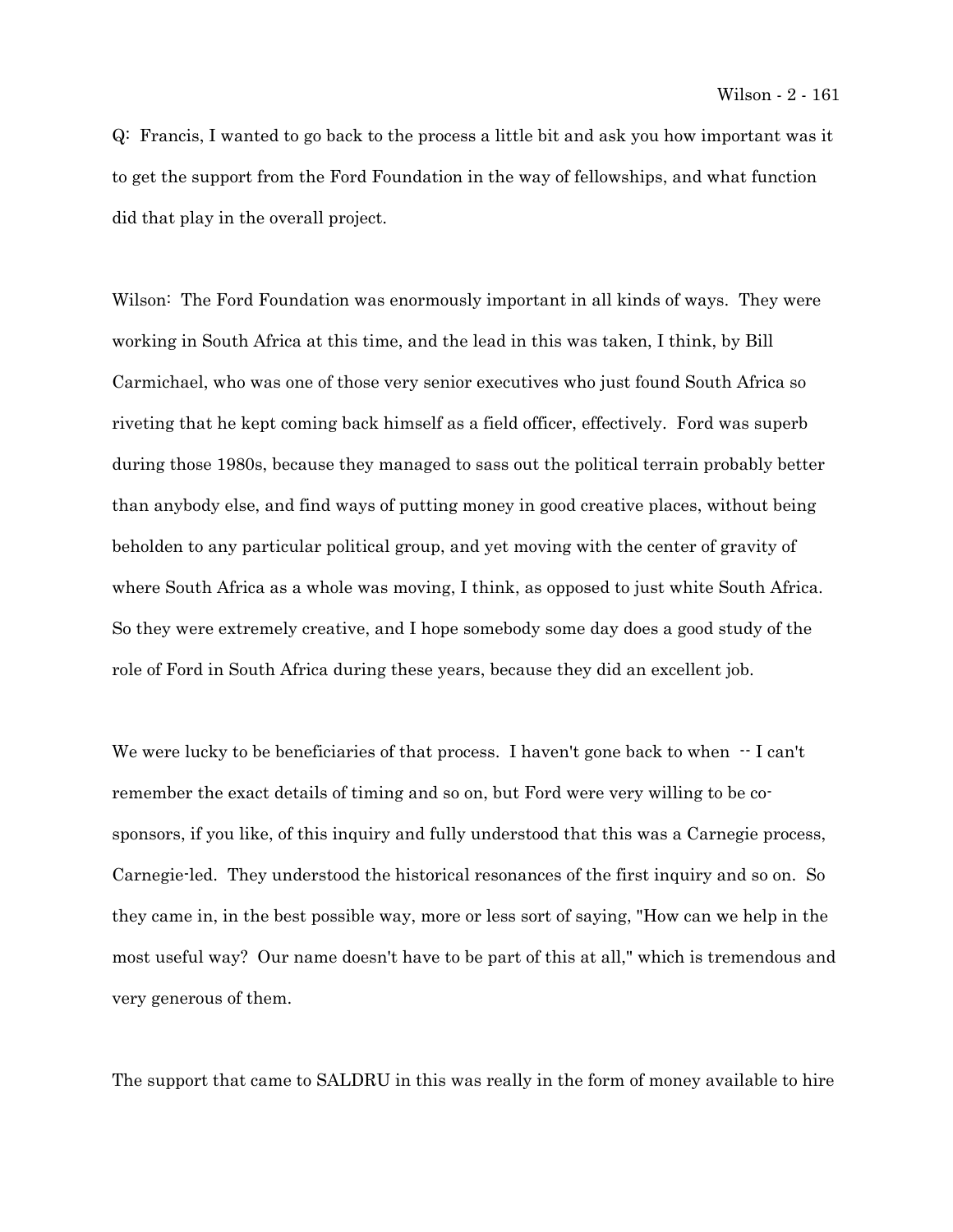interns, but not only interns, it was returning scholars. And we had a great deal of money from Ford during these years which enabled us to bring people into SALDRU for a couple of months or even a year or two at a time. For example, in our returning scholar scheme, somebody like Bill Nasson, who is now a very distinguished historian at the University of Cape Town, he was just at that stage finishing his Ph.D. in Cambridge. He had been a student through the South African Committee of Higher Education, which was run by Lindy, my wife, in the days before she was a filmmaker in Cape Town. Bill had been one of these students who had come up the hard way, avoiding what were then the bush or the tribal colleges, unable to come to UCT, had done his studies through Sached, had gone, I think, to the University of Hull, if I remember it correctly.

Anyway, he had finally wound up in Cambridge doing his Ph.D., and was ready to come back to South Africa, but there wasn't a job immediately available, and he hadn't quite finished his Ph.D. So we brought him  $\cdot \cdot$  we were able, with the Ford money, to bring him back into SALDRU, and he worked with us for some time. I don't remember exactly now how long it was. And he was doing two things. One was, he was finishing his Ph.D., which just needed typing up, and also he then got involved in research into the inquiry and did a great deal of work in issues of farm labor and education on the farms and so on, and eventually was one of the two editors of the book that came out of the inquiry on education, From Poverty to Liberty.

So that's a very good example of how SALDRU, with Ford money, was able to provide a base, a space, if you like, for people in transition, and similarly with younger people. I mean young people within South Africa who needed some space, frankly. There's a nice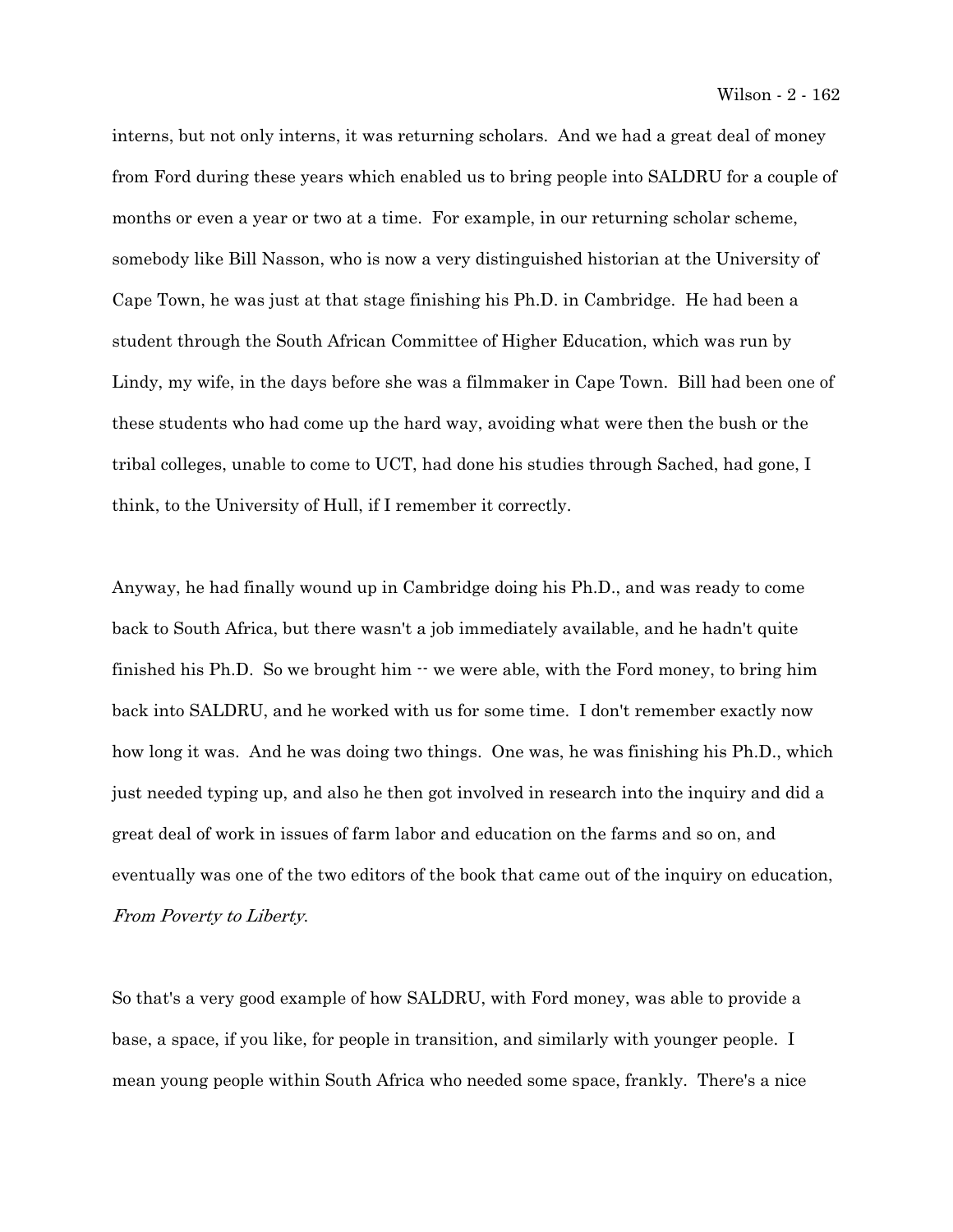story about Ebrahim Patel, for example. I got a phone call one day from somebody  $\cdot$  I'll tell you in a moment who it was [Dullah Omar] -- who said, "Listen. I've got this nephew of mine out at UWC and he seems to be dropping out because, frankly, he's bored. I'm very worried about him. Couldn't you take him at SALDRU?"

I said, "Yes, well, we do have a bit of money. Let him come along." And this was Ford money.

So Ebrahim Patel duly arrived as a fairly angry young student, got involved. We didn't do any teaching, really; we just provided a space in which people could read and learn and get involved. He started writing and doing projects tied up with the inquiry. In due course, he was organizing the workers at UCT campus, which made SALDRU pretty unpopular with the authorities down the hill, the university authorities. Not that unpopular, but you know. What was SALDRU up to, organizing workers?

Eventually, Ebrahim Patel moved on from SALDRU, having been very involved in the Carnegie process and writing papers and so on, having organized a union of workers at UCT, and is now, many years later, is one of the most significant trade union leaders in South Africa, one of the intellectual leaders and political leaders in the trade union movement, in the clothing and textile workers union.

That was SALDRU, in a way, simply providing space during those very difficult political years of the 1980s, and where a place like the University of Cape Town had a certain -- how shall I say  $\cdot$  there was certain protection there, so people could come and just do things.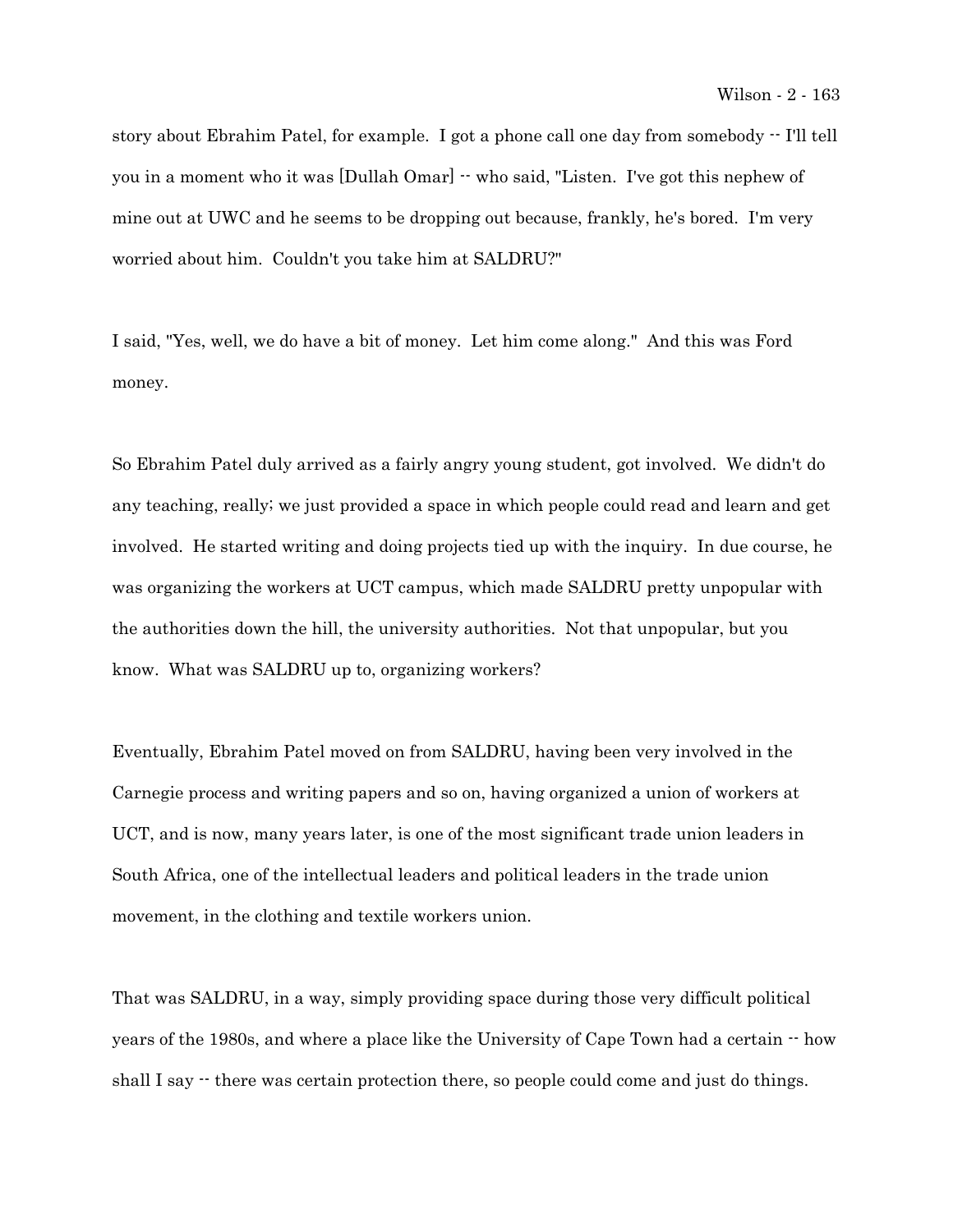That was all made possible with the Ford money, and they were very understanding and very generous, very supportive in that process, and knew exactly what was going on.

Of course, it was education of the very best sort, because people came in, there was a scholarly atmosphere, there was a good library, they were expected to work, they were expected to write. And if one looks back at those early papers by many of these people, you know, that was some of their early writing and committing themselves to intellectual thinking and policy processes and so on. So that was a very important part of the Carnegie process, but it was, in that case, Ford money very generously brought in, in a way that they didn't want to claim any kudos for it.

Q: When you say it was very important to the Carnegie process, were there questions being raised at Carnegie about whether or not you could generate the kind of research you wanted to generate with full participation, without, in a way, training researchers?

Wilson: No, I don't think so. Carnegie themselves were wonderfully sensitive about it all, both through David Hood and through Alan Pifer, who, like Bill Carmichael, Alan Pifer in those days was president and a very senior foundation person. But South Africa was also his beat, almost as the field officer, but he managed it in a way without getting in David Hood's hair. I mean, they were very skillful about that. But he knew and understood South Africa extremely well. I mean, he'd spent a lifetime, really, in one way or another tied up with Southern Africa. I'd met him as a child when he was involved as a Carnegie field officer, I guess, doing work with academics, including my mother, in the 1950s.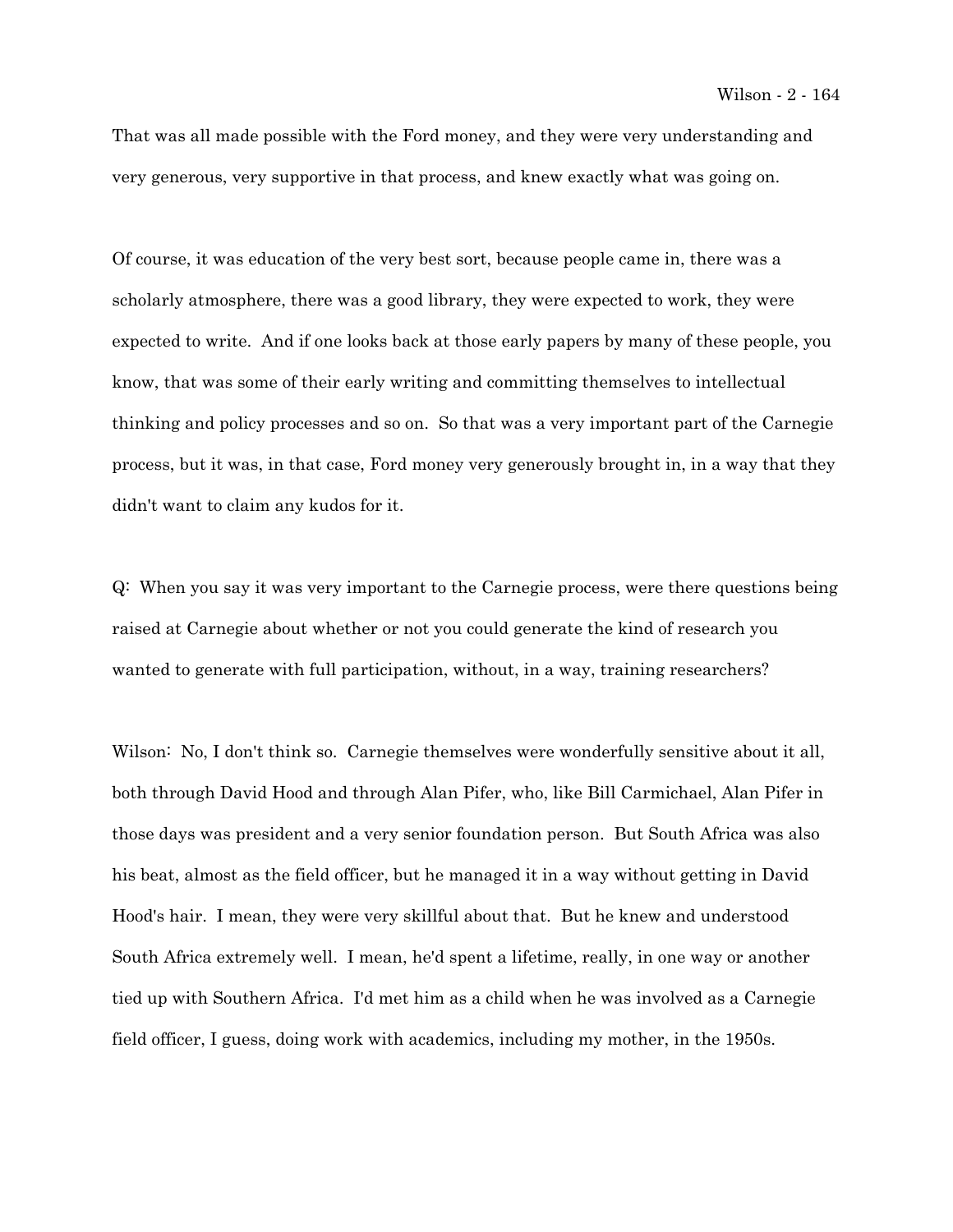Wilson - 2 - 165

So that Carnegie were, in my view, the very best kind of foundation, because they were interested in much more than money, because foundations have got much more to contribute than money. It's really their insights and the interactive process between grantees, if I can put it that way, and foundations, or particular people in foundations. That can be even more important than the money, and I'm not saying the money is not important. One needs the dollars to get on and do things. But just dropping money onto people can be counterproductive if it's not very sensitively done.

Both Ford and Carnegie, with different styles, I think managed it extremely well, but we're talking about Carnegie now. The way in which it happened, I think, was that they spent a good deal of time with the grantees. In the inquiry case, it was with me, in the Centre for Applied Legal Studies with John Dugard, in the Legal Resources Centre with people like Arthur Chaskalson, and then Geoff Budlender, talking through everything so that they really understood it, and making contributions. Now, one didn't necessarily always agree with every idea that David Hood came up with, but at the same time he was very creative and understood the politics of the country, and had a number of very powerful insights.

So it was a very creative interaction, is what I'm trying to say, without being directive. I mean, Carnegie, once they'd made the grant, said, "Listen. This is your inquiry. You South Africans, you sort it out, and we are there to support you. We're also there to make sure that the money is properly spent." There's always that tension, as you know, because one has to jump budget lines because something happened. You've got to spend money or whatever, you know. I can tell you many stories about that.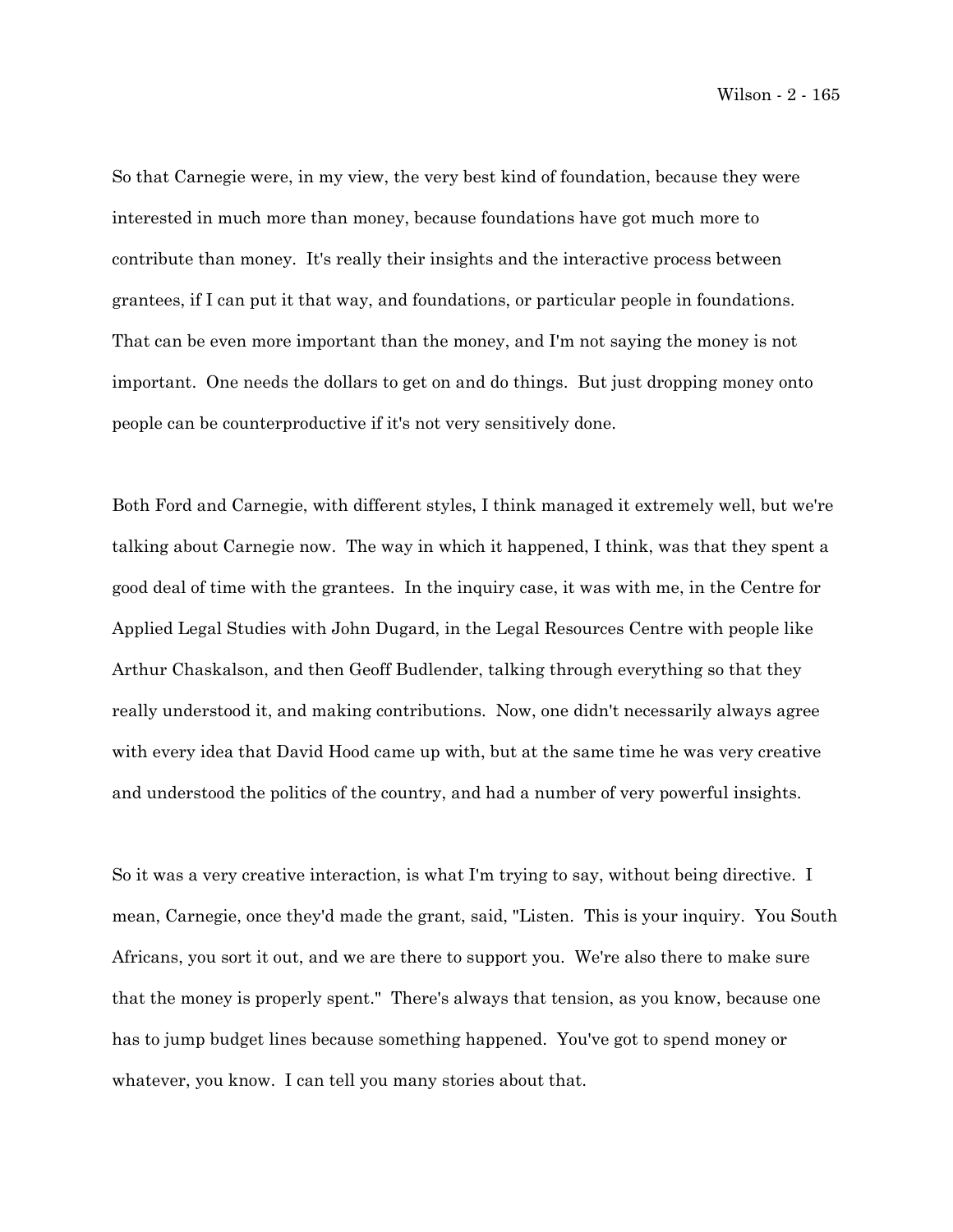So there's always that  $\cdot$  well, there should always be a tension there, because, in my view, one of the things that foundations can do is make sure that one keeps accountable, and one needs to learn how to be accountable. At the same time, down at the stope face, as it were, things can suddenly change. Circumstances change, and you have to make quick decisions, and sometimes you have to sort of spend money and repent later. It has to be done. But at the same time there's a trust relationship being built up there. So I think that the essence of the interaction is if there can be a good trust relationship built on real understanding of the politics, and politics with a small "p," if you know just what the issues are at stake. Carnegie, in a sense, were superb. Alan Pifer, as president, had really an unrivaled understanding as an American.

### Q: Can you talk about that a little bit?

Wilson: I can. I mean, I've just read very recently a paper which I hadn't seen before, which he gave, I think in Princeton in 1980, in March 1980, to the board, to the Carnegie board, in which he was spelling out, I think, if I understood it rightly, he was beginning to make the case for more involvement by Carnegie. This was prior  $\cdot$  yes, this was prior to the big decision to go ahead with the Carnegie Inquiry. He'd spent a bit of money in the initial phases. I mean, I was really involved, but the big decision hadn't yet been made, and I don't think the big decision for the Centre for Applied Legal Studies or the Legal Resources Centre had yet been made. So Carnegie was sort of sniffing and edging towards further involvement. They had been very involved in the earlier years because of the way in which the will of Andrew Carnegie was set up.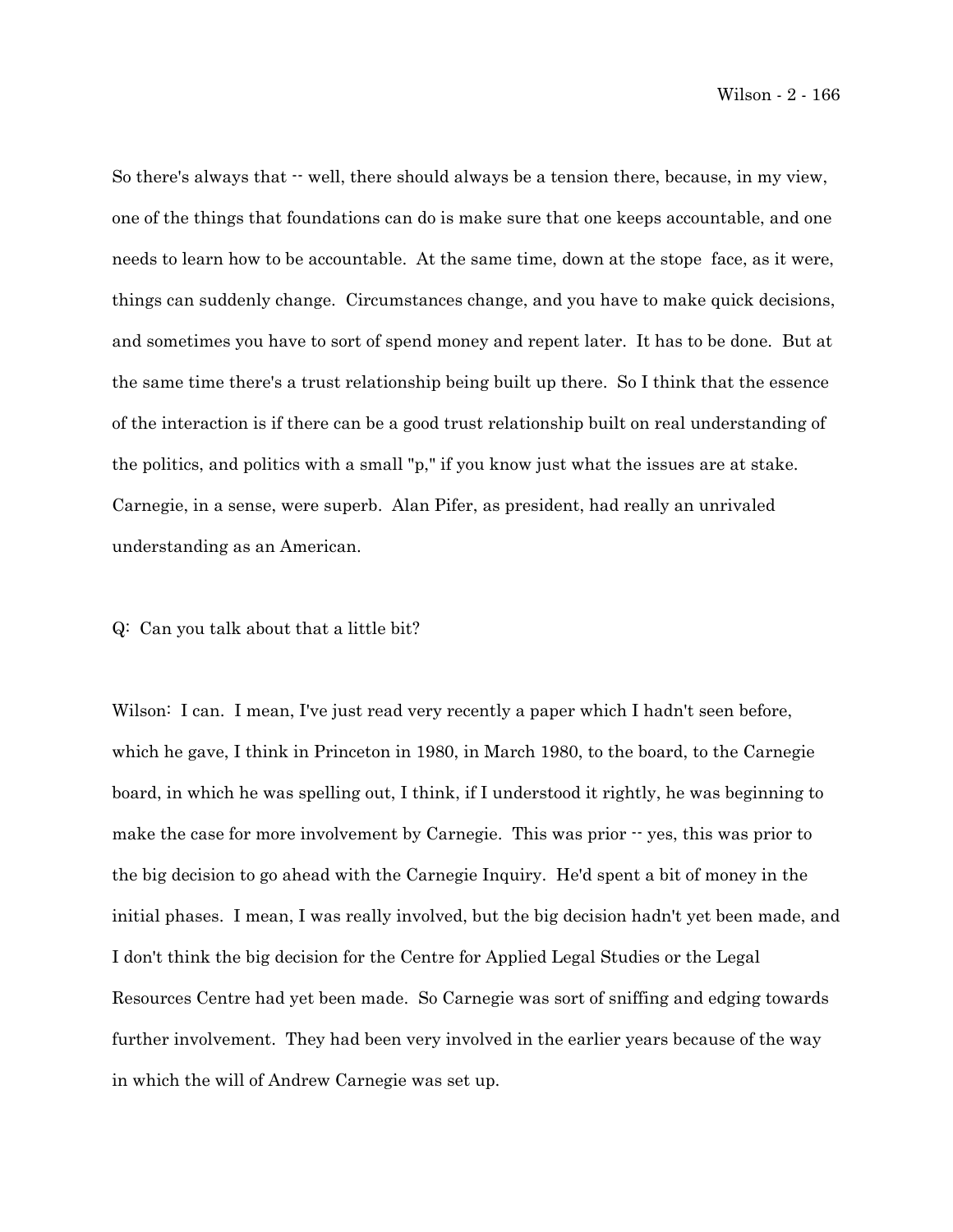Wilson - 2 - 167

Alan Pifer gave a paper in Princeton, which, reading it now, with hindsight, I mean, it stands up extremely well in the light of history. This is about twenty years later, and this is after the fall of the Berlin Wall, after the collapse of communism, after the whole F.W. de Klerk speech in February 1990, after the release of Mandela, after the transformation in South Africa, which none of us expected. And his reading there, as it were, reading the signs of the times and looking at what was going on in politics, in economics, in the society as a whole, in terms of why it's broken down into English and Afrikaans, in terms of black society, in terms of economic change and industrialization, I mean, it's a *tour de force*. It's really good.

So that he had an intellectual understanding and a political understanding which was very profound, and, may I say it, very unusual for an American, in that he really did know what was happening in this country, and based on deep insight going back maybe years. Now, that meant that Carnegie, in a way, had a head start in how to work in this country. Of course, for those of us whose analysis was similar  $\cdot$  I mean, I think if you look at those who were involved in the Centre for Applied Legal Studies or the LRC or those of us in the inquiry, I think we would have had a very similar analysis at the time, of what was happening in South Africa. And the essence of it was that we don't actually know what's going to happen in South Africa.

And he finishes his paper by saying, "I'm simultaneously both very pessimistic, because it looks like it may not change forever, or not for a long, long, long time, but at the same time I'm very optimistic, because there is some deep changes going on." And if you read the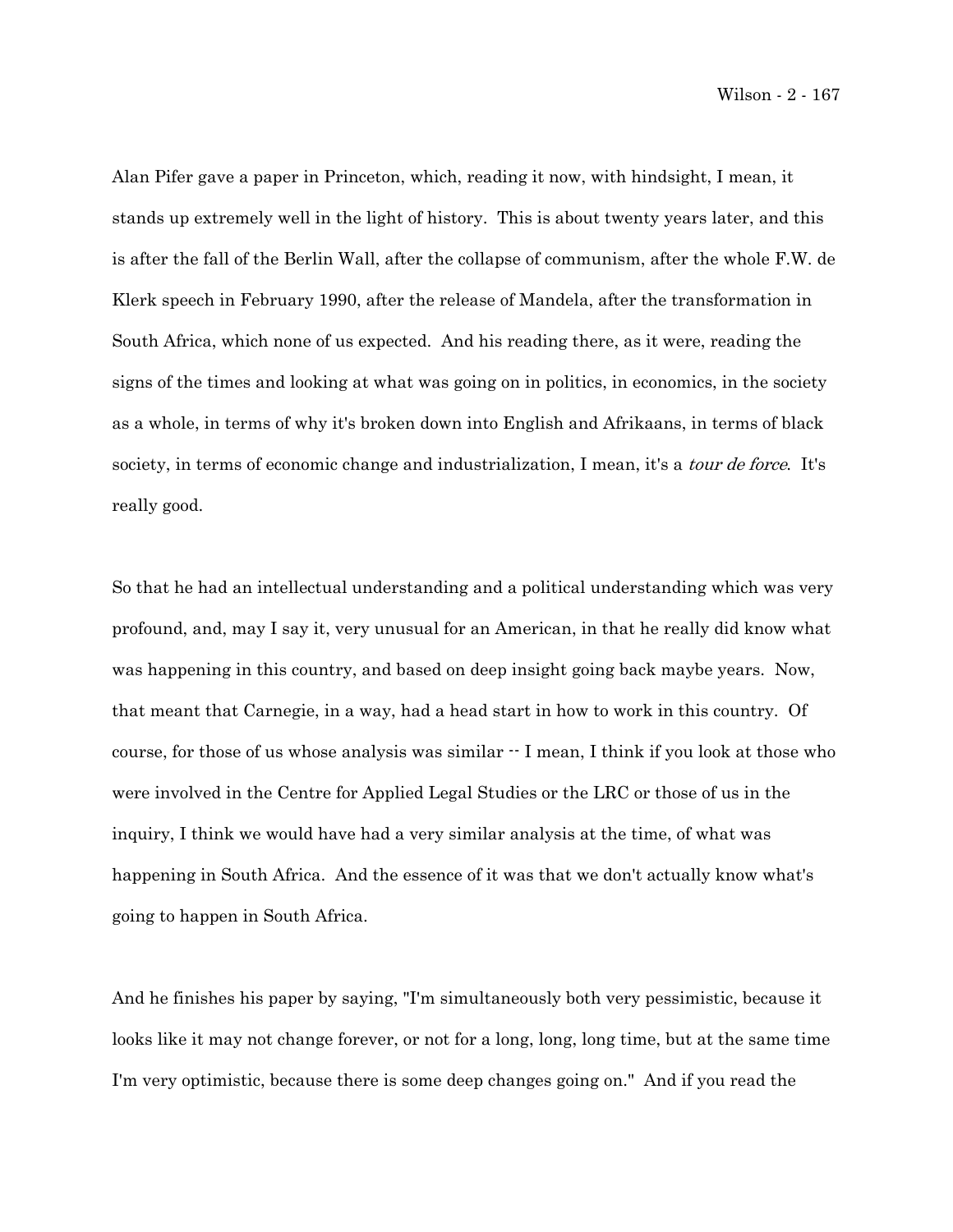introduction which Mamphela and I wrote to Uprooting Poverty, although there is a statement in there about why we think that change is not going to happen very soon, which one can be used against us, and I often quote it to show how one can't predict, at the same time if you read that introduction more carefully, we are also pointing to the same kinds of changes, the underlying changes in the society, of urbanization, of industrialization, demographic forces, and all of that. I mean, we were writing that in 1988, which was eight years after Pifer was writing his paper. Very similar kind of analysis.

So that I think that there was room for those who understood the change, non-change, as it were, that dichotomy within South Africa to find ways of operating, and in Alan Pifer, those of us who were inside South Africa found somebody who understood exactly the ambiguities and why it was worth trying to work, but what the limits of that work would be and so on. Yes.

 $Q:$  That kind of leads us into the question of  $\cdot$  participation leads us into the question of the whole issue of sanctions.

Wilson: Yes.

Q: Alan Pifer had a fairly strong position on that, that he developed over a period of years. Did you and he talk about that issue at all when he was here? Was that part of the early discussion or did that emerge as one of the final points?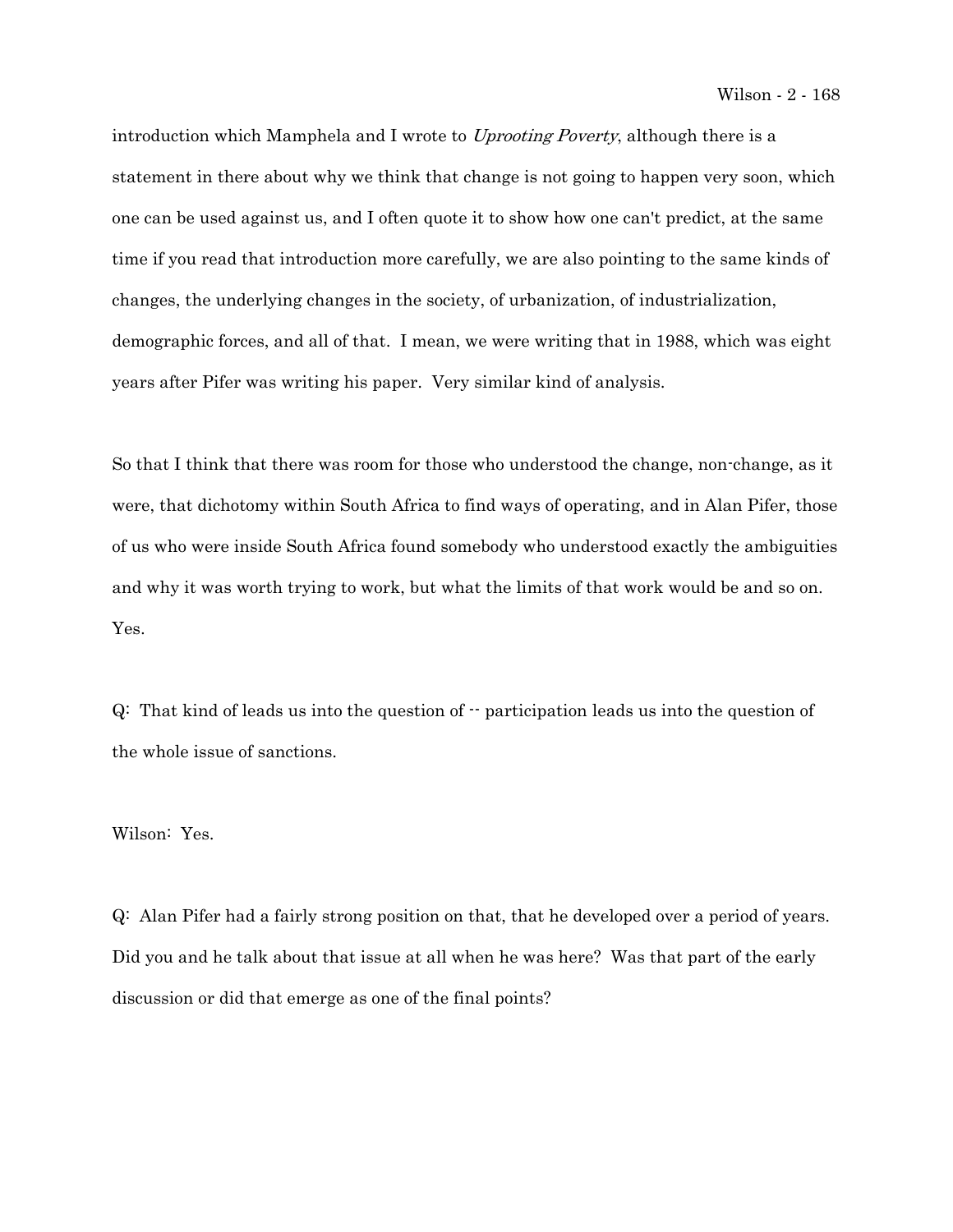Wilson: I would have thought it must have been part of the discussion. I don't actually remember discussing it with him, but what I do remember was that in those early years, 1980-'81, both before I went on my sabbatical in mid 1980 and after I came back in July of 1981, one of the points that I was raising, particularly with black South Africans as I moved around the country and talking about whether we could have an inquiry -- don't forget, the inquiry itself wasn't set up until April 1982, and so there was that whole long gestation period, one of the key points that we were talking about all along was, could we use American dollars.

That is shorthand, if you like, for saying, what about the whole issue of sanctions? What about the whole issue of American imperialism, which is significant? Maybe Americans don't see it because when one's inside the empire or at the heart of the empire, you don't necessarily see what's going on or understand how that impinges. But those of us sitting in a place like South Africa are very sensitive to all of this, so we needed to tease out in our own minds whether politically this was an acceptable thing to do.

That was one of the reasons, if you like, why I had gone in London in  $19 -$  when was it? '80, '81, while I was on sabbatical, I'd got on my bicycle and ridden round to Pallo Jordan and said, "Listen, Pallo, this is what we're up to. I just want you to know." And implicitly what we were all agreeing was that there was work to be done in the country, and it was okay. Now, we didn't then have to take a big stand on the sanctions issue, and in a way we finessed like that and simply said, "Look. This is okay. We'll go on with it very quietly."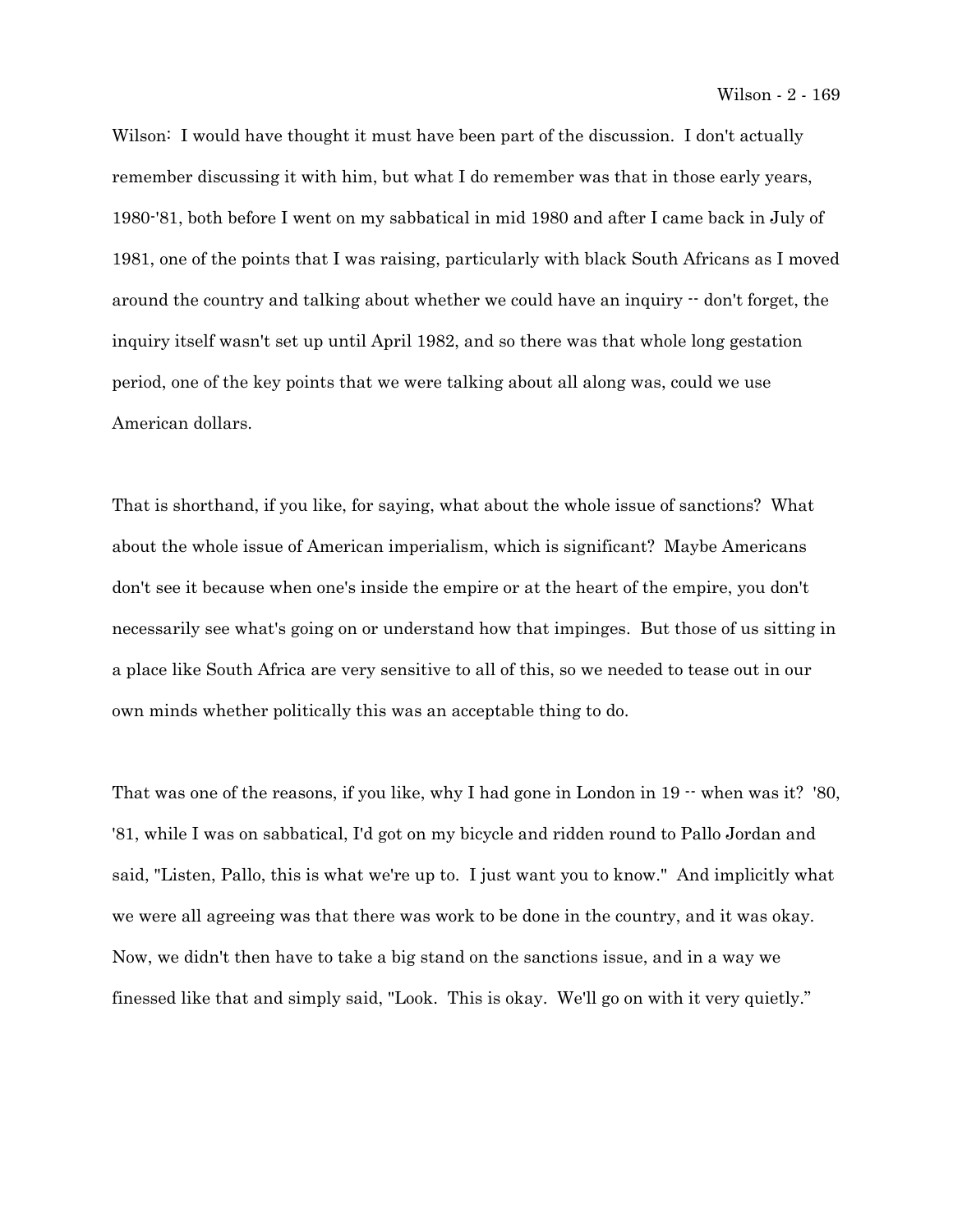I think everybody understood the ambiguity, even about the sanctions issue, that, you know, although sanctions were an important part of the process and we tried to write about it in the book, that the contradiction between -- if there was a contradiction between the strategies needed for economic growth in dealing with poverty and the strategies needed for political change which might involve sanctions, we'd try to face that at the very end, because that was still a major issue.

It didn't become an explicit problem in the development of the inquiry itself, and that, I think, was because we'd taken time. We took more than two years in negotiating, if you like, the politics of having an inquiry, and everybody agreed, "Look. It's a good idea. Let's do it."

Q: When you announced the inquiry, there was a tremendous amount of press.

Wilson: Yes.

Q: Could you talk a little, first of all, about your contacts with the press both here in this country and the U.S.? Did you have contacts in the U.S. that you deliberately used? Did you want to disseminate it as much as possible?

Wilson: Yes. At that stage, early 1980, I wasn't at all interested in what was happening in the U.S. press. It was of no concern to us. Not that we were disinterested, but that wasn't what I was involved in. What I was concerned about was the need to launch it inside South Africa very publicly, because that seemed to be the most protective way, because if you try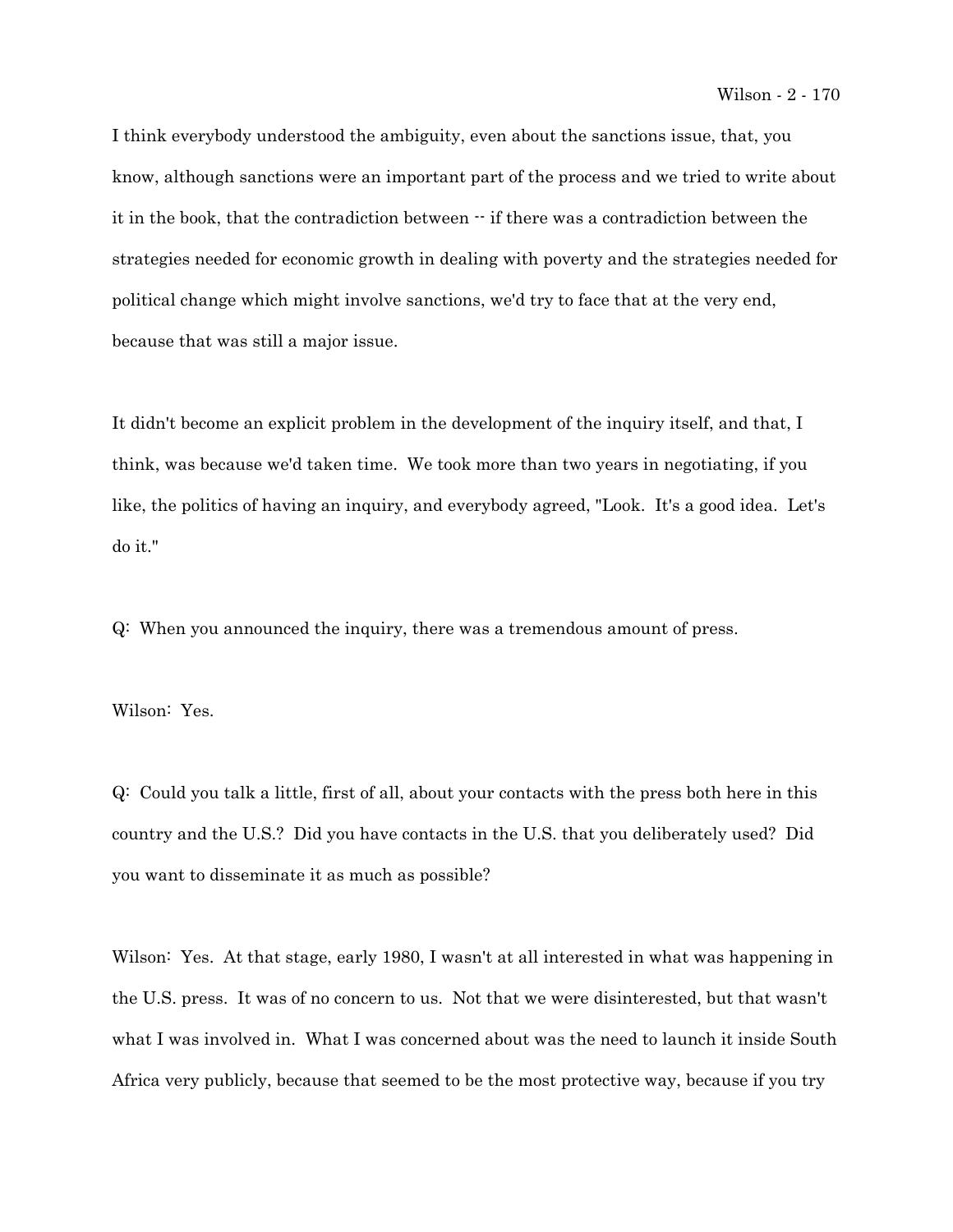to do it secret, well, it wouldn't be secret anyway. The special branch would get very particularly interested if it was trying to be secret, so the more open we could do, the safer we would be, because, you see, it's difficult, this distance, or this kind of environment, to recollect just how difficult it was to operate inside South Africa.

What we had to find was a way of this inquiry having the support, the broad support, political support of black South Africa, i.e., the ANC and the liberation movements, in a way which wasn't going to be chopped up into little pieces by P.W. Botha & Co., because they could simply turn a little tap and say, "No money. We're not going to allow the Carnegie money in." Or ban three or four of the key people. I mean, most of my  $\cdot$  not most, but an awful lot of my friends had been banned in 1977, and I came within a whisker of it myself. When was it? That October the nineteenth when David Russell and lots of people from the Christian Institute  $\cdot$  and I had been a board member of that  $\cdot$  lots of people were banned, Beyers Naudé. That was the year the Black Consciousness Movement was shut up and all of that. So that banning was a very real possibility.

Now maybe I should pause for a moment to talk about banning, because banning was a weapon which was incredibly powerful, because you would simply  $\cdot$  the minister of justice -- I think it was the minister of justice -- could simply sign an order. There was no appeal against it, and he would declare that you were banned for, for example, five years. Neville was banned, for example, Neville Alexander.

Fiks, they deported him to the Transkei, so he was shut up in that way.

But by administrative fiat, people could be turned into lepers, effectively, and in terms of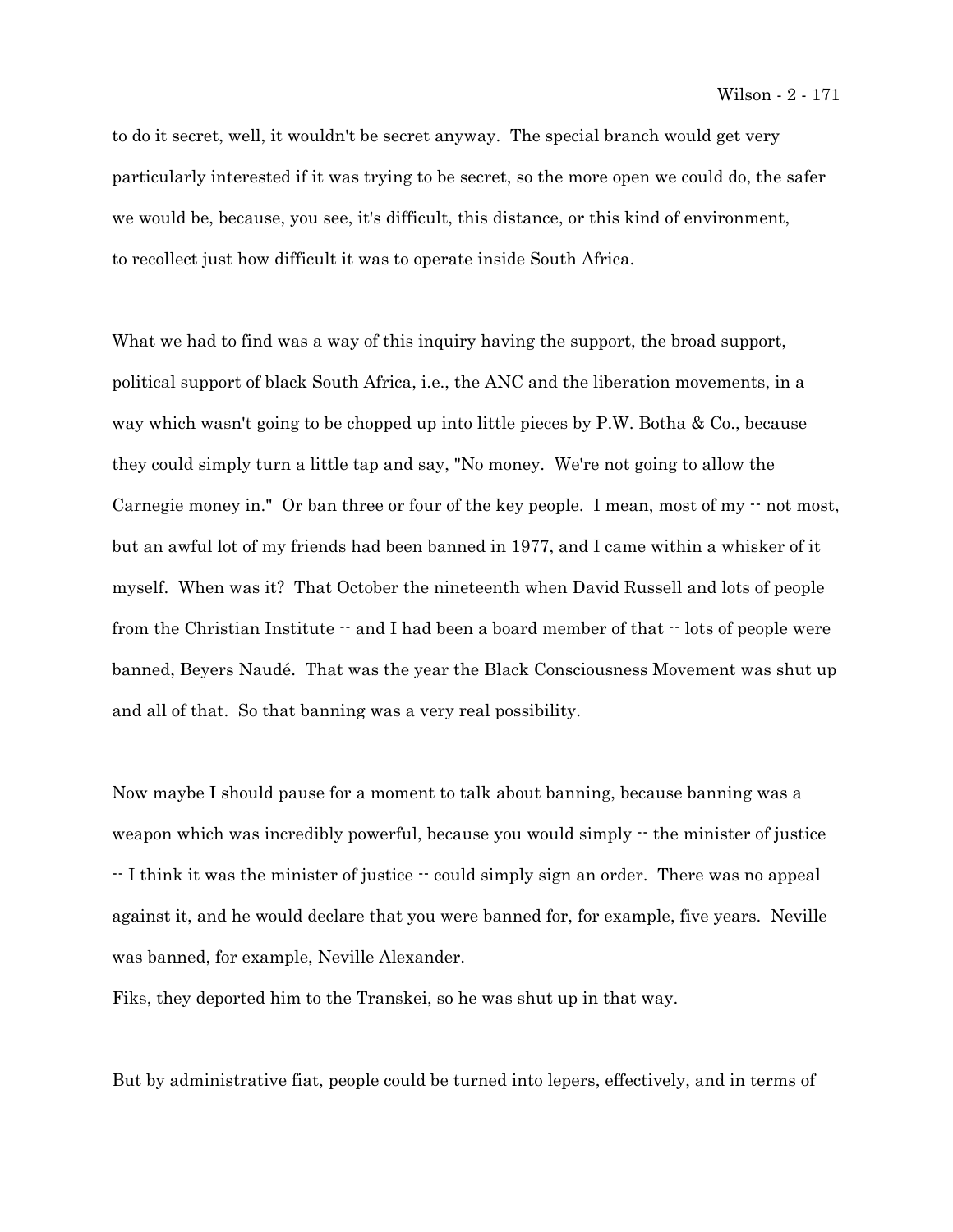the banning order, from the moment that order was received  $-$  and the orders varied slightly  $\cdot$  you could not meet with more than one other person at any time. So if your wife was banned, which happened in some cases, then you couldn't have a meal with a friend. And there were cases of the special branch arriving to peer through dining room windows. You could not go onto any factory premises. You could not belong to any trade union. You could be confined to a particular magisterial district. Nothing that you said could be quoted publicly, or that you had written could be quoted publicly. So you were effectively turned into a nonperson.

It's difficult, if you haven't lived in a society where this happens, to appreciate the power of that, because it also turned people into their own jailers. It's a very cruel way of doing it, because people would sort of say, "Well, I can't go out of my magisterial area because I'll be caught," or, "I can't have a meal with somebody else." But there were people  $\cdot$  I had a number of friends  $\cdot$  who simply said, "I'm going to live as though I'm not banned," and, of course, that's what happened to Steve Biko. He was caught on his way back from Cape Town, where technically he had no permission to travel to because he was banned and confined to King William's Town.

So the state or the system had at its disposal an array of weapons where, without any trouble at all, they could have stopped the Carnegie Inquiry in its tracks simply by stopping the money and banning three or four of us. Finish. So we had to find a way of operating in which you're holding these contradictions together, that you have the broad support  $-$  and this is understood, and this is not a kind of white operation or American operation, or anything like that  $\cdot$  and yet at the same time, where the system was not feeling sufficiently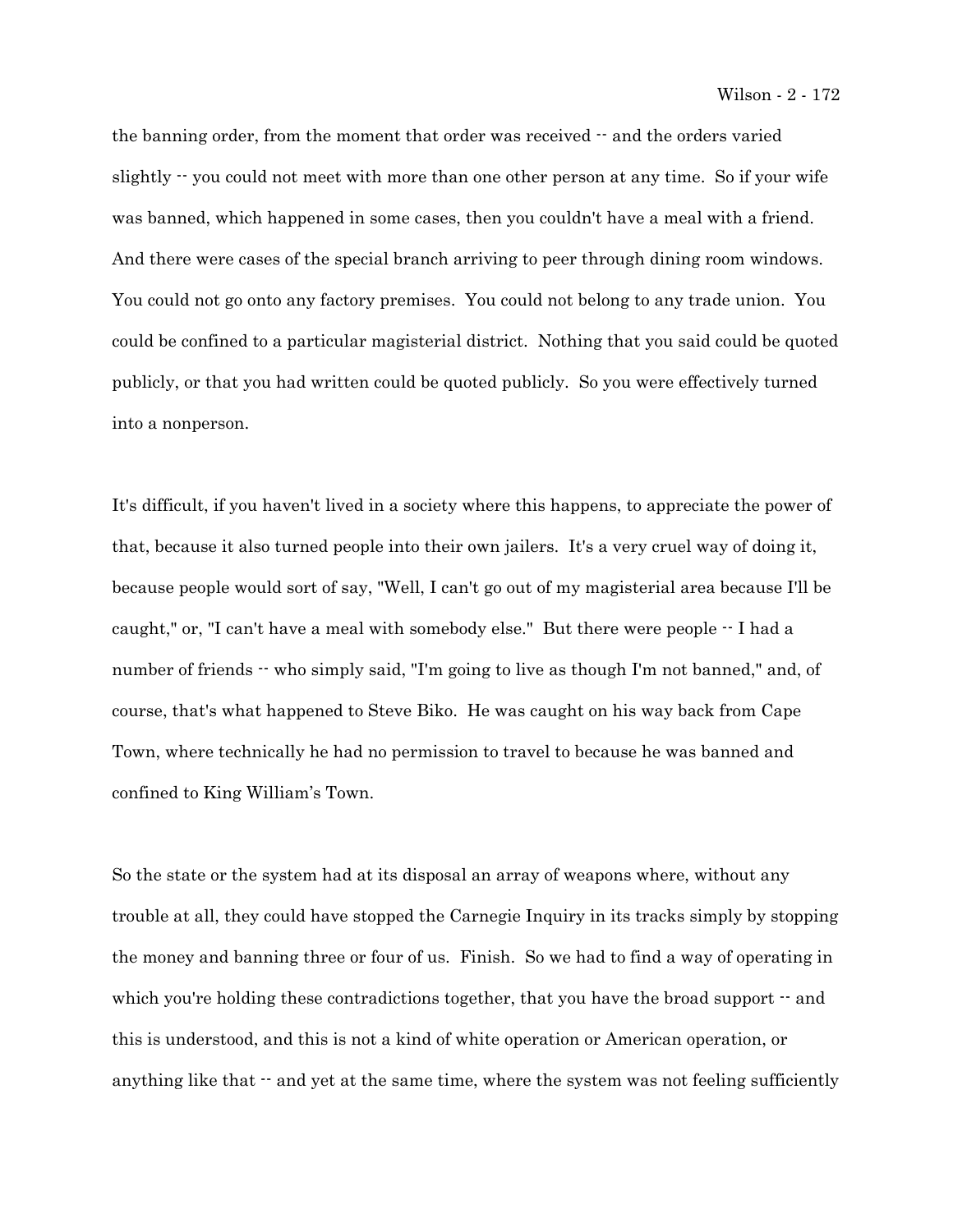threatened, that they felt, "Well, we have to turn this tap off," or you did it in such a way that the cost to them of taking action was higher than the benefit to them, derived from it. So you're playing politics here with a very  $\cdot$  sniffing the air, as it were. And that's what we had to do.

I can remember real concerns of mine as we began, that we have to get this launched in such a way that nobody can accuse us of being partisan, which is why we said anybody who wants to participate is warmly invited. Open, open, open. And when people wrote to complain about it, we said, "What are you complaining about? Write a paper. Get involved. It's up to you." So in a way we put the responsibility of involvement on the people who were feeling excluded, and we said, "Look. If you want to exclude yourselves, that's up to you."

Q: And who were the people who were feeling excluded?

Wilson: Well, down the track, I mean, P.W. Botha and his attack on us in Parliament just after the conference, because the conference in 1984 got a huge amount of publicity, and P.W. Botha made a strong statement in Parliament attacking us. As I recollect, he accused us into inter alia of refusing to invite people from the Department of Social Welfare. Anyway, one of the government departments.

And we were able to reply to him, because Stuart Saunders, as vice chancellor of UCT and chairman of the Carnegie finance committee, and I as director of the inquiry, we wrote a joint letter, sort of dealing with all P.W.'s points one by one, and were able to point out to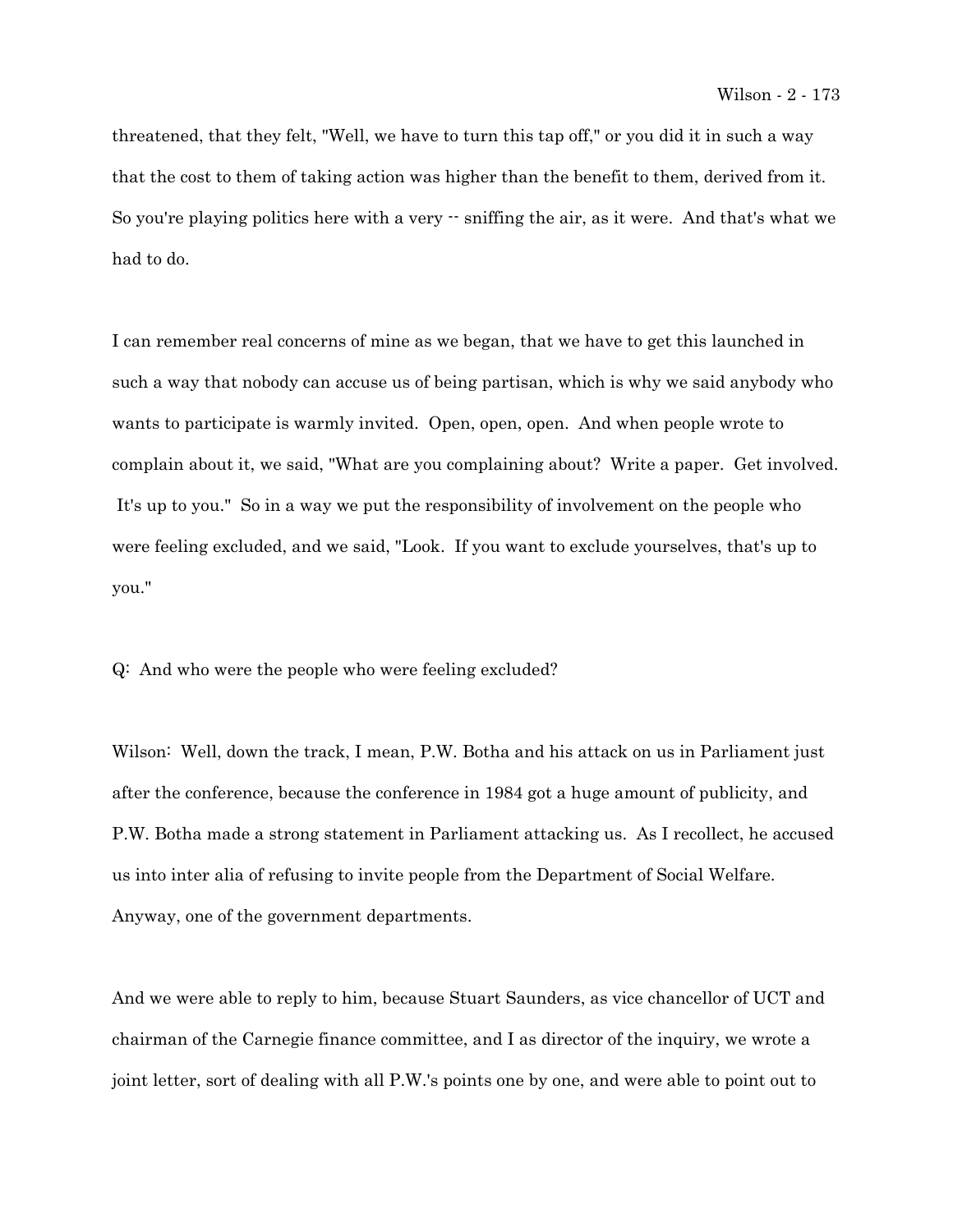him that actually we had been approached  $\cdot$  I had been approached by people within government or close to government, who wanted to participate. A friend of mine from -- I think it was the Development Bank at that time, but anyway there were a couple of people who wanted to be involved. I said, "That's great. Come and write a paper on how the state is viewing poverty or how your particular institution is." I'm trying to remember exactly who it was, but I'll have to check my notes.

They said, "No, we'd love to do that." They went back to their principals, who said to them, "Look. I'm very sorry, but it's much too sensitive an issue for an official statement or a semi-official statement being made publicly at this stage, so you can't do it."

And we'd said that, "You can come to the conference, provided you write a paper. We're not having any voyeurs, gawkers, or anybody else coming in." And that was partly to ensure that we had really committed people, and also to try and ensure that we didn't have a sort of overdose of whites who just wanted to breeze in and sort of be there. We said, "Look. If you've written a paper, that's fine. You come."

In the end, those two semi-government people, we winkled them in as journalists so that they could be there, because my assessment was that they were actually very important and should be there, and that was great. I mean, one of them is now vice chancellor of one of the Afrikaans universities and so on. And it was very important that they came.

So there was all this kind of politics going on as to how people get involved and to ensure that the money was not turned off, and also to ensure that the research workers  $-$  and this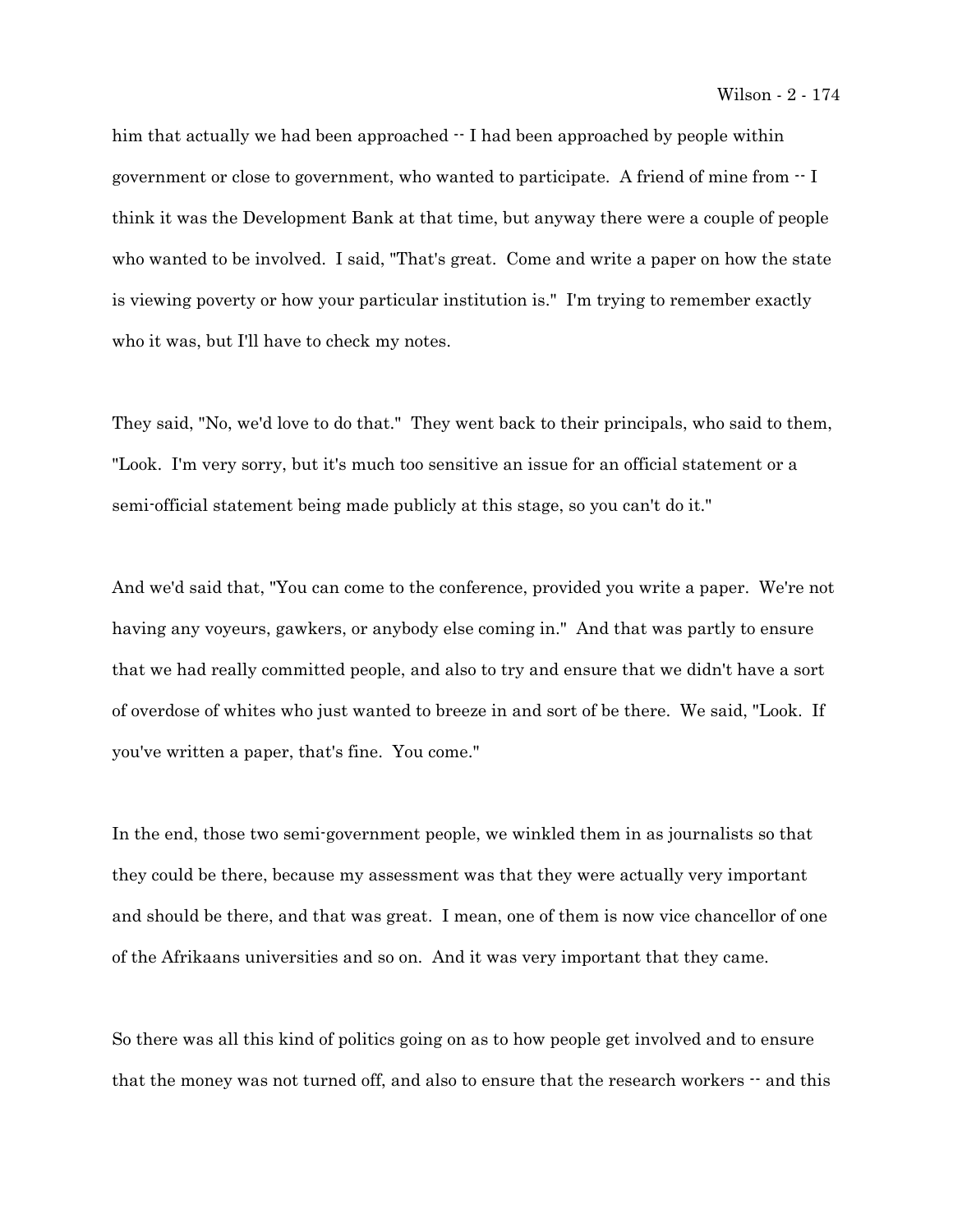was the next area of vulnerability  $\cdot\cdot$  that research workers, as they moved around the country  $\cdot$  I mean, the special branch and the system generally were extremely powerful, and they could  $\cdot$ - I'm not saying blow up your motorcar, but they could sort of ensure that your motor didn't get from A to B, or they could prevent you from getting into a particular area. I mean, it was a very powerful system.

So we could have been blocked at all kinds of levels, so we needed to do this in such a way that everybody sort of said, "Okay, these are a bunch of academics just doing their thing. Let them get on with it," and that's where the name of Carnegie was incredibly important, politically important, because we would say, "Look. This is the second Carnegie Inquiry. The first one was in the 1930s, it was all about white poverty, it was very important in South African history, and you all know, you guys in government, just how important the Carnegie commission was. We all agree that poverty is a serious matter in South Africa, so how can you oppose just ordinary research about it?" So that was the strategy, and it worked. It worked.

I can remember going off to talk to Piet Cillie in Die Burger, who was editor, sort of legendary editor of *Die Burger*, about the inquiry, and he said, "It's a good idea. It's okay." And he said, "You know what we used to say about Andrew Carnegie in the 1930s?" And he went back to that first commission and so on.

I said, "No."

He said, "Well, you know, we always used to say about Andrew Carnegie that he never saw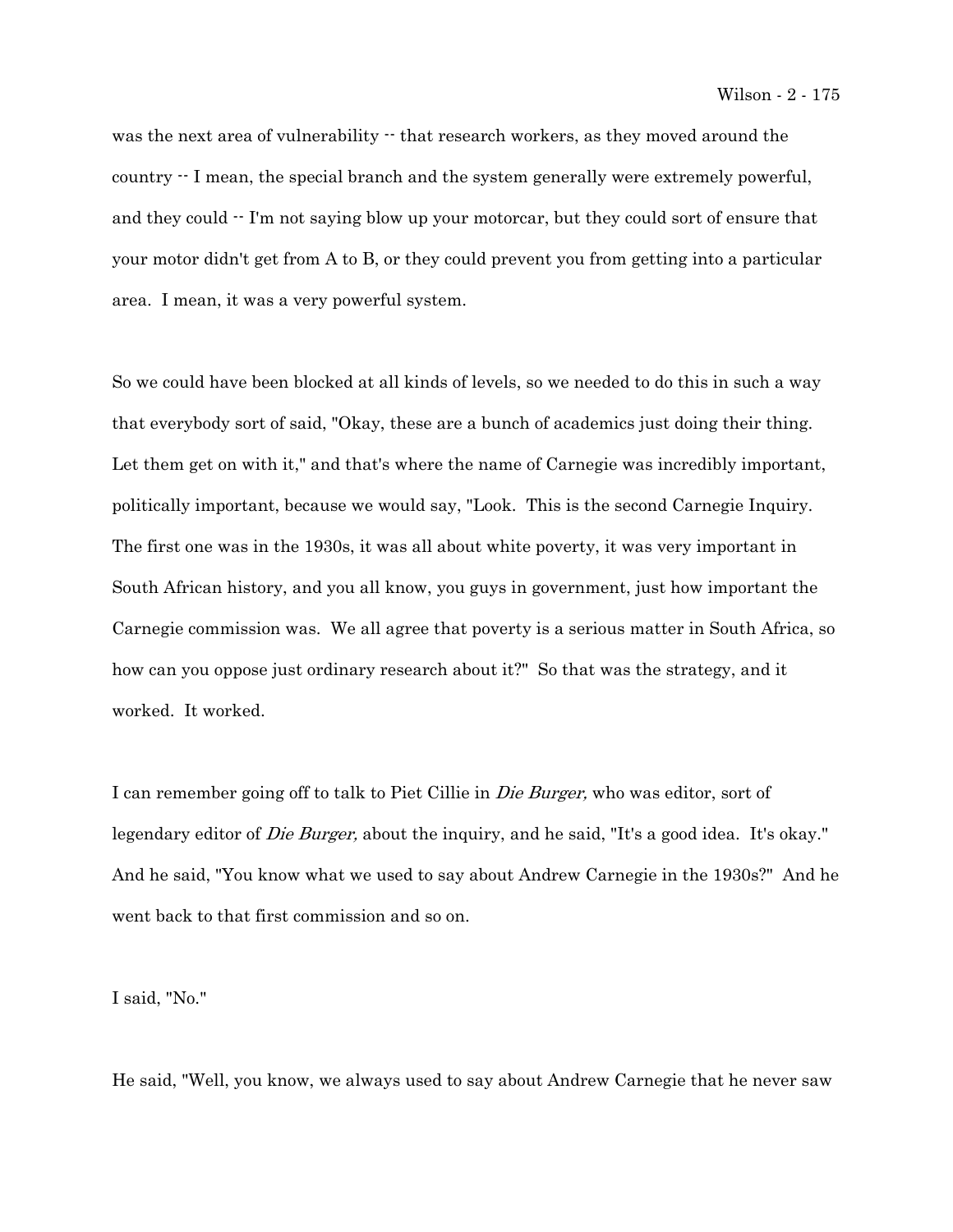the inside of a blast furnace until after he died." [Laughter] Which we thought was a rather nasty crack, but, you know, that kind of remark meant that Die Burger was not going to be attacking us or at least were going to keep reasonably calm about the thing. So that kind of political work was important in giving us the space to do what we wanted to do.

# [END OF SESSION]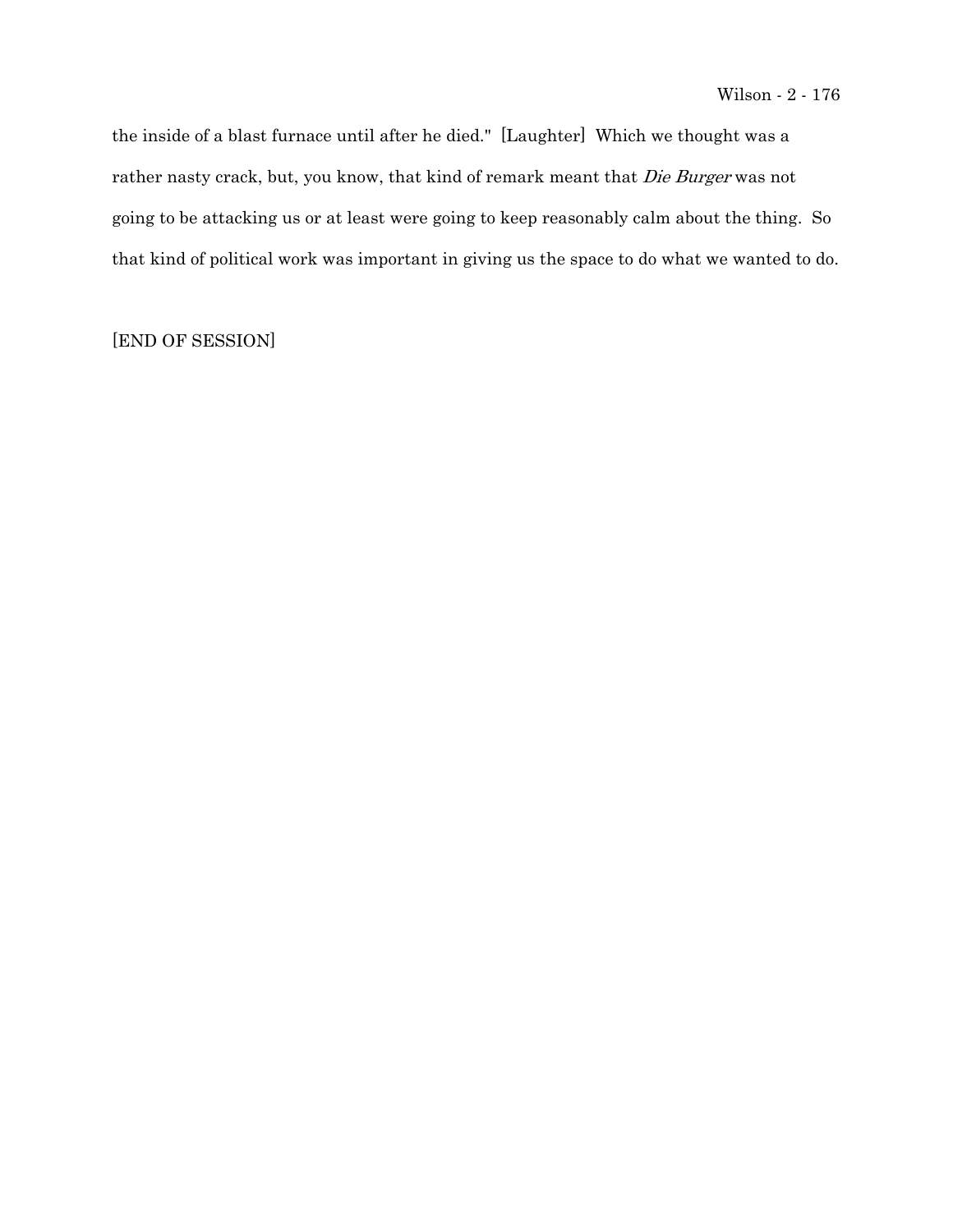Interviewee: Francis Wilson Session #3 Interviewer: Mary Marshall Clark Cape Town, South Africa Date: August 4, 1999

Q: Francis, could you talk a little bit about how you basically got going, the initial work, how you organized and structured the work to catalyze the process?

Wilson: Yes. Again, a lot of this is from memory, because one of the difficulties about oral history is that one sorts of sits in front of the camera and you start talking without having checked all your notes and your footnotes and double-checked everything, which one can do when one's doing a written text. Just bear that in mind. I have got a whole set of notebooks. I started notebook number one in August 1981. Well, the Inquiry had already, in a way, been going for a year, or more than a year, because I had started in January 1980. But at this moment I haven't found those notebooks. I do have notebooks since 1981 which one day I'll go through carefully and be able to give much more chapter and verse to this.

But for the moment, my recollections were that we officially got going in April 1982, after the board meeting in December 1981. Fikile Bam and I had been at that board meeting. We then had to think about how we were going to do things, and we built up a small core group at SALDRU. I don't remember precisely the dates at which everybody came, but I know that Wilfred Wentzel was an early

person. I think he might have started even on April '82.

The two things that we began with were, first, as all good researchers should, is to start

## **TTT**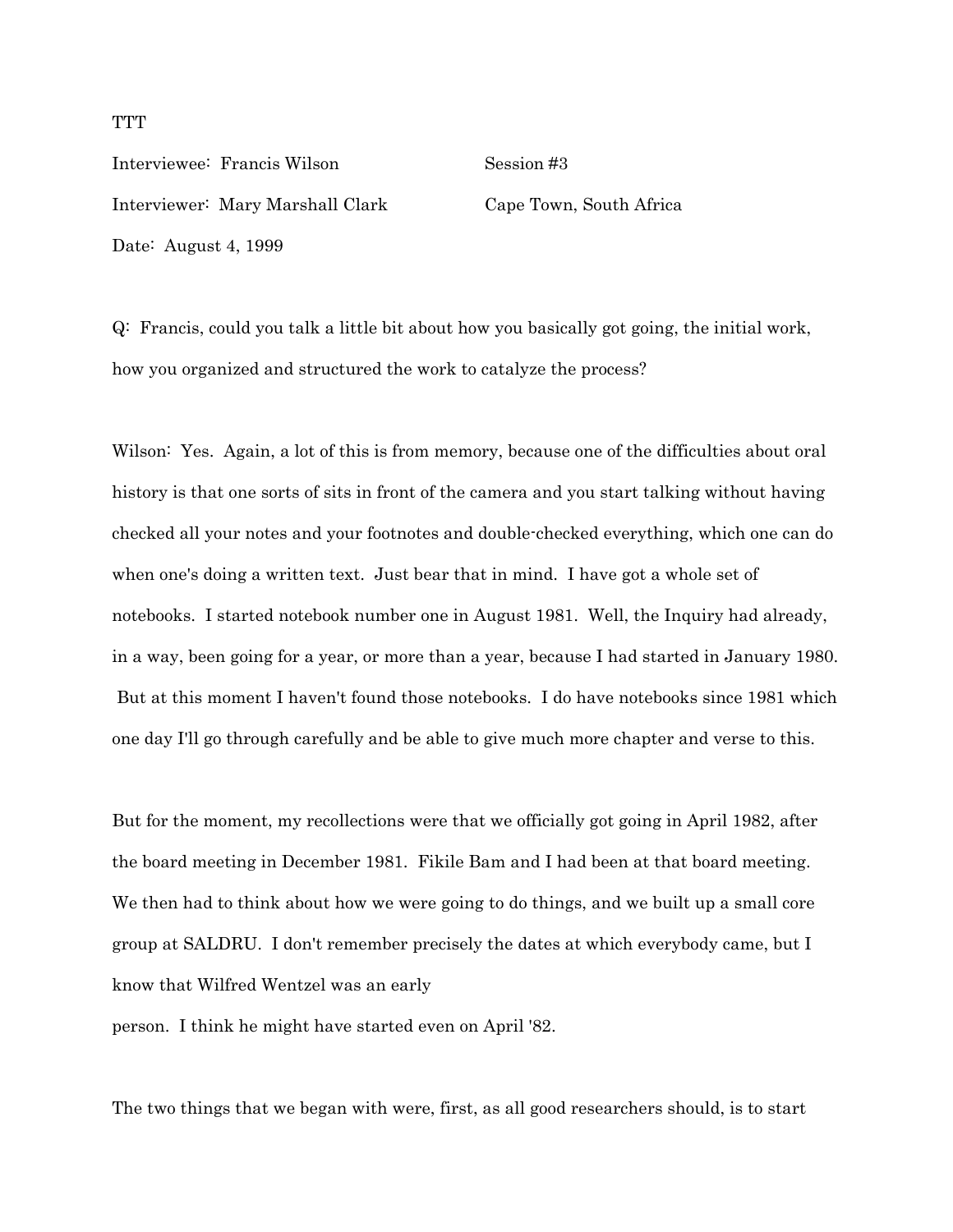with a literature search, so Wilfred had the task of going back and having a look at research and writing about poverty in South Africa and then broadening that out. He did a wonderful job and put together a working paper which I think was published in about August 1982, a bibliography on poverty in South Africa, which is a tremendous document and takes us all the way back to the beginning of the century and looks at all the writing about white poverty, the Carnegie Inquiry, but stuff that predated that, and subsequent work, because we were not the first people to be focusing on black poverty. And it's a very, very good bibliography, and we wanted everybody to have a document in hand where they could get quick access at least to the references and find out what was there. And that we disseminated widely.

The second thing we did, and Charles Simkins was very involved in this because he was also part of our core group, was to draw together a number of social scientists. I check the paper now, and I think we had twenty-two social scientists from about nine universities -- I'll come back to that business about the universities in a moment -- in which we met in Cape Town for a day or two days, maybe, to look at the whole issue of questionnaires. Could we use questionnaires? And how did we use questionnaires? Because we were now trying to get a systematic look at poverty in South Africa, but of course we didn't have the resources to do a huge national statistical survey. We weren't the census department or the World Bank or anybody like that. But we had to sort of think strategically about all of this, and we were going to have to ask some questions and we needed to give guidelines to our research workers. If we said to somebody, "Look, go off and find out about poverty in the Karoo," which is the sort of central part of South Africa, they would sort of say, "What questions must we ask? What are we going to find out?"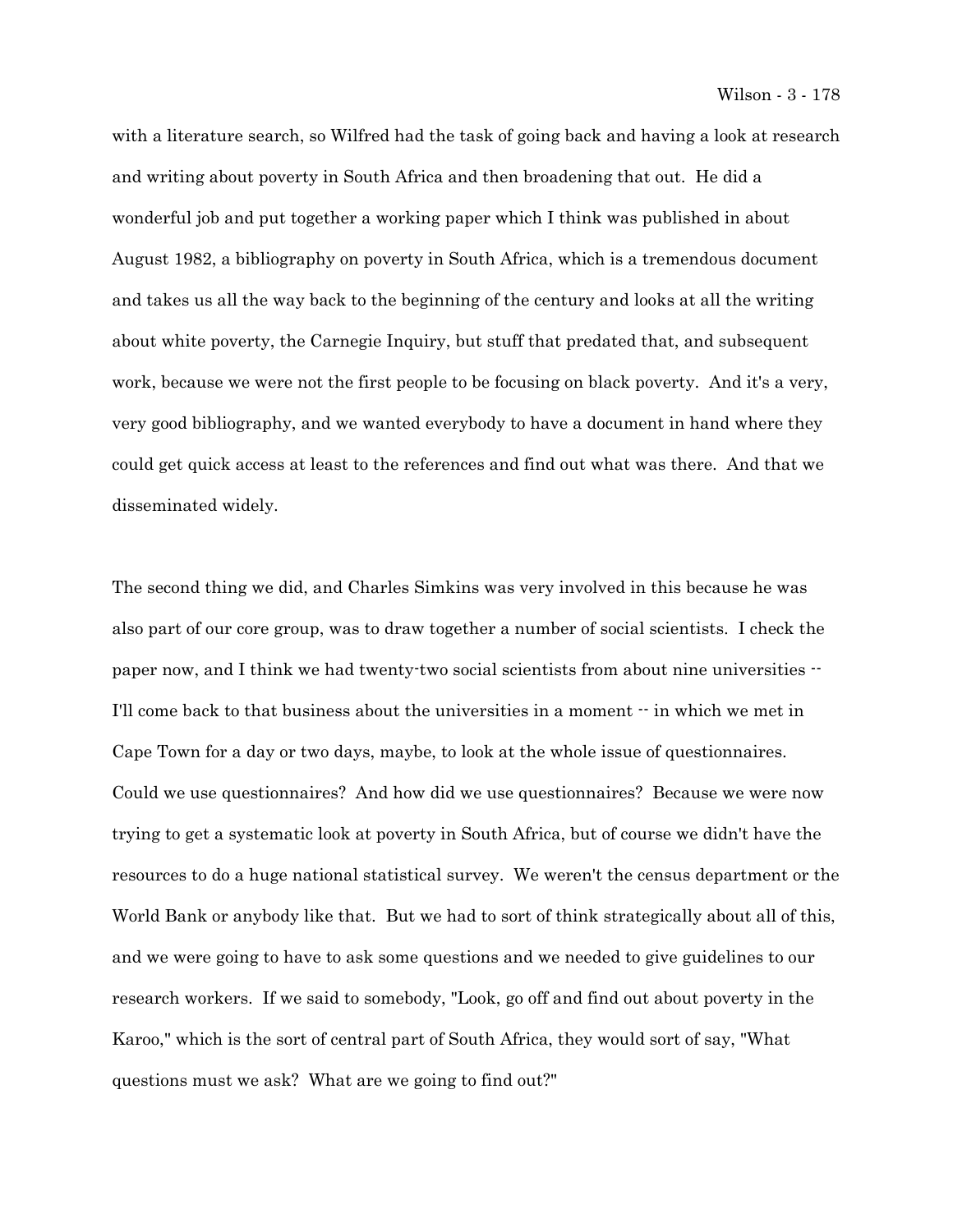So we met, and looking back at the paper now, I'm actually very proud of it. I think it was a paper we should publish properly because we had some excellent material brought in by people like Eleanor Preston-Whyte, on questionnaires, and not the answer. She's an anthropologist. And, of course, I am the son of two anthropologists, so one has to be very careful of this idea that you can go with a questionnaire and in the space of a couple of hours or even a day find out what's going on, because an anthropologist reckons you have to be in the field for several years, really, to get the stuff.

I think Monica [Wilson] -- I had one story when she came back from Cambridge and she went off into the field in the Ciskei, near where we lived in the Eastern Cape, I think she spent three months in the field getting all this material about the villages there, and then she said to me, "Of course, I never published that stuff. That was just practice." Well, you see, for a modern social scientist, three months in the field is a very considerable period of time. But those Malinowski anthropologists would go into the field for two or three years and then reemerge to write up their material. So they had a kind of depth of understanding.

And who were we, as little social scientists, going out now with questionnaires to find out about poverty? So we had to think very hard about this. We were trying to work out how do we systematize, as it were, in a way that is going to give us comparable material from around the country, and we came up with this rather splendid working paper called "Questionnaires are No Short Cut," which was simply saying don't think this is the easy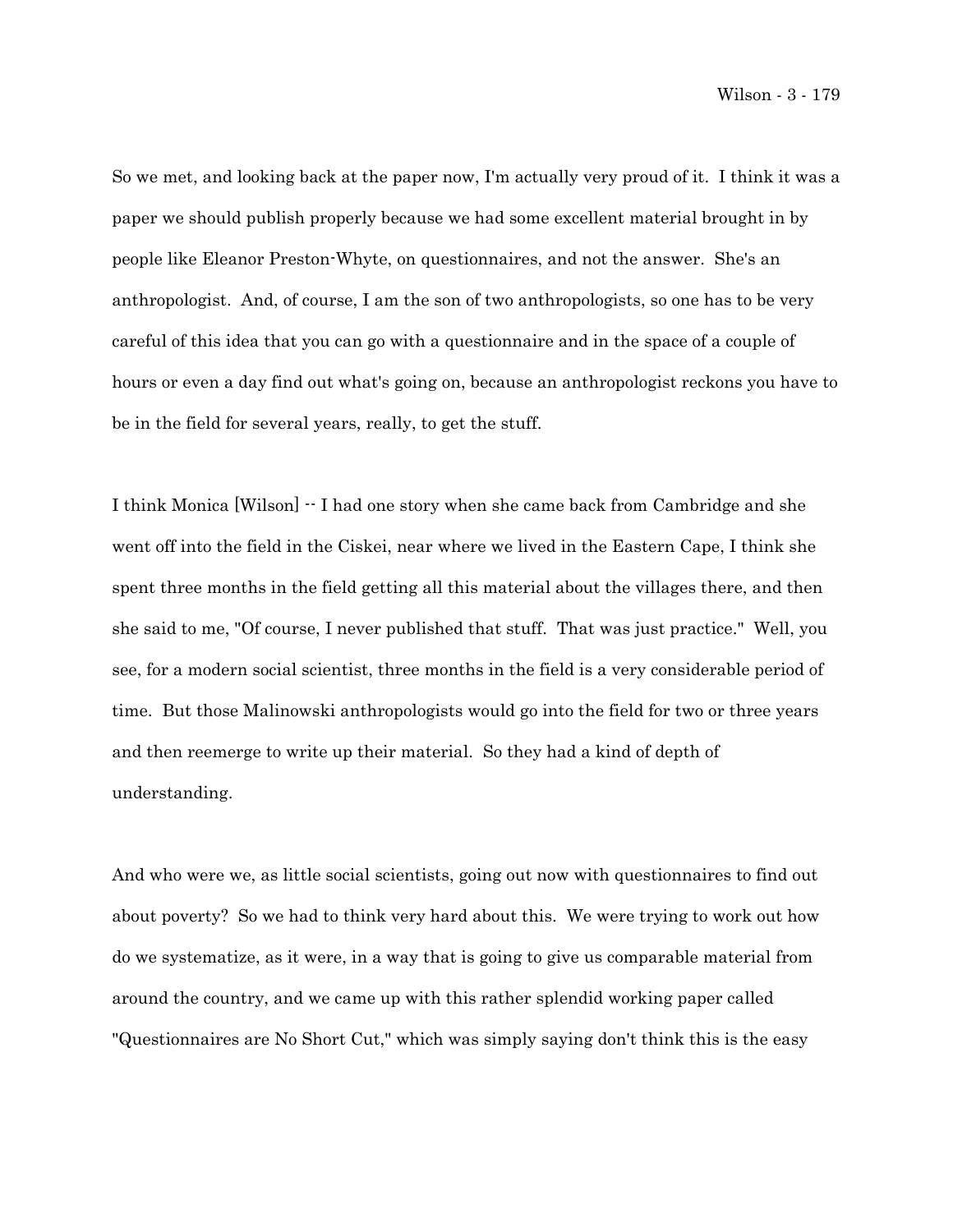way through. It's worth reading now, and we've put that out as a document really as a guideline to people as to how they could approach the issue.

I think it was really in that workshop, but in subsequent discussions and so on, that we recognized that we couldn't define poverty in advance. There were certain characteristics that we would ask about, but we really needed to go and interact with those who were poor or those who were close to the poor, like nurses or priests working in rural areas or in townships, and talk with them. I guess that part of that was the lessons of the first Carnegie Inquiry, which was in many ways a brilliant piece of work. I mean, it had its limitations, confined to whites only, and there's all kinds of criticism one can have of it, but it's still a riveting social history of South Africa.

Now, what those guys did was  $\cdot$  not only men, there were women involved as well  $\cdot$  but what those people did was get in their two Model T Fords, drive around the country, go into a village, and then say, "Se vir ons; wie is nou arm in die dorp ? ," "Tell us who is now poor in this village," and then go and find out about them. Now, that's not such a stupid way of doing things, actually, because inside the village people know who is poor and guide you to it. So that element, which is not exactly the questionnaire way of doing things, is much more an anthropologist's way of doing things, it's one of the strands.

So we wanted to, as it were, pick up on the old Carnegie methodology and then add that to more modern methods. So when people came to us and said, "Listen, you guys in Cape Town. Tell us exactly what it is we're going out to measure and look for," we would say, "Well, we're not quite sure. You are having to go out and there are certain characteristics,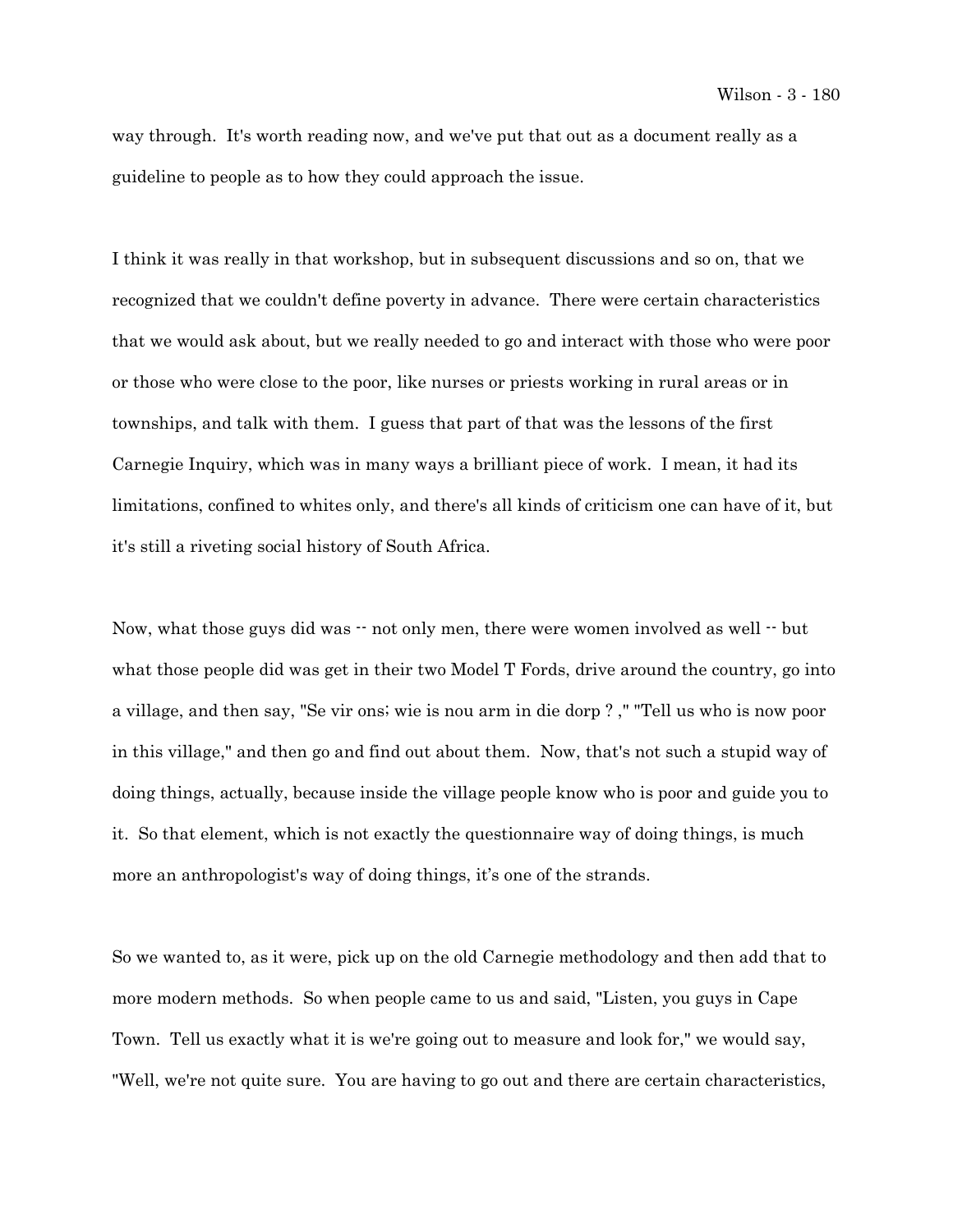certain broad guidelines, that we can give you, but you're going to need to feel your way and talk to people." And that actually was a very good approach, because although it meant that we could not then do a systematic statistical analysis subsequently, because things weren't all measured in exactly the same way and we didn't always have hard numerical data, it, nevertheless, gave us a very good sense of the contours of poverty. That's the first part of the story.

The other part was to think through, what are the kind of different geographical, social, realities in South Africa? For example, South Africa you can immediately divide into three parts. There are the commercial farms, which is most of the land area of the country. There are the urban areas, which break into the big metropolitan areas like Johannesburg or Cape Town or Durban, and into the smaller towns, or into the even smaller towns like Grahamstown or Beaufort West and so on, and then you have what used to be called the labor reserves or the homelands or the bantustans or the black national states, which were those areas of South Africa, broadly speaking, into which blacks had been penned, if I can put it that way, by the process of conquest, not unlike the Indian reserves in the United States. In terms of the Land Act of 1913, subsequently amended in 1936, of the legislation, subsequently redeveloped in the whole bantustan structure of the 1950s and '60s, those were the areas where black South Africans seemed to be the poorest and where they were most densely crowded.

Now, you had these three different categories that were in the country: the white farms, so called, white because they were white-owned, the reserves, and the towns Now, if you go back to 1950 or thereabouts, roughly one-third of black South Africa lived in each of these,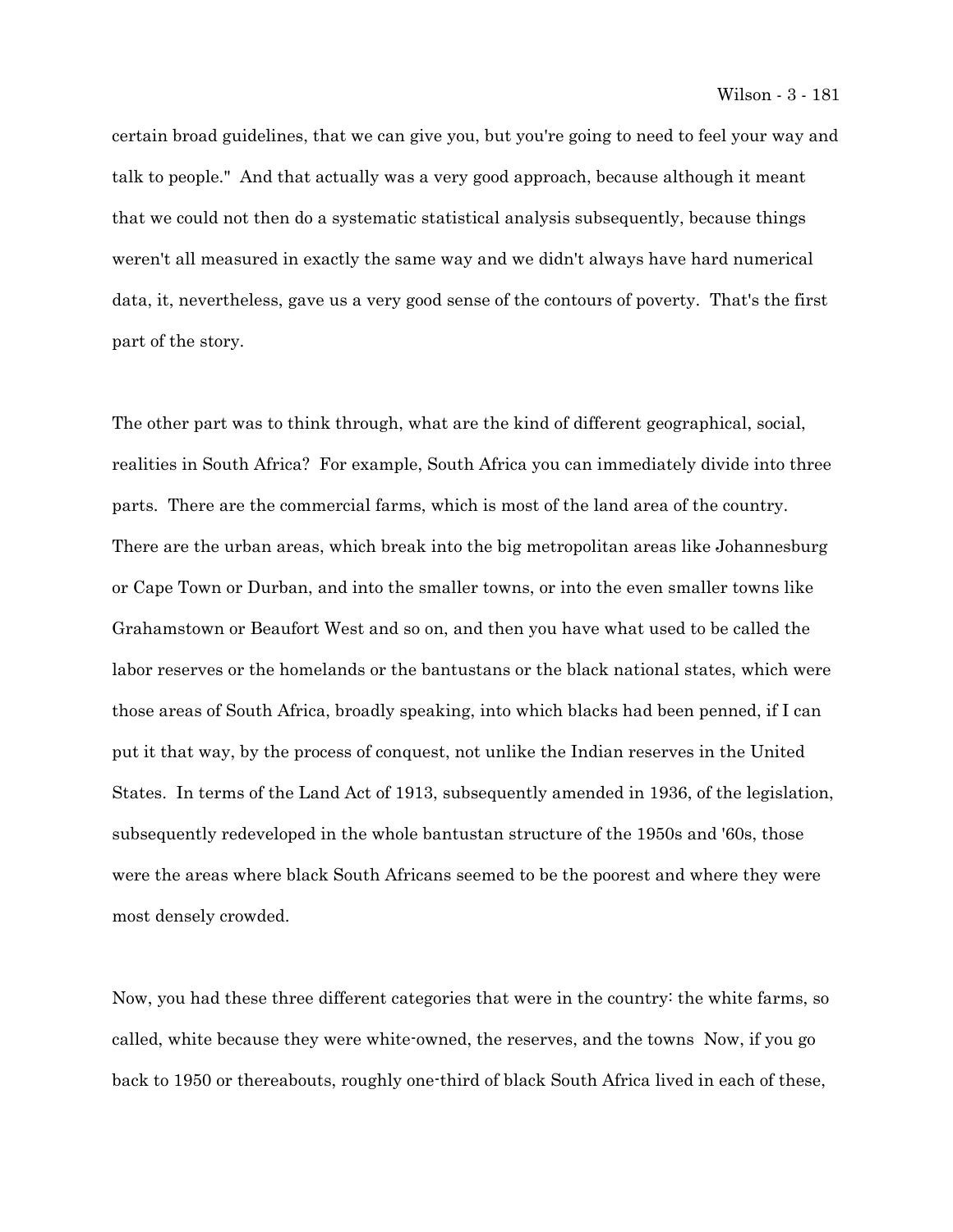and then you had a process of urbanization taking place, although that was very retarded because of the pass laws, and so there was very little urbanization, in fact, between 1960 and 1980, in the sense of people moving permanently to town, but there was a huge movement of people off the farms with the process of mechanization and so on, just like in Mississippi, people get pushed off the farms by the cotton-picking machinery and off they go to Watts or Harlem or wherever it may be into the urban areas.

That process had taken place in South Africa, but because of the way in which the legislation operated, they were not able to move to town, so they'd gone into the already overcrowded reserves, making them even more crowded. So we said, well, clearly we need to find out what is happening on the farms, in the towns, and in the reserves, so let's make sure we cover those bases.

Then there are different kinds of towns. There's the metropolitan areas, there's the larger towns, smaller towns, and then there are the dorps, which are, within the white farming community, but are really pretty small villages. We then tried to ensure that we would have people covering some of all of these, to try and be representative, now it was not exactly a random sample, but it meant that we were beginning to pick up information, let's say, from Cape Town or from Johannesburg or from Durban, and sometimes we commissioned a paper or commissioned two people to go and do a particular survey of a township in Durban, or some of our younger students, with this Ford [Foundation] money I was talking about, we would say, "Look, you go off into this Karoo town and study that."

So somebody like Mary-Jane Morifi, who I think you will be meeting, went off to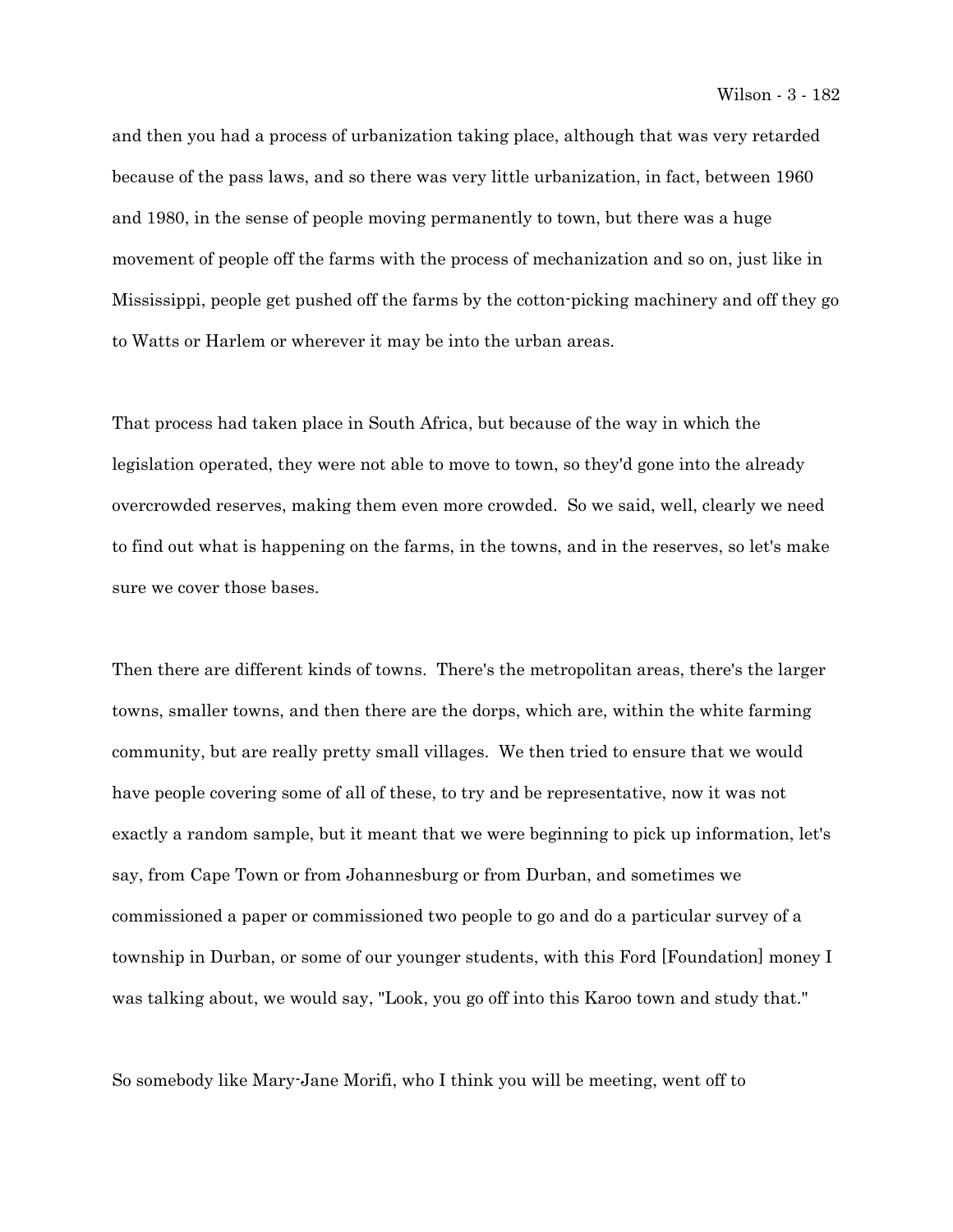Philipstown as a young student and did a wonderful job, wrote a paper about life in Philipstown. Now, you couldn't say this was true of all the towns in the Karoo, of all the villages in the Karoo, but it gave us a real insight into an aspect of South Africa about which we knew nothing.

So it was that kind of attempt to be both directive in the sense of making sure that we covered the different kinds of places in South Africa, and having somebody like Charles Simkins with his marvelous demographic analysis to sort of say, "Well, we need to do this and this and this, and these are the different kinds of areas in terms of different kinds of towns and urban settlements." And also letting people go on a very loose rein, as it were, simply say, "You go in there and talk to people and find out what's cooking and come back and tell us." And that was a very good combination.

So that my sense is that historians are going to find the original Carnegie papers, of which there's something like 302, I think, they go up to 315 or thereabouts, but there were some missing ones which in the end never came through, so there are just over 300 papers plus some post-conference papers. I think historians are going to go back and find this an amazing quarry about that period in South Africa. And what we were doing subsequently, of course, when we wrote the book was to read that stuff and try and bring some of it together. But it still remains an amazing mine of information, with all kinds of different academics involved, some of them very senior, experienced, well trained, others very young, bright-eyed, bushy-tailed, going off to do their thing, but all coming back with very good material.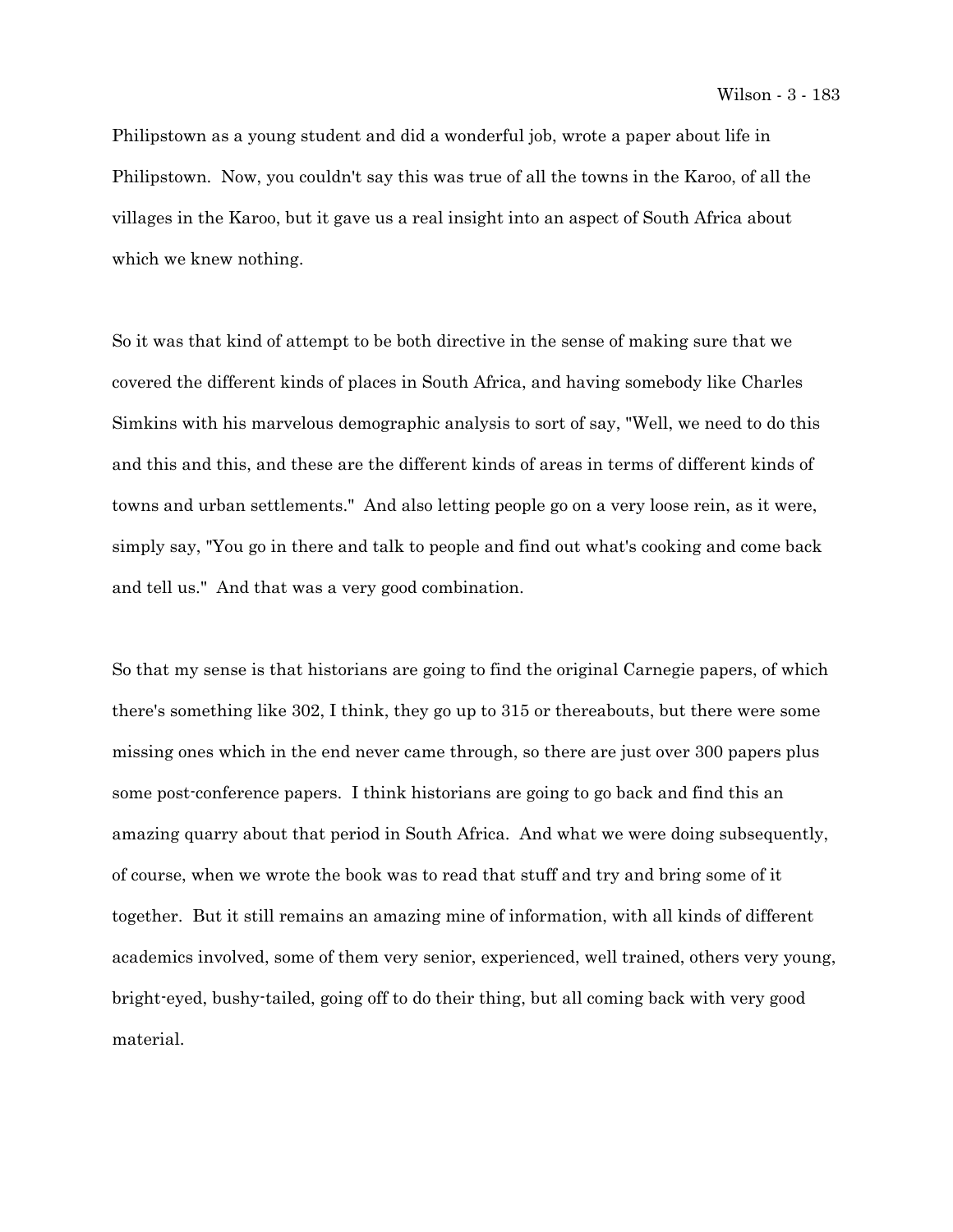The other aspect  $-$  and I've talked about this already, so I won't say much more about it  $$ was that we were very conscious all along that we had to keep trying to find ways of shifting this thing from being a white male research operation to being something much more representative. This isn't just for affirmative-action reasons. This is because if you are a woman or black, you have experiences. Who am I to be saying all of this? But one has experiences, one views the world in a certain way which, if your experience has been white or male, you don't see things.

Now, I had been brought up with that on my mother's milk, more or less, in this sense, that she used to tell me about how she and Godfrey [Wilson] would go off into the field as anthropologists, both very well-trained observers, and they would go to a wedding or a funeral or a beer drink or whatever it may be, and they would come back and write up their notes, and they wrote completely different things.

 Godfrey was writing about the structure of the whole process, and Monica was writing about what the relationships were, writing about completely different sorts of things. They saw different things. Monica would look at the botanical surroundings, the environmental stuff. Godfrey, it just didn't cross his mind. So that I had been trained from a very early age that one's experience determines what you see.

Therefore, any research project has to have people with different experience, and if you're trying to do a research project into poverty, to have just people whose experience is urban, middle class, white, and male, I mean, think of the things you're not going to see with that kind of experience. So that quite apart from the politics and the affirmative-actionness and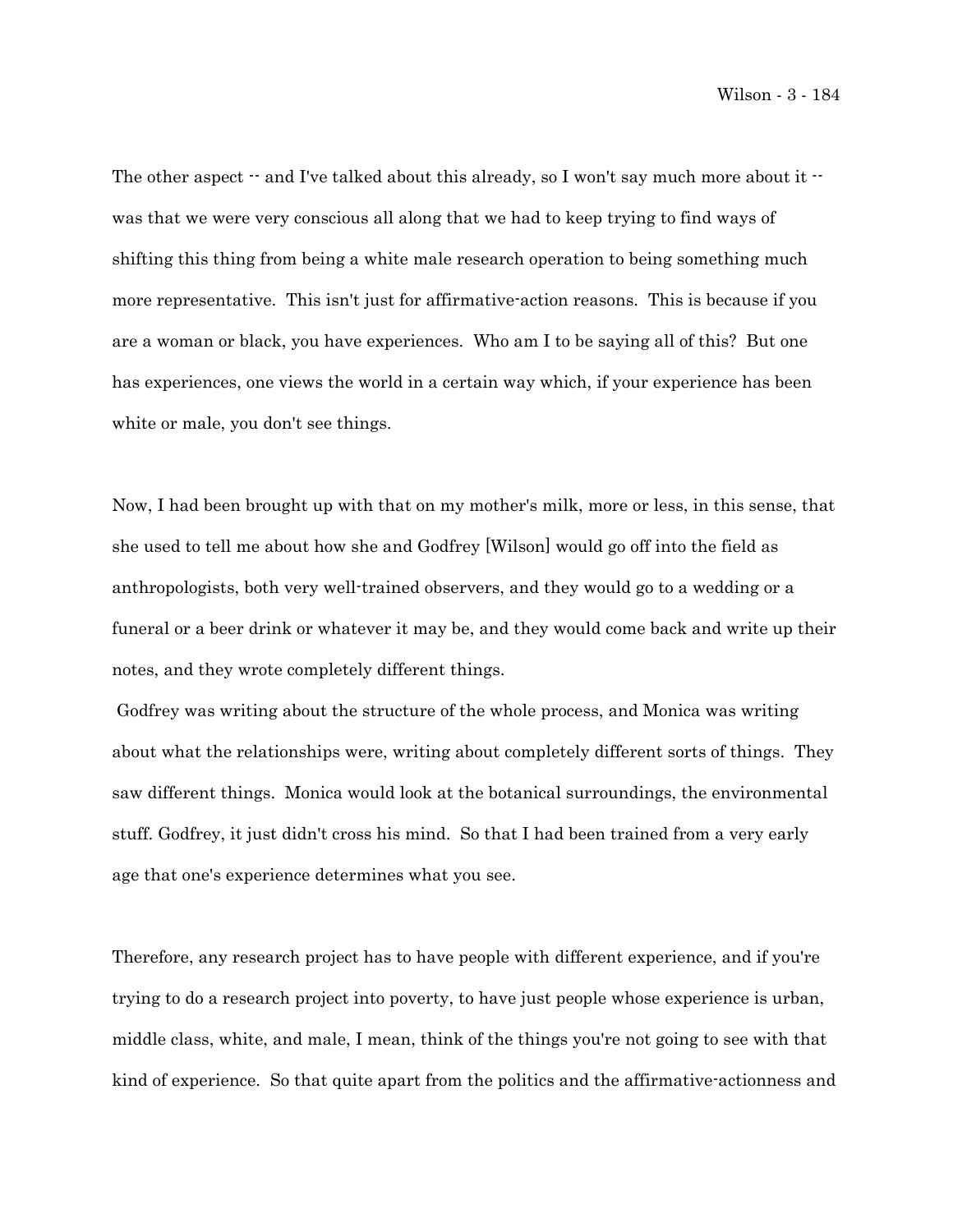all of that, it simply made solid sense that you needed to have a completely different mindset, as it were, of research workers.

So we were saying to ourselves, how does one shift this whole thing in such a way that you really involve people who have different experiences and who are going to be able to see realities to which somebody like I am completely blind? Which is why we set up this idea of working groups, why we would go to particular people and say, "Listen. For goodness sake, please write us a paper," and they'd say, "Look. I'm not an academic. I can't do this kind of thing." We'd say, "Nonsense. You actually can see a lot that we don't know, so bring your paper along." And that worked very well. It was wonderful.

So although more than half the research papers were written by white South Africans, I think we will look back historically and see there was something of a sea change at the Carnegie Inquiry in the sense of real participation by significant numbers of black South Africans and significant numbers of people who were women.

Q: You were bringing together a lot of people. I don't know, was it for the first time? Were many of the people meeting each other for the first time and crossing boundaries in a sense around race and experience, that sort of thing? Was there a way in which these conversations were new or different conversations?

Wilson: Well, yes and no. There weren't many people involved in the Inquiry who hadn't met socially as black and white in one way or another somewhere down the track, because those are the kind of people who tend to be worrying about poverty in South Africa, but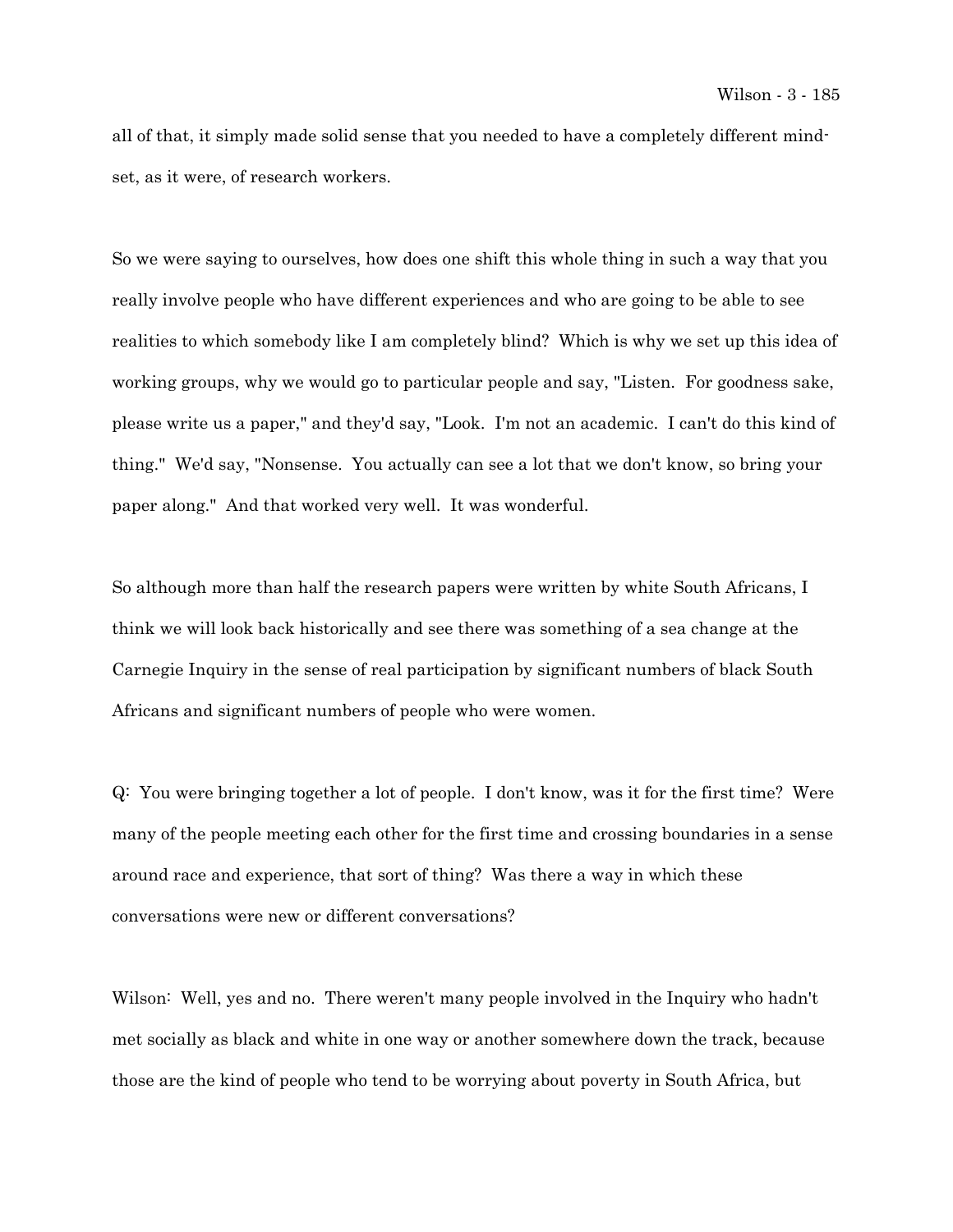what the Inquiry did in particularly some of the working groups, sort of on the way to the conference itself, and what the conference itself did, was to provide a forum in which people who had been very isolated for one reason or another came and met each other.

You could simply be  $\cdot$  I can remember sometime in the Western Cape we had two people, both white, both male, both involved in rural development work, one in a sort of Dutch Reformed mission type of place, one in another kind of situation, and I don't think they had ever met each other. They came to the conference with their different papers and were absolutely riveted to discover each other. So there was a lot of that synergetic energy released, if I can put it that way, where people began to discover each other. Of course, that happened at a much wider national level where people would have heard, let's say, about Mamphela Ramphele , but had never met her. Indeed, it would have been very difficult to meet her because she had been banned. Luckily, her banning had already expired just before the conference, and she was able to come to Cape Town. We tried to get her to a conference, a health care conference in 1978, but she'd been banned just before that, so she couldn't come to that one.

So that the process of meeting and sharing ideas for a common goal I think all of us found quite a heady experience. The conference itself, I could talk about that, but it was an amazing conference in that way, and in that sense was a very important political event in what was a very tough period, because this was 1984, which was just before things got really hot in South Africa, which dated, I think, from about mid-1985.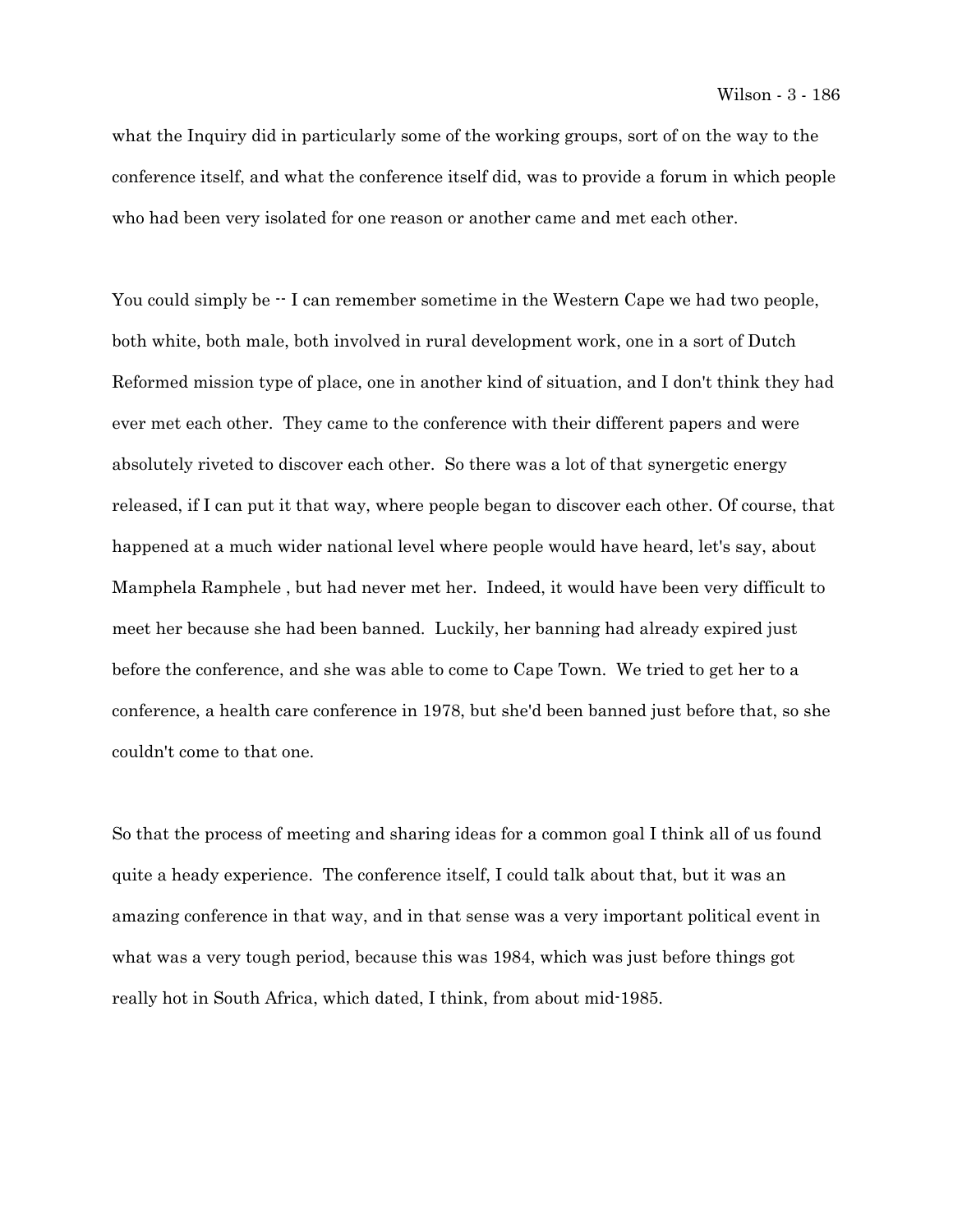Q: Let's get to the conference in a minute, but before we do, I want to ask you one more question about the universities. What kind of representation did you try to get from the universities? Were there black universities as well as white universities? Could you talk about that?

Wilson: Well, obviously the universities were the places that we started at, because that's where you would expect to find research workers. So I made it my business to go around to as many as I possibly could. Wilfred Wentzel, who was working within SALDRU, I think he and I were the main two travelers, as I recollect. Helen Zille subsequently came in and also moved around. But what we were aiming to do was to just find any research center, any university, and go in there and sort of say, "Who in here is, (A), doing any work in areas of poverty of one sort or another, whether it's to do with health or energy or housing or whatever it may be," and there was lots going on. I mean, it's not as though the Carnegie Inquiry invented research into poverty.

There was plenty happening in the country, but what we were able to  $d_0 - \epsilon$  and this is partly because it was a long, slow process  $\cdot \cdot$  was to say to people, "Look, once you bring this river of energy into the dam of the conference," if I can put it that way, "and share it with us, and we're not in any sense going to take ownership of this, it's your research, your name, you go on and publish it in any way you'd like to, but if it can become part of the wider process, then we'll all learn from each other."

And that was fantastic, because we found all kinds of people. There were people at Rhodes University in the Eastern Cape, doing research into, in the geography department, doing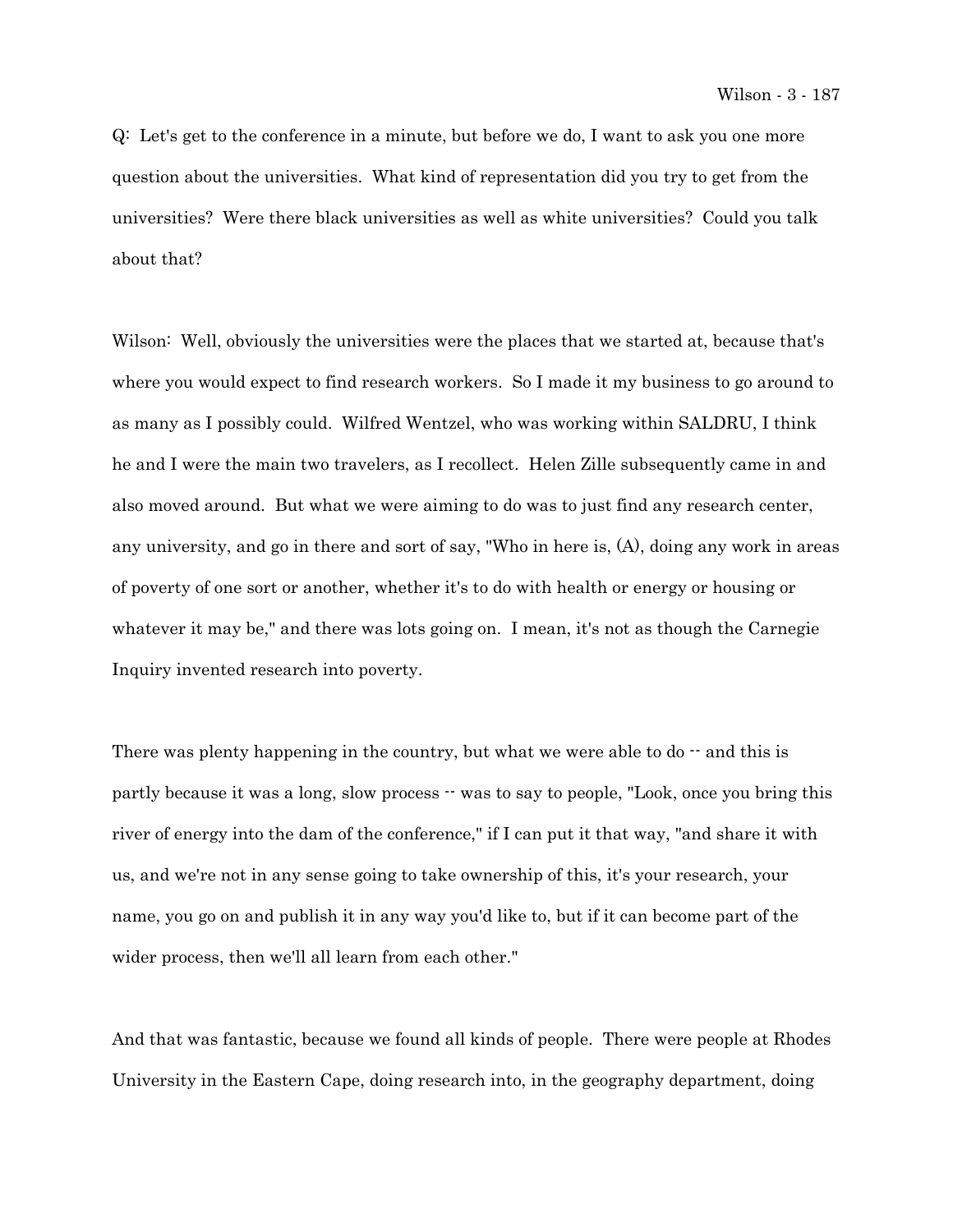research into the energy expended by women in the rural areas collecting water, actually measuring the kilojoules of energy, and came up with these amazing statistics that the actual energy that women would exert as they walked up a steep hill carrying one of these twenty-liter barrels of water, plastic containers of water on their head. That that energy was roughly equivalent to the energy used by a miner underground wielding his pick. Now, that's a lot of energy. So you began to get some scientific evaluation of just the effort involved in collecting water.

We knew nothing about any of that in Cape Town, but we found these guys in the Eastern Cape doing this, and we said, "Please, won't you write up some papers, or the papers that you're working on now, won't you, as it were, maak 'n draai as we say in Afrikaans, sort of make a turn through the Carnegie conference. And everybody was very generous, very, very generous. And nobody was paid a cent. I mean, nobody made any money out of it, because we'd simply say, "Look, can you come?" And they'd say, "Yes, we could, but it would help us enormously if we could have a couple of thousand rand just to go and do these measurements, or to get down to do this issue." It was a matter of seed money only, all over the show.

And we went to, of course, all the black universities we could find to talk to people  $\cdot$  Fort Hare, UNITRA [University of the Transkei]. There was work there in what was then Bophuthatswana and so on, to the different universities, to the Afrikaan-speaking universities, to the English-speaking universities, and we simply said to people, "Look, you're doing research on land tenure or role of the chiefs or whatever it may be. Bring it along." And so we had a very kind of catholic, broad church, inclusive view of it all, and we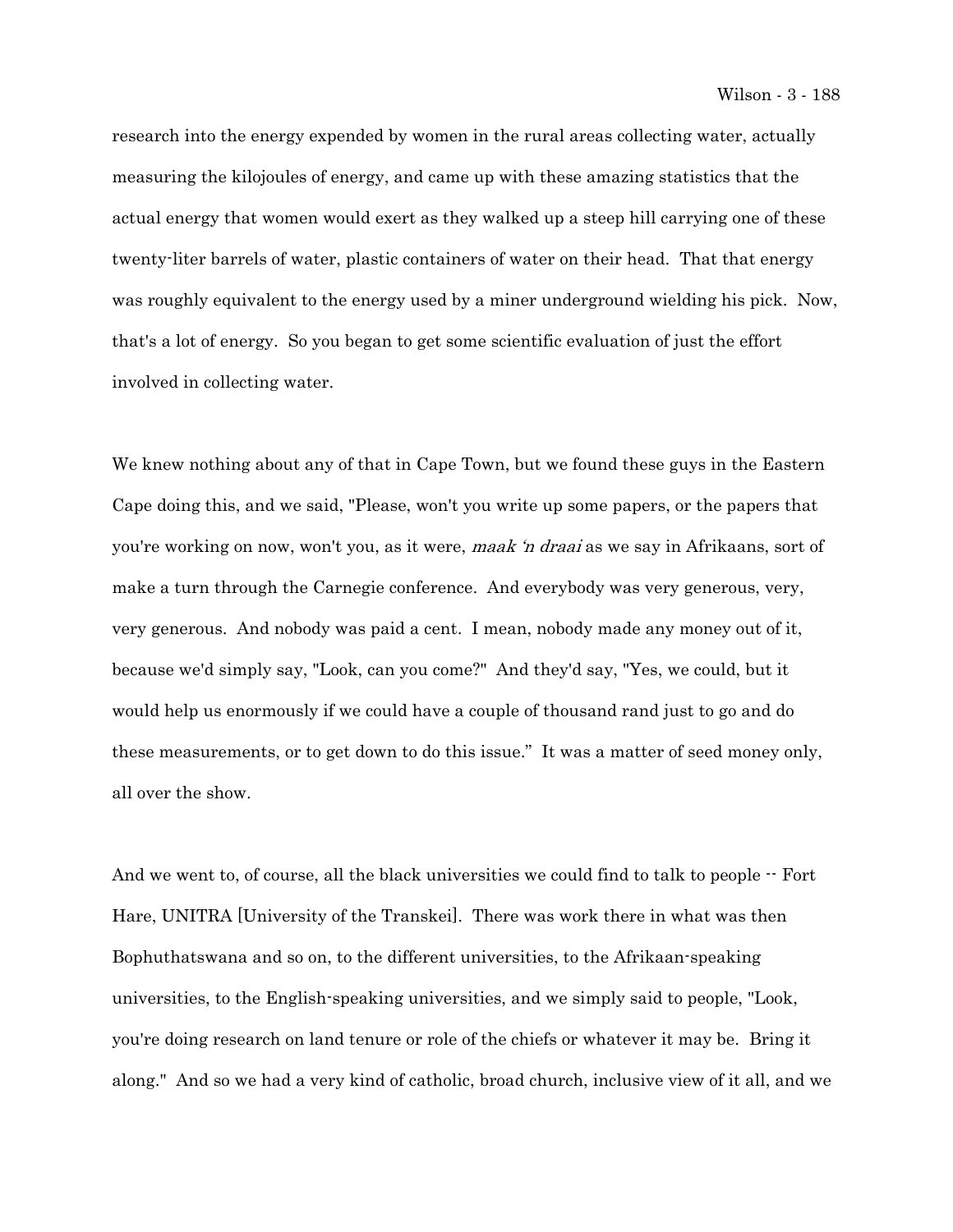simply said, "Look, if it seems to be in some way relevant to the issue of poverty or development, come."

So people came, and we had this astonishing collection of papers, quite astonishing collection of papers, which then needed to be sorted out, but we didn't know in advance everything that was coming in, so part of the agenda  $-$  well, the agenda in many ways was determined by how people responded. Of course, it left some big gaps which we weren't always able to fill either because we couldn't find somebody to write a particular paper or because we hadn't perceived the gap, only later did the penny drop and said, "My goodness me, why didn't we do that?" And then we did try to have some post-conference papers. So going around the universities was a very deliberate process to involve the whole country, and then going to try and set up working groups like, as I say, Fikile Bam, asking him to draw together a working group on law and poverty. All of those were techniques to try and involve as many people as possible.

Q: What were some of the particular studies that came in that stand out in your mind in terms of the human stories that were recorded? I noticed that in the questionnaire book you asked people to conduct life stories, life histories.

Wilson: Yes. Wow. That I've done no homework on that particular aspect, and I'll have to just think for a moment, because it's amazing how one's memory fades. But we did get astounding personal stories. I quoted yesterday this student who had taken down the shebeen queen, who explained why she was being a shebeen queen, which I do remember very clearly.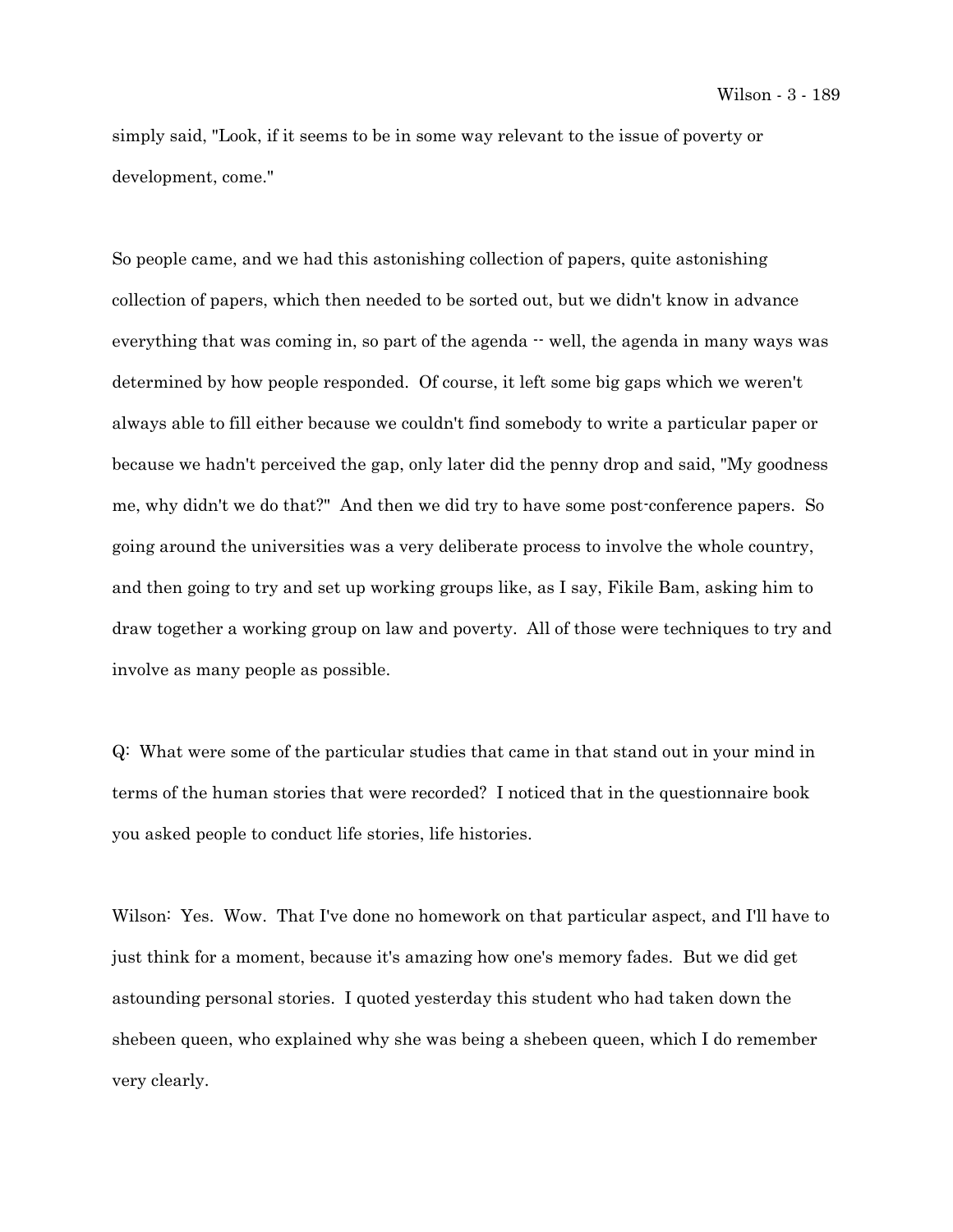We got stories from  $\cdot$  about what it meant to be unemployed, and those, for me, in many ways were the most harrowing stories, where men and women, whether it was in Cape Town  $\cdot\cdot$  we had a couple of papers about that  $\cdot\cdot$  unemployed men in Maseru in Lesotho tried to get to the gold mines, but they couldn't because there weren't any jobs anymore, and where people gave us, as it were, quoted directly stories of people, as it were, told as real oral history, where some woman would say, "You know, I'm so desperate now, when I hear my children crying at night, because I have lost my job and my husband has gone to Johannesburg to look for a job because he lost his job here in Cape Town, I haven't heard from him, he hasn't sent me any money, and I hear my children crying, hunger crying at night, and when I hear them crying, that hunger crying, I want to feet them rattex to kill them. And then when I think that thought, then I feel what a terrible person I am."

And that whole sense of guilt and blame and misery, the human degradation, the human  $\cdot$ what's the word I'm looking for? The assault on dignity that poverty means, that unemployment means. There was another man in the Lesotho who was  $\cdot \cdot$  I think it was Jeff Guy and a co-worker, co-author whose name I forget at the moment [Motlatsi Thabane], wrote a paper and they quoted this man, he said, "You know, when I can't get work, I feel as though these hands of mine have been cut off and I can do nothing, because I cannot even feed my children."

So that for me, one of the things that really came out of these studies was that even worse than being poor, if I can put it this way  $\cdot$  and maybe this is a silly way of making a distinction  $\cdot$  is the assault on the personal integrity of the individuals who are trapped in a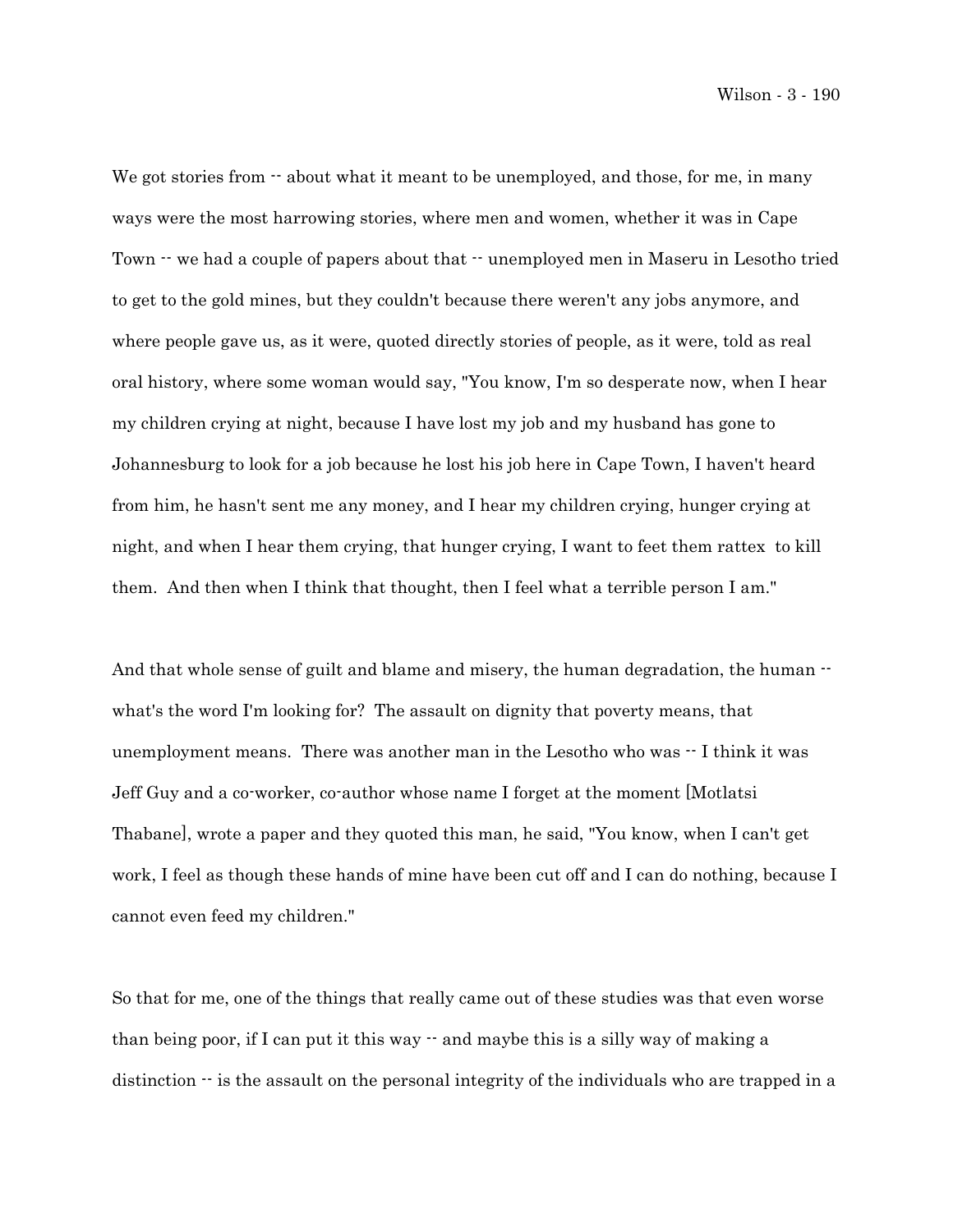situation that they can do nothing about, but who feel guilty about it. And it's this awful sense of that. You could just hear that mother who wanted to feed her children rattex, an incredibly honesty to say to somebody, "This is where I'm driven to," and to sort of say there but for the grace of God I go, or that man unemployed.

I was much influenced by a book which came out in about 1935, I think, called *Men Without* Work, by the Pilgrim Trust in New York, which William Temple, who I've talked about, had a great influence in. And that book was really the voices. I mean, this is pre-Studs Terkel and all the rest of it. That was

a book in which the unemployed themselves were speaking about what it meant to be unemployed. And I think for those of us involved in the Inquiry, either because we met people in this way or because we read about, because the research reports would come in and people were brilliant at capturing those voices, we got very much closer to the realities.

I want to be very careful about this, because there's no sense in which I really know what it means to be poor or really know what it means to be insecure. I mean, there was a quote that I think maybe Mary-Jane got out of Philipstown, about Mrs. Witbooi, who was asked to define poverty, and in [a] sentence she just defined it, a brilliant sentence in which she articulated the meaning of poverty, and the key point was the insecurity. The key point was the insecurity, "Always waiting for my furniture to be put out in the street or my husband to lose his job," and the sense of vulnerability. So that, to me, was one of the most powerful aspects of the Inquiry, that we moved, as it were, beyond the statistics and we collected some, but not enough, statistics. That was subsequent work. But really to hear the human being enduring.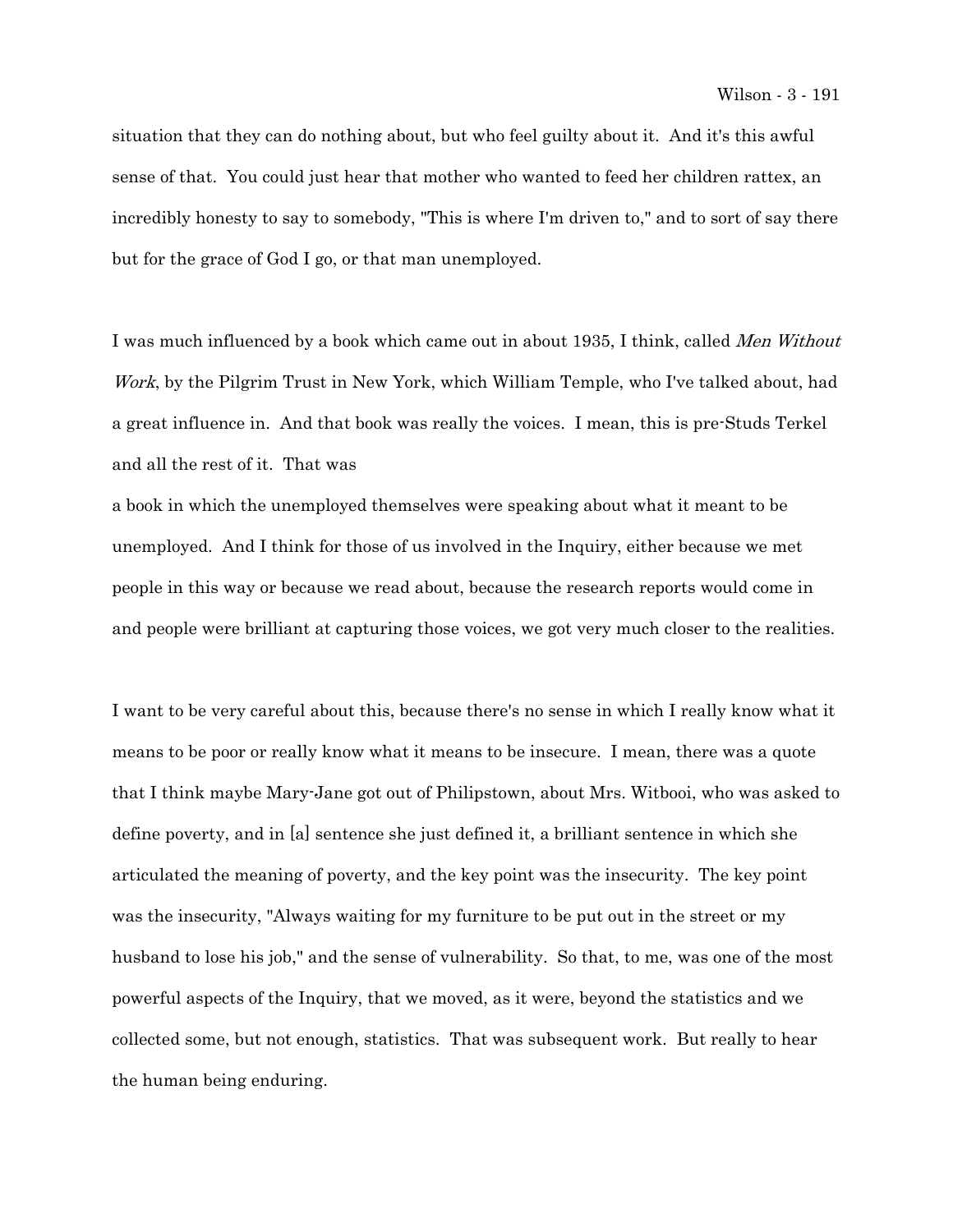Of course, this came from the photographers as well. They made us much more sensitive about this, because with their eye through a camera trying to capture what it actually meant.

### [END TAPE ONE, SIDE ONE; BEGIN TAPE ONE, SIDE TWO]

Q: Francis, in much of this work it may be that sometimes you thought you were creating a future and sometimes you simply thought you were imagining a future. Could you talk about that?

Wilson: Yes. I think that one of the things that I have always believed in, or maybe it's what I grew to understand, was the enormous importance of vision or imagination, and I guess that comes from the gospels, you know, and one's theological training and understanding. But certainly, although I would never describe myself as a man of prayer in any shape or form, I do try. And one of the prayers that I really believe in is the prayer for imagination, that one tries to think of possibilities and then find ways of making them happen. And that is something we all had to work at very hard  $\cdot$  I mean, it's not just me at all  $\cdot$  in South Africa, because if you're living in such a closed environment, how can you begin to aerate it a bit, really?

Well, let me go backwards a moment and then forwards. This belief that one can find ways of changing things, or that change is possible even in the most impossible circumstances, I mean, for those of us who have lived through the last twenty-five years, thirty years in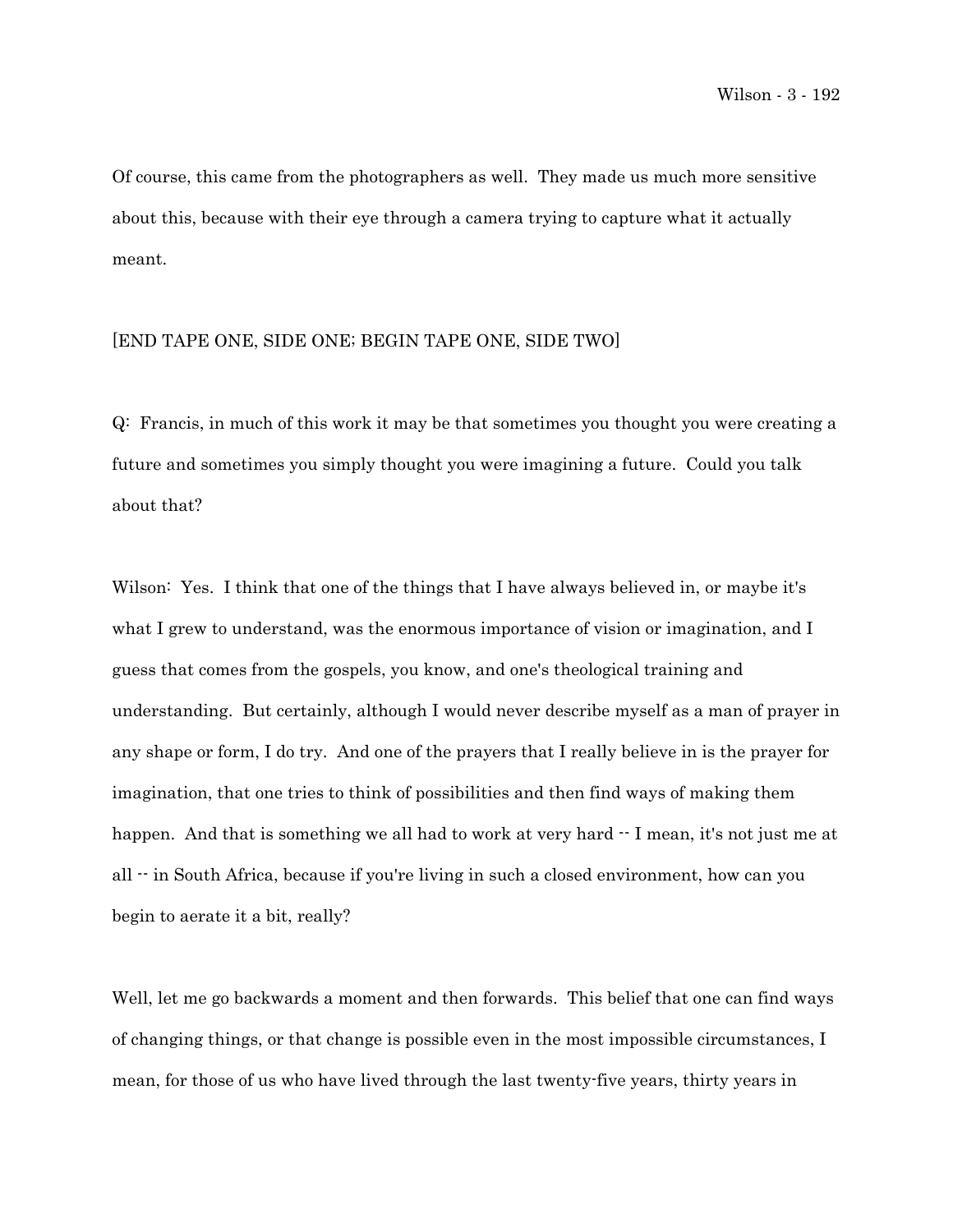South Africa, I mean, that is so obvious now, but we didn't necessarily always see it at the time. I think South Africans can really say that they in their lifetime have seen more miracles than the disciples ever saw, in this sense.

Let me sort of pick up two or three examples of it. I mean, go back to my first notebook in 1980, visiting this banned doctor [Mamphela Ramphele], a black woman in the remote rural northern part of South Africa, apparently, you know, flattened by a system which was going to be there forever, if one had thought, and none of us did, of course, but if one had thought that, look, within twenty years she would be vice chancellor of the University of Cape Town, I mean, she would have been the first to laugh and sort of say, "That is totally, totally impossible. That simply cannot be." At all kinds of levels. I mean, the apartheid system was in place. Somebody black becoming the vice chancellor of the University of Cape Town? A woman becoming vice chancellor? I mean, please. So there's miracle number one, if you say.

Now, we take this as so obvious now that we tend to forget just what has changed in that process. You can go back ten years earlier than that, in the early 1970s, arguing, let us say, for trade unions in the mining industry. Now, there were a number of us around who simply said, "There must be trade unions in the mining industry. This is absolutely critical." But that was like spitting into the wind, completely impossible.

I'm going way back in the late sixties and so on, where the system was very tight, the trade unions had been smashed, the political movements had been smashed. The thought that trade unions would emerge were simply something one couldn't see how it was going to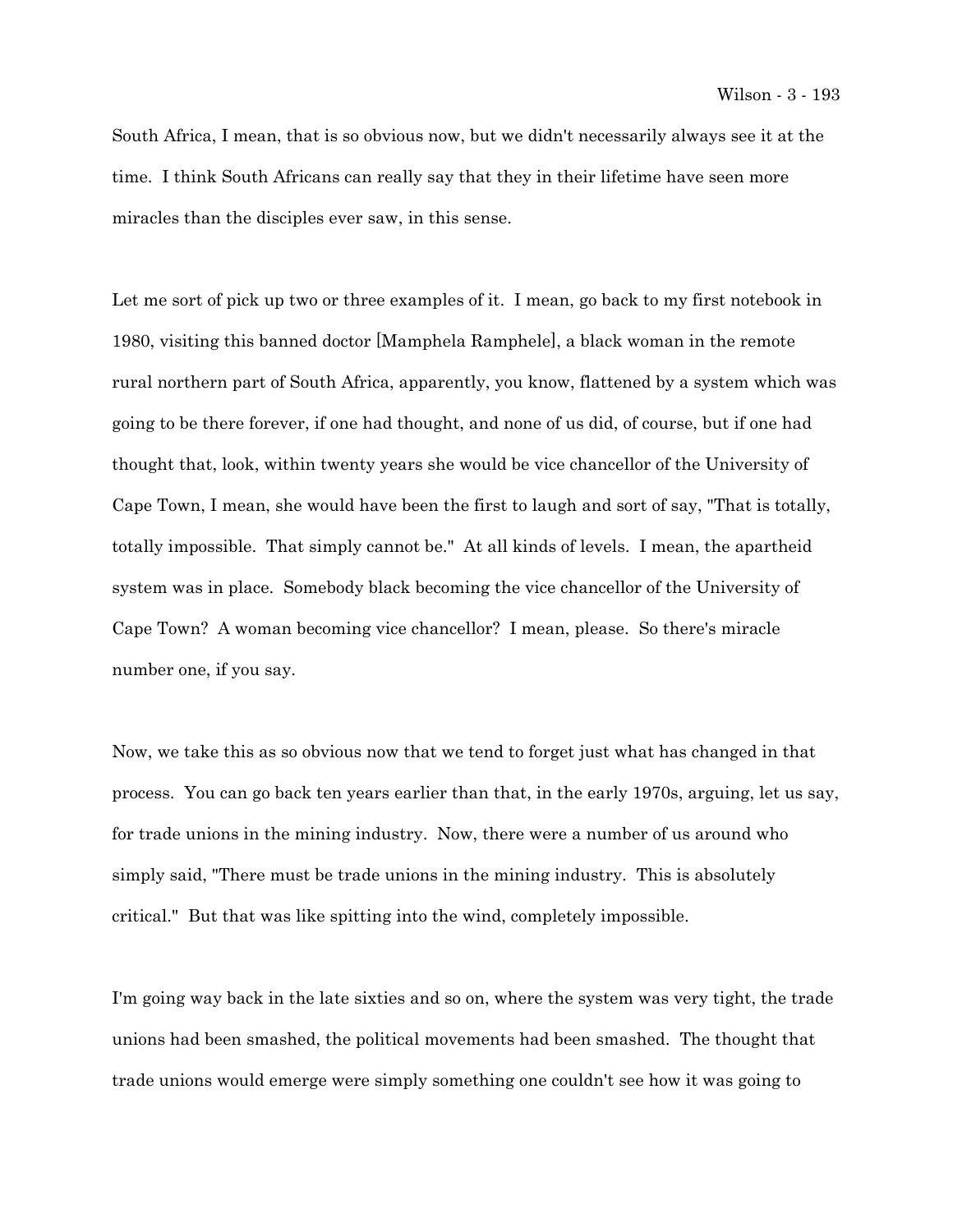happen before the revolution, as it were. Who knew when or how the revolution was going to happen?

Well, there was the mining industry which within ten years came out, led by Cyril Ramaphosa, was one of the most powerful mining unions in the world at that moment, making a major impact in the politics of the society. So there's a second change that was unimaginable in the early years, which then happened. Of course, the whole release of the political prisoners from Robben Island, the unbanning of the political organizations and the political transformation, everybody's talked about the miracle.

But the point I'm really trying to make here is that it is legitimate, and it's been proven in South African history, that miracles are possible, that impossibilities can actually happen. And I think we need to remember that. We really need to remember that. When one sort of says, "It's going to be impossible to abolish nuclear weapons," for example, which seems to me one of the things we just have to do, and everybody says, "It's impossible," but in the end, it's not necessarily impossible if people have that vision.

So I guess that what for me is the very important drive is that creativity is possible in society. It really is possible in society. One doesn't have to accept the existing status quo and say, "Look, this is impossible to change. It's impossible to change all the violence on American television," for example. Of course one can change that if one chooses to. It's going to maybe take a generation to do it, two generations, but one needs then to choose one's goals and decide systematically, "Okay, what are we going to do and how does one get into the long haul?" And it may take one lifetime or ten lifetimes. It may take a lot of time.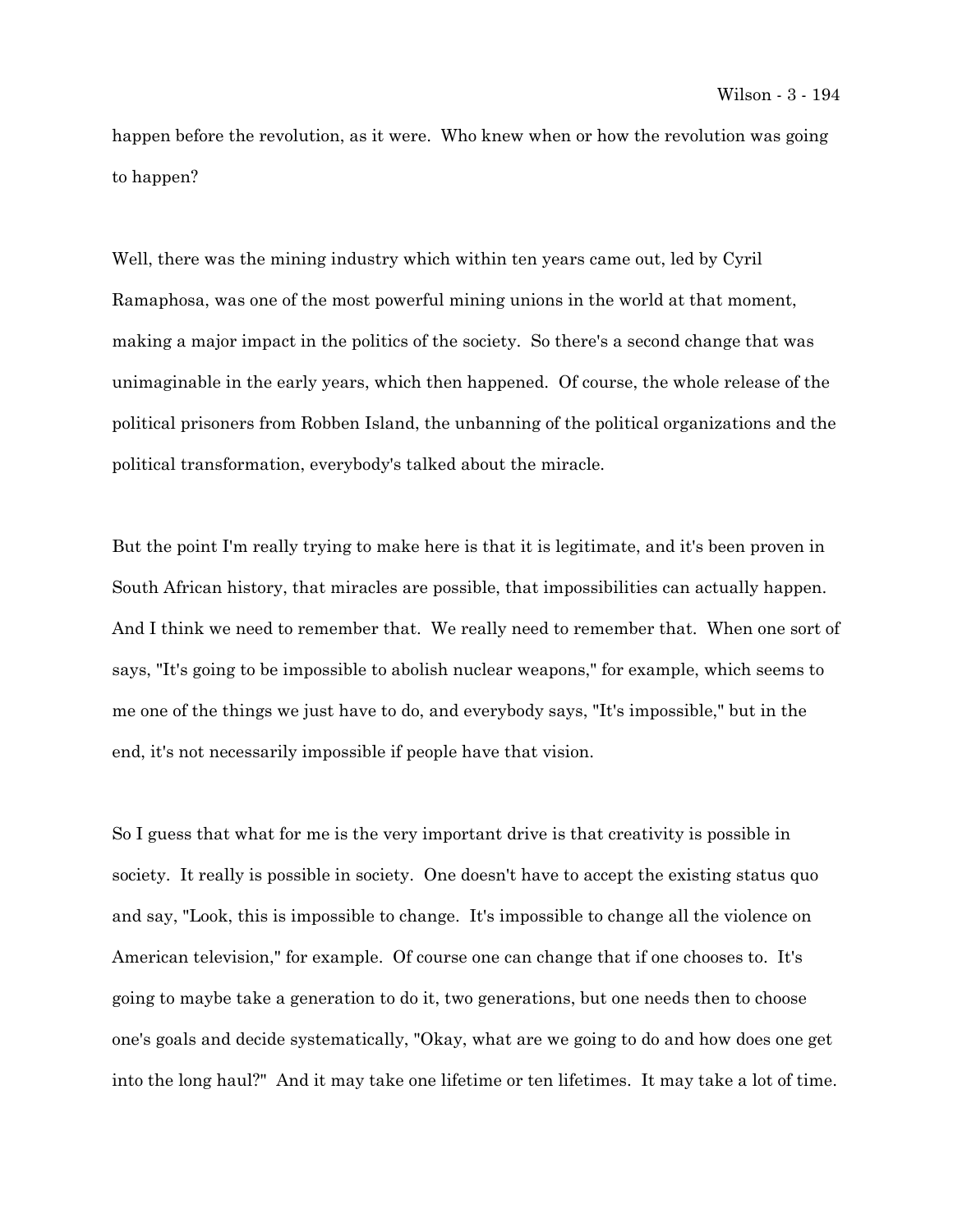I think, in a completely different context, I think of Dr. Kurien with his cooperative dairy in India, which to me is one of the miraculous organizations of the world. I mean, there's a young officer in a remote rural part of India north of Bombay, and really worrying about poverty and income for the poor and so on, and a little seed is planted and nurtured and grows, and out of that comes one of the most modern, hugest, most efficient, effective dairies in the world based on those grass roots.

So what I'm really trying to say is that it does seem to me that individuals and groups of individuals can make a difference. Now, this is hardly new. I mean, one's always looked at, let's say, the abolition of slavery as one of those miraculous movements, although we know the argument about whether it was in the long run uneconomic and so on. I don't want to get into that debate. But there were times when political goals or social goals just seemed impossible, and I think what we have learned, shall I say, the existential way in South Africa, in a very exciting organic way, is that this is true.

As I say, we've seen dozens of miracles when one looks at the reconciliation that has taken place between individuals, between communities, between families and so on. It doesn't always happen. It's not inevitable. It's not built into the stars, but it is possible.

So, for me, one of the most important political attributes is imagination and finding ways of imaginative action, and then the perseverance, which isn't just dropping in for a day or two or a year or two. I mean, this is lifelong perseverance to make things happen. And it seems to me that history is full of these examples.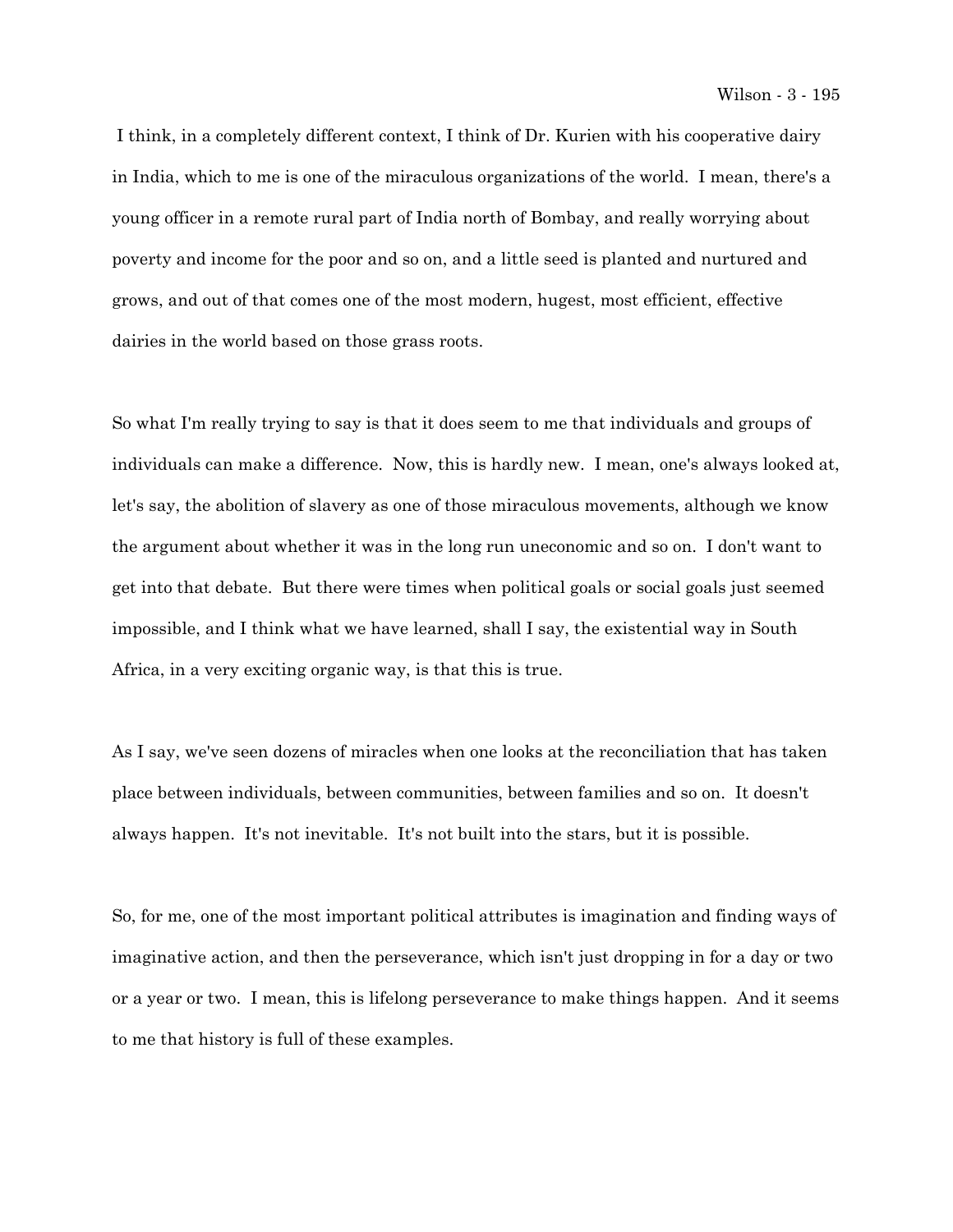In a very small way, in a very tiny way, it seems to me that what the Carnegie Inquiry emerged into was one of those imaginative operations because of the way in which people became involved. It was hugely exciting as everybody brought their ideas into this, from Alan Pifer, David Hood in the United States, and then the South Africans who became involved.

That here emerged a process which at one level was impossible to have this kind of political process taking place right through the middle of the 1980s, and yet there it happened in a very public way and in a way which, looking back historically, we were just very lucky about the timing, because nobody could know at that stage that in 1990 there would be the beginnings of fundamental change, which would make that research relevant. We all thought, "Well, we're doing this research simply so that it's there. We've got that understanding. We can begin to do some short-run actions."

But none of us saw it as the beginning of the rethinking the shape of the future, although  $$ no, let me recast that. We certainly wanted to be doing some thinking about the abolition of the pass laws, about land reform, about all of that, but none of us saw these things as likely to happen in the near future, so we didn't feel we had the power to shape things.

Q: You said specifically that you wrote David Hood in 1983, that you didn't think that ten years earlier it would have been possible to find whites willing to work on this subject.

Wilson: Right.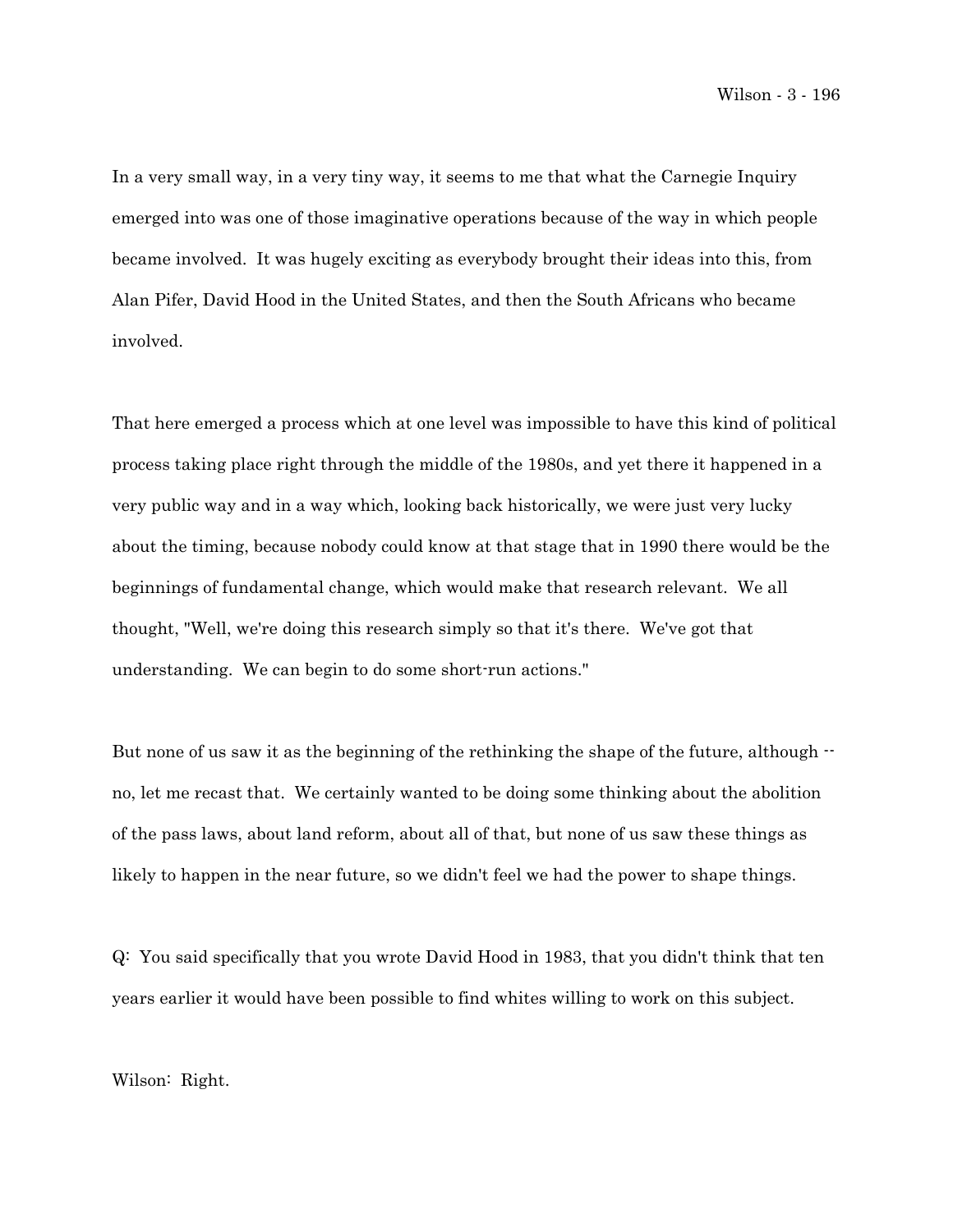Q: Could you talk about that? What changed the minds of whites? Did they begin to see a loosening in the regime?

Wilson: Right. That's a very interesting question, and one really needs to go back to other people's diaries and writing to remember exactly at what stage one began to think certain things, because it's very easy to telescope one's current views with one's views then, without being quite aware of the timing.

But I think it is certainly true that in the 1960s, for example, if I can try and remember that, after Rivonia Trial and so on, I mean, as I've said before, this was like a political death. Nothing was happening and very little was possible. It would have been, as I wrote in that memorandum, in that kind of situation it would have been impossible to draw in the kind of wide spectrum. There just wouldn't have been the interest, the commitment, the involvement, the space, and so on to do that.

By the eighties, clearly things were loosening up, and this had to  $d_0 - \omega$  we tried to write about it in our book  $\cdot$  that had to do with the process of urbanization, of industrialization, of black South Africans moving up into higher parts of the economy, becoming much more significant, skilled workers within the economy. Although you had a pretty effective color bar still in place, it was floating up.

So that the kind of assumptions were subtly changing in the society, and I guess part of what one is needing to do and part of what Alan Pifer was so skillful at, and that is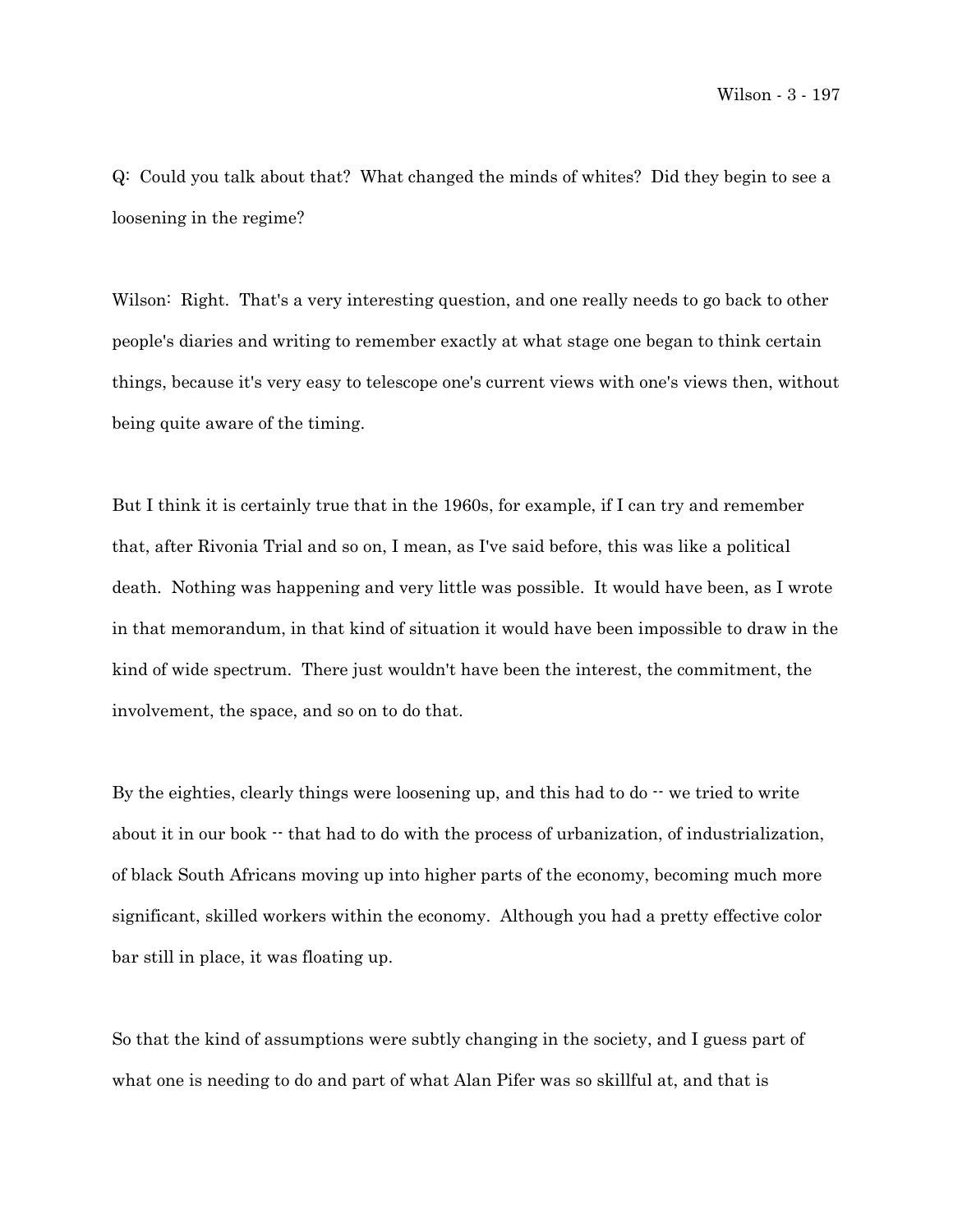reflected in that memorandum of his to the board in Princeton, was that one was needing to interpret the signs of the times, when there were shifts taking place which hadn't necessarily been articulated or which were necessarily even visible in the political process.

I guess what was happening in terms of the Carnegie Inquiry was that we were beginning to feel in our bones that, yes, we could actually begin to move with this in a way that would be feasible, which had not been possible, let's say, at the time of the banning of the Black Consciousness movement in 1977, that it would be possible to begin to move, although we did not yet see, and we did not yet see that just around the corner was the huge political transformation coming. We certainly didn't see how quickly it was coming.

We often used to quote  $\cdot$ - I can remember about this, I think it was Mao Tse-Tung who once said, "In a society you push and you push and you push, and nothing happens. You push and you push and you push and nothing happens. You push and you push and you push and nothing happens. You push and you push and you push and suddenly everything falls down." That's certainly been the history of the 1980s. I remember we used to hear that story way back in the seventies and think, "Well, we're still in the push and push push phase." [Laughter] "It's not going to change in our time."

Q: As people were being released from Robben Island, did you have contact with people who were close to [Nelson] Mandela, and did his vision somehow help infuse what you were doing?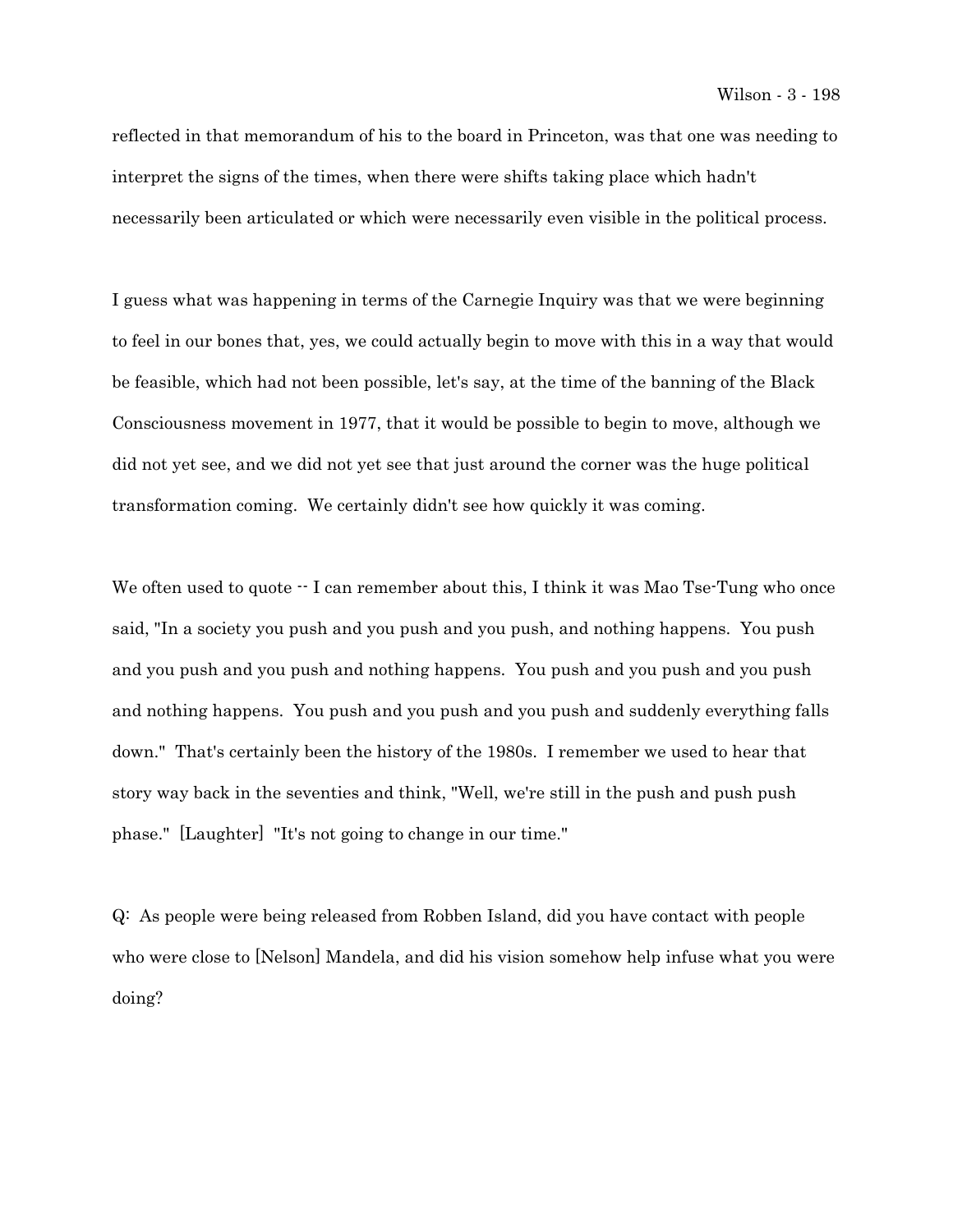Wilson: Yes, I'm trying to think that through honestly, to remember exactly what happened. Through Fiks, whom I've talked about before, Mr. Justice Fikile Bam, we've been friends all our lives, and he is my son's godfather, we kept in touch with him on Robben Island, and when he came off in 1974, of course he would sit and talk to us for hours about his experience. So through him we would learn about Mandela and Sisulu, the enormous importance, of course, of Walter Sisulu, who was really the father who nurtured everybody, including Mandela. And Govan Mbeki.

So we heard a great deal about the senior political leadership and what was happening, and then subsequently, in the same sort of time, Neville Alexander came off, and he came to see us. That was very moving, because he came to see Lindy and me really to talk about the work I'd been doing on mine wages in the gold mines, just to say, "Look, this has been read on the island," or, "People have read about it and we're very pleased with that information." Well, I was terribly thrilled with that. Then he would talk about what was happening on the island and something of the political differences and so on, which obviously existed. But we heard a great deal, and a number of different people -- Lesley van der Heyden as another one  $\cdot \cdot$  came off the island, and we were hugely privileged. They would come and sit and talk for a day, two days, three days, or Fiks, of course, I talked to for weeks, on his experience, and Neville as well.

So we learned a tremendous amount about it, and I think what we learned, rather than political policy and so on or anything like that, was just this sense of dignified endurance. Here were these men who had given their lives, and they weren't bowed or cowed in any shape or form. I think it gave us all huge strength. That was really what we learned from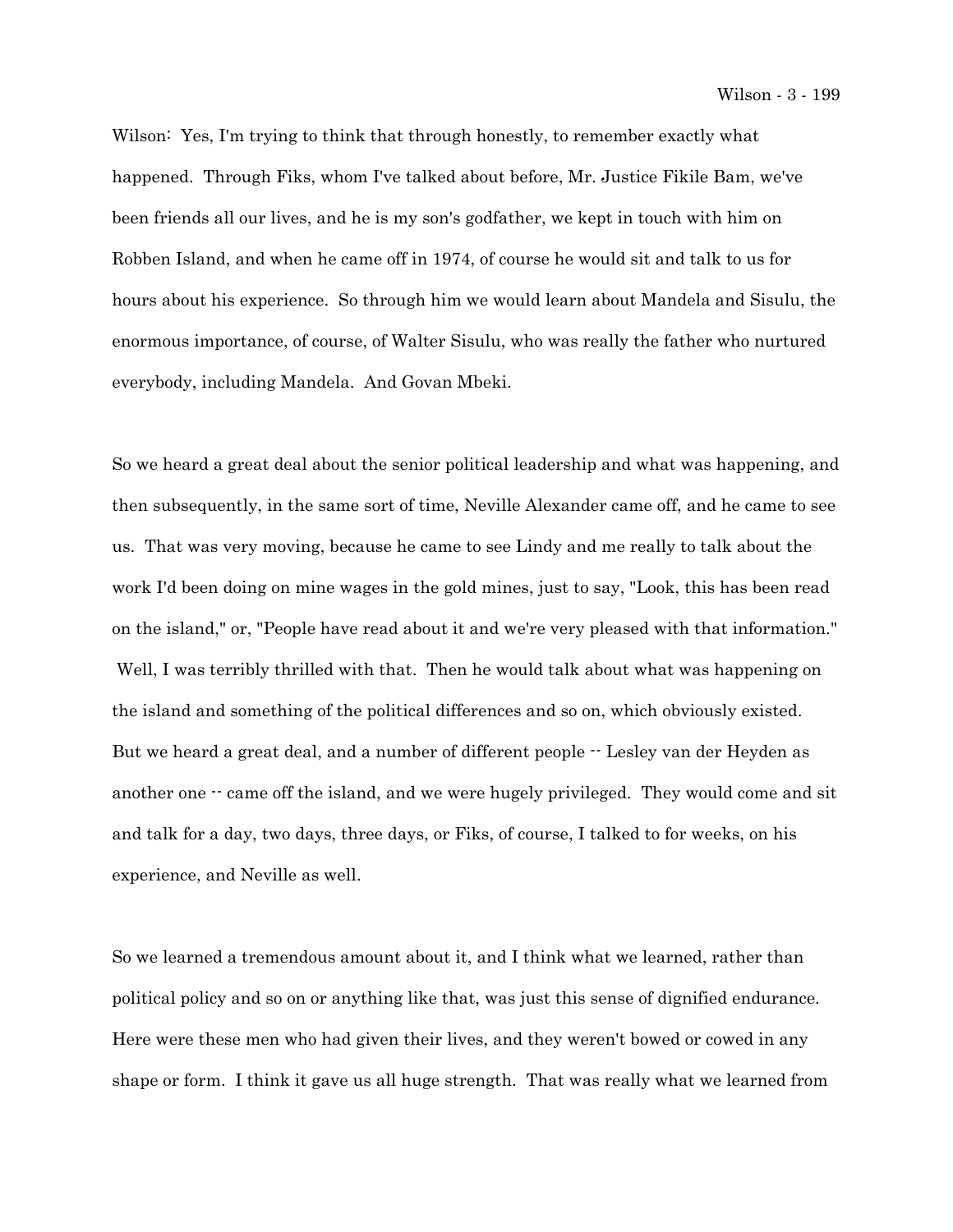those on the island. It was, "Look, if they are able to handle this, who are we to be complaining about little pinpricks, and especially if one's white?" I mean, one's very privileged. So there was no sense of  $\cdot$  how shall I say  $\cdot$  I don't know what I'm trying to find. There was no sense that we were in a difficult place, because we weren't. I mean, one was just living in South Africa trying to do one's bit.

The presence of Mandela and the leadership and, of course, there had been Robert Sobukwe, whom I'd been very fortunate to meet when he came off the island and shortly before he died, was another very inspiring figure. The inspiration of these men and women, of course, although there weren't any women on the island, was that they had given so much more, sacrificed so much more, and had this huge capacity to endure with dignity, that seems to me what it's about, without losing their hope, and they kept hope alive. "We just have to go on." So that was what came from that. I think that subsequently reading Mandela's autobiography and reading his whole process of negotiations, that was fascinating, but we were completely unaware of that at the time.

Q: Meanwhile, you were doing your own work as all this was going through.

Wilson: Yes.

Q: What were you working on, and how did the process of gathering all this data on poverty affect your thinking?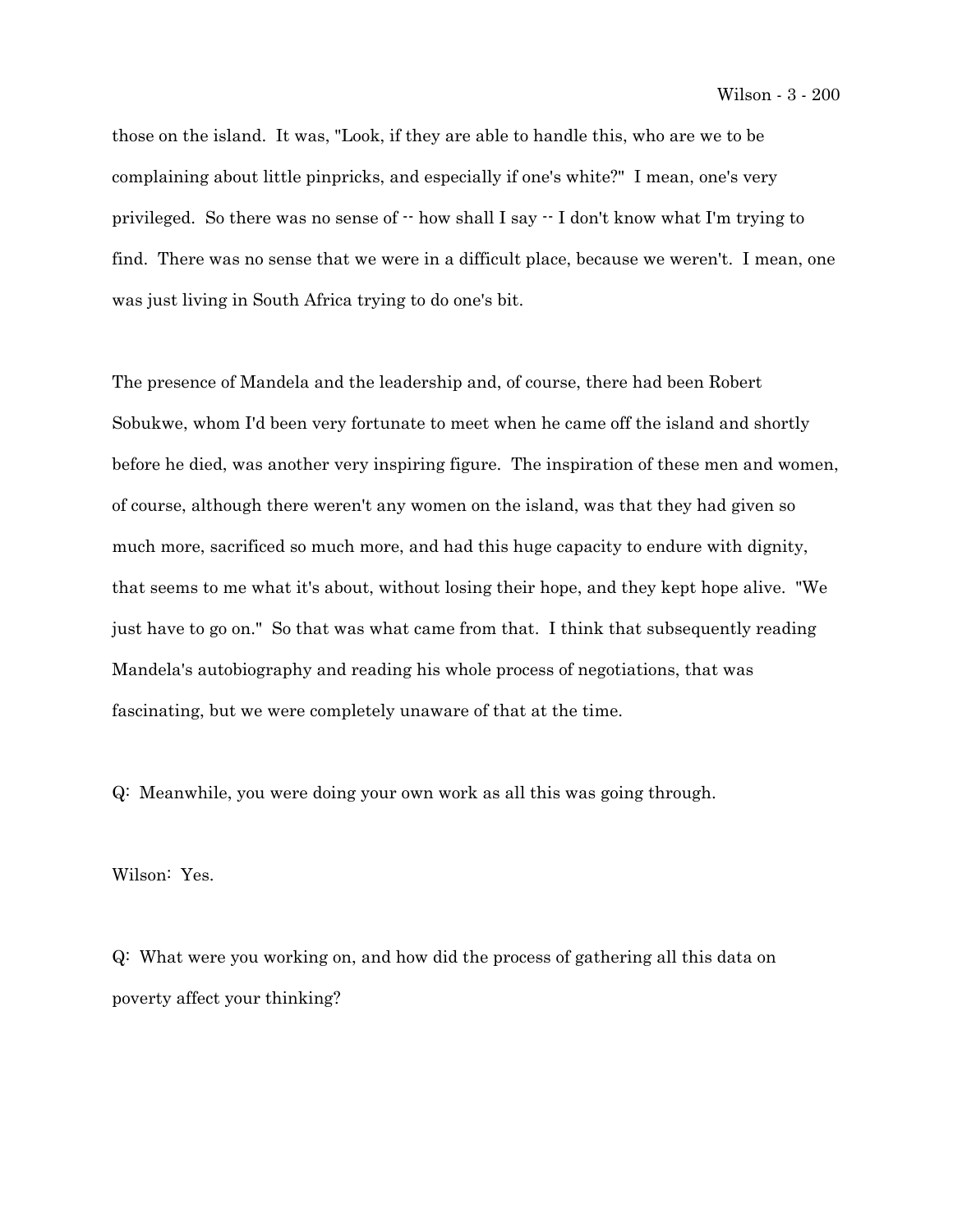Wilson: Right. The 1980s, for me, were really the Carnegie years, obviously, and both before and after the conference. The conference was in April 1984. Before that time, I wasn't involved in any direct research myself because there were just too many things to do. It's rather like being a film producer or film director. One was just trying to ensure that everything was happening in a reasonably coherent manner, and one had great researchers out in the field, so one needed to monitor all of that.

But I also made it my business, because I needed to know and understand more myself, to get out into the field and go talk to people. The Eastern Cape I know very well because I grew up there and I go back all the time. But I did a couple of journeys with people. For example, I went into what is now  $\cdot$  I can't remember if it's exactly in Mpumalanga or the Northern Province, but it's in the Sekhukhuneland area of South Africa northeast of Pretoria, into the Leolo mountains.

I think I was talking to Charles Van Onselen at Wits, who's the oral historian who's done this marvelous work on oral history [*The Seed is Mine: The Life of Kas Maine, A South* African, and I think it was he who introduced me to one of his research workers who he said was absolutely magic in the field, I think was the phrase he used, Teddy Matsetela and persuaded Teddy to take me into that area, which he knew well. We then spent, I can't remember, three, four, five days walking through that area, through what was South African reserve areas or bantustan, which was one that I didn't know because I come from the Ciskei, Transkei, the Xhosa-speaking area, and this was a different part of the country completely.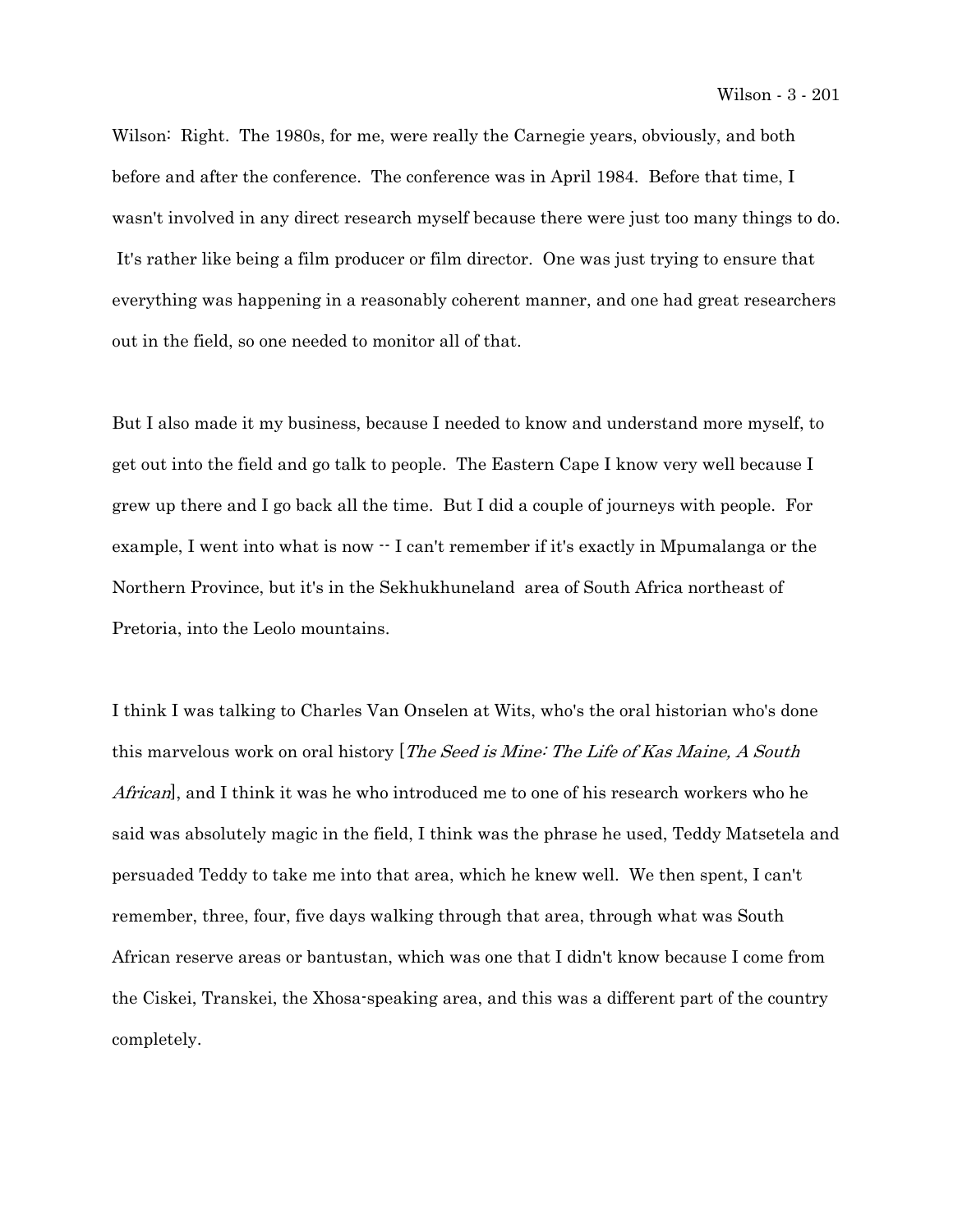And that, for me, was a very illuminating few days, because I was just walking through that area. I would be taken to a village and shown a water pump, and people would say, "Do you know that they actually start queuing here at two in the morning? Otherwise they're not going to get water." And to get some real sense of the reality of deprivation in terms of basic needs like water or electricity or fuel.

So that, for me, was a very important experience, and I did the same thing on the other side in what was called the western Transvaal, now more or less the Northwestern Province, I think, near Kuruman, which is a much drier part of the country, then going to a really remote area called Bendell, then going beyond Bendell to an even remoter village.

And I can remember using one of the cases, if I can put it that way, but a situation that I found there in order to deal with some of the analysis about unemployment, because I can remember meeting a young man in this village beyond Bendell, which was miles from anywhere, and there were a few tufts of grass and a couple of goats and people living, but it was poor, poor, poor. And this young man, if I can remember the details correctly, had been working at the Sishen iron ore mine, which was beyond Kuruman, a long way from where he was some eighteen months ago, had been retrenched and lost his job. Because he lost his job, he had no place to stay on the mine, so he had to leave the mine and come home.

Now, coming home was expensive because he then had to get a bus fare to Kuruman, and from Kuruman back to Bendell, from Bendell back to his village. And now he was sitting in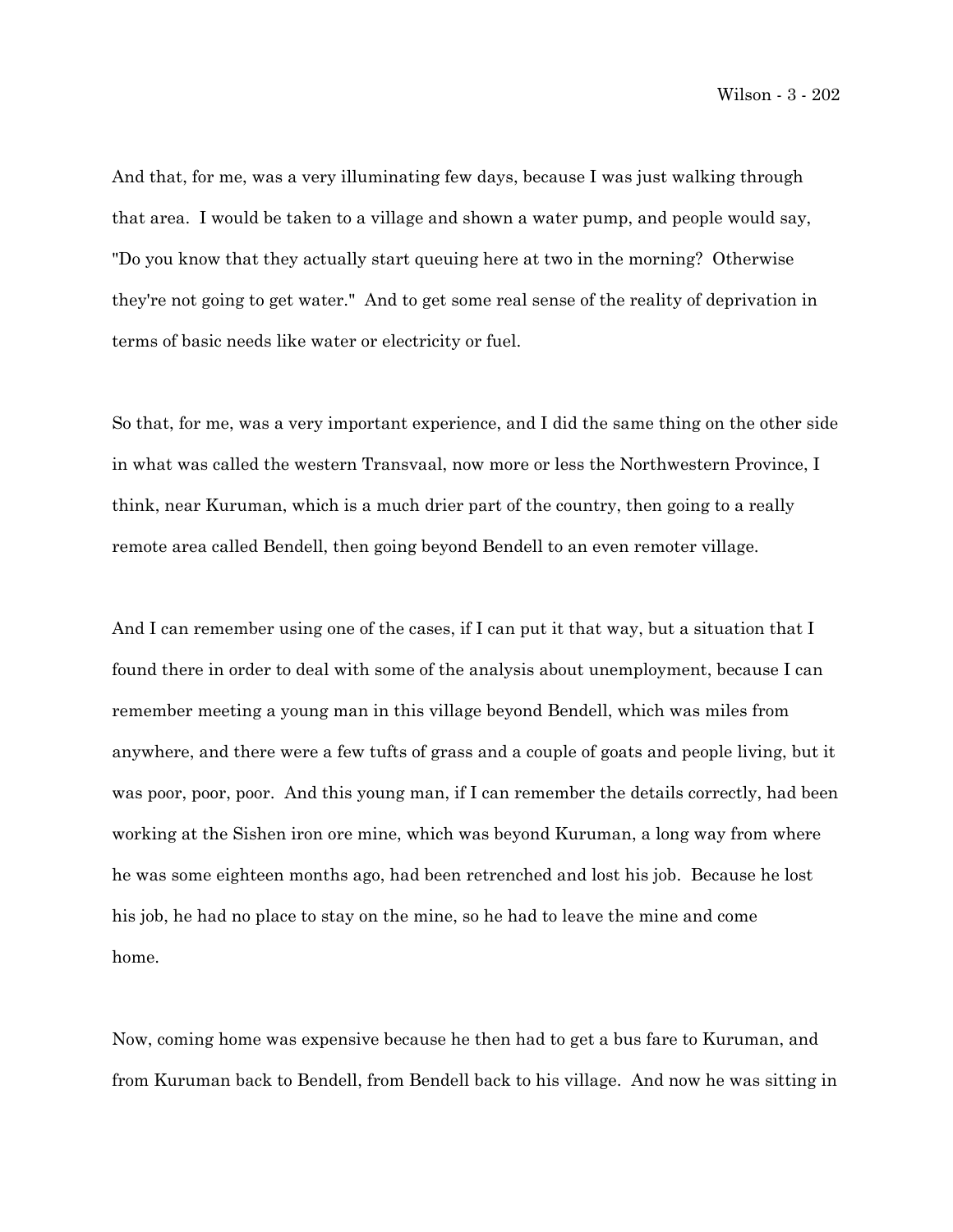his village and there was no work to do and there was nothing to do, and he was desperately poor. But he couldn't go and look for a job because, (A), he knew that he wasn't going to find any kind of a job in Sishen or anywhere else, but (B) if he did go, it was going to cost him money, and he didn't have the money even for the bus fare to Kuruman.

So it enabled me to recognize that there was such a thing, is such a thing, as structural unemployment, in theoretical terms, that there can be situations where people are simply too poor to go and look for work. Now, in that situation if there can be one person like that, there could be 100 or 1,000 or maybe a million people. So it was important to have that kind of grassroots in-touch-ness. It helped me a lot in terms of an overview. You got to other places where you see dozens of people queuing around a water tap, and you then start to work out the ratios of people to water taps in that region and so on.

So what my work involved in the 1980s, but we were all working different ways, I want to stress again this was so much a team process. But you asked me about what I was doing, was trying to sit in Cape Town and keep a sort of overview as to who was doing what. But there were all kinds of people like Helen Zille and Wilfred Wentzel and Charles Simkins and Dudley Horner, who is still deputy director of SALDRU, all working on this, just keeping in touch and finding out what was happening. And at the same time I would try and get out and about, not only to the universities to drum up more writers and participants, but also into those areas where there was real poverty. I didn't spend a great deal of time in the urban areas, because a decade before I'd done a lot of work on migrant labor and had gone through many of the hostels and so on, so I had known a good deal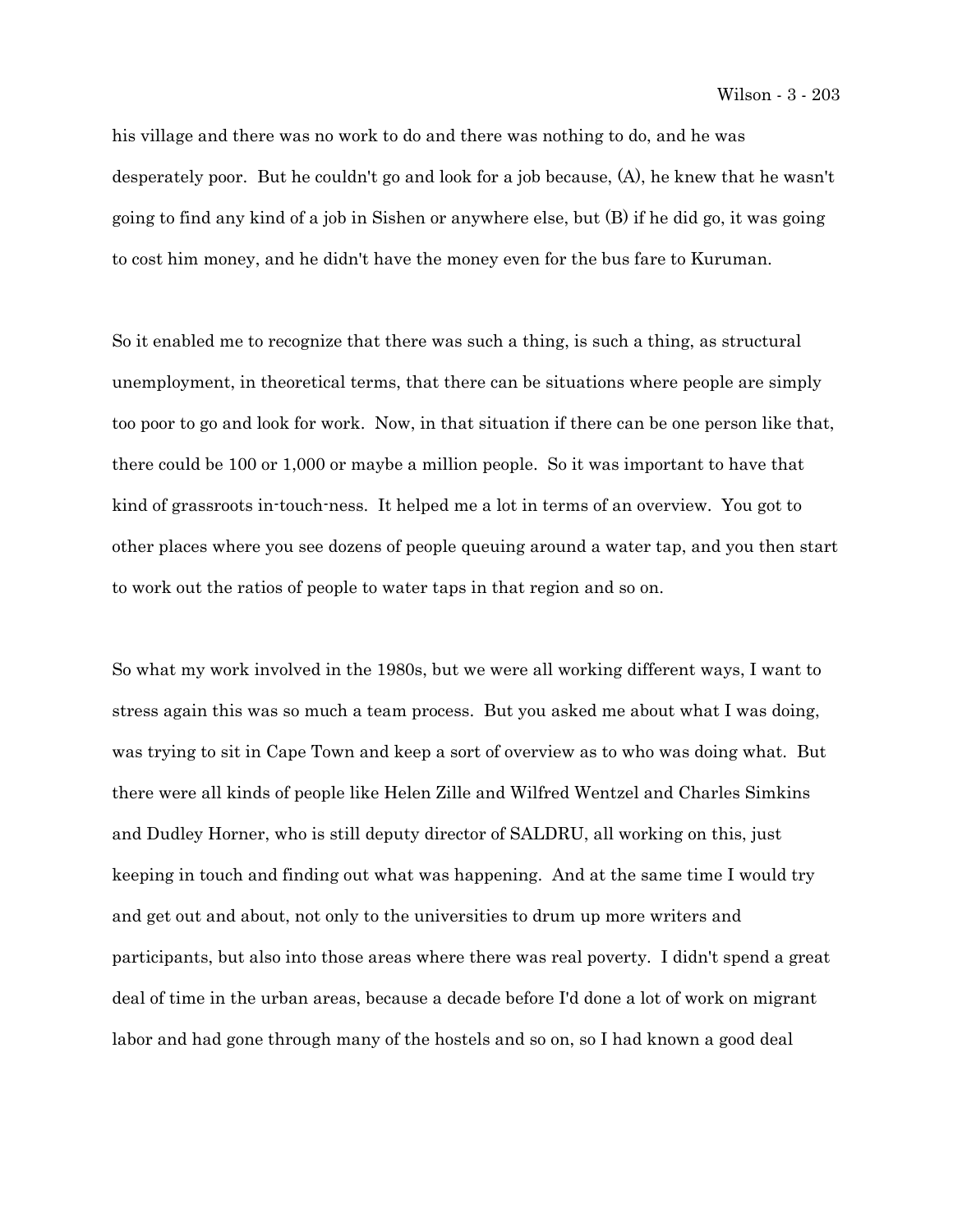about conditions in the urban areas, and it just seemed to me we really needed to have a particular thrust onto the rural areas of South Africa.

Q: What significance did it have to work on South Africa as a single economy? Was that something that was done as a normal matter of course?

Wilson: Yes. Thank you for that question, because it is important. As I've said before, we have always seen ourselves as a research unit looking at southern Africa, rather than South Africa, and the reason we've done that is because the way in which South Africa industrialized essentially with minerals at the heart of that industrial process -- diamonds from 1867 and gold from 1886  $\cdot$  leading to the development of Kimberley [diamond mine] and then even more to the growth of Johannesburg and the huge petroleum at Witwatersrand, Vaal triangle, the big industrial hub of South Africa, which grew, as it were, on the gold mine, is that that process, in a way that has not happened in any other society that I'm aware of, drew in workers on a basis of oscillating migration.

Let me just explain that for a moment. Essentially what happened was that black workers were drawn into work on the diamond mines, on the gold mines, and other industry and so on, came in, were housed in these compounds or hostels or, as I've said before, labor batteries, and were able to work there for six months, nine months, a year, or two years, and then sent away again under contract. Now, there are two features about that. One is that that process of oscillation meant that far fewer families settled in town. It's not as though no families settled in town. Soweto exists. So there was a process of permanent urbanization, but it was much slower for black South Africans than for whites. And in the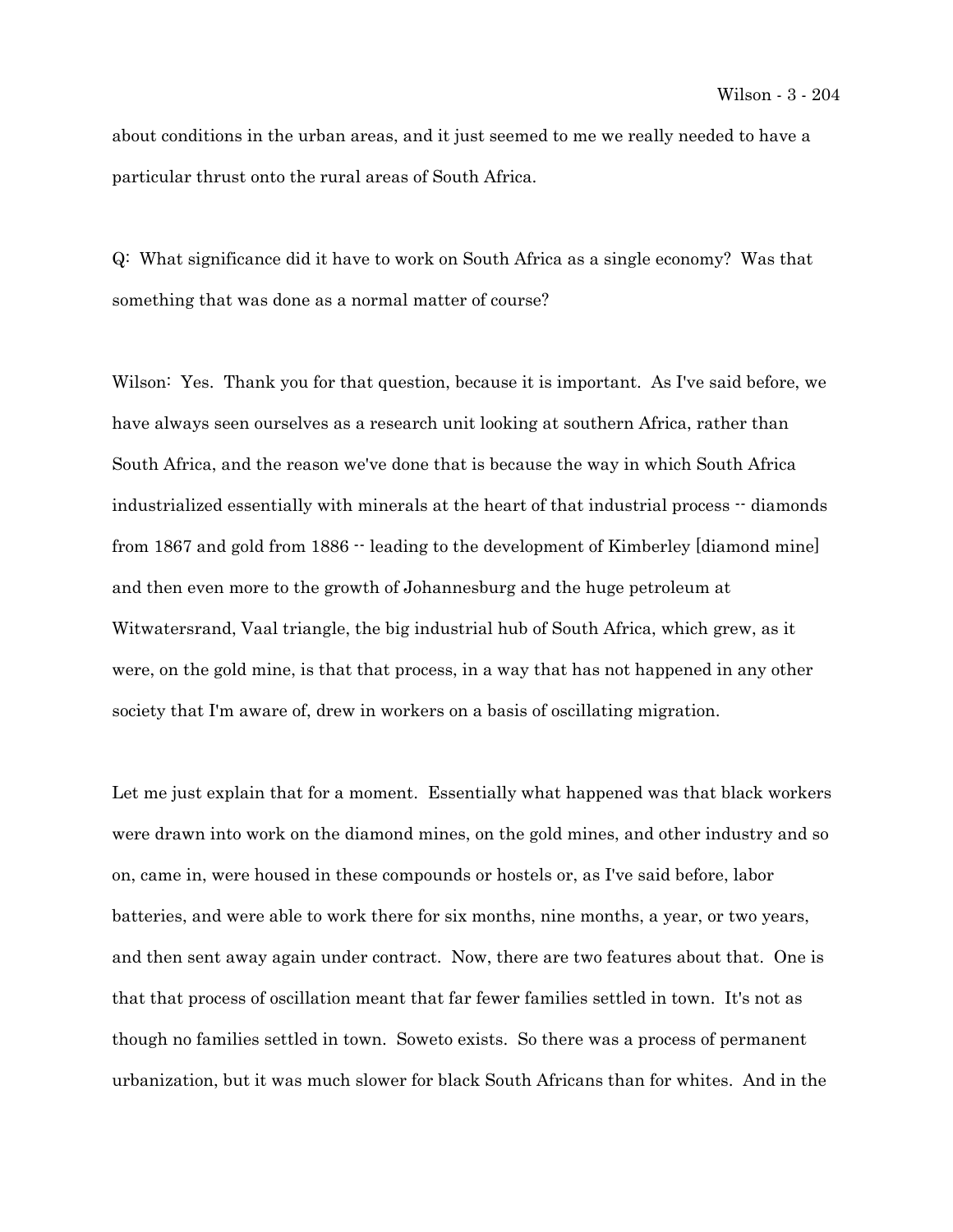1960s, that process was halted completely. Between 1960 and 1980, the proportion of black South Africans in the cities did not change, or went up by half a percent, which means that at the time when under any other circumstances there would have been very rapid urbanization, the only increase in the cities really was national population growth. There wasn't that rural to urban move, apart from the migrants coming in, the workers.

That was the first feature, and one needs to analyze just what are the long-term consequences when a very large proportion of your labor force are coming in from rural areas and then going back to those rural areas so that their wives, their children, their grandchildren, are staying in the rural areas and you're not getting movement into the cities, for one.

Secondly, that that migration process was not just within South Africa. The mines drew, and have always drawn, on labor from way beyond the boundaries of South Africa, both from places like Lesotho, which is a small country entirely surrounded by South Africa, but it's an independent state and has its own flag, its own place at the United Nations and so on. But most of the workers in Lesotho actually work in South Africa as migrants. But not only from Lesotho, but also from surrounding countries like Mozambique, like Botswana, even up to Zambia and Tanzania one had workers coming in. And you can look at the mining industry in the 1890s, which is 100 years ago. At that time something like sixty percent of the workers on the gold mines were migrants coming from Mozambique. Now, that proportion has changed up and down during the century, but for most of that period  $$ indeed, all that period  $\cdot$  Mozambique and miners have been absolutely essential core component of the South African mining industry. Therefore, one needs to do an analysis,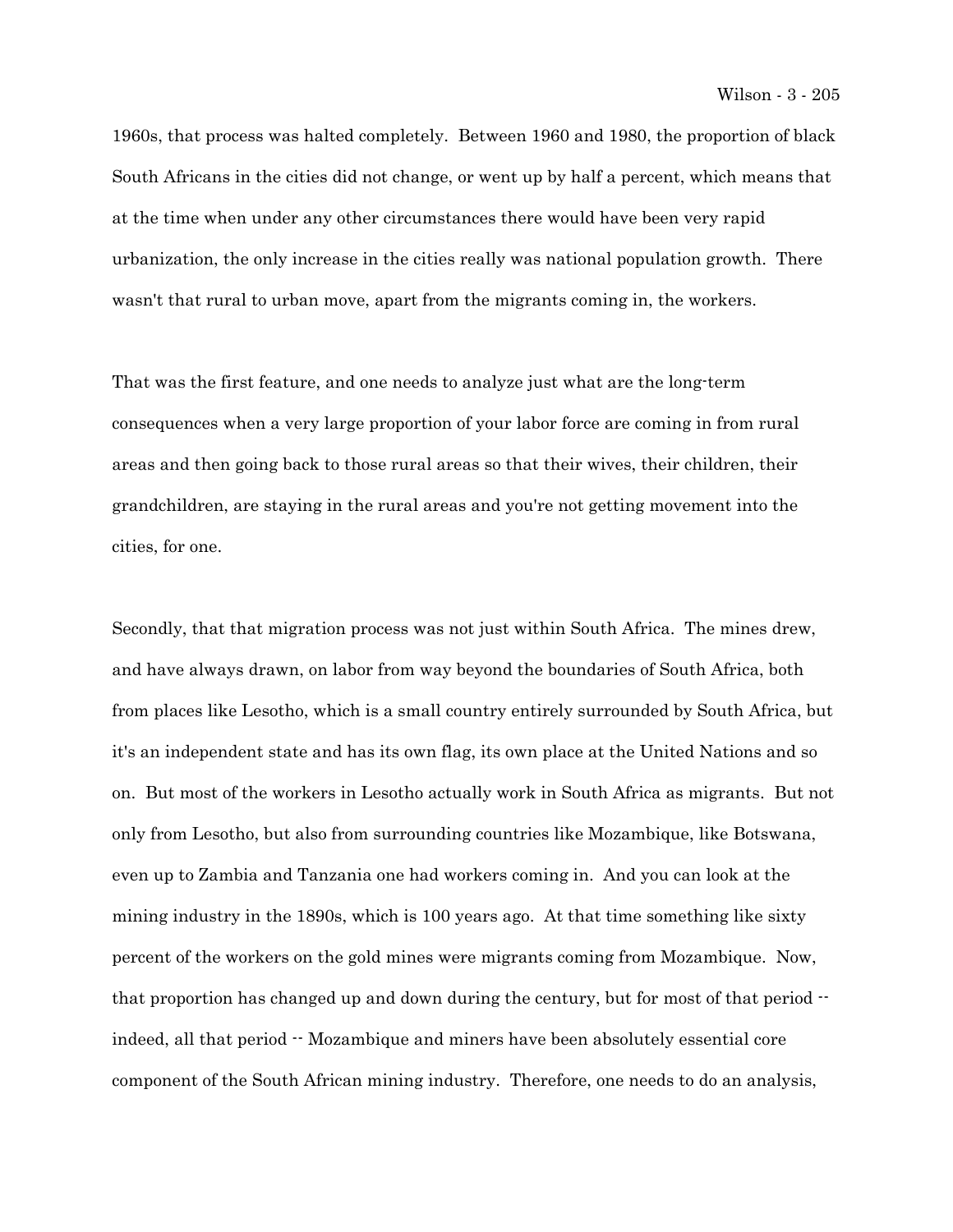an economic analysis of the economy which does not assume that the economic boundary and the political boundary are in exactly the same place.

Now, for American economists, or indeed even British or French economists, it's a whole new way of thinking, because one is assuming that one has a national economy, and then you have international trade, as it were, and maybe you have some migration coming in. This kind of relationship, breathing out and breathing in, of oscillating migrants is unique. So we had to focus on that, and it's one of the reasons why one cannot possibly think about poverty in South Africa or strategies against poverty in South Africa without asking oneself about what does this imply, let's say, for the people of Lesotho or, indeed, the people of Mozambique, who've been part and parcel of the South African industrial process for that century.

Q: These are not some of the same issues you had dealt with in your dissertation, having to do with questions of ownership?

Wilson: Yes, indeed they were. I guess that my research trajectory, if I can put it that way, because of my roots in the Eastern Cape, had always been concerned about I suppose what one would now call poverty and development issues in the Eastern Cape, Ciskei, Transkei area. That's where I grew up and I was very conscious of all of that and wanted to understand more about it as an economist. Then that led me, as it were, into thinking about the migrant labor and so on. Then when I was in Cambridge doing that work on the economics of discrimination, particularly when I got to the United States and talked with Gary Becker and tried to think through how one could use the American analysis, and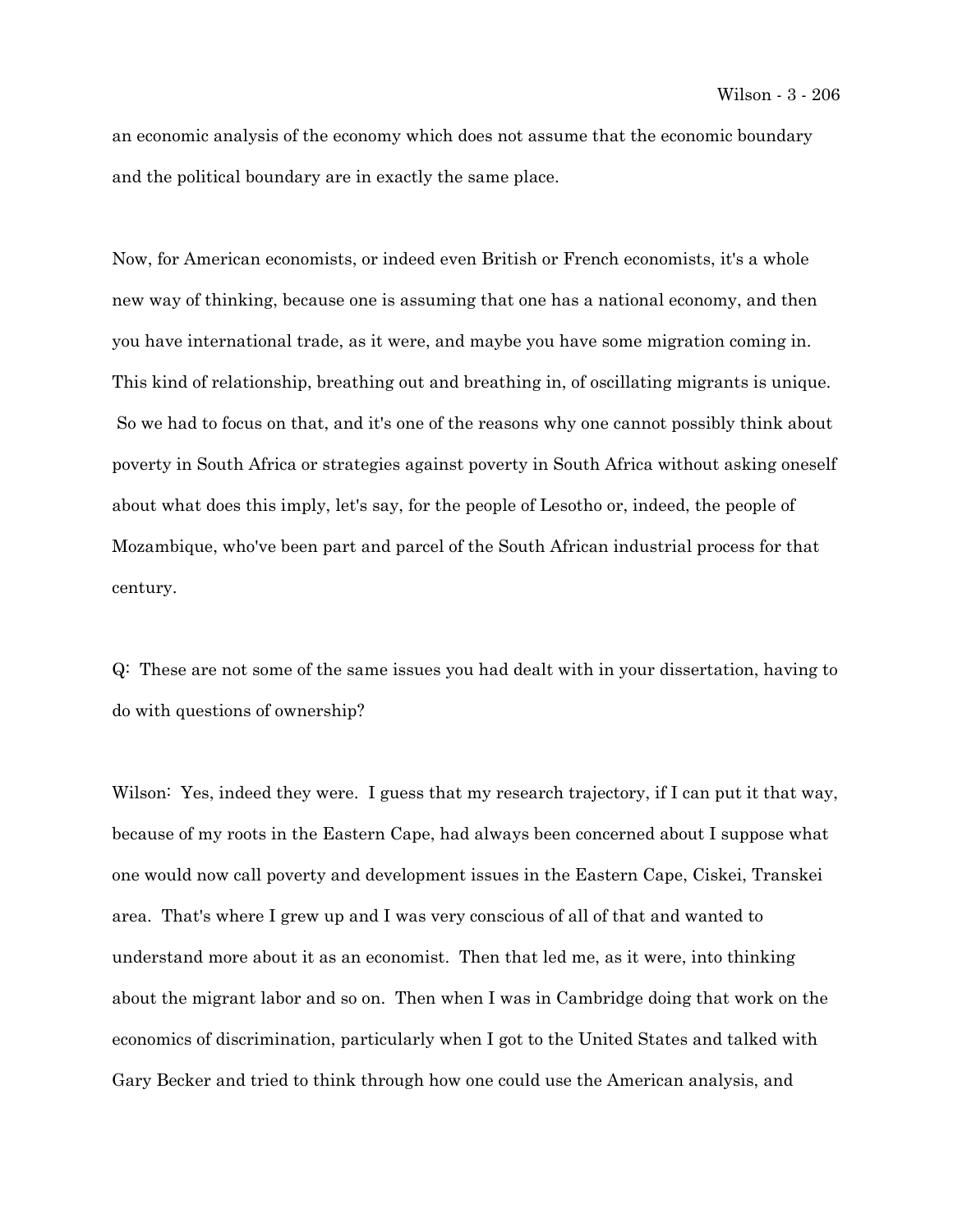recognizing that actually for me it wasn't going to be the best way into the South African scene, and then coming up with this question about let's find out what happened to wages on the gold mine and write about labor in the mining industry.

I mean, some of this is so obvious now but one really blunders around in the dark trying to find one's way through all of this. Clearly, the mining industry was the industry to study, and if one could understand something about labor in the mines, one was beginning to uncover the South African substructure, if I can put it that way. So getting into the wage situation in the mining industry and why wages were so different between white and black, and why they'd widened, that then took one straight into the migrant system and the role of the labor supplies. Then you start thinking about migration.

So shortly after I'd finished that thesis and published the book on mine labor [*Labour in the* South African Gold Mines 1911-1969], I got involved, at the request of the South African Council of Churches, in a study of migrant labor, which, of course, was centered on the gold mining industry, but by this time had become much more widespread in South Africa because -- and this is important to see that apartheid, there was a very important component of apartheid, which was modeled on the mining industry developed by the English-speaking component of South Africa, which they tend sometimes to forget.

Because essentially what Verwoerd was doing, first as minister of native affairs and then as prime minister, but as the sort of big thinker of apartheid, was saying that we will resolve the contradictions  $\cdot \cdot$  he didn't put it in these terms. On the one hand, apartheid wanted to have economic growth. Everybody wanted economic growth. On the other hand,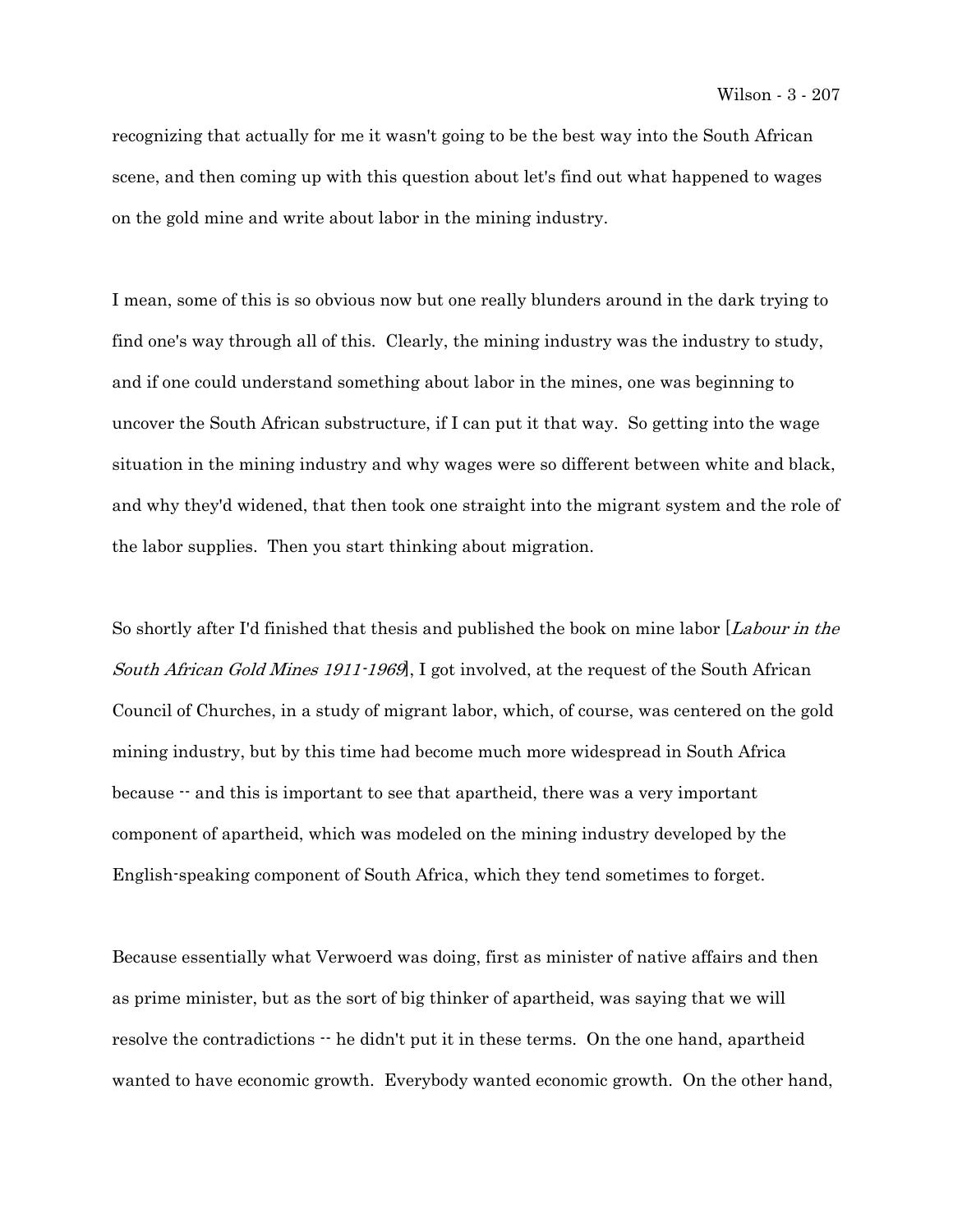apartheid was saying that black South Africans must have their own national states and they'd do their own thing in what were the bantustans. Now, in economic terms, those bantustans were the labor reserves out of which the migrant labor came.

The only way you could resolve the contradiction between economic growth, which implied urbanization, and separate development or apartheid's vision of separate nations, as it were, the only way you could bridge that contradiction or sustain that contradiction was with a permanent oscillating migration labor force. But it had to be enforced, because no longer did people wish to stay willingly. I mean, the pass laws were used, and so you had huge increase in the number of people being arrested under the pass laws, because women would want to come to town, obviously, with their husbands, they would want to come and look for work. So during the fifties, sixties, seventies, you've got astronomical increases in pass law arrests which were being used as the structure to maintain the migrant labor system.

That I began to understand in working on the book on the gold mines, understood even more as I worked on the book on migrant labor *Migrant Labour in South Africa*, both of which came out in the early seventies.

[END OF SESSION]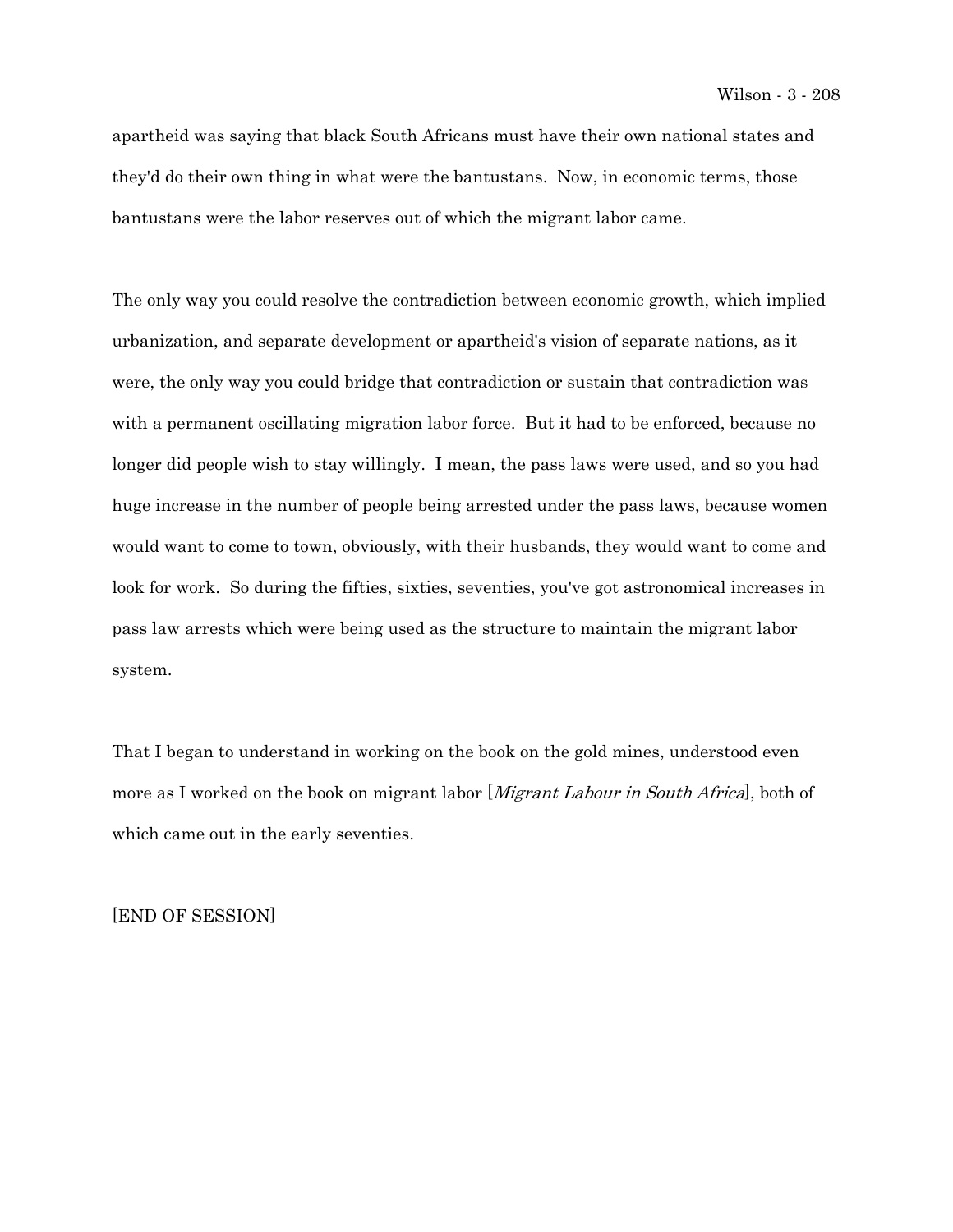Interviewee: Francis Wilson Session #4 Interviewer: Mary Marshall Clark Cape Town, South Africa Date: August 6, 1999

Q: Francis, you had just been saying that you understood the significance throughout your work of the need for South Africa to preserve its oscillating migration and that you had understood that through both of your books.

Wilson: Yes. Let me modify that slightly. It's always difficult to know how one's thinking, to go back to the timing. This is so much building on insights and drawing insights from other people, but I think I came to a gradual recognition, which I think I'd got more or less by the time the book on migrant labor [*Migrant Labour in South Africa*] came out at the end of 1972, about how at the heart of apartheid was this systematic enforcement of a migrant labor system which wasn't so much dividing black from white, although it was doing that in full measure, but was dividing the black man in half, in a sense "You've got to be a worker here, and you work here, but if you're going to be a husband, a lover, a father, a grandfather, a citizen, a human being, you do that over there in that rural area." So you had that divide right at the heart of black South Africa.

Now, that, to me, was, if you like, part of the core of what apartheid was. Not the only thing, of course, but it was central to it. And so one needed to analyze this migrant labor system which was at the heart of the South African economy, and the way in which  $\cdot \cdot$  it shaped our industrialization process. It wasn't just an add-on rather regrettable social

## **TTT**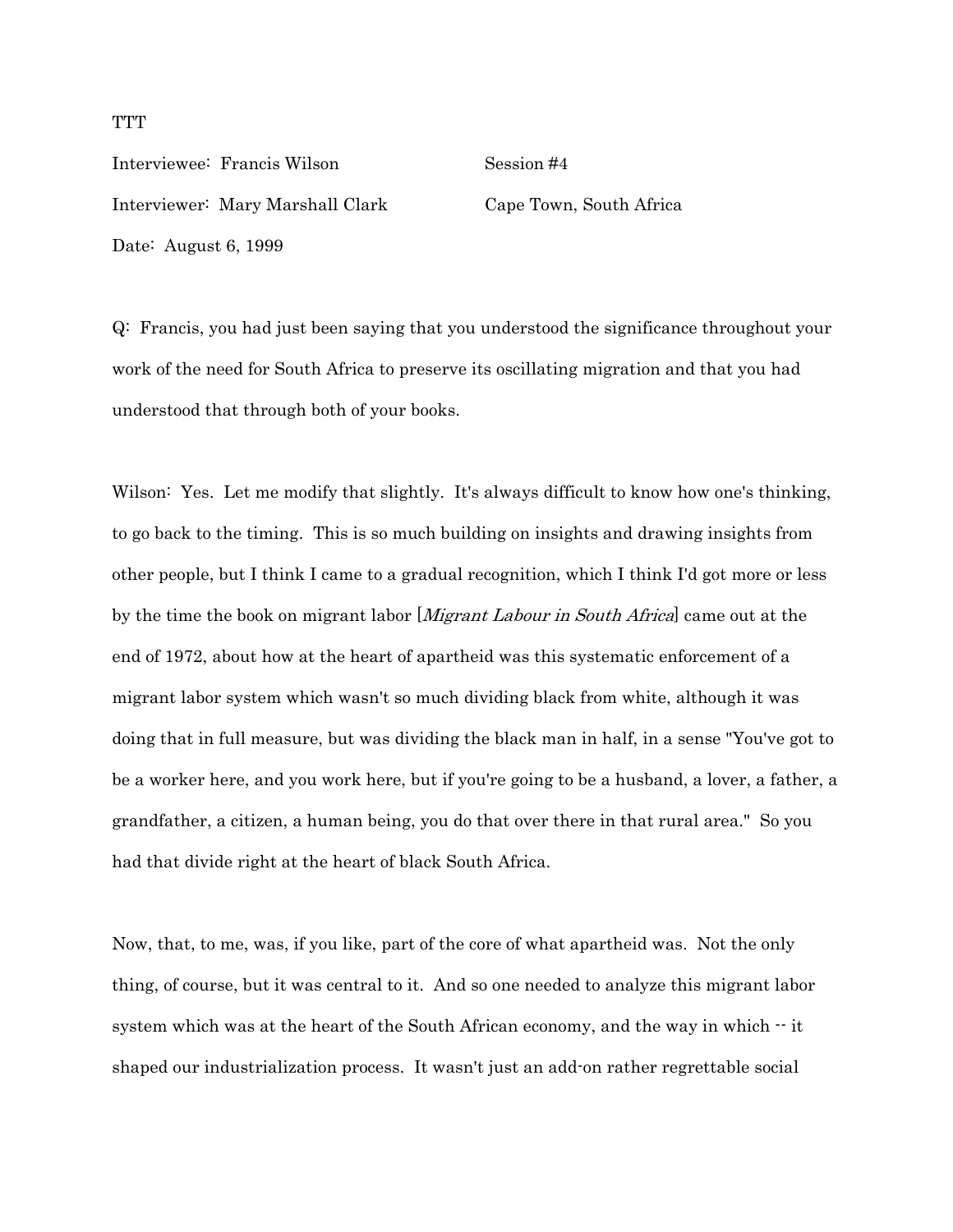factor with sort of bad social consequences; it was fundamental to the way in which the South African economy was constructed.

So that much was clear to me, but what I think happened during the process of the Inquiry is that we all worked on this, a lot of different people working on this. We came to a greater understanding of how, through the migrant labor system as the sort of connecting feature of this, the process of generating wealth in South Africa, by which I mean the growth of Johannesburg as a great big city, gold mines and streets and big office blocks and people making lots of money, and jobs being generated. The process of generating wealth was simultaneously  $\cdot$  that very process was simultaneously generating poverty in the rural areas, because what was happening  $-$  you know, this I can lecture on for hours, but I'll try and be very brief  $\cdot$  what was happening in the rural areas was that over a period of time people in the rural areas were moving to town to work on the mines or subsequently in industry and so on.

They were then coming back to those rural areas where population could increase because people had wages and so on which they brought back, but where the capacity to generate that wealth in the rural area was actually falling away because people were moving from maize production, let's say, to gold production. Now, that doesn't normally matter if you're moving from producing one thing to producing another thing and then trading. Britain did that when the Corn Laws were abolished and then started producing more textiles, which they exported to the United States, and the Americans produced the corn which came in to feed England.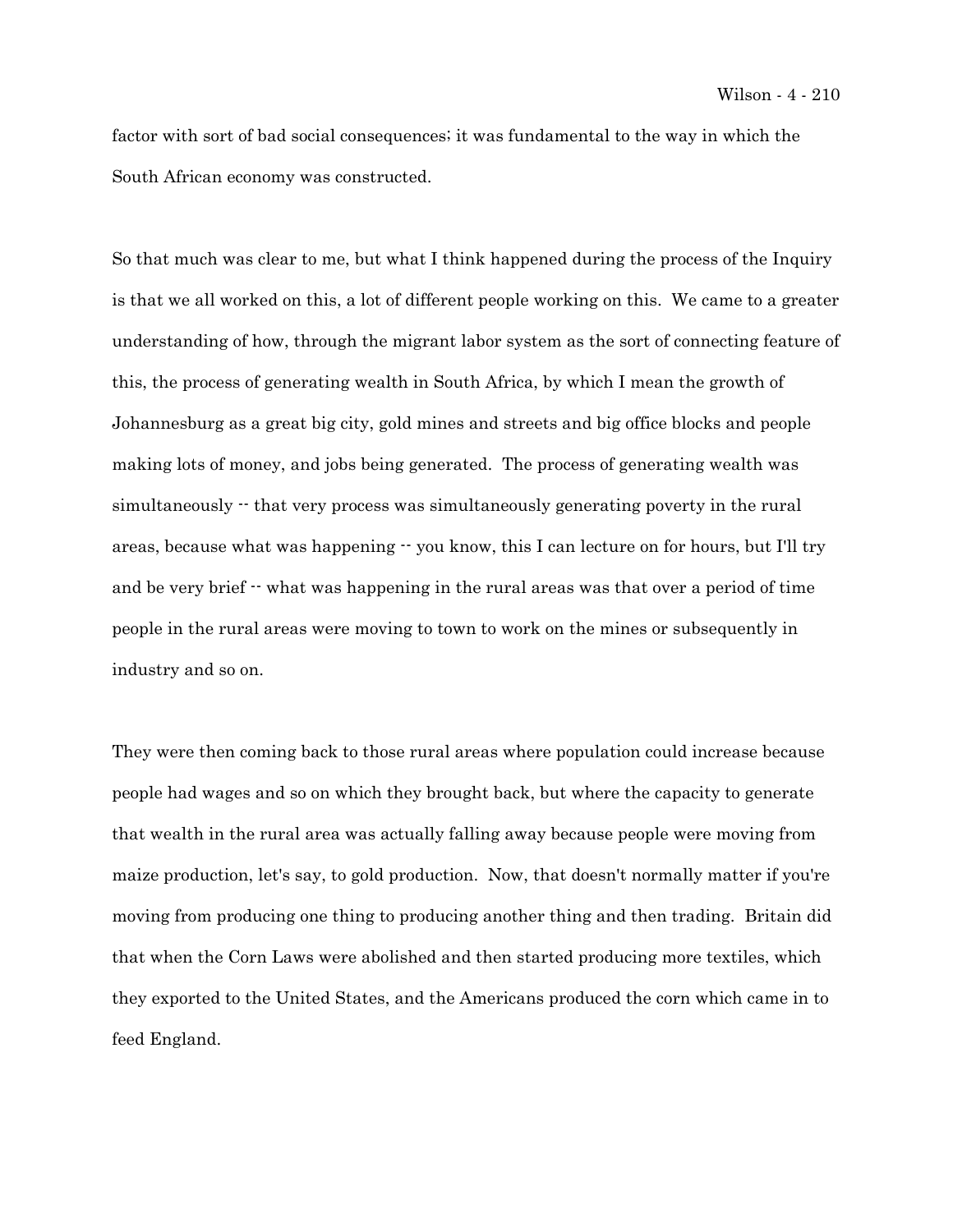So it can happen in trade, but if you're doing it with a migrant labor system, then what happens is the people of a rural area, which could be a rural part of South Africa, or could be Lesotho or could be Mozambique, move from producing maize to producing gold. The production of the gold that they're producing, they're not actually doing it within the place where they live; they're doing it somewhere else. Now, that alters the analysis fundamentally, because then it becomes a geographic component of the distribution of wealth and of assets and of capacity to produce wealth. So cutting a long story short  $\cdot$  I mean, I can go on this for hours -- if you take just an anecdotal example to try and illustrate what is going on here, Lesotho, which in the end of the nineteenth century was producing food for export, it was exporting food to South Africa, and then by the 1920s, after the First World War, by the time of the First World War, was more or less feeding itself. Then after the big drought of 1932-'33, Lesotho started importing food, and now it's a net importer of food, although there's very little produced in Lesotho itself, little else. Why is that? It's basically because the people of Lesotho have moved from the production of maize and food to the production of gold and diamonds and all the rest of it, which they're producing outside Lesotho.

So you end up in a situation where I can remember in a small town, Mohaleshoek in Lesotho  $\cdot$  and I'm now going back to 1983 or thereabouts  $\cdot$  seeing one evening one of these enormous lorries with eighteen wheels, loaded with Long Life milk, which it was taking to a trading place in Mohaleshoek, and that lorry had a CB number plate. Now, let's analyze what all of this means. Here is a lorry coming from CB, which is Port Elizabeth, which is an industrial urban part of South Africa, loaded to the gills with milk which had been grown by farmers around Port Elizabeth, South African white farmers, taken into the town,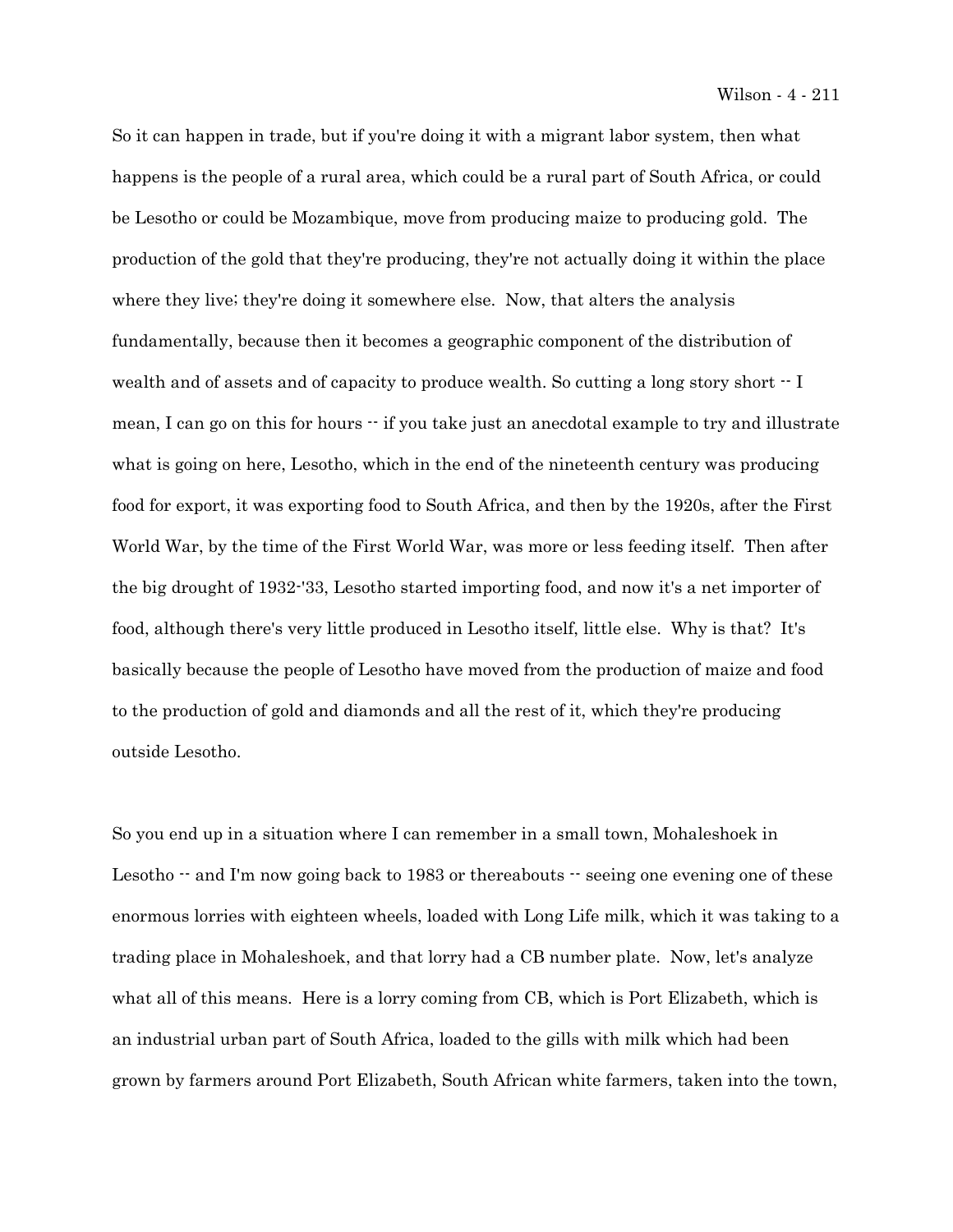to the dairy, and pasteurized and turned into Long Life milk, then taken off to Lesotho and sold to the people of Lesotho, who are rural people, 100 years after participating in this spectacular economic growth of the South African economy, are unable to produce their own milk. And they are buying that milk with money earned in wages in the diamond mines and in the gold mines inside South Africa.

So that basically what does Lesotho become? It's become a bus stop. Are you with me? And so the process of generating the wealth through demand and so on, is that that is milk being produced by the farmers in Port Elizabeth, which is creating nice jobs for the farmers in P.E. and income for them all, going off to Lesotho, where it is being sold to people who need it, with money that they have earned in the gold mines. So there's zero development in Lesotho in that process.

That story perhaps helps to illustrate what I mean, that the way in which South Africa or southern Africa industrialized was such that for many  $\cdot$  not for all, but for many of the rural areas, that very process of generating the wealth by the men being drawn into the mines and so on, and subsequently into industry, was also generating poverty in the rural areas. I think that's reasonably clear.

I think that was something that we began to understand much more clearly as we began to look at poverty and the mapping of poverty in South Africa, began to understand what is actually going on in the reserves strategically, and to see how the economic system, the industrial process in South Africa as it had functioned within the constraints of a racist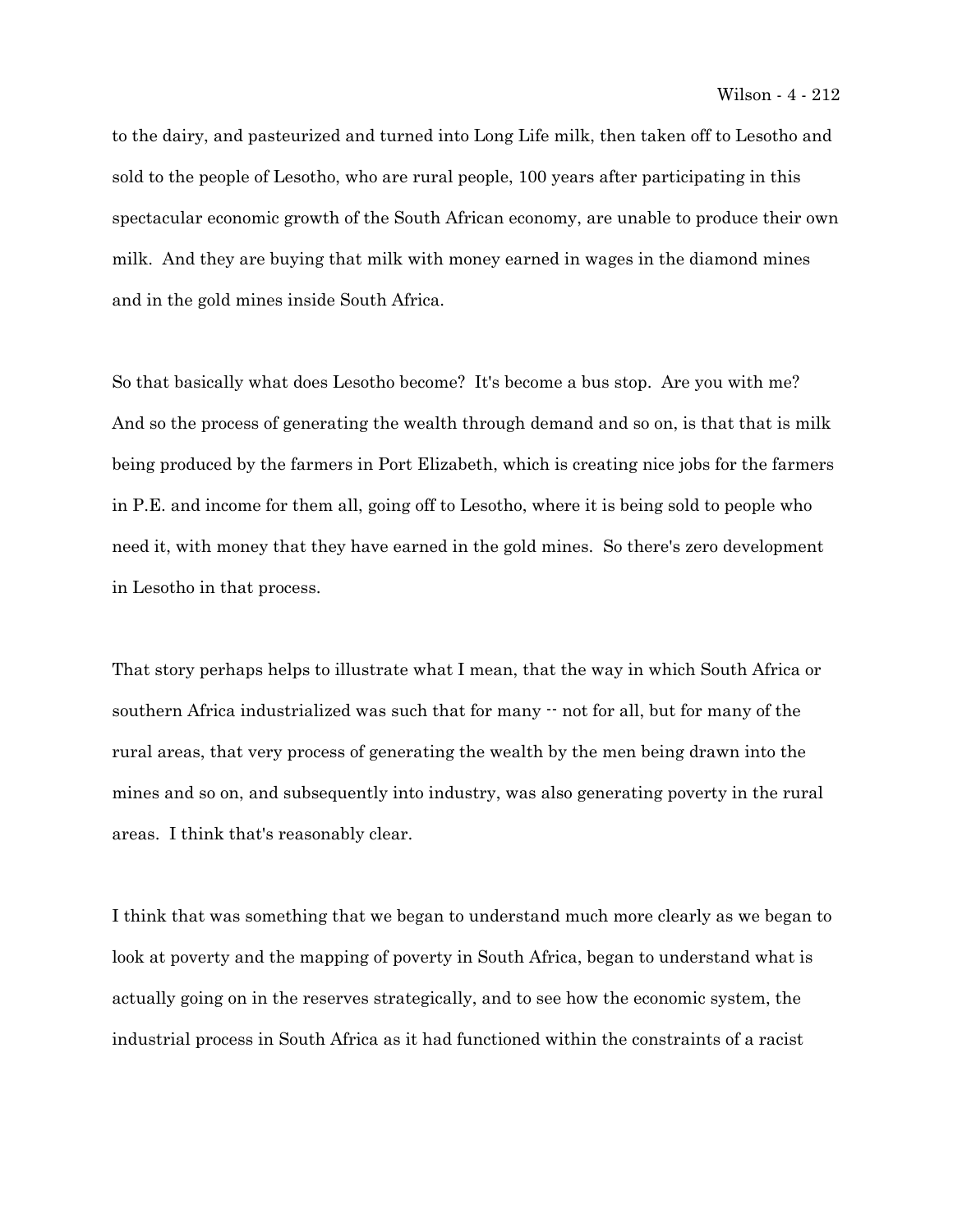society where the land is largely owned by whites, the labor is controlled in terms of the pass laws and so on, and what is happening.

Another example of this structural thinking, if I can put it this way, is that the pass laws were being used to enforce this process I've talked about, of the cities being the white man's creation. Blacks were not going to be allowed into the cities unless they were there just to work. Okay? And hence we get to this enforcing of the oscillating migration process.

Now, one of the consequences of this  $\cdot$  and it may well have been unintended in the sense of not thought through or planned  $\cdot$  but just think of it like this, is that in 1950, one-third of black South Africa lived on the white commercial farms. You then get a process of increasing mechanization. More tractors come in, combine harvesters, chemical weed killer, chemical fertilizer, all that, all of which means you're producing more and more with less and less people. A very familiar pattern to Americans. You know exactly what's going on. People are being pushed off the land. Now, normally that push off the land, people are pushed to the cities and go to the cities and wind up at the bottom of the economic pyramid in the cities, and then make their way up and get jobs in Detroit or wherever it may be.

Now, in South Africa that process of being pushed off the farms took place in a way that you would understand in the United States, but you couldn't simply go to the cities if you were black, being pushed off the land, because the pass law said, "Nothing doing. You may not come to the cities," especially if you're a woman or children or unemployed. Not on. So you are deflected, as it were, and the only place to go is to the bantustans, which are already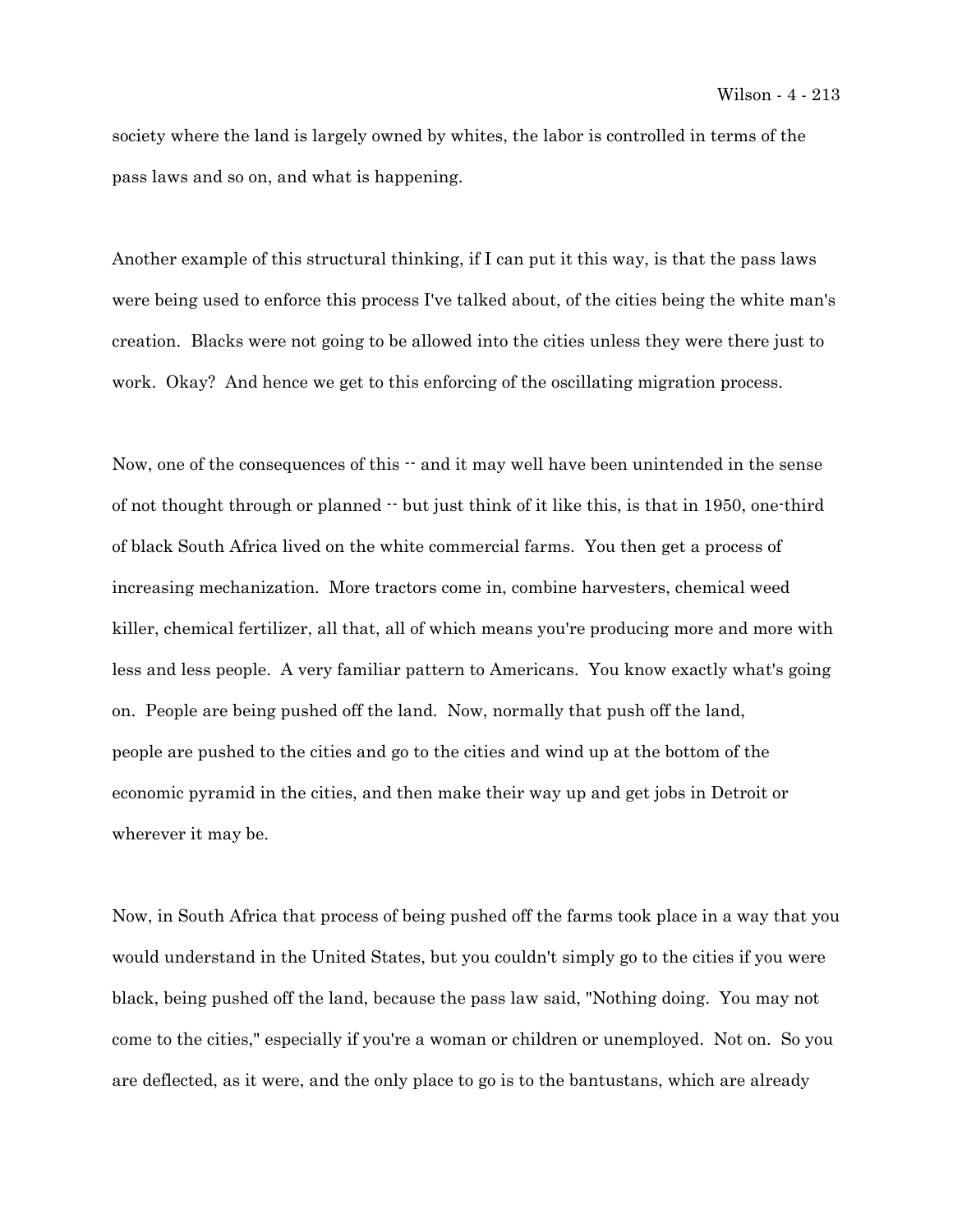overcrowded, because for 100 years you'd have this migration process going on, where people have not really been allowed to urbanize. Some have urbanized. As I say, it's a way to exist. But many have not. So that the reserves are much more crowded, cannot possibly sustain the people who are already there, let alone the influx of new people coming off the farms. And this is not insignificant numbers of people; this is one-third of black South Africa who are being pushed off the farms in increasing numbers.

So you had, during the sixties and seventies -- and we were able to document this in the Carnegie Inquiry as we thought about it all  $\cdot$  huge increases, astronomical increases in population in those rural parts of South Africa that could least sustain that population. Are you with me?

Now, I don't have the figures in my head anymore, but there's a place called Qwa Qwa, which is a sort of  $\cdot \cdot$  one might describe it as a reject [Orange] Free State farm. I mean, it's a little patch of land north of Lesotho in what is the Free State, called Witzieshoek. Now, that had a population -- I'll need to check, and I'll come back and talk about it -- but the figures were very small in the 1920s. They grew natural population growth to the 1970s or so, after which they just took off astronomically from  $\cdot$  I can't remember  $\cdot$  30,000 people to 300,000, you know, huge numbers, increase. One can only describe it as a rural ghetto. I mean, people were unable to keep any kind of livestock. There was no space there. But there wasn't work there. There wasn't any industrial base. You couldn't call it a town because it had no economic base. But you couldn't call it rural either, because you couldn't graze a goat, let alone cows, and there was no space to grow things.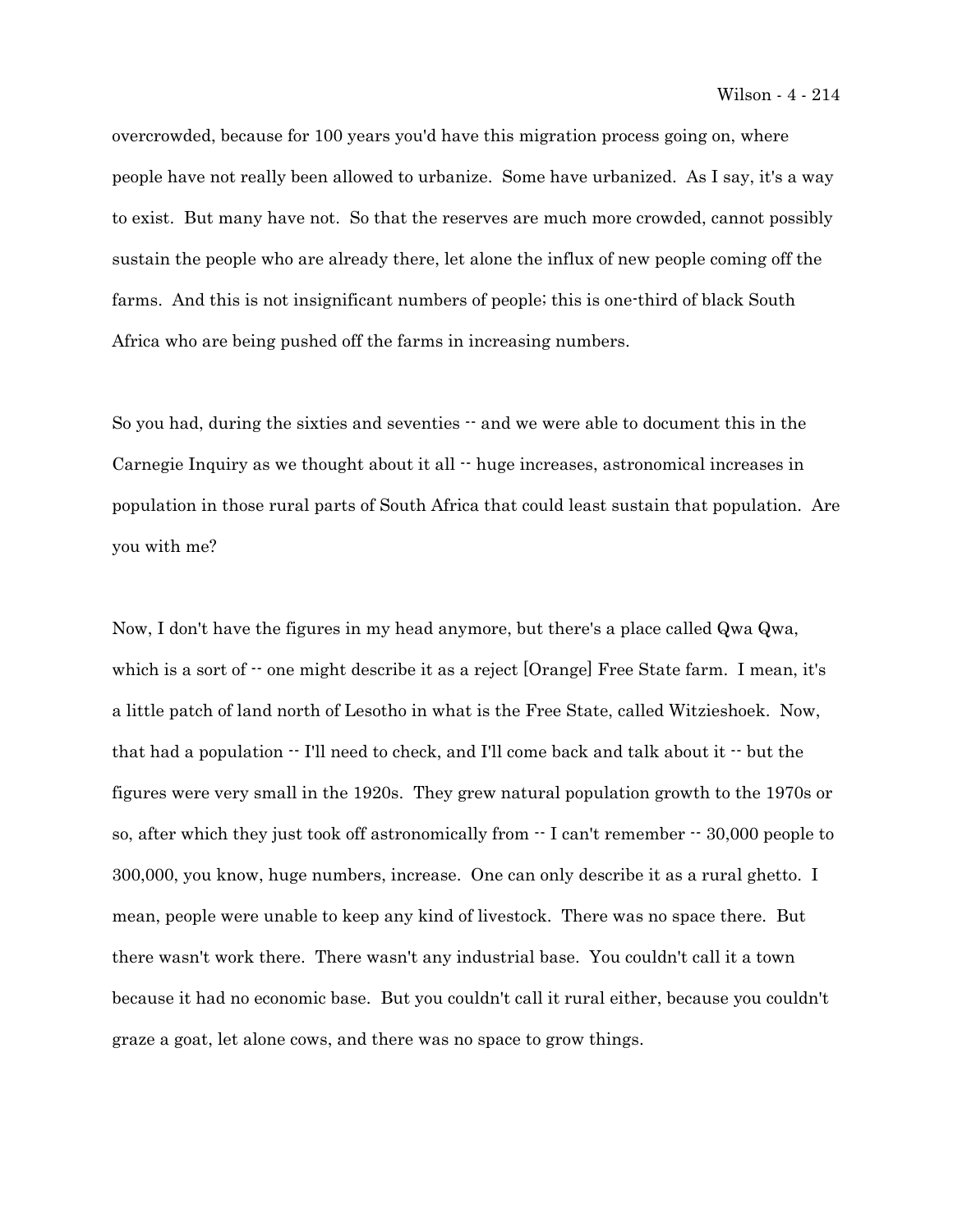Wilson - 4 - 215

So that process of population movement through the combination of economic forces, mechanization, the free market working, as it were, within a legal structure that determined where you could or could not go, was generating poverty in an appalling way. Part of what Carnegie did was to document what was going on in places like Qwa Qwa and say, "Well, now, what is it like to be living in that area?" And it's not irrelevant that it was in Qwa Qwa that we had really the only recorded cases of people dying of hunger. Then you could sort of try and contextualize that case, as it were, within the broader parameters of what was going on.

So I think that what was useful in this process was that it was giving us a map, as we'd originally tried to get hold of, of poverty, and then you sort of zero in on Qwa Qwa and say, "Good Lord, look at what's actually going on here," and you can document the population trends and find out what's happening to individuals, and then you try and analyze that in terms of the consequences of migrant labor system, the consequences of the pass laws, preventing urbanization, etc. And that's how that all came together.

But I'm really trying to stress that it was because we were able to have these hundreds of research workers doing this thinking and analytical thinking combined with finding out what's going on on the ground, and then trying to put that together, that we were able to come up with some kind of an overview, preliminary overview, let's put it that way, about the nature of poverty in South Africa.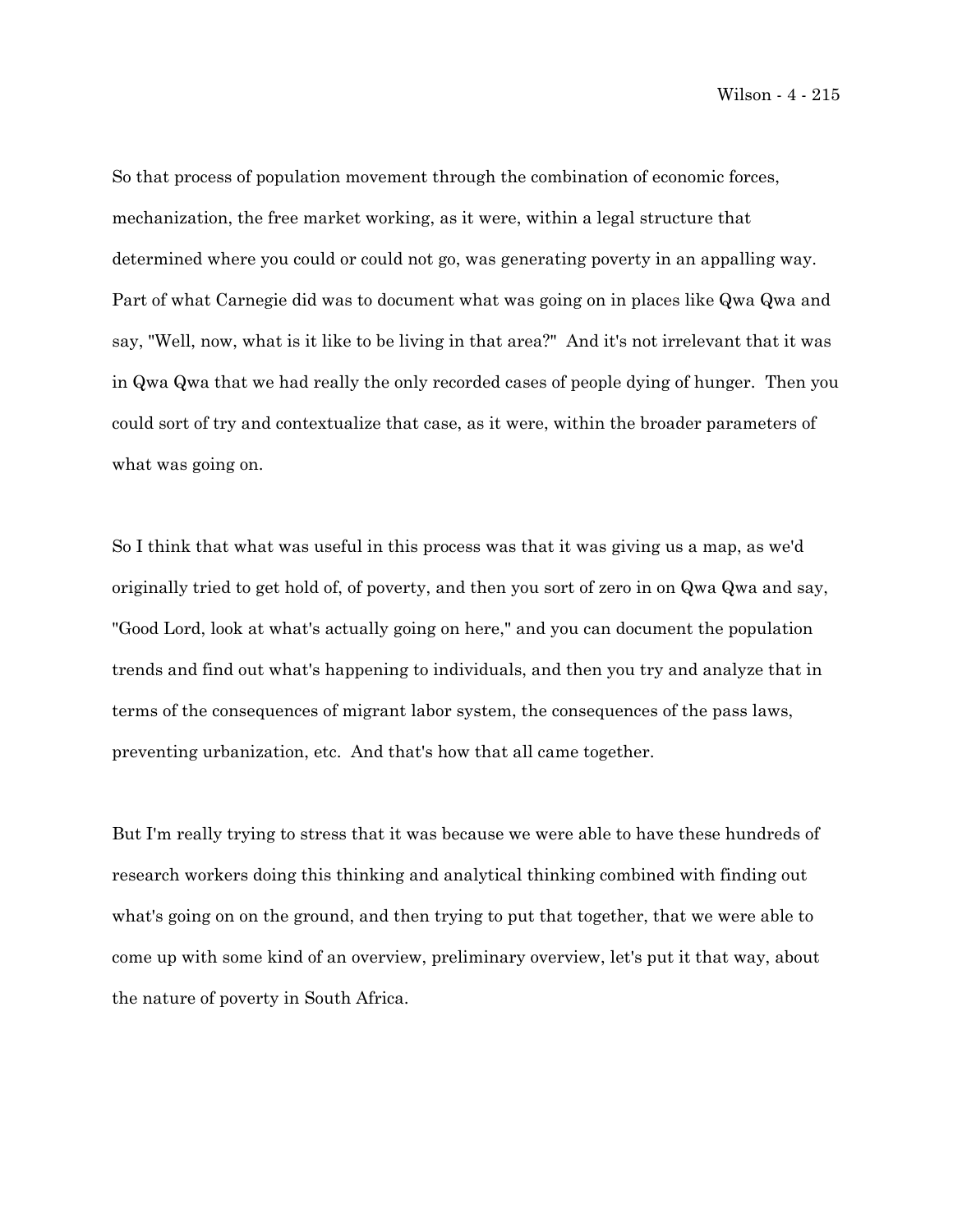Q: It sounds as though you had a puzzle and a lot of jigsaw pieces. Were you able to put enough of those together in a way before the conference to know some of what your eventual outcomes and strategies would be?

Wilson: Absolutely not. What the conference was designed to do was to sort of say, "Let's make sure that we've got all the jigsaw pieces in one box, so when we start to put the puzzle together, there's actually some coherence to it." So the purpose of the conference was very open-ended, in the sense that we said, "Look, anybody who's got something solid to say about poverty in South Africa, particularly if you've got chapter and verse about it," but we weren't excluding theoretical papers for a moment, but, "If you've got chapter and verse and can come and tell us, bring it along. This is the phase, the first two years, this is the phase where we want to find out what is going on, and let's put that on the table."

And I think all of us believed  $-$  if you like, it's a belief  $-$  that the collection of information, of good data, is important. Now, I'm very mindful of the fact that the data you collect is preconceived by what you see and what your theories are and all that kind of stuff. I had various friends of mine who used to say to me about stuff like wages in the mining industry, they would say, "Francis, these are wonderful facts, but what an appalling theoretical understanding you've got." And one lives with that, because you sort of say, "Well, at least the data is down there. You guys explain it better."

So I have a tremendous belief in the importance of the rigorous scientific collection of the information, recognizing that what you actually collect is informed by some kind of preview. So clearly we had some kind of a preview, and obviously we were saying, "We need to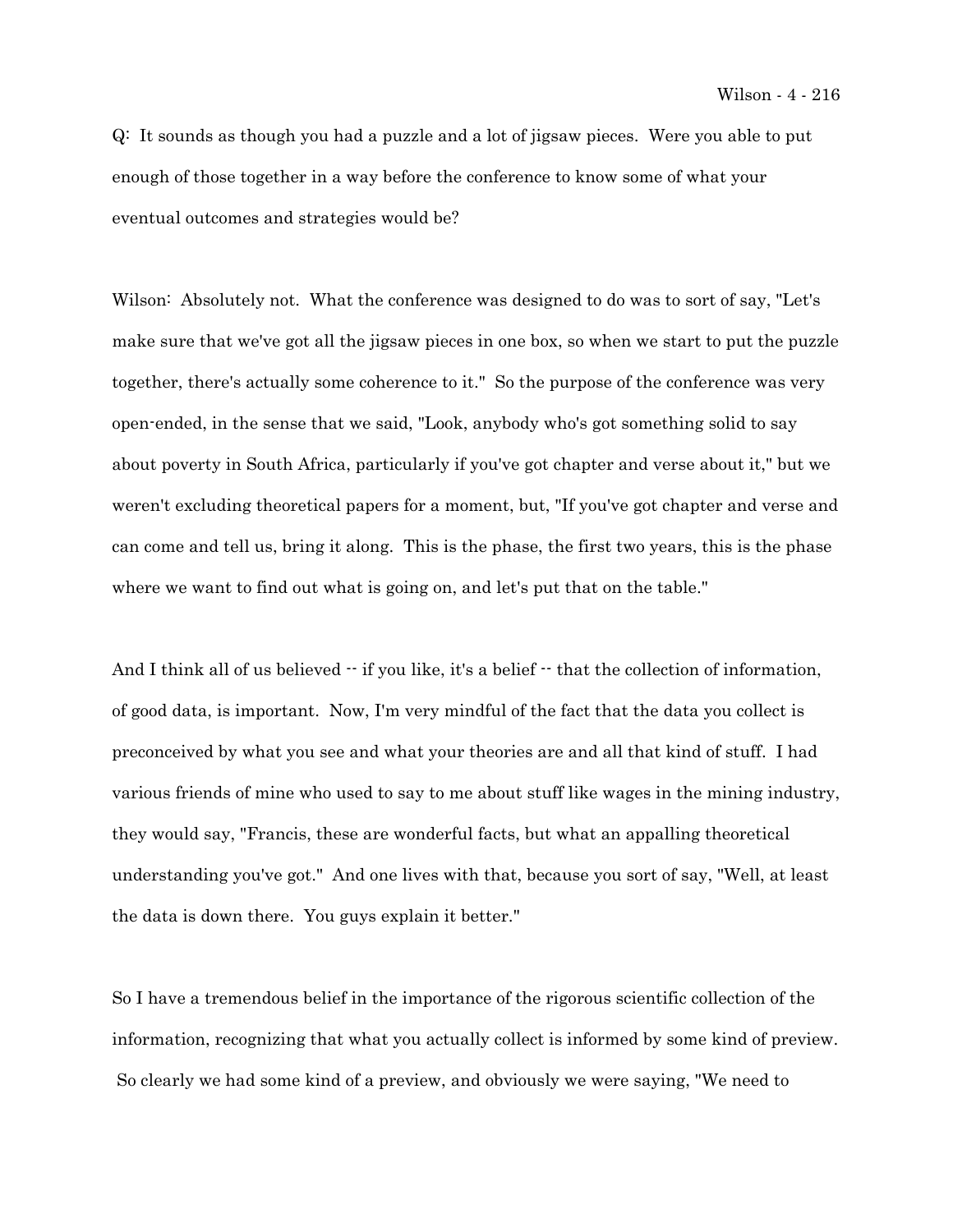collect from different parts of South Africa. It's the kind of information we want." That's predicated upon some preliminary theoretical thinking. But we wanted to bring that information in. We also wanted more at the conference than just the information, but maybe I can talk about that in a moment. But the purpose of gathering that information was to say, "We have got it all here, or as much as we can get for the moment, and then let us read it through and see if we can find some pattern in what's going on." Of course, it wasn't as though we were starting from scratch. I mean, one knew. I knew, because I had grown up in the Ciskei, that there was lots of poverty in the Ciskei. I mean, as black South Africans said to us, "Please don't spend a lot of money discovering things we already know."

At the same time, we wanted a better map, so the purpose of the conference was to enable us to draw that map with more beacons, if I can put it that way, and then to say, "Okay, from here we then need to go and to analyze the causes of this reality that we find, and from there we go on to look at the strategies." So there was that kind of process. At the same time, if people wanted to come to the conference with analysis of causes, great. If they wanted to come with strategies, wonderful. And we wanted both of those there.

In the event, I think that the conference was particularly strong on facts, pretty feeble on causes, and with some quite interesting strategic thinking, but not enough.

Q: Could we go to the conference itself?

Wilson: Yes, we could.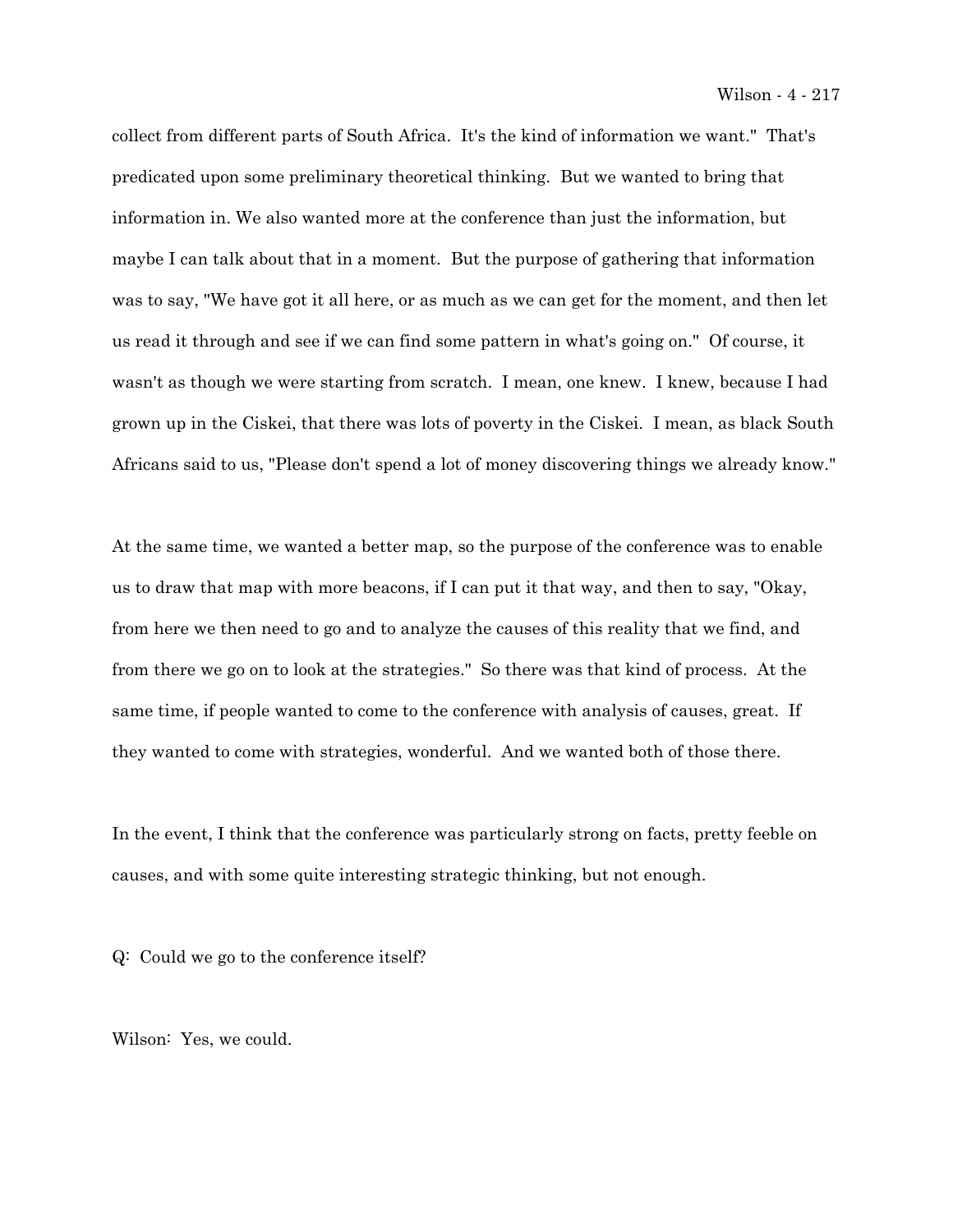$Q$ : Talk a little bit about how many people you originally anticipated having  $-I$  think a couple of hundred -- how many people you really did in the end have, and something about how you organized it.

Wilson: Right. Well, again the conference was a bit like Topsy; it just growed. And I don't remember originally how many people we thought realistically of having. We'd had a conference on farm labor in 1976, with, I think, fifty-five papers, and then a conference in 1978 on the economics of health care, with something like seventy-seven papers, give or take. Those are roughly the numbers I remember. So perhaps we were thinking -- and maybe there's some memo which I've forgotten about  $\cdot$  that we were thinking of 100, 200 papers, which had been wonderful.

We were literally in the hands of the research community. There was some commissioning we could do, but we didn't have a lot of money. We had some seed money, so we could commission this paper and that working group and so on. We knew that would come in. But there was so much more that in the end came, and this was the situation where people -- you know, the team at SALDRU did such incredible work. Wilfred Wentzel was doing a lot of moving around the country.

Helen Zille was sort of chief coordinator and brow-beater. She was  $-$  is  $-$  a very good journalist. She's now minister of education in the Cape. But in those days she was doing a new kind of a job for her. She's a brilliant organizer and understands deadlines because she's a top journalist. So she would simply get on the phone around the country and beat people up and say, "Bring your paper in."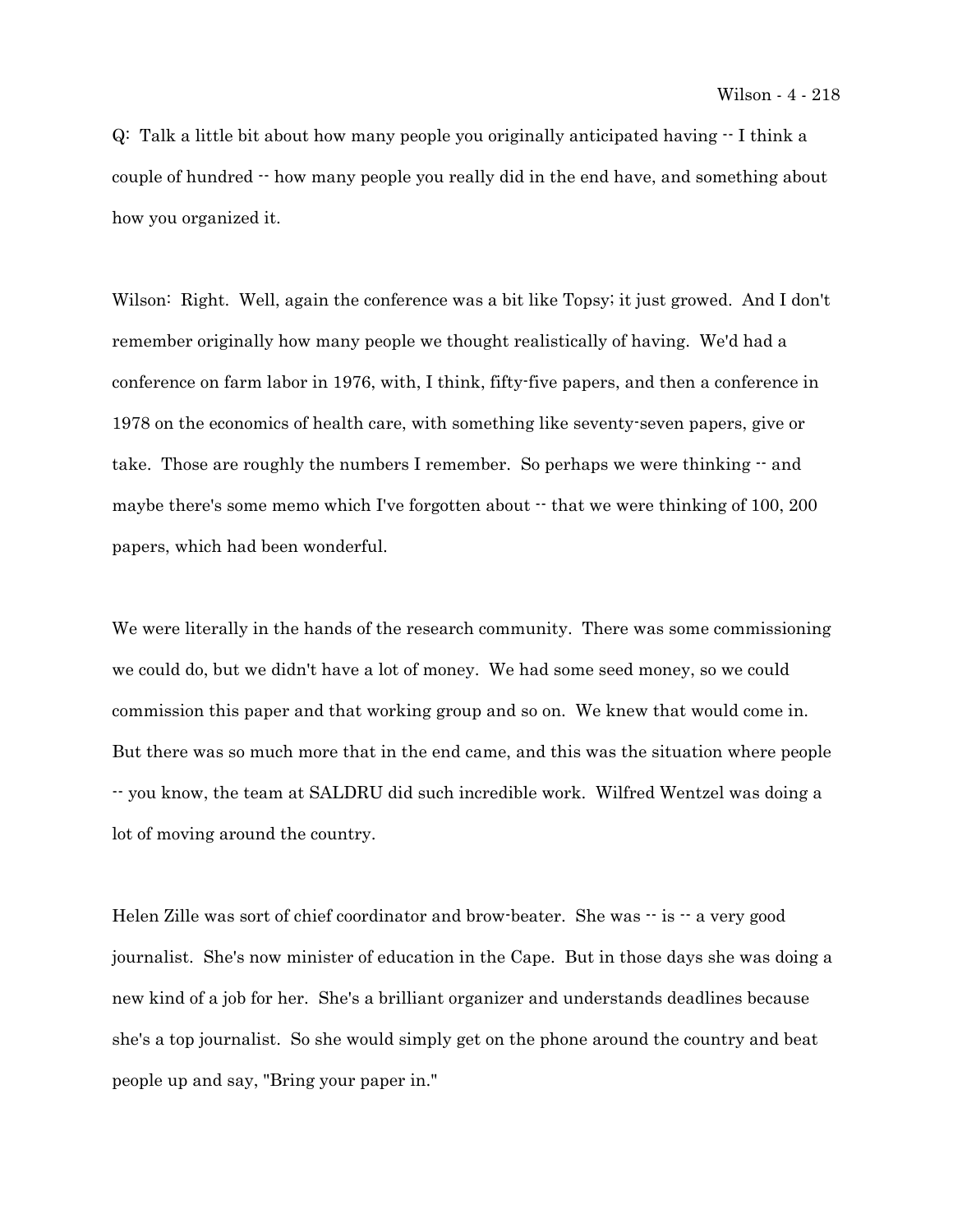So there was that process of gathering papers, and we would allocate a number to a paper and put the title in, and then occasional papers to which we had allocated numbers didn't actually happen, so they became blanks, which is why, although we got up to paper 314, there are only 302 papers, something like that. But it was far more than we'd ever expected.

What was good about the organizing  $-$  and this wasn't me, because I'm not a great organizer -- but I had somebody, Michael King, I think it was, was organizing the actual publication of papers, because we said, "We need to be sure that all the papers are on the table at the conference," and that we managed. So that when people came to the conference, they could get a complete set of papers, and that was fantastic, because that meant that we'd honored, if you like, our commitment to Carnegie to publish the material, because there it was. People wanted books and were complaining because we took a long time getting the books, which is a legitimate complaint, but at the same time, the material was on the table and available and could be used. That was part of the very open process. So there was that element in it, which was the sort of heart of the conference.

At the same time, we wanted to move beyond the merely academic, and this is where the photographers actually taught us a lot of things. I've already described to you how I had this phone call in 1982, I think, when I'd just gone on to the radio to advertise and talk about the Carnegie Inquiry, and I'd had this phone call from a young photographer, Omar Badsha, in Durban. He eventually had set up a whole process of drawing in photographers.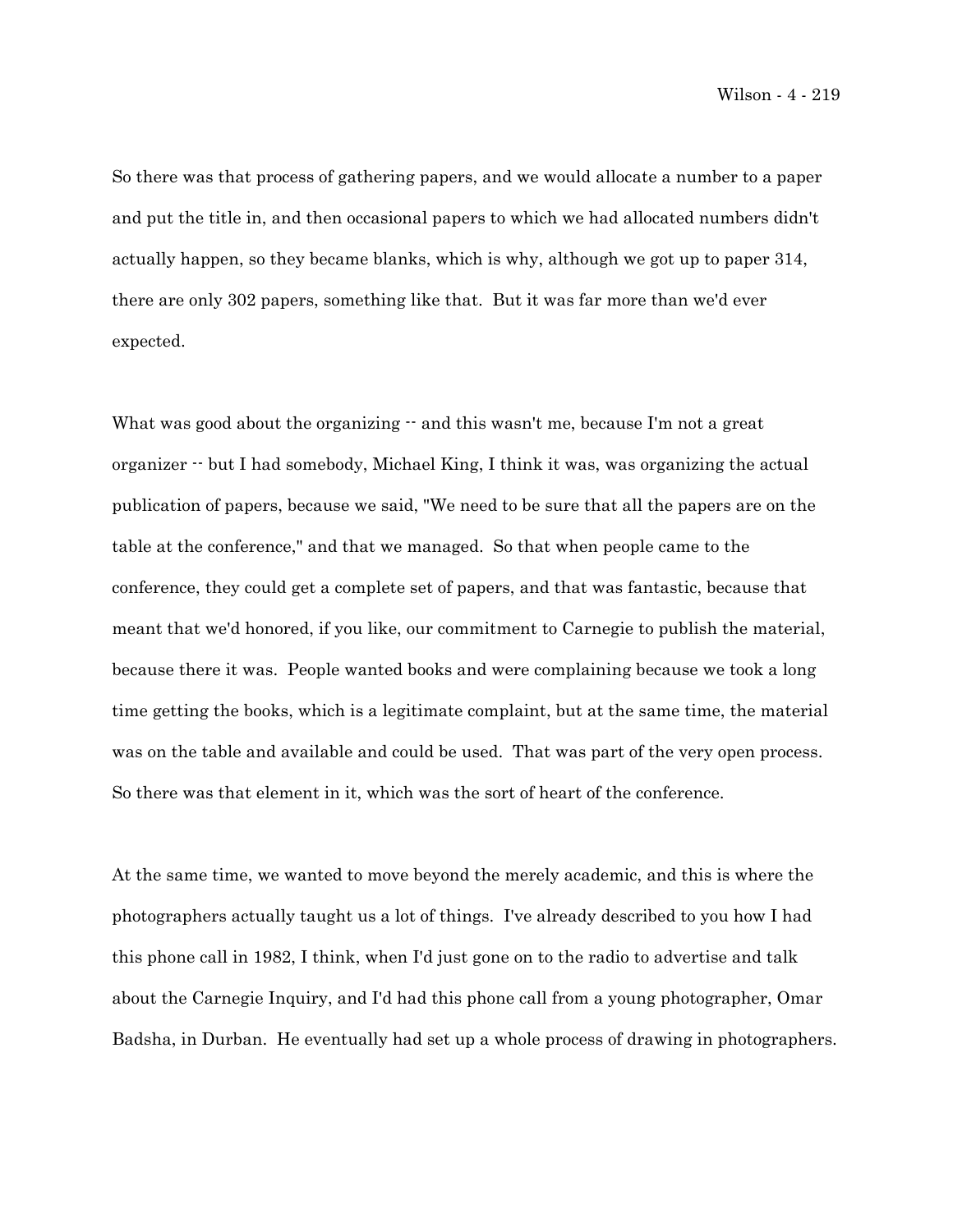So there came to the conference an amazing collection of photography which Omar had coordinated by twenty, thirty of the very best photographers in the country.

This was a whole new world to me. I didn't know these people. One or two, like David Goldblatt were very well known, obviously, but most of them I didn't know. They either had photographs of their own or, again with seed money, had gone off and done photographic essays. Very moving, very profound, and very insightful. And, as Omar quite rightly pointed out, they were telling us things that the academics couldn't begin to communicate. So that was a very important dimension, and that eventually resulted in the first of the Carnegie books, actually, which was South Africa: The Cordoned Heart, which Omar coordinated and came out and we had help from Alex Harris and a couple of others in the States, and  $\cdot$  plus a text, and so on.

Then besides that, we wanted to draw in films, if we could, in two ways. One was to use video, which was just emerging as a new medium, as a feasible tool of research, and to try and get some films made. And then, secondly, to use films to bring in ideas from outside.

Let me talk about stage one. The first stage, again, was seed money, I mean ridiculous amounts of money for making film, 500 rand or 2,000 rand or 500 rand is less than 100 dollars, you know. Can you do anything with this? And people would take it and go off and make films and get little bits and pieces of money from elsewhere. We had, as I was saying yesterday, a number of wonderful films that came in. I see that as a very significant beginning, part of the process of beginning documentary film work in South Africa. It wasn't the beginning. I'm not claiming it was the beginning, but it was a very early phase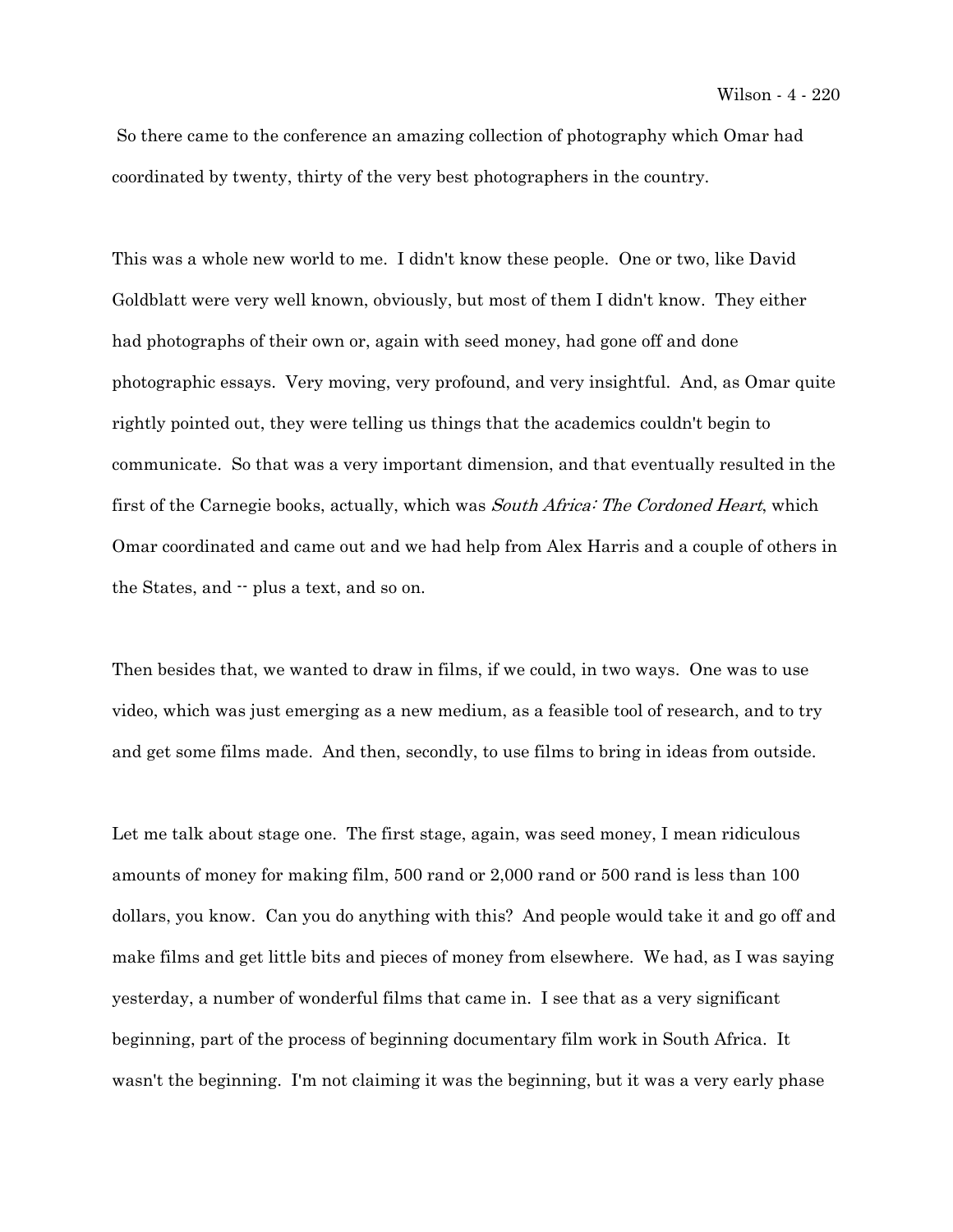in which a number of filmmakers came in and made their early films about South Africa, about the realities.

That was combined with getting hold of, hiring, and we had, again, great help from Carnegie, who put us in touch with somebody who was able to hunt these films for us outside and bring in films which we called *Signs of Hope*. In other words, films about models that worked, models against poverty, grassroots development. So we had a regular process of showing films through the conference.

So that also worked pretty well. It would have been nice to have had a lot more money and to spend much more, and we wanted, in the end, to have a film produced on poverty in South Africa, and that didn't work. We tried to get that together, but it never quite took off. It was a difficult one to do. So to that extent we failed to use film media as much as we would have liked to have used it, but it wasn't bad, in the sense that we had one or two very good documentaries that came out of that. I think it helped to disseminate the idea, no more than that, it helped to disseminate the idea of the power of film as part of that process, because we were all  $\cdot$  I mean, these were early days in the video world. We were all emerging with this. Of course, there is this very strong documentary film tradition in South Africa now.

So those were the components. We also had at the conference  $-$  and it was a wonderful planning committee, a very young Stellenbosch student, Micheline Tussenius who I think was only about twenty at the time, and she was the chief conference organizer. People were sort of saying, "How could you possibly appoint somebody so young?" Well, I come out of a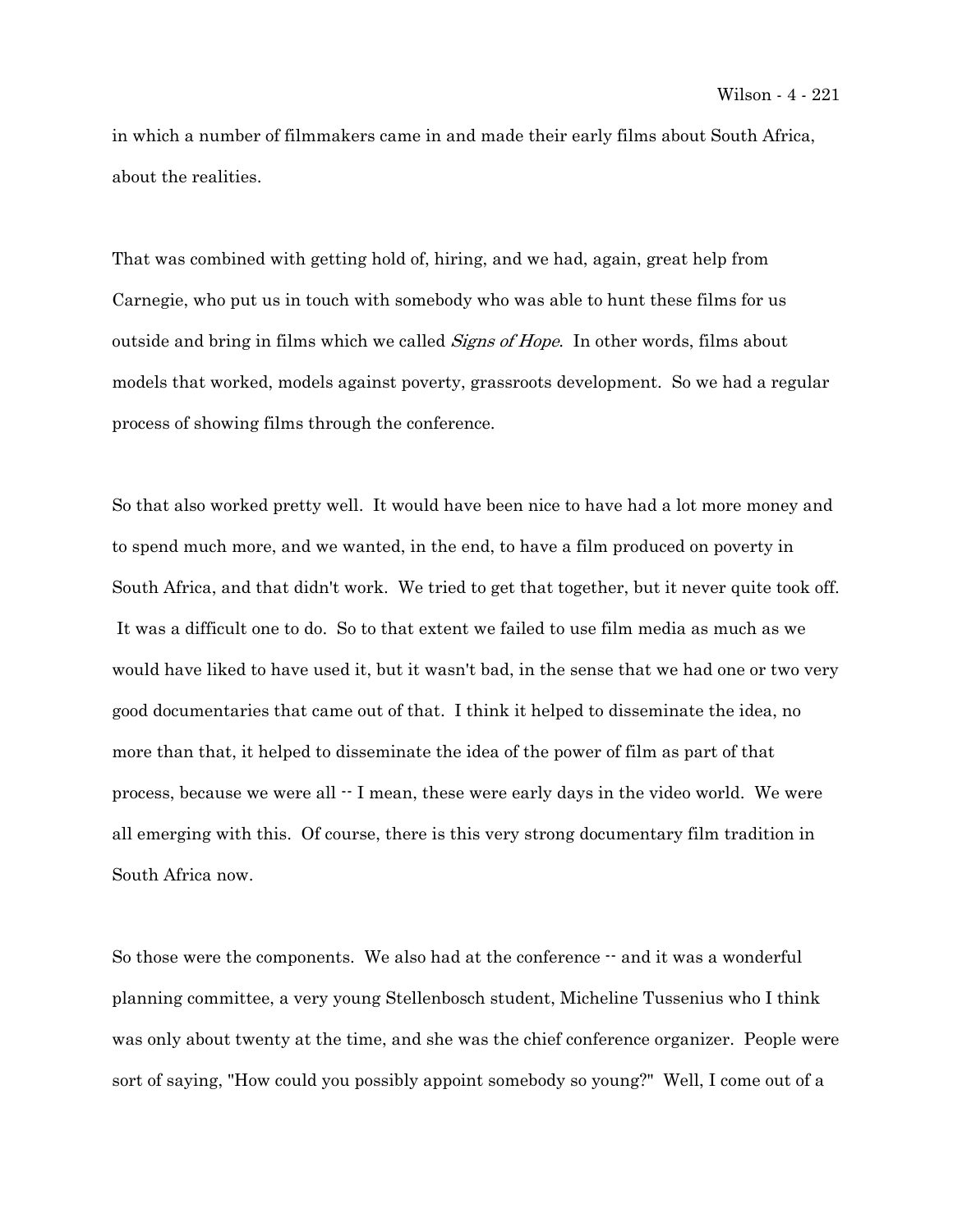tradition where students in society, certainly in South Africa, have often been light years ahead of their adults in terms of energy and capacity to organize, and Micheline was exactly that. She was incredible.

And there were a number of other people involved in organizing a conference which was going to be, as I said, a multimedia event, so we had music and we had drummers and all kinds of things. So to try and have a cultural richness dimension to it, because we were very anxious. This was being said very loudly and clearly by black South Africans that this wasn't just going to be a kind of victim approach to the poor poor. One is really trying to celebrate life while analyzing realities that shouldn't exist, if I can put it that way.

So that's how the conference emerged, and it was wonderful. I wish we had some sort of a record of that conference, a visual record of it all, because it was an amazing thing. We took over a big building at UCT. And it was a very heady time for all of us, because I think it was one of those events, sort of pre the change, which gave a glimpse of the energy, the potential energy of South Africa if it could only free itself from the shackles of racist exploitation, if I can put it that way, which energy we have seen, of course, since 1994, with the whole flowering of a democratic government, which is, I suppose, one of the reasons why people find South Africa so incredibly compelling, that it is this combination of disaster, racism, awfulness, combined with the potential energy that comes from creative tension and synergy based on differences. I'm not being very articulate about it, but this conference was exactly that. I mean, you had all kinds of people coming in there from different corners of South Africa, meeting each other, focusing on a common issue, enjoying each other and listening to the music, watching the films, looking at the photographs, and talking.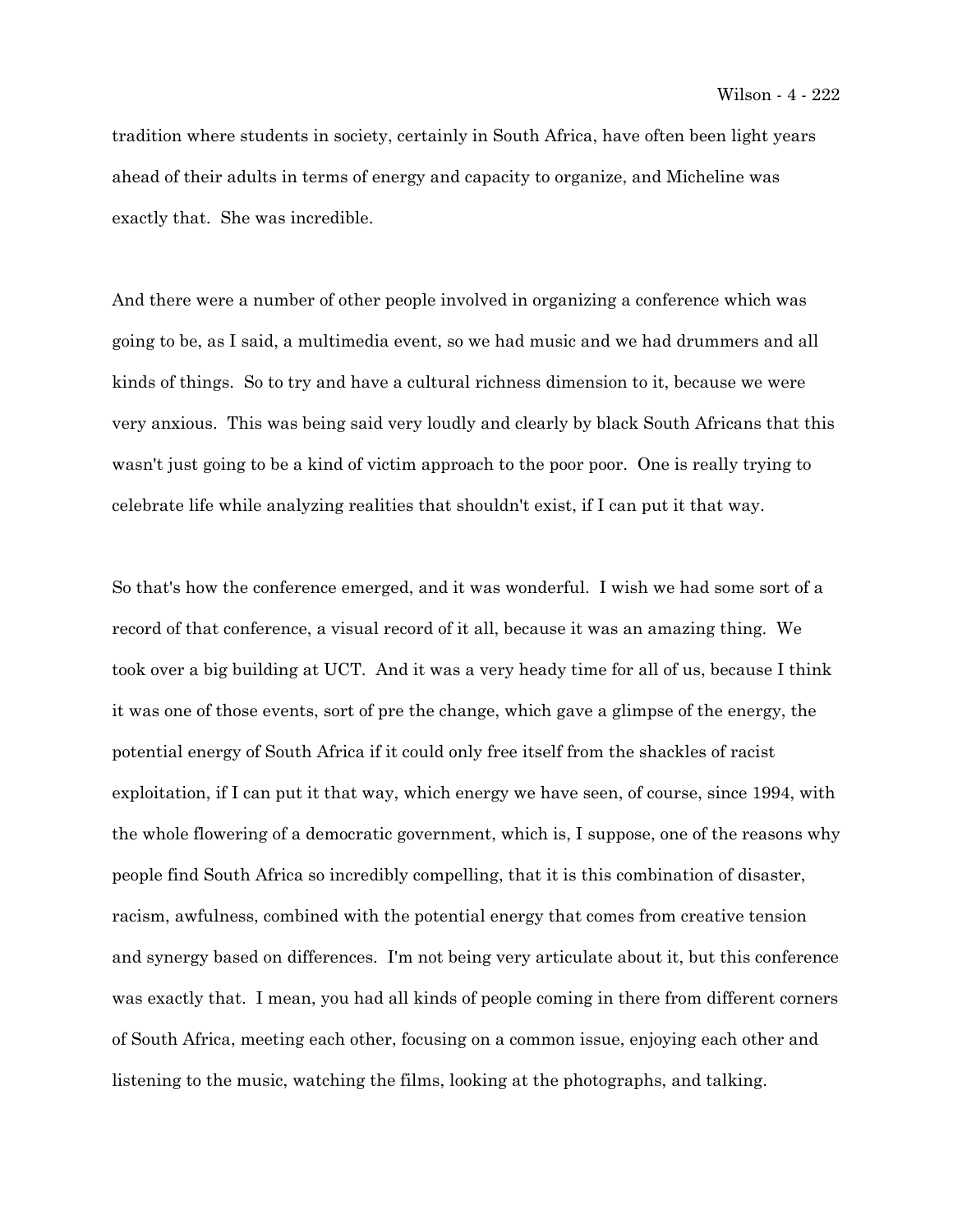So in that sense, it was a great event whose consequences one doesn't begin to know, because it inspired us all as we met each other. So it was one of those events  $-$  and there have been many in South Africa, we've been very lucky that way  $\cdot$  which helped to inspire people on the long road. I was talking earlier about how one needs perseverance and these things are going to take one lifetime or two or three, and people periodically need some oasis where they get refreshed and recharged, a pit stop which is going to help them keep going. And this conference was one of those.

## [END TAPE ONE, SIDE ONE; BEGIN TAPE ONE, SIDE TWO]

## Q: I wanted to ask you about David Hamburg.

Wilson: Yes, indeed. Well I think that we were extraordinarily lucky in the Carnegie Inquiry and I think Carnegie were extraordinarily lucky to have two presidents in succession like Alan Pifer and David Hamburg because Alan Pifer, I've already talked about and his deep understanding of South Africa and the politics and his capacity to read the signs of the times and to be supportive, an extraordinary capacity to be supportive of a wide range of people.

And then it came to the end of his tenure, and David Hamburg was appointed. We heard sort of noises down, as it were, that David Hamburg was not nearly so keen in involvement in South Africa as Alan Pifer was, for all kinds of very acceptable reasons, you know. What on earth was Carnegie doing being involved if they were breaking academic boycott? Was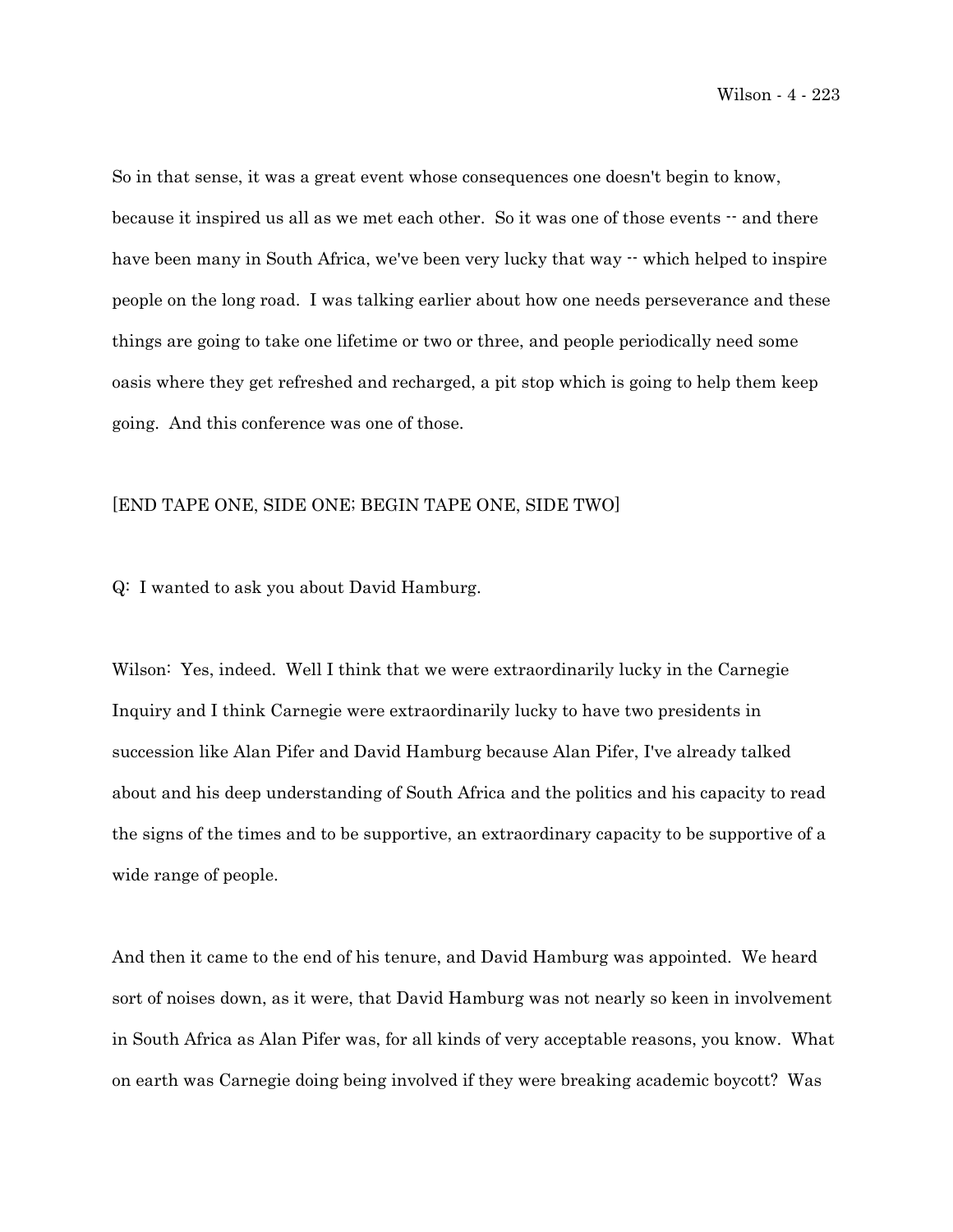there anything creative that could be done in South Africa? And I had many friends who I had wanted to come out and who said absolutely not, they couldn't come as part of the academic boycott, which I completely understand and accepted.

But it was going to be a little difficult if, in fact, suddenly Carnegie was going to start putting the brakes on or, indeed, go into reverse in terms of their involvement in a process that we had spent some time thinking through ourselves and were now convinced was actually a useful exercise. So we were a little worried about all of this.

But in the event things turned out wonderfully, because what it meant was that David Hamburg came in with a very critical, but, because this is who he is, a very open mind, willing to be convinced. I don't remember the dates when we first met, but what I do know is that he came out with a whole phalanx of Carnegie people for the conference in 1984, because he wanted to see South Africa for himself, see what was actually going on before he made any decisions about further work.

He and the others who came wanted also to see something of South Africa for themselves, so we organized, with John Dugard doing a lot of the organizing, from the Centre for Applied Legal Studies, a trip to the Eastern Cape of South Africa so that they went around rural South Africa and really saw something of what was happening. I think Geoff Budlender was also involved in that process through the contacts with Legal Resources Centre.

So the top brass at Carnegie, New Yorkers that came into South Africa but not just into the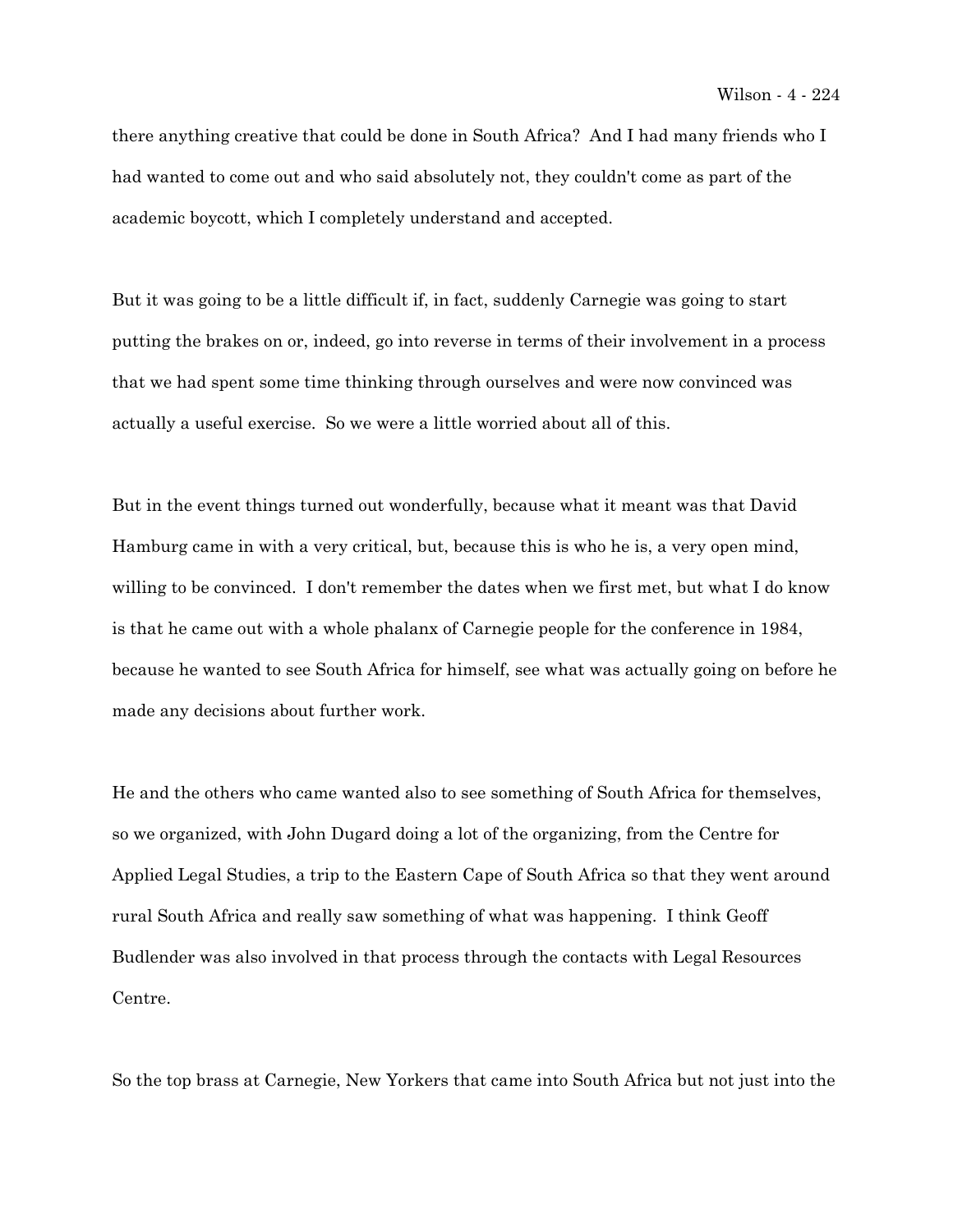urban environment and not just on a tourist trip. They actually got right inside rural South Africa in a way that was very important. I think it is fair to say  $\cdot$  but you'll have to ask him, of course  $\cdot$  I think it's fair to say that during his visit in South Africa, David Hamburg, whatever doubts he had, I think were stilled, and he came to see the value, not under all circumstances, but that the particular way in which Carnegie was involved in South Africa through the Legal Resources Centre, through the CALS, Centre for Applied Legal Studies, and through the Inquiry, that these all, on balance were, it was better to be involved than not to be involved. Let's put it in those terms. And he gave us his full support.

Of course, he has enormous energy, enormous intellectual insights, and an enormous amount to give. So for me personally, the interaction with David Hamburg, as somebody who I could phone up and talk to about this problem or that problem and for insights as to what we were doing, particularly in the years after the conference, in terms of writing up and thinking through strategies and so on, he was a major influence. His address at the Carnegie conference itself was a very powerful address, because he was coming in as one of the United States' leading scientists, very well known, tremendous authority, president - was he president of the AAAS [American Association for the Advancement of Science] then? But he had a very high position in the American scientific establishment and spoke with real authority. He was able to add that extra degree of scientific authority, independentminded authority, which was exactly what certainly I hoped one might achieve in an inquiry of this nature, and so he brought a real extra dimension to the way in which the Inquiry proceeded and the way in which it was perceived, and continued the support. So he changed his mind, which was tremendous. The support which Alan Pifer had, as it were,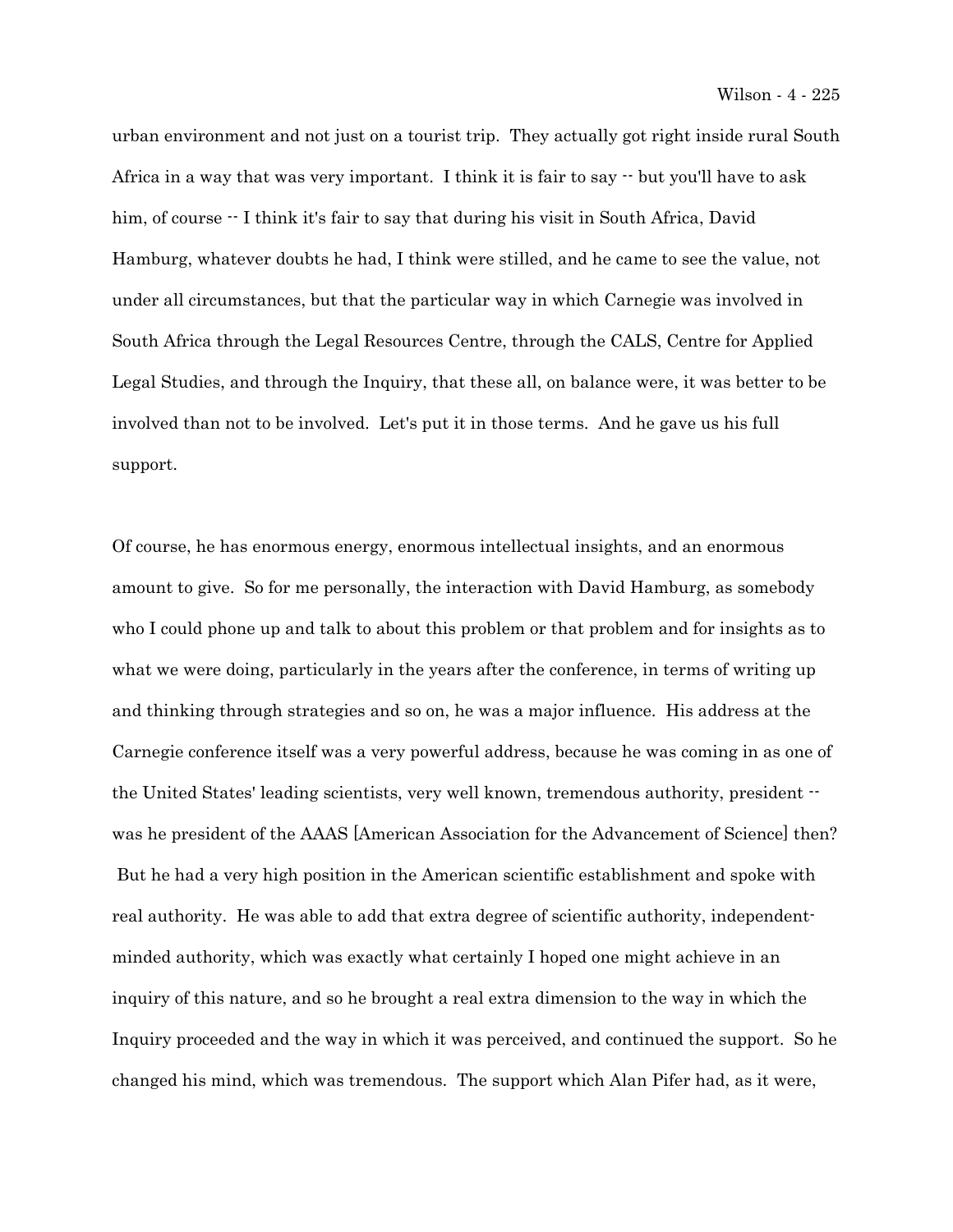put into the Inquiry was something which David Hamburg picked that baton up and carried it in full measure, and that was wonderful.

Q: Let's move, then, into the post-conference era. What were your plans immediately after the conference?

Wilson: Well, again I would need to go back to my notes to double check things, but as I recollect, it was along these lines that we had started off way back in 1982, when we were exploring, thinking we would have a commission. And then we'd come to the realization that a commission wouldn't do; we needed a much more open-ended process which would go to the conference. So far, so good.

I think we then thought that we would like to have post-conference some kind of maybe another  $\cdot$  not a commission, but a group of people who, with authority, would be able to draw up a statement about poverty, about its reality, about its causes, and about its strategies, and to issue a document with real authority about poverty in South Africa. And we were sort of feeling our way with that.

But that became very difficult, because after 1984 came 1985, and politically South Africa just began to explode, the townships. I don't remember the exact dates, but I think it was in September of '85 that P.W. Botha tried to bring in the new constitution, which was basically declaring black South Africans as non-South Africans, and I take that as a key date, because that was the point at which black South Africans said, "Thus far and not one step further. This is absolutely unacceptable." And it's from around then that the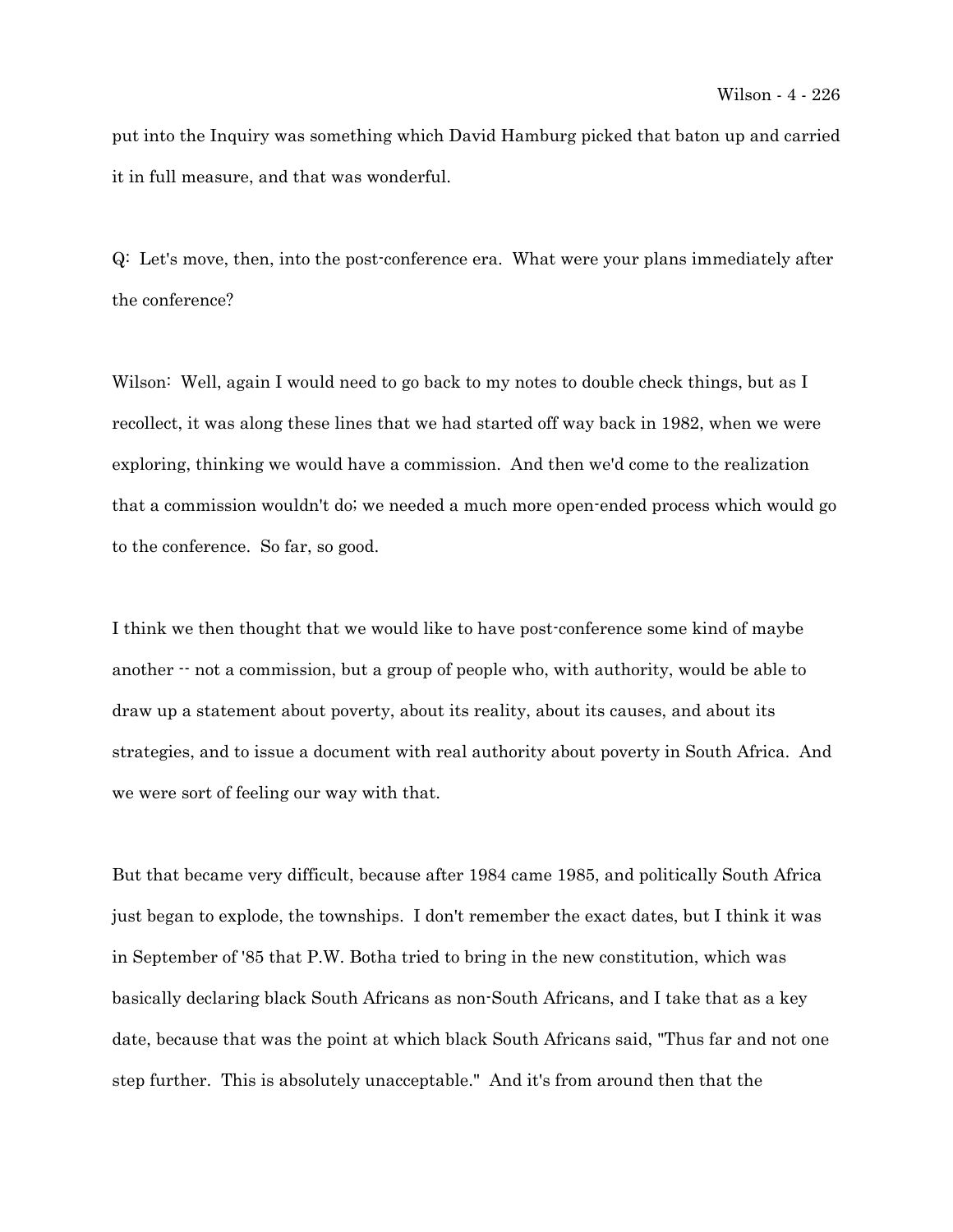townships became -- you know, the whole process of ungovernability and the urban explosion, as it were, took place. This had deeper roots with the schools protest going back into the mid seventies and so on, but really from 1985 on, the whole thing started to bubble in all kinds of ways.

That went on, and again I would need to check my notes, so this is a tentative statement I'm making, but I think that the turning point really came in 1986, with the shooting of seven young black men in Gugulethu. I think this was what happened. Which the police put out that they were guerrillas engaged in an operation to shoot up some police van, it was going to be an ambush, and they were all killed. Black Cape Town was incredibly angry. I think white Cape Town didn't quite understand what on earth was going on. I think that was the funeral at which there were 30,000 black South Africans, almost all black. There were not many whites at that particular funeral.

And as I'm trying to piece this all together, but it was after one of the massive funerals, and I think it was then and I think it was that date, but I can double check this, that I'd been talking with Mamphela [Ramphele] about the whole process of establishing the commission or an authoritative committee, and she said, "You know, after this it's going to be quite impossible, because what's our mandate? From who does our mandate come?" And we recognized that that was just not going to work, that there was no possible political way of establishing a mandate which would carry any authority.

So those political events as it were impinged on what we were doing, and it was from then on that we began to develop the idea of writing the report and a number of different books.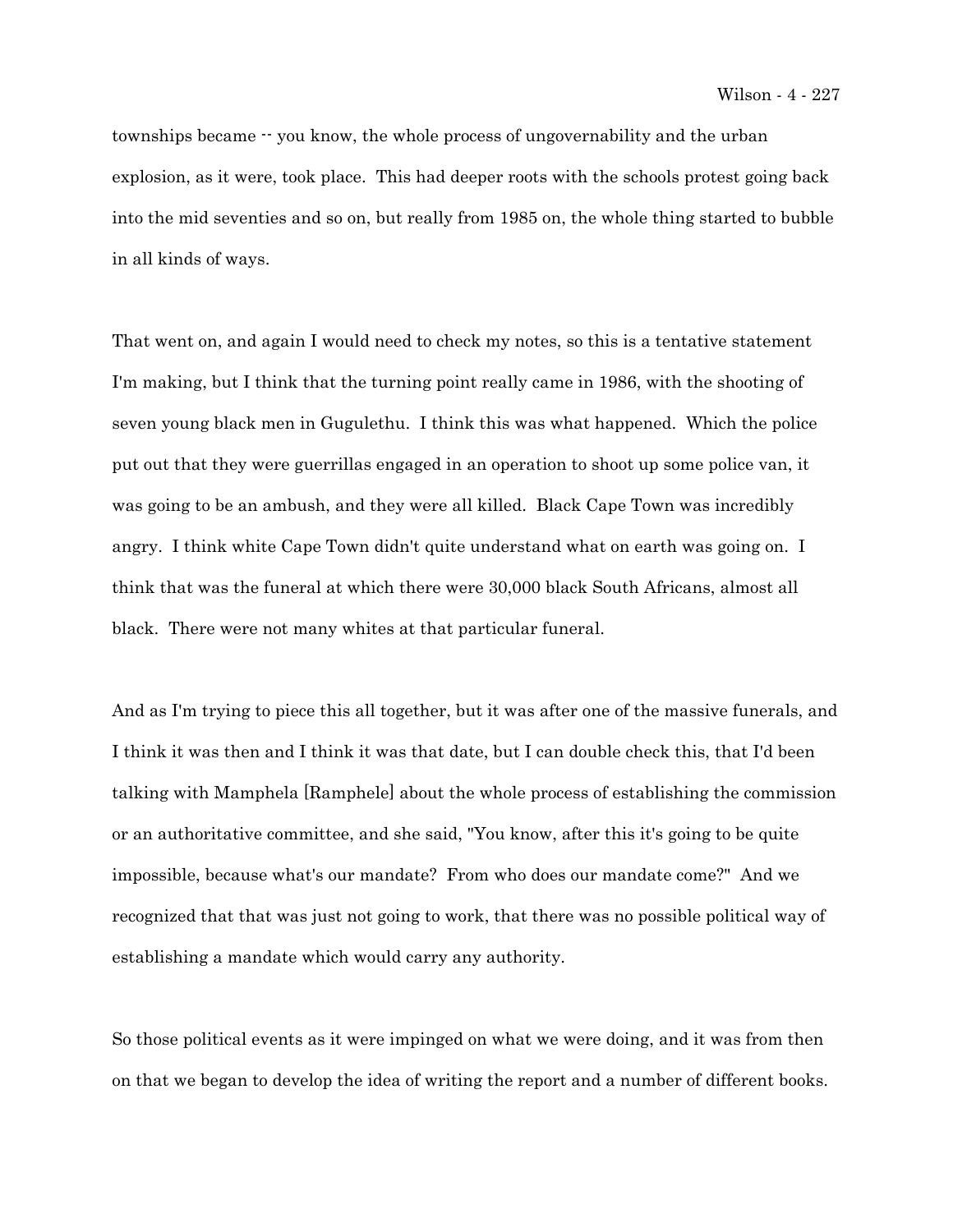Now, it may turn out, as we examine our notes and so on, that we'd been thinking about some of the books earlier and so on, but as I recollect, it was after the conference that we recognized that actually there was no way we were going to put together an authoritative group with a mandate. Just couldn't be done. And my clear memory is Mamphela said that to me just after this huge funeral, which I think was the funeral of the Gugulethu Seven, which I think was in about March '86, but we'll need to check our dates.

Anyway, be that as it may, we shifted after the conference to a process of dissemination. How do we get this material out? How do we get it properly discussed? And we shifted from the idea of an authoritative group issuing a statement in their name, to a slightly different thing  $-$  well, a very different thing, a book being written. And we hoped to have other books around that.

Now, by this time Dr. Mamphela Ramphele had joined us at SALDRU as a research officer, because her own work in Lenyenye had really come to an end. Her banning order, of course, had expired in 1982 or '83, but before the conference, and she was able to move after that. Without going into all the details of what was happening in her life, she had wound up in Port Elizabeth working at the Livingstone Hospital, you know, pretty much of a dead end, as far as she was concerned, and not at all sure where to go. That was one of those moments where access to a foundation which understood the realities was wonderful, because she needed to move out of Port Elizabeth, and we discussed it. I had gone to visit her and said, "Well, what about coming to Cape Town and working here as a research officer at SALDRU while you think about what to do next." And she thought that would be a great idea.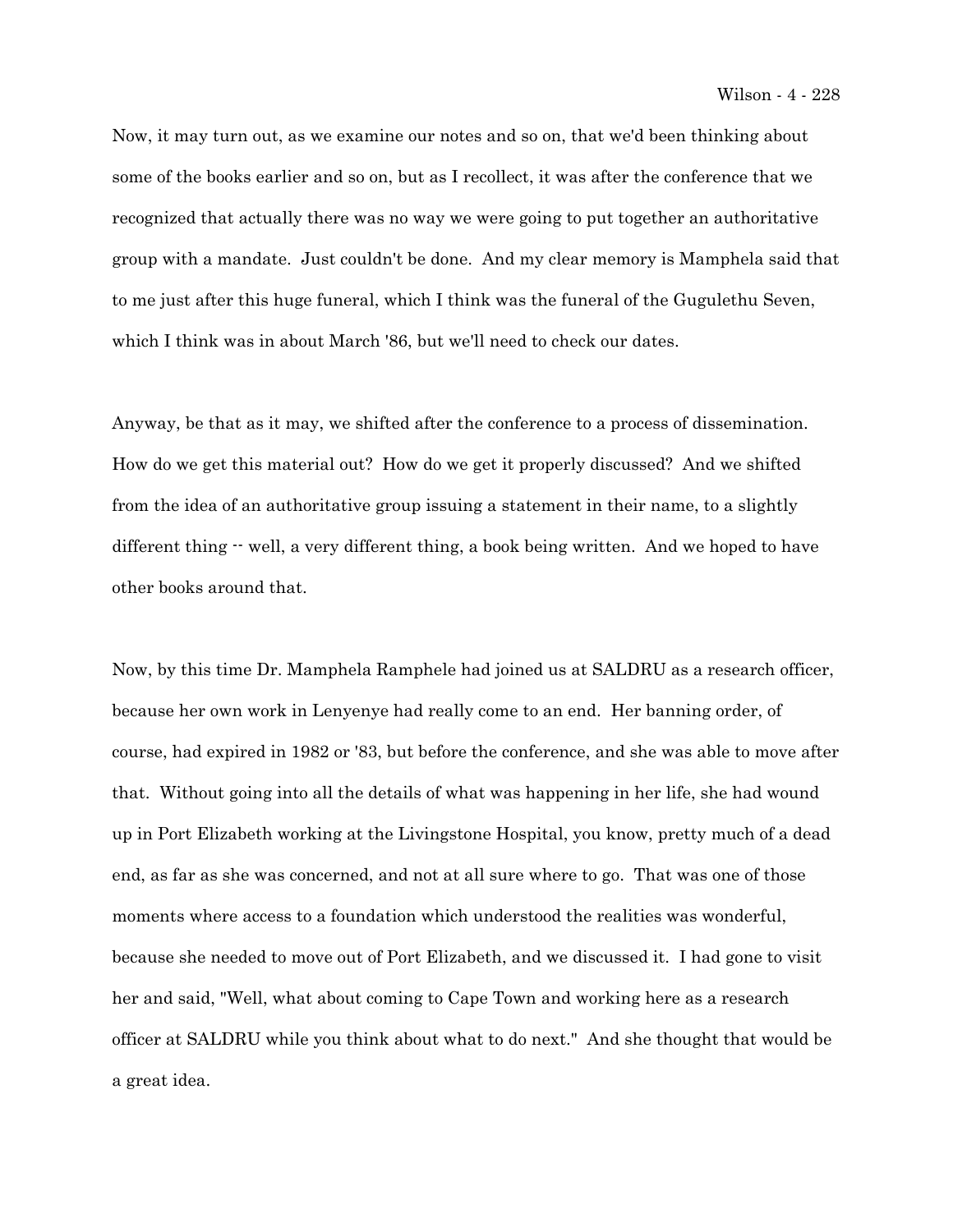Wilson - 4 - 229

So I then phoned up Bill Carmichael at Ford [Foundation]. Bill had met Mamphela, and I explained the situation. I said, "I just need a year's salary," and over the phone he said, "Yes, you've got it." And it enabled me, as one of the beneficiaries of the foundation, to make the point that one doesn't always need money, but one always needs access to money, if I can make that distinction. [Laughter] That it is incredibly useful sometimes to know that you can, in tight situations, phone up and say, "I just need this. No further questions asked." And Ford came up trumps.

So it was possible to appoint Mamphela immediately to UCT as a research officer at SALDRU, and then that grew into a process where she and I became the kind of co-workers on the main report, which we then worked on together. I think Mamphela always feels that we took far too long over it. I need to make the point that we had 300 papers to read, and some of them were not short. They were major papers. So even if you managed to read one paper a day, that's a year's work just reading this massive, this huge quarry of information, and then having read it, you really had to learn it all by heart, to put it all together so that you were able really to draw this stuff in.

So it took us a long time, but we were able to work together in a very creative way, because we get on very well. She has got a tremendous sense of humor, and I also, I think, have a sense of humor, so that helped a lot. And we both had rural roots, that I'd grown up in the Eastern Cape, she'd grown up in the Northern Province. We both came from deeply devout families, so we had a similar kind of ethos. But she was black and a woman. I was white and a man. So you've got all that extra kind of experience there coming in, because she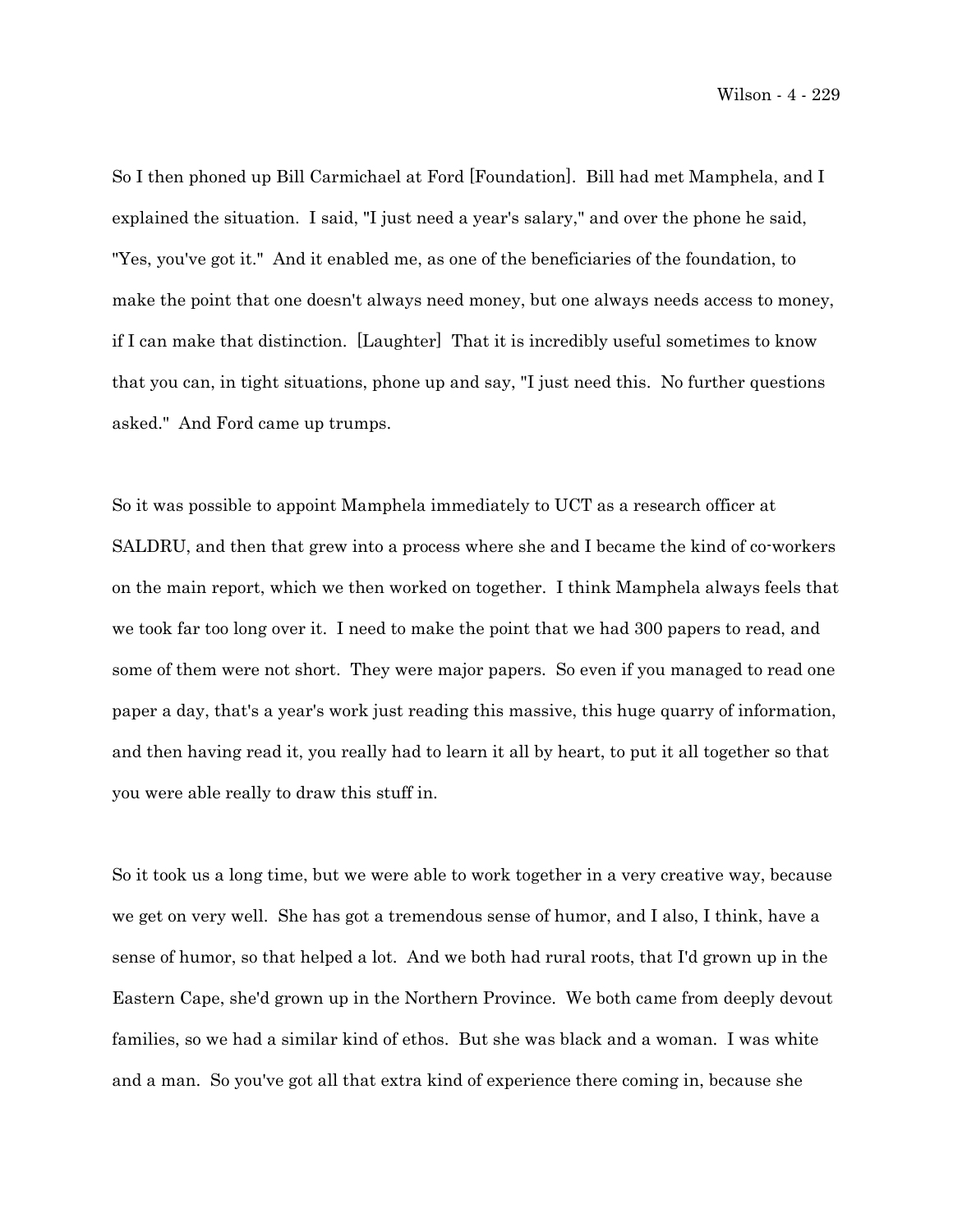would have insights, as I have tried to argue previously, that I knew nothing about, because, you know, I'm not black and I'm not a woman. She was a medical doctor and I was an economist. So between us, we covered a lot of bases, let's put it that way, and we could sort of read these papers together. Or she'd read some and I'd read some, then we'd comment on them, and then we would sit down, and I would sit at the computer and type away, and she would then dictate and I would make some comments, so we wrote the whole thing together through those years '85, '86, '87, really, writing that report.

Now, there was a lot else going on, of course, in South Africa at this time. I mean, the whole place was in uproar with the riot police rushing around everywhere, the townships in turmoil, so it was a tough time. I mean, a lot of people being assassinated, and an awful lot of the Truth and Reconciliation material, you know, there were the Gugulethu Seven, of course, there were all the people in Cradock, the appalling killings that took place. So it was a very turbulent and painful time inside South Africa.

Speaking personally, I found that I had to withdraw in order to write, and that was partly just self-protection that I couldn't absorb everything simultaneously. So I just said, "Well, there's a job to be done now, and that is writing, and it's going to be a slow, long process, so we'll work on that."

Other things that happened were that the photographic work that Omar Badsha had been coordinating emerged with this marvelous collection of photographs. There was a sense that this ought to come out as quickly as possible. Omar put together his book on the cordoned heart and then brow-beat me into writing the text for that. So we needed to write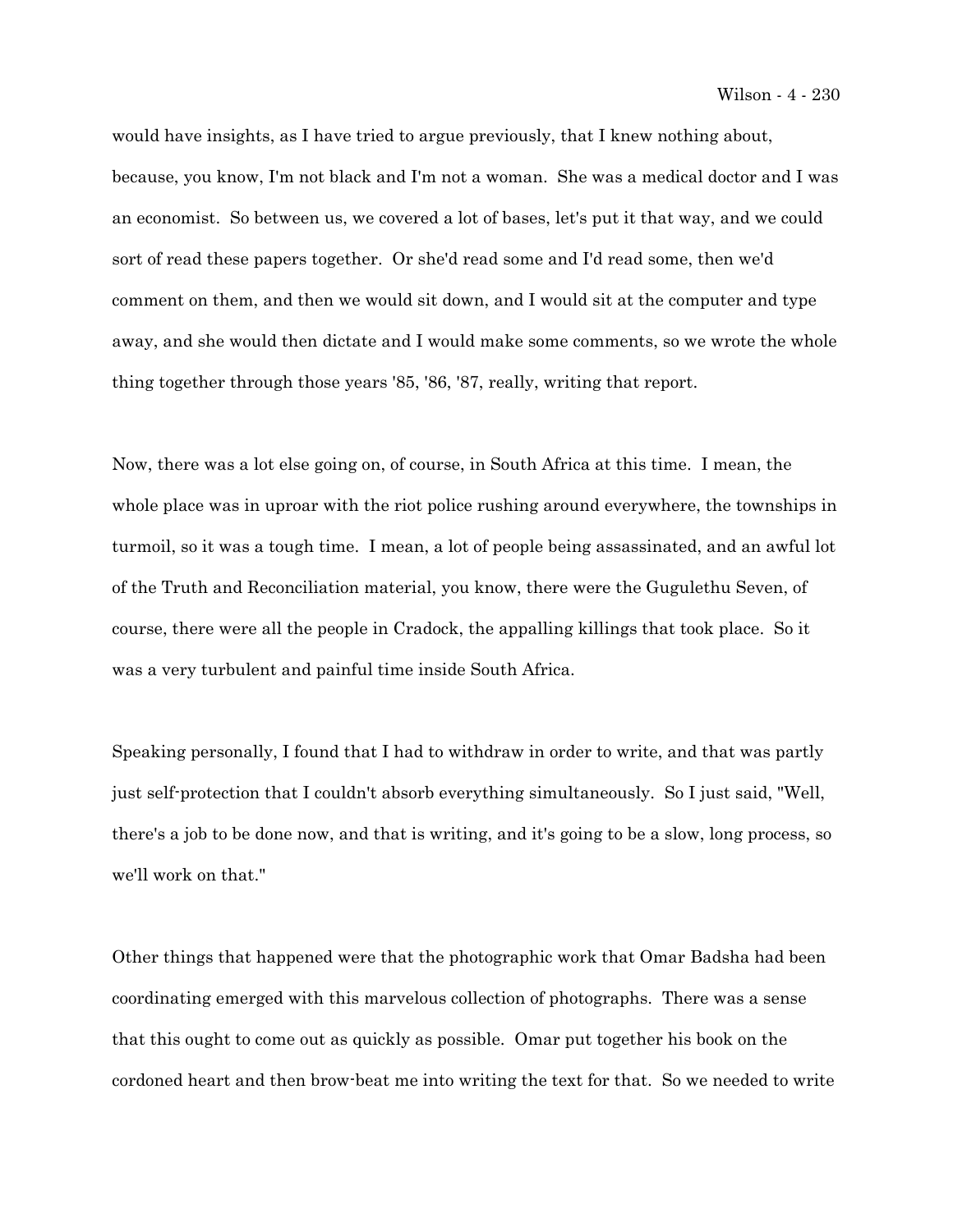sort of mini-essays for the different texts, really to contextualize those essays. That book came out in 1995, and that was accompanied  $\cdot$  and Omar will be able to give you all those details, because I don't remember them all right now  $\cdot\cdot$  with the whole process of developing a traveling exhibition in the United States.

And that's a whole separate story which maybe we'll want to talk about a little bit later, about the use of the Inquiry for the education of the American public opinion, which was a concern of Carnegie's. And we were very happy to go along, but it was not our central concern at all, but it was an important goal of the corporation's. So there was the book of photographs. There was also, in the middle of all of this, and I don't remember the precise dates, but I would guess about 1986, '87, UNICEF [United Nations Children's Fund] arrived on the scene, and Richard Jolly I knew, and he was number two at UNICEF. Richard Jolly had been sort of a young academic back from Zambia. He's about six years older than I am, I should think. He had read my thesis at a penultimate stage in Cambridge, and I'd met him way back in the sixties. We'd known each other when he was director of the Institute of Development Studies in Sussex, and I'd gone to do a little bit of teaching there in 1974, so I knew Richard. We'd kept in touch down the years.

UNICEF was beginning to sort of feel its way into southern Africa, but of course from their perspective as a member of the UN [United Nations] family, this was extremely tricky, because they could not be part of breaking the UN embargo on South Africa. UN organizations simply could not operate. At the same time they needed to know what was going on. So this got finessed by the commissioning of a paper which became *Children on* the Front Line, when they asked me to do some work emerging out of the Inquiry, about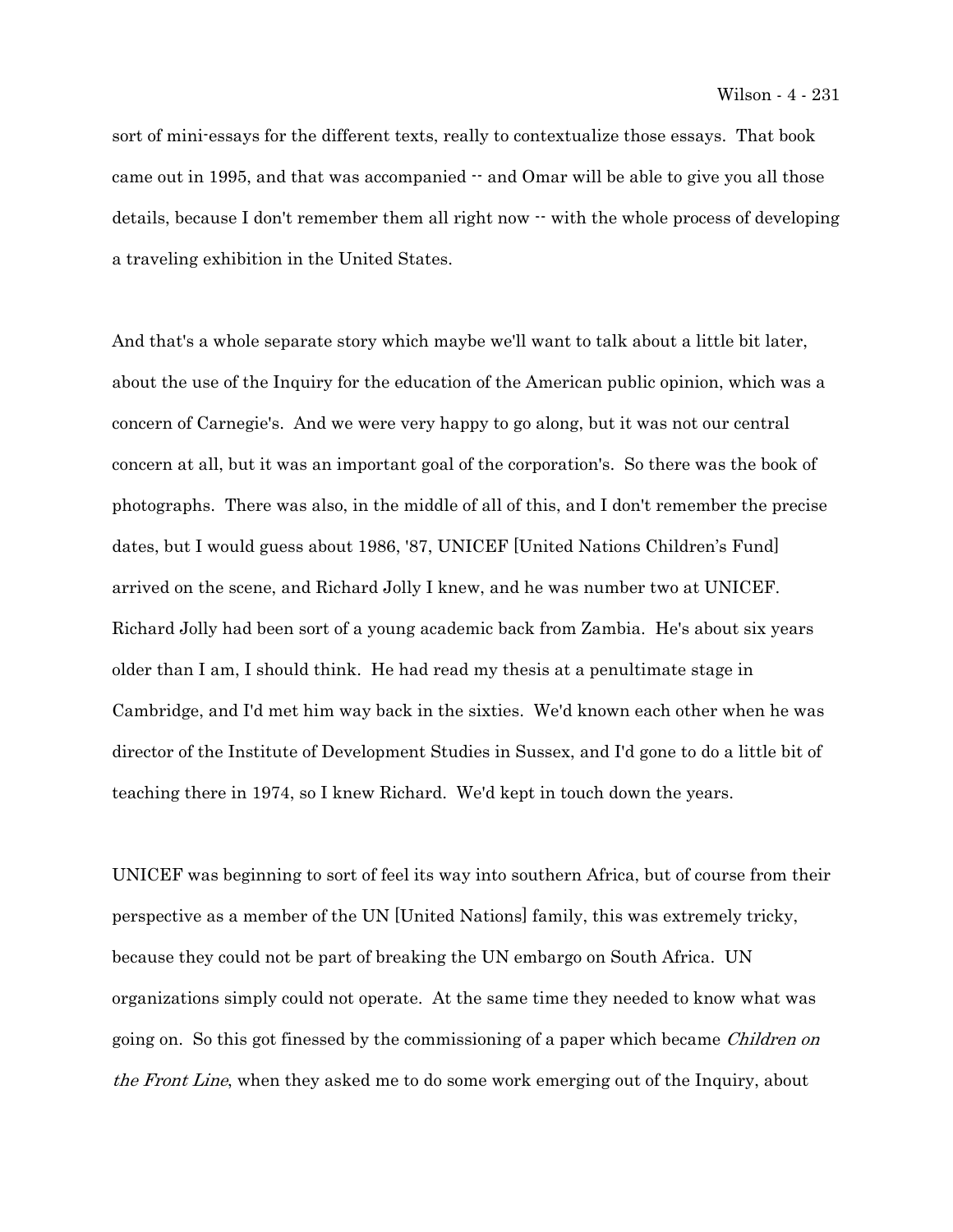what had happened to children, children in poverty and so on. So Mamphela and I, as part of our work on the book, essentially did a kind of byproduct which was a report of Children on the Front Line, which was then put together with work that other people were doing, commissioned by UNICEF in Mozambique and so on.

So this paper came out, which made a lot of noise because it was really the impact of apartheid to the impact of the Botha campaign into southern Africa and the destabilization campaign that they were operating in southern Africa, and the consequences of the civil war in Mozambique, which had largely been stoked up by the Rhodesian Front government and so on, and then picked up by the South Africans. So the South Africans were up to no good at all in the region, and the destabilization part of the consequences of that obviously were what was happening to children, and UNICEF focused on that.

So this report came out by UNICEF as an official UNICEF report [published, 1987], which had current South Africans, as it were, involved in it, so that was also a political finessing which Richard Jolly managed and we then went to Nairobi for the launch of that paper. So that was an exciting feeling of actually this material is beginning to make some kind of an impact. And the fact that it was focused on children was particularly good because that's where it really matters.

So that was part of the dissemination process. Then at the same time, as director of the Inquiry, I was working to try and ensure that we had a number of books coming out. In this area I feel that I failed very much, because we had such amazing papers at the conference, and at one level it would have been very simple to have just put together  $-$  say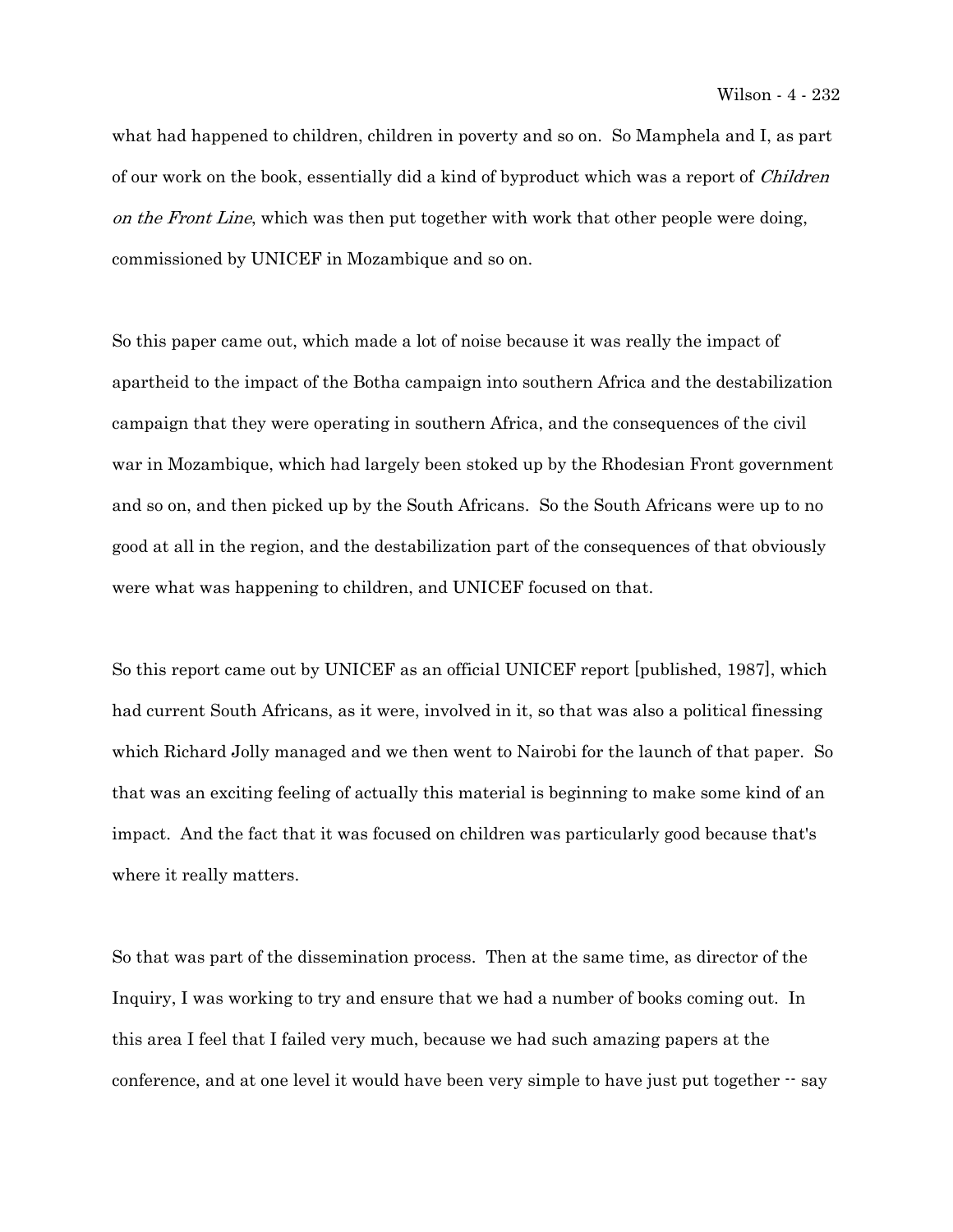we had 300 papers and we had chosen fifty of them and brought out five books of ten papers. They could have come out very fast, as nice volumes and disseminated that way. And I failed to either do it myself or get that organized, and, yes, it didn't happen that way, and I feel bad about that. We tried to have a number of books come out focusing on particular themes, on poverty in the homeland, on poverty in agriculture, in rural South Africa outside the homelands, and different themes, and those books, for one reason or another, didn't happen. And maybe that's just how it is. Maybe the papers to the conference were, as it were, conference papers and the fact that that information was available then, and still is available, because we put that into a lot of the different libraries, was sufficient.

But one important book did come out, and this was edited by Bill Nasson, who'd been one of the Carnegie people brought back with the Ford money, a Ford returning scholar, if you like, coming back from Cambridge to finish his Ph.D. He finished his Ph.D. at SALDRU, then got involved in education on the farm schools and so on. And Bill Nasson, together with John Samuel, who was national director of SACHED, the South African Committee of Higher Education, he's one of the senior educationists in the country, and subsequently went into a high level of government and then went to the Kellogg Foundation for a while and so on. Anyway, Bill Nasson and John Samuel then co-edited a book on education, with papers by a whole range of people, including Pundy [P.N.] Pillay, who's one person I've not mentioned thus far. But Pundy was another of those very actively involved at the core of the Inquiry because he was working in SALDRU through much of this time and doing a lot of work on the economics of education and so on.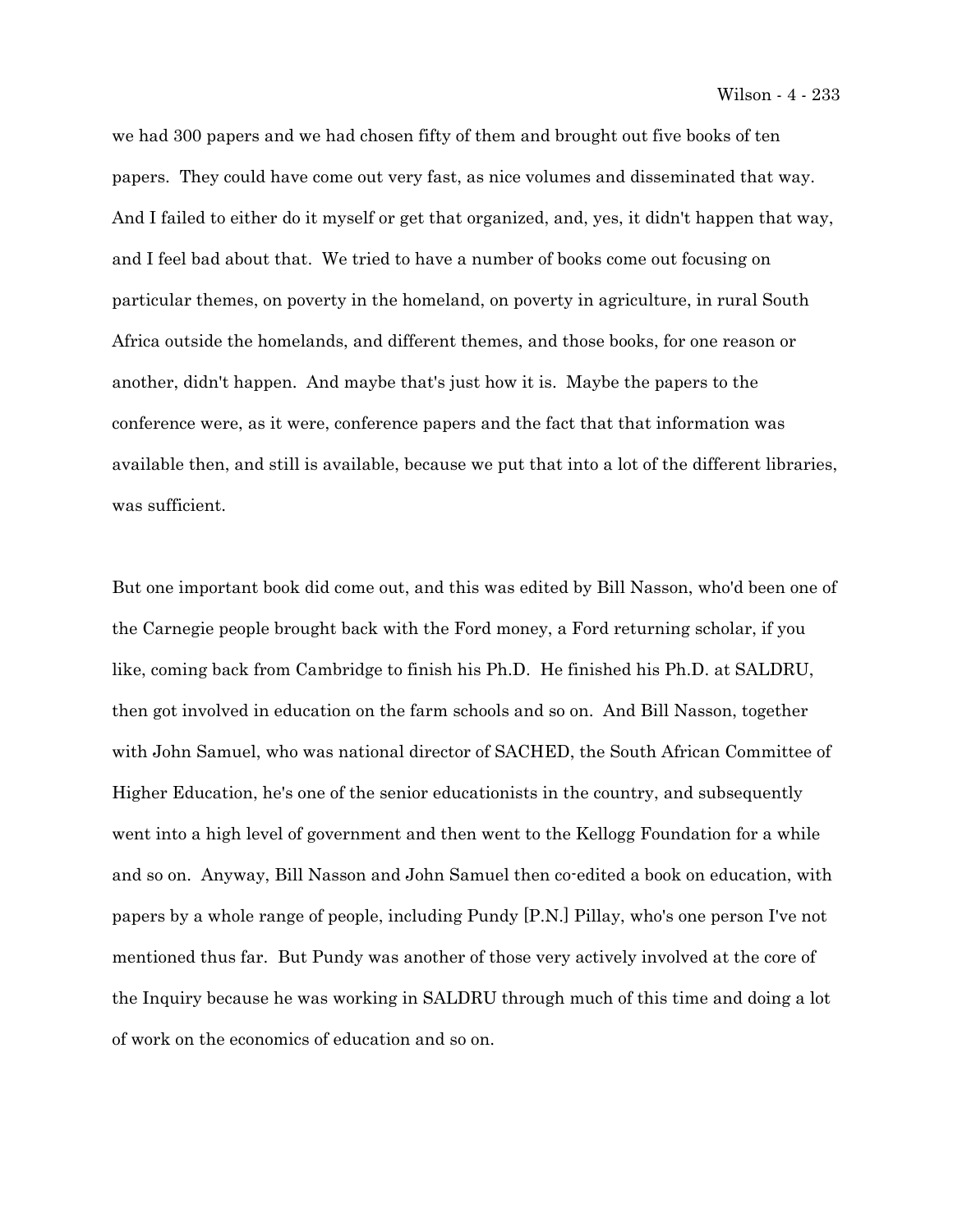So that whole process of drawing together themes on "poverty and" worked very well in the case of education, and we got a lovely book with a marvelous photograph that Omar produced from somewhere, for the front cover and so on. But the other books we failed to do -- I failed to do.

So that left the main reports, which was what was occupying the waking and, indeed, the sleeping hours of Mamphela and myself as one tried to wrestle with all of this huge massive material. And it's amazing about writing books, you know, because once you are finished, it all looks so simple and straightforward, you wonder why you didn't do it in three or four months. But as I always tell my students, the first person for whom one writes a book is for oneself, because you're trying to work out what you think, and if you knew in advance, you wouldn't have to write the book.

So we really struggled, Mamphela and I, as we tried to bring some order into all of this. We had two problems. One is that there was too much information, and the other was that there wasn't nearly enough. The too much information was that we had masses of stuff on facts and figures in Philipstown and Calitzdorp and Durban, and we had to bring that all together in a coherent pattern. Then when it came to, let's say, analytical stuff, there really was not very much analysis done by the academics, and there were other areas which we didn't adequately do even subsequently, which is the whole macro economic stuff. I'll come to that in a moment.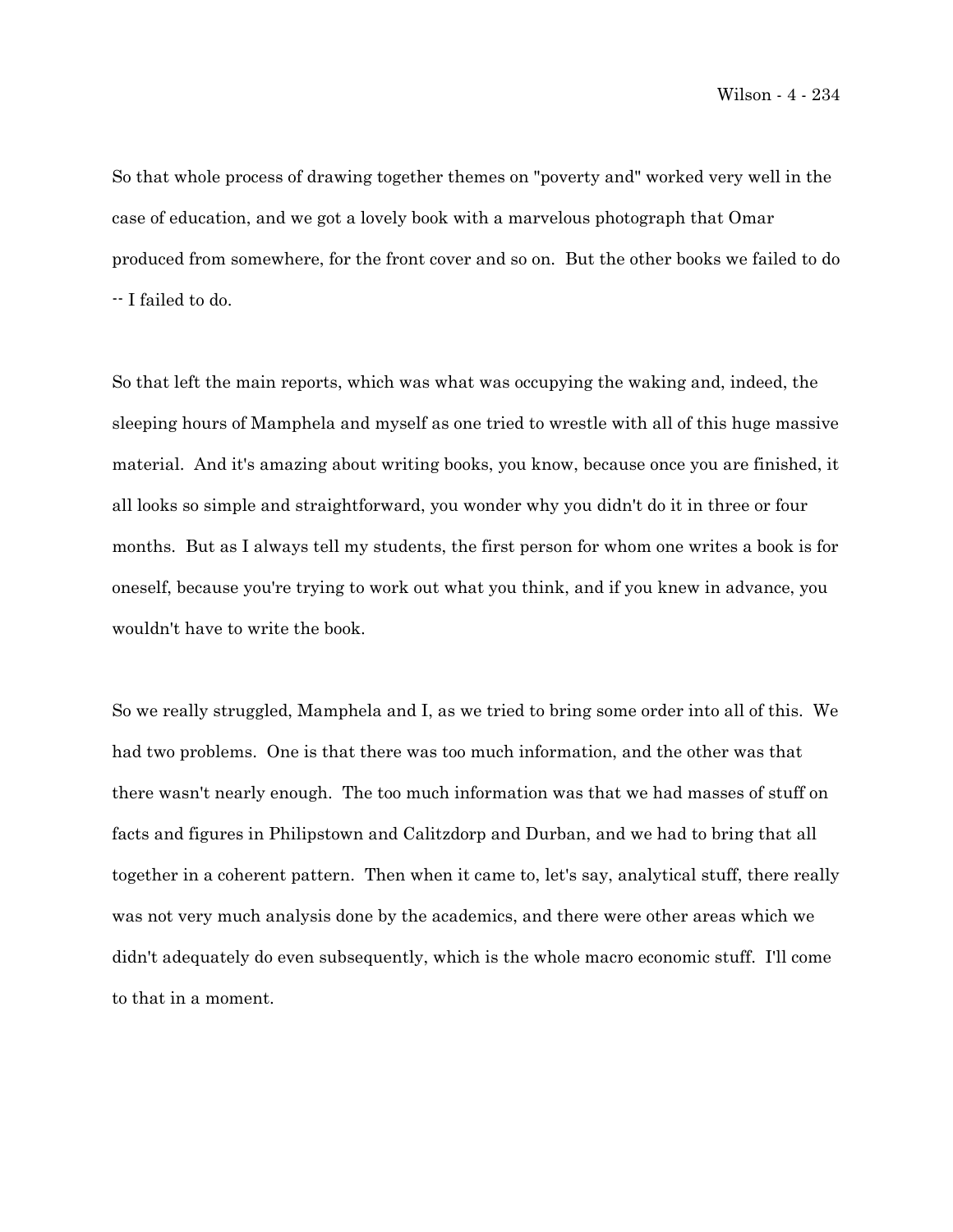And also in terms of strategies. There was some work done on strategies, but again not enough, and I think it would be very interesting for historians of  $\cdot$  intellectual historians. What do they call it? Intellectual history, where you're looking at what ideas are current and what people focus on and so on. The extent to which the Carnegie Inquiry was a facts and figures inquiry, as opposed to an analytical inquiry. I hope we manage to readdress that somewhat in the book, but certainly if you look through the papers, the overwhelming set of facts and figures, and that, looking back on it, wasn't a bad thing, because we needed that information.

So we struggled away, and some of the writing was fairly obvious to do and some of it was infinitely more difficult. I can remember one particular chapter which we really struggled with. We couldn't get any shape to this thing. This wound up as a fairly early chapter on the book, on "Earth, Fire, and Water," which now that it's been written and put together, it's just so obvious, I mean, it's ridiculous. But it took us a long time to feel our way through this.

And essentially the argument here was that in the reserves, or the homelands, what had happened in South Africa was that these places become hugely overcrowded because of the way in which the migrant labor system was operating over the century to draw the labor out, but leave the population to expand in those areas. And then to that population had been added all those people being pushed off the white farms. So suddenly you had this huge dense population living in rural areas where there had been almost zero investment either for agriculture or for anything else, and, as it were, rural ghettos, without any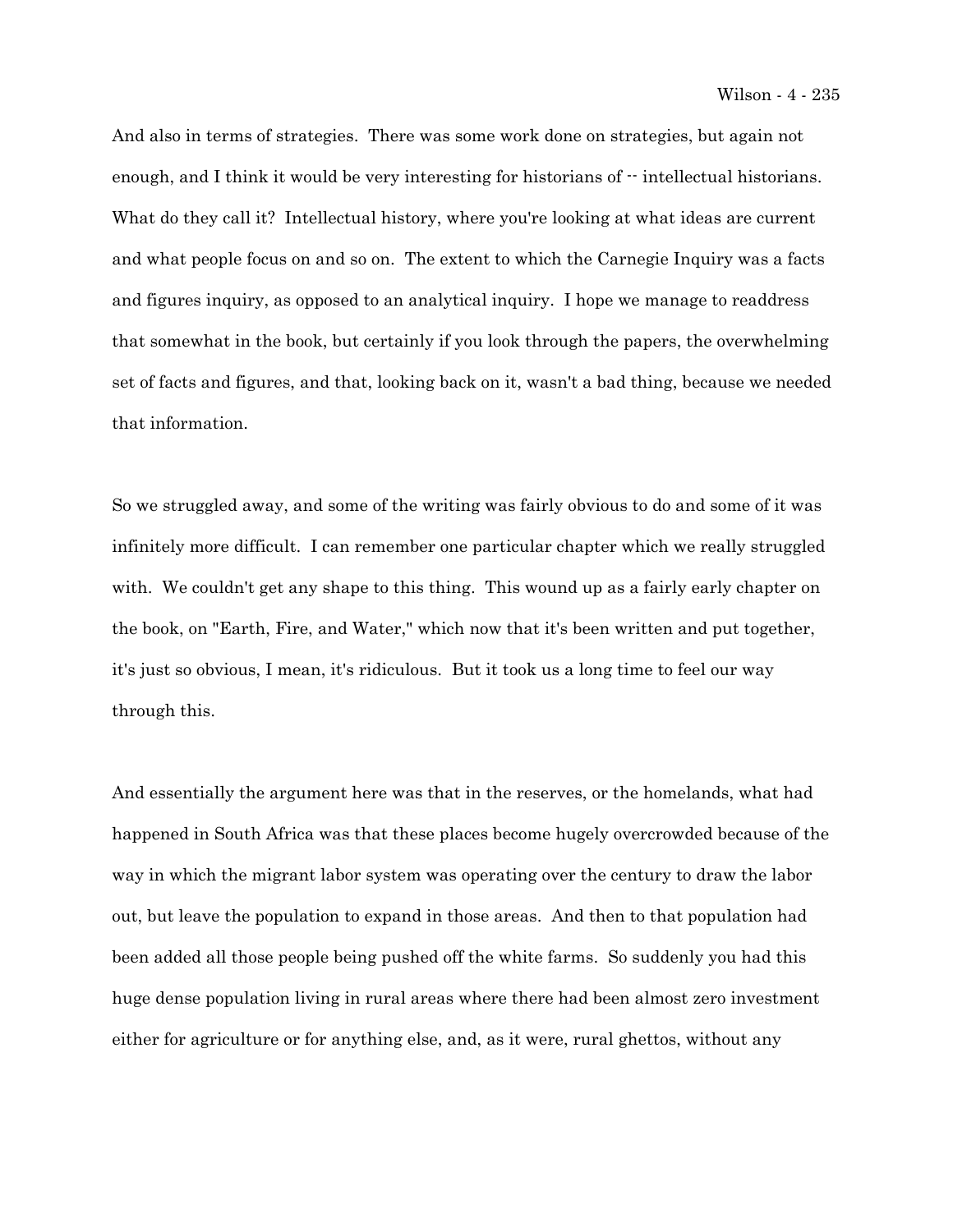provision for water, with absolutely no provision for fuel and so on, as a result of that, people were walking hither and thither to cut down all the trees for fuel in Qwa Qwa, which was this densely populated area I told you about, even having to cut down such fruit trees as they had because in winter it got so cold, collecting the dung for fuel and so on.

Well, the consequences of all of that are environmental, and it took us a long time to get there, but suddenly you began to see how the apartheid system and the way in which it operated was also creating environmental disaster in the country. So that was what the "Earth, Fire, and Water" chapter turned out to be. Now, I can explain that to you in three or four minutes in a very simple way, but we didn't see that at the time and we really struggled before that pattern finally emerged.

So this business of confronting a massive quarry of information and then trying to make sense of it in terms of patterns that cohere and begin to see the connections, that's the tough work, and sometimes the most obvious things take a long time. So that book  $-$  this is all by way of being an excuse of why the book didn't come out until the beginning of 1989, which was now nearly five years after the conference itself. So we had our material from '84 and then during that '85, '86, '87, '88 period we were writing. And, of course, we were trying to update. We had a number of post-conference papers, but there was other research work being done, so we could try and update all of that.

Then finally the book came out as the report of the Inquiry, which was not at all how we originally planned it. We thought we'd have five or six volumes. We thought there would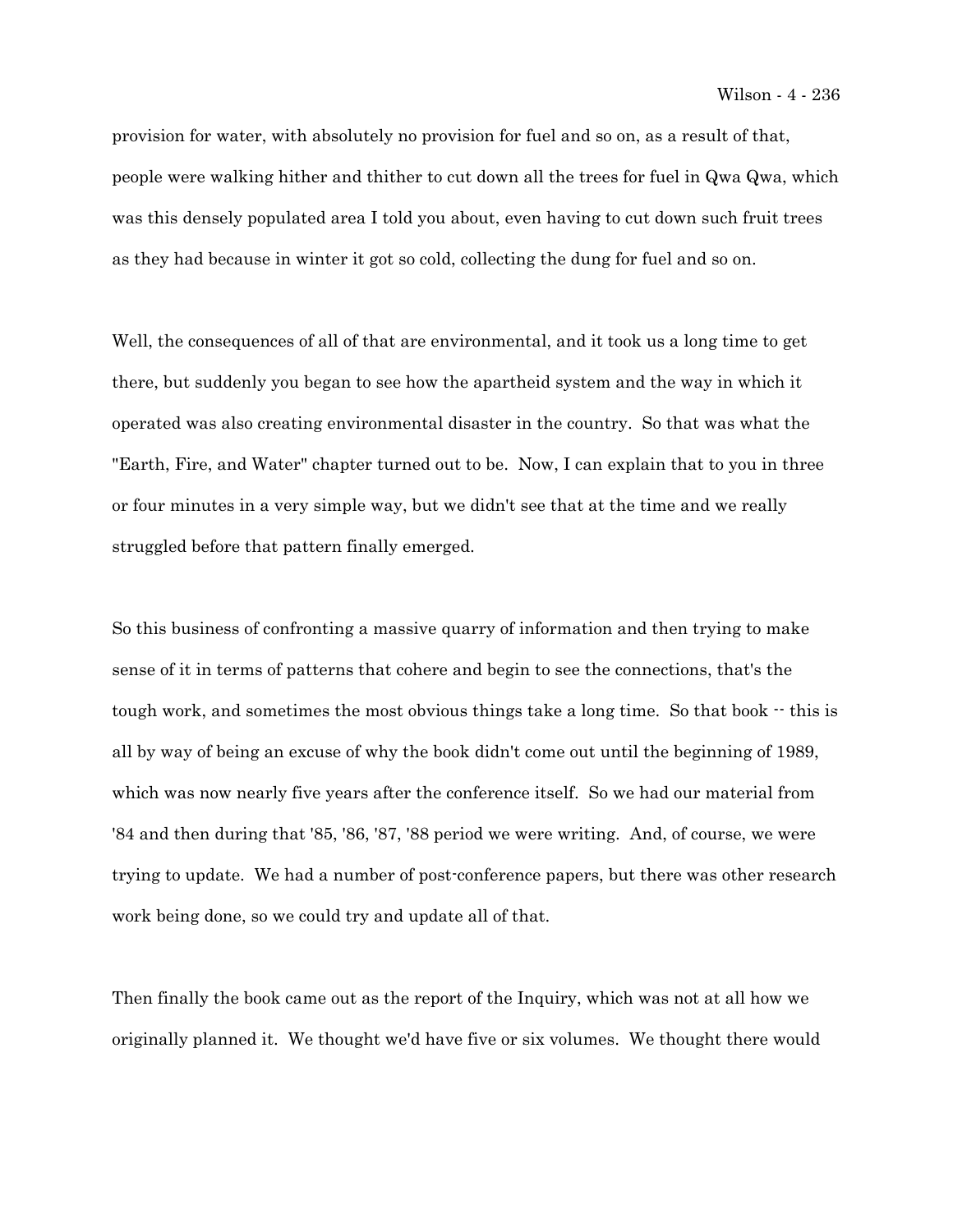be a kind of commission or an authority or a board. In the end it was just two people writing a book on which we reported, essentially, on what had come out of the conference.

But that book then was well received and had a tremendous amount of publicity and discussion in the press, which was important because that's really the whole purpose of it, was to get a major debate going inside South Africa. And it was not banned, which was important. Of course -- not of course, but the reality was that by 1989, the political environment had shifted dramatically so that where at the time of the conference, 1984, the SABC [South Africa Broadcast Corporation], who'd sent people to interview us and to write up and to do a post-conference analysis and so on, on the SABC, that was all pulled off because P.W. Botha was attacking us. So we were more or less cold-shouldered by the broadcasting corporation, nothing on television and so on, or very little.

Five years later, if you like, is the political changes that were going on in the country. By the beginning of '89, when the book came out, we got  $\cdot$  and I spent a lot of time going and talking to the press and so on, huge double-page spreads in *Die Beeld* and Report and all that kind of thing, in the Afrikaans papers, very serious reviews by Afrikaans writers and journalists and thinkers and so on, saying, "Look, these are realities that we now have to face," and particularly because the book did make the connection between apartheid and poverty, without saying that's the only factor.

So that our sense was that we were very lucky in the timing, very, very lucky in the timing, because if that book had come out in 1980, it would have sunk without trace. If it had come out even in 1985, it would have sunk without trace. Coming out in 1989, although we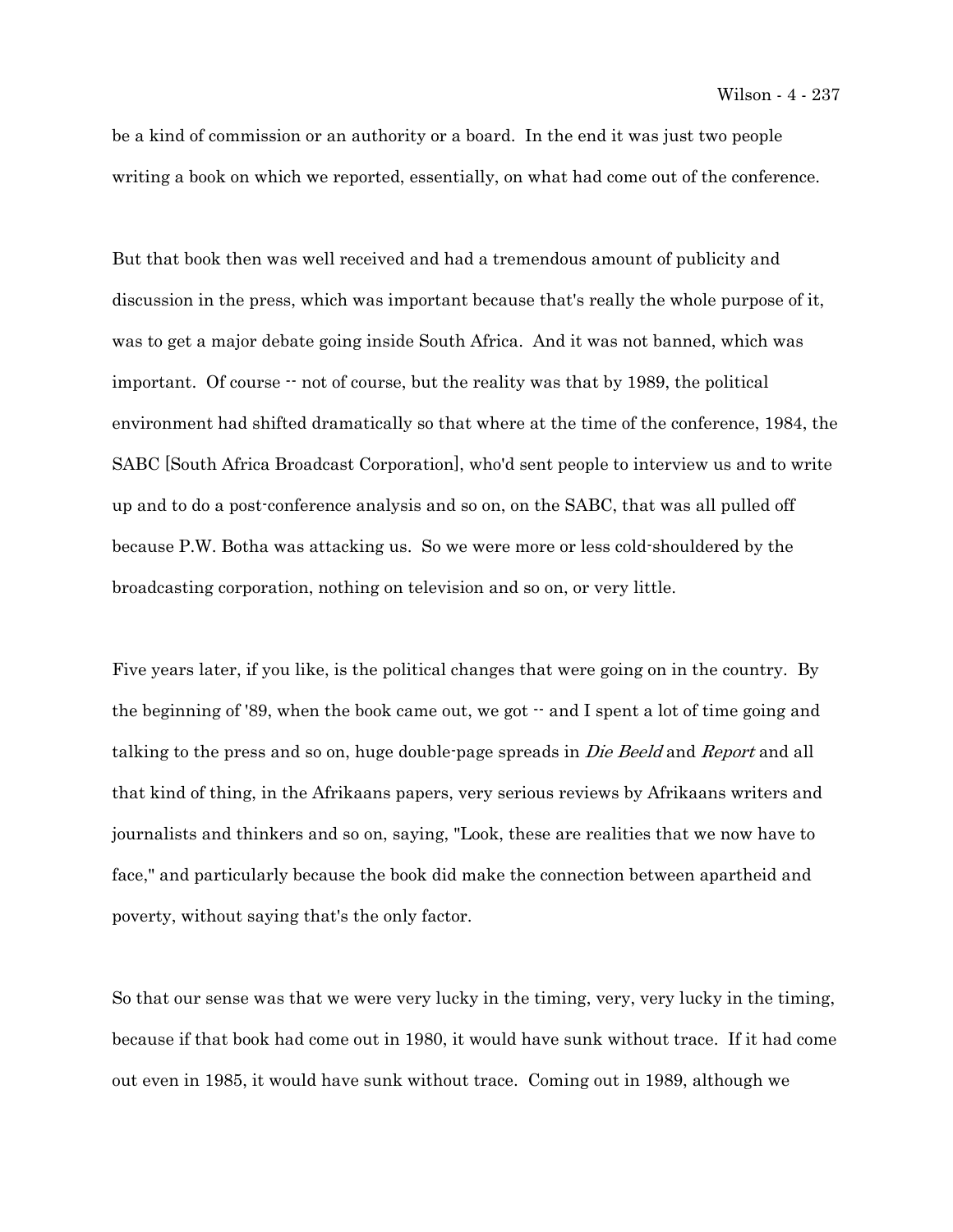weren't all conscious of that at the time, kind of looking back on that with some hindsight, it was a perfect moment in terms of having the thinking in at that moment in South Africa. Now, that was just luck, with this proviso, that I don't think any of us understand quite yet as to how ideas emerge. Why should it be that at the beginning of 1980 the idea of a Carnegie Inquiry, which had been in the air for fifty years, forty years, suddenly takes root?

I mean, what are the sort of unconscious consciousness in this society that say that would happen then,

even although those of us who were involved in it were completely unaware that there were just major political changes around the corner which would make this kind of inquiry much more relevant than we thought it would be?

[END OF SESSION]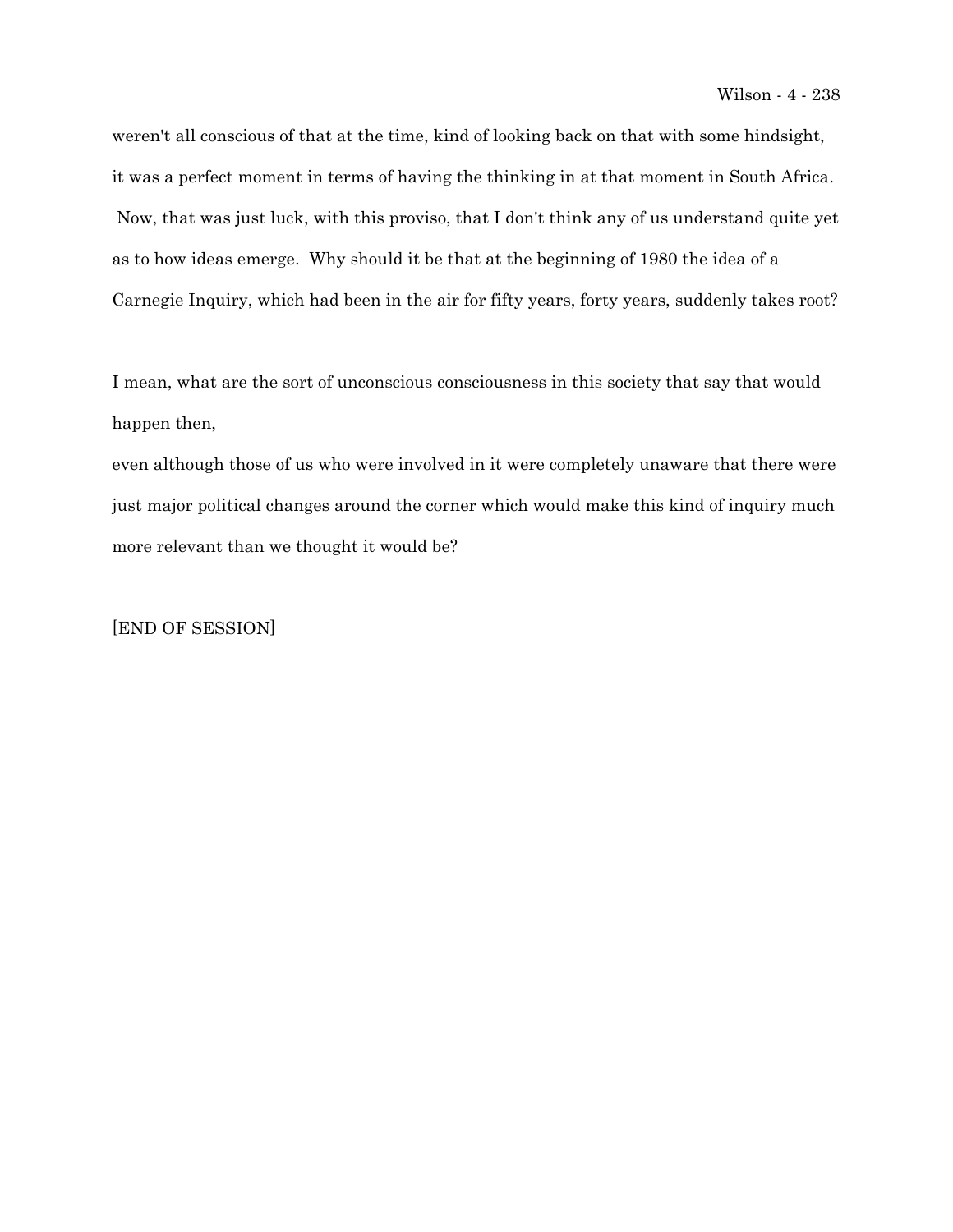Interviewee: Francis Wilson Session #5 Interviewer: Mary Marshall Clark Cape Town, South Africa Date: August 6, 1999

Q: Francis, coming out of the conference and beginning to write up the results, can you reflect on what your interactions with Carnegie were during that period?

Wilson: Yes, I'd be very happy to do that, because I've talked quite a lot already about interaction and the impact of Alan Pifer and of David Hamburg, as presidents, on this whole process, and, of course, of David Hood, who was a pivotal figure right from the beginning and in terms of my interaction and his interaction with other members of the commission. Of the commission  $-$  of the [Carnegie] Inquiry  $-$  that's a slip  $-$  as we went forward.

But once the conference had happened and, of course, we'd had a number of people from Carnegie, both board and from the staff, out, then we were  $\cdot$  I think at the conference itself both Helene [L.] Kaplan and Barbara Finberg were both there, and certainly there was a lot of interaction with them, then back in New York itself with staff members. Because, really, for me Carnegie became something of a family. I mean, I was coming in and out of New York a great deal, as were other members of the Inquiry process. A number of people came in. We became very much at home in the offices in Madison Avenue.

For example, with the emergency of the book of photographs *[South Africa: The Cordoned* Heart and the whole discussion about the whole thinking about the traveling exhibition

## **TTT**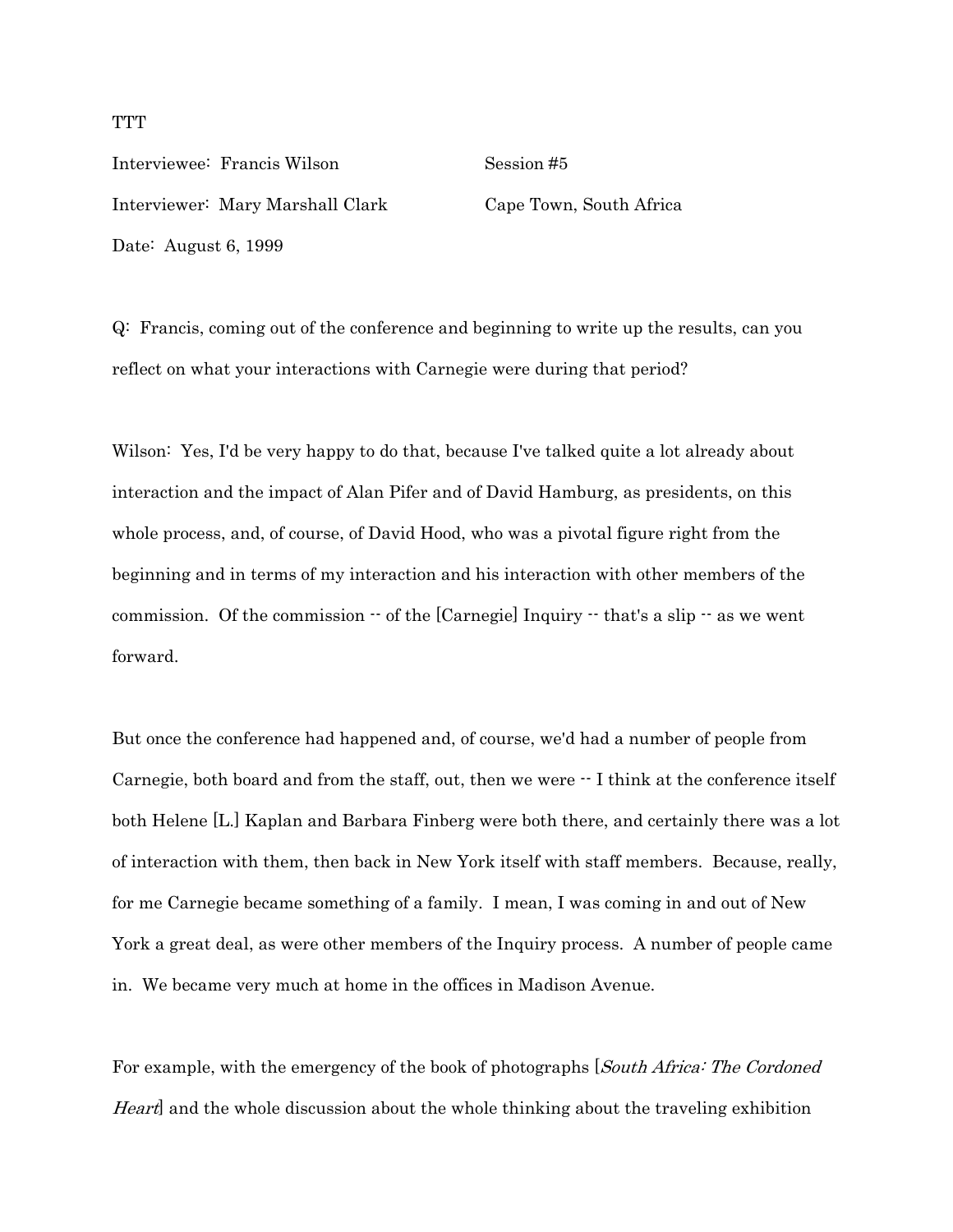and the need for it in the United States and so on, Avery Russell, who was the publications officer in Carnegie at the time, played an absolutely key role both in terms of her professional advice to us and also in terms of her personal interest and commitment to the project. Avery believed in this thing, boots and all, as indeed many members of the staff did, but Avery had a huge commitment, although she'd never been to South Africa and has not yet, I don't think, ever been to South Africa, alas. I hope she will come. She was very involved in the whole process with the photographs and finding the right people in the United States. Alex Harris and Margaret Sartor, for example, coming out as a team to advise us, and others.

So that the photographic exhibition was very much developed in conjunction with Carnegie in New York, as was the book itself, because I had lots of discussions with people. I can't remember when Mamphela [Ramphele] herself first went to New York, but she got to know a number of members of Carnegie, David Hamburg, of course, particularly, during this process. And in the discussions and interactions, we were learning.

It helps illustrate my point that there is so much more that a creative foundation can do than simply supply dollars. It's the ideas and the experience and the cross-fertilization, because Carnegie, of course, had been the godfather, if that's the right word, of the [Gunnar Karl] Myrdal Commission [Footnote: This report became Myrdal's book An American Dilemma] in the United States, and that was very much a model for us as we tried to think through the South African dilemma, if I can put it that way, and just what had happened and how had Myrdal put that whole commission together, and all the other work, enormously creative work, that Carnegie's done within the United States. We looked at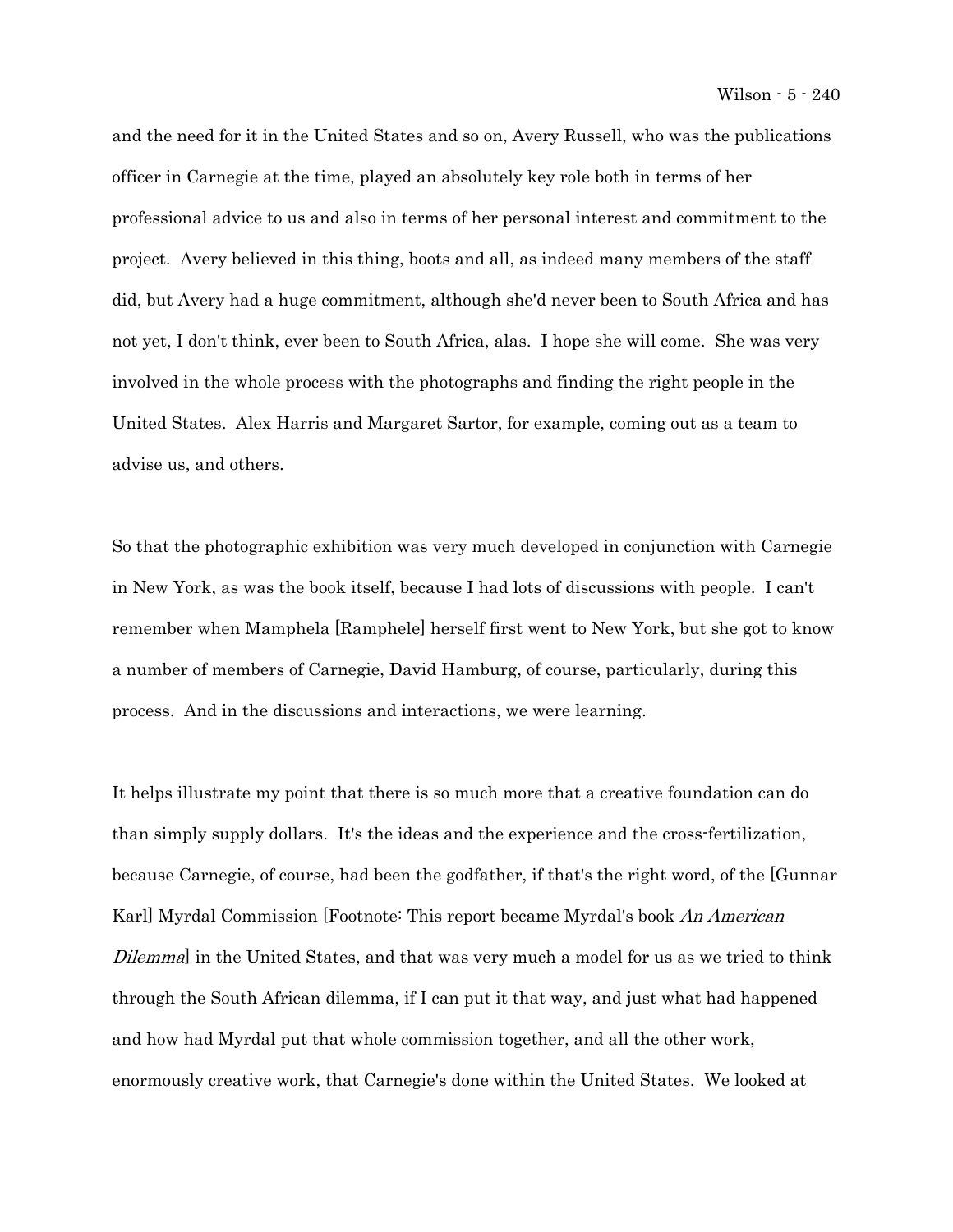that to sort of see what we could learn, and then members of the Carnegie staff or, indeed, board members would tell us something about it. So David Z. Robinson, for example, came out here and talked and was part of the process, and different members were involved.

I want to stress the importance of that, because it was very sensitively done, not any kind of "We know best" argument. It was a listening involvement, "But is there something that we could contribute from our own experience and our own ideas?" And that was tremendous. I really appreciated that and still do. And just put it on record that this was very much more than just a grant of dollars or a grant of dollars by one particular officer. It was a whole foundation involvement in the Inquiry, even by people who didn't even themselves come out to South Africa, Avery Russell a notable example of that.

So we were then doing a lot of hard thinking, post-conference, about how to disseminate, and I've talked about the book of photographs, the traveling exhibition, about the book on poverty education, From Poverty to Liberty, and about the Uprooting Poverty book itself. And then in the year that followed that, that book was published in January 1989, then we made it our business to try and ensure maximum publicity for the books and maximum discussion of the ideas in the books. So we took, first of all, the conference as a major public relations event, to have huge discussion about poverty in South Africa, which was good, but it was tough on the journalists because they had 300 papers to read and to try and put into interesting news stories in the space of five or six days or whatever. I don't remember how many days it was. But that was a tough call for journalists to try and make that interesting and palatable in the event there was an enormous amount of discussion at the time of the conference.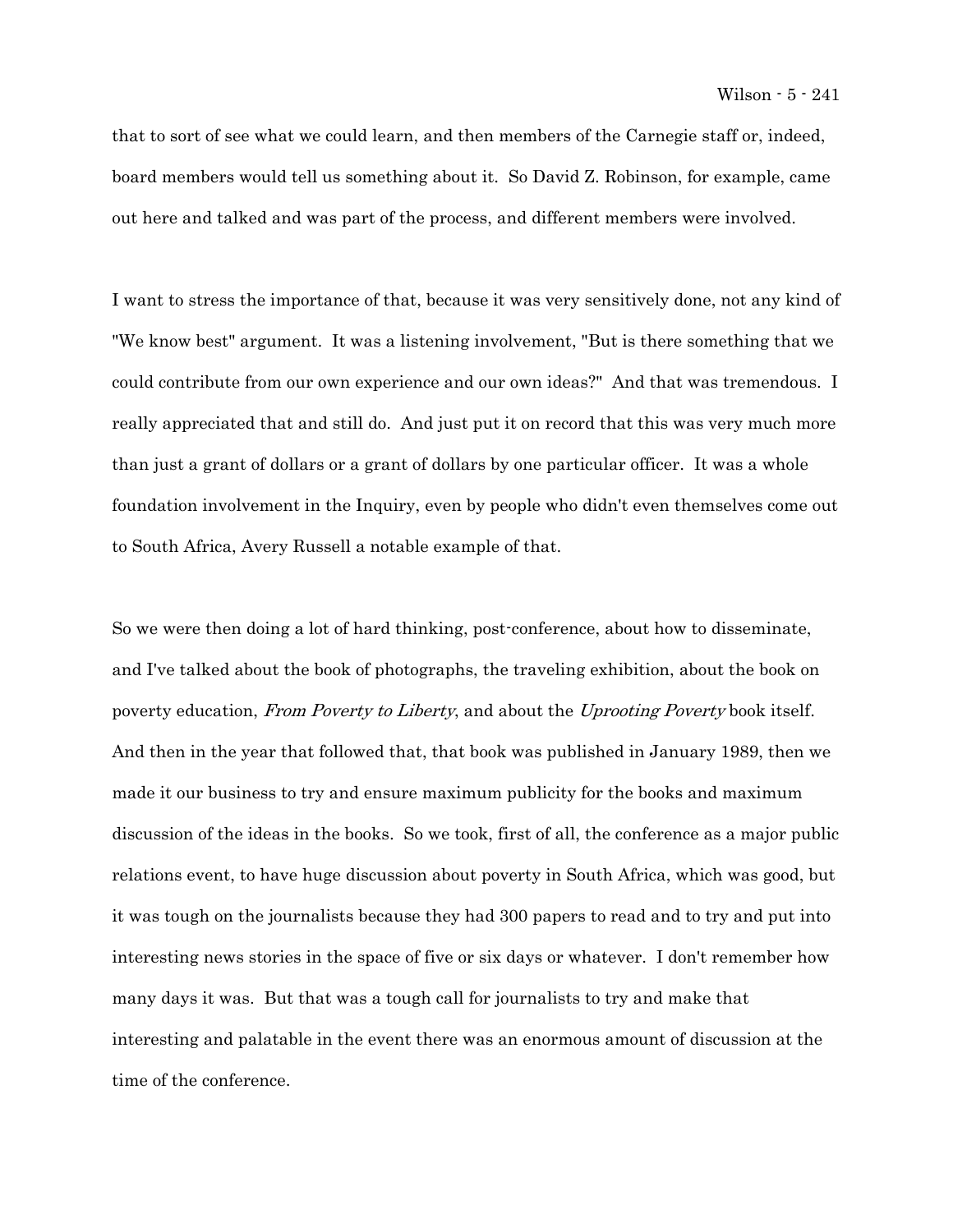Wilson - 5 - 242

And in the same way we tried to make the publication of the main report, the Uprooting Poverty book, also an occasion for public discussion by means of reviews and extracts and all of that. That, I think, was quite successful, because we had a lot of reviews, we had a lot of discussion, we had a number of interviews, so that the whole thing became part of the public debate. Now, we weren't to know in January 1989 that within a year, literally  $-$  of course, it was February  $1990 -$  that this would actually be part of the long term. But perhaps this enables me to move straight on to the discussion about the recommendations, the findings, if you like, of the Inquiry, because essentially as the report emerged -- and Uprooting Poverty is essentially a report on what happened at the conference and in the subsequent work and subsequent analysis, so it stands in the name of the two authors, but it incorporates, encapsulates the work of 350 or more.

First of all were the sheer facts of poverty in South Africa, and that we were able to document in very, very great detail. It affects, of course, largely black South Africans, that it has a rural bias, that it has a gender bias, that it has an age bias, that young people are likely to be more unemployed than older people, that women are likely to be poorer than men, that female-headed households are going to be, on average, poorer than male-headed households. You know, all those kinds of things which, of course, alas, are not true only of South Africa, but are more global phenomena. But all of that we were able to document, plus the stuff on health, on unemployment, on absence of clean drinking water.

So we built up a profile of poverty in South Africa which was very thorough as far as it went, but was not a statistical sample. I want to make this  $\cdot$  it wasn't yet the overall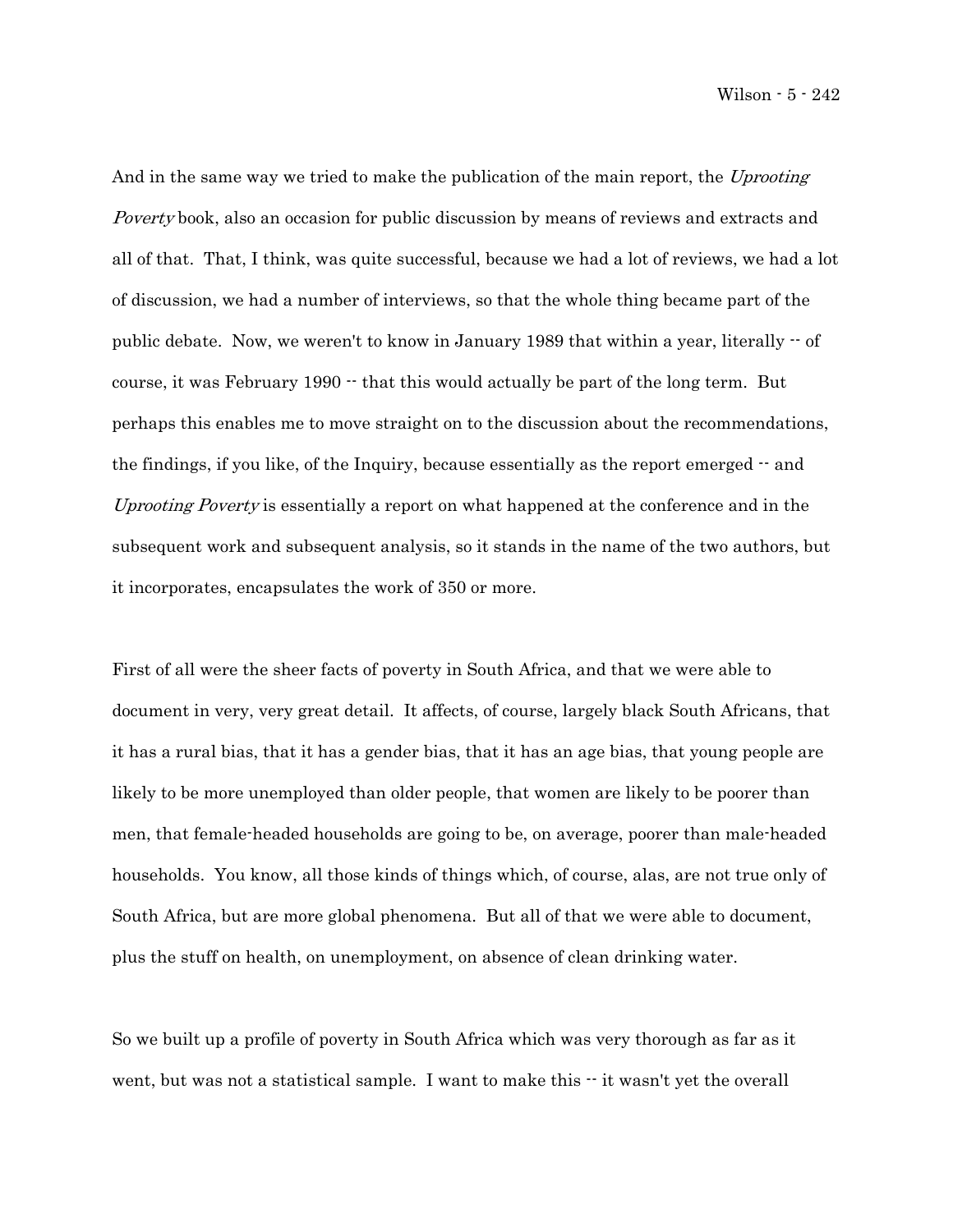questionnaire based on a scientific random sample which could say, well, X percent of the people don't have clean drinking water, and Y percent don't have wood to cook their food and so on. But we were, nevertheless, able to give a very clear picture of poverty, and I think that, in general, was its main impact, because it did stop people in their tracks. I don't think it was only white South Africans; I think it raised the consciousness more generally about the centrality of poverty as a major political issue in South Africa, that it really had to be dealt with.

Now, I don't want to overstress that. It's not as though black South Africans needed the Carnegie Inquiry to tell them about poverty, because, as I've said all along, they made the point at the beginning, "Look, we know about this." Nevertheless, I think that the process, that nine-year process of intellectual involvement by South African academics, and not only academics, but both black and white, in thinking around these issues, sharpened all our minds about the issue.

Then with regard to the analysis, that was written into the book and that, of course, is still debated, and people wouldn't necessarily agree with the particular analysis that Mamphela and I put down, although I would still stand by it and I think she will, too, in terms of our understanding of the role of the historical forces, conquests, slavery, the pass laws, the way in which the system operated. Of course, we were trying to make the point that one couldn't simply say that in South Africa apartheid is to blame, because that is part of the cause, but it doesn't cover everything. One needs to sort of try and analyze in more detail. So we were looking at things like education. At one level, apartheid is behind education as well. So it's kind of like peeling an onion, really, when one's talking about causes.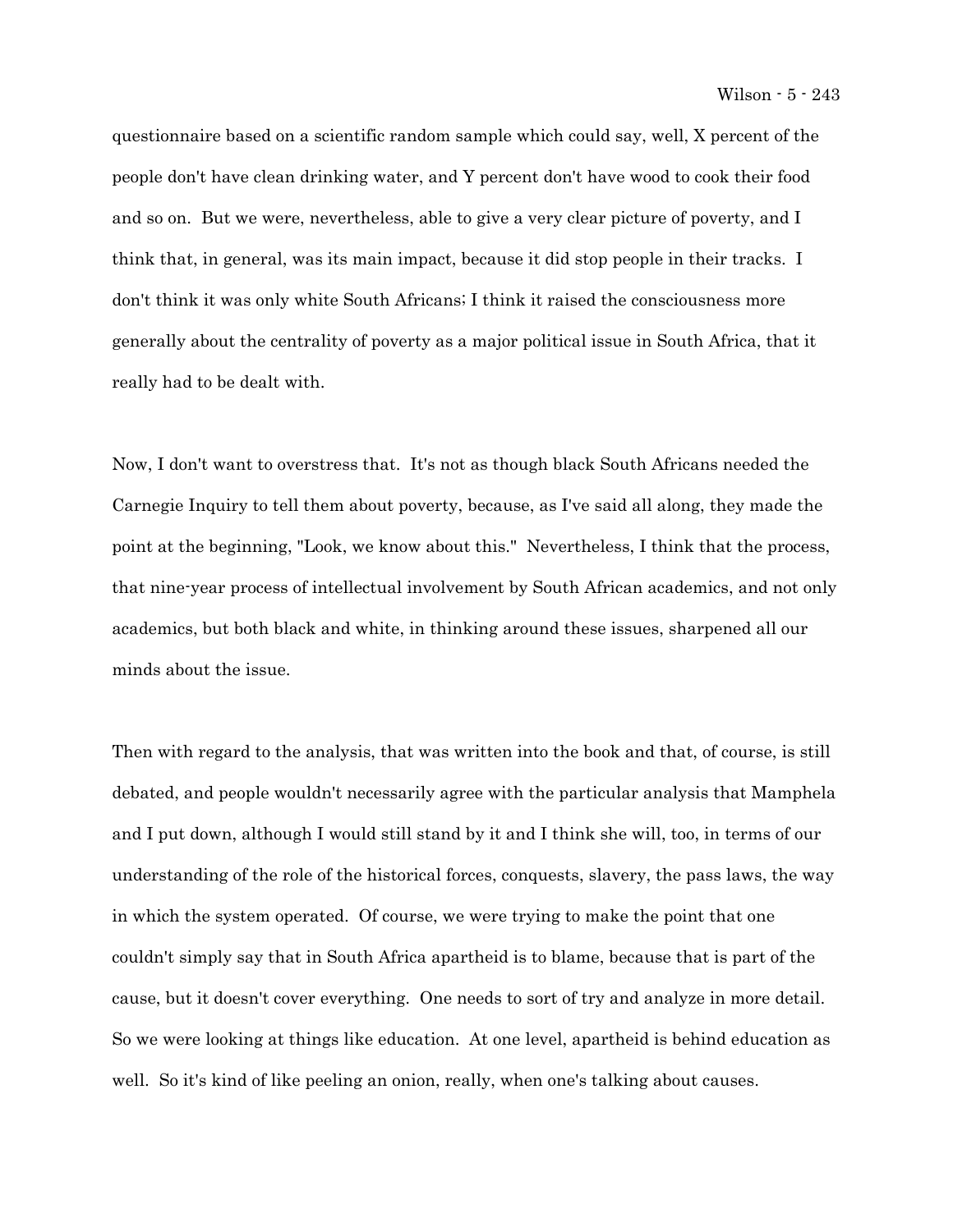Wilson - 5 - 244

But we wrote a fairly systematic account of causes, which I think still stands reasonably. I think where we, with hindsight, I would argue we didn't have enough emphasis was the sort of macro economic perspective, the kind of analysis that came in when the World Bank brought its big guns to bear on South Africa in the post-1990 period and we got more examination of growth patterns, investment patterns, and all that sort of thing. I think that the World Bank analysis which subsequently emerged in the post-1990 period was a huge addition to our understanding of the causes and nature of poverty in South Africa.

So ours was by no means comprehensive and certainly not the last word on the subject, but there were some insights there that I think were important and which need to be maintained. And all of us, I think, were quite clear that poverty was not something that was the fault of the poor or some psychological manifestation, as the first Carnegie Inquiry had had quite a lot to say about the feckless poor and all of that. That was absolutely not part of this Inquiry.

But then the more interesting work, it seems to me, after that is having documented the poverty, which I think was the significant achievement of the Inquiry, was to start debating and discussing strategies, and we talked an awful lot about that, in a way only go into the foothills of where to go, but there was some quite important points made. The first one, which was important in 1989 but didn't become very important after 1990, although not irrelevant, was that we made the distinction between short run and long run. Short run, for us, was what could be done now, i.e., 1989, within the parameters of an apartheid state that could significantly affect the lives of the poor, of poor people, involving them, of course,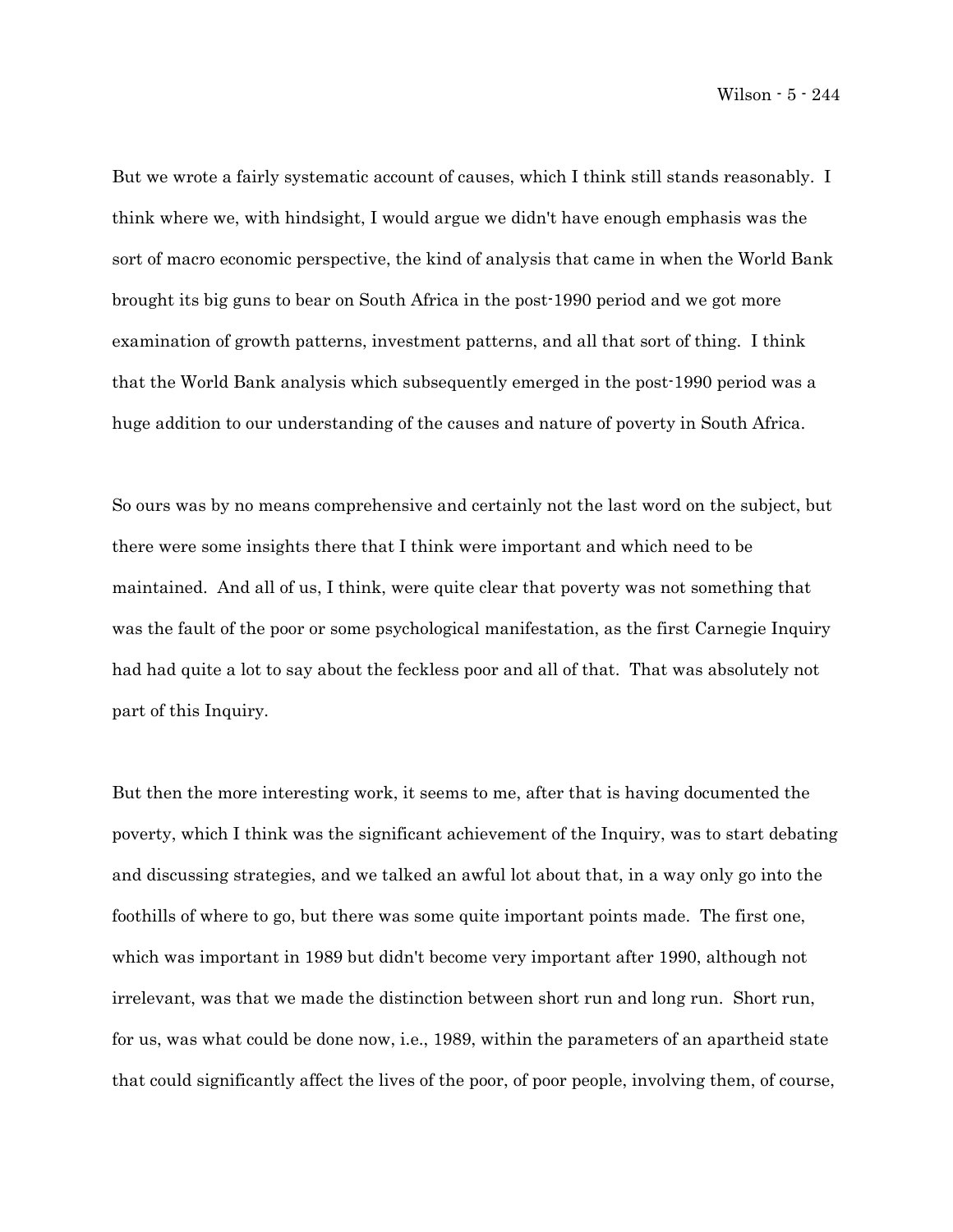because it's a process of empowerment, which would in itself not be counted to any longerterm strategy to bring about political change. So that was the whole debate about short run.

In the long run, we would say, "Look, there is need to recognize that all sorts of aspects of poverty cannot be dealt with in South Africa without fundamental political change which will enable, e.g., land reform, the abolition of the pass laws, or whatever it may be." So we tried to make that distinction.

When it came to short run, we looked at a framework for thinking. Mamphela, of course, had enormous insights into this whole framework for thinking coming out of her black consciousness and activist period of her life, where there was that  $\cdot \cdot$  very correctly, in my view -- that enormous emphasis on empowerment of the poor and how to involve them themselves. Ithuseng [Community Health Center], which was her health center up in the Northern Province, Ithuseng literally means "help yourselves." So that whole theme, the black consciousness theme, if I can put it that way, of how do we ourselves deal with this problem, we the poor, and how do others help and empower those who are poor to deal with that problem, that was part of the paradigm shift that seemed to be necessary as a framework for thinking. In other words, take ownership of this problem as poor people and say, "All right. What are we going to do?"

Then there was a whole range of things. We thought about organizations for change, and organizations for change were like the role of the trade unions, the role of the churches, the role of business, the role of law, the role of research, even, in the universities. How could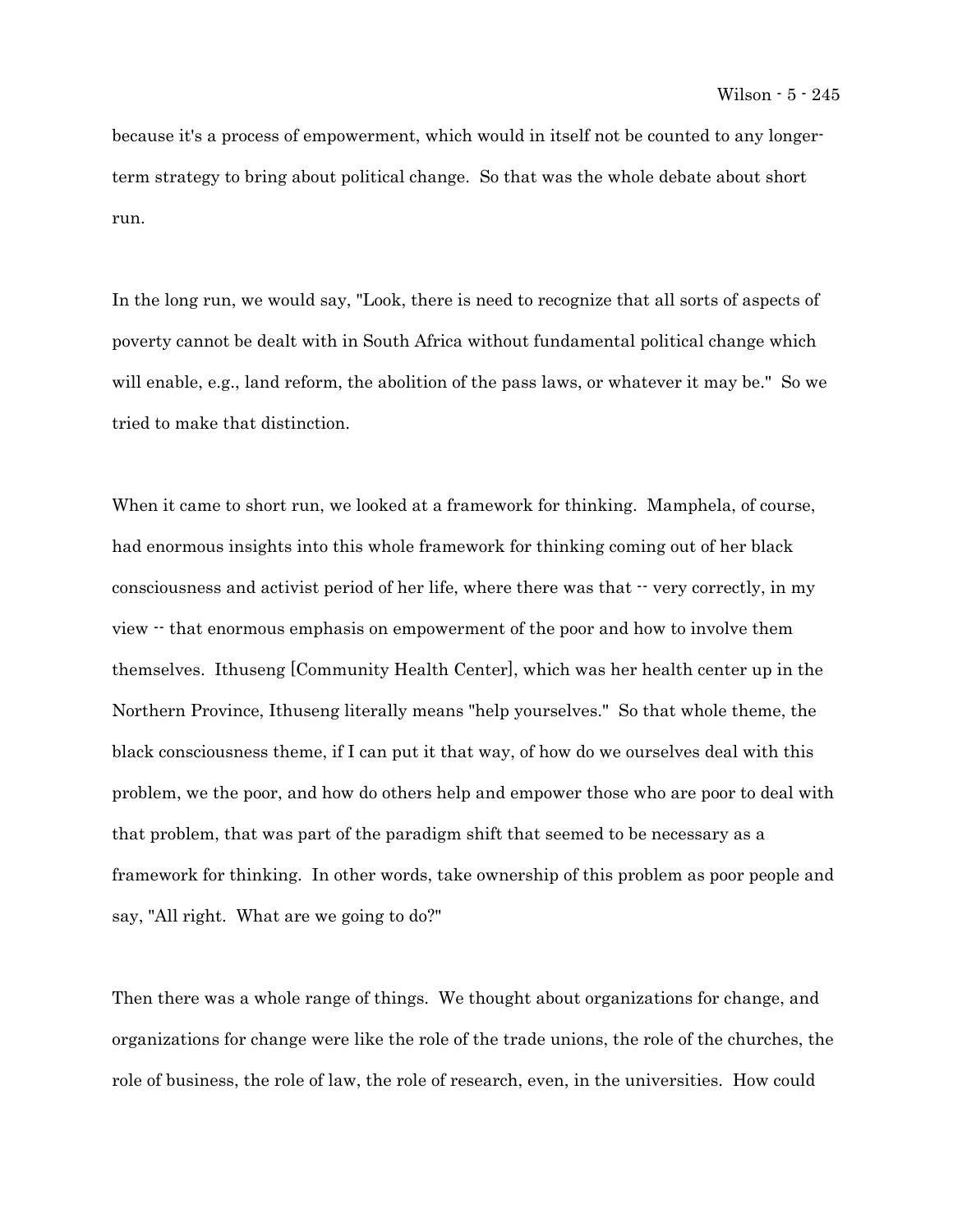this be more finally honed or tuned to dealing with issues of poverty? What could be done in terms of non-governmental organizations? How could they take root or be encouraged to grow stronger? And, of course, the 1980s, looking back historically, will be seen as a very strong period for non-governmental organizations in South Africa. I mean, they were sprouting like mushrooms all over the show. I didn't think we were quite aware, although we wrote a lot about them, just how significant they were historically, because that was the high decade of NGOs [non-governmental organizations] in South Africa. So we talked a lot about that.

Then we came to a chapter on the role of the state, in which we said, well, fundamental to dealing with poverty in South Africa is a recognition that power is at the heart of it and one isn't going to be able to really get at the issue of poverty and the causes of poverty until there's a democratic society, a democratic government in place. But once that is in place, what are the issues that that democratic government is going to have to deal with, and how does it look at them?

So we talked about issues like water, for example, issues of energy, what kind of water, what sort of responsibility does the state have to ensure clean drinking water for all citizens and what infrastructural investment is required? And those issues are very much on the table. Indeed, I was put on by Kader Asmal when he became minister of water affairs, on to the National Water Advisory Council, and I'm sure was because of that section of the chapter where we were talking about the role of the state to ensure clean drinking water for all citizens. So there was a lot of discussion about the role of the state.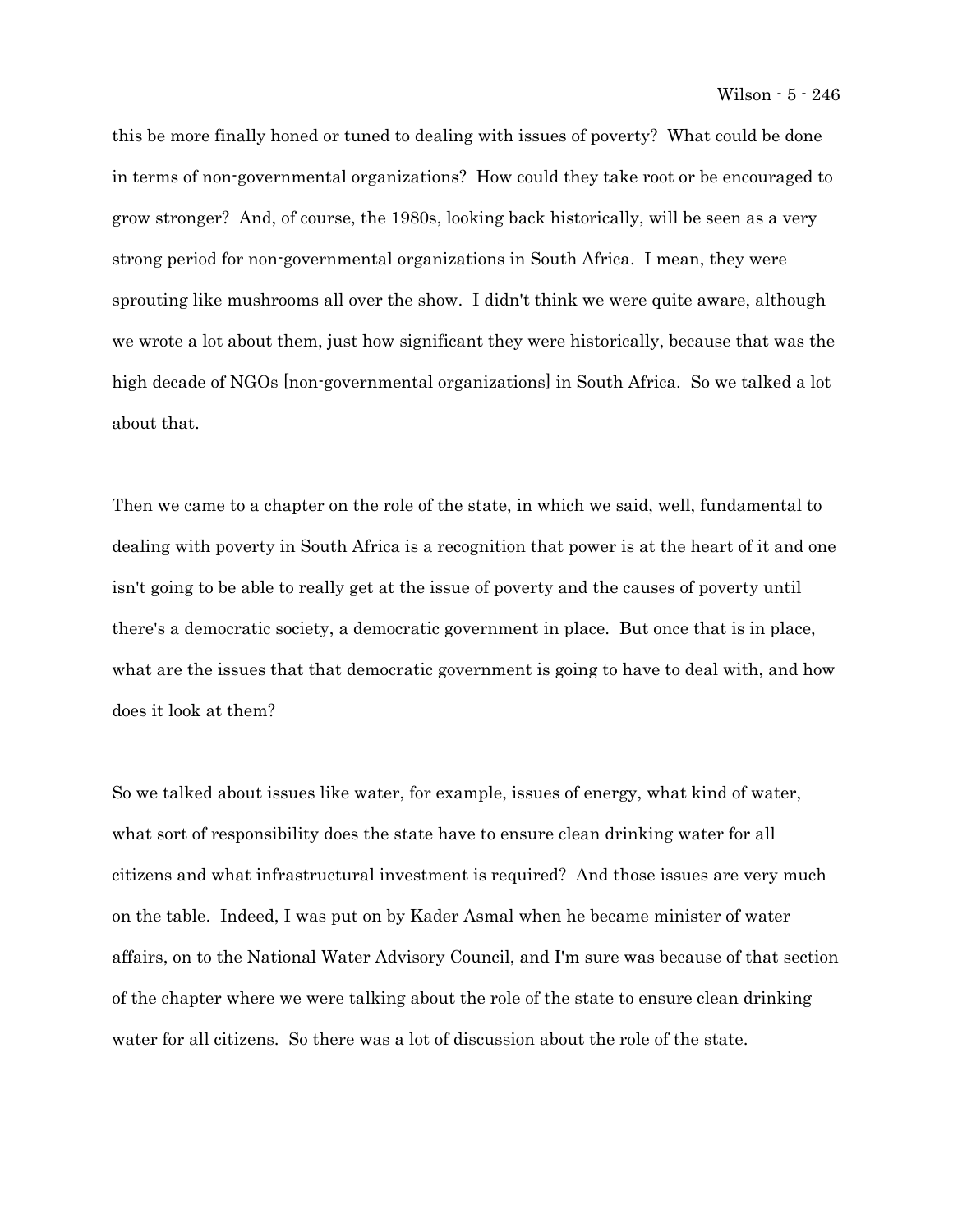Then we finished off with a chapter on tough questions, which came directly as a result of a seminar in New Haven at Leonard Thompson's South African research program [at Yale University]. I'll remember the name of the person in a moment who came up to us and said, "You know, you really have to look at some of the tough questions that still remain to be answered," and we sat down and wrote that chapter, because he was absolutely right. The person who subsequently became Bill Clinton's  $\cdot \cdot$  organized a lot of his focus groups. I'll think of his name just now [Stanley Greenberg].

We tried to think through some of the critical questions that remain to be asked in South Africa. For example, the issue of sanctions. What happened if the strategies to bring about political change were contradictory to the strategies required to deal with poverty? How did you handle that? We were very careful in the way in which we wrote it, because we felt we didn't want to come out against sanctions. At the same time, we didn't want to come out against strategies against poverty.

And so we made the point that part of the agony facing those who were poor in South Africa, the majority of black South Africans, was that the cost of change could be actually prolonged poverty, that if sanctions were going to be an important weapon, that for a time being that might stifle economic growth or dampen economic growth. And we quoted  $-$  we were lucky we had a good biblical quote here, which was the children of Israel complaining to Moses about they'd had enough of all this business of in the wilderness. They really wanted an end of all of this process of transition, because they were finding it too painful.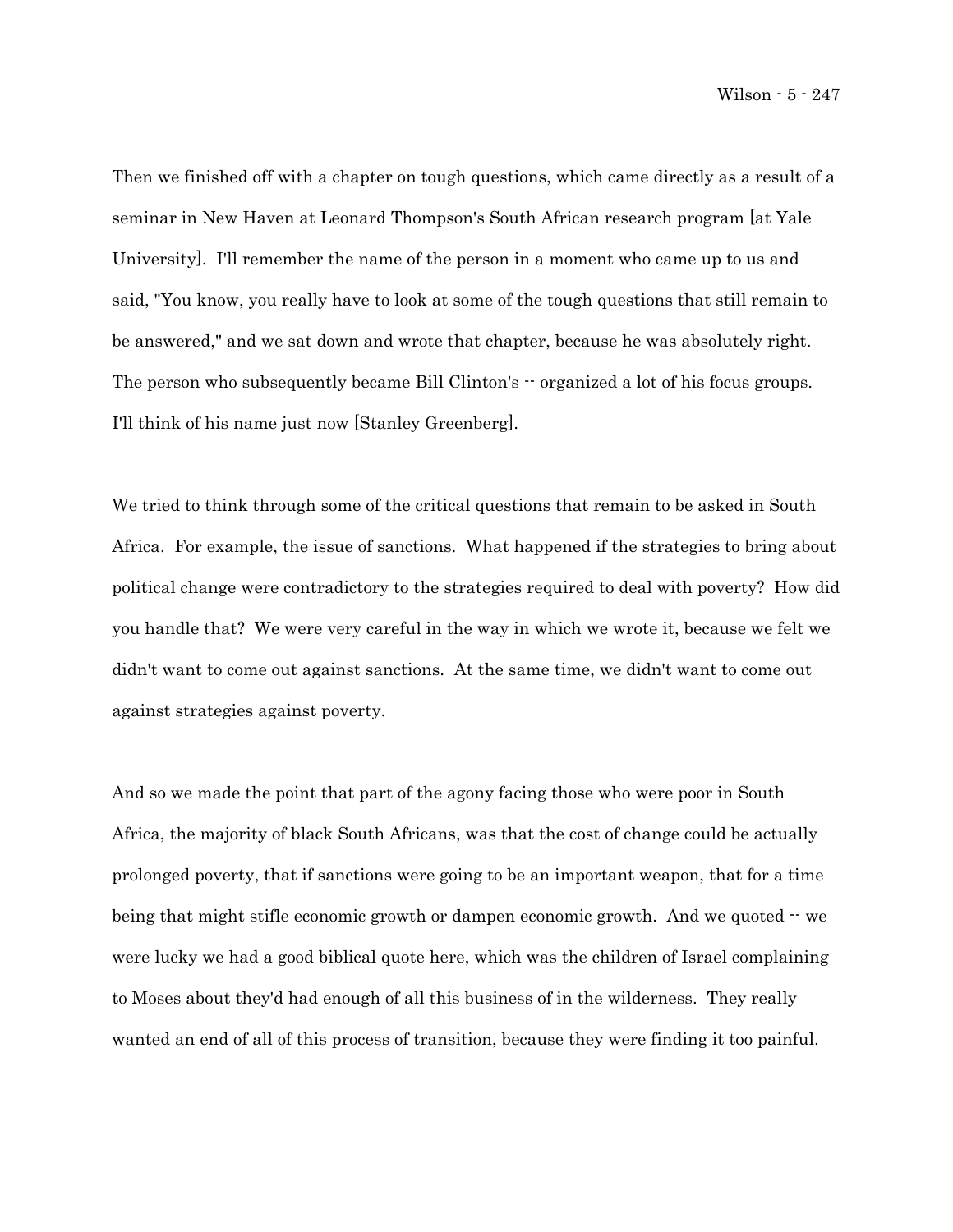What we were trying to say was that a political way was going to have to be made, or was being made, by the ANC and others in terms of sanctions as strategically necessary to bring about change, even though in the short run that had consequences for growth, because at that stage, you know, the establishment view in South Africa  $-$  white view, largely  $-$  was, "How can anybody who's against poverty be in favor of sanctions?" Because those are contradictory. And one had to live through those contradictions. So that was one question that we tried to deal with in a way that would help people to see that one sometimes needed to move beyond that, if I can put it that way.

A second issue was the whole question of land and arguing that a state would have to face the issue of land distribution, and did one just nationalize the land? What did one do? Now, we didn't do much more than ask questions there, but simply made the point that nationalization, because this is sort of pre the fall of the Berlin Wall when this was actually being written -- I'm trying to think when the Berlin Wall fell. I think just after the book was published. So the issue of nationalization was still a very lively issue, and we were not convinced that nationalization of the land would necessarily solve problems or that nationalization of the mines would solve problems.

At the same time, it was clear that the way in which the cards had been stacked against black South Africans for all these years meant that land and minerals were now all in white hands. And how was one going to deal with that redistribution? Well, that is still a very tough question and still facing South Africa.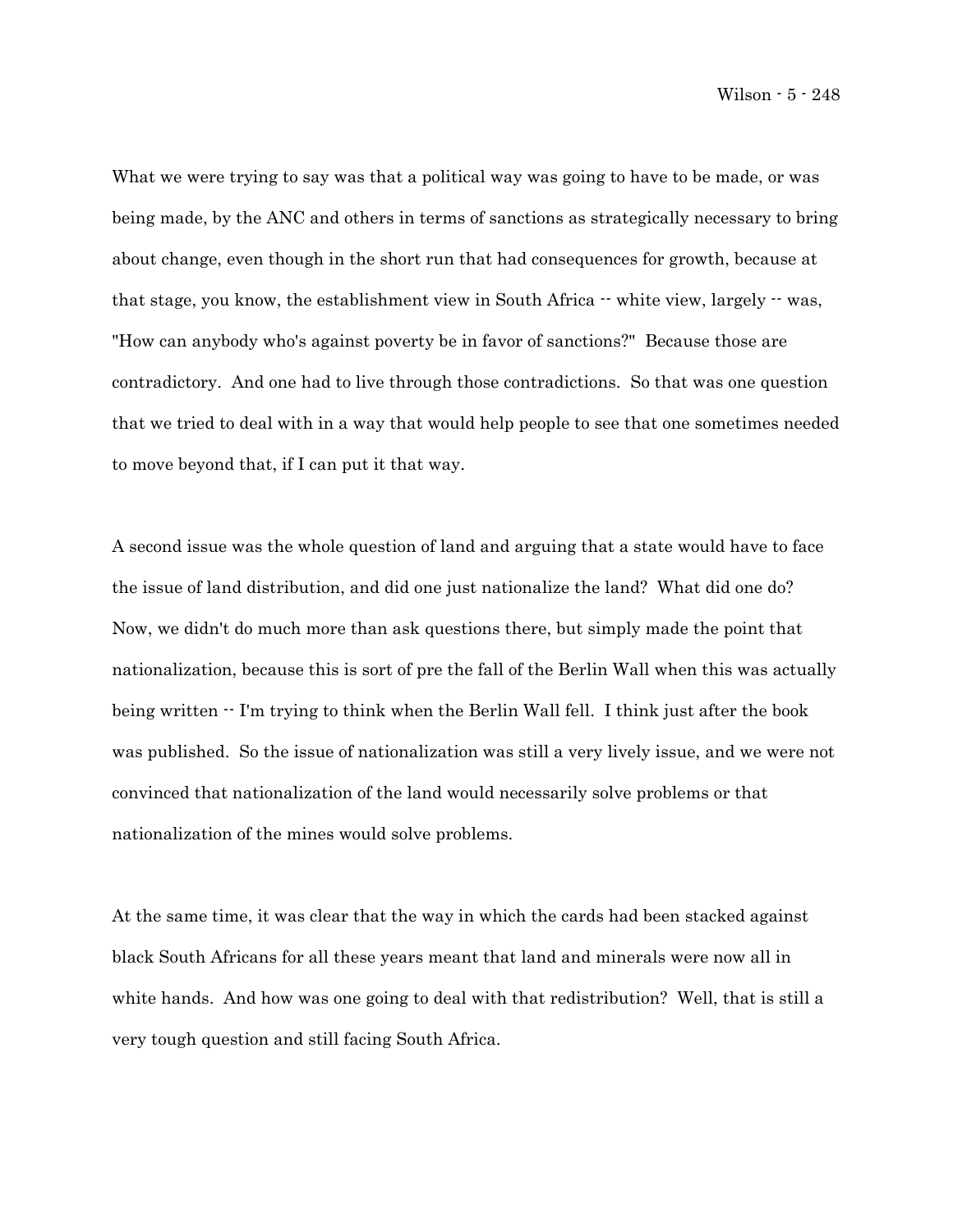Wilson - 5 - 249

Another question was the capitalism/socialism debate, you know. Do we simply go the capitalist route with free markets and so on? And we argued, "Look, the insight from capitalism is that markets under most, but not all, circumstances can be the most efficient way of allocating resources, that free markets can release energy of individuals who wouldn't otherwise be released, that an important insight of the capitalist system is the need to separate." I'm not sure if that is still an insight, but the need to separate economic from political power and not put it all in the same hands as was happening in the Soviet Union and so on.

But also making the point that the insights of the socialist system were that we are, as Saint Paul makes the remark, "We're all members one of another," and that life is not simply a rat race, with everything going to the leanest and sometimes the meanest rats, as it were, but that one's got to find a way of developing a society in which there is real care for those who, for one reason or another, can't cope with getting to the top. And that remains a very real issue. One just looks at health care in the United States to make the point.

How does one devise a society in which those who are, for one reason or another, outside the framework of success and security, how do they survive? And that is both a national question within a country, but it's increasingly an international question. And that question's not going to go away just by sort of saying, "Well, the market's going to solve the problem."

And so those were the kind of tough questions that we thought it would be necessary to end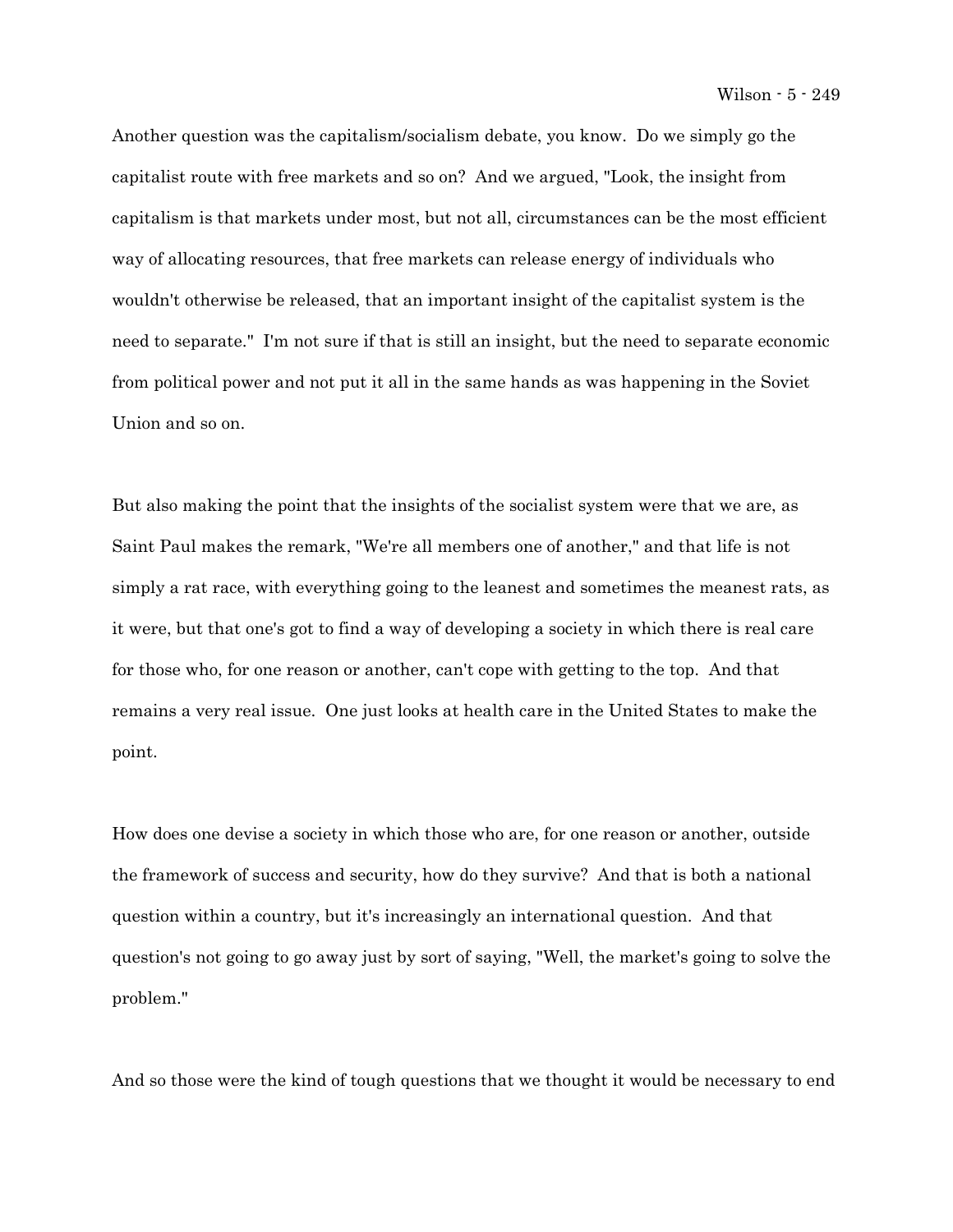the book with. Of course, the final one  $-$  I think it was the last one, but it was an important one -- was to say that although political change and democracy is a necessary condition to deal with poverty in South Africa, you're not going to deal with it until you have a democratic society. We have to recognize that it's not a sufficient condition, that to have a democratic government in power does not thereby guarantee that poverty is going to be eliminated or that the poor are not going to go on getting exploited in one way or another, because democracies have the capacity to build power groups who can squash the powerless. So that issue, we felt, was very important to put onto the table before any democratic government came to power and said, "Listen, this is also something we have to work on." Now, that, of course, remains one of the big questions in South Africa today.

So those tough questions were an important component of not the recommendations, but of the process of consciousness-raising, because I think what the Inquiry did more than make proposals, because it wasn't fantastic about making proposals, it tried to coordinate some ideas, let's put it that way, but I think what it did manage to achieve to some extent was a raising of consciousness about the realities of poverty in South Africa, about the realities of inequality in South Africa, and facing people with the complexity -- because that's important to recognize -- the complexity of bringing about economic justice. Let's put it that way, of dealing with issues of poverty, dealing with issues of inequality. Those remain on the table.

Q: Let me ask you a couple of questions, then, about that issue of impact. First of all, what degree of impact did you intend and what degree of impact did you see in terms of the general white community's understanding of the depth and breadth of poverty? Did it feed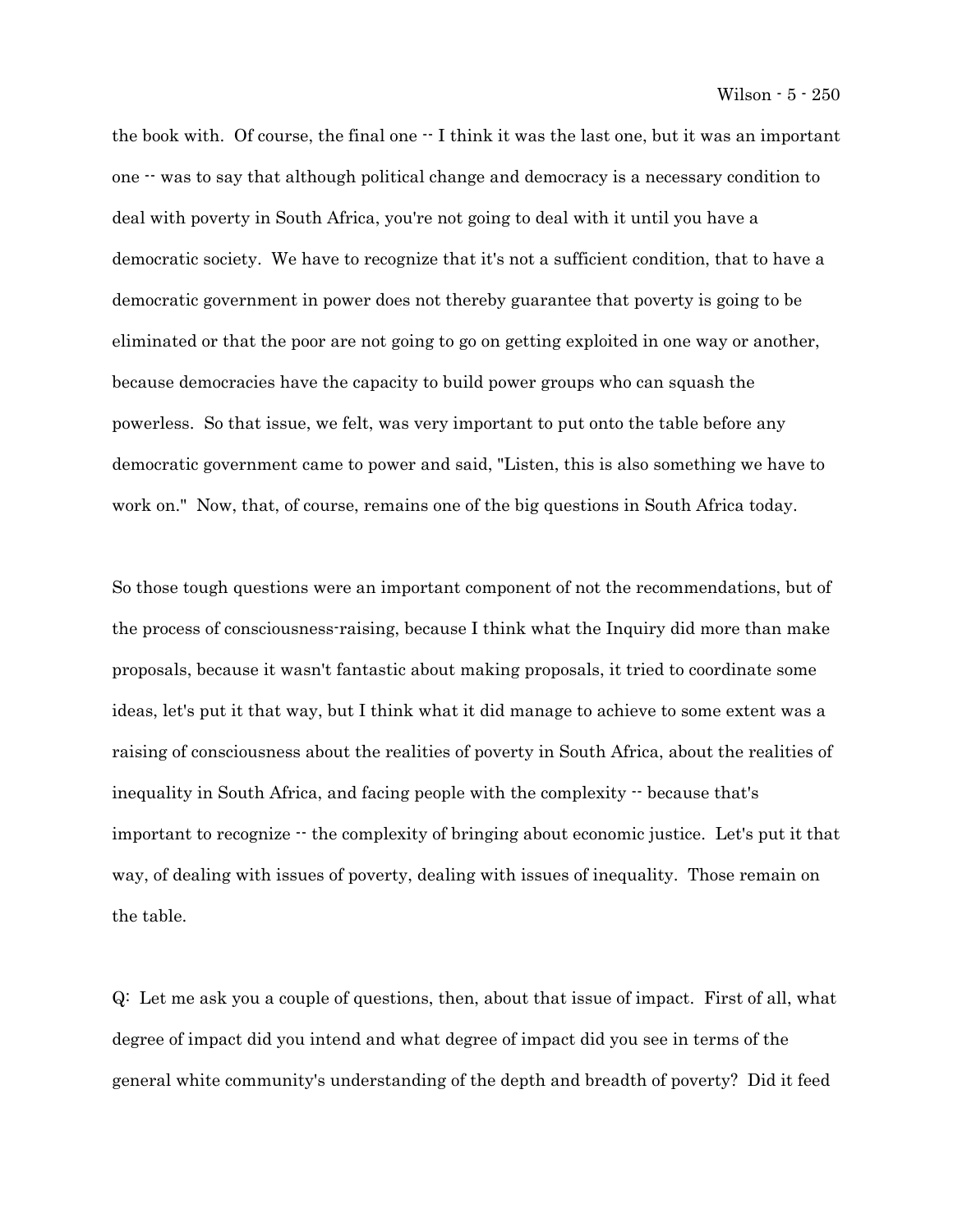into, as far as the government, understanding that this poverty is so efficient, that apartheid must be dismantled? Did it add to that process?

Wilson: You know, I'm not party to the thinking of the apartheid government. I think that we felt when the book came out and the newspapers, particularly the Afrikaans-language newspapers started taking it very seriously and the kind of reviews we got and the spread we got in terms of the ideas, was that it was clear that within Afrikaner nationalism, things were happening that we had been unaware of. There was an openness and a willingness to look at the arguments that were coming up in this book which we were very surprised by, partly because we'd been blind to the political changes that had been taking place. And it was certainly very different from, let's say, even five years before with P.W. Botha attacking us for even discussing the issue.

So we were very thrilled with the extent of debate within white South Africa, and I think it is true that the Inquiry managed to communicate to white South Africa something of the realities and something of the connections. Now, one's got to be careful, because, you know, one review the authors of a book will read avidly and learn all by heart and know all about it, but most other people in the society won't even know that that review's been written. So it's a little bit difficult to analyze what its impact is. But I think that there was very good debate.

What we wanted to know, however  $\cdot$  and this was subsequently very exciting for us  $\cdot$  was that, I mean, we learned later that Nelson Mandela himself had got hold of a copy while he was  $\cdot$  by this stage he was out at Pollsmoor in his prison house, on his way out, but we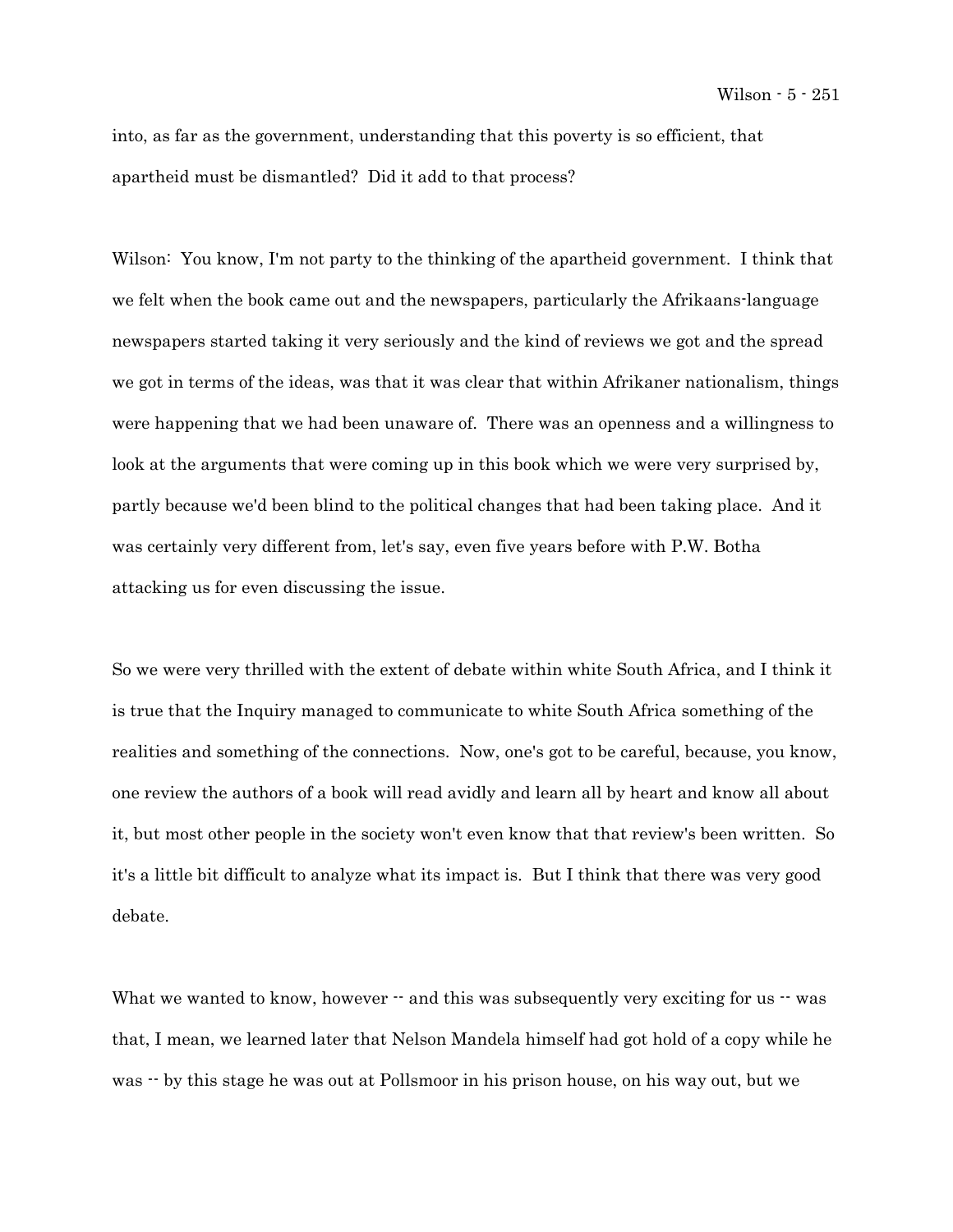didn't know that, and so he'd had the book for something like a year before he came out from jail. So he'd had time to read it and think about it, which was terrific, because that meant that that was part of the process of our subsequent government thinking, which we weren't to know.

What its impact on government thinking, on post-apartheid thinking, on the new government was, post 1994, it's impossible to say. How do I know? Simply to make the point that the arrival of a democratic government in South Africa did not need the Carnegie Inquiry to put poverty on the map. I mean, this was why you'd had the liberation movements all these years struggling for a just society and wanting to get political power so that they could begin to do something about it.

What I think was fortunate was that the Carnegie Inquiry took place in the decade just prior, so that there was a process of uncovering the contours, if I can put it that way, and involving a lot of people who subsequently became involved in government, either as MPs or as civil servants in government, who had been doing some quite hard thinking as part of their participation in the Inquiry about, let's say, health and poverty or about water and poverty or about law and poverty. And so that that thinking could filter very naturally into the wider process brought about by the democratic revolution, the democratic transformation. So the timing was incredibly good, and that was just one of those historical very lucky breaks, that it was the right topic to be working on at the right time, and because it involved such a lot of people, that that thinking could filter through in ways that I think did help to shape something of the debates subsequently, yes.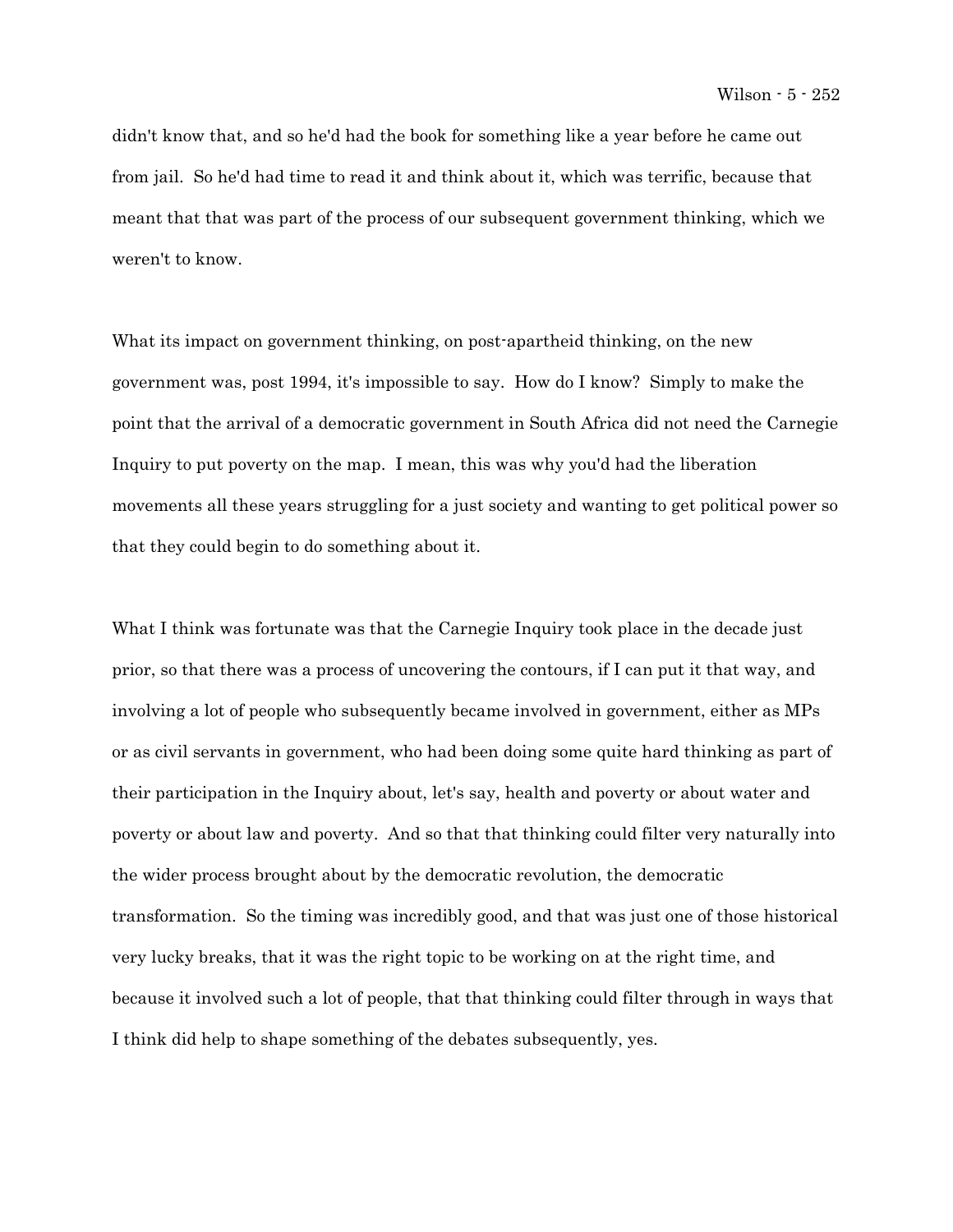## [END TAPE ONE, SIDE ONE; BEGIN TAPE ONE, SIDE TWO]

Q: You mentioned in the last tape that you have now been appointed to a water advisory committee in the new government. I'm intrigued, given the situation in the old government and the amount of work you did on water, how things have changed.

Wilson: That's extremely interesting, and certainly we wouldn't, from the Carnegie Inquiry side, claim very much in this instance, except to say that what the Inquiry did do was to put the issue of water deprivation onto the map in a way that hadn't happened before. And I'm very interested in that myself as an economist, because, you know, when we were sort of young radical students floating around the University of Cape Town arguing left, right, and center Marxist, non-Marxist, and everybody else, all the focus was on the land question in South Africa, and never did I hear anybody talk about the water question, and yet it is fundamental. What happened in Carnegie was that we began to get at that because those who were enduring poverty in rural areas told us. They said, "Have you thought about water? Just consider this fact, that we're spending all this time collecting water." So those facts began to trickle in, if I can put it that way, trickle down.

But it really took the appointment of a dynamic minister, Professor Kader Asmal, who was the first minister of water affairs in President Mandela's new government in 1994. There was a crack made at the time that the closest that Kader Asmal had ever come to water before he was appointed was in his whisky glass. But he was a very smart politician and very able lawyer, and what had been seen as a kind of rather minor ministry he turned into an absolutely central ministry in the new government in a very powerful way. Essentially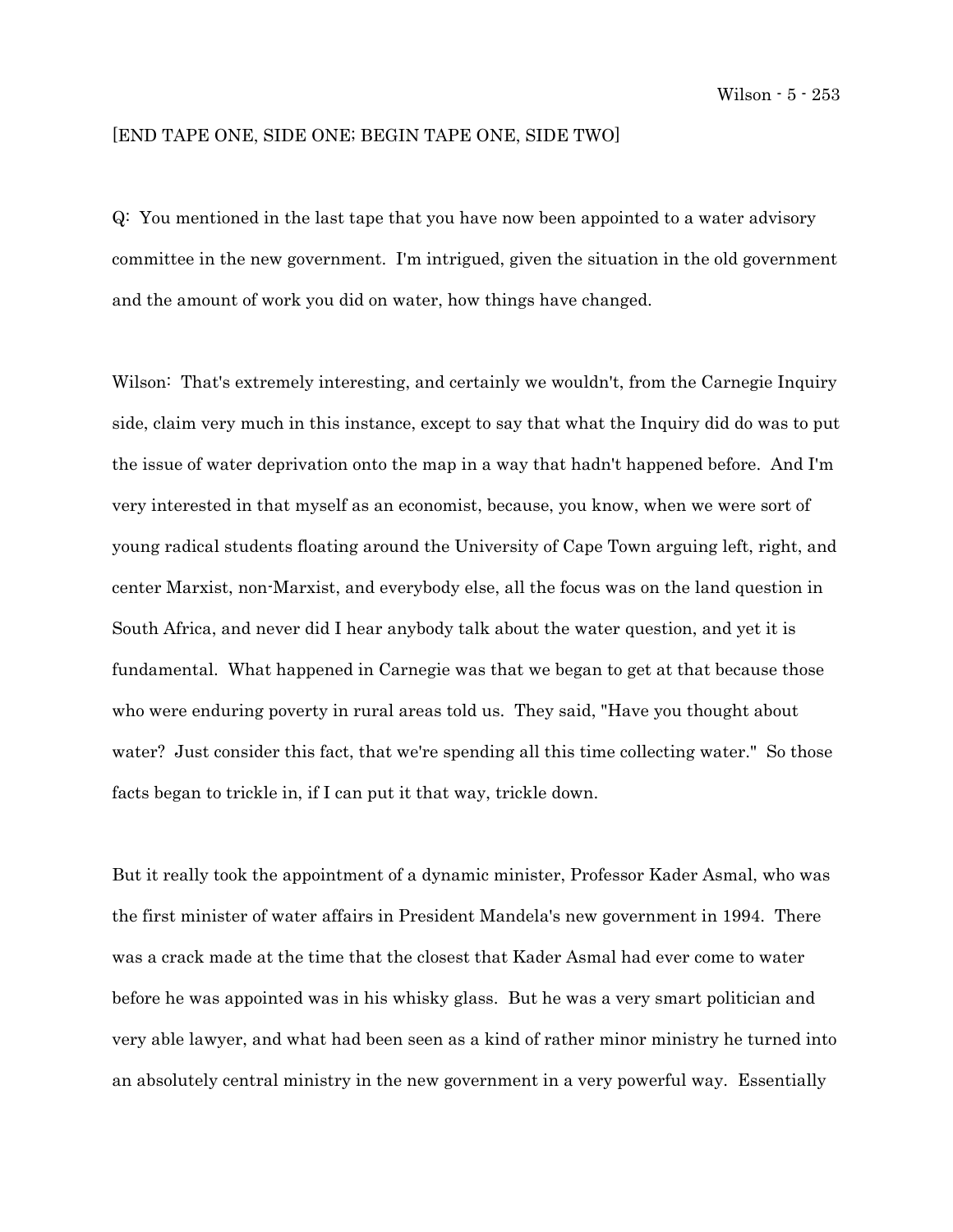what he did was to focus on issues of distribution of water and say, "Look, we have this situation of water," and a lot of the facts had come out of the research that academics had done both in the Carnegie Inquiry and in a subsequent overall survey in which SALDRU had also been involved, and said, "This is untenable, and we have to redress this, and there are a number of things that have to be done. (A), a whole infrastructure has to be created. There's going to be social investment to enable the poor to get access to clean drinking water," and set about using funds from the reconstruction and development program and wherever he would lay hold of funds from whatever government was prepared to give some aid, in order to try and extend the number of households that had access to water.

And that has been a powerful program. It's not done as much as needs to be done, let's put that straight away. There's still huge numbers of South Africans who do not have access, really access to clean drinking water, let's say within 200 meters of where they stay, or 200 yards of where they live. But, nevertheless, there has been a big thrust. Of course, this was the first government that had ever focused on that issue.

But more significantly even than that, in my view  $\cdot$  and this is something that we hadn't really thought about at all in the Carnegie Inquiry  $\cdot$  was the focus on law, because Kader Asmal, being a lawyer, thought this through from a law point of view, and the facts are really as follows, that in terms of the law applying to water in South Africa, riparian rights meant that the people, largely men, largely white, who controlled the land in South Africa, who owned the land, had the right to control the water. Now, that wasn't entirely  $\cdot$  I mean, there was an act of 1956 which ensured that towns could get their water and so on,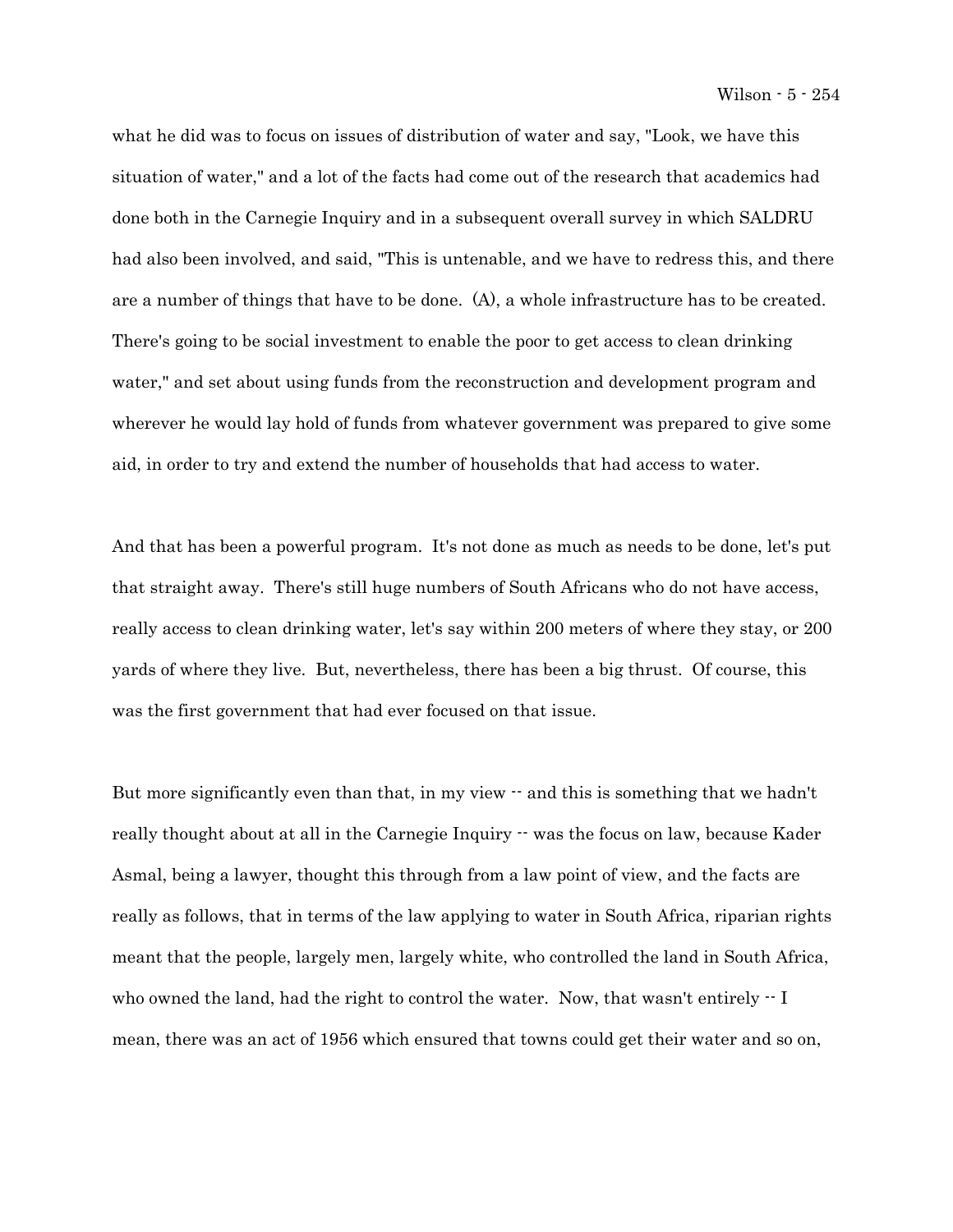but very largely through the rural areas of South Africa, through which the water runs, the landowners had the riparian rights, which meant they controlled the water.

So that the water question really was a distribution question, and those who controlled the water really controlled much of agricultural wealth. One of the facts that I had never realized  $\cdot$  and it's appalling how ignorant we economists are about so many important things  $\cdot$  was that the consumption of water in South Africa, fifty percent of the water is used for irrigation purposes. Now, I was staggered when I heard that figure. In fact, in South Africa it's relatively low compared with some other societies, and the United States is incredible when one starts examining the political economy of water in the USA.

There's a book I was reading recently, *The Cadillac Desert* [written by Marc Reisner], which all Americans should read, just about the politics of water in the West, in Arizona and all the way through to California. And so through the intervention of our new minister of water affairs, who has now, in fact, moved on to become minister of education, South Africans have to do some really hard thinking about the reform of law, water reform. So unexpectedly it's been water reform rather than land reform, which has been the hallmark of the first Mandela government. We got that completely wrong in our book, because we said, "Look, the focus is going to have to be on land."

In fact, the focus in many ways, quite properly, has been on water, and they needed a whole new law, for example, to move away from riparian rights, to a sense of water belonging to the whole society, and that there needed to be a water reserve to ensure that the first priority was that every household had the right to basic minimum of water for decent life.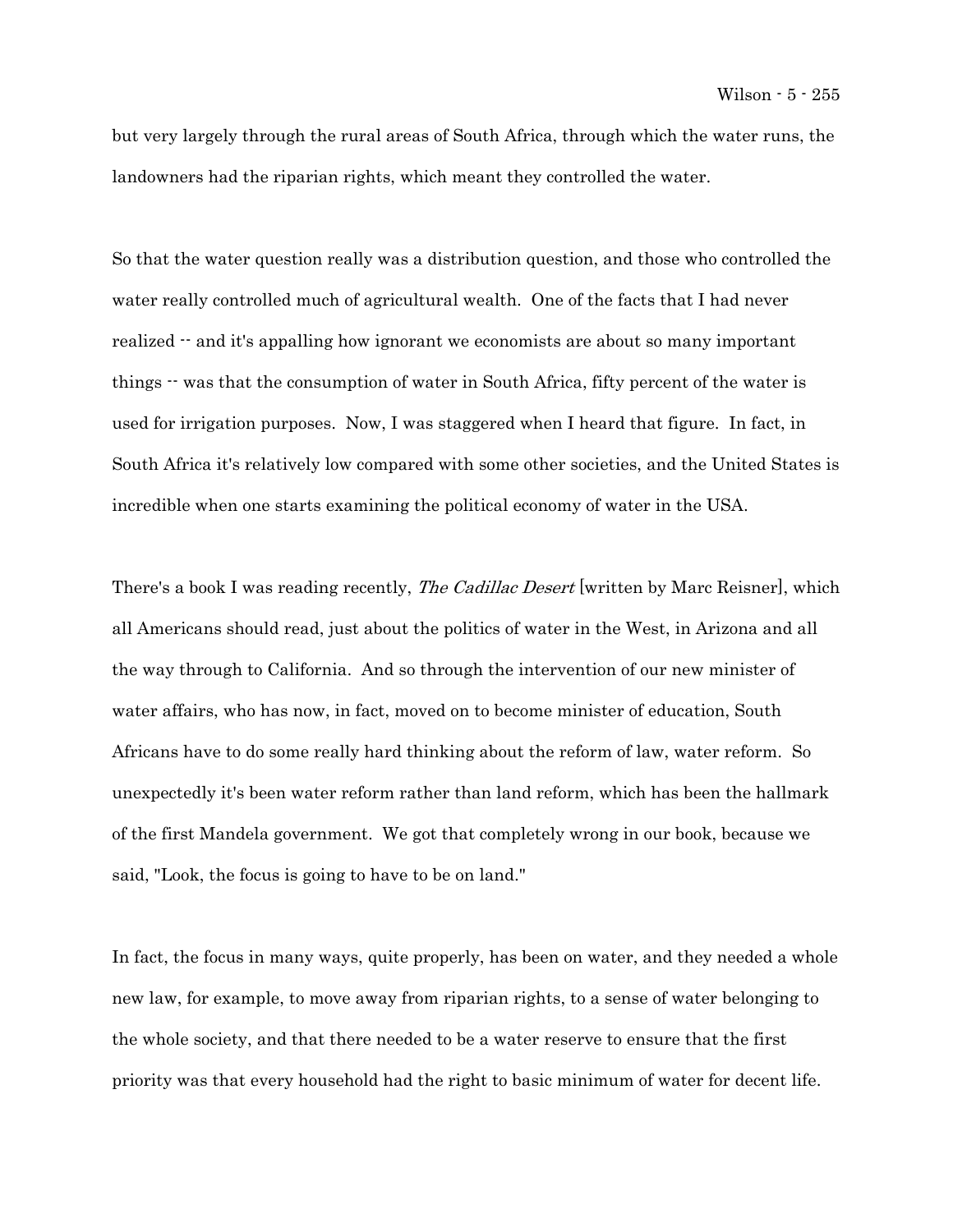And secondly, there had to be in the reserve whatever water was needed for environmental considerations to make sure that the estuaries didn't run dry and that the frogs could go on being frogs.

Now, that double thrust of fundamental human right to adequate water for household use and an environmental right to ensure that the environment is sustained, that is brand new in South African thinking. So that law I see as one of the great achievements of the first democratic government in South Africa. It's very exciting to see how rather dull research being done in the 1980s then got written up and helped to raise  $\cdot \cdot$  it wasn't the only factor, of course -- but helped to raise consciousness about the importance of water, so that when the new government came to power and a really intelligent politician like Kader Asmal wound up with a water portfolio, he was able to grab that information and use it to drive a whole new political thrust into the society. That's really the story.

Now I can expand on that in all kinds of ways, about all that remains to be done and the problems of governing water at the local level and so on. We've got huge issues, though we haven't solved our water question by any manner of means. We haven't answered it, but we've begun to move in the right direction.

Q: Are there other areas that you identified as potential policy areas in your research that one could draw a thread from and see ways in which it may have made a difference in the life of the poor under the new government?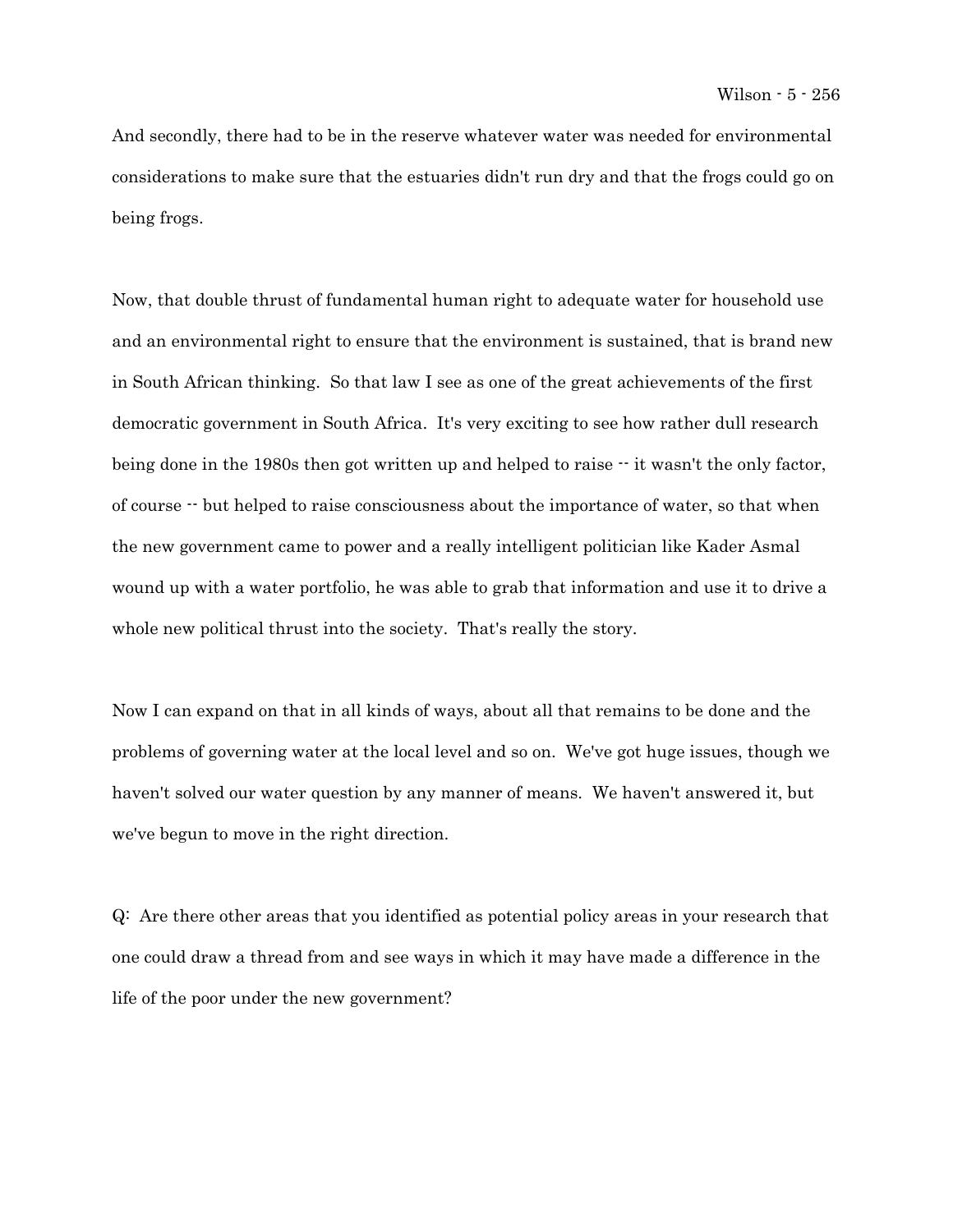Wilson: I'm not sure that there's very much that I want to focus on at this stage. I think that historians are going to need to look back and trace the sources of the thinking of the new democratic government, because it came from all over. I mean, don't forget you had a group of very intelligent people in jail for twenty to thirty years, thinking things through and doing a whole lot of thinking on their own. Then you had all the exiles traveling the world. I mean, with experience of New York, London, Cuba, Moscow, Japan.

I mean, so that the lessons that were absorbed by the African diaspora, it seemed to me, need to be put into all of this, so that there was a period from 1964, you can put it, to 1994, that thirty-year period was, at one level, an extraordinary period for South African intelligentsia, largely black, but not all black, around the world, obviously thinking about change in South Africa and thinking about alternatives.

I think with hindsight, if we had all been more aware of how likely change was to come in the twentieth century as opposed to sometime in the twenty-first, we would have done more thinking about policies of a new government as opposed to strategies to bring about change. But, of course, you couldn't think about policies for a new government until you'd sorted out the strategies for change.

What we tried to do in Carnegie  $-$  and this was, in a sense, a lucky break, partly because it was just too tough to be thinking about these things inside South Africa, was we said, "Look, we are not going to be involved in thinking about the strategies that will bring about political change. Just count us out. What we do need to be doing something about is what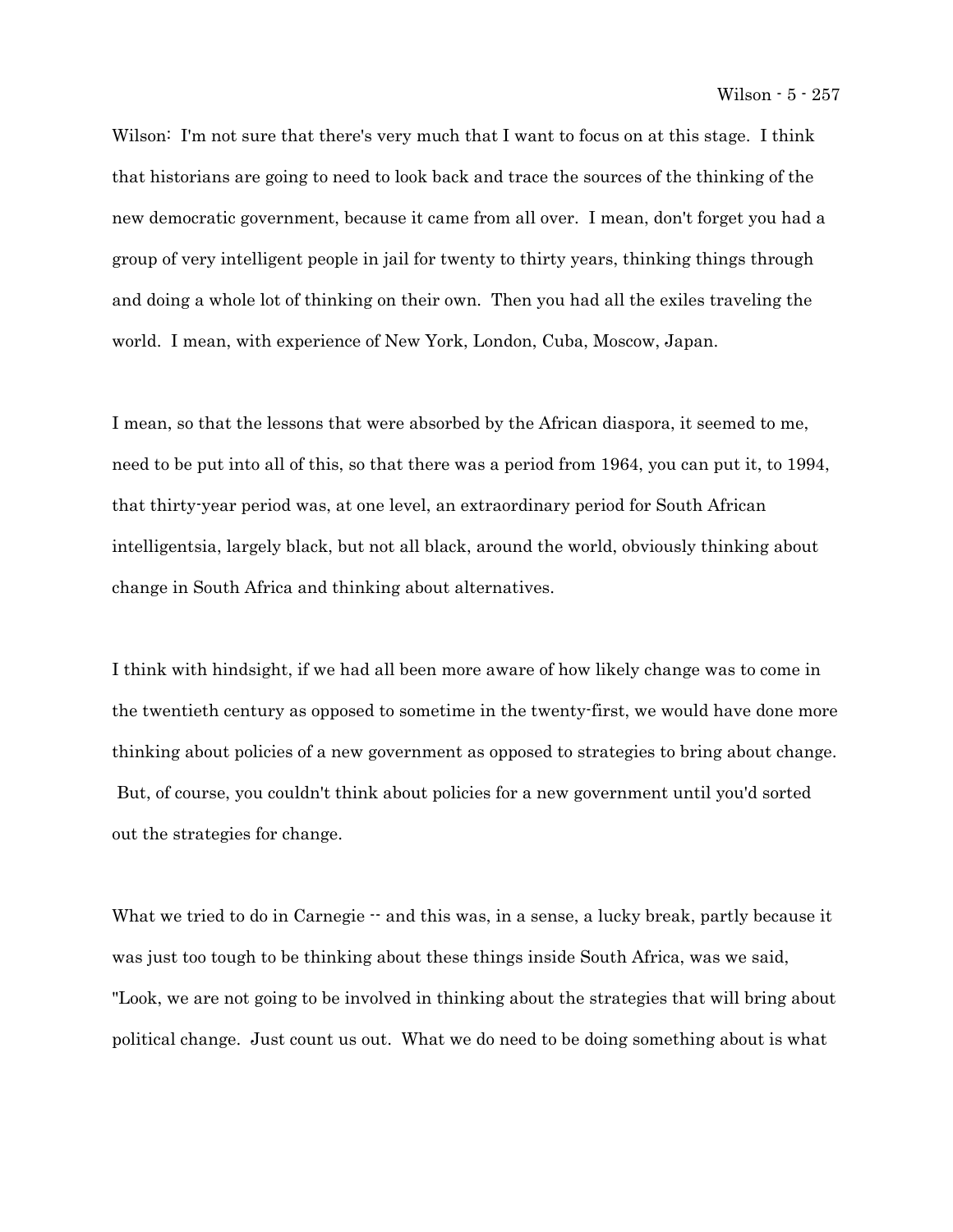sort of policies might happen." So we had done a little  $\cdot$  but I want to stress "little"  $\cdot$ thinking, because the conference didn't focus primarily on that.

But there was some work done, and I think that what one can say is that the mapping of poverty and the raising of consciousness about poverty and inequality, although this was by no means the invention of the Carnegie Inquiry and something that was generally known, that thinking was sharpened. That consciousness was sharpened, so that it maybe became more of the political process than might otherwise have been the case.

But I think other people are going to have to look at that probably with a greater historical depth, but what one can trace is in something like water, how our new minister was able to pick up certain facts and say, "Right. This we have to move on." And there may well have been some other areas, but in a way, all the issues of education that we were talking about, the issues of poverty and inequality, these in broad terms were known. So it didn't require the Carnegie Inquiry, as it were, to help direct the attention of the new government. What perhaps the Carnegie Inquiry did do was to help provide a few more markers along the way as to where were the areas that had top priority and what were the kinds of issues in the nitty-gritty that needed to be looked at.

Q: As you were mapping this belly of the beast from within, gridding it, did you ever feel sort of like Job, like you needed to jump out and find some help from outside? Did you ever come to a point where it was just overwhelming and frightening, the amount of information you were getting about the amount of people being starved in this country?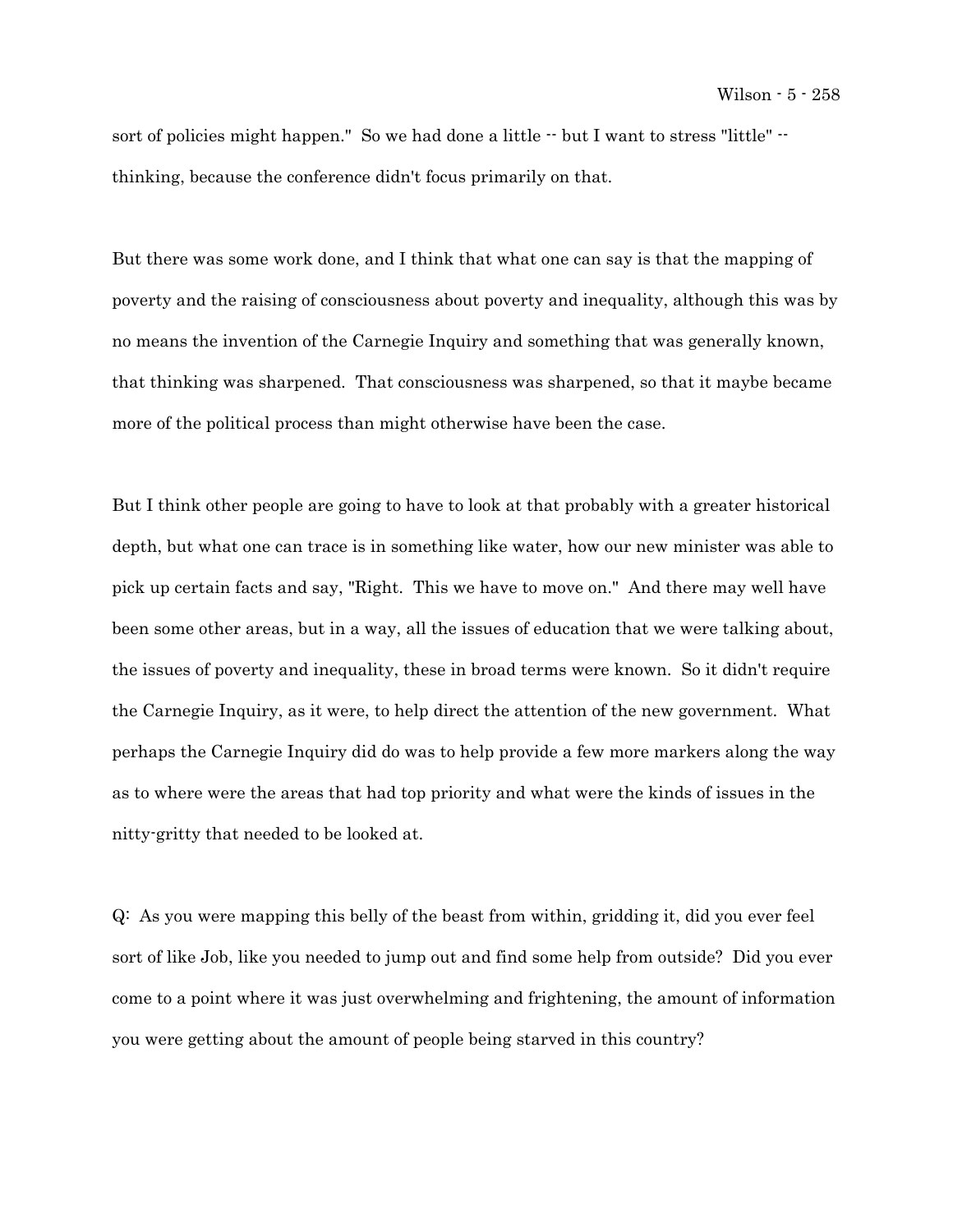Wilson: Yes, that's a difficult question. I mean, one does sometimes get overwhelmed by the amount of suffering in the world, and, I mean, that's not just a South African phenomenon, but you think of the wider African continent or you look at all kinds of suffering  $\cdot$  bombing in the Vietnam War, you know. So that the degree of suffering in the world is indeed, if you just stop and think only of that, quite overwhelming.

But I think that part of what we may have learned in South Africa is that even when things seem impossible  $\cdot$  and that's really the lesson of Nelson Mandela's life and so many others, not just him, but I mean he, as it were, embodies it  $\cdot$  even when things seem impossible and there is no future, that if you can go on believing and persevering and working, then in ways way beyond one's understanding, things can, as it were, emerge. And that seems to me to have happened many times in history. So the capacity or the necessity to go on struggling for justice, working against poverty, working for peace, eliminating nuclear weapons, all these kinds of things which at times seem completely overwhelming and impossible solution.

I think that it's worth tackling them, and I think one can make an impact, and I think individuals have shown the impact that they can make. I can talk for days on stories of different people who I either have known or watched or seen do things which over time have made an enormous difference. So I think that was very much part of my own consciousness.

Of course, one of the extraordinary things about South Africa, and very much during the seventies and eighties, sixties, seventies, and eighties, was that although it was a very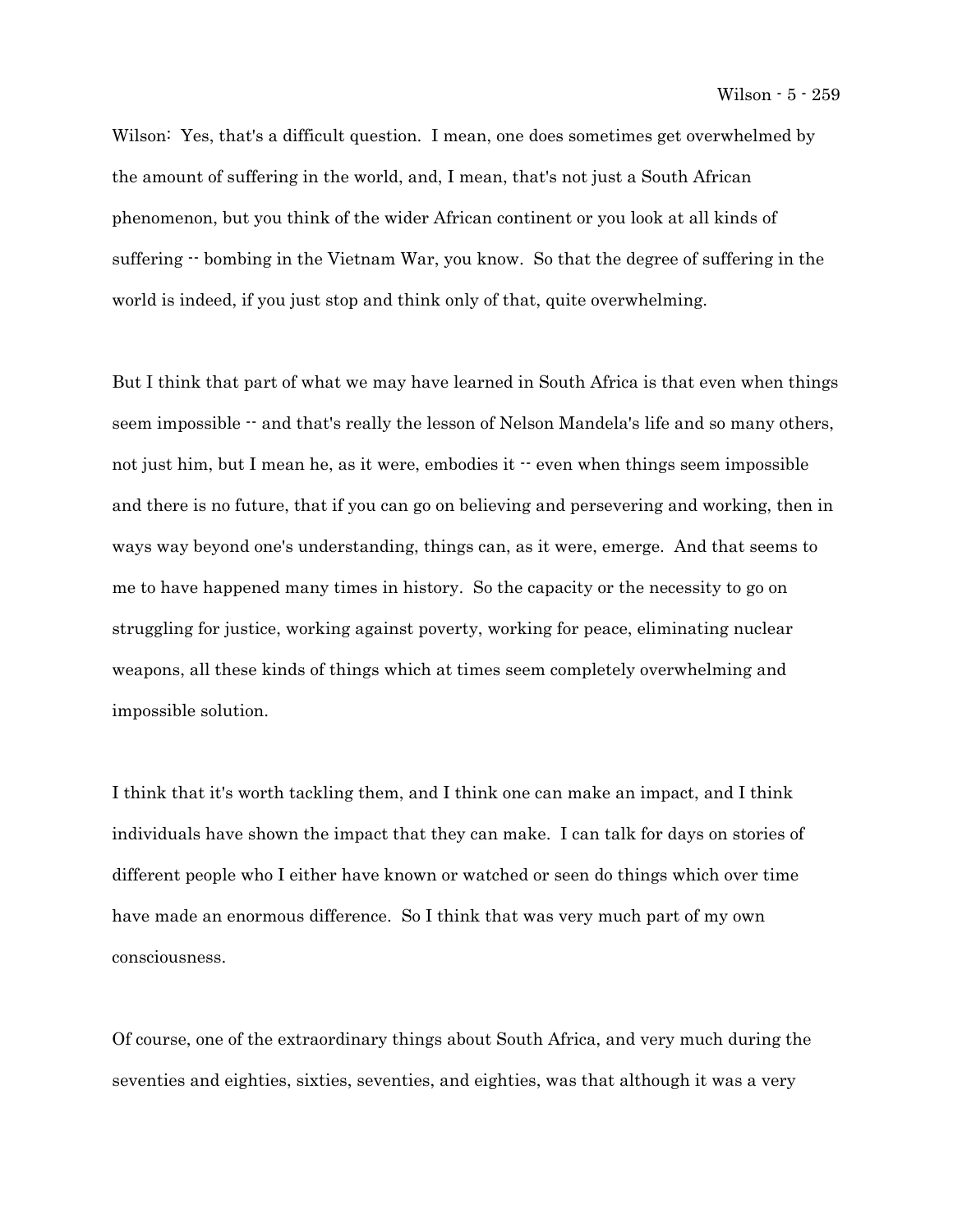tough place at one level, a sort of overview level, you look at it from the outside and there was a very tough system in place, there were the most amazing people tucked away under stones quietly doing their thing, you know, running a little development agency here or a little scholarship fund there or a little literacy class here and so on, and people simply saying, "Look, we're human beings. We're creative. We're going to find a way of operating," and who do find ways of operating.

So it seems to me that what one needs to try and focus on is not worrying too much about drowning in a stormy sea, but making sure that one learns how to swim and keeping going.

Q: Could you talk a little bit about the selection of the title Uprooting Poverty?

Wilson: That's interesting. I wrote a book once years ago, which I had a great title, which I thought -- it was all about wages in the mining industry and differences between black and white, and I wanted to call this book *Black, White and Gold*, which I thought was a great title. I still think it's a great title. But the Cambridge University Press, in their wisdom, said to me, no, that was a very bad title because the kind of people who would be attracted by that title would be appalled by the content, all the figures and so on, and the type of people who wanted to read those statistics would be put off by this jazzy title. So we ended up with Labour in the South African Gold Mines 1911-1969 or something, unbelievably boring.

So I was determined this time around that we would stick with a decent title, and Mamphela and I talked this through endlessly. What kind of title could we get? And I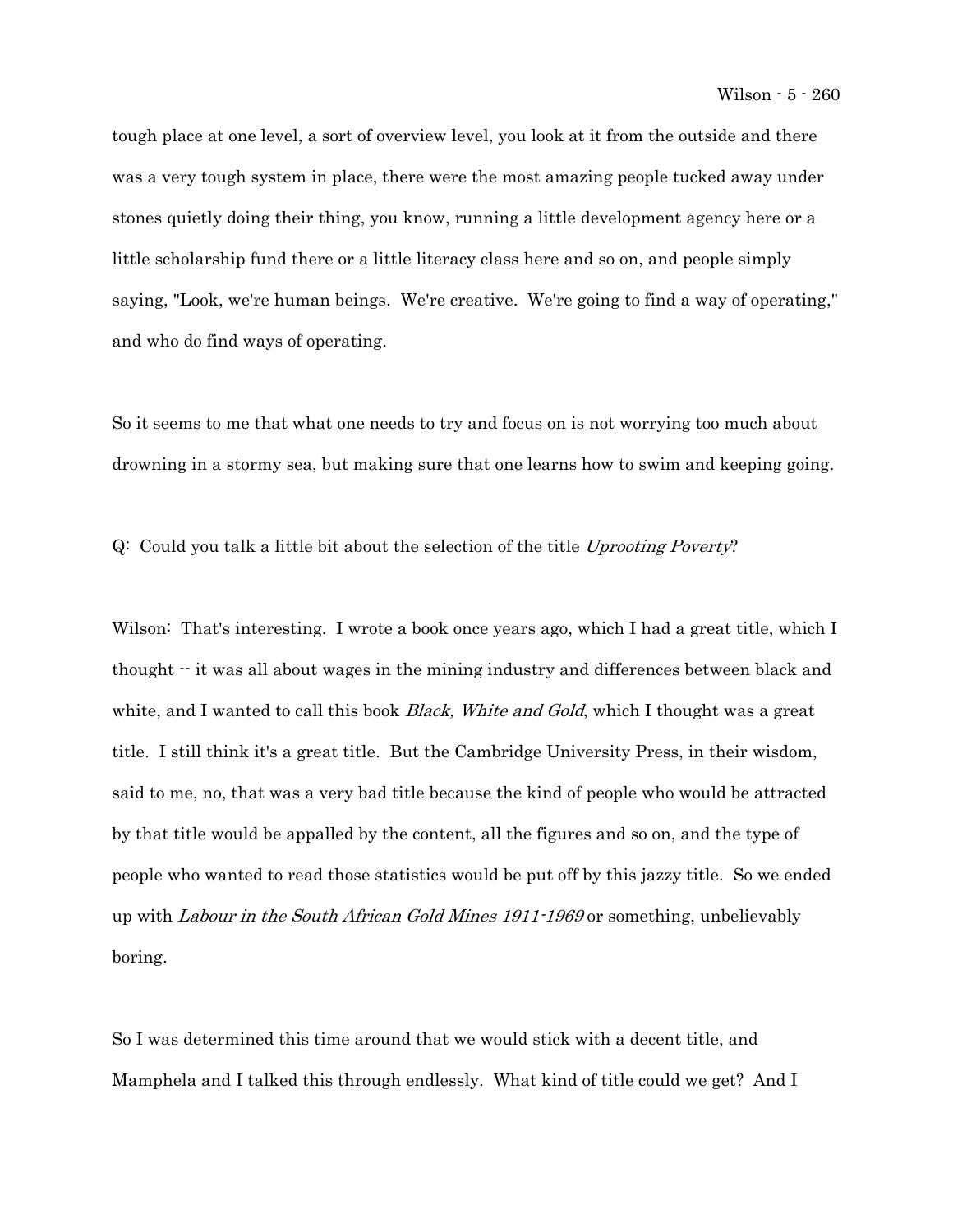simply don't remember where the idea of Uprooting Poverty came from, but I do remember testing it out on a very senior American journalist, whom I shall protect by not naming him, and saying, "What do you think about this as a title?" And he said, "Won't do. Just no good at all." But we thought some more, Mamphela and I, and we decided, no, this would be a good title. We liked it. So we called it *Uprooting Poverty* and thought through a bit more about why we wanted to call it Uprooting Poverty, and I suppose the two points there  $\cdot$ well, we needed "poverty" in the title, because that was the central theme, but the concept of "uprooting" really had a couple of dimensions to it.

One was because of the roots, *radix* in the Latin origins, was a focus on the need for radical action, and we believe that very profoundly, that we're not just talking about alleviating or making it slightly marginally better; you want to uproot the thing and uproot the processes that lead to poverty. So that was the one thing.

The second is that the concept of roots implies something organic  $\cdot$  growth  $\cdot$  rather than engineering. And while one can talk about reconstruction of a new society or building a new society, we think  $-$  and maybe this comes from my rural and Mamphela's rural backgrounds  $\cdot\cdot$  we think that growth is a much more better analogy. You want to think about the organicness of the process in a society and how things can grow and how to uproot those processes that are causing poverty, and nurture those processes that are doing away with poverty. So there was that.

There was another aspect, of course, and this was sort of kind of a couple way of looking at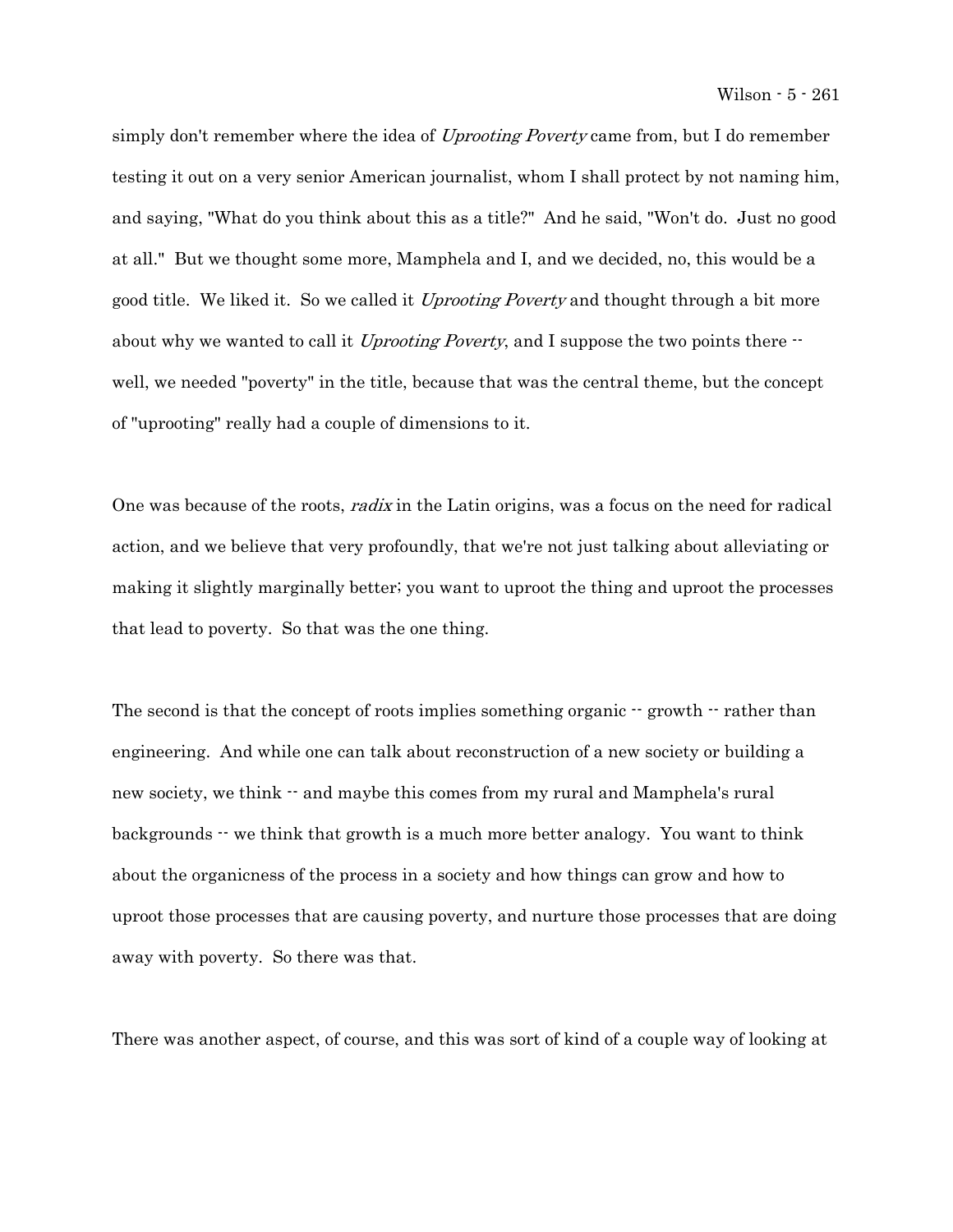it, that poverty itself is very uprooting. It destabilizes people. So there's that dimension as well.

So we thought, in the end, this is not a bad word. In fact, it's proved to be useful, because "uprooting" itself has become almost associated with poverty in the South African context. So that's where the title came from. But I have no idea who came up with those two words originally.

Q: Can we talk a little bit about dissemination in the United States? You went to the postconference at Duke [University].

Wilson: Yes. Well, this was never on our particular agenda, for obvious reasons. I mean, we're South Africans worrying about the setup here. But Carnegie wanted very much to have real dissemination in the United States, and we were very happy to go along with them. We'd had this enormous help from Carnegie, so the least we could do was to go and do it there. And I think there were two reasons behind that. One is that we wanted to share our ideas and put it on the map, as it were, and tell Americans about it. And of course it's part of the political process about helping people in the United States understand what was going on in South Africa.

But there was also another side to it, it seems to me, looked at in slightly bigger terms, and that is the United States is the world power in 1989, even before the fall of the Soviet Union, was very clearly, you know, the major world power. And yet I know, having lived in the United States in the sixties and so on, just how prone it is to isolationism and it's very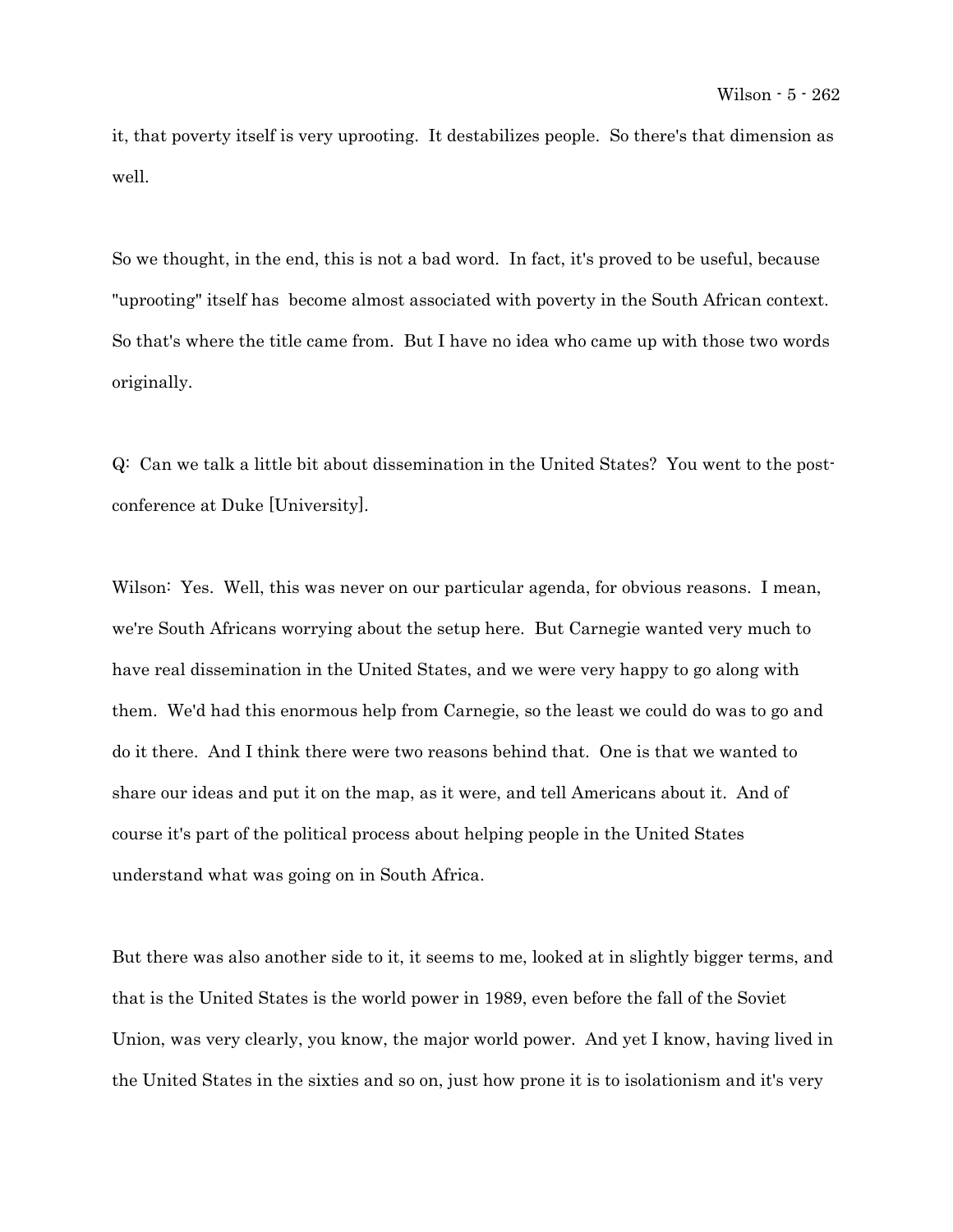easy in the United States, where one is  $\cdot \cdot$  well, certainly up till then  $\cdot \cdot$  only one language, because Spanish hadn't yet become  $\cdot \cdot$  everyone wasn't so conscious of it as they now are. But there is a real danger for Americans thinking that this is how the world is and there's nothing else out there. We know those maps of the world seen in the minds of various American presidents who shall remain unnamed.

But the sense that one could contribute in some measure to public education in the United States, which has clearly been a Carnegie theme all these years, I mean, it's in the interest of all of us, because those who wield power in the world are now wielding power not only on behalf of the United States, but on behalf of the global community that those who wield power really understand a lot more about the world than they currently do. So that was the broader thing.

So the dissemination process took a number of forms. At the time that The Cordoned Heart came out, the book of photographs, Omar Badsha's book, we traveled in the United States. I'm just trying to remember. It may have been that at that time Omar was still unable to travel because of a passport. I can't always remember just who was able to travel when and so on. But certainly I know that at some stage I found myself on an airplane flying all over the United States, talking about this book in a wonderfully organized, coordinated Carnegie dissemination exercise, which had its own amusing side.

I mean, I can remember winding up in some morning chat show, which I do not think was Oprah Winfrey, as I would have remembered that, but it was in Chicago at eleven o'clock in the morning. There was this chat show for women in the suburbs of Chicago, and there was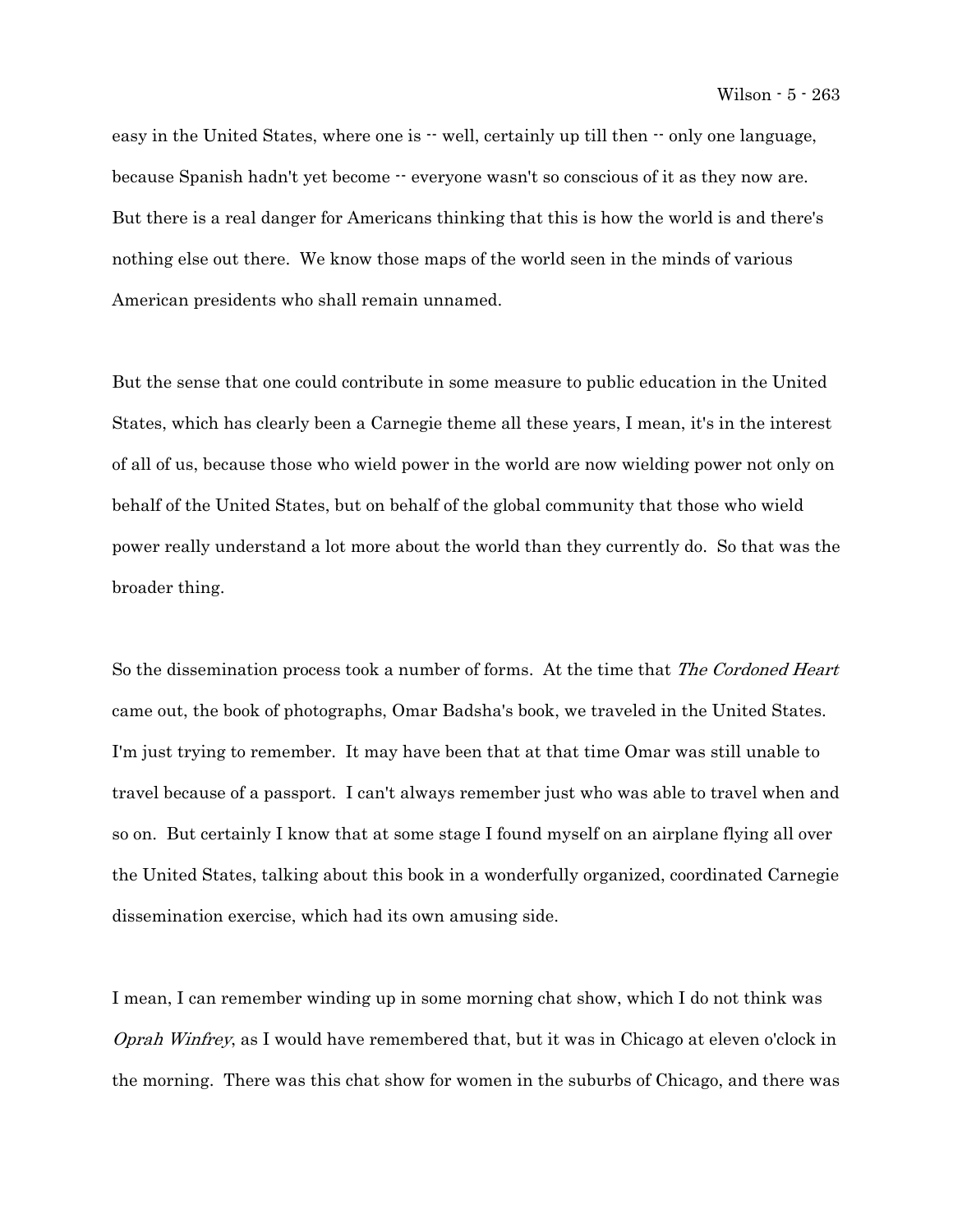this wonderful waiting room into which all of us who were going to be in this chat show were penned, kind of a sack around us, hot as could be, and then we were led on one by one, or whatever it was, in front of the cameras.

I mean, there's a great novel, almost, to be written about the kind of interaction in these rooms, because on this occasion we had a hunk who had to be taken before the cameras to explain, asked some political questions about which he knew nothing, but he could just be a bodily hunk. We had two ethical ladies from the South who came in to talk, I think on abortion. I can't quite remember. But they were having very ethical discussions about serious issues. And we had a gray-suited man who explained to me beforehand that he was involved in computer dating. I thought this was a very interesting innovation. He explained that this, of course, in Chicago he was getting going computer dating just between men. That was his concern. And, you know, as a South African, I thought to myself, well, this is a long way from Bloemfontein, if I can put it that way. Because this was still 1989. Then after this riveting discussion by all kinds of different people, I was led on like a lamb to the slaughter in this morning chat show, and the host looked at me very earnestly and said, "And now, Dr. Wilson, maybe you'd like to tell us about poverty in South Africa." And you could just hear the entire television sets of Chicago suburbs closing down as I tried to be interesting, given what had happened before. So there was this process of dissemination, some of it I think more successful than that.

We had subsequently, in 1989, when the *Uprooting Poverty* book came out, Carnegie organized -- again it was a lot of work done by Avery Russell in this -- organized a conference down at Duke, to which all kinds of people came to discuss the book and to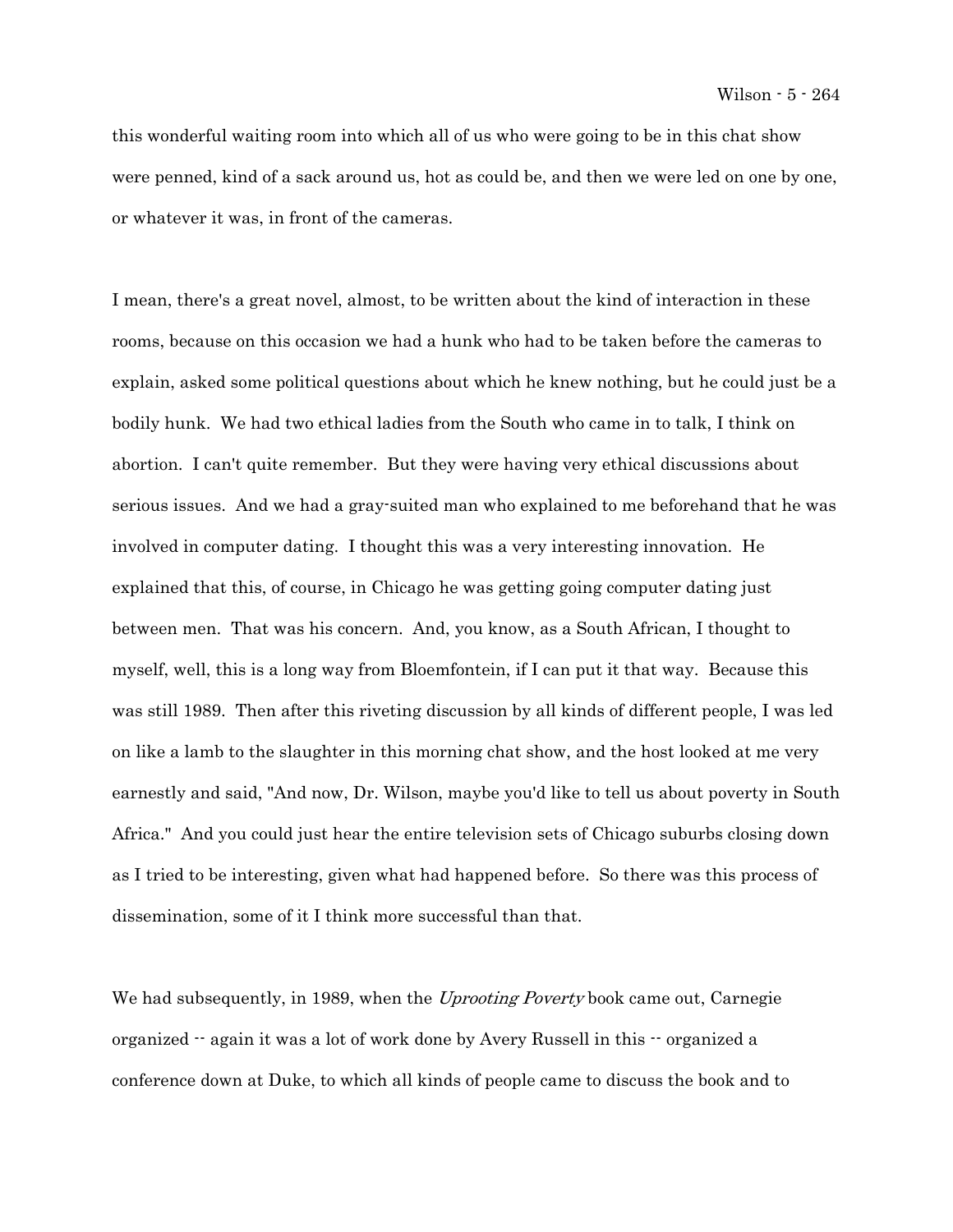launch it, and that was the conference at which Thabo Mbeki himself was there for all the time of the conference. In fact, I think it ended with a snowstorm, and most people then stayed for another day or two days, snowed in, so there was further discussion on a number of different themes. That was a wonderful conference and very stimulating. It was one of those conferences I would like to go back to and read some of the papers, because you had a number of black South African exiles writing some of their own thoughts about all of this, because this was 1989. This was still before 1990 and we didn't know anything about the changes that were in the offing.

So that was the process of dissemination which was aimed largely at Americans, but which also had the very useful component or dimension that it was broadening the debate to include the exiles in a way that hadn't quite happened before, because having Thabo Mbeki, and I think his brother Moeletsi [Mbeki]

was also there on that occasion. So we were getting a wider debate amongst South Africans about these issues.

It's impossible for me to say what impact this process of dissemination had except to say that I think that the photographic exhibition, which was largely put together by Omar, but working with the Institute for Photography in New York, and again with Avery putting a tremendous amount of energy and skill into that. That exhibition went on and on and on and traveled all around the United States, so I would imagine that when that is assessed, one will see that that had a very considerable impact, which we always know, of course, the power of the visual and the power of photographs and how a well-organized exhibition like that can really make an impact.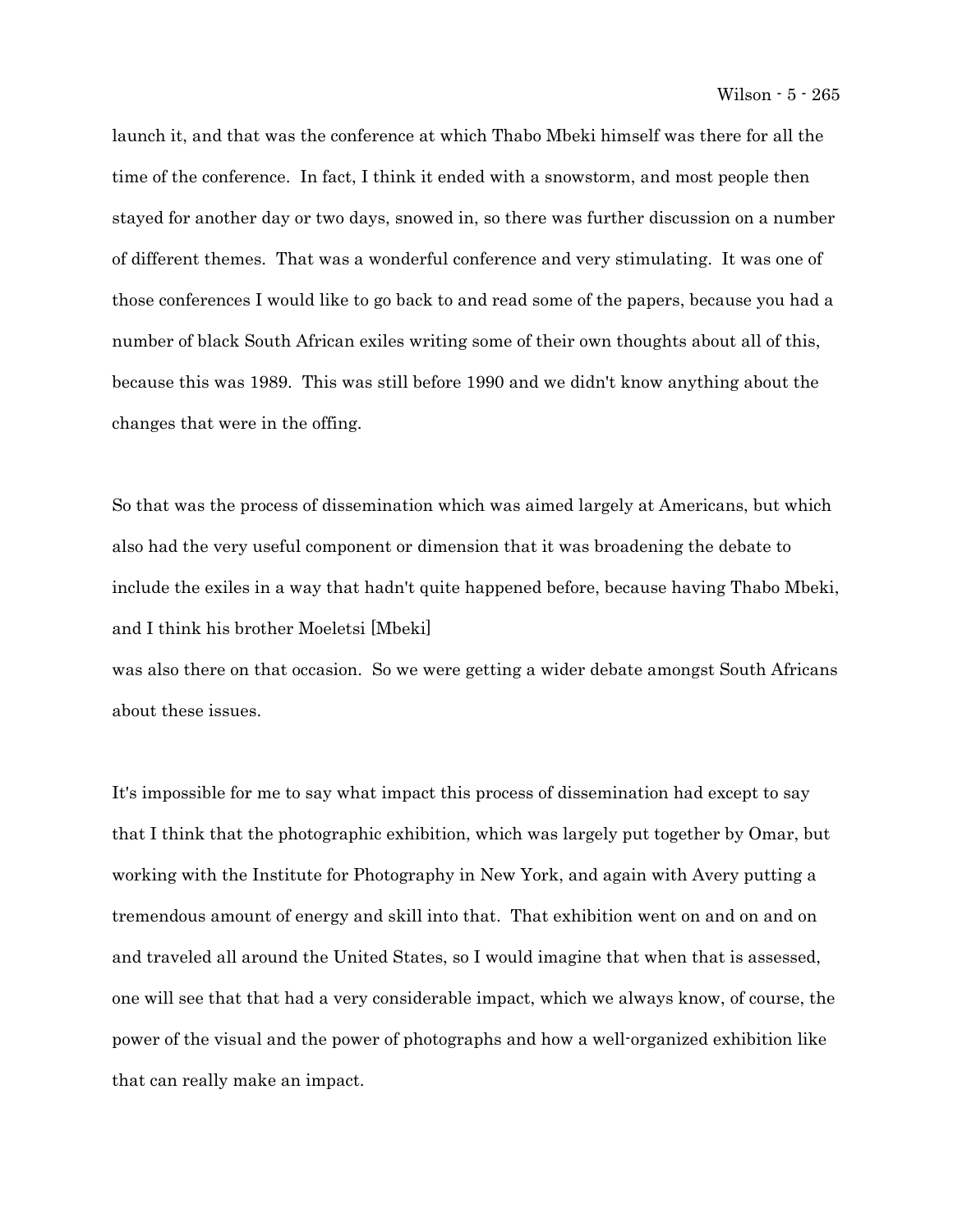Now, that was all way beyond what we had thought about originally, but we were very happy as South Africans to participate in that process.

Q: At the end of the day, how would you characterize the impact of all of this work on your own life, in your own thinking?

Wilson: Wow, that's a difficult one to answer. I mean, it took ten years of my life, because it began in January 1980, I can remember, with this conversation with David Hood, and went on all the way to really 1990, because in the year after 1989, quite apart from dissemination in the United States, I was running around South Africa making speeches here, there, and everywhere, talking about the whole issue of poverty in that process of dissemination.

I think that for me it was one of the great opportunities of a lifetime. I mean, imagine having that kind of opportunity to be involved with all one's colleagues from a wide political spectrum, doing research that one believes really matters, and being backed by a very sensitive foundation who's prepared to put in the money that is necessary to make it happen, and able to come through to the far end with some output that one can put onto the table, as it were. So that for me, I'm just hugely grateful for that opportunity, and I learned an enormous amount because this kind of research work is largely a learning experience for those involved. I mean, I learned from my colleagues, of course. I learned an enormous amount from people I met around South Africa as one went to different homes and different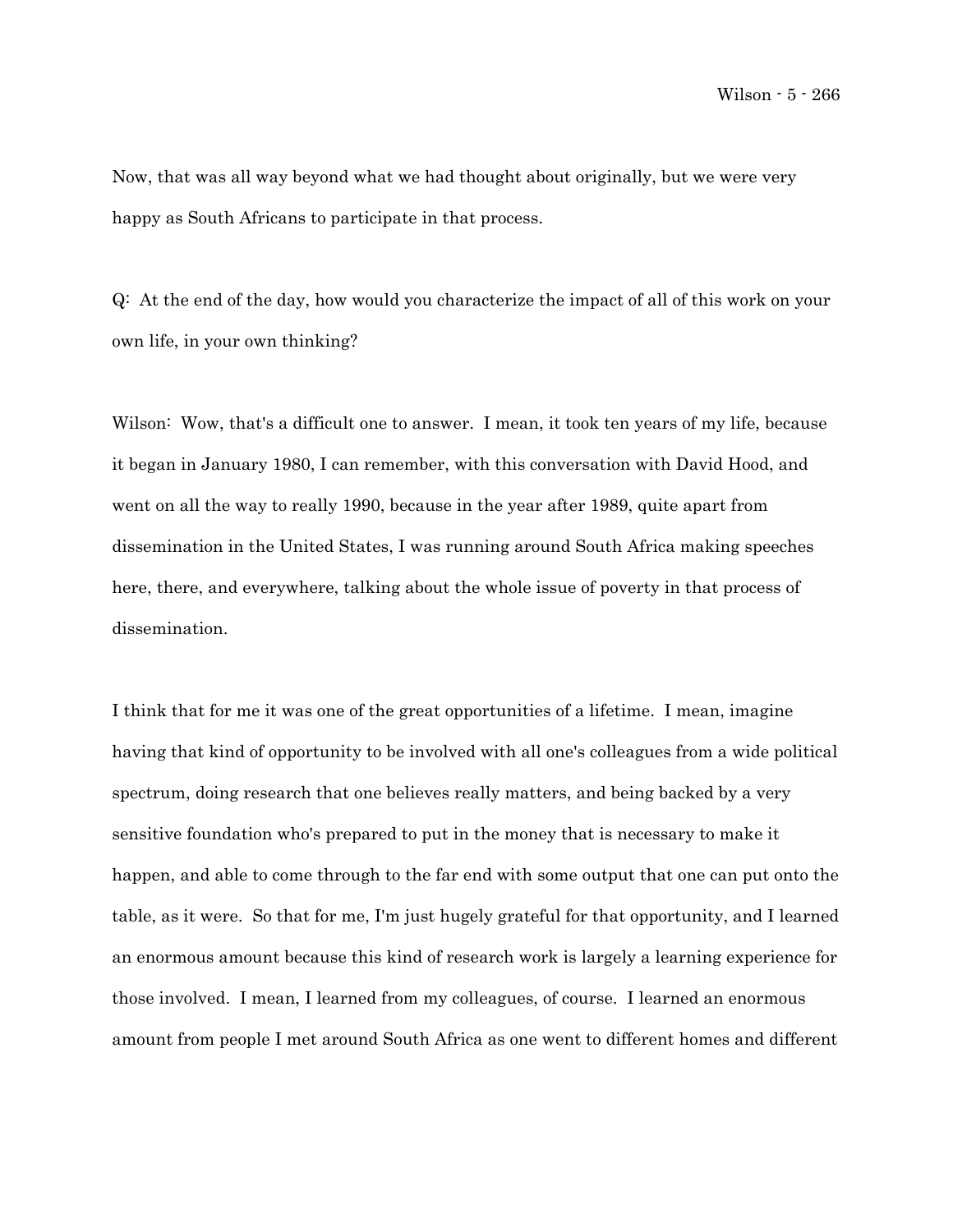organizations and talked to people, discussed with migrants, discussed with housewives talking about what it meant to be poor.

So there was a focus to conversation, if I can put it that way, for a long period of time, and a growing consciousness about just what made the society tick. So in terms of my own personal work, why I ever became an economist, was to try and understand South Africa better. So you find out a bit about the gold mines, you find out a bit about the migrant labor system, and then that whole canvas broadens as you try and understand more about the wider issues of poverty and economy and distribution and the international dimensions to all of that. So it was a huge learning process at an economic level, at a political level, at a personal level.

Yes, I could go on. Maybe I should summarize it by saying it was very, very rich, and out of it came all kinds of friendships which have endured and will endure until I die, largely with South Africans. But, of course, also that interaction with Carnegie. I want to make this point that I'd said earlier about the family, as it were, that I could wander into Madison Avenue and feel very at home talking with different members of the Carnegie staff, both in the Alan Pifer time and in the David Hamburg time, which gave me, again, real friendships and the possibility of understanding and meeting Americans as we wrestled with issues and they helped us think through problems in South Africa and as one talked with them about their own other issues either within Carnegie itself, as they were thinking about their own programs in the United States and elsewhere.

## [END TAPE ONE, SIDE TWO; BEGIN TAPE TWO, SIDE ONE]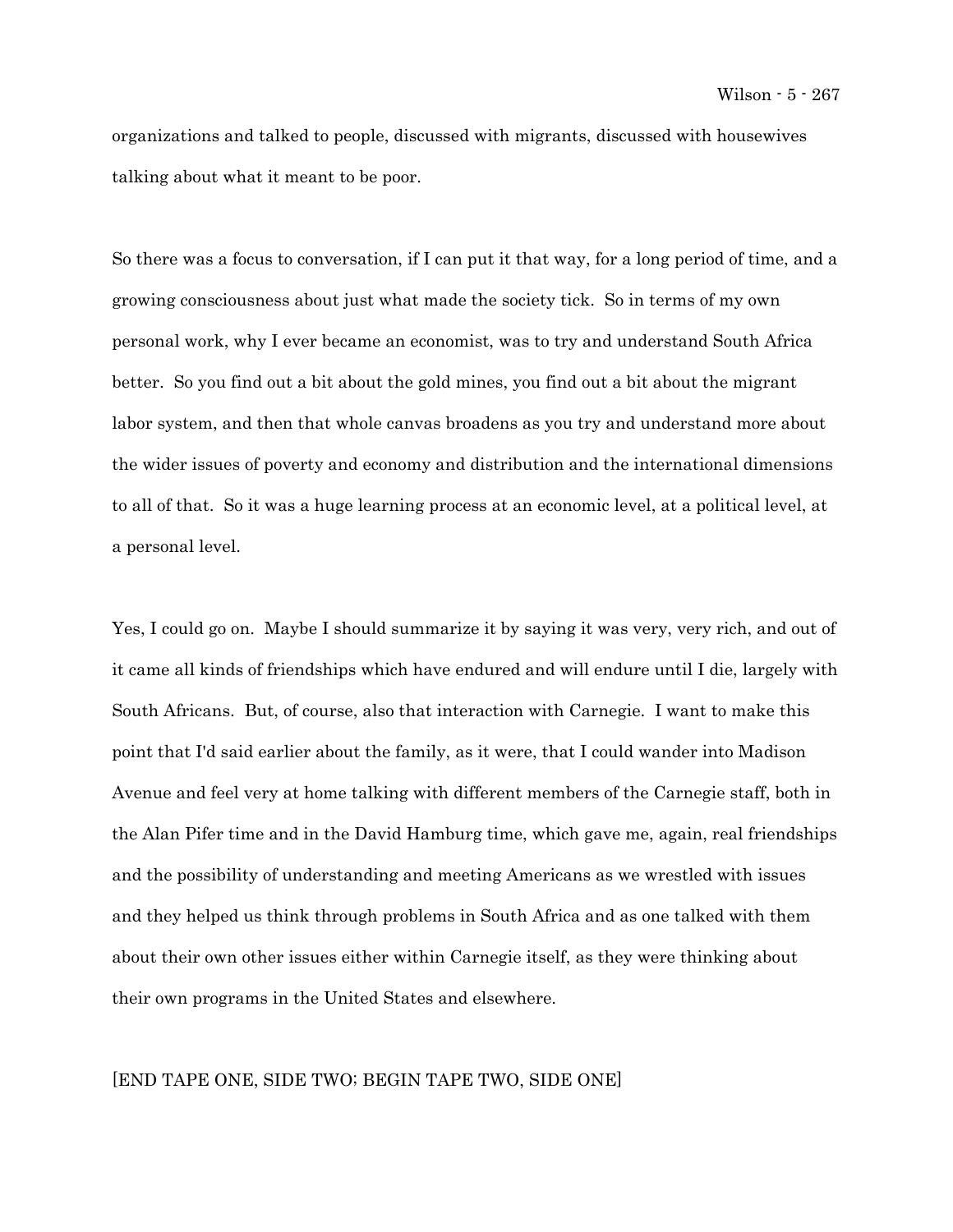Q: Francis, you described your efforts to gain access to certain research about the gold mines as a giant detective search. Tell me something about that and what it was like to try to get hold of real information in South Africa at that time and then also later in the seventies and eighties.

Wilson: Yes. Well, of course, the research on the gold mines was in the early 1960s. I started that research, actually trying to dig out information in 1965. At that stage we had extraordinarily little information was published about wages and that kind of thing, particularly in the mining industry, so I thought it would be useful if I could get hold of that material. And it was detective work.

I came back to South Africa with Lindy. We had spent that nine months in the States, as I described, and went to live in Johannesburg. She got a job at Drum magazine, working with Jim Bailey, and I went to work my way around the mining industry, put on a jacket and a tie, and went to talk to everybody I could, to just see how I could get information. I was getting absolutely nowhere.

Eventually I managed to persuade Anglo-American that I could work in their library. They had a library. They said, sure, I could work in the library, but I wouldn't have access to everything. I worked in the library for quite some time, as I recollect, and got to know the librarian very well. Librarians, of course, are interested in information, so periodically I would see something that was kind of slightly off limits, but, nevertheless, there was still quite careful access.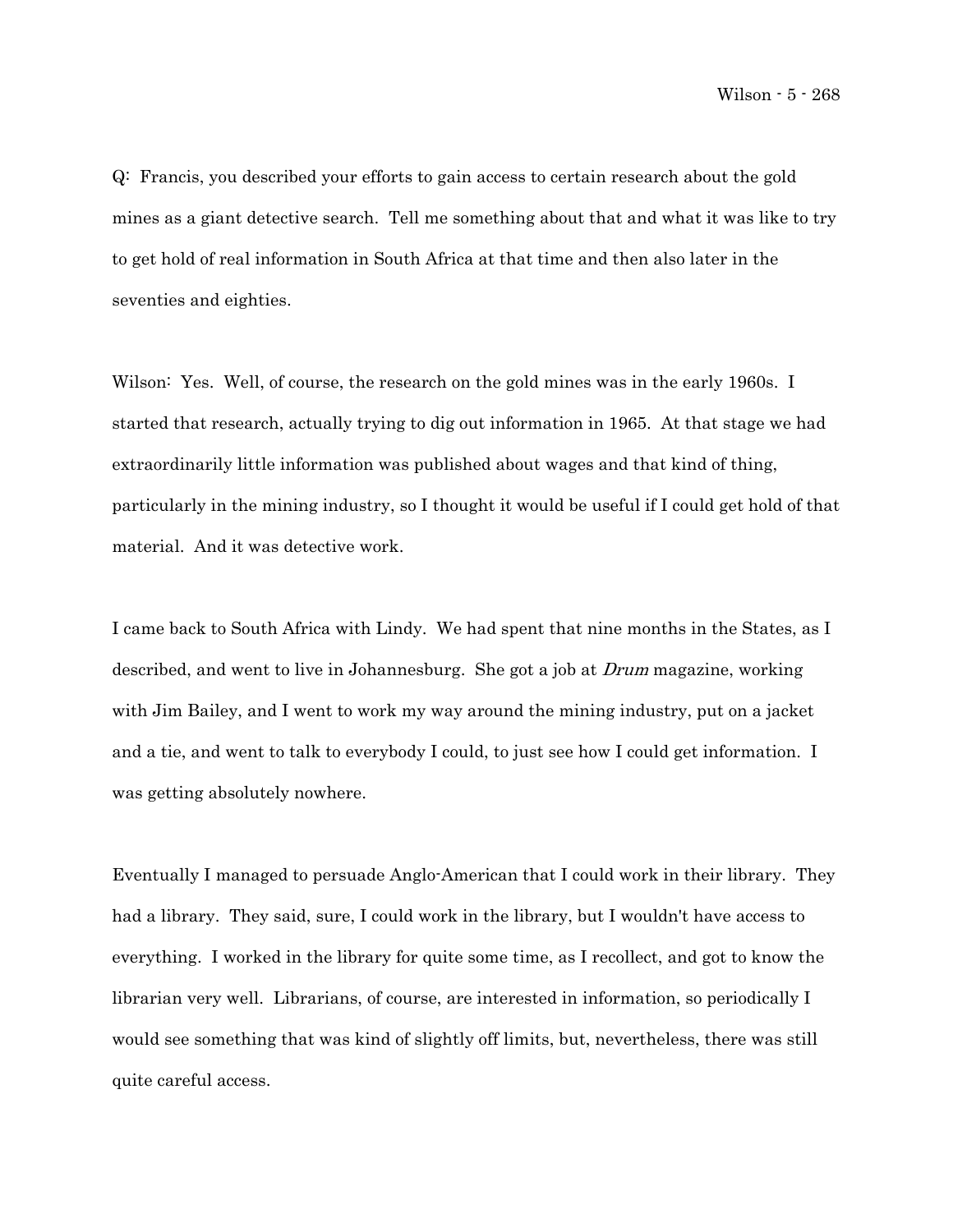I think then people got more used to me, and bit by bit, more and more information came my way, officially, as it were, but without people actually saying, "We're giving it to you." And then I was granted the opportunity of going underground, which is incredibly important, so that I could actually go down in the mines and meet miners and talk to people and so on.

So bit by bit, the information came. Of course, one of the key sources was the Chamber of Mines itself, and I can remember at that stage going to talk to one of the senior people in the Chamber of Mines, people who knew my parents-in-law. My father-in-law was a Johannesburg businessman. So I had some kind of respectability rubbing off on those grounds. They said, "Sure, of course we'd like to let you have access to this information," and so on, and, in fact, took me down into the great big archives to see these huge files behind  $\cdot$  they were in safes. I was absolutely amazed that here was all this information.

Then at the end of that discussion or a couple of days later, they said to me, "Of course, there's just one small point here, and that is that if we do give you this information, we'll need you to sign a little statement that when you've written it all up, you'll allow us to check it all through, because, of course, you may make some mistakes. We'd like to just be sure about that, and we'd obviously have the say as to whether or not it was going to be published or not."

So I said, "Well, I'd be very happy for you to check it, because I don't want to make any mistakes, but in the end, I must have the editorial right to whether I'm going to publish or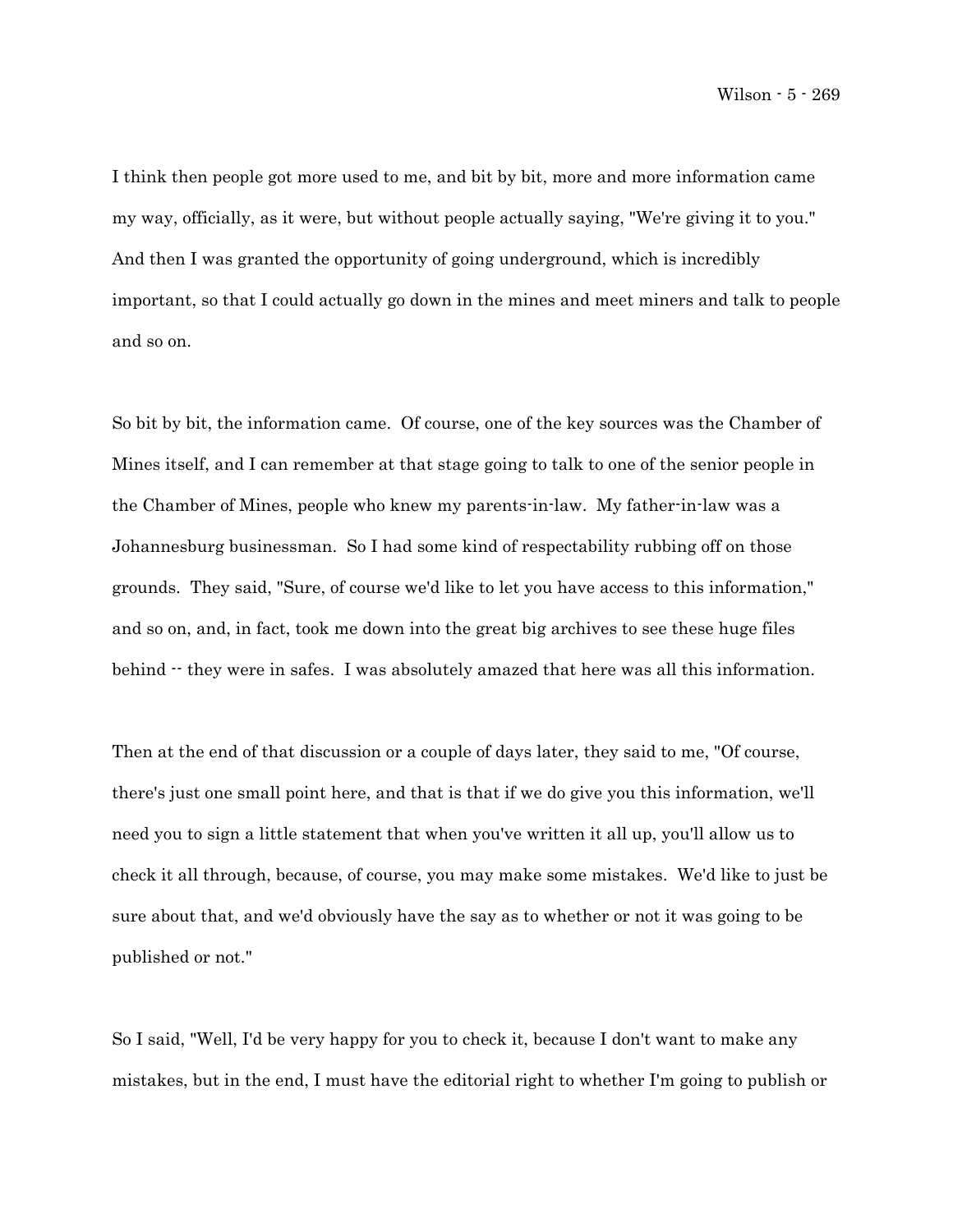not, because the interpretation you may not agree with 100 percent. You may or you may not, but I can't be subject to that sort of veto." And they were very upset, and the doors clanged shut and I never got that information from the Chamber of Mines.

So this business of trying to get information while retaining some kind of academic intellectual integrity and independence has always been tricky, but bit by bit the information came my way. In fact, you know, I decided, in the end -- my mother at that stage was doing a lot of work with natural observation in one of the animal reserves in South Africa, studying animals because she and a psychologist, Ronald Hall, were looking at animal behavior, and, of course, part of that is you've got to spend a lot of time there until the animals get used to you, and then once they get used to you, then they just go on behaving normally. And I decided that actually research work was not that different, that you just needed to be around for a long time until people got used to you and they didn't see you as too threatening. You were slightly different and a bit odd, but you were still an ordinary human being.

So just by being there for long enough, people, I think, began to feel that they could trust me with the information, that I wasn't going to misuse it, but that I would remain independent. So in the end, I was very lucky and got an enormous amount of information about the mining industry and I was given access to all sorts of things and was able to get that statistical data.

So that's what I mean by the detective work, because that was, I think, the first time that that particular set of data about wages in the mining industry and the comparisons and so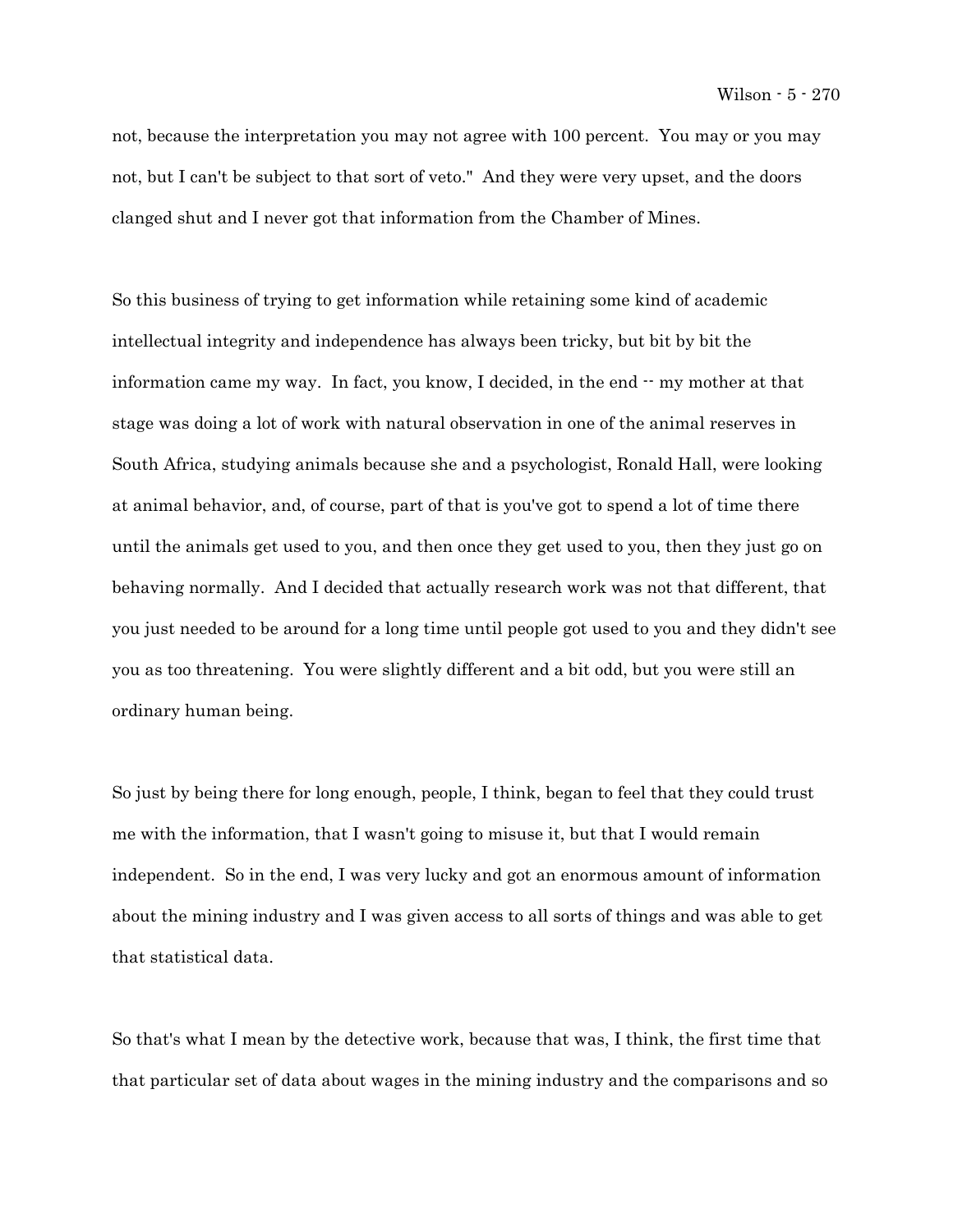on had come up. And I'm sure there were some politics behind all that, that some people wanted that information to come out and others didn't. I'm aware of all of that. So that's the sort of detective work.

But it has always made me very conscious of the enormous importance in society of information. Indeed, one of the hallmarks of a totalitarian society is that it keeps tight hold on information. I think it was Kenneth Boulding, the great British economist who was for many, many years in the United States, of course, who made a remark years ago which I always found very comforting, living through the long hard days in South Africa. He said something to this effect, that a totalitarian society in the long run is doomed because it corrupts its own sources of information. Very profound remark. Because those at the top in power like to get information that is comforting, so it tends to get filtered that way. And if you don't have other information coming in from the side, then bit by bit that information becomes very warped until in the end the reality that you perceive is completely not what is actually the truth.

So that the importance, the political, sociological, social, whatever the word is, importance of information is enormous, and this is true not only, of course, in things like a free press, which we agree about, a really free press where people are free to come up with unpopular ideas, but in terms of the basic information about society, about wage structures and all of that. So we believe very strongly in that. This is pertinent to the subsequent work that part of what we were trying to do in the Carnegie Inquiry was simply to put on the table information. Of course, we had to think through and then argue the case that that sort of work was important. It's not enough. We've agreed earlier that just collecting information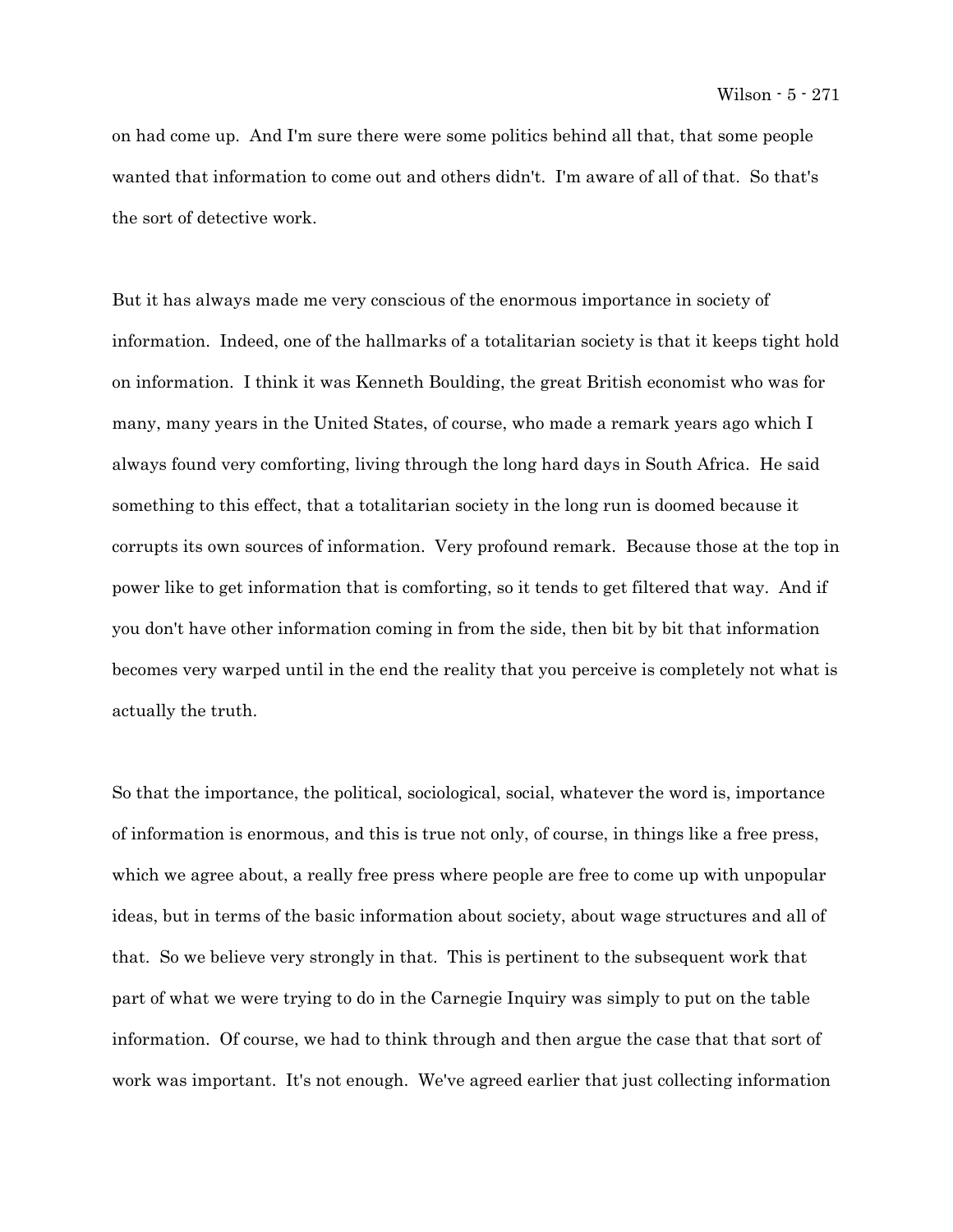all by itself is not sufficient. It's for a purpose. It's for healing, as it were. But it's not to be despised or underestimated just how significant it is to be able to get that information, as one can see in those societies where it's not available.

So that was very much part of the thinking behind why that decade of the Carnegie Inquiry was important, although I would hope there was much else besides just getting information onto the table, and has been important for subsequent work.

Q: In reading Helen Zille's work, she worked on the problem of influx control and interviewed a number of people in the government about their knowledge, really, of the rural areas in particular and the real facts of hunger. Were you surprised that they really didn't know or were they pretending they didn't know?

Wilson: You know, there's a wonderful Yiddish phrase which I now forget, and I don't speak Yiddish, but which comes from the 1930s, which we quoted in *Uprooting Poverty*, in fact, about "You make yourself not to know." And my view about white South Africa is that during those apartheid years, we all in different ways, and some people more than others, made ourselves not to know, and we do it all the time. I can think of events going on in the world today that I just don't want to know about, because once you start knowing about things, then you have to respond in some way. This is particularly true inside a society where if you know certain things, then it has very comfortable implications in terms of your rights to be living as you are living or whatever it may be. So that I think that this process of making oneself not to know is a very important component of the human psyche.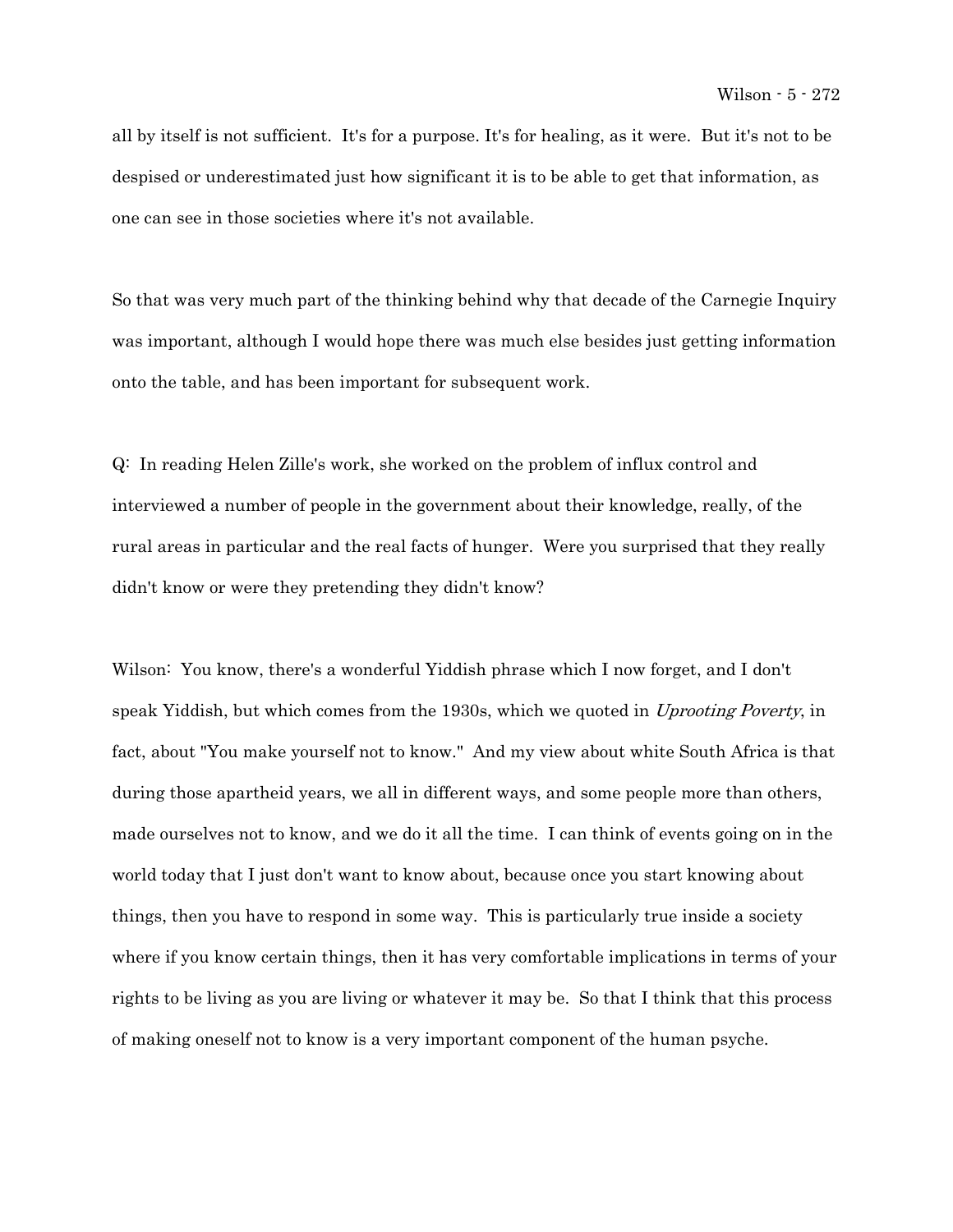Wilson - 5 - 273

At the same time, I think there were situations  $-$  and I've heard it many times  $-$  where people now say, "We had absolutely no idea what was going on." Well, I never quite know how to take that, because it was perfectly possible to live in South Africa and to find out what was going on or to find out a lot about it. At the same time, if one came from the privileged sort of family that I came from  $\cdot \cdot$  by privileged I mean a family with real access to what was going on  $\cdot\cdot$  one would know more than if you came from, let's say, the heart of some national party suburb where you read one of the daily papers which was supporting the government, and a lot of information simply didn't come your way.

There was a famous story which Helen may have quoted, about a photograph of a kwashiorkor baby that appeared, I think, on the front cover of *The Financial Mail.* I may be a decade or two off, but I think in the 1960s. One of the ministers saw that picture and was absolutely appalled, and phoned up the editor and said, "How dare you print some picture of a starving baby from somewhere else in Africa on our cover and drag our name through the mud?" So the editor said very simply, "Minister, if you care to come with me, I'll drive you down to the hospital at  $-$  " I think it was the hospital at  $-$  I think it was at Nqutu in KwaZulu. "I'll drive you down to the hospital where that baby was photographed." And it is certainly true that it was possible to make people think very hard by presenting them with facts or reality, like, you know, you take a cabinet minister in to see some starving babies, who's never seen that before, but even although dimly he may be aware of all of this he's kind of put it out of his mind and it's not really in his consciousness until he sees it.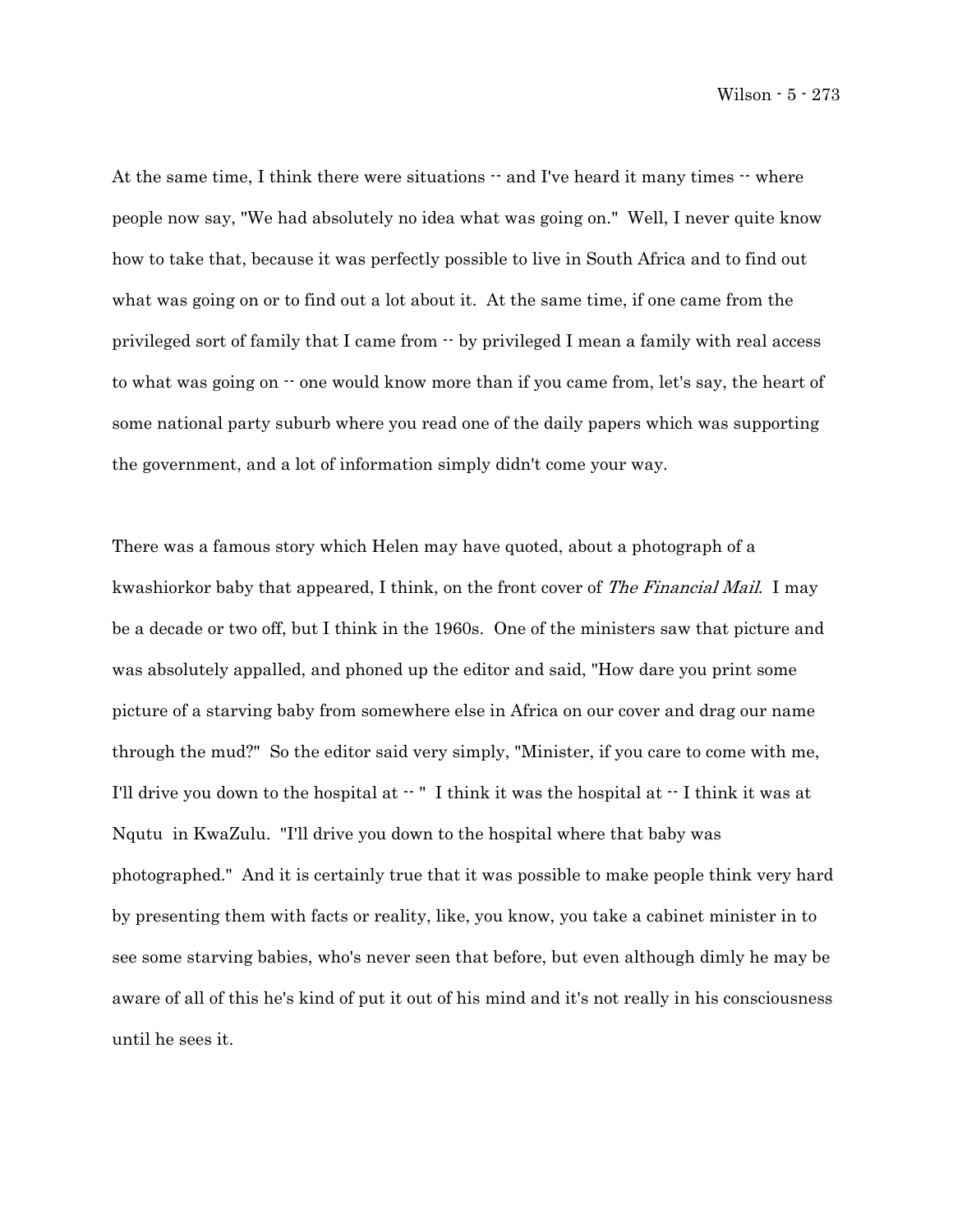So I think that one of the things that we discovered or thought through and found important to emphasize  $\cdot \cdot$  we didn't discover it. Heavens, lots of people have known it before. But we became re-aware of it, was the political impact, the political power of information that is correct, that is truthful. I mean, if you like, you know truth is powerful.

Q: Did this dissemination of information just simply through the conference itself have any visible shock effect on the white society, either through the press or through things that you heard?

Wilson: That's quite difficult to assess and to know, because it was part of a wider process. The whole political scene was changing through the eighties, as I've tried to describe. 1984 and 1989 were different political  $\cdot$  there was a different political atmosphere, although apparently nothing had yet changed. My sense is that the publicity about the extent of poverty and the chapter and verse of paper after paper after paper after paper, helped people to understand the depth and seriousness of the problem and of the issue in a way in which perhaps none of us fully understood before.

Q: Taking one issue out of all of that, something I've noticed through many of the papers was on a decision to try to not think in polarities about the rural poverty versus urban poverty. How much did your study affect the consciousness about the extent of rural poverty, and how did it change the debate around which ways to approach poverty?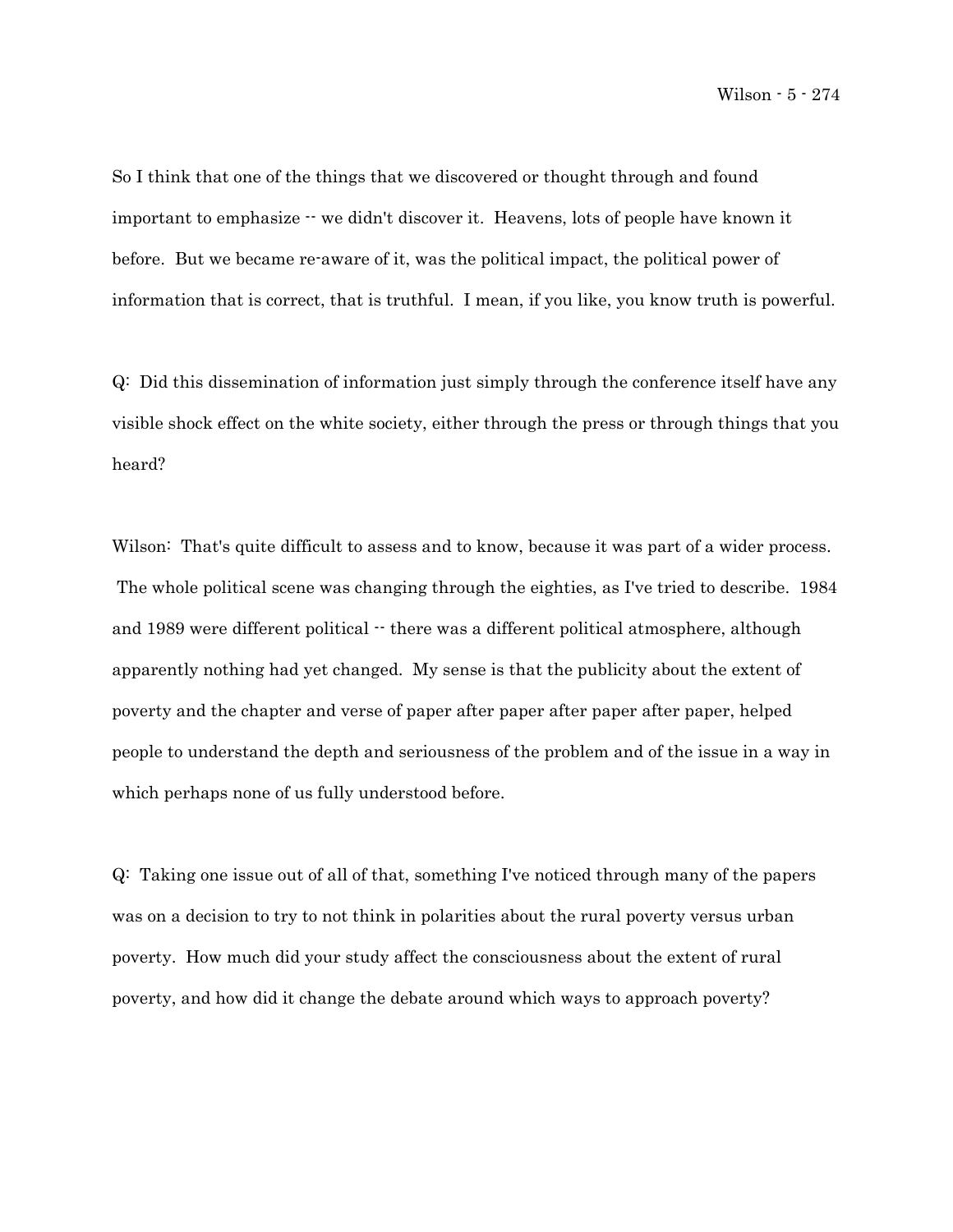Wilson: Well, that's several questions wrapped up in that one. I think that it is fair to say - - I think this is true -- that one of the aspects of the Carnegie Inquiry that was significant was the focus on rural poverty and the amount that emerged. I'm talking not only about basic information about income, because that kind of passes people by, but when you could present people with the concrete facts from a research paper that in these three villages in the Transkei the average household is taking 187 minutes to go and collect water, and have you thought about spending three hours every day carrying buckets of water backwards and forwards, that stopped people in their tracks.

Similarly, there was this paper that I talked about earlier, about just the energy expended in carrying water, where some research workers at Rhodes in the Eastern Cape had gone to measure the energy being expended and found it was incredible, just the amount of energy being used by human being, by women, in order to carry water.

Similarly, the issue about fuel for normal daily use. Nobody had really thought about that. The poor, of course, had, but they didn't have any political power. So all those realities came into the consciousness of South Africa, and I think that there is a significant difference between the second half of the 1980s and the first half of the 1970s, let's say, in terms of a consciousness about issues of water and of energy and of basic human needs in rural areas. Of course there'd been a lot of work done before by academics and others. I mean, there was a big survey on Keiskammahoek, which is an area in the Eastern Cape which a number of people were involved in, including members of my family, which had focused on life in the reserves. There had been work a generation before that by James Henderson, and there'd been even an economic commission in the thirties focusing on it.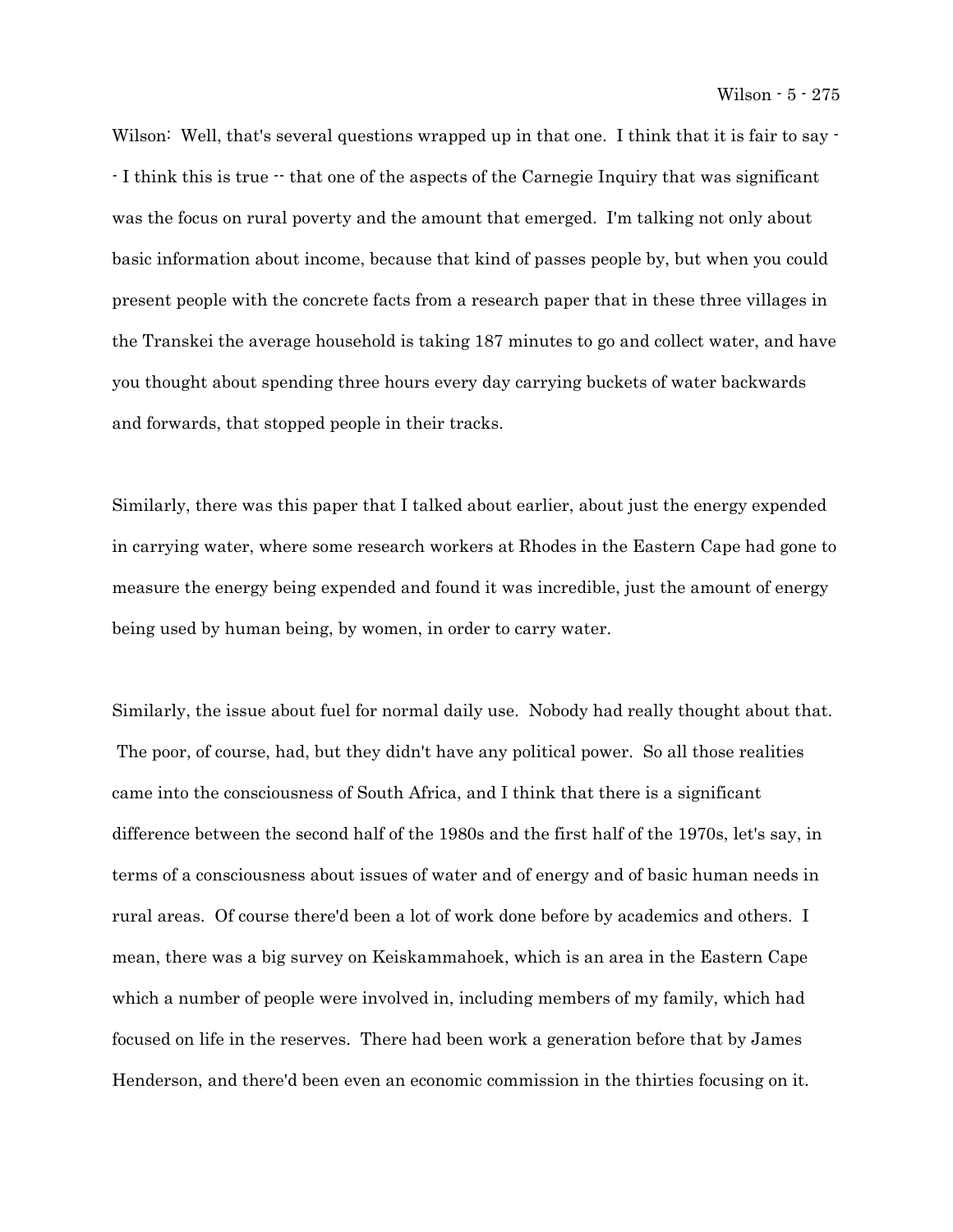So none of this was new, and yet I think what was happening at the end of the 1980s, or indeed from 1984, with the conference, was a kind of reassertion of the reality and bringing it back into the consciousness again. And, of course, Harold Wilson's remark about a week being a long time in politics, I mean, the human public mind has a very narrow time depth, and so people can forget very quickly about poverty realities that were being discussed, let's say in the 1950s or in the 1930s, which remain realities, so they need to become re-aware of them.

So the Inquiry did, I think, help to shift perceptions there. That, of course, was overwhelmed or taken over by the political changes, because then you have a majority government coming in that is totally conscious of the realities of poverty and politically wanting to do something about it.

In terms of strategies, I don't think there was a significant shift of strategies immediately after 1984, in the sense of the apartheid government was not going to worry too much about the findings of the Carnegie Inquiry. But I think those findings may have had some impact in helping to shape the way in which the political agenda of the new government was put together.

Q: Let's talk about dissemination for a moment, Carnegie's goals to disseminate and their plans to disseminate. How aware were you of that as you were working? Talk a little bit about the reception of your book, Uprooting Poverty, in terms of its reception here in the United States and in England.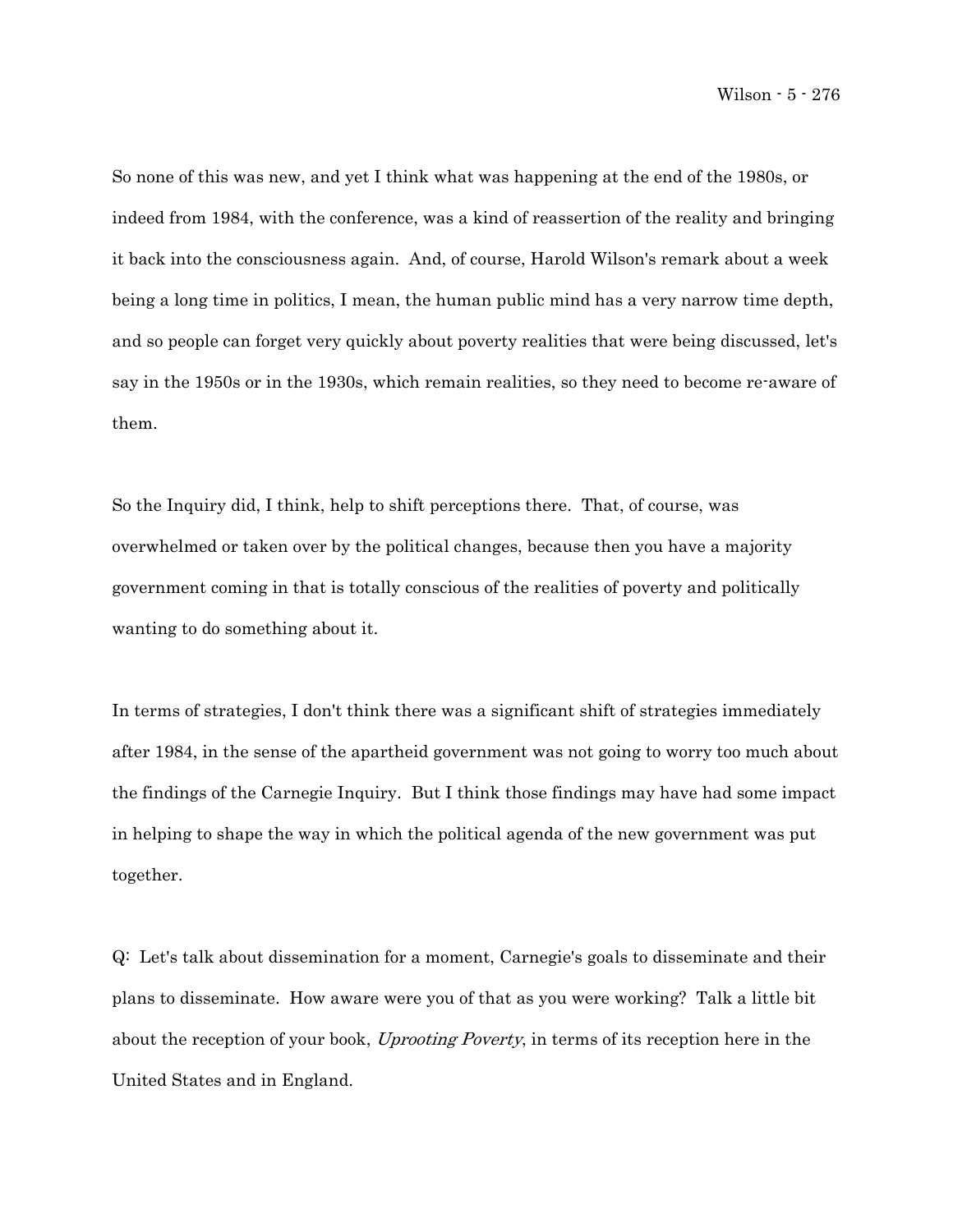Wilson - 5 - 277

Wilson: I think we were all very keen on dissemination because I think we all understood that part of the politics of a program like this was that people should become aware of the realities, because in the end it's only going to be political action that can really do something about it. So that if one just collected all this data and sort of locked it up in a cupboard somewhere, it was going to serve no purpose whatever. So we were very anxious that there should be dissemination, and Carnegie was very supportive about that process both inside South Africa and were pushing it very hard within the United States, and foundation officers, notably Avery Russell, were very determined that there should be real dissemination through the States, whether it was through book reviews or going on speaking tours and book promotion tours or through the photographic exhibition, whatever. So there was a lot of that.

With regard to Europe, they were very supportive. I was very keen that there should be a consciousness about the book in Britain and on the mainland of the continent, and Carnegie was supportive of some efforts to do that. So I think that for this kind of pretty boring academic book about a subject that people really don't want to read that much about, on poverty, I think that the ideas got fairly wide circulation at the time as a result of those dissemination exercises, yes.

Q: Did you have any discussions at all with institutions like the World Bank or other institutions like that during this period of dissemination? Did you have any talks with them about what they could then come in and do in terms of providing more information or sharing information?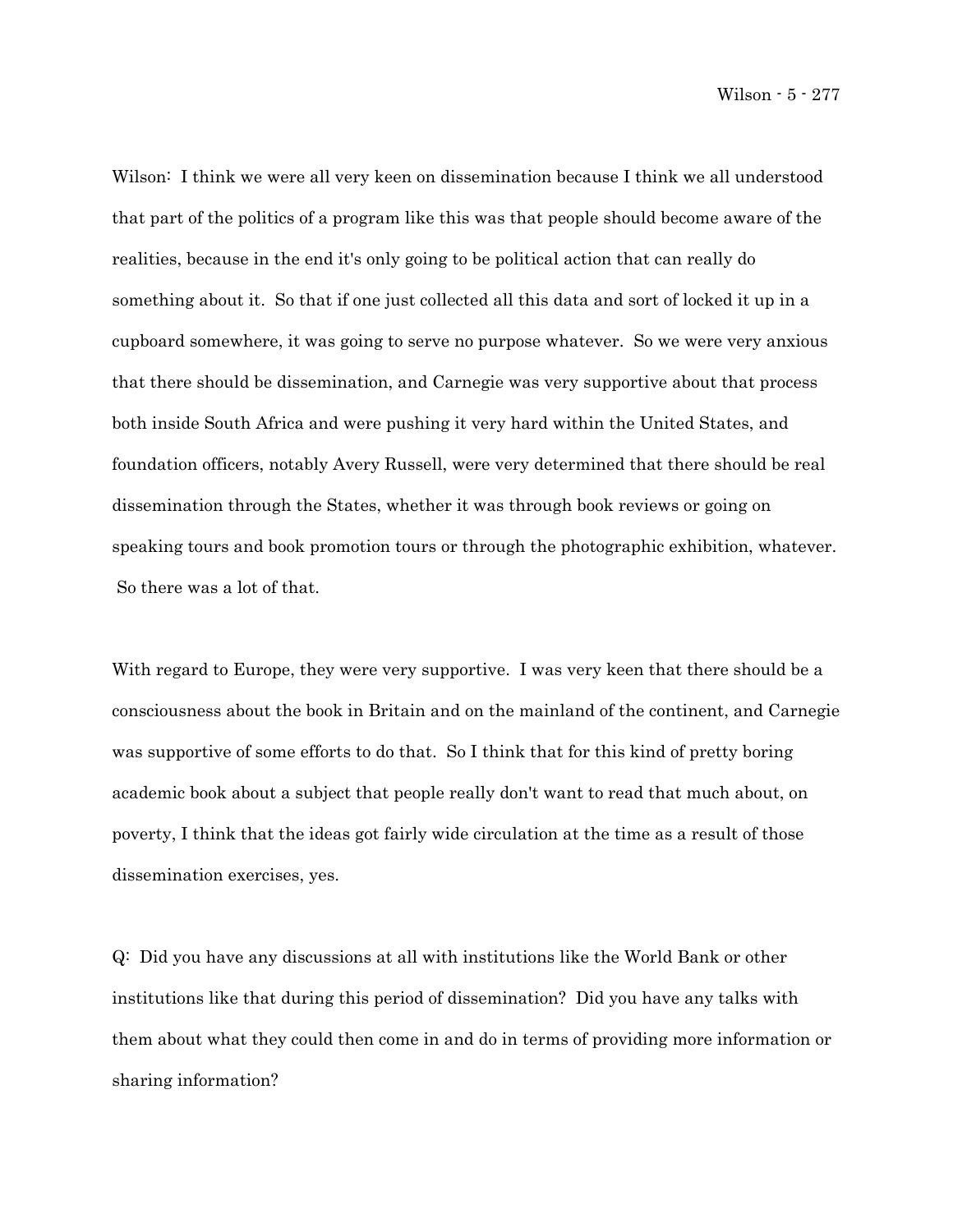Wilson: Yes. Well, you see, I did have links with UNICEF through Richard Jolly and, of course, the paper that Mamphela and I did on *Children on the Front Line* was one way of putting some of that information into the United Nations family. And I had links with the World Bank and used to visit from time to time. There were some very supportive people in the Bank. There were also some fairly snooty people who sort of felt that this was fairly anecdotal evidence that we were coming up with and we need a proper, coherent, systematic, statistically sound sampling process.

I was simply arguing that the realities in South Africa then, which was the 1980s, this was the best that we could do, (A), and, (B), that one needed to do this kind of feeling one's way through the contours of poverty and knowing what it was all about and what it was like and what its different characteristics were before you could actually develop your questionnaire and come up with good information. So I was fairly unrepentant about the importance of this kind of exercise before getting on to the slightly -- well, the wider form of a questionnaire.

That, in fact, subsequently did happen, interestingly enough, after 1990, because with the political change -- and this would never have happened if there hadn't been the political change, and this is why I talk about the good fortune of the timing of all of this  $\cdot$ -I think it was in 1992, Thabo Mbeki was in Washington with a delegation of ANC and COSATU [Congress of South African Trade Unions] talking to the World Bank about links between the new government when it came to power in 1994, whenever, because I don't think we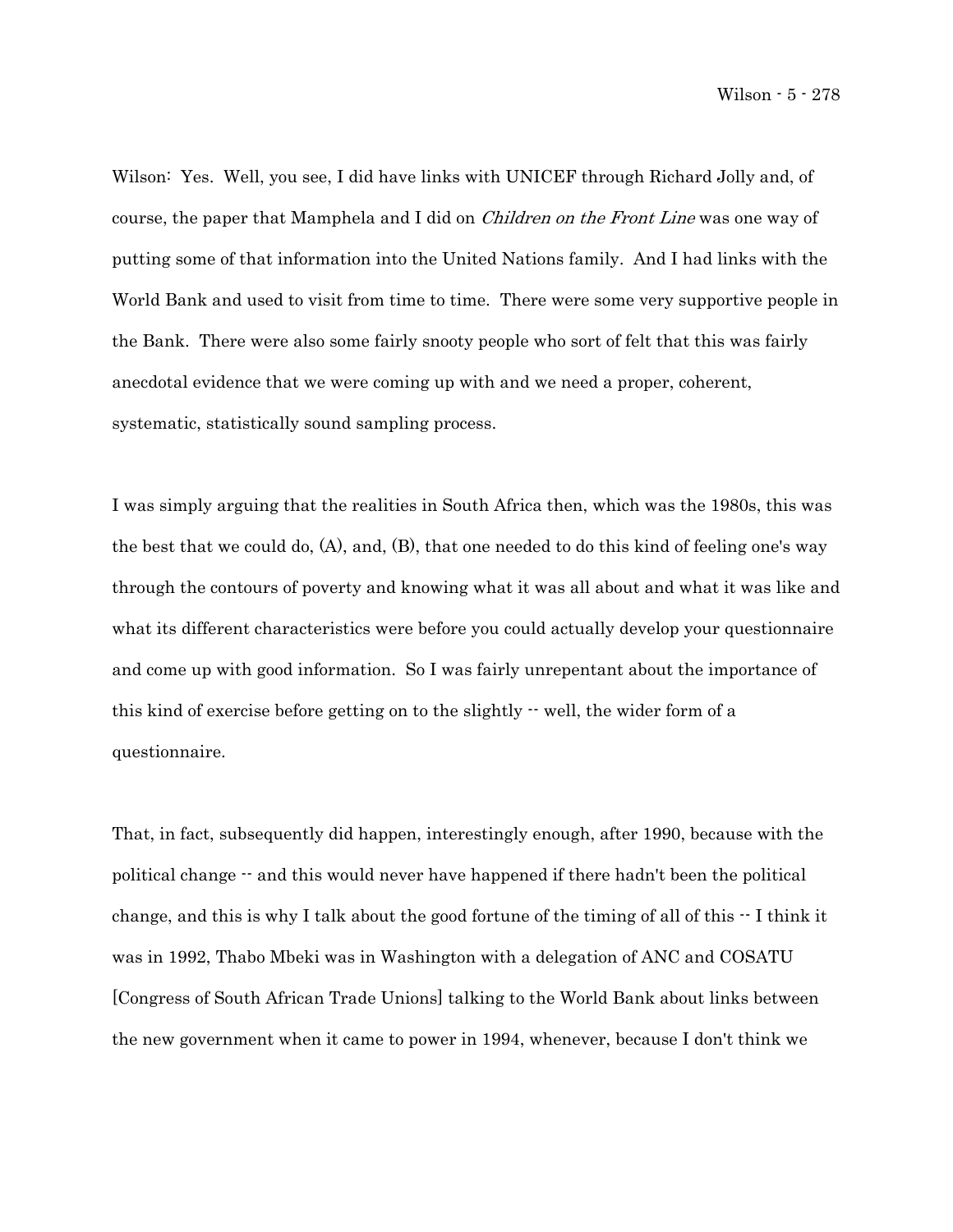were then quite sure what the date would be, and the World Bank, and what kind of relations there would be.

And part of that process, as I understand it, was that Thabo Mbeki, who had been, interestingly, at the launch of the book in Duke, had been at the conference in Duke, we like to think that it helped to sensitize him to the issues, but of course he, like so many people in the ANC, didn't need the Carnegie Inquiry to tell them about poverty in South Africa.

Nevertheless, at the meeting between the South Africans from the COSATU and ANC, led by Thabo Mbeki talking to the World Bank, said, "When you are coming into South Africa and helping to think through economic policy in the new South Africa, we'd be very keen for you to be doing specific work on issues of poverty." Now, the World Bank, of course, was very thrilled by that, because they had done a lot of work on poverty. They'd had their living standards measurements surveys all over the world as part of the World Bank theme of poverty. They said they'd be very happy to do that.

They went a team out to South Africa, which went around and talked to everybody about poverty and how they would be thinking about strategies, and also in all of that the need for some kind of systematic survey. By and by, they wound up in my office in Cape Town, having been pointed at SALDRU because of the Carnegie Inquiry, and said, "We're thinking of doing a survey, not another survey. We're thinking of doing a study into poverty in South Africa."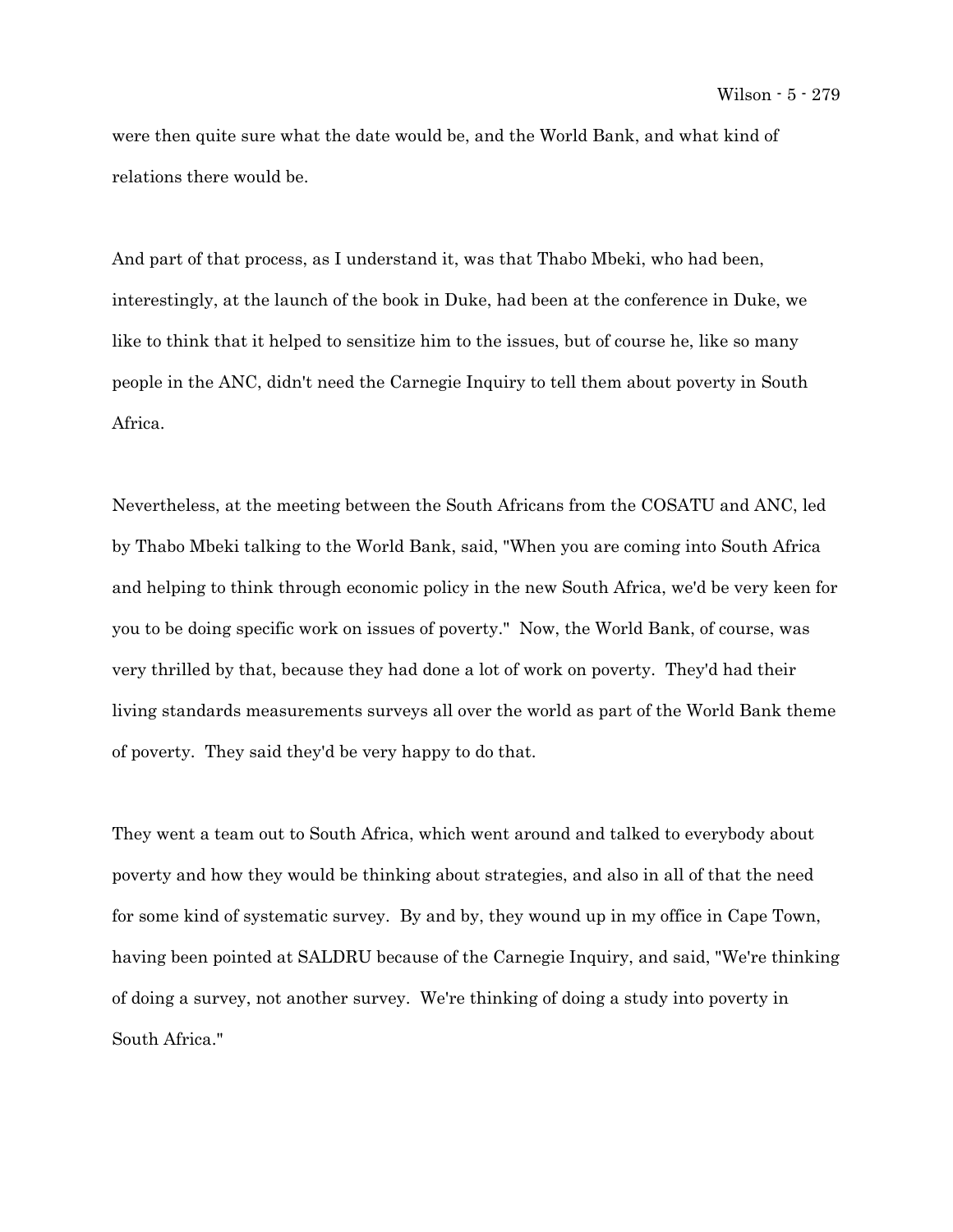And I said, "Well, we have just spent ten years doing this." Maybe I only thought that to myself. "I'm not sure we need to do another study." I was beginning to feel like, you know, all those South Africans had been saying to me, "No more study, please. We want action."

Anyway, we talked through that, and what became apparent was that if we were working with the World Bank, there would be the possibility of doing a systematic sample survey. As we thought that through in South Africa, we decided actually this would be a very good thing to do, because it would, as it were, build on what we had done in the eighties and give us a much more precise picture of the nature of poverty and of its extent and of its ramifications.

So what then emerged or what then developed was a process which was called the Project for Statistics and Living Standards in Development, I think, which was run in South Africa by South Africans, with a great deal of help and support from the World Bank. But that really happened because Trevor Manuel, who was then the economics chief within the ANC -- this is before they came to power -- helped the -- well, persuaded the governments -- I think it was Norway, Denmark, and the Netherlands, to put money up for this, which they then gave to the World Bank, and the World Bank then had the money to finance a study to everybody and would be immediately accessible. And that in turn was, as it were, subcontracted to us, if that's the right phrase.

And we then had a major process here, because we needed to involve as many people as possible, so the way in which it was set up in Cape Town was that although we at SALDRU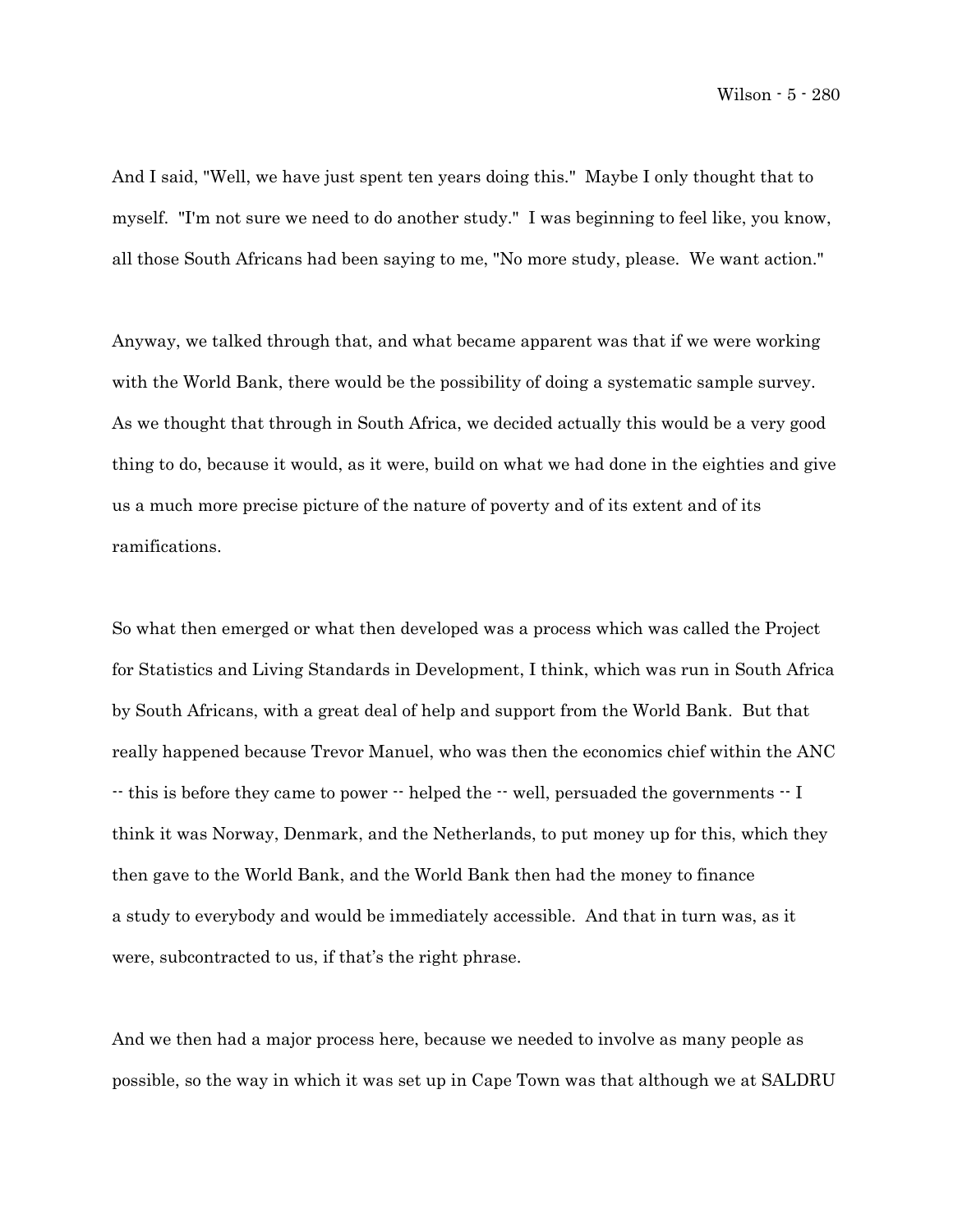were coordinating it, we had a steering committee which had a couple of key social scientists from the University of the Western Cape and the University of Stellenbosch and from UCT so we had, as it were, the three universities in the Cape, in the Western Cape, involved.

And then we had a reference group. And the purpose of the reference group, rather like the editorial board of a magazine, or a major journal, was to, as it were, help to bless, and make sure that the thing was perceived, and was  $\cdot$  had integrity, and was being properly run. And that reference group had on it a marvelous collection of South Africans, because we were very keen to ensure that we could take the political bias out of the way in which statistics were perceived, because the statistics that had come from the government in the past were seen by all and sundry as government statistics, apartheid statistics. And we had to neutralize that. We had to help people to recognize that statistics were actually part of the new South Africa, this sort of information. So we had a reference group that had on it people in their own right, but who were well known as ANC people, Umkhonto people, PAC people, independent academics, church people, trade unionists, other kinds of trade unionists, et cetera. It was a very good committee, reference group.

And that really did work, because it helped to create an ethos that the collection of data is not a party political matter, it's not part of maintaining the old system, nor is it something that is simply for the benefit of the ANC to the exclusion of everybody else, but which government is very badly needing.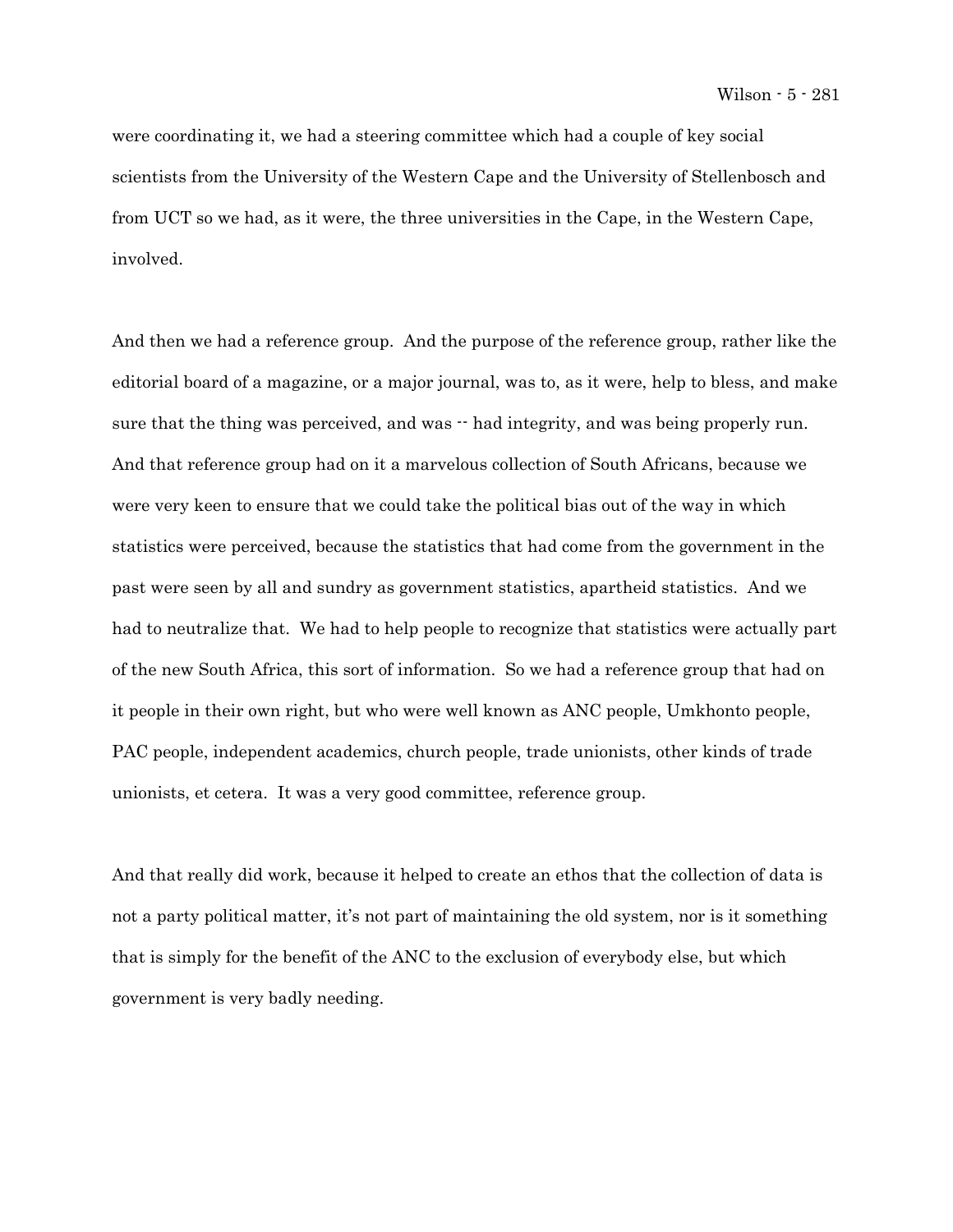And part of that process, and it's a very important component of that process, was that we said to everybody at the time, and I was very clear about this  $\cdot$  I mean, it wasn't just me, all of us -- but I was arguing the case and saying, "Listen, that information, that statistical information, when it is collected, does not belong to the World Bank, it does not belong to the University of Cape Town, it does not belong to SALDRU, it does not belong to anybody. It goes into the public arena, because it is part of the public  $\cdot$  it's public property. It must belong to everybody. And we'll make sure that it gets disseminated and is immediately accessible. And the reason we said that was A) because there's been far too much information collected in the world, starting in South Africa, but I think you'll find it's true in many other countries, where a lot of resources have been spent, very often public resources, and then that information has been held tight and controlled, and we think that's a very bad thing. And I also  $\cdot\cdot$  it was important to lock the new government, the incoming ANC government, into a position of public  $\cdot$  the publicness of data before they became themselves chief ministers and so on, where they might be tempted  $\cdot$  I don't say they would, but they might be tempted  $\cdot$  to say, "Well, let's just, you know, keep this information quiet for the moment," because information is power and information is sometimes uncomfortable to those who are in power. So we wanted to establish that in South Africa, part of the democratic process, part of the democratic inheritance that we were now coming into after all those years of struggle, would be that information of this sort would belong to everybody and would be immediately accessible. And that is so. So that we then were able to spend the next two years  $\cdot \cdot$  we had to move very fast  $\cdot \cdot$  and organize.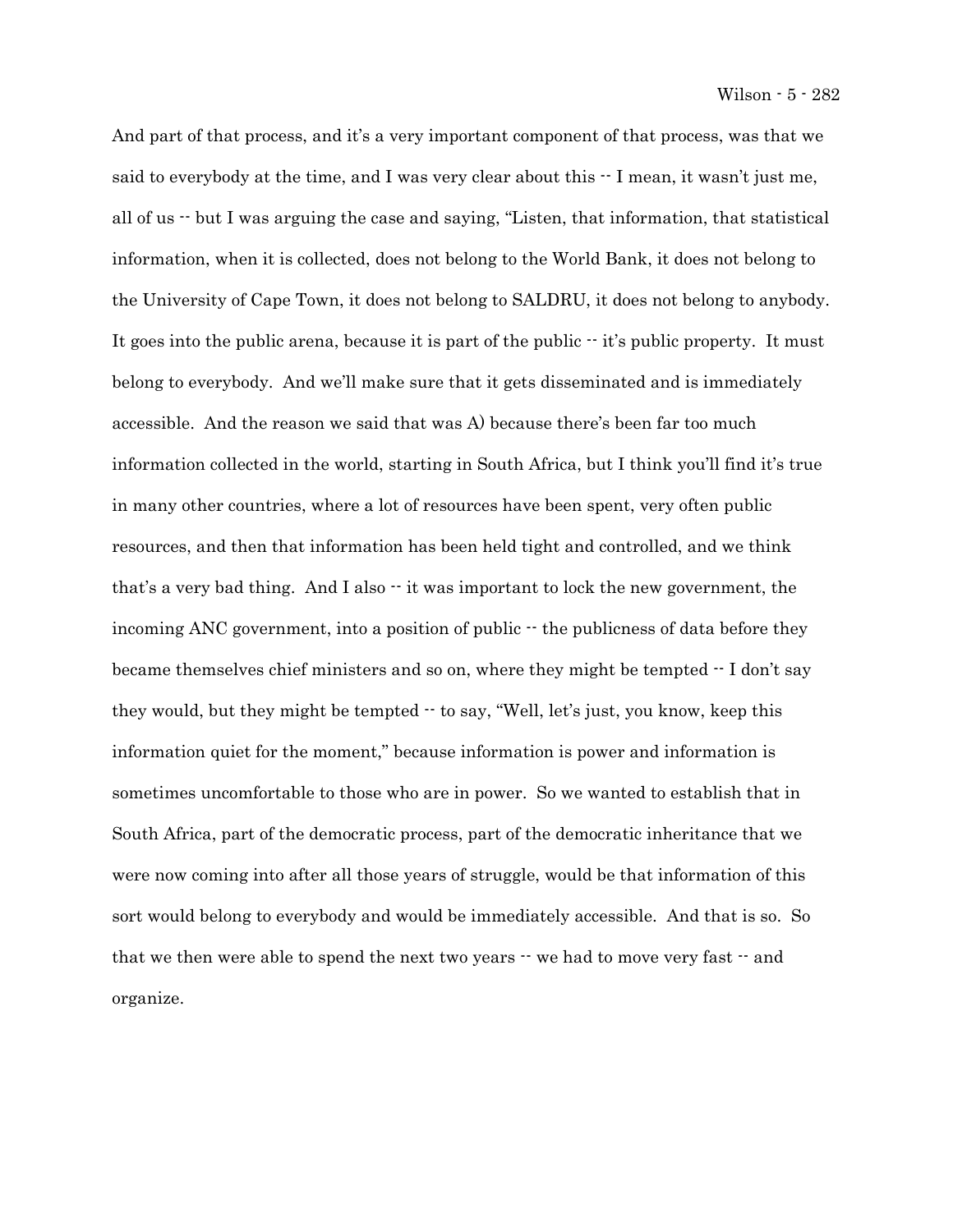As I say, the World Bank was enormously helpful and supportive in this process and put a lot of people at our disposal. We were also doing it within South Africa. But this is the subject of another tape on another occasion. But we did a scientific sample survey of 9,000 households, a stratified sample, right through South Africa of 9,000 households, which then became, and was available by August 1994, just after the new government came to power, we were able to put at the disposal of the new government a really good picture of South Africa based on this sample survey of the entire country, including those old bantustans or independent states like Transkei, Bophuthatswana, and so on, for which data had simply not been available for the last ten years or so.

And this was important, because it gave the government the kind of information they needed in the first instance simply for mapping and finding out how many people are without clean drinking water, what proportion of the population don't have any clean drinking water, where are they mainly located, what is the scene with regard to education and so on. Some of that information was available. It's not as though there was no statistical information in South Africa. A lot had been collected by the previous regime, and a lot of it very useful and still well worth analyzing. But there hadn't been an integrated household survey across the entire country, ever. So that data set became available.

We were very worried about some aspects of it. We tried very hard to get the anthropometric stuff right, and the scales hadn't been as good as we'd wanted or as good as we should have ensured they were, let's put it that way, and we were worried that we were only measuring babies to the nearest half kilogram de facto. But in the end, even that analysis of the anthropometric data is not looking too bad. Our sense is that that data set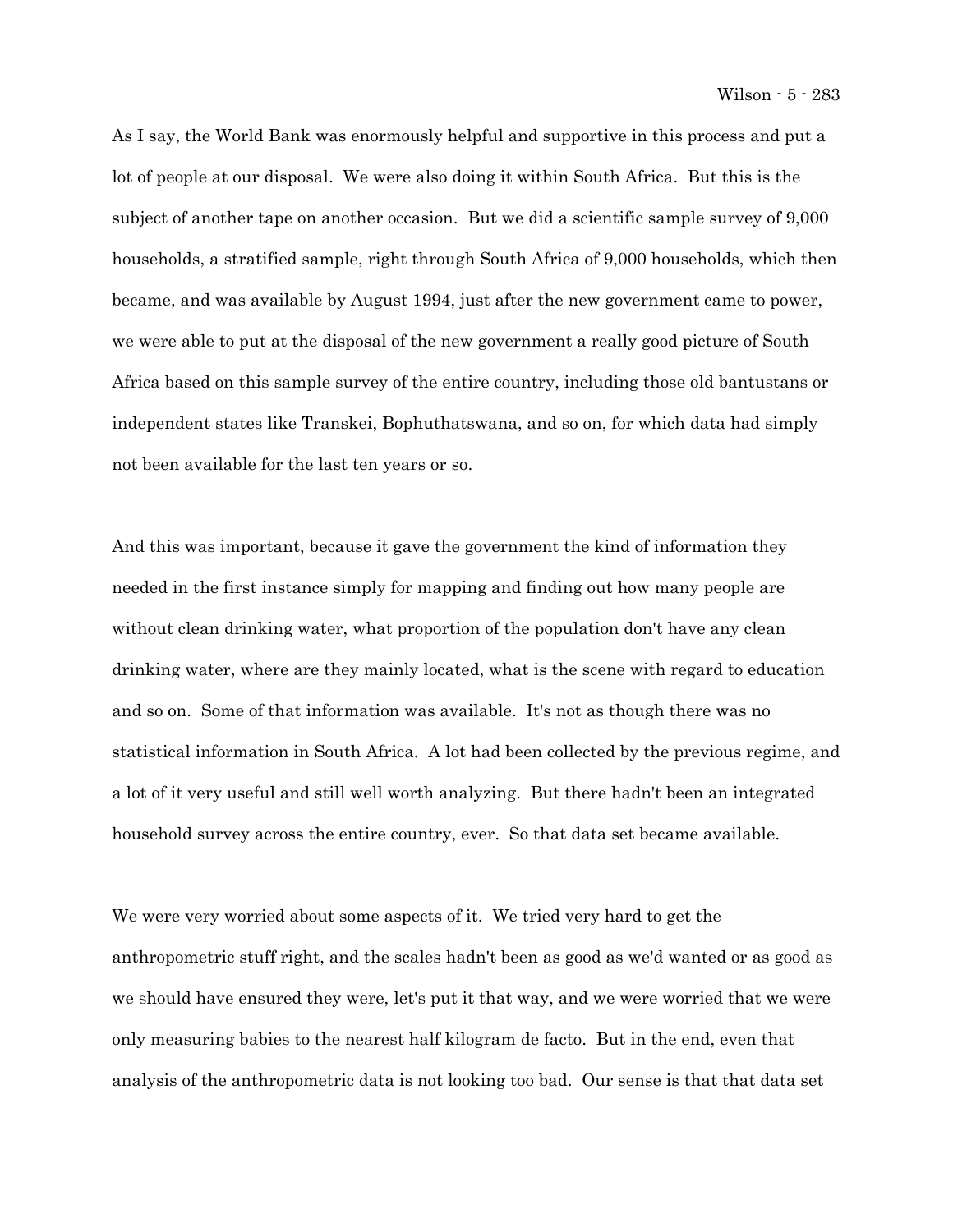has given us an amazing benchmark as the democratic government came to power, what was the nature of the country that we all inherited. In that sense, it was a very useful exercise. And one can say it was built on Carnegie in the sense that the experience from the 1980s and the process of finding out about poverty and the process about doing that research gave us, or helped us develop the capacity to be able to do that in the 1990s, yes.

## [END TAPE TWO, SIDE ONE; BEGIN TAPE TWO, SIDE TWO]

Q: Francis, what happened after the World Bank study that you helped run?

Wilson: Well, it was a study which we think of as an important component of the information that was coming to the new government, and they used it. It came out in white papers on water policy and so on, and health people were using it really to give themselves a map of what was going on in the country.

Subsequent to that  $\cdot$  and I mean, I can spell that out at considerable length, but I think to just simply say that it was one of the components of information that the government was able to use as they came in in 1994 and had to move very fast to try and devise policies that would begin to make a difference in terms of what was happening in South Africa, in terms of water and electricity and housing and all these kinds of things. So it was useful information for that process.

Subsequently what has happened, I think, is that the government commissioned a Poverty and Inequality Report which really was asked to look at -- and this was coordinated by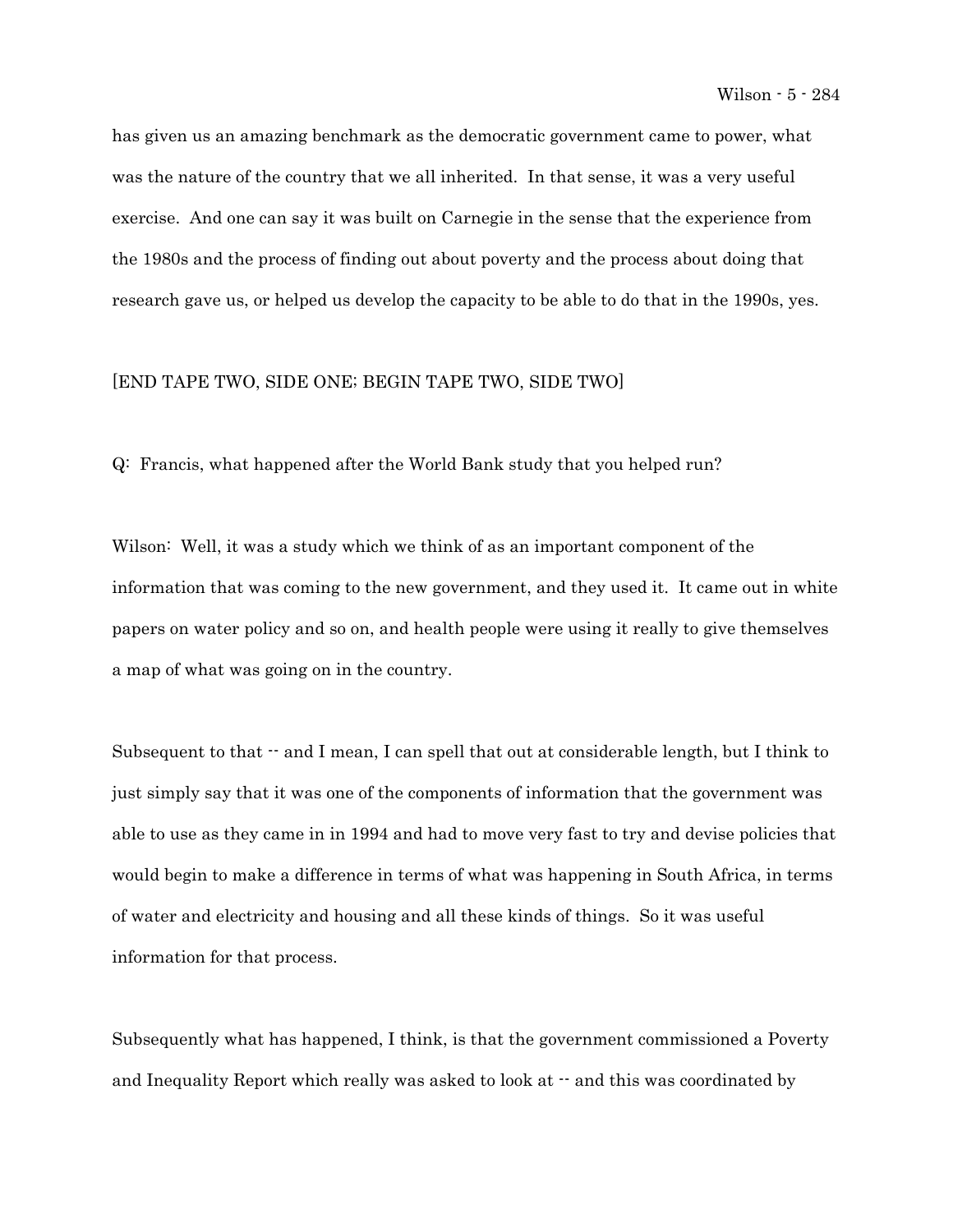Julian May at the University of Natal at Durban; he wasn't then with the university, but he now is  $\cdot$  was an attempt to assess what the government had done in the whole reconstruction and development program in order to deal with issues of poverty and hopefully in inequality, and to do an assessment of all of that.

There is an ongoing process now that one has a sense of this government, led by President Mbeki, is really concerned to maintain a strategy which is getting to grips with the issues of poverty. And of course it needs to do that, because the voters are going to say, after some time, "Look, if nothing's changing down at the base, why vote for this regime?"

There is an office, for example, right at the heart of the presidency right now, to coordinate a lot of work in the whole area of poverty and development, and in that office a very senior person, if he's not actually the chief coordinator, is Pundy Pillay, who, of course, learned an enormous amount through his participation in the Carnegie Inquiry, wrote a number of papers both on particular places and on the whole theme of education and poverty, and then subsequently became very involved as the director of the survey on the Project for Statistics on Living Standards and Development, which we did with the World Bank. So that he has been very much part of that whole intellectual process in South Africa, which has involved so many different academics and others during the 1980s and the first half of the 1990s. It's very good to see somebody with that knowledge and that expertise and that experience in that position.

And one hopes that will have some influence. Of course, the real difficulty, which is what faces all of us, whether we are presidents or just ordinary little research workers, is how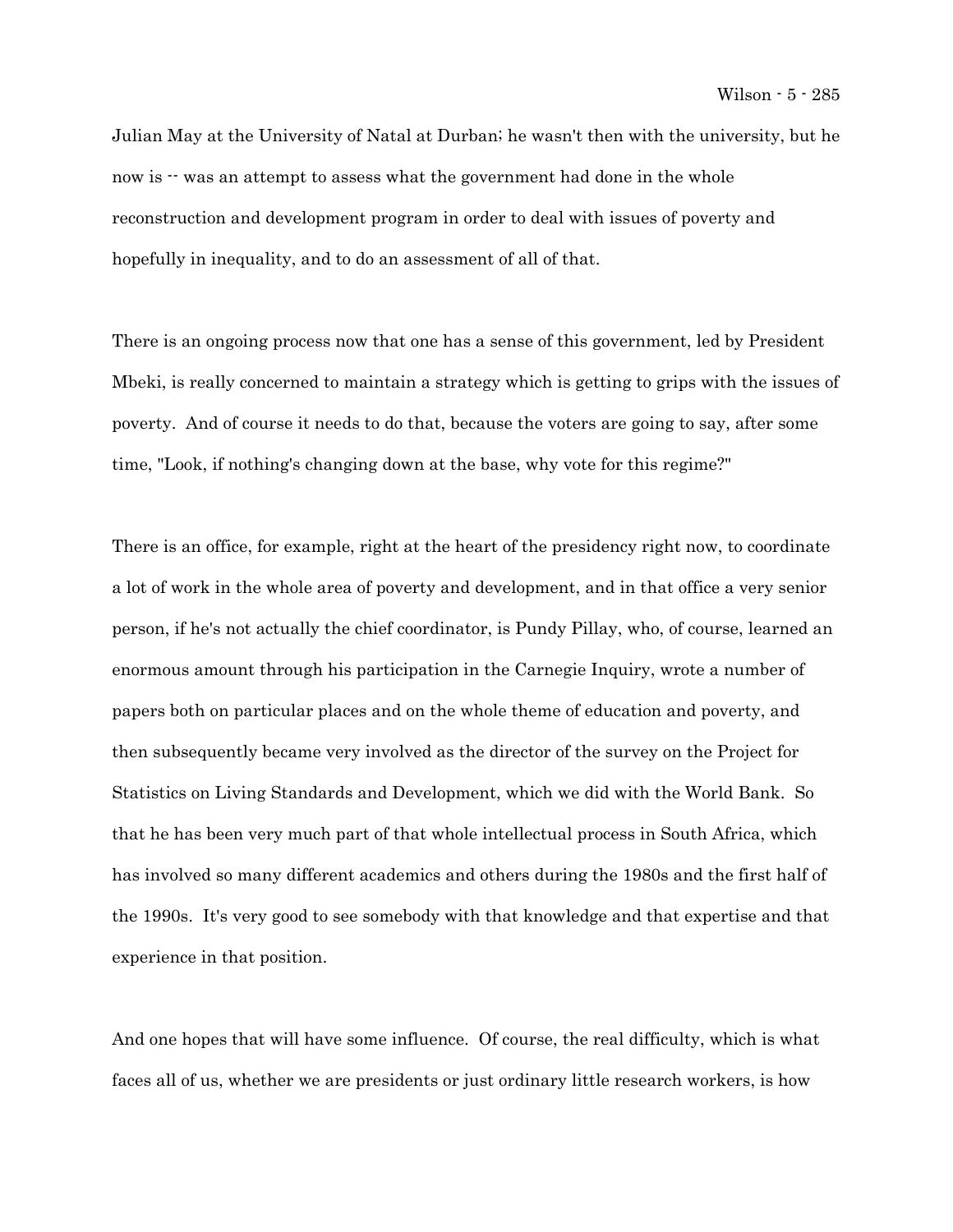does one actually in society ensure the eradication or the uprooting of poverty, because that's a tough issue, particularly in a place like South Africa, where with the conquest whereby land and water and minerals all went into white hands, with the whole pass law system and the migrant labor setup which succeeded slavery has completely biased in a very peculiar way the pattern of capital accumulation in this country and the cities and the rural areas and so on, to redress all of this is not something that you can do in a day or a year or ten years; it's going to take a long, long, long time.

So the government is faced with having to undo years, centuries of exploitation and racism which have given a particular pattern to this society, and that, as President Mbeki has made very clear, he understands, as did President Mandela, and a sense that this is the big challenge. Having, as it were, got through the first stage of change in South Africa, which was to get a democratic government in process, in a way that was the easy part. I don't want to underestimate how difficult it was and how brilliantly it was managed, because that was a huge achievement which South Africa can take great pride in, you know, forever, but having said that, it's the challenge that lies ahead of us that is the really tough one.

Let me just try and illustrate that. If you look at the figures of unemployment in South Africa which came out of the study that we did in the 1990s, when we were trying to get hold of very precise statistics, you will find in there  $\cdot$  and I don't have them all in my head  $\cdot$ - but that the average unemployment -- of course, you have to be quite specific about how you're defining it  $\cdot$  but as we were defining it there, is running at about thirty percent. If you're looking at youngsters who are black, under the age of twenty-five, those people who are not in the educational institutions but who want to have work, who are actively looking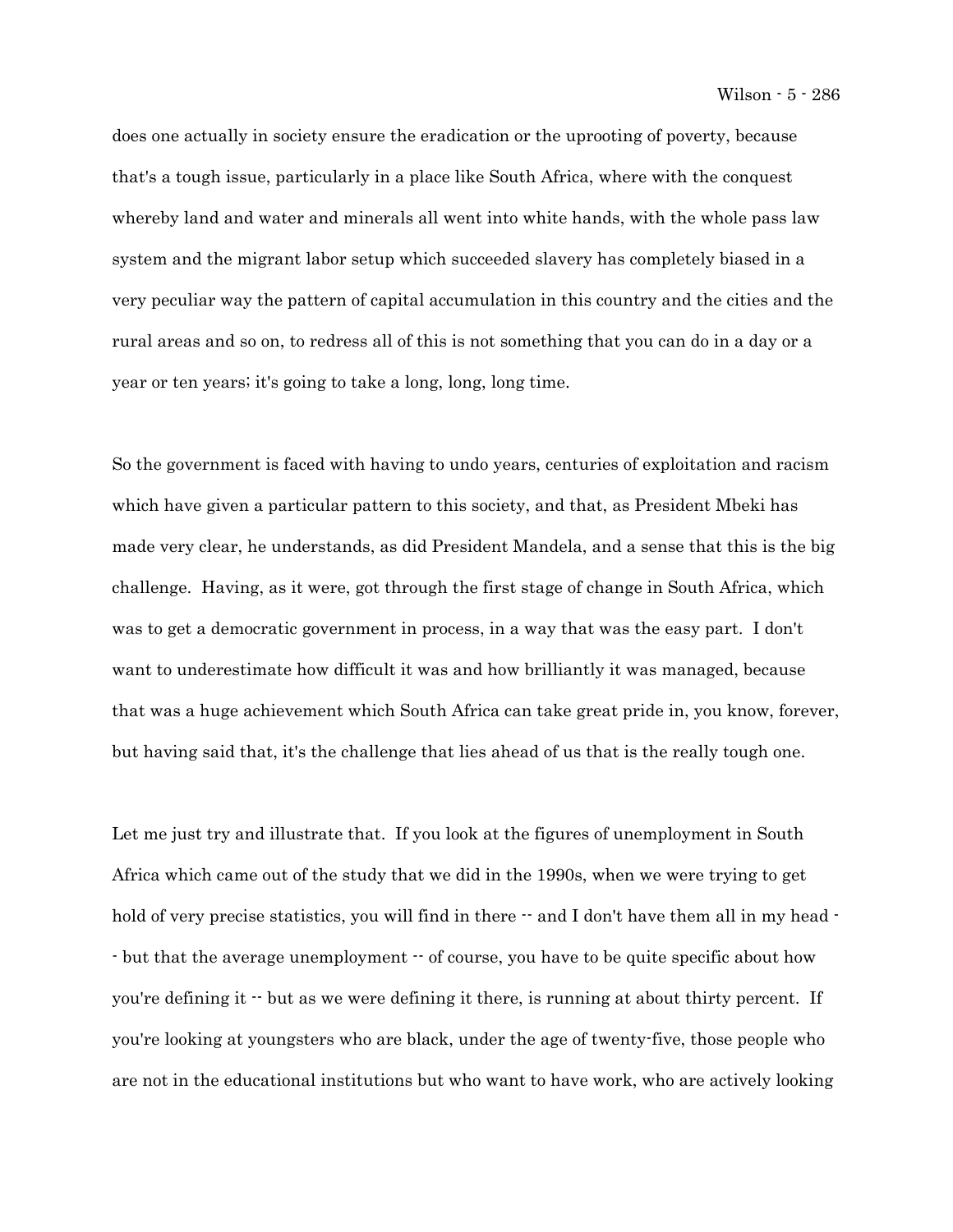for work or needing work, unemployment is then running at something like sixty-five percent. If you are in the category of a white male over the age of fifty-five, which is my category, then the unemployment is running at two percent.

So you see, people are living in different universes, completely different universes, in this country, and that is the reality that the Mbeki government is faced with, how to manage a society with such enormous inequalities, such widespread poverty where at least forty percent of the population is living in poverty, most of whom are black. How do you restructure that society? How do you generate the wealth? How do you generate the distribution in such a way that you're beginning to make a real difference to what is happening, particularly in a world where the pressures toward inequality are rising? I mean, it would seem fairly universal at the moment that one of the consequences of globalization seems to be a widening of inequality both within countries and between nations.

So the South Africans are caught in this as well, and if you can think of it through in economic terms for a moment, South Africa, because of our history, labor is very closely linked, or workers or the poor are very closely linked to what's happening in Mozambique, which is one of the poorest countries in the world. So you could get workers from Mozambique coming in to look for jobs in South Africa, not necessarily always in terms of the law, but, nevertheless, arriving here to do that  $\cdot \cdot$  wetbacks, if you like.

At the other end you have the top managers of South Africa, whether they're in the private sector or the public sector, having a look at the global market for managers, which is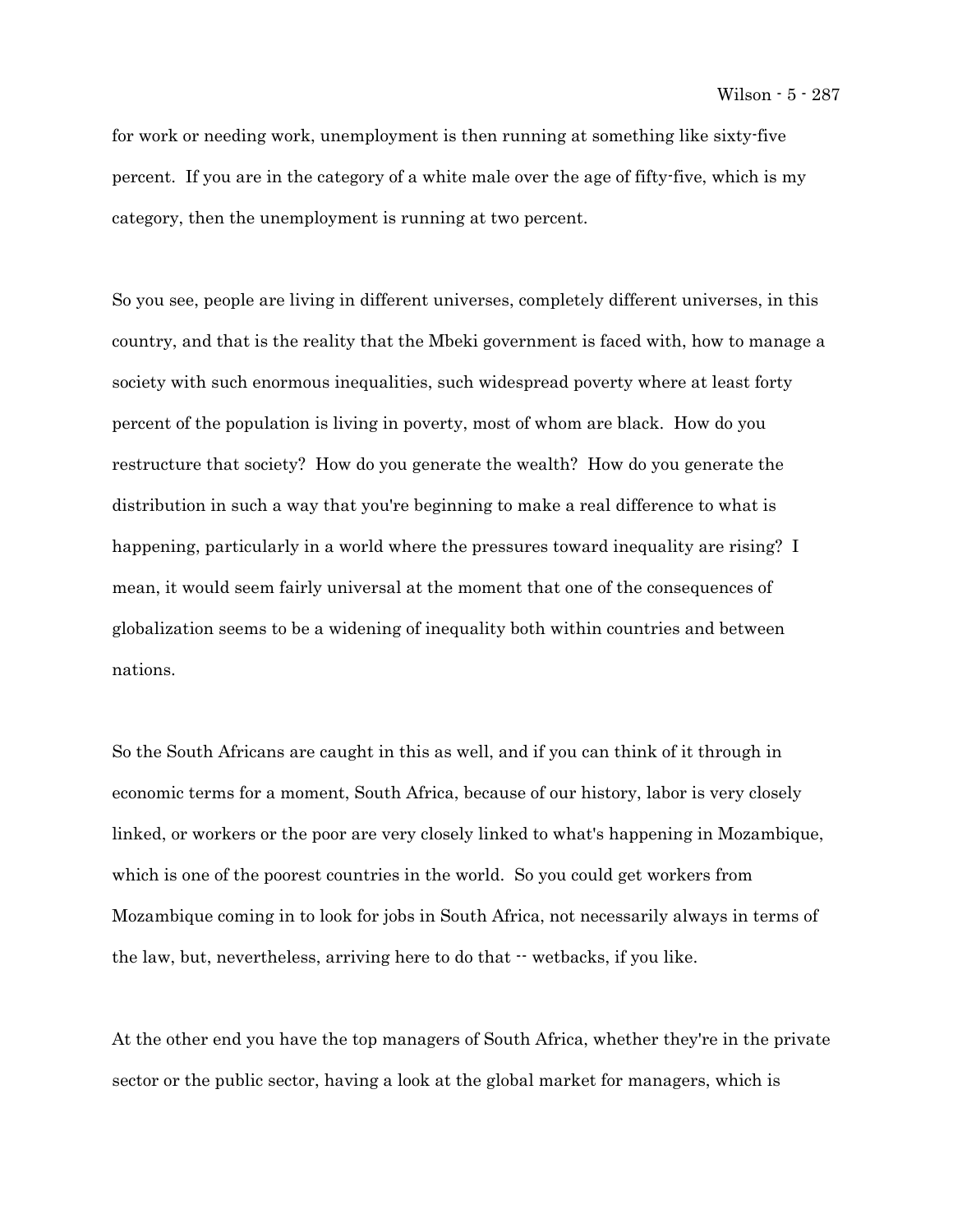currently going through the roof, if not the stratosphere. So you're getting, as it were, within South Africa at the moment, all kinds of forces pulling people apart at the top end and at the bottom end, because if you've got unemployment at a very high level, there is obviously going to be a huge pressure on earnings at the bottom.

So that to try and build some kind of community with acceptable levels of difference in that society, economic differences in that society, where you're trying to put a floor under poverty, as it were, so that the poor have got some kind of security net through pensions and unemployment insurance and all the rest of it, that's very tough in a society which although it has an average level of income which puts it into the upper middle income range, nevertheless, it's difficult to mobilize all the resources so that those who are enduring poverty, let's take those at the very bottom, the bottom twenty percent, can actually begin to have some of the basic needs met.

For example, there just are not the resources at the moment in the hands of the government to ensure that the infrastructure is put in place to provide clean drinking water for everybody. Just cannot be done at the moment. And you can say, "We've got to find the money from somewhere," but then it means taking it away from education or from pension funds or whatever it may be. So that the realities facing the government are very tough, and you've got to do this while maintaining your democratic base and the support. So the difficulties facing the government are very considerable and have nothing to do with their determination to do something about the problem, but with the realities or the inheritance that we have.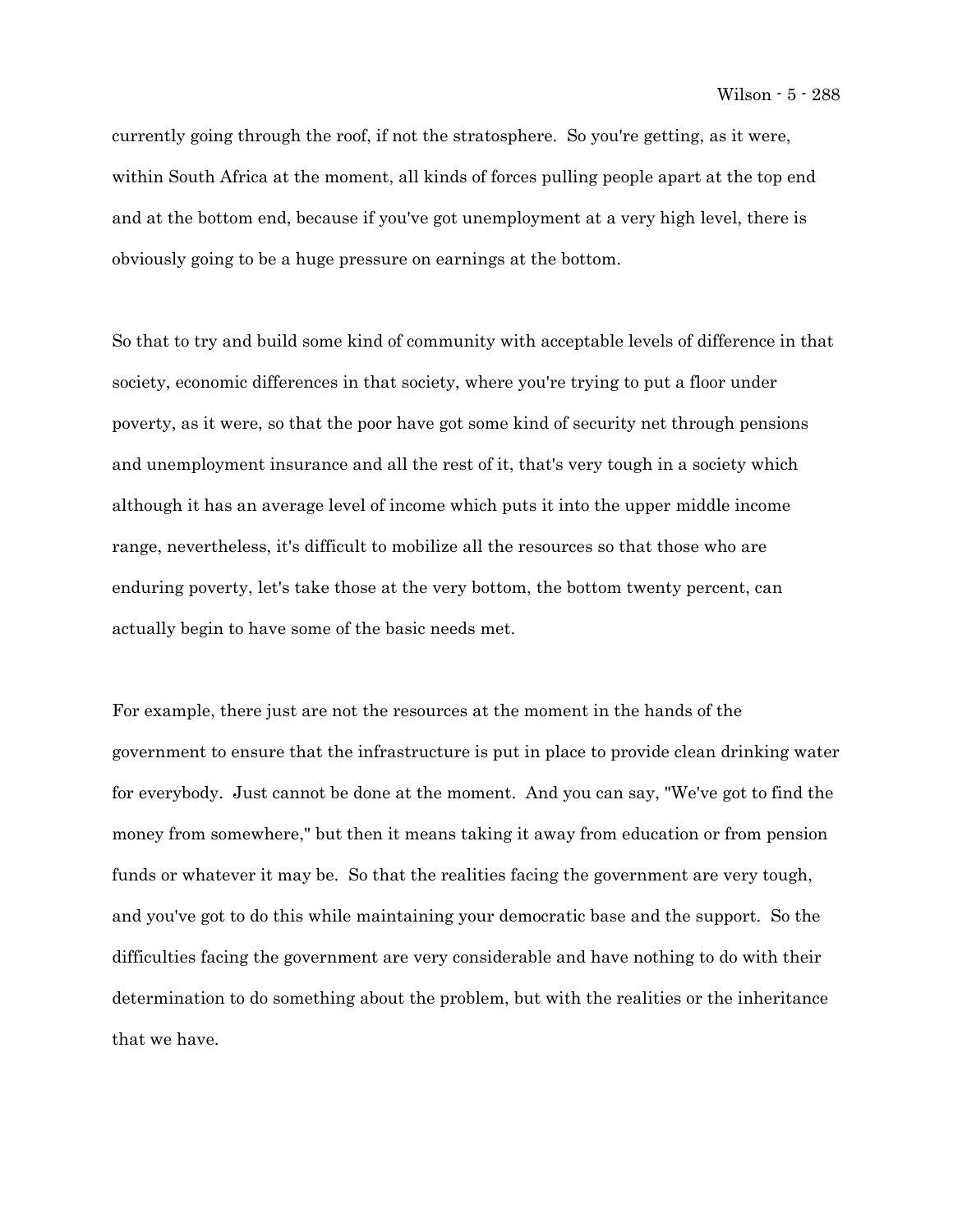So that, if you like, is the challenge facing South Africa as we move into the next century, because I think what one can argue is that  $\cdot$  and this is certainly true  $\cdot$  that having done that research work in the eighties and in the nineties, obviously one wants to keep it going so that one is monitoring what's going on, so that it remains an active understanding of the realities. There's been a lot of discussion about causes, whether it's been long historical causes -- [Tape interruption]

So that that work that's been done in the 1980s and the 1990s, although one wants to keep doing that to make sure that one is up to date and also one's got to be training students in all of this, in learning how to analyze it, the emphasis does now need to shift onto  $\cdot$  well, has shifted, and rightly so  $\cdot \cdot$  onto action, what can be done.

There's been a lot of discussion about causes, both inside the country and outside, you know, from the World Bank and elsewhere, and so I think there's a lot of understanding about why we are where we're at, and the issue now is to try and really change it, which is what the government is focused on, and non-governmental organizations and business and the trade unions and everybody else. So that is the challenge lying ahead of us now.

Q: What can foundations do? What can philanthropy do to help you in that challenge?

Wilson: That's a nice question. Thank you. I think that the first thing that needs to be said is that the South African struggle wasn't over in April 1994. There was a tendency, some tendency, I think, of people to sort of say, "Well, thank goodness now apartheid has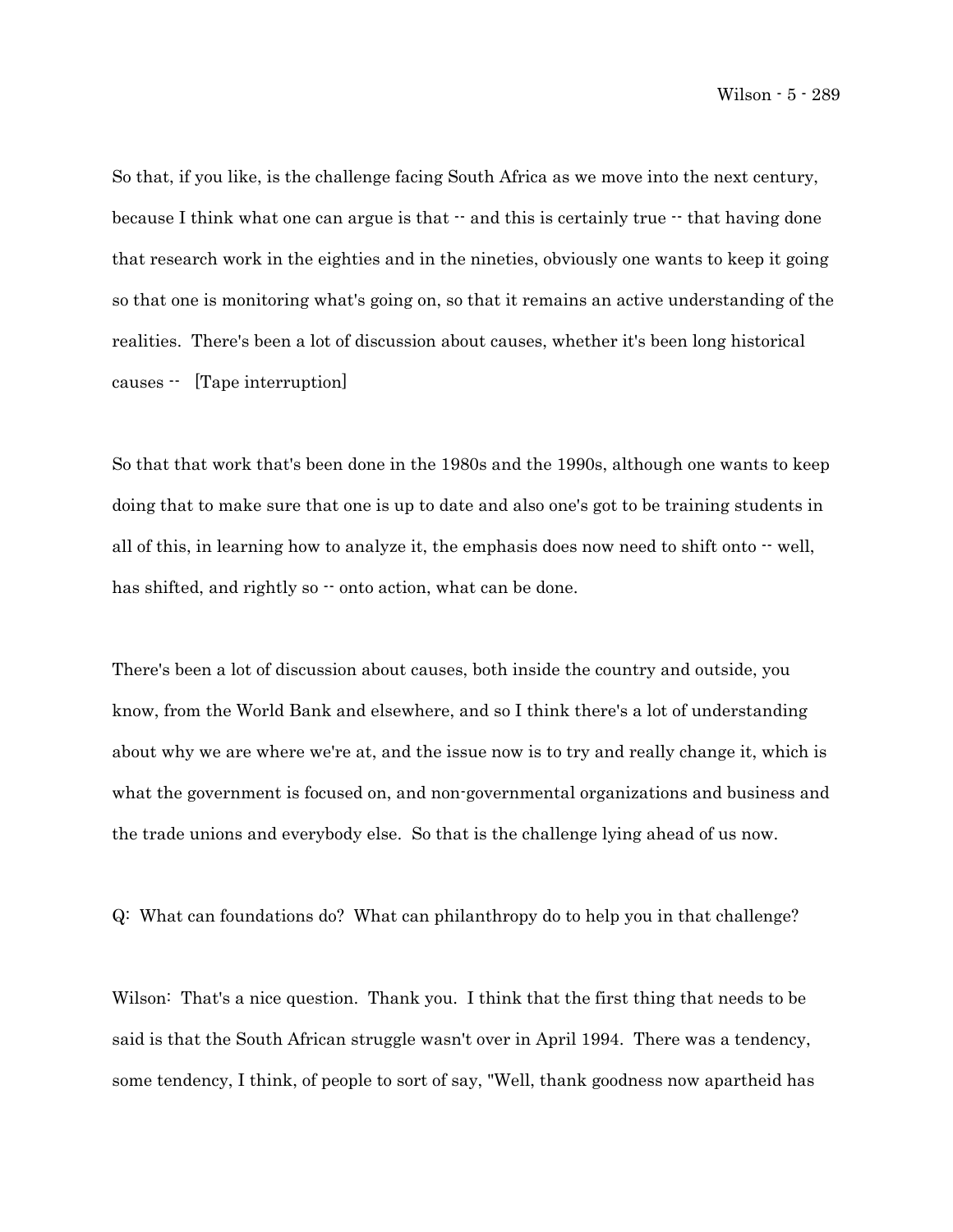been dealt with. We can take that off our list and get on to other problems elsewhere in the world." Now, I'm not saying there aren't other problems elsewhere in the world which require a huge amount of attention, but I would want to make the point that the South African story has by no means ended, and there's still a long way to go before we can classify as having got through that horror of the 19th and 20th centuries. I'm meaning about how does one rebuild or regrow or grow a society in which there is some kind of justice and so on.

I would say that it's enormously important for those foundations that have had a long interest in South Africa particularly and in Africa generally to go on maintaining an intelligent and involved concern about the place. And this does mean money. Of course it does. Dollars is part of the story, and Africa is, at the moment, very poor. I don't think we'll always be poor, but right now we are poor. But it's more than that, because it's a matter, as I've been trying to  $\cdot$  I hope I've been able to show how in this process the interaction between the Carnegie Foundation, the Carnegie Corporation, and those of us working in South Africa, whether in poverty research or legal resources, whatever it may be, that interaction has been very important because it's helped aerate our ideas. It challenged us. It made us think of new things.

I would argue that there is a huge job to be done in this next century by those who are elsewhere, who perhaps have got easier circumstances, easier financial circumstances, easier political circumstances, easier social circumstances, easier educational circumstances, to say, "How can we use a little bit of the extra fat that we've got -- let's put it that way -- psychic space, to go and sit alongside other people who are struggling in a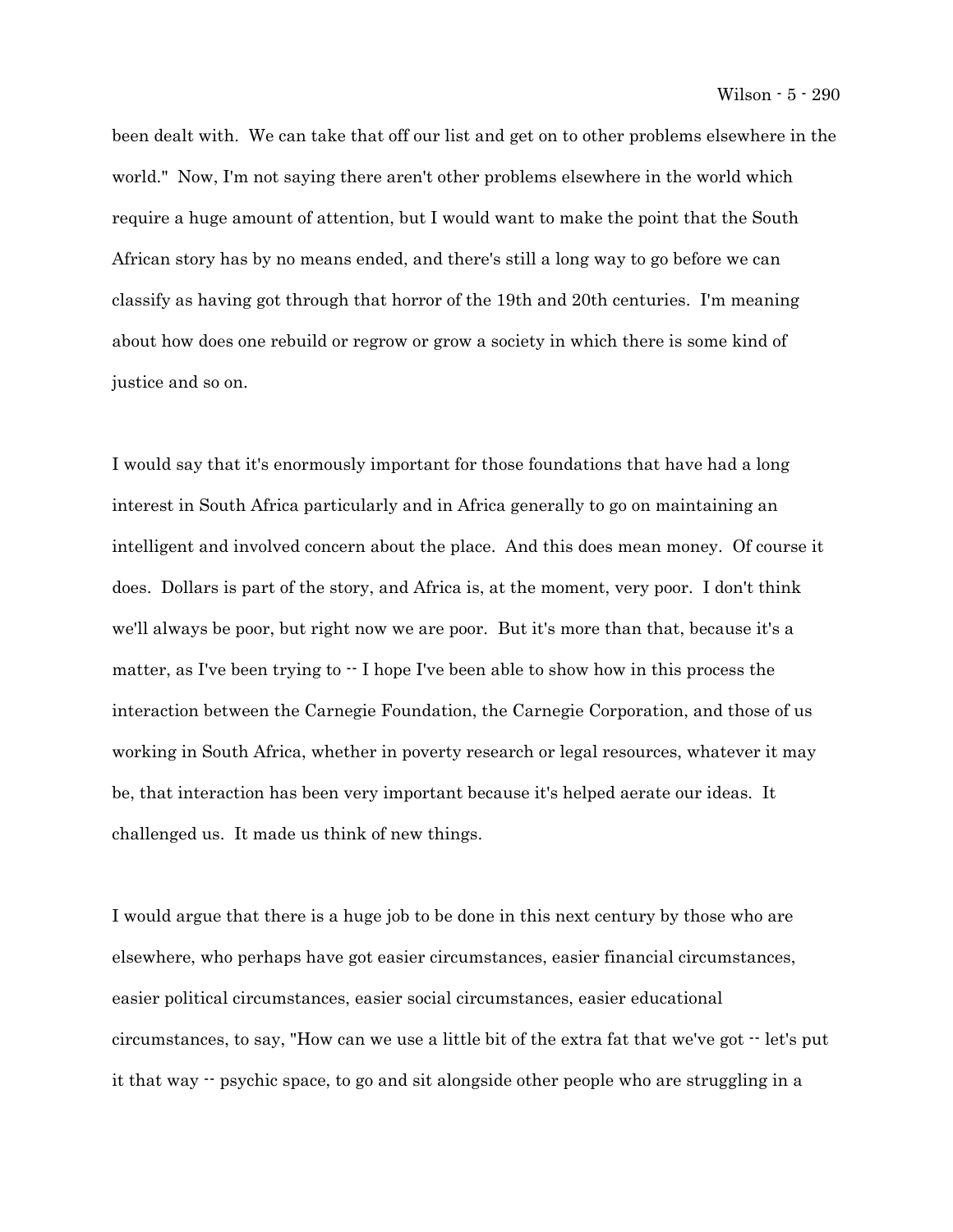much tougher environment, trying to do the same things and trying to bring about a more creative environment in which there is no poverty and hunger and destitution and all the things that people are struggling with here?"

And therefore I would argue that there really does need to be an ongoing involved concern by American foundations, American corporations, outside the United States, because I think it's important for those of us outside, because it benefits us a great deal if it's done sensitively and the best of those ideas in the United States and elsewhere are shared with us.

But equally I think that it's important for the sake of the United States, that as we move into the what is going to be seen as *the* global century, it would seem to me, there is a real danger of America thinking that the world is just either irrelevant or is just like the United States. And, of course, it isn't. It's got many important differences and legitimate differences. So Americans need to become engaged in a very humble way, not just as missionaries coming to bring good things, but as people to learn from Africa and from elsewhere what are the insights that come from Africa in terms of culture, so many things.

So I see this, the need to move to a two-way process, an interactive process, in which the gifts and strengths of different sides, if I can put it that way, are brought to bear so that we can enrich each other. What I've been trying to show in this discussion is how the involvement of the Carnegie Corporation really was very enriching to us in South Africa. That I can speak about. I would hope it was enriching the other way around as well, and certainly one needs to go on devising policies which are enriching that way around. But the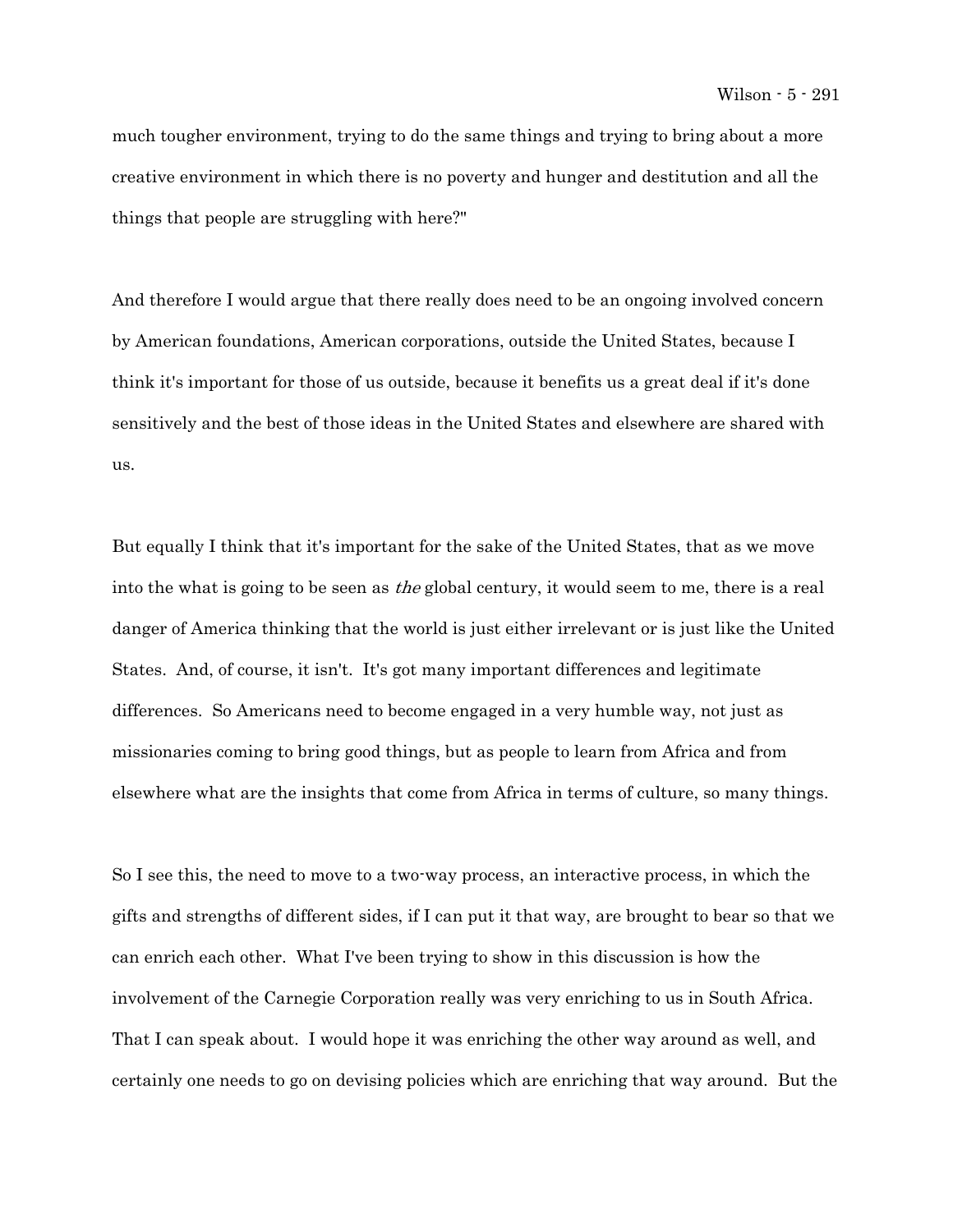need for this kind of international involvement, intelligent involvement, committed involvement, sensitive involvement, seems to me greater than it has ever been. And to find people or institutions switching off because they say, "Either we don't need to be there anymore," or, "The problem is solved and we've got more problems at home than there are there," I think that's very short sighted.

Q: Given that the resources of any one foundation are somewhat limited, would it be possible in your mind, in your experience, to see American foundations cooperating in major partnerships in situations like the one that you've been living in, to work together to support?

Wilson: Yes, I do think so. I think that the South African government is very open to that kind of creative involvement. There's a marvelous organization here at the moment called the Health Systems Trust, which is a very original idea which is involving American people. There's a South African, in fact, in Washington who's doing a lot of the thinking in it. But that is providing real resources, real ideas in a situation that has been very supportive of and creative within the ministry of health in this country and helping the ministry of health just do a much better job. We've been working tangentially with them in one of the research programs we've been doing.

So the place of creative imagination, to be building new kinds of institutions, new kinds of alliances which can help people do better what they're really trying to do, there's enormous scope for that. What the priorities should be, that will depend to some extent on the interest of the foundations themselves. From the Carnegie point of view, Carnegie's been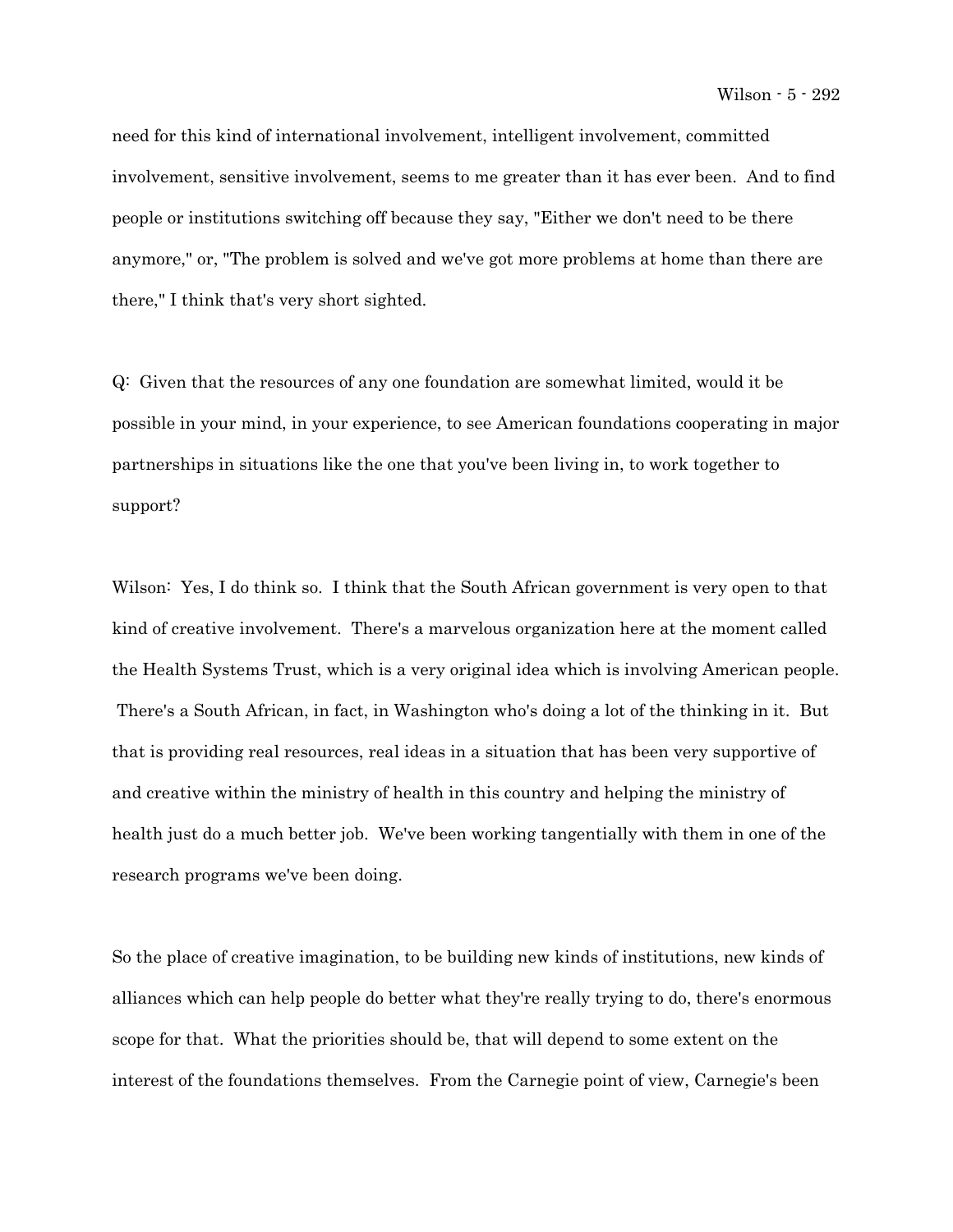involved in South Africa since the 1920s, if not earlier, and their big thing has been poverty and development on the one hand, whether it was the Poor White Inquiry in the 1920s or the second Carnegie Inquiry in the 1980s. That's been one theme.

Another theme has been education, through the libraries and the whole issue of knowledge. Now, education in this country is in a critical condition. The universities are probably in better shape than any other part of the educational sector, but the issue of how to get the schools really to function, how to get the primary schools really working, I'm quite sure that people like Kader Asmal, the minister of education, would welcome with open arms creative involvement.

And here I want to come back to what I was saying about imagination. It's a matter of finding new ways of acting and new ways of bringing to bear all this energy that exists amongst young Americans, amongst all kinds of different people, but that comes in a way that is sensitive and not overbearing and not overmissionizing and not overknowing. I'm sorry to sound a bit negative in that way, but these are issues that South Africans are grappling with in this place, but the right kind of people coming in the right kind of way can make an enormous difference as we all struggle to build a world that is just without the pain that it currently has.

Q: I think we're done. Any final words?

Wilson: No.